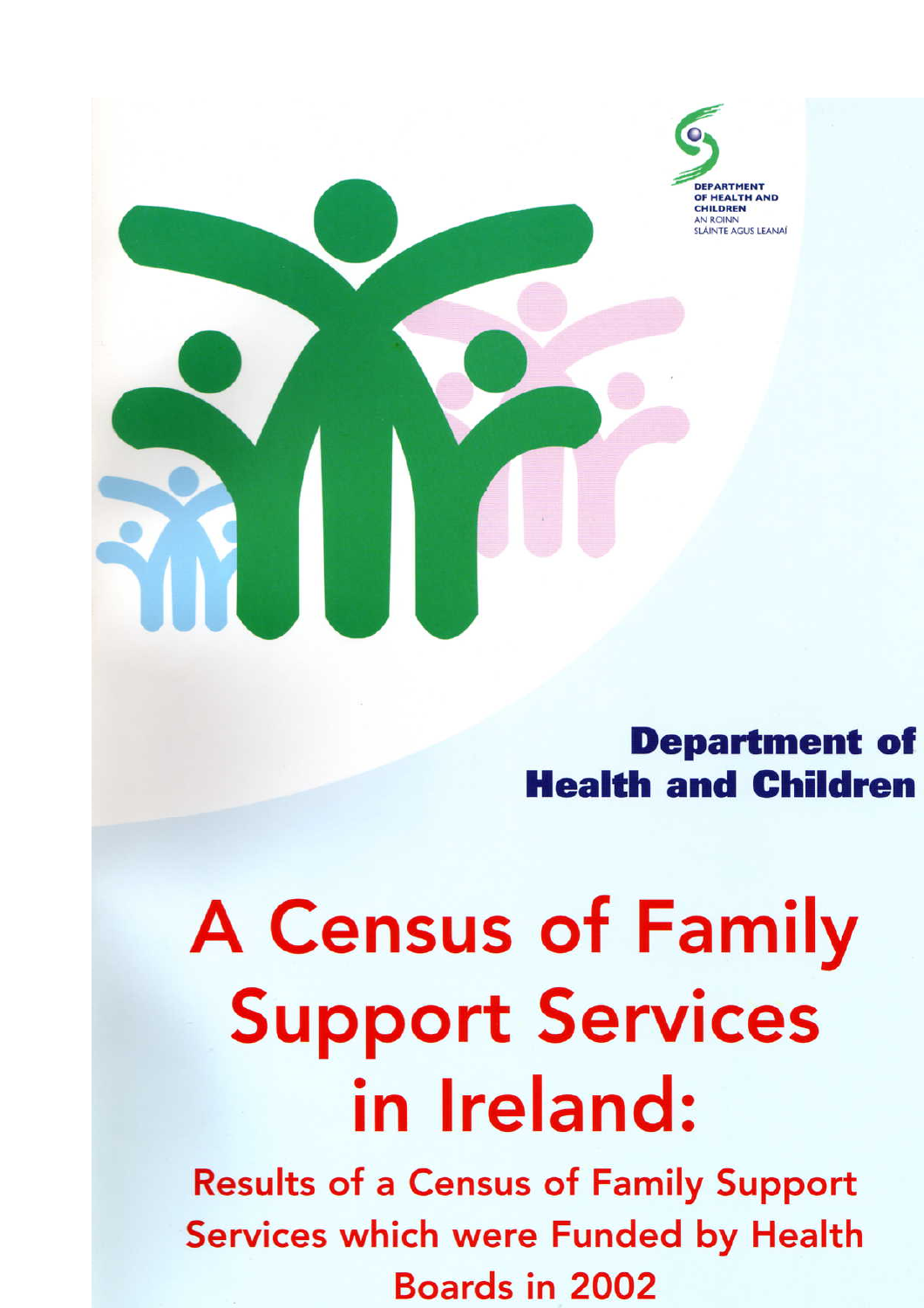# A Census of Family Support Services In Ireland:

Results of a Census of Family Support Services which were Funded by Health Boards in 2002

Report to Department of Health & Children

#### **B**Y

#### KIERAN MCKEOWN

*Kieran McKeown Limited Social & Economic Research Consultant, 16 Hollybank Road, Drumcondra, Dublin 9, Ireland. Phone 353-1-8309506. E-mail: kmckeown@iol.ie*

and

#### TRUTZ HAASE

*Social & Economic Consultant, 17 Templeogue Road, Terenure, Dublin 6W Phone 353-1-4908800. E-mail: thaase@iol.ie*

December 2004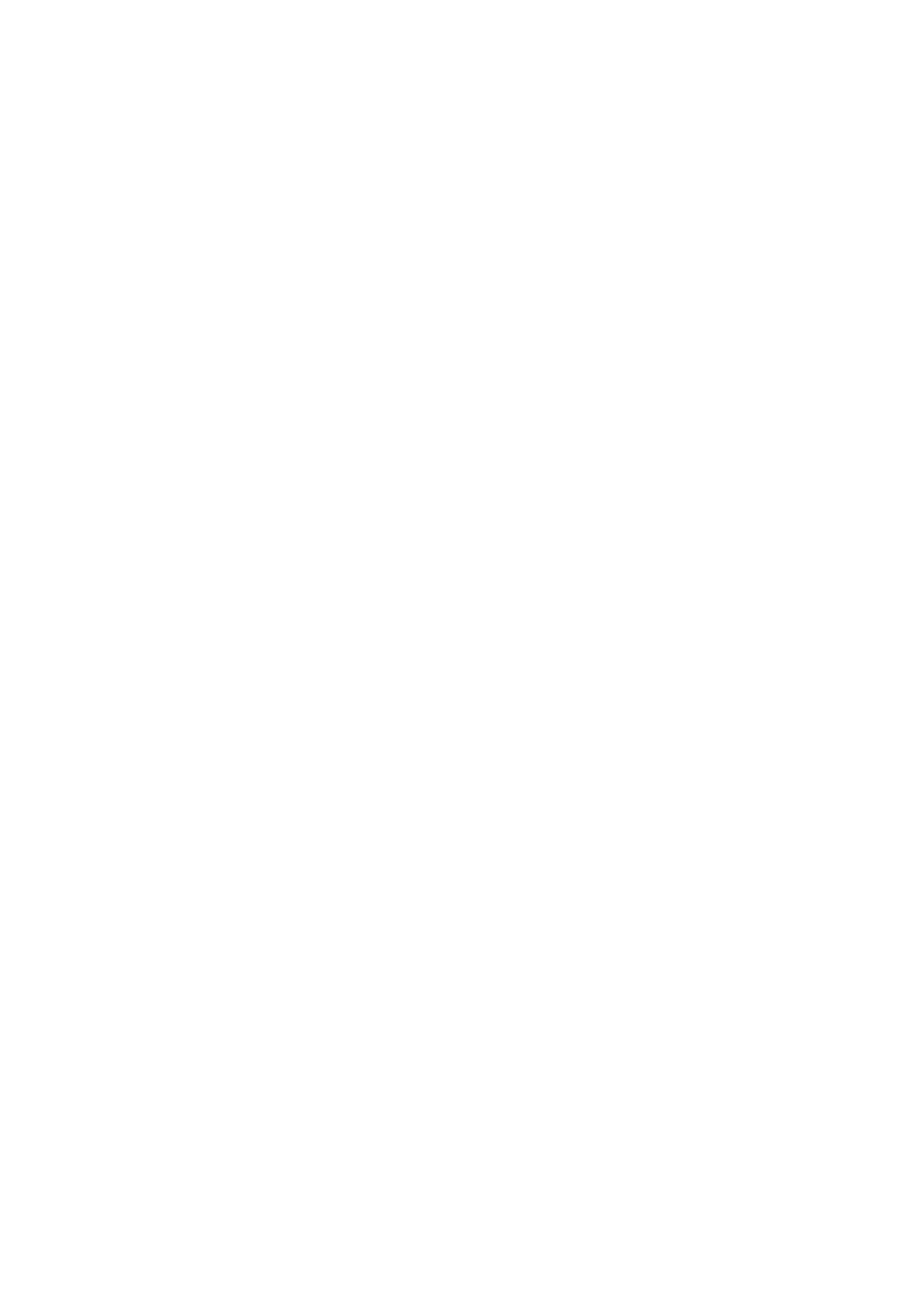## Table of **Contents**



|--|--|--|

#### **Section**

| $\mathbf{1}$ . |                                                          | 3  |
|----------------|----------------------------------------------------------|----|
| 2.             | Definition of Family Support Services Used in Census     | 4  |
| 3.             |                                                          | 6  |
| 4.             |                                                          | 8  |
| 5.             | Distribution of Family Support Services in Health Boards | 9  |
| 6.             |                                                          | 12 |
| 7.             |                                                          | 13 |
| 8.             |                                                          | 15 |
| 9.             |                                                          | 17 |
| 10.            |                                                          | 21 |
| 11.            |                                                          | 22 |
| 12.            |                                                          | 24 |
| 13.            |                                                          | 25 |
| 14.            |                                                          | 26 |
| 15.            |                                                          | 27 |
| 16.            | <br><b>Satisfaction With Services</b>                    | 28 |
| 17.            | <b>Summary and Conclusion</b>                            | 30 |
|                |                                                          |    |

|  | 36 |
|--|----|
|  |    |
|  |    |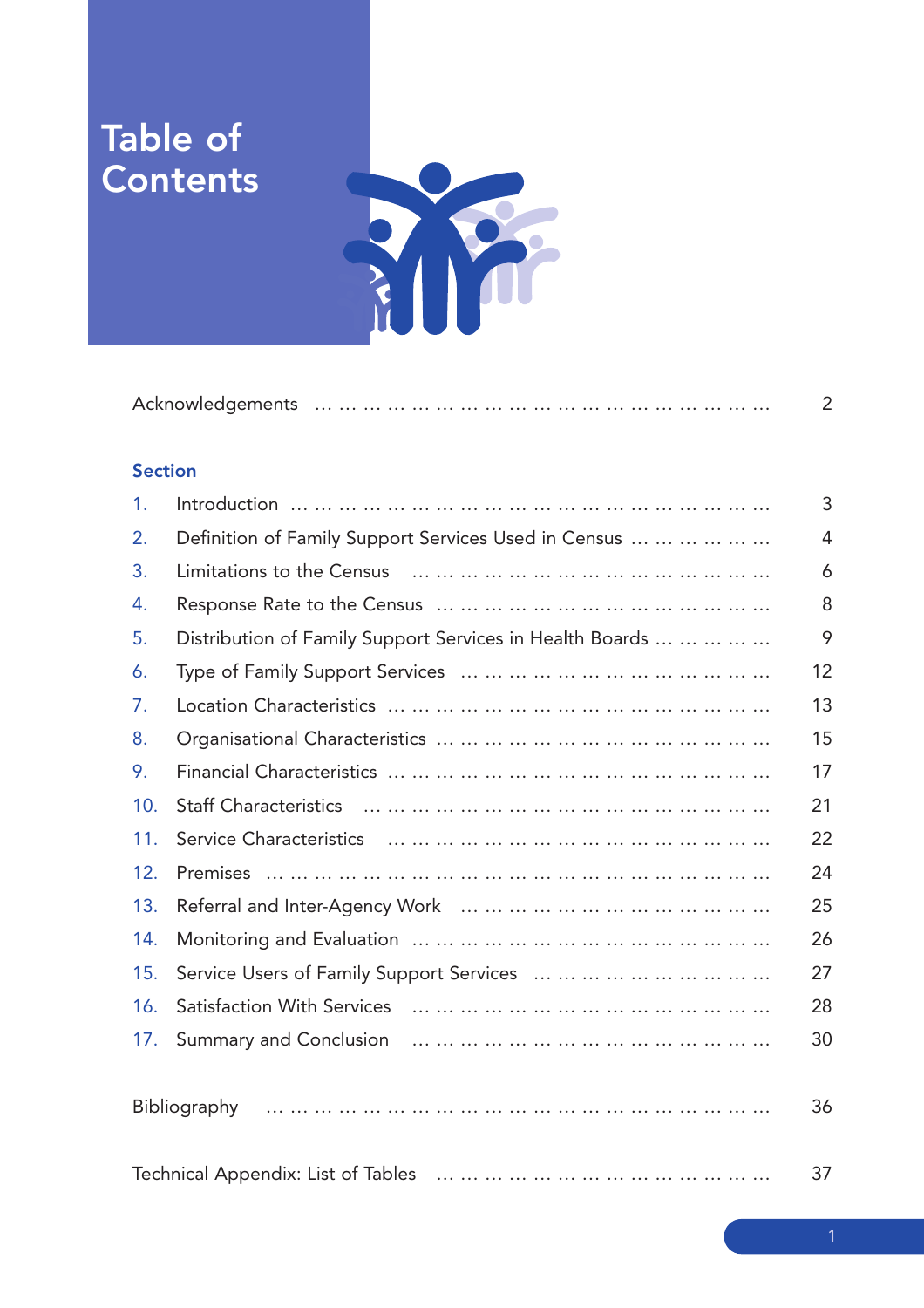## Acknowledgements



We acknowledge the contributions of many people to this report. The Child Care Policy Unit in the Department of Health & Children offered us every support and we particularly like to thank: Mr. Noel Usher, Ms Dora Hennessy (and earlier Mr. Kieran Smyth), Ms Mary Hargaden, Ms Sue Kane and Ms Joyce Hammond.

The study could not have been undertaken without the dedicated support of a Liaison Group drawn from each of the Health Boards. The Liaison Group compiled the list of family support services in their respective Health Boards on which the census is based. They did so with efficiency and goodwill and we are grateful to them. The members of the Liaison Group are:

Ms Yvonne O'Neill/Ms Geraldine Donaghy, Eastern Regional Health Authority

Mr. Paul Harrison (and earlier, Ms Sheila Marshall), Northern Area Health Board

Ms Marian Quinn, East Coast Area Health Board

Ms Michele Clear/Ms Fiona Cronin/Ms Bernadette Murray, South Western Area Health Board

Ms Nuala Doherty (and earlier Mr. Finbarr Marsden and Ms Rose McCaffrey), North Eastern Health Board

Mr. Michael McMonagle, North Western Health Board

Ms Sue Kane (and earlier Mr. Seamus Mannion)/Mr. Jim Mansfield, Western Health Board

Mr. Aidan Waterstone (and earlier Mr. John Ikeringill)/Ms Marie Gaffney, Midland Health Board

Mr. Christopher Sheridan, Mid-Western Health Board

Ms Ronnie Dorney, Southern Health Board

Ms Ann Logan, South Eastern Health Board.

In the time-honoured tradition, we acknowledge the generosity of those who have helped us while discharging them of any responsibility for the contents of the report which rests with the authors.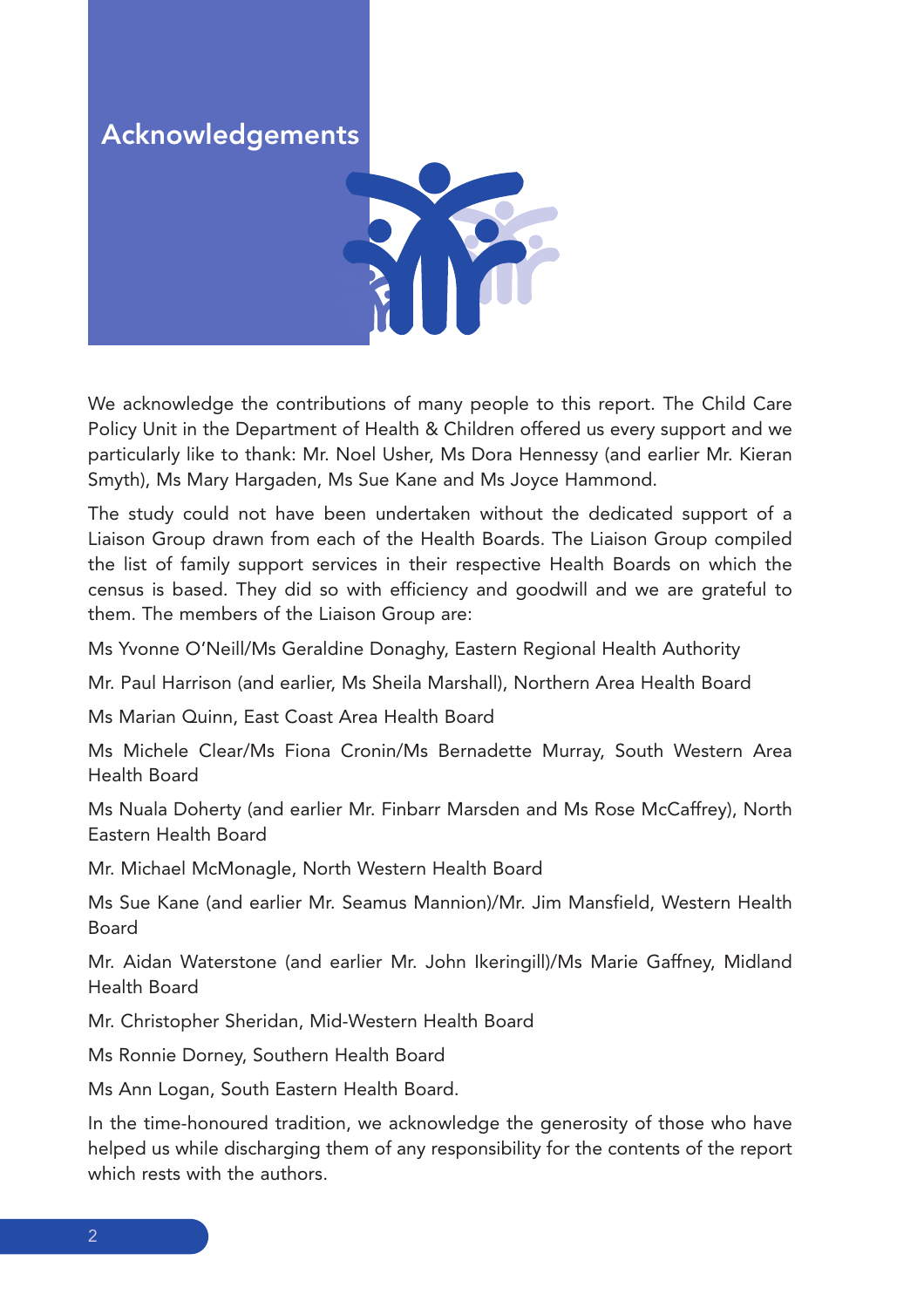## **Introduction**



#### Section 1

This report is based on a census of family support services. The population covered by the census comprises family support services in receipt of Health Board funding in 2002, whether the service was delivered directly by a Health Board or by another agency. The report begins by defining the range of services included in the census and the justification for that definition (Section 2). The response rate to the census is analysed by Health Board and by type of service in order to establish its comprehensiveness (Section 3). Our analysis begins by comparing the prevalence of family support services in each Health Board relative to its population (Section 4). This is followed by a detailed description of the characteristics of those family support services who completed the census including their type (Section 5), location (Section 6), organisation (Section 7), financial characteristics (Section 8), staffing (Section 9), premises (Section 10), service characteristics (Section 11), referral and inter-agency work (Section 12), monitoring and evaluation (Section 13), and service users (Section 14). The chapter also reports the results of a survey of service users, which was carried out in parallel with the census, in order to determine their satisfaction with family support services (Section 15). Finally, the report concludes with a brief summary of the key findings and their implications for the future development of family support services (Section 16).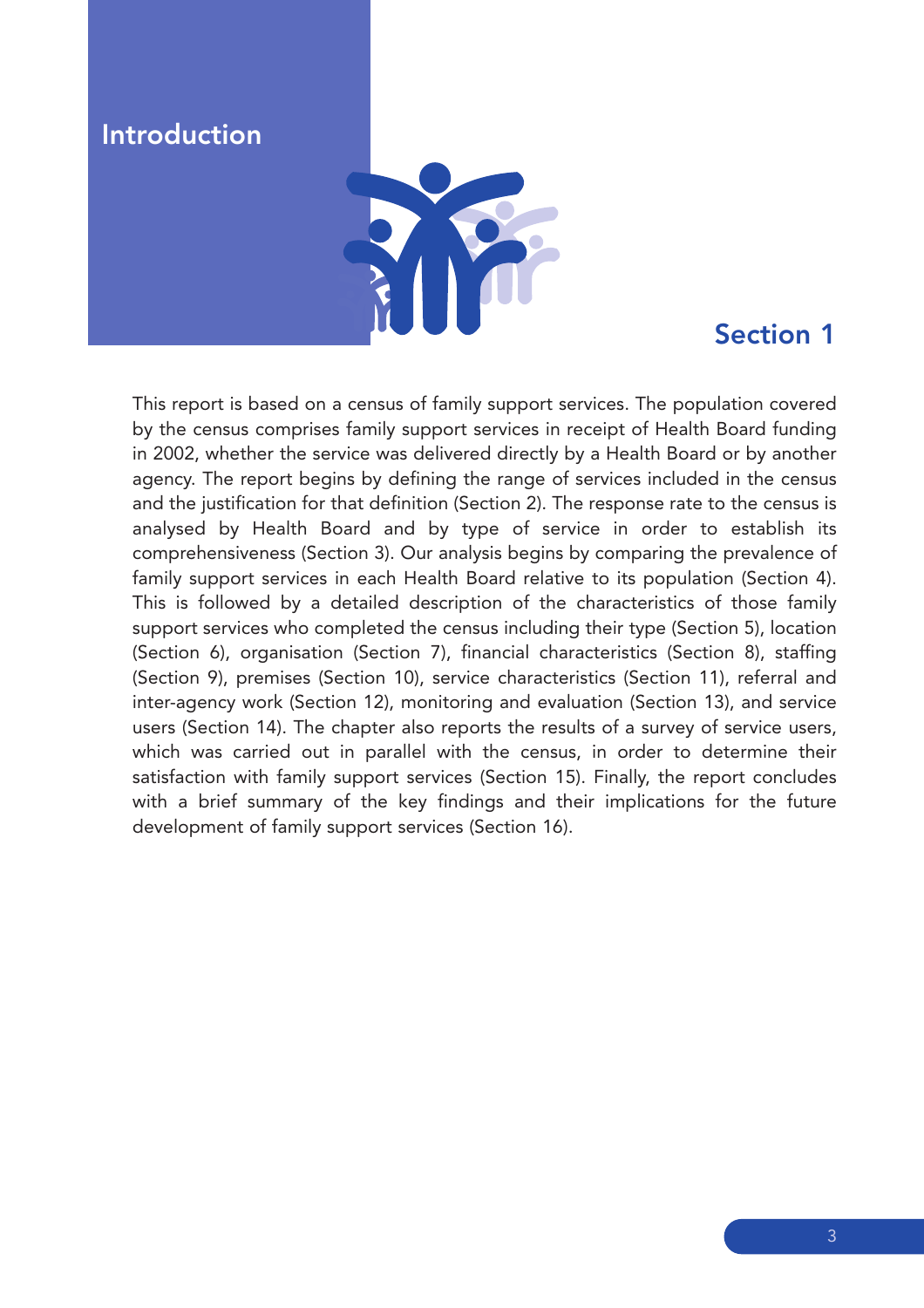Definition of Family Support Services Used in **Census** 



## Section 2

The census covers two broad categories of service: (i) general family support services and (ii) childcare family support services.

#### General Family Support Services

General family support services are offered to a wide range of families for the purpose of either preventing problems or addressing problems after they have emerged. For example, some services such as Community Mothers, Lifestart, Homestart, etc., are offered to prevent family problems occurring while other services such as family support projects, respite, Family Welfare Conferences, Teen Parenting, Youth Advocacy, etc., are offered when problems are beginning to emerge or have already developed. The following are the general family support services included in the census:

- Family Support Projects & Centres
- Family Support Services with a residential component
- Day Foster Care
- Respite Care
- Parent Support & Education Programmes such as Community Mothers Programme
- Family Support Workers in Health Board
- Family Welfare Conferences
- Family Support Services for Asylum Seekers
- Family Support Services for Travellers
- Traveller Health Initiatives
- Services for domestic violence including refuge services
- Home Management Advisory Services
- Parent & Toddler Services
- Springboard Projects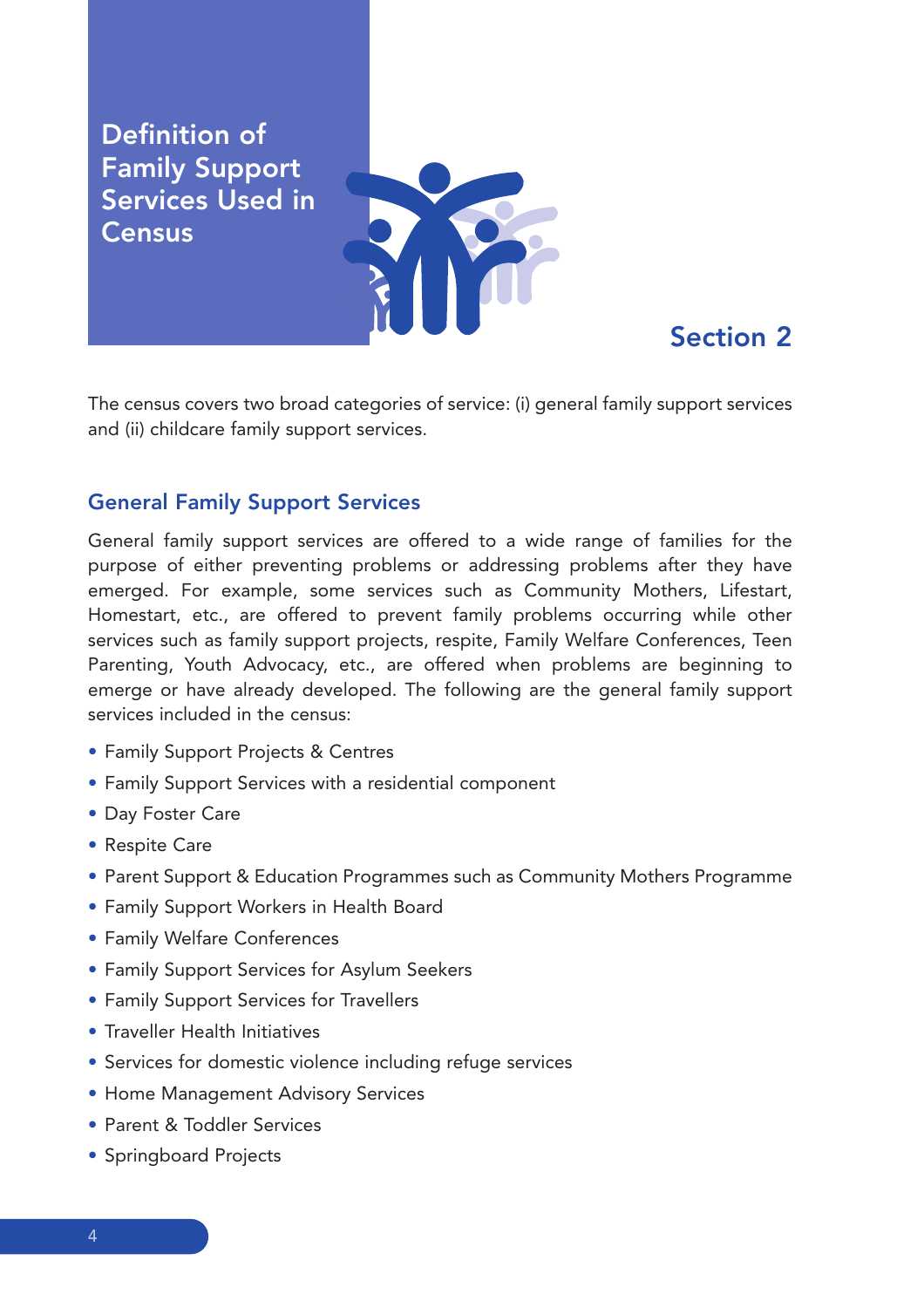- Teen Parent Projects
- Pre-school services & nurseries including community child services
- After-school & out-of-school services
- Community Child Care Workers in Health Board
- Youth Services including Neighbourhood Youth Projects & Youth Advocate **Programmes**
- Mentoring Programmes
- Services for young people misusing drugs
- Youth Homeless Service
- Teenage Health Initiative
- Community Development Projects

#### Childcare Family Support Services

Childcare family support services are offered to families in order to promote child development but may also facilitate parents who wish to work. The following are the childcare family support services included in the census:

- Parent & Toddler Services
- Pre-school services & nurseries including community child services.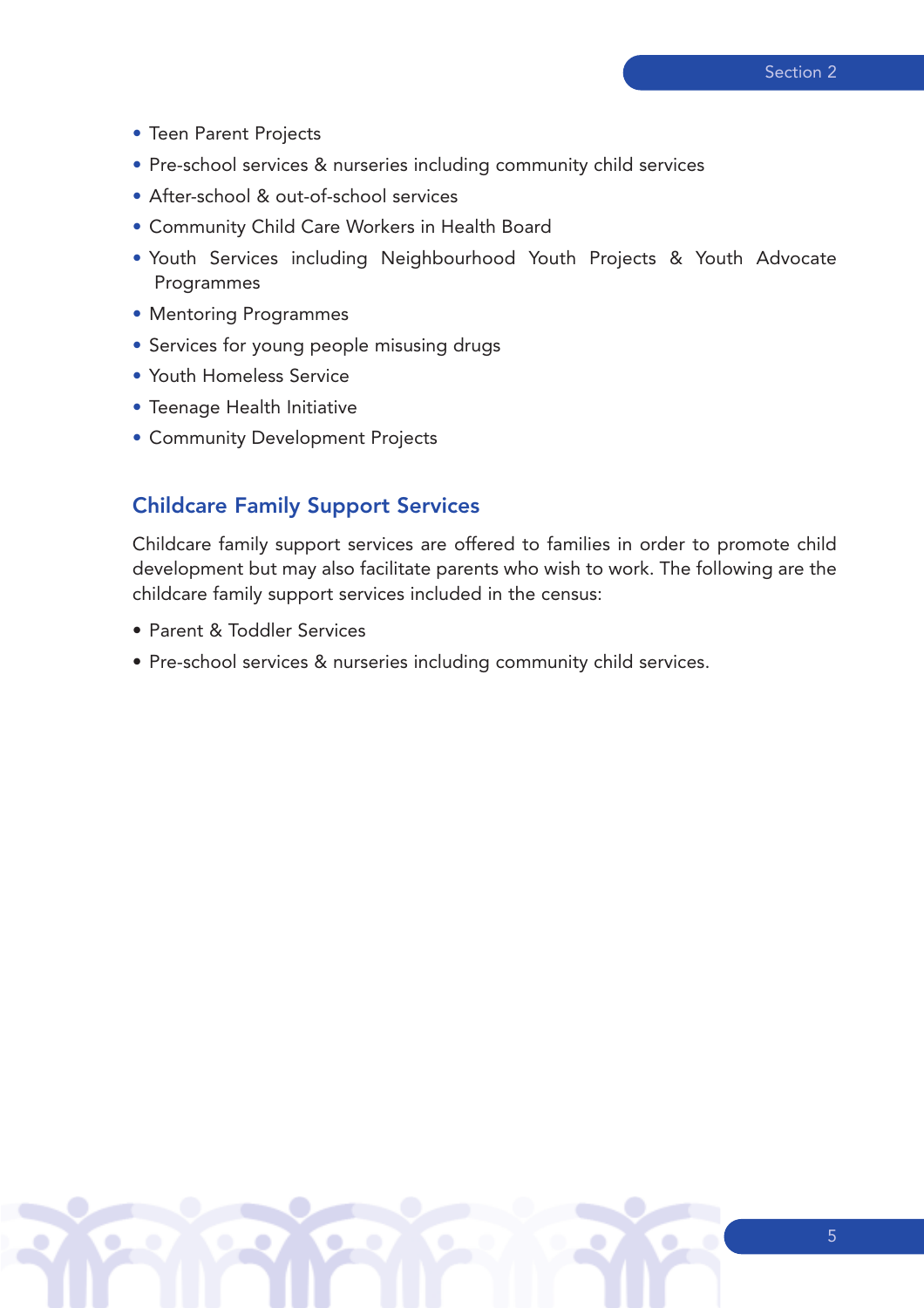Limitations to the Census



#### Section 3

The census has three limitations which means that it does not comprehensively enumerate all of the family support services available throughout the country. The first limitation is the exclusion of family support services provided by some Health Board professionals, notably Social Workers and Public Health Nurses, since this aspect of their work cannot be separately identified from the other core work of these professionals. The second limitation is the exclusion of a range of Health Board-funded family support services in the areas of mental health and disability. These were excluded because, relative to the services listed above, these involve separate administrative structures within Health Boards and would require separate liaison groups in order to compile lists of the different services. The third limitation is the exclusion of a wide range of family support services which, though not funded by Health Boards, are funded through other Government Departments and agencies such as the Department of Justice, Equality & Law Reform, the Department of Community, Rural & Gaeltacht Affairs and the Family Support Agency. A notable example is the provision of childcare services, many of which are not funded through Health Boards; the recent National Childcare Census identified 2,607 separate childcare facilities (60% of them privately run)<sup>1</sup> compared to 836 childcare services listed by Health Boards for the purpose of this census, almost all of them communitybased.

As a result of these limitations, some care is needed in making inferences from the census about the overall provision of family support services in different parts of the country. One of the key responsibilities on Health Boards is "to promote the welfare of children … who are not receiving adequate care and protection" (Child Care Act 1991) and family support services which are funded by Health Boards are informed by this statutory remit. Thus the scope of this census is primarily defined by the Health Board's responsibilities under the Child Care Act 1991.

The census is based on a list of family support services compiled by personnel in each Health Board. Every service on this list was sent a census form in October 2003. Due

<sup>1</sup> Department of Justice, Equality and Law Reform, 2003:27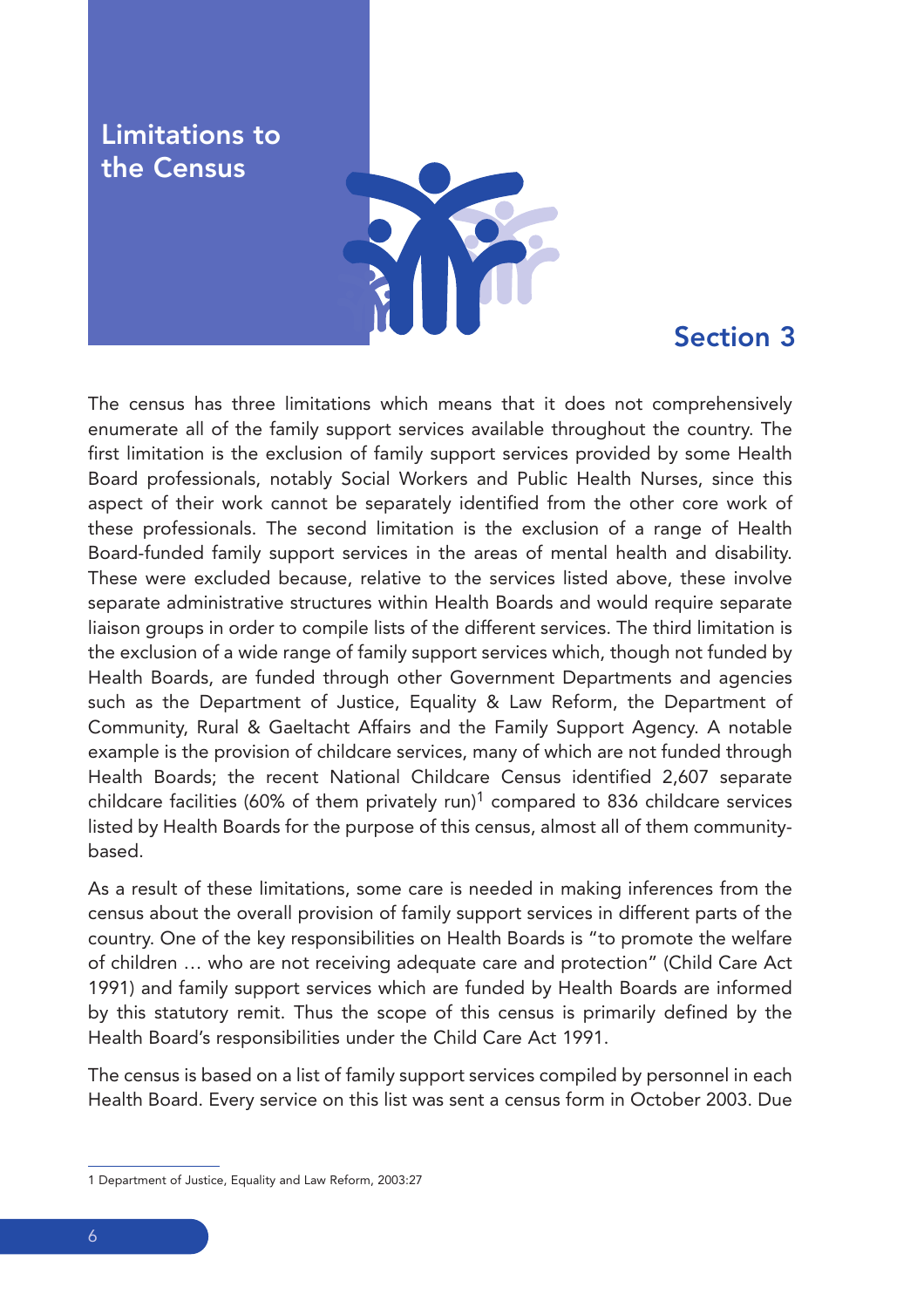to a relatively modest response rate, particularly in the area of general family support services, it was decided to re-send the census form in April 2004 to those general family support services who did not respond. This resulted in a much higher response rate. We now proceed to examine the overall response rate since this is crucial in determining the confidence we can have that the results of the census provide a reliable picture of the family support services which were funded by Health Boards in 2002.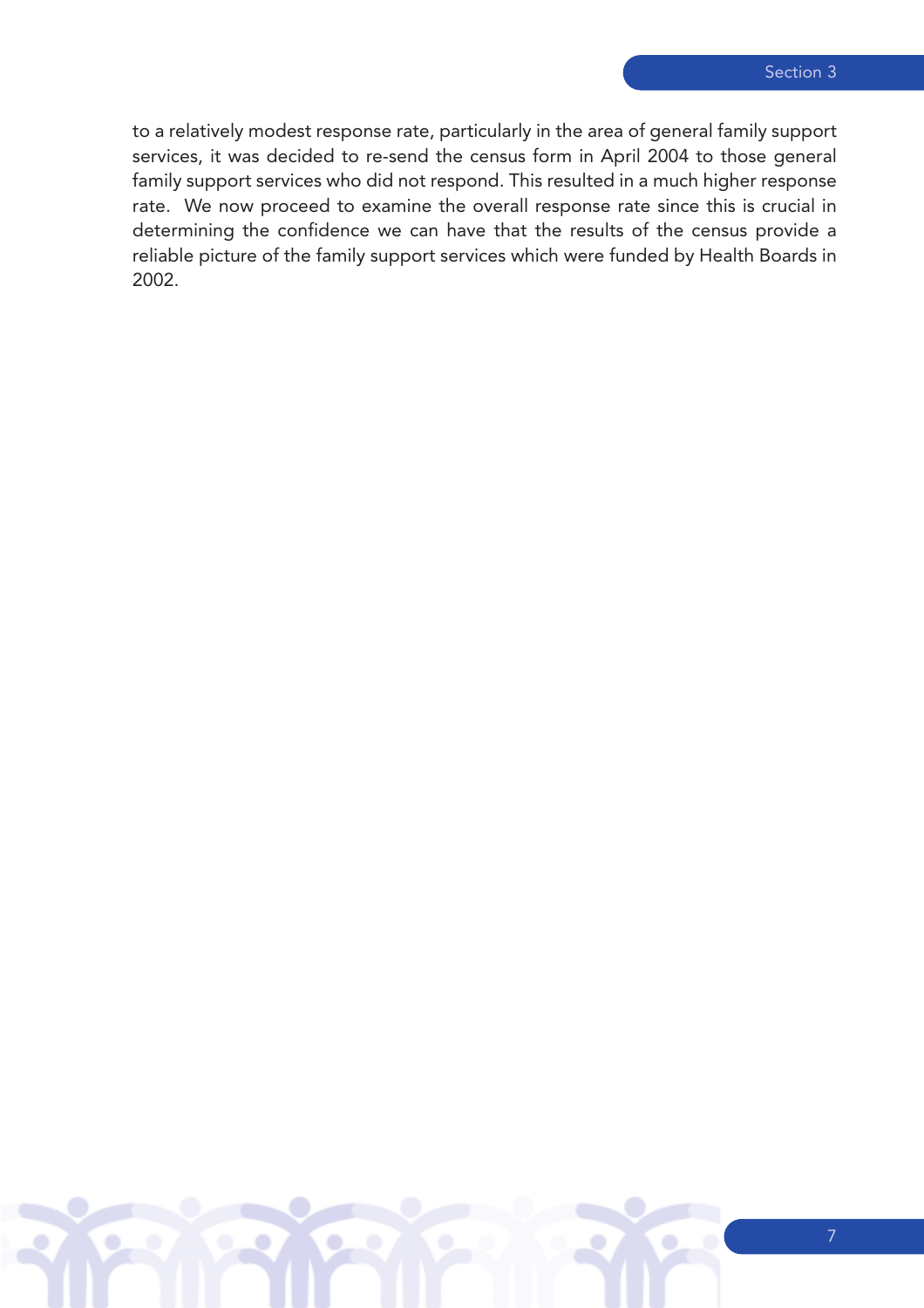Response Rate to the Census



#### Section 4

The response rate to the census was 56% (Tables 1.1a, 1.1b and 1.1c). This was considerably higher for general family support services (68%) than for childcare family support services (44%). The response rate for general family support services is satisfactory because a substantial majority of these services are covered in the census. This is important because this category contains a great diversity of services, as can be seen from the list in the previous section, and therefore requires a high response rate in order to have confidence that this diversity has been captured. The response rate for childcare family support services, though considerably lower, is also satisfactory given that there are only two types of service in this category. Overall, therefore, the census provides a reliable basis from which to draw inferences about the characteristics of family support services which were funded by Health Boards in 2002, bearing in mind the limitations identified in the previous section.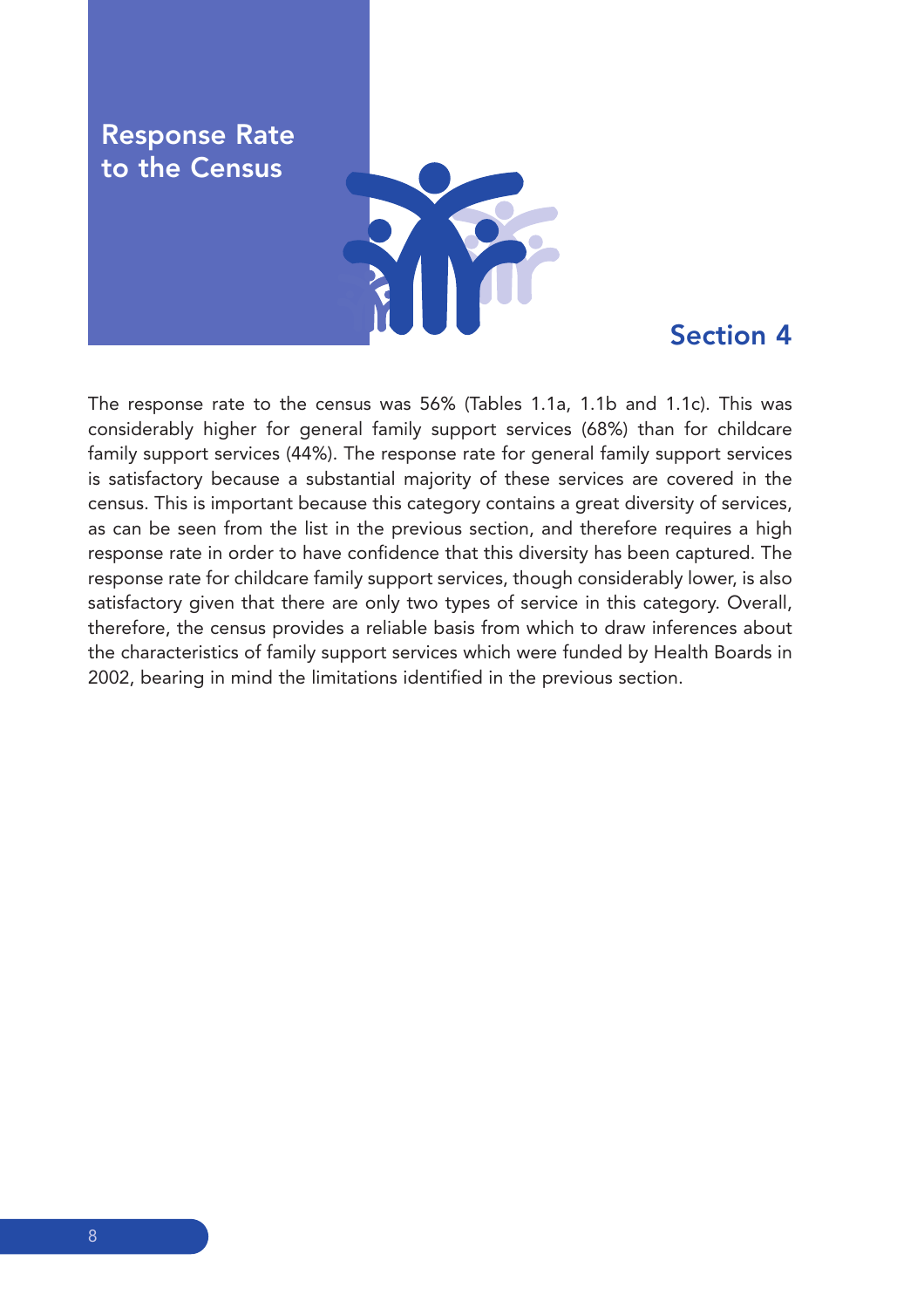Distribution of Family Support Services in Health Boards



#### Section 5

The list of services supplied by Health Boards indicate that they funded 1,596 family support services in 2002 (Tables 1.2a and 1.2b). These are divided almost equally between general family support services (48%) and childcare family support services (52%).

In order to compare the distribution of services across Health Boards, we calculated the number of family support services per 10,000 population. This is a simple comparison – indeed the only comparison which is possible with this data – and takes no account of considerations such as the level of family need in the different Health Board regions, the quality of services offered, the number of people served by each service or the availability of other family support services in the regions. For these reasons, it is important to regard the data as no more than indicative of the different levels of service provision between Health Boards; in a subsequent section (Section 8) we will supplement this comparison by drawing upon the results of the census to estimate expenditure by Health Boards on family support services.

Table A below shows the number of services in each Health Board per 10,000 population for: (i) general family support services (ii) childcare family support services and (iii) all family support services<sup>2</sup>. Additional data from the 2001 Interim Minimum Dataset is also included on the number of children in care per 10,000 children in each Health Board. The results reveal that the level of family support provision varies widely between Health Boards with a six-fold difference between the highest and the lowest. The Health Boards with the highest level of family support provision are in the western and southern parts of the country (notably NWHB, WHB, SHB and SEHB) while the lowest levels of provision are in the eastern parts of the country (notably NAHB, ECAHB, SWAHB) with the remainder holding an intermediate position (NEHB, MHB, MWHB).

<sup>2</sup> Throughout the chapter, the following acronyms are used: ERHA = Eastern Regional Health Authority; NAHB = Northern Area Health Board; ECAHB = East Coast Area Health Board; SWAHB = South Western Area Health Board; NEHB = North Eastern Health Board; NWHB = North Western Health Board; MHB = Midland Health Board; WHB = Western Health Board; MWHB = Mid-Western Health Board; SHB = Southern Health Board; SEHB = South Eastern Health Board.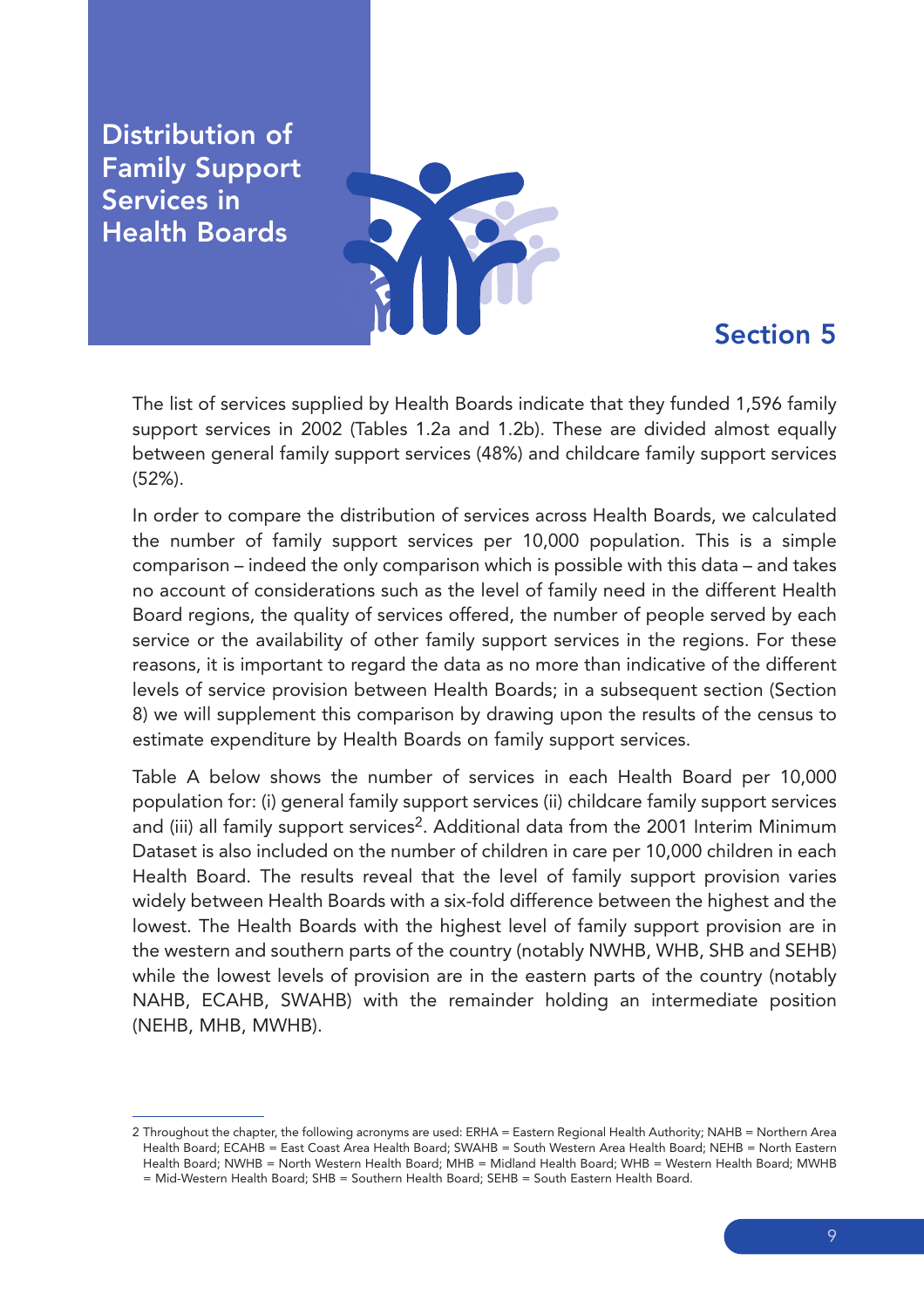The data in Table A also shows that Health Boards with the lowest levels of family support provision have the highest rates of children in care while those with the highest level of family support provision tend to have the lowest rates of children in care. It is not possible to explain this inverse association with the data available but the following possibilities, or a combination of possibilities, are worth considering: (i) family support services may help to prevent children going into care; (ii) the cost of keeping children in care may inhibit the development of family support services; (iii) there may be other factors influencing both the provision of family support services and the admission of children to care such as levels of need, professional practices and /or management approaches to each type of service. Whatever the explanation, the results provide food for further reflection and investigation.

| <b>Health Board</b> | Rates of<br>General<br>Family | Rates of<br><b>Childcare</b><br>Family | Rates of<br>All<br><b>Family</b> | Rates of<br>Children<br>in Care |
|---------------------|-------------------------------|----------------------------------------|----------------------------------|---------------------------------|
|                     | Support<br>(i)                | Support<br>(i)                         | Support<br>(i)                   | (ii)                            |
| <b>NAHB</b>         | 1.1                           | 0.6                                    | 1.7                              |                                 |
| <b>ECAHB</b>        | 1.1                           | 0.3                                    | 1.4                              | 78 (ERHA)                       |
| <b>SWAHB</b>        | 1.3                           | 0.5                                    | 1.8                              |                                 |
| <b>NEHB</b>         | 2.0                           | 1.4                                    | 3.4                              | 45                              |
| <b>NWHB</b>         | 3.0                           | 6.2                                    | 9.2                              | 34                              |
| <b>MHB</b>          | 2.7                           | 1.0                                    | 3.7                              | 37                              |
| <b>WHB</b>          | 1.9                           | 5.8                                    | 7.8                              | 25                              |
| <b>MWHB</b>         | 2.2                           | 1.2                                    | 3.4                              | 41                              |
| <b>SHB</b>          | 2.9                           | 2.7                                    | 5.5                              | 37                              |
| <b>SEHB</b>         | 1.9                           | 3.3                                    | 5.2                              | 45                              |
| Ireland             | 1.9                           | 2.1                                    | 4.1                              | 51 <sup>3</sup>                 |

#### Table A: Family Support Services in Each Health Board Per 10,000 Population in 2002 with Additional Data on Children in Care Per 10,000 Children in Each Health Board in 2001

(i) Derived from data supplied by each Health Board.

(ii) Interim Minimum Dataset, 2001:154

<sup>3</sup> It is significant to note that the rate of children in care per 10,000 children is almost identical in England (52) as in Ireland (51) for the years 2001/2002 (see Social Information Systems, 2001:37).

<sup>4</sup> Department of Health and Children, 2001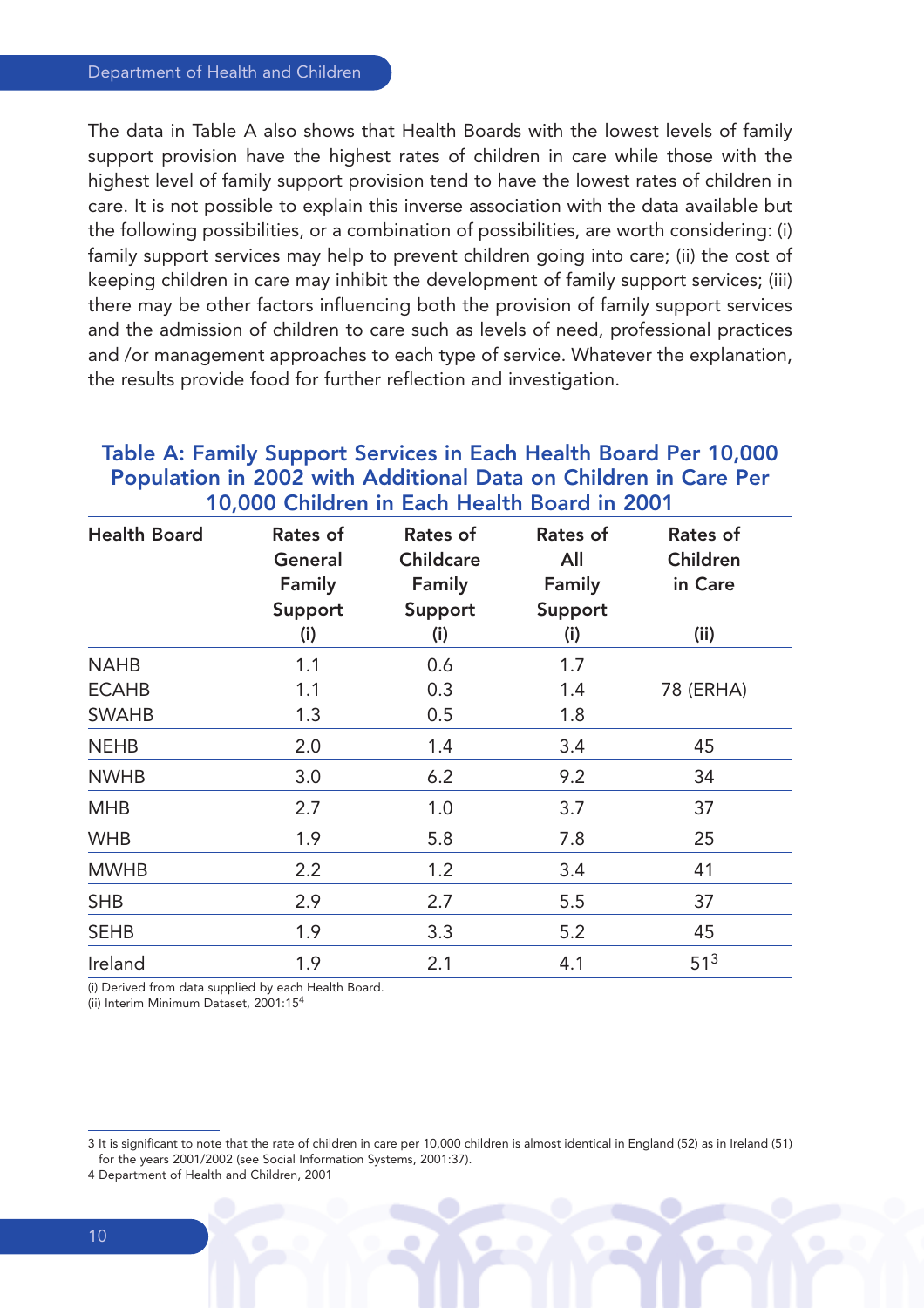Variations in the provision of family support services can be found not only between Health Boards but also between community care areas within Health Boards (Table 1.3a, 1.3b, 1.3c). It is frequently claimed that rural areas experience a much lower level of service provision than urban areas. Given the geographically dispersed nature of rural populations, it is not difficult to understand how people experience service provision in this way. However, the distribution of family support services per 10,000 population suggests that, in a number of Health Boards, rural areas may have a higher level of provision than urban areas as measured by the number of family support services per 10,000 population. This can be seen in those Health Boards which have significant urban and rural populations (NEHB, WHB, MWHB, SHB). In the NEHB, for example, the more urban county of Louth has a lower level of provision (3.3) compared to the more rural area of Cavan / Monaghan (5.1). (Questionnaire completion rate of only 9.5% by childcare family support services in the NEHB may have impacted on these figures). Similarly, in the WHB, the more rural counties of Mayo (9.4) and Roscommon (11.2) have higher levels of family support services than the more urban county of Galway (6.0). In the MWHB, provision in the more rural counties of Clare (4.3) and North Tipperary (4.9) is higher than the more urban county of Limerick (2.5). In the SHB, the pattern is less clear-cut with West Cork (11.4) having a much higher level of service provision than any other community care area including Kerry (4.9), North Cork (5.4), North Lee (5.2) and South Lee (4.5). In most cases, the higher level of provision in rural community care areas is attributable to a higher level of childcare family support services in those areas.

It is worth emphasising that the analysis in this section is indicative only. Comparing rates of service provision per 10,000 population can be useful but it needs to be supplemented by additional data on the level of family need in the different Health Board regions, the quality of services offered, the number of people served and the availability of other family support services in the regions. Accordingly, it is not possible to assess from this data alone if the overall distribution of services between or within Health Boards is equitable. Equally however it is worth stating that no one knows if the existing provision of family support services is equitable, either between or within Health Boards. This is a significant gap in information given the importance attached to the equitable distribution of services in the Government's health strategy<sup>5</sup>.

5 Department of Health and Children, 2001:18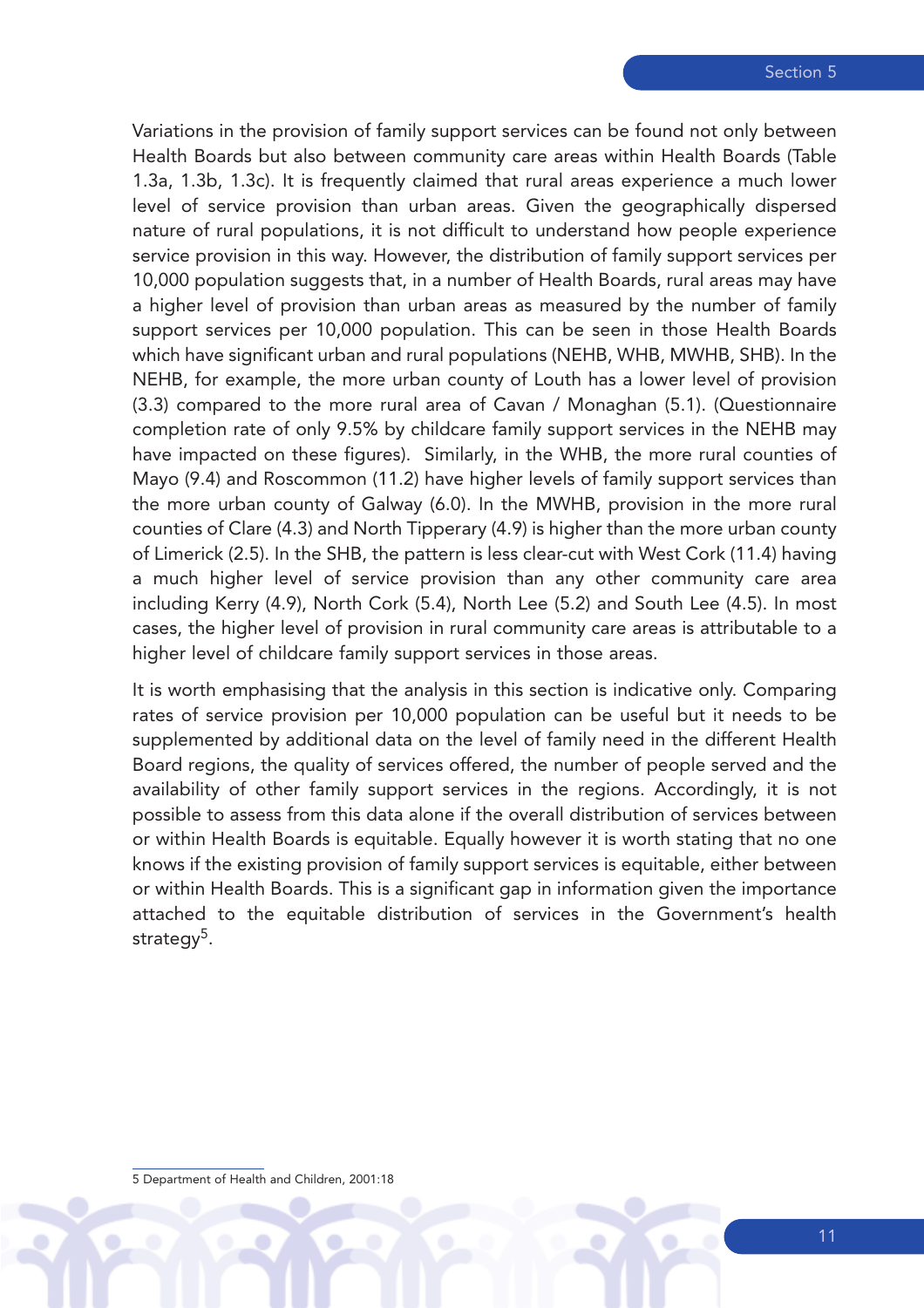

#### Section 6

We have seen that the two categories of family support services – general and childcare – comprise a number of sub-categories within them (see Section 2). The census revealed that the main sub-categories within general family support services are family support projects and services (28%), youth services (10%), services for domestic violence (8%), parent support and education programmes (7%), community development projects (7%), as well as Health Board employees, both family support workers (6%) and community child care workers (5%) (Tables 1.4a and 1.4b).

Childcare family support services comprise mainly parent & toddler groups (77%) with pre-school services and nurseries making up the remainder (23%). In numerical terms, the largest concentrations of childcare family support services are to be found in those Health Boards which also have the highest overall provision of family support services (notably NWHB, WHB, SHB, SEHB).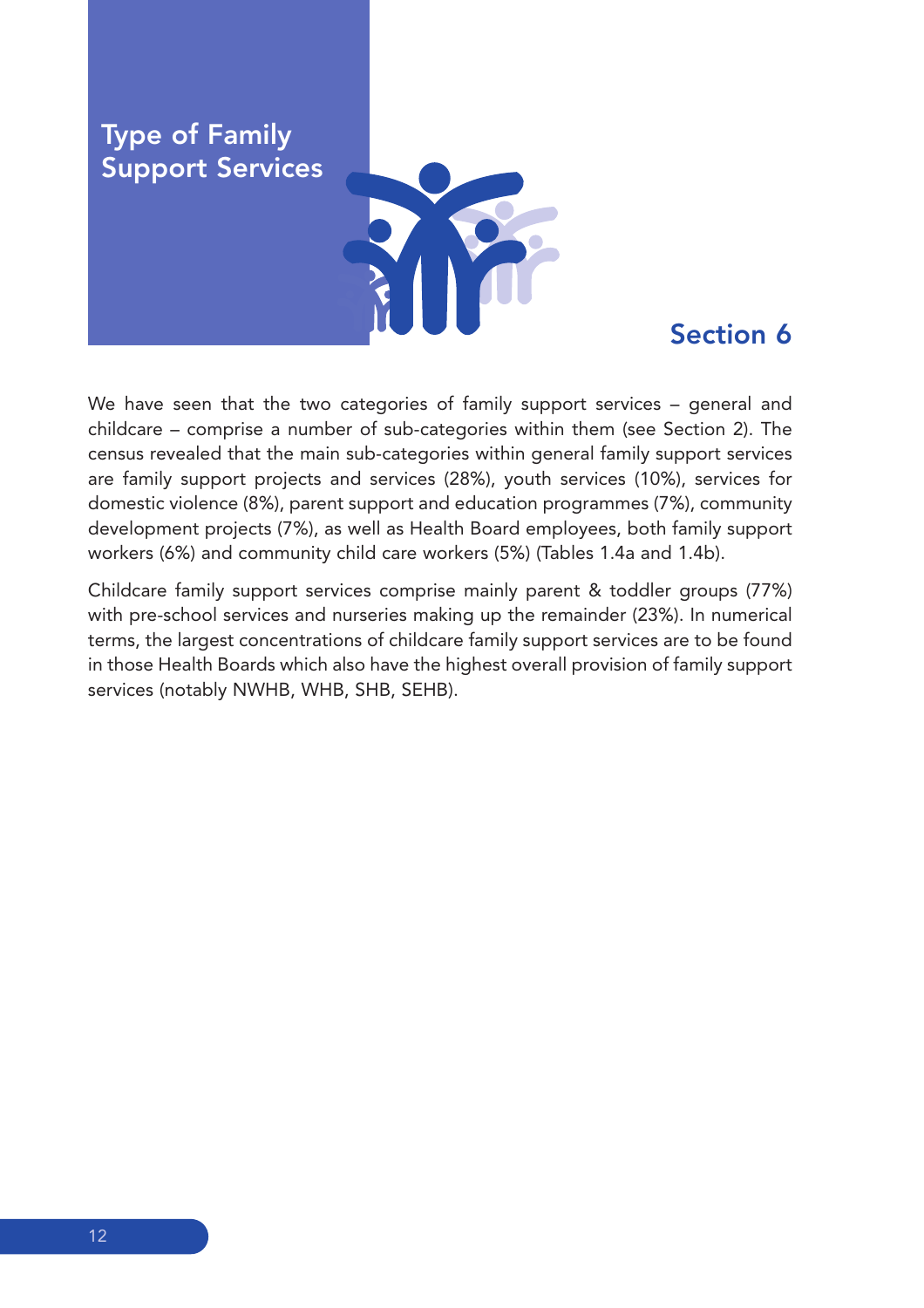#### Location **Characteristics**



## Section 7

The term 'location' refers to the type and extent of catchment area in which the family support service is located and whether it is within walking distance for service users. In addition to measuring these characteristics, the census also tried to determine if services were located in areas of disadvantage. The results indicate that nearly two thirds of services (65%) tend to be in areas which also have an ADM Partnership / Community Group while more than half (56%) have a project in the Community Development Programme (Tables 2.1.1a to 2.1.3b). About a third of services are located in areas which also have the RAPID programme (36%), with a similar proportion having a Local Drugs Task Force (32%).

Given that more than half the population of Ireland (54%) live in a partnership area, these results suggest that family support services are slightly targeted, implicitly or explicitly, towards more disadvantaged areas. However in most Health Boards, general family support services tend to be much more targeted at disadvantaged areas compared to childcare family support services. An exception to this is to be found in the eastern part of the country (notably NAHB, ECAHB, SWAHB, NEHB) where both general and childcare family support services tend to be heavily targeted at disadvantaged areas.

The census reveals that general family support services tend to have considerably larger catchment areas than childcare family support services (Table 2.2.1a to 2.2.3b). This is evident in the fact that nearly two thirds of general family support services (64%) have catchment areas covering a Health Board region (13%), a community care area (21%), a county (15%) or a city or town (15%). By contrast, a similar proportion of childcare family support services tend to have catchment areas which are based on either the local neighbourhood (33%) or parish (30%).

The type of catchment area in which family support services are located is partly influenced by the rural-urban composition of the Health Board region (Tables 2.3.1a to 2.3.3b). General family support services are more likely to be located in urban areas such as a city / town centre (40%) or in the housing estate of a city / town (18%). This is true for all Health Boards. By contrast, childcare family support services are somewhat more likely to be located in villages or rural areas (51%), particularly in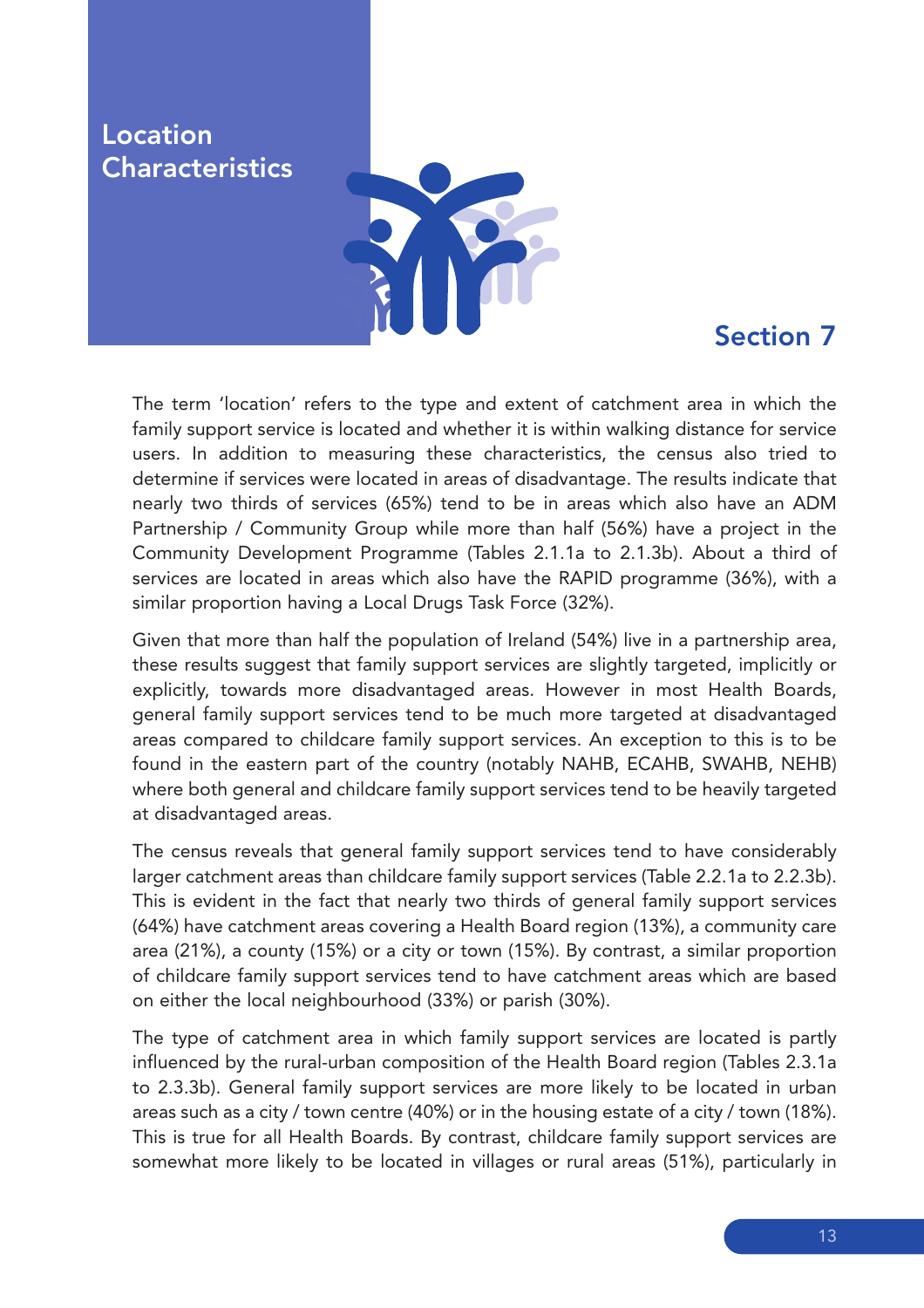those regions which have significant rural populations (notably NWHB, WHB, MWHB, SHB, SEHB).

An important location characteristic from the point of view of accessibility is whether the service is located within walking distance of service users, where 'walking distance' is defined by the distance that can be walked in no more than 10-15 minutes. The results of the census, based on those services which are not delivered within the home, indicate that childcare family support services tend to be more accessible than general family support services. Nearly three quarters (74%) of childcare family support services are within walking distance for over half their service users compared to less than six out of ten (57%) of general family support services (Tables 2.4.1a to 2.4.3b). In general, all family support services tend to be more geographically accessible in the ERHA than in the other Health Board regions reflecting the rural/urban composition of their populations.

Overall, these results indicate a slight tendency for family support services to be located in areas of disadvantage, a tendency which is more pronounced for general family support services, and for those located in the eastern part of the country (notably NAHB, ECAHB, SWAHB, NEHB). General family support services also tend to serve larger catchment areas and to be located in urban areas while childcare family support services are slightly more likely to be located in rural areas, particularly in those regions which have significant rural populations (notably NWHB, WHB, MWHB, SHB, SEHB). Areas which have substantial rural populations (notably NEHB, NWHB, WHB, MWHB, SHB, SEHB) also tend to have services which are not within walking distance for service users and this may affect accessibility to these services depending on the extent of car ownership.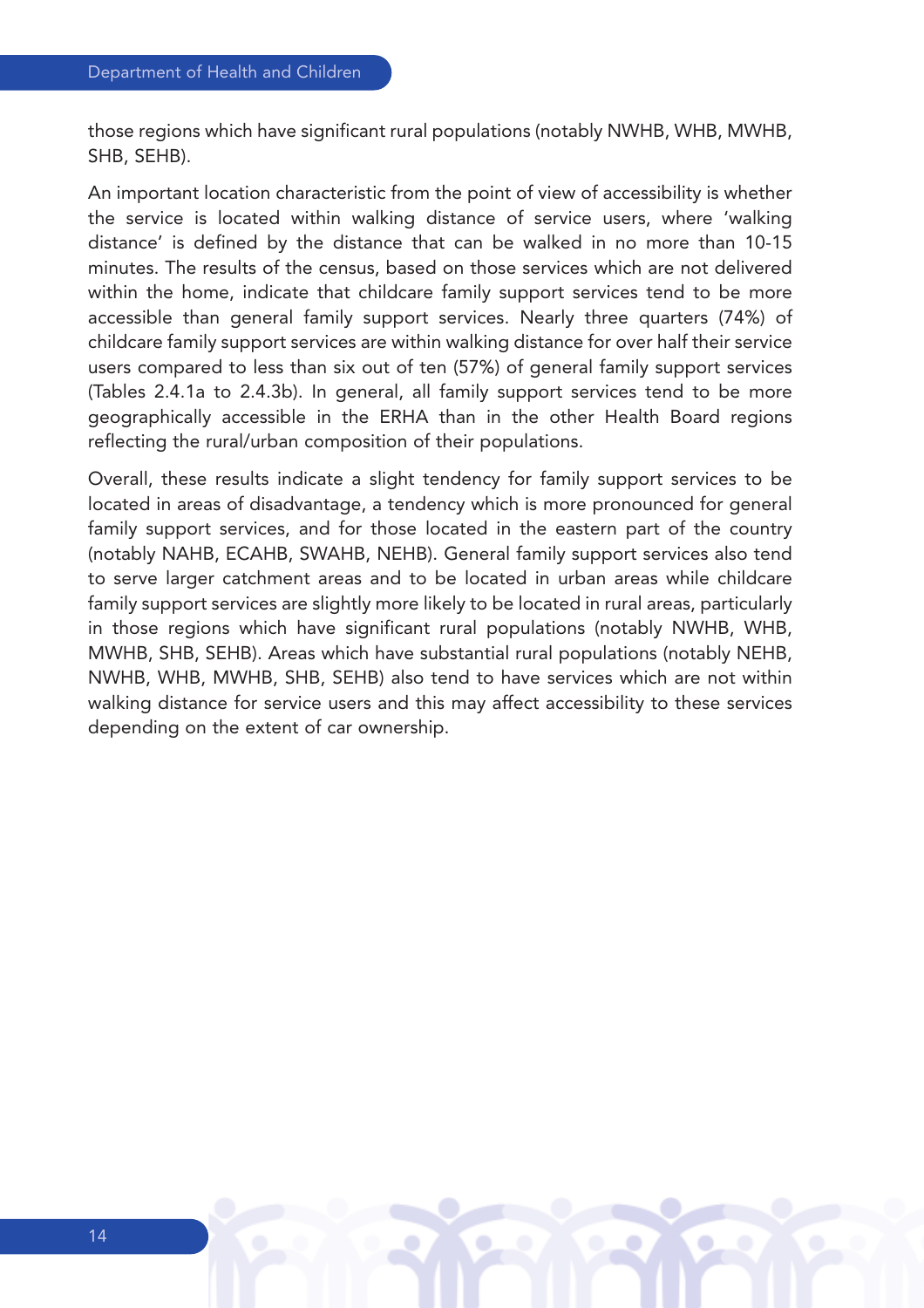### **Organisational Characteristics**



## Section 8

There has been considerable expansion in family support services in Ireland in recent years and this is reflected in the census returns (Tables 3.1.1a to 3.1.3b). More than six out of ten services (62%) were set up in the past ten years. However the census also indicates that a significant proportion of family support services (19%) have been in existence for much longer, varying from eleven to twenty years, and a similar proportion (19%) were established over twenty years ago. There is very little difference in the mean ages of general (11.2 years) and childcare (11.5 years) family support services.

Most family support services, according to the census, are delivered directly by, or in partnership with, the voluntary and community sector (74%) (Tables 3.2.1a to 3.2.3b). In a pattern which is fairly consistent across Health Boards, childcare family support services are more likely to be delivered in this way (87%) compared to general family support services (65%). Health Boards are rarely involved in the direct delivery of childcare services but are involved in up to a quarter (26%) of family support services. In general, there is greater reliance on the voluntary and community sector in western and southern parts of the country (notably NWHB, MWHB, SHB, SEHB), possibly reflecting a commitment to community development as part of the strategy of supporting families. A minority (3%) of family support services are delivered by private organisations.

An indicator of organisational development within the voluntary and community sector is that four in ten (39%) of these organisations are themselves part of larger parent organisations, particularly those involved in delivering general family support services (Tables 3.3.1a to 3.3.3b). Another indicator of organisational development is that two thirds (68%) are registered companies limited by guarantee, although only about a fifth (22%) of these have charitable status (Tables 3.4.1a to 3.4.3b). Again, organisations who deliver general family support services are significantly more likely to be registered companies than organisations delivering childcare family support services. The vast majority (92%) of voluntary and community organisations have a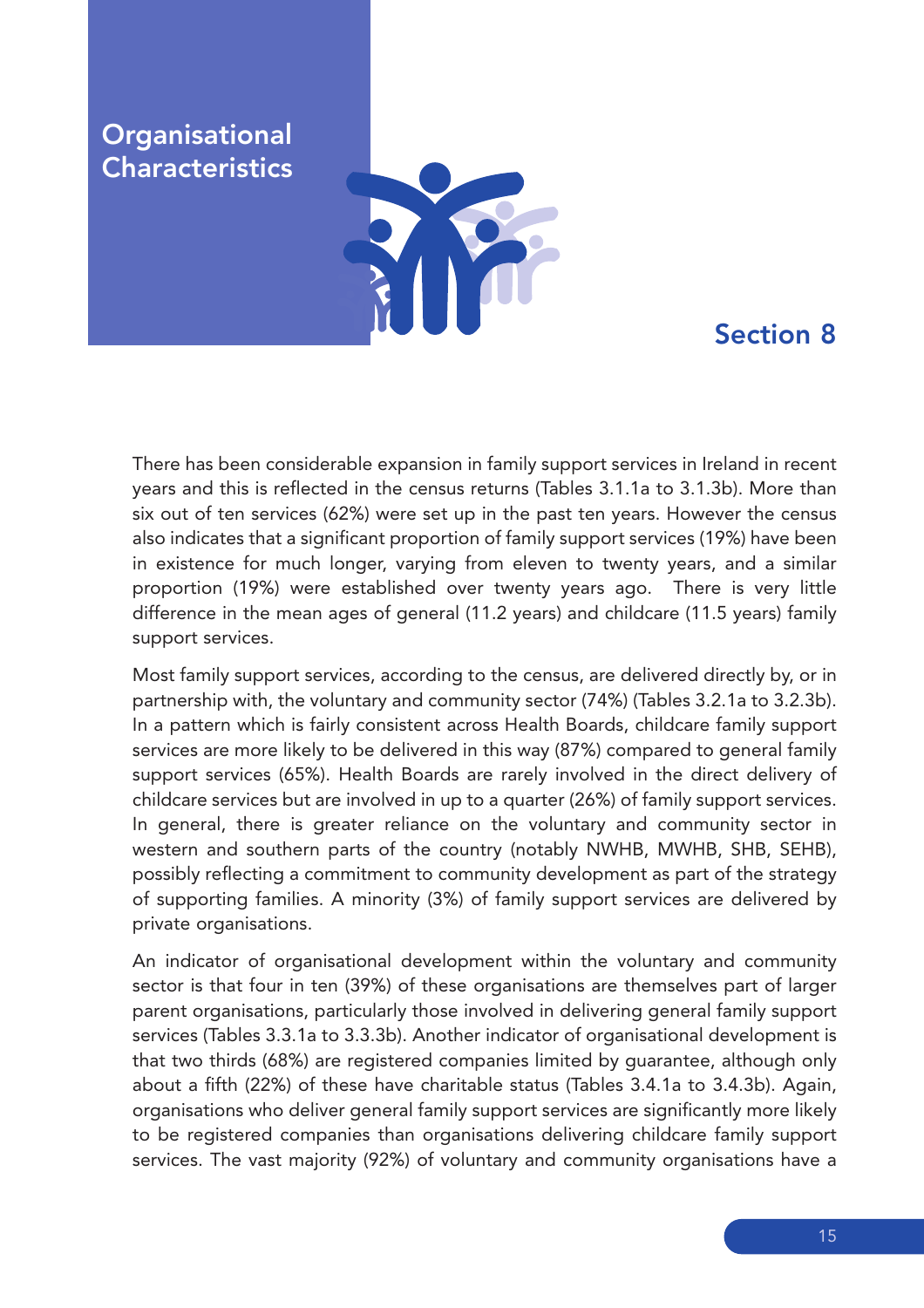management committee and this is consistent across all Health Boards and for both categories of family support services (Tables 3.5.1a to 3.5.3b).

Family support services, both general and childcare, which are delivered by voluntary and community organisations are more likely to have structures which give regular representation to service users (76%) compared to services provided by Health Boards (50%) (Tables 3.6.1a to 3.7.3b). In the voluntary and community sector, service user representation mainly occurs through the management committee (58%) but a significant minority (25%) indicated that they used 'other structures' for service user representation. In Health Boards, representation of service users occurs mainly through 'other structures' (35%) but also through local advisory committees (19%) and boards of management (11%).

Overall, these findings indicate that family support services, which have expanded considerably over the past decade, rely heavily on the voluntary and community sector for their delivery. This sector is showing signs of considerable organisational development with nearly four out of ten being part of a larger parent organisation, particularly those involved in delivering general family support services. Three quarters of the services delivered by voluntary and community organisations have structures which give regular representation to service users compared to half the services delivered by Health Boards.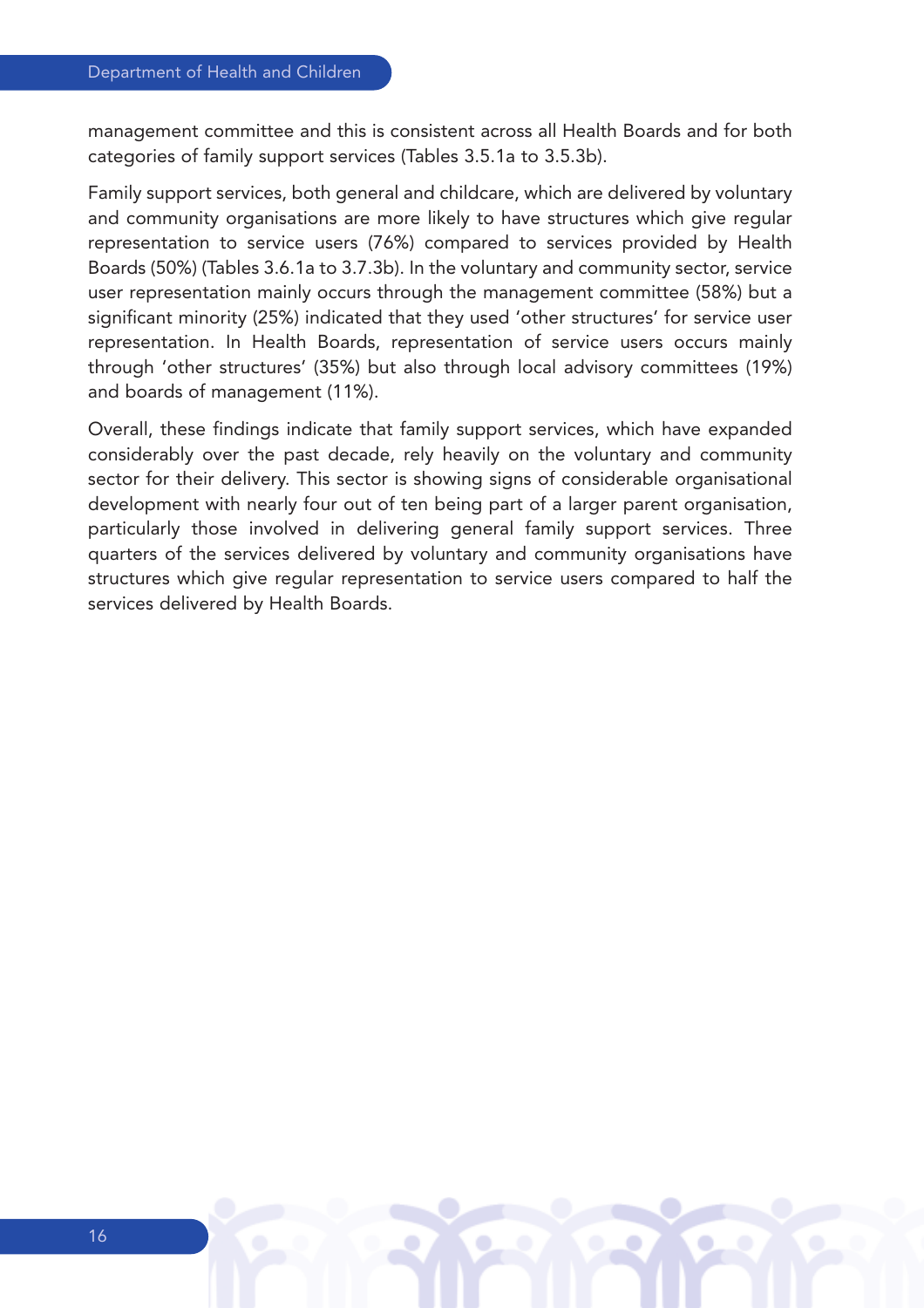#### Financial **Characteristics**



## Section 9

The census asked each service to provide details on the financial cost of its service in 2002. The results indicate that the services who responded to the census cost  $\in$ 97 million in 2002 (Tables 4.1.1a to 4.1.3c). Given that this represents just over half (56%) of all family support services provided by Health Boards in that year, the estimated cost of all family support services in Ireland in 2002, based on the assumption that the pattern of costs is similar among respondents and non-respondents, is around €202 million. Most of this expenditure is attributable to general family support services which make up 78% of the total with childcare family support services accounting for the remaining 22%.

It is significant that, although Health Boards are a source of funding for all of the family support services in the census, their overall contribution to total funding is just over half at 53%. Their contribution to the cost of general family support services (57%) is higher than their contribution to childcare family support services (34%). However there is a good deal of variation between Health Boards in terms of their share of family support costs and this may be a reflection of the range of funding sources available in each region.

In addition to Health Board funding, family support services are supported financially by other statutory sources who contributed 35% to the overall cost of services (Tables 4.2.1a to 4.2.3b). For general family support services, the most frequently cited sources of non-Health Board funding were: Department of Social and Family Affairs / Family Support Agency (33%), Vocational Education Committee (25%), Department of Justice, Equality and Law Reform (23%), Area Development Management Limited (18%), City / County Councils (17%), Department of Education and Science (13%), and Partnership Companies (12%). For childcare family support services, the most frequently cited sources of non-Health Board funding were: Department of Justice, Equality and Law Reform (27%), Area Development Management Limited (14%) and Partnership Companies (7%).

Non-statutory funders - such as grants from private and philanthropic organisations as well as fund-raising events – represent a considerably higher proportion of funding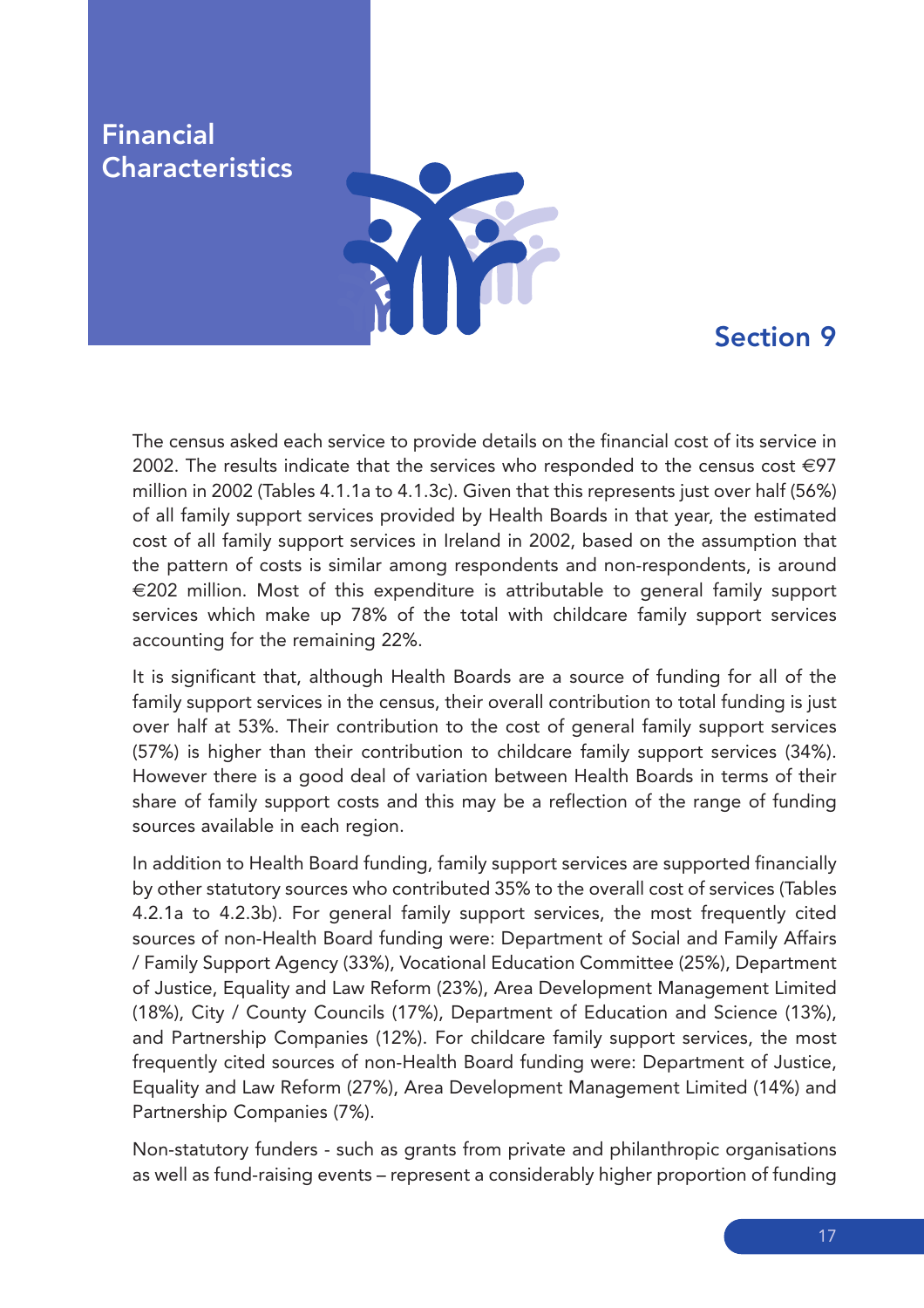in childcare services (18%) than in general family support services (7%). Overall, however non-statutory funding accounts for less than a tenth (9%) of the total.

The average cost of family support services varies widely from one Health Board to another. This applies particularly to general family support services which are considerably higher in the ERHA, the NEHB and the MWHB than in other Health Boards. For example, the average cost of a general family support service in Ireland in 2002 was €208k but this varied from a high of €424k in the NAHB<sup>6</sup> to a low of €129k in the SHB. Childcare family support services are also higher in the ERHA, the NEHB and the MWHB than in other Health Boards. It is difficult to explain this level of variation but the possibility of response error is unlikely to be the only factor.

A significant question in this context is whether there is any relationship between the average expenditure on each family support service and the number of services provided per head of population, given our earlier finding that the number of services per head of population is unevenly distributed between Health Board regions (see Section 4). This question is addressed in Table B and shows that the four Health Boards with the highest level of family support services per head of population (NWHB, WHB, SHB and SEHB) also have the lowest cost per service, both for general and childcare family support services. Table B also shows that the total amount spent on family support services per head of population does not vary greatly between Health Board region, or at least varies much less than the variation in the number of services provided or the cost of those services. This finding prompts the suggestion that a key source of variation between Health Board regions is their differing capacities to generate services with broadly similar amounts of money. Since we have already established that those Health Board regions which have larger numbers of family support services per head of population have correspondingly lower numbers of children in care, this finding should merit further reflection and investigation in order to more fully understand how these associations are working in practice. Further analysis of the dynamic involved would require more information about the level of need in the different Health Board regions, the quality and impact of family support services, the differing capacities of organisations in the voluntary / community sector as well as the factors which influence both the development of family support services and the admission of children to care.

We have seen in the previous section that nearly three quarters of family support services (74%) are delivered through voluntary community organisations. Similarly, just over two thirds (68%) of all expenditure on family support services is spent through voluntary and community organisations (Tables 4.3.1a to 4.3.3b). Services delivered through Health Boards account for a fifth (21%) of total expenditure although joint initiatives involving both Health Boards and the voluntary / community organisations absorb a further 6% of resources. In general, and with only two

<sup>6</sup> We have excluded the ECAHB from this comparison due to the small number of services (11) which provided details.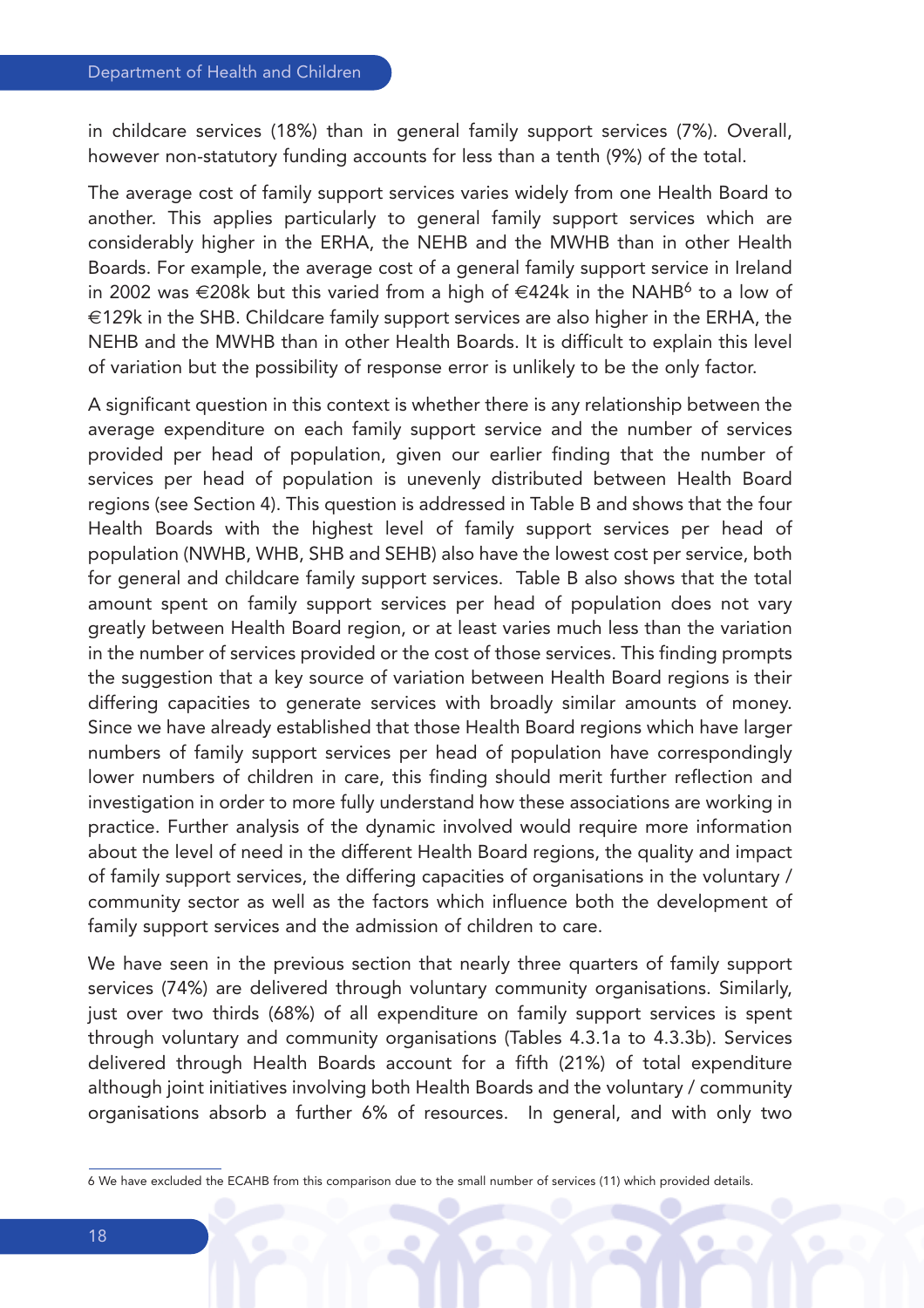exceptions (SWAHB and MWHB), services delivered by Health Boards tend to cost more than services delivered by voluntary, community or private organisations although it is worth emphasising that the type of services delivered by Health Boards may also be different.

#### Table B: Expenditure ('000 Euro) on Family Support Services in each Health Board in 2002 with Additional Comparative Data

| <b>Health</b><br><b>Board</b> | Average<br><b>Expenditure</b><br>('000 Euro)<br><b>Per Family</b><br>Support<br><b>Services</b> | <b>Expenditure</b><br>Per Person<br>('000 Euro)<br>on all<br>Family<br>Support<br><b>Services</b> | <b>All Family</b><br><b>Support Service</b><br>Per 10,000<br>Population | Rates of<br>Children<br>in Care |
|-------------------------------|-------------------------------------------------------------------------------------------------|---------------------------------------------------------------------------------------------------|-------------------------------------------------------------------------|---------------------------------|
|                               | (i)                                                                                             | (i)                                                                                               | (i)                                                                     | (ii)                            |
| <b>NAHB</b>                   | 403                                                                                             | 64.52                                                                                             | 1.8                                                                     |                                 |
| <b>ECAHB</b>                  | 507                                                                                             | 76.47                                                                                             | 1.4                                                                     | 78 (ERHA)                       |
| <b>SWAHB</b>                  | 217                                                                                             | 41.99                                                                                             | 1.7                                                                     |                                 |
| <b>NEHB</b>                   | 229                                                                                             | 54.90                                                                                             | 3.4                                                                     | 45                              |
| <b>NWHB</b>                   | 80                                                                                              | 64.91                                                                                             | 9.2                                                                     | 34                              |
| <b>MHB</b>                    | 146                                                                                             | 60.60                                                                                             | 3.7                                                                     | 37                              |
| <b>WHB</b>                    | 128                                                                                             | 66.77                                                                                             | 7.8                                                                     | 25                              |
| <b>MWHB</b>                   | 170                                                                                             | 59.51                                                                                             | 3.4                                                                     | 41                              |
| <b>SHB</b>                    | 90                                                                                              | 47.80                                                                                             | 5.5                                                                     | 37                              |
| <b>SEHB</b>                   | 82                                                                                              | 40.47                                                                                             | 5.2                                                                     | 45                              |
| Ireland                       | 141                                                                                             | 51.64                                                                                             | 4.1                                                                     | 51                              |

(i) Derived from data supplied by each Health Board (See Tables 4.1.1a to 4.1.3a).

(ii) Interim Minimum Dataset, 2001:157

In view of this pattern of expenditure, it is surprising that only 4% of organisations in the voluntary, community and private sectors have a formal contract with the Health Board, either through a service agreement or a letter of agreement (Table 4.4). This situation may have changed since 2002.

Family support, like most services, is highly labour-intensive and this is reflected in the fact that 70% of expenditure is incurred on staff costs (Tables 4.5.1a to 4.5.3b). This pattern is relatively uniform across the different Health Boards and between

<sup>7</sup> Department of Health and Children, 2002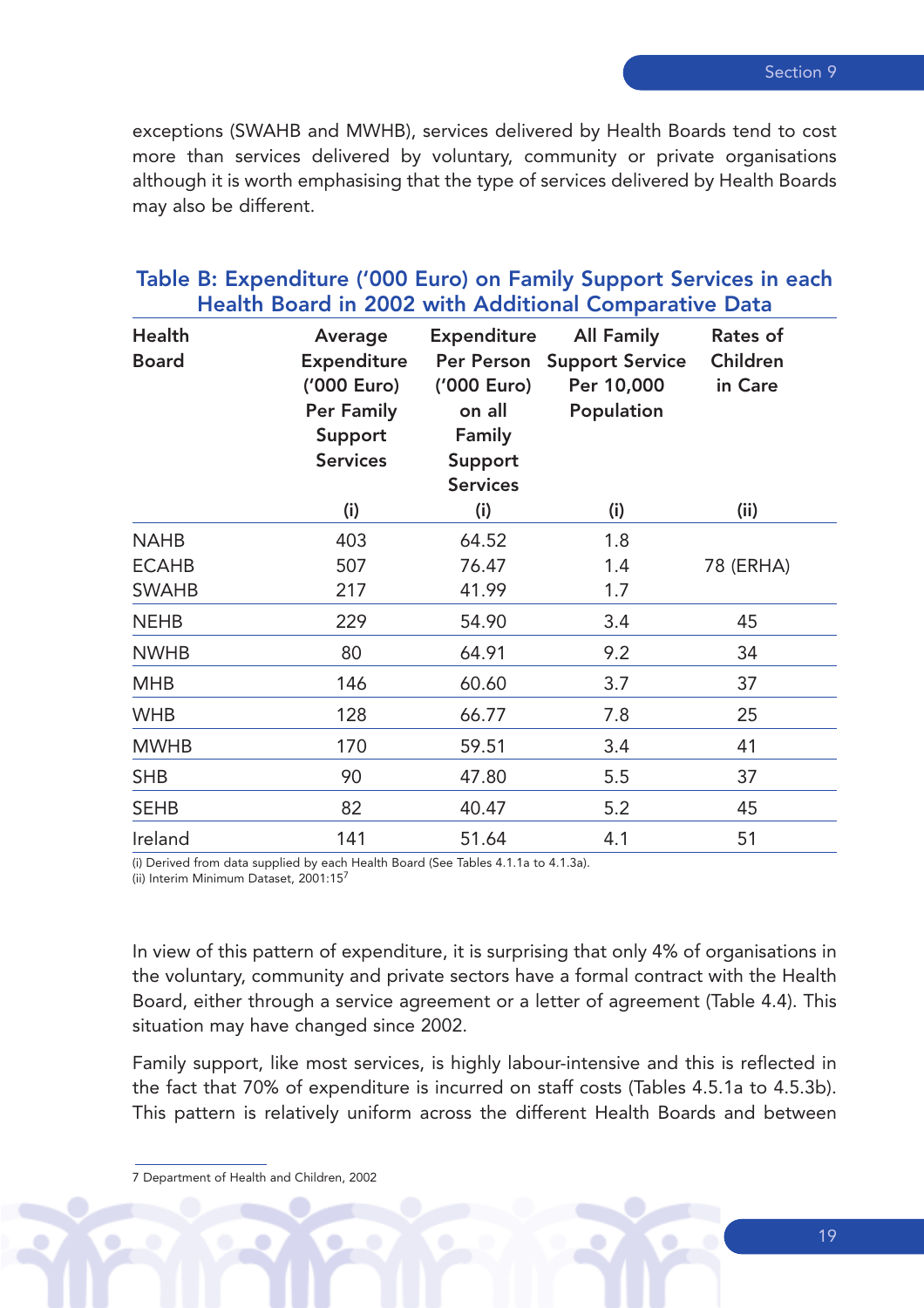general and childcare family support services. Staff costs in an 'average' general family support service are €146k compared to €42k in an 'average' childcare family support project. Non-staff costs vary similarly from €61k in a general family support project to €14k in a childcare family support project.

There is a good deal of variation in the annual cost of both general and childcare family support services (see Tables 4.6, 4.7.1a to 4.7.3b). In making these comparisons it is important to remember that no judgements are warranted regarding the quality or cost effectiveness of these different services since that would require much more detailed information than is available from the census. In the childcare sector, the average cost of a pre-school service and nursery is  $\epsilon$ 61k while the average cost of a parent and toddler service is €22k. Turning to general family support services, the census reveals that two thirds (67%) of general family support services cost less than €200k. The largest single category within general family support services is 'family support projects and services' and the average cost of these in 2002 was €178k. Parent education and support programmes, which includes Community Mothers, are also available in every Health Board at an average cost of €242k. Springboard projects cost an average of €253k while services for domestic violence cost an average of €333k each. Family support services for Travellers cost an average of €403k.

An important implication of these results is that childcare services, which are primarily targeted at prevention and early intervention, are significantly less expensive than general family support services which tend to involve later intervention in the life of family problems. As a result, most of the resources within family support services are spent on late intervention rather than prevention and early intervention. There is no doubt that all of these services are valuable though no one knows which of them offers the best value for money or how best to strike the balance between prevention, early intervention and late intervention.

Overall, the results in this section suggest that total expenditure on all family support services in Ireland during 2002 was around €202 million, about 80% of it being spent on general family support services. Expenditure on family support services does not vary greatly between Health Board regions but those regions with the highest number of family support services per head of population had the lowest average cost per service suggesting differing capacities to generate services, both general and childcare, with the resources available. About 70% of the resources devoted to family support services are spent through voluntary and community organisations, few of whom had a formal contract with the Health Board in 2002 although that is likely to have changed somewhat since then. Family support services whose main focus is prevention and early intervention tend to be substantially cheaper than services with a focus on late intervention. It is worth emphasising that these findings do not imply any judgements about the quality or cost effectiveness of the different services since that would require much more detailed information than is available from the census.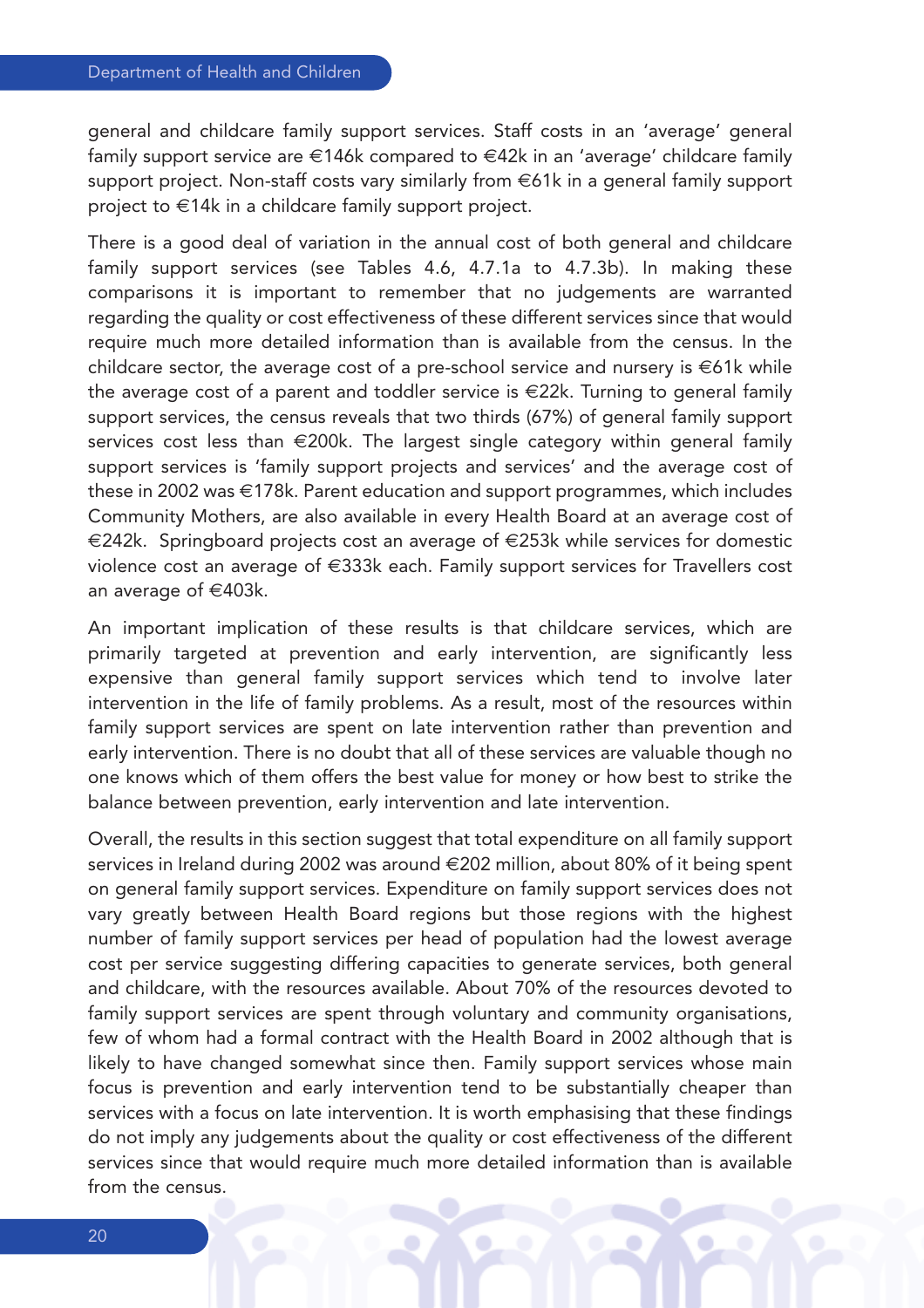**Staff Characteristics** 



## Section 10

The census revealed that 11,800 personnel were working in family support services at the end of 2002 (Tables 5.1.1a to 5.1.3b). If, given the response rate, this represents 56% of the entire sector, then we estimate that over 21,000 personnel were engaged in family support services in 2002. These are split 80/20 between general and childcare family support services respectively.

A striking feature of the workforce is that more than four in ten (44%) are volunteers; nearly half of those involved in general family support services are volunteers (48%) compared to over a quarter (27%) in childcare family support services. Just over a third of the personnel in all family support services (34%) are in paid employment, either full-time (19%) or part-time (15%), while employment schemes such as Community Employment, Jobs Initiative and the Social Economy constitute over a tenth (15%) of the workforce. These results reflect the major involvement of voluntary and community organisations in family support services although it may be unusual, even within that sector, to have such a high level of volunteerism. From this it would seem that family support services do not fit the usual 'professional' or 'expert' model of service delivery.

Significantly, the vacancy rate for full-time positions (5%) is higher than the overall vacancy rate (3%) among the organisations who completed the census (Tables 5.2.1a to 5.2.3b). A majority of full-time staff (73%) have a third level degree or diploma which is relevant to their work while nearly half of all part-time staff (46%) have a relevant third level qualification; this varies little between general and childcare family support services (Tables 5.3.1a to 5.3.3b).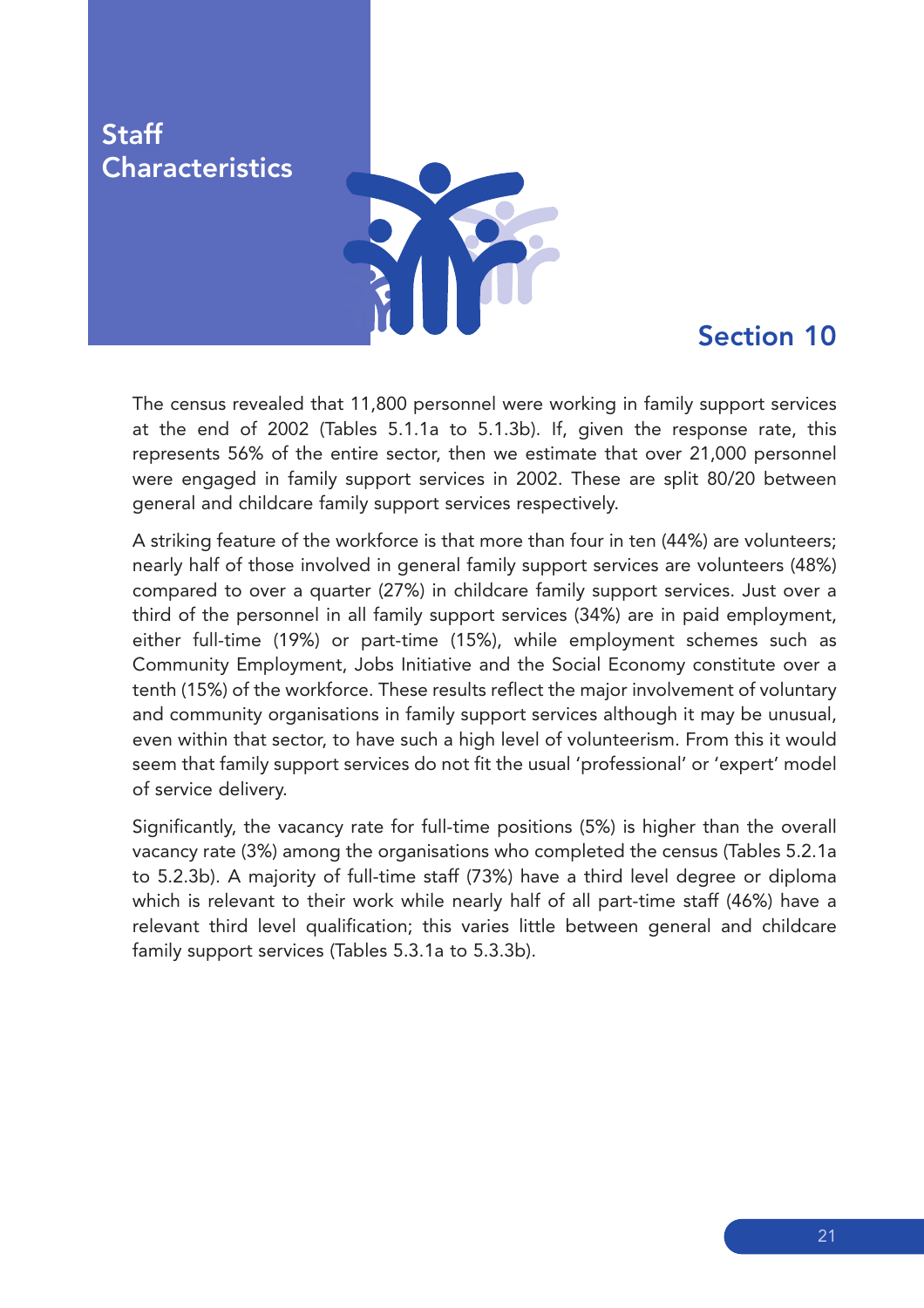**Service Characteristics** 



#### Section 11

Family support services involve a range of interventions including individual work<sup>8</sup>, group work<sup>9</sup>, family work<sup>10</sup>, peer support<sup>11</sup>, information / advice<sup>12</sup>, advocacy<sup>13</sup>, practical help<sup>14</sup>, mentoring<sup>15</sup>, socialisation and play<sup>16</sup>. The main forms of intervention offered by general family support services are individual work (77%), information / advice (68%), group work (65%) and advocacy (53%) (Table 6.1). By contrast, the main form of intervention in childcare family support services is socialisation / play (83%) as well as group work (58%).

Most family support services, both general and childcare, are centre-based (72%) in the sense that service users come to a centre, office or clinic to receive the service (Table 6.2). However a substantial proportion of general family support services (43%) also provide a home-based service. Nearly half of all general family support services (47%) are engaged in activities which are directed at the community such as public lectures and courses, the distribution of leaflets and booklets containing information and advice, etc; less than a fifth of childcare family support services (18%) engage in these community-based activities. Over a tenth of services (13%), particularly those involved in general family support, undertake activities which are outside the community such as day-trips and weekends.

<sup>8</sup> Individual work refers to any one-to-one sessions with the service user for the purpose of assessing needs or meeting developmental / therapeutic goals.

<sup>9</sup> Group work refers to sessions with groups of parents or children and may involve sharing personal experiences, doing a course together, or sharing activities such as sport, recreation, arts and crafts, etc.

<sup>10</sup> Family work refers to sessions with two or more members of the family for the purpose of assessing needs, drawing up a family plan, or meeting therapeutic goals.

<sup>11</sup> Peer support refers to arrangements where people in similar circumstances, such as parents or adults dealing with a similar problem, offer support to each other.

<sup>12</sup> Information / advice refers to the time spent giving information and / or advice to service users on their entitlements and how to access them as well as information and / or advice on more specialised services.

<sup>13</sup> Advocacy refers to the time spent liaising and lobbying with other agencies to obtain services for the service user, accompanying them to appointments, writing letters on their behalf, helping to access financial assistance, etc.

<sup>14</sup> Practical help refers to help offered to parents with everyday activities such as cleaning, cooking, shopping, getting children ready for school, child-minding, etc; it may also involve helping children with their homework, including the provision of space within the centre for this purpose.

<sup>15</sup> Mentoring refers to formal arrangements where a more experienced person offers support to a less experienced person such as adults mentoring children or more experienced parents mentoring less experienced parents.

<sup>16</sup> Socialisation and play refers to opportunities, mainly for children, to allow them to develop their socialisation skills through play and other forms of interaction, for example, pre-schools.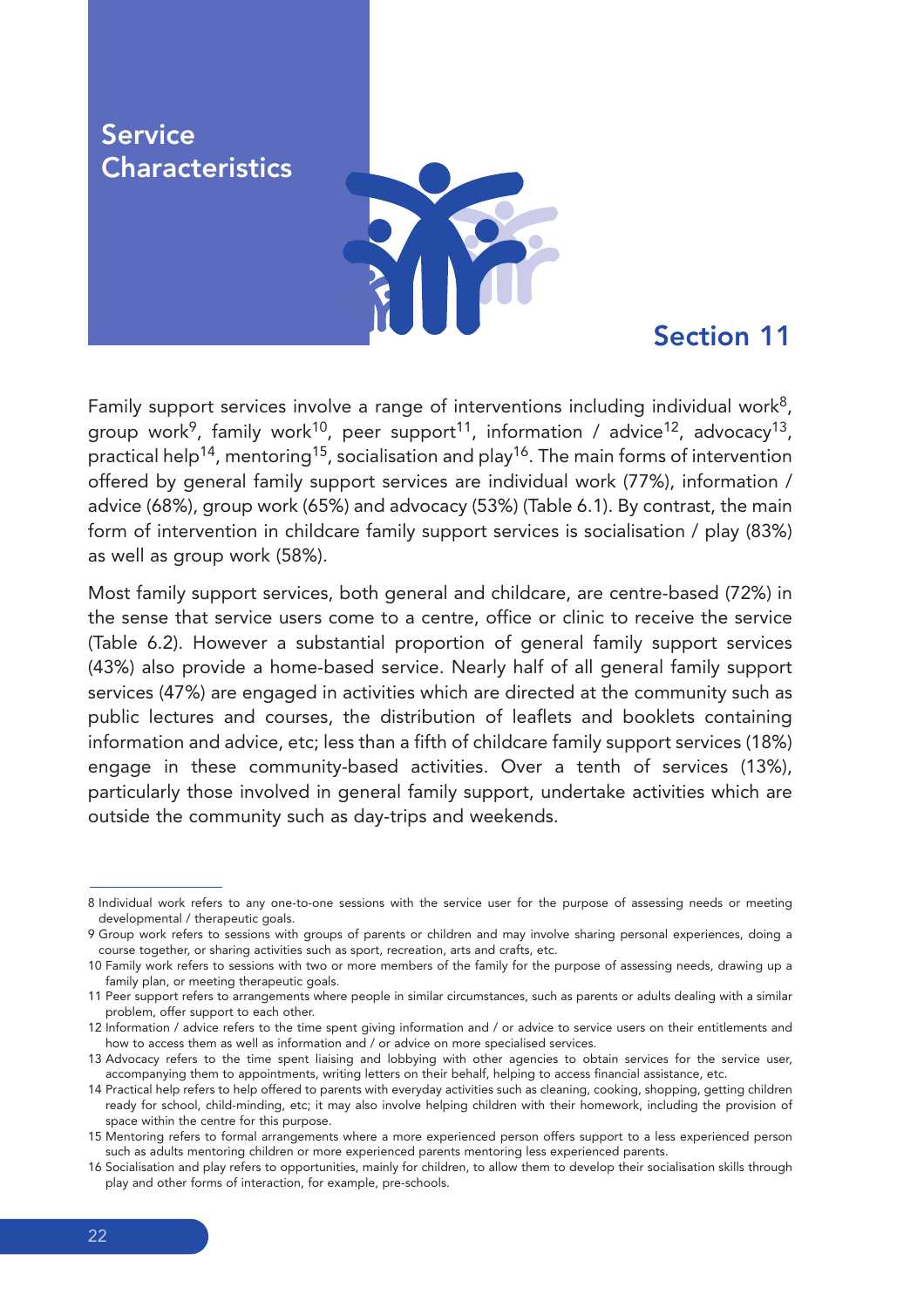Family support services are mainly provided during weekdays between 9.00 am and 5.00 pm (87%) (Table 6.3). However a third of general family support services are available after 5pm (36%); a tenth (10%) of childcare services are available after 5pm. A tenth (10%) of both types of services are also available on weekdays before 9.00 am and on Sundays. A similar proportion of general family support services also offer a 24-hour service during weekdays (9%).

Some family support services offer food and beverages as part of their service. The census revealed that about half of both types of services provide either snacks (52% in the case of childcare services), or tea / coffee (54% in the case of general services) (Table 6.4). Around a tenth of all family support services offer breakfast (10%), lunch (15%), and / or dinner (11%).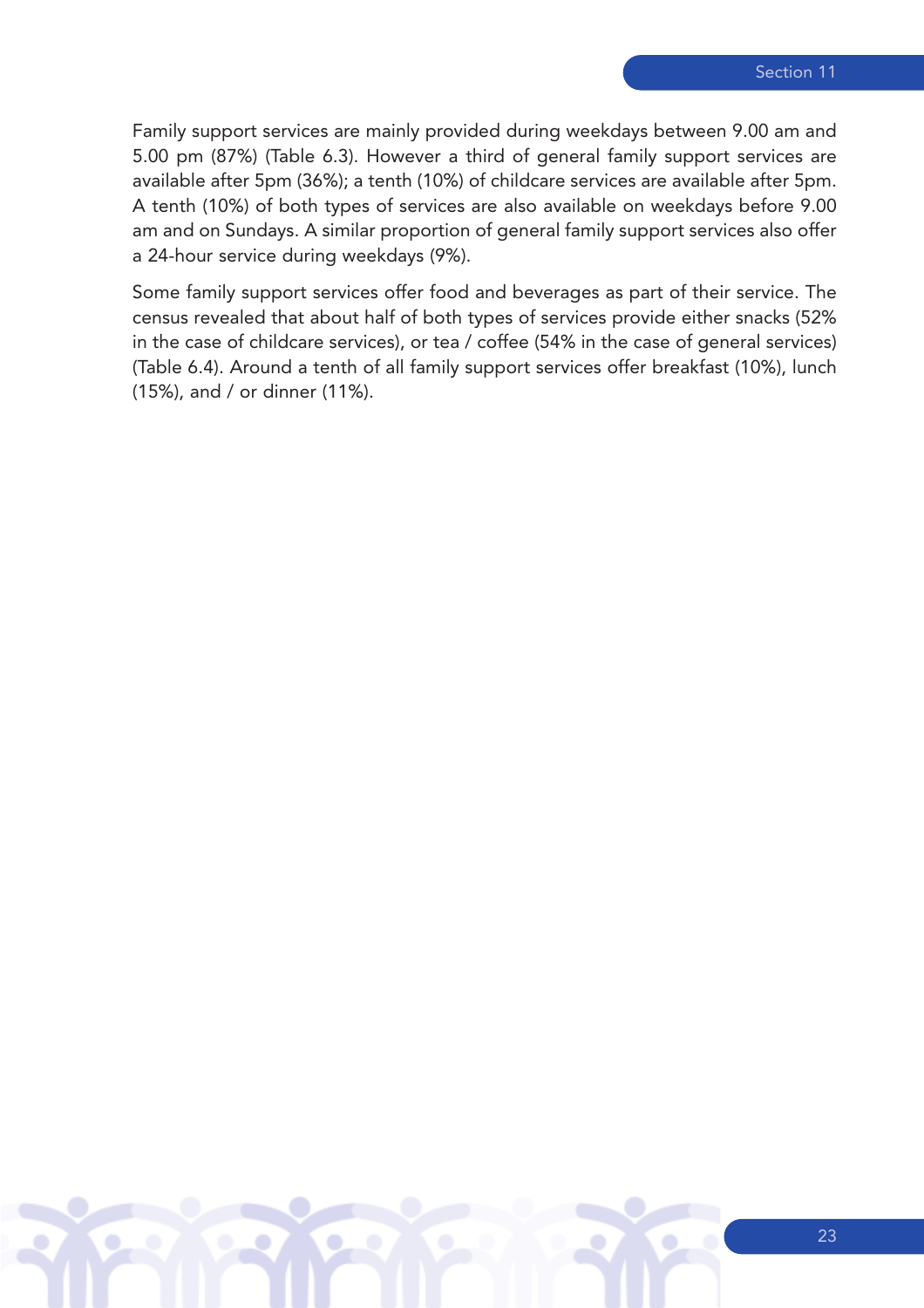

## Section 12

Most family support services, as we have seen in the previous section, are centrebased. On average, these centres comprise 2-4 rooms. General family support services tend to be delivered in centres which have a larger number of rooms (4.4) than childcare family support services (2.4) (Tables 7.1a and 7.1b). This is a consistent pattern across Health Boards.

A majority of childcare family support services (56%) have an outdoor play facility but a much smaller proportion of general family support services (29%) have this facility (Table 7.2). Childcare family support services are also more likely to be in centres which have access for wheelchairs (62%) compared to general family support services (52%) (Table 7.3). Most services in both categories (73%) have not had an access audit carried out on their premises within the past five years (Table 7.4).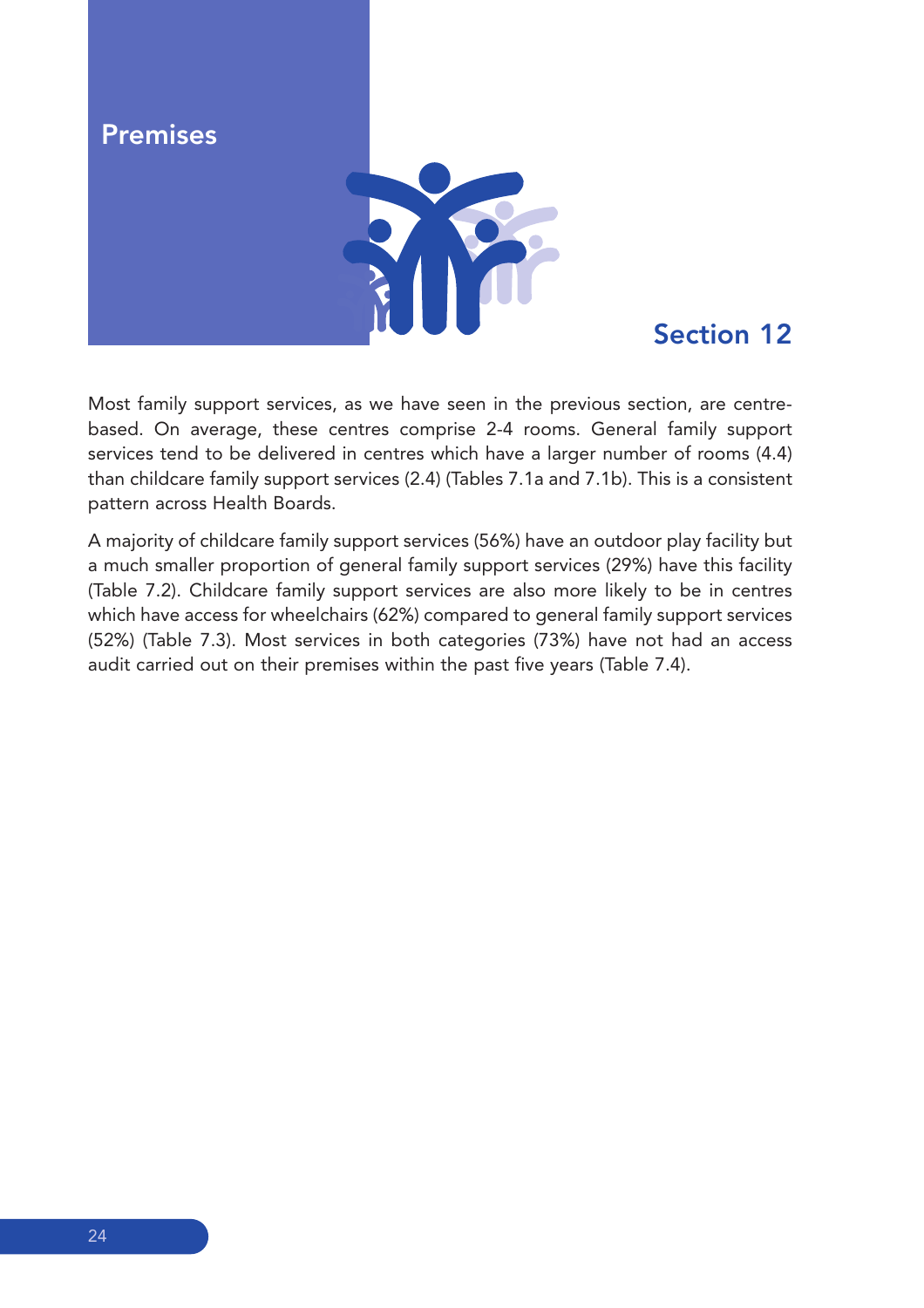#### Referral and Inter-Agency **Work**



### Section 13

The majority of those who used general family support services in 2002 came through referrals (58%) with the remainder (42%) coming through self-referrals (Tables 8.1.1 to 8.1.3). However this varies considerably between Health Boards; for example, most clients in the NAHB (92%) came through referrals whereas most clients in the SHB came through self-referrals (81%). The main sources of referrals to general family support services are Health Board personnel, particularly Social Workers (67%) and Public Health Workers (45%) (Tables 8.2.1a to 8.2.3b). Community (39%) and voluntary (34%) organisations as well as schools, both primary (34%) and secondary (34%), are also important sources of referral. General family support services also make referrals to other services (Tables 8.3.1a to 8.3.3b). More than half these services made referrals to counsellors (55%) and Social Workers (55%) while just under half (45%) made referrals to a voluntary or community organisation. It is clear from this that the vast majority of general family support services (87%) are in regular contact with other agencies (Tables 8.4.1a and 8.4.3b).

By contrast, access to childcare family support services tends to be through selfreferral (66%) but this too varies between Health Boards. For example, a majority of clients in the NAHB (78%) came through referrals whereas most clients in the SEHB came through self-referrals (90%). Where referrals occur, these tend to come from Public Health Nurses (32%), local residents (28%) and Social Workers (21%). In general, childcare family support services make few referrals to other services although a fifth (21%) made referrals to a Public Health Nurse and a smaller proportion (16%) made referrals to the primary school. In general, most childcare family support services (60%) are not in regular contact with other agencies.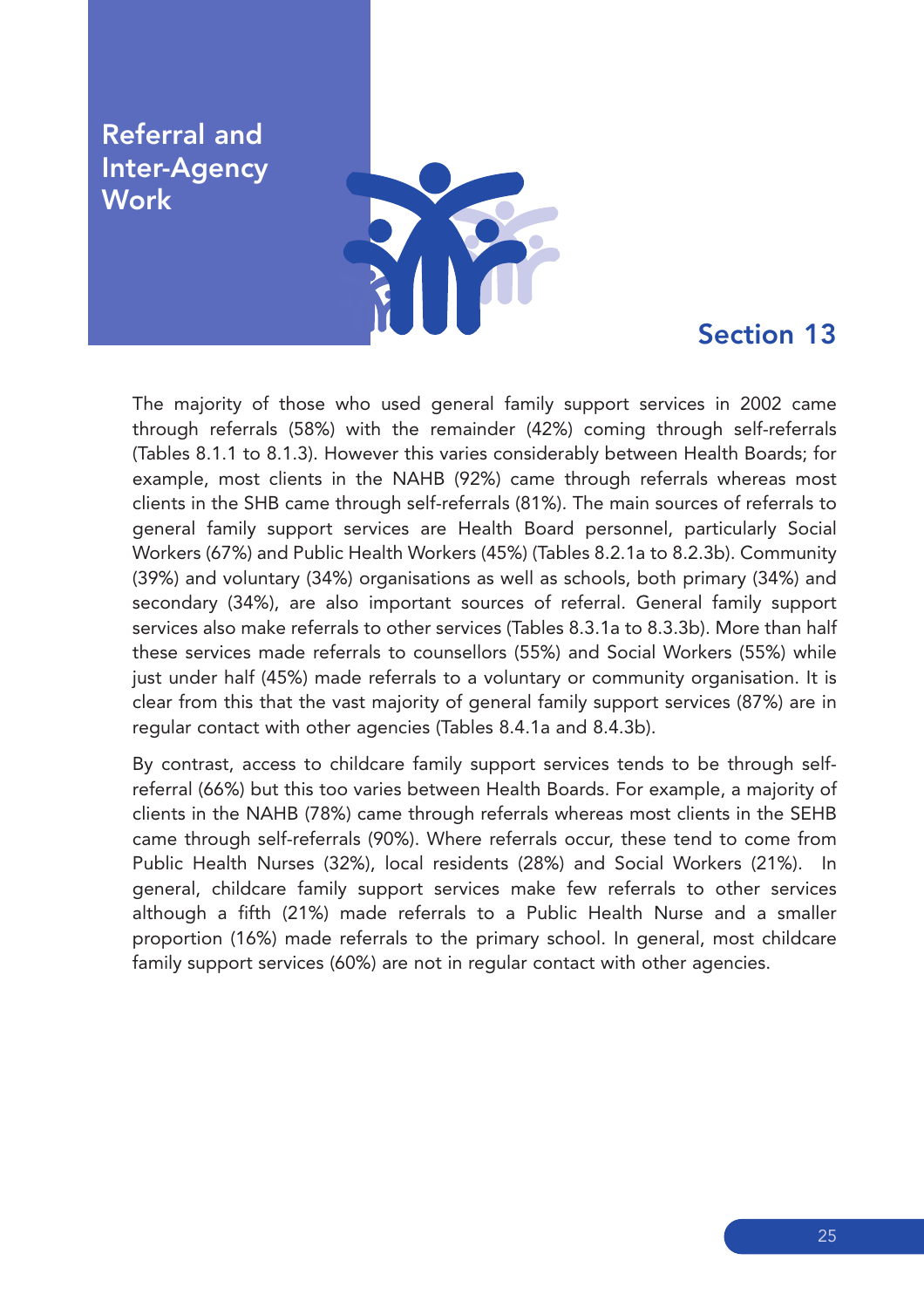Monitoring and Evaluation



#### Section 14

There is a growing appreciation of the importance of monitoring and evaluating services, including those targeted at children and families. In view of this it is significant that more than half of all family support services (55%) claim to have undertaken an internal evaluation of their service within the past five years while more than a third (35%) have commissioned an external evaluation (Tables 9.1.1a to 9.1.3b). General family support services are somewhat more likely to undertake evaluations than childcare family support services. These evaluations have tended to focus on a qualitative assessment of structures and procedures (69%) but some have also carried out case studies of service users (49%) and a significant minority (34%) have used standardised instruments<sup>17</sup> to assess needs (Tables 9.2.1a to 9.2.3b). These results suggest a relatively widespread awareness of the importance of monitoring and evaluation within family support services.

<sup>17</sup> A standardised instrument takes the form of a questionnaire that has been independently tested and is a professionally recognised and approved assessment tool for measuring developmental and other needs.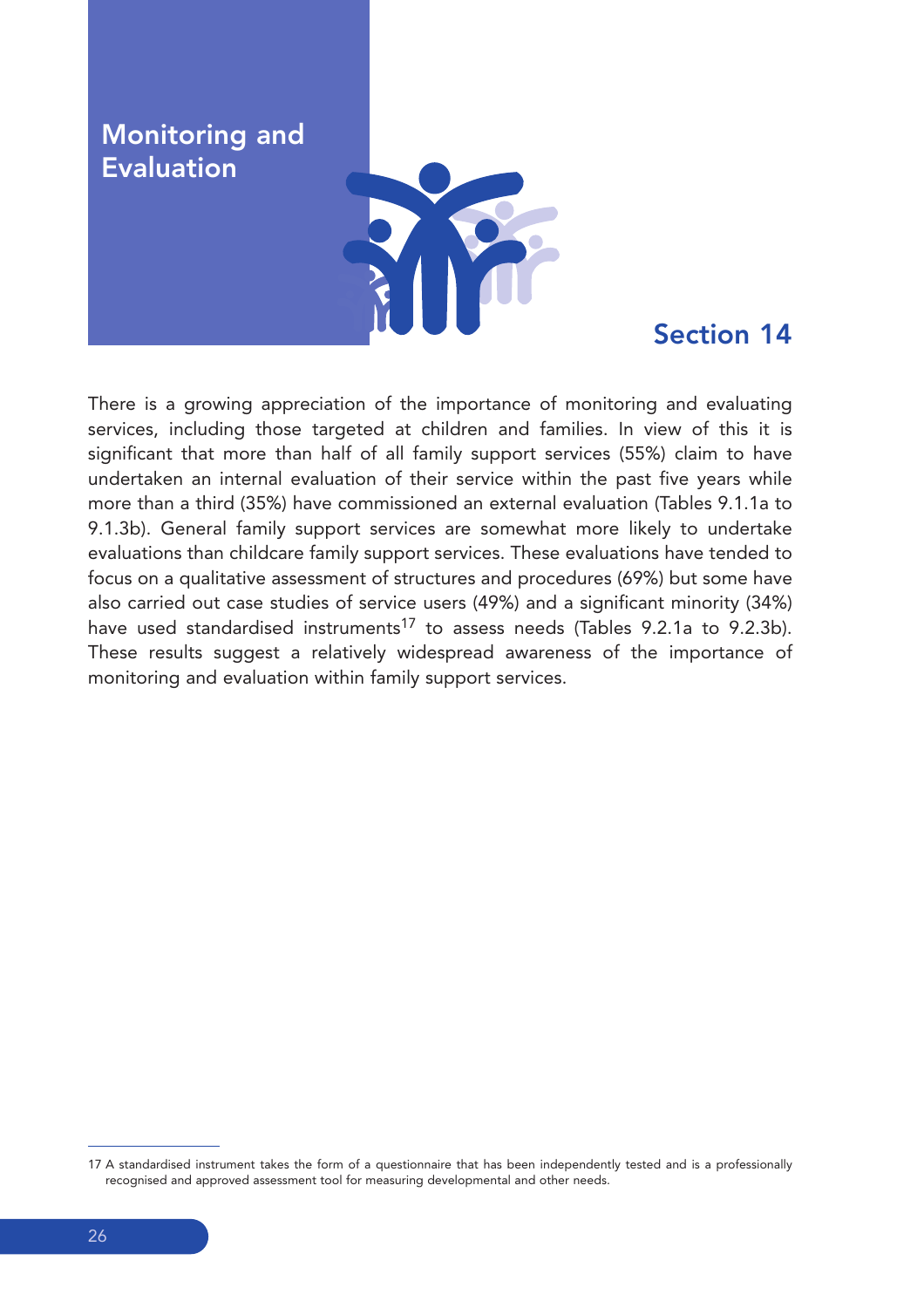Service Users of Family Support Services



#### Section 15

The census reveals that 282,000 people used family support services in 2002 (Tables 10.1.1a to 10.1.3b). If, given the response rate of 56%, this is adjusted to include all family support services, then it is estimated that half a million people availed of family support services in Ireland during 2002. Parents (43%) and children (40%) are the main service users although 'others', such as adults who are not parents (17%), constitute a significant minority. As might be expected, children are the main users of childcare facilities (59%) even though parent and toddler groups make up three quarters of this service category (Table 1.4b).

General family support services have a much higher average number of users per service (594) compared to childcare family support services (82). There is also significant variation between Health Board regions in the average number of users per service. The range varies from 721 users per service in the NAHB and 661 in the SHB to 207 in the WHB and 158 in the SEHB. The variation in the number of users per service is not easy to explain and seems to bear no relationship to either the type or cost of each service, the number of staff involved or the size of premises. This level of variation would seem to imply that there is great diversity throughout the country in how family support services are delivered, particularly general family support services.

More than half of all services (56%) have a waiting list of service users (Tables 10.2.1a to 10.2.3b). Most of those on a waiting list receive a service within three months (56%), but a significant minority have to wait longer than this (44%). On average, the number of persons on waiting lists for family support services in 2002 was equivalent to 5% of those who used the service in that year (Tables 10.3.1a to 10.3.3b). General family support services tend to have more people on waiting lists than childcare family support services and children are more likely to be on waiting lists than parents in both categories of service.

Most service users stay with the service for at least a year (Tables 10.4.1a to 10.4.3b). This is particularly true of childcare family support services where 90% of service users have been with the service for over a year compared to 60% of those using general family support services. In 2002, about 40% of all service users in both categories of service were new to the service which implies that about 60% were known to the service from the previous year (Tables 10.5.1a to 10.5.3b).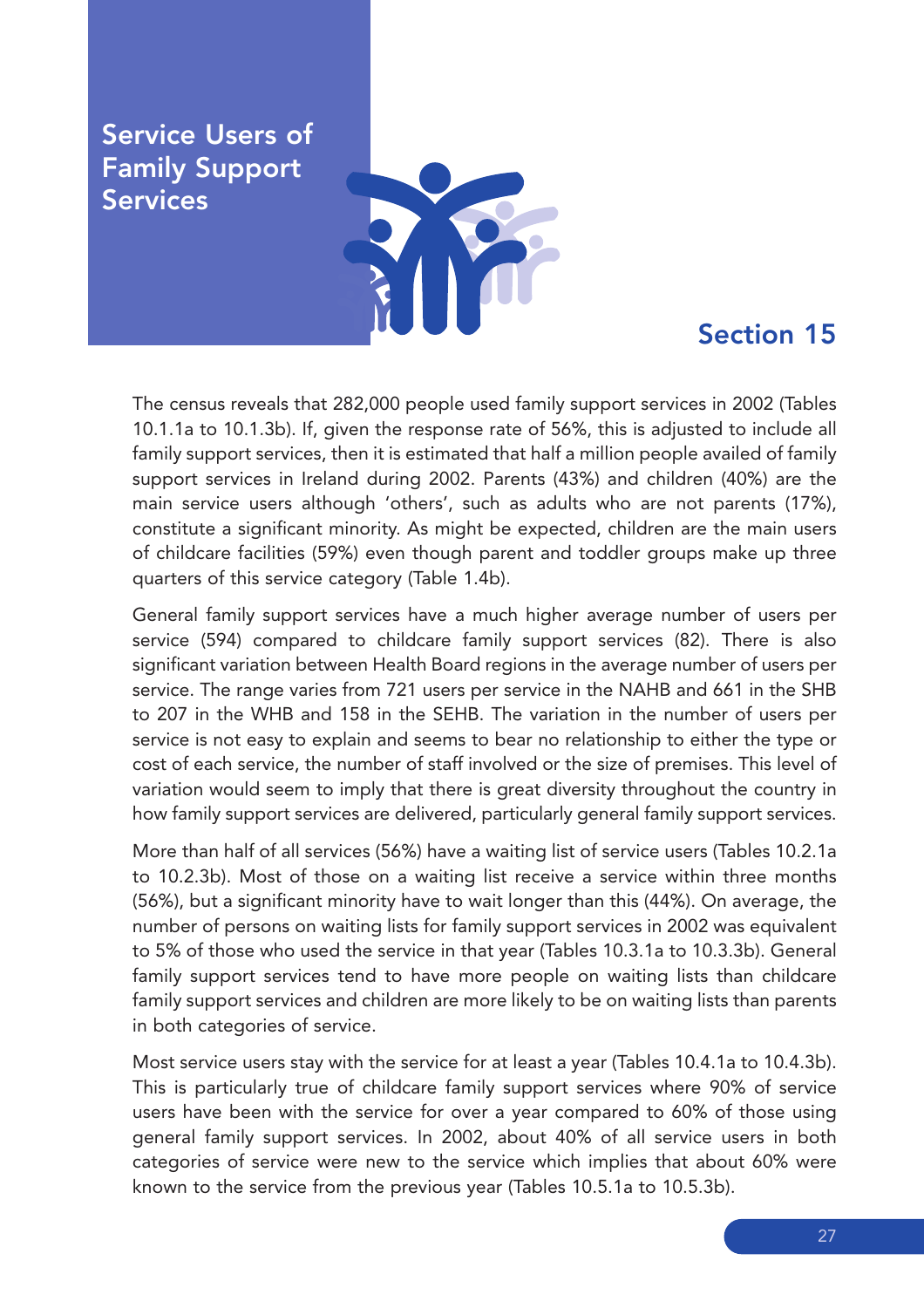Satisfaction With Services



#### Section 16

As part of the census, each service was invited to distribute a one-page selfcompletion questionnaire to three service users which could then be posted back to the research team in a stamped-addressed envelope. Over 4,000 forms were distributed in this way and 22% were returned (Table 11.1). This is a low response rate and it is difficult to determine if those who responded are truly representative of those who did not. In addition, the forms were distributed by staff in each service and this may have created a bias towards more positive ratings of each service. Accordingly, the results should be taken as indicative rather than definitive. The majority of respondents are mothers (78%), the modal age is between 18 and 45 years (78%), and two thirds (67%) have been with the service for over six months (Tables 11.2.1a to 11.2.3b). Nearly a fifth of the respondents (17%) are children.

The survey results, as summarised in Table C, indicate an extremely high level of satisfaction with all aspects of the service. This uniformly high level of satisfaction with both general and childcare family support services may be due to the possibility that some services distributed the questionnaires to those who were known to be satisfied. Alternatively or in addition, it may be due to the possibility that those who continue to use a service are more likely to be satisfied with it and returned the questionnaire. Whatever the explanation, the results indicate a very high level of satisfaction and very little variability.

Overall satisfaction with the service was measured by asking: 'Overall, how satisfied are you with the service?' All but 1% of respondents are satisfied or very satisfied with the service (Tables 11.6.1 to 11.6.3). We also asked respondents to rate the service relative to other services. The results indicate that more than eight out of ten (83%) rated both categories of service as better, or much better, than their experience of services such as schools, hospitals, GPs and local authorities (Tables 11.7.1 to 11.7.3).

The responses from service users were further analysed according to selected characteristics of the services. The only significant result to emerge is that service users are more satisfied with services provided by voluntary and community organisations than with those provided by Health Boards. Services delivered by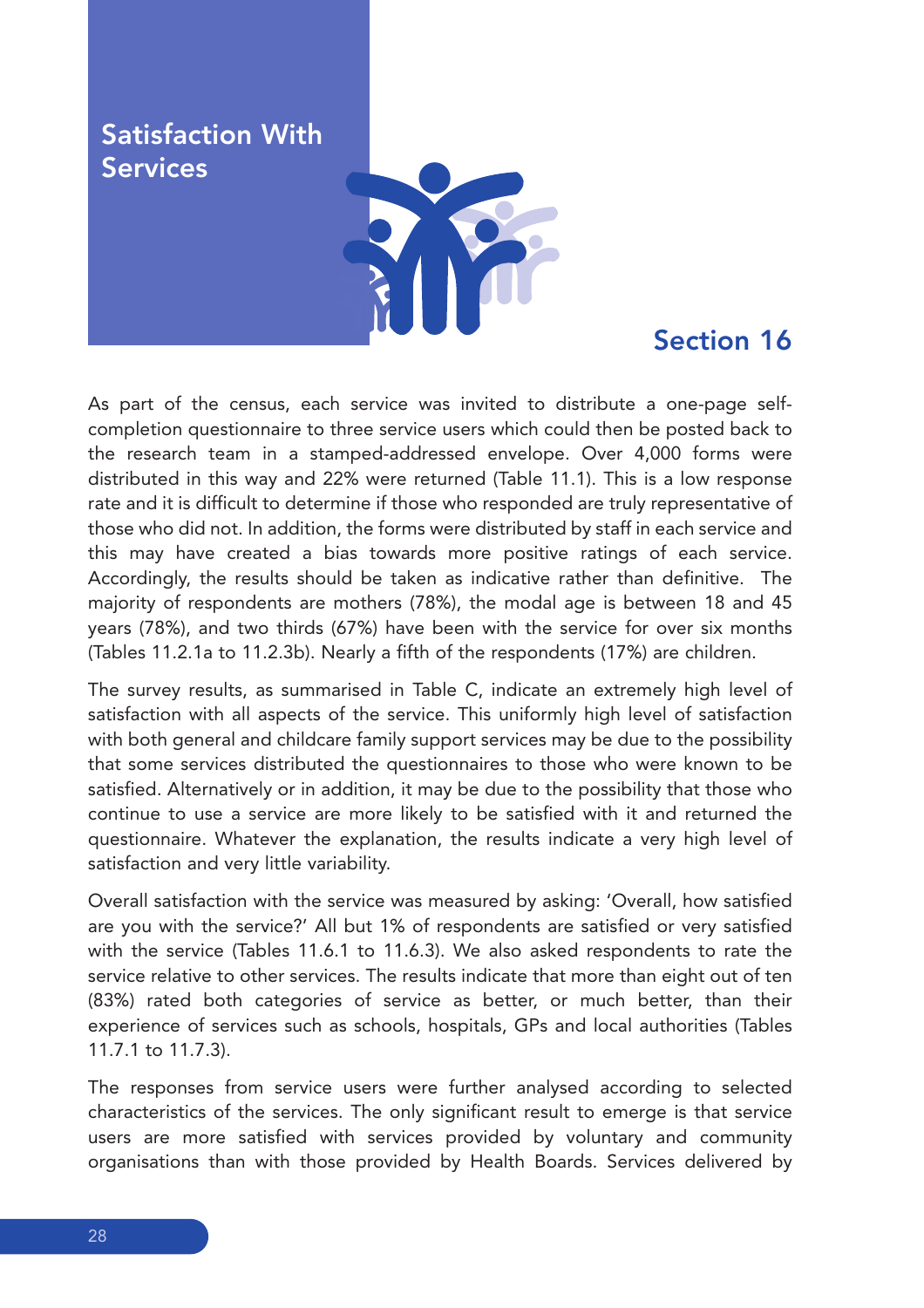private organisations received the highest satisfaction ratings of all , although there were relatively few in this category (Table 11.8).

#### Table C: Percent of Service Users Who 'Always' or 'Often' Agree with These Statements (N=988)

| <b>Statement</b>                                   | % 'Always' or 'Often' Agree |
|----------------------------------------------------|-----------------------------|
| I am made to feel welcome by the service           | 99                          |
| I am listened to by the service                    | 96                          |
| I am understood by the service                     | 95                          |
| I enjoy coming to the service                      | 96                          |
| The service gives me help just when I need it      | 94                          |
| The service is there to support me                 | 97                          |
| The service is a big help to me                    | 95                          |
| The service is a big help to my family             | 87                          |
| Staff in the service genuinely care about me       | 96                          |
| Staff in the service respect me                    | 97                          |
| Staff in the service are helpful                   | 98                          |
| Staff in the service are fair                      | 97                          |
| Staff in the service are very good at what they do | 98                          |

Source: Tables 11.5a to 11.5m

In interpreting these results it is important to note that satisfaction with a service does not imply that the service is effective. It is also worth noting that these high levels of satisfaction may not be truly representative of all service users given the possibility that only those who are satisfied may have responded while questionnaires may only have been distributed to those who were known to be satisfied with the service. In view of these caveats, it is all the more noteworthy that statistically significant variations in satisfaction levels were found between Health Boards and the community and voluntary sector.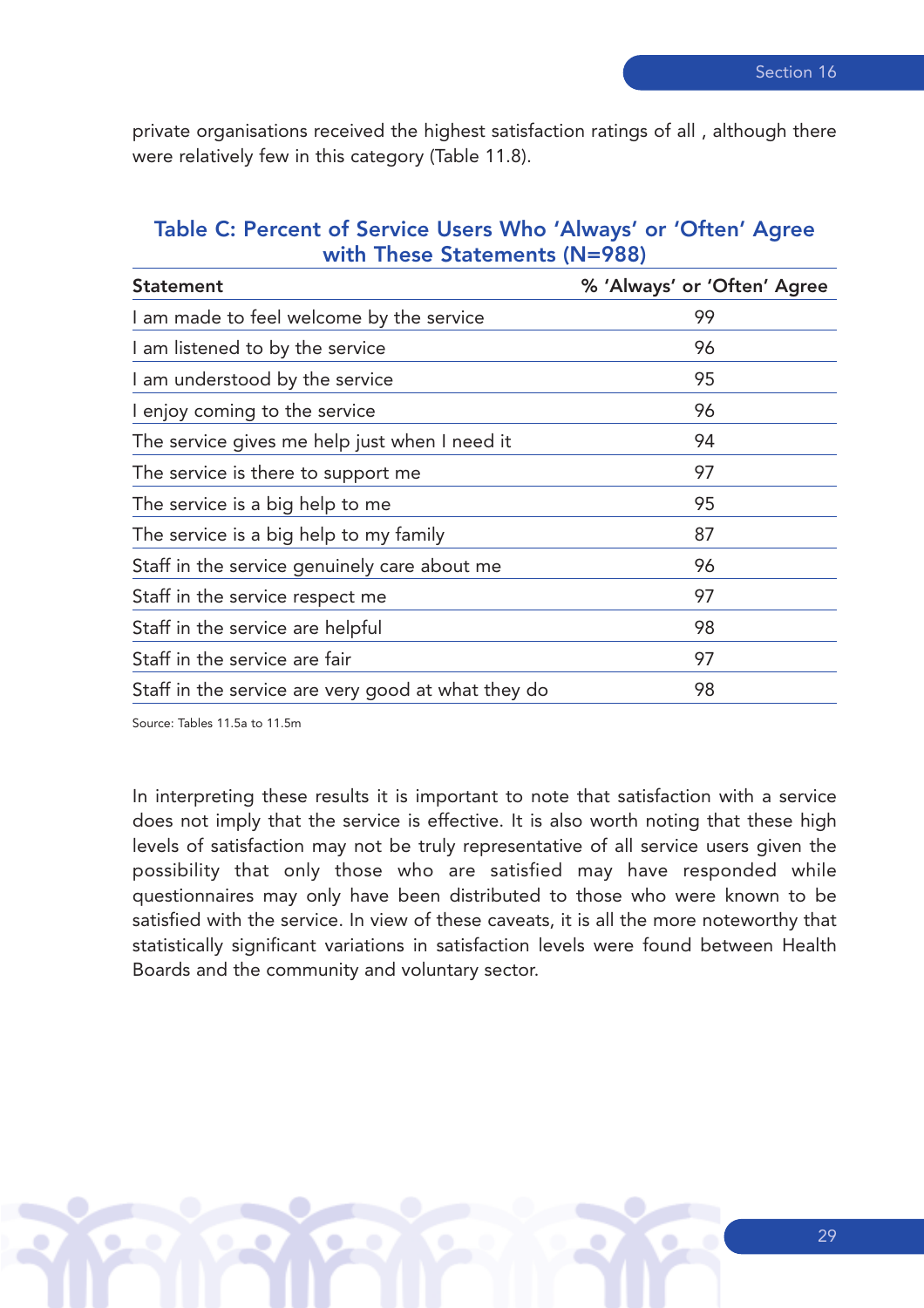**Summary and** Conclusion



### Section 17

This report gives a detailed profile of family support services in Ireland based on a census of services which were funded by Health Boards in 2002. We distinguish between two types of family support service: (i) general family support services which are offered to a wide range of families for the purpose of either preventing problems or addressing them after they have emerged; (ii) childcare family support services which are offered to families in order to promote child development and possibly facilitate parents who wish to work.

The overall response rate to the census was 56% but was considerably higher for general family support services (68%) than for childcare family support services (44%). This response rate is satisfactory in terms of reflecting the diversity of services and provides a reliable basis from which to draw inferences about the characteristics of family support services in general.

It is worth noting that the data produced by the census has three limitations from the point of view of establishing a comprehensive picture of family support services in Ireland: (i) family support services which are provided by some Health Board professionals, notably Social Workers and Public Health Nurses, are not included since this aspect of their work could not be separately identified; (ii) Health Boardfunded family support services in the areas of mental health and disability are not included due to the administrative difficulties of collecting this data; (iii) a wide range of family support services which, though not funded by Health Boards, are funded through other Government Departments and agencies, are not included, again due to the cost and administrative difficulties of collecting this data. Thus the scope of this census is defined primarily by the Health Board's responsibilities under the Child Care Act 1991, the key one being "to promote the welfare of children ……. who are not receiving adequate care and protection" (Child Care Act 1991). As a result of these limitations, some care is needed in making inferences from the census about the overall provision of family support services in different parts of the country.

With these considerations in mind, the key findings of the census are:

• Health Boards in the western and southern parts of the country (notably NWHB, WHB, SHB, SEHB), have much higher levels of family support provision than the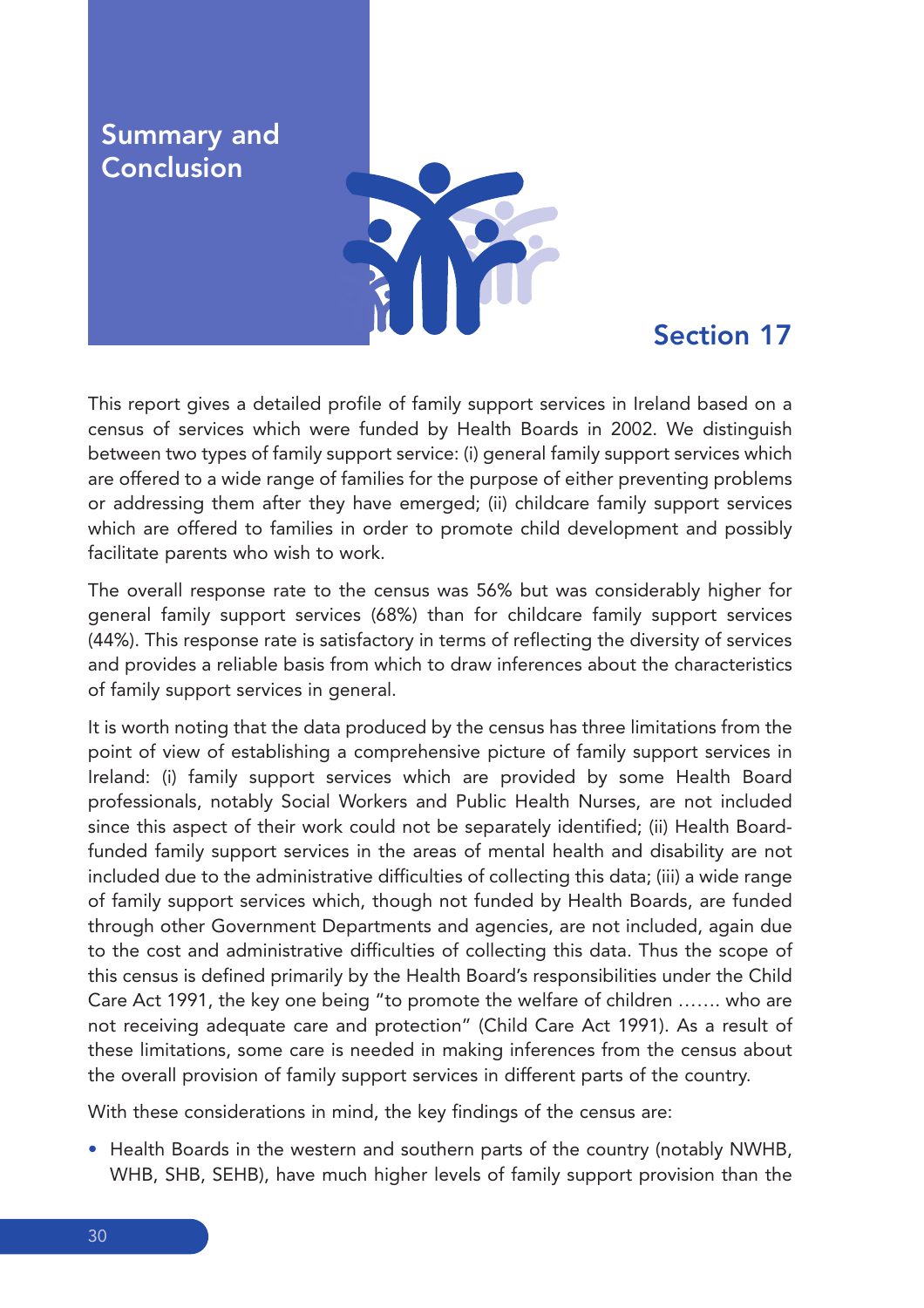more eastern parts of the country (notably NAHB, ECAHB, SWAHB) when their respective populations are taken into account.

- Health Boards with the lowest rates of family support provision have the highest rates of children in care.
- In some Health Boards (notably NEHB, WHB, MWHB, SHB), rural areas seem to have a higher level of service provision than urban areas mainly due to a higher level of childcare family support services.
- The main sub-categories within general family support services are: family support projects and services (28%), youth services (10%), services for domestic violence (8%), parent support and education programmes (7%), and community development projects. By contrast, childcare family support services comprise mainly parent & toddler groups (77%) with pre-school services and nurseries making up the remainder (23%).
- There is a slight tendency for family support services to be located in areas of disadvantage, a tendency which is more pronounced for general family support services, and for those located in the eastern part of the country (notably NAHB, ECAHB, SWAHB, NEHB).
- General family support services tend to serve larger catchment areas and to be located in urban areas while childcare family support services are more likely to be located in rural areas, particularly in those regions which have significant rural populations.
- Areas which have substantial rural populations tend to have services which are not within walking distance for service users and this may affect accessibility depending on the extent of car ownership in those areas.
- There has been considerable expansion in family support services in Ireland in recent years and this is reflected in the census with more than six out of ten services (62%) being set up in the past ten years. There is very little difference in the mean ages of general (11.2 years) and childcare (11.5 years) family support services.
- Most family support services are delivered directly by, or in partnership with, the voluntary and community sector (74%). Nearly four in ten (39%) of these organisations are themselves part of larger parent organisations, particularly those involved in delivering general family support services.
- Family support services which are delivered by voluntary and community organisations are more likely to have structures which give regular representation to service users (76%) compared to services provided by Health Boards (50%).
- Total expenditure on all family support services in Ireland during 2002 was around €202 million, about 80% of it being spent on general family support services.
- Expenditure on family support services does not vary greatly between Health Board regions but those regions with the highest number of family support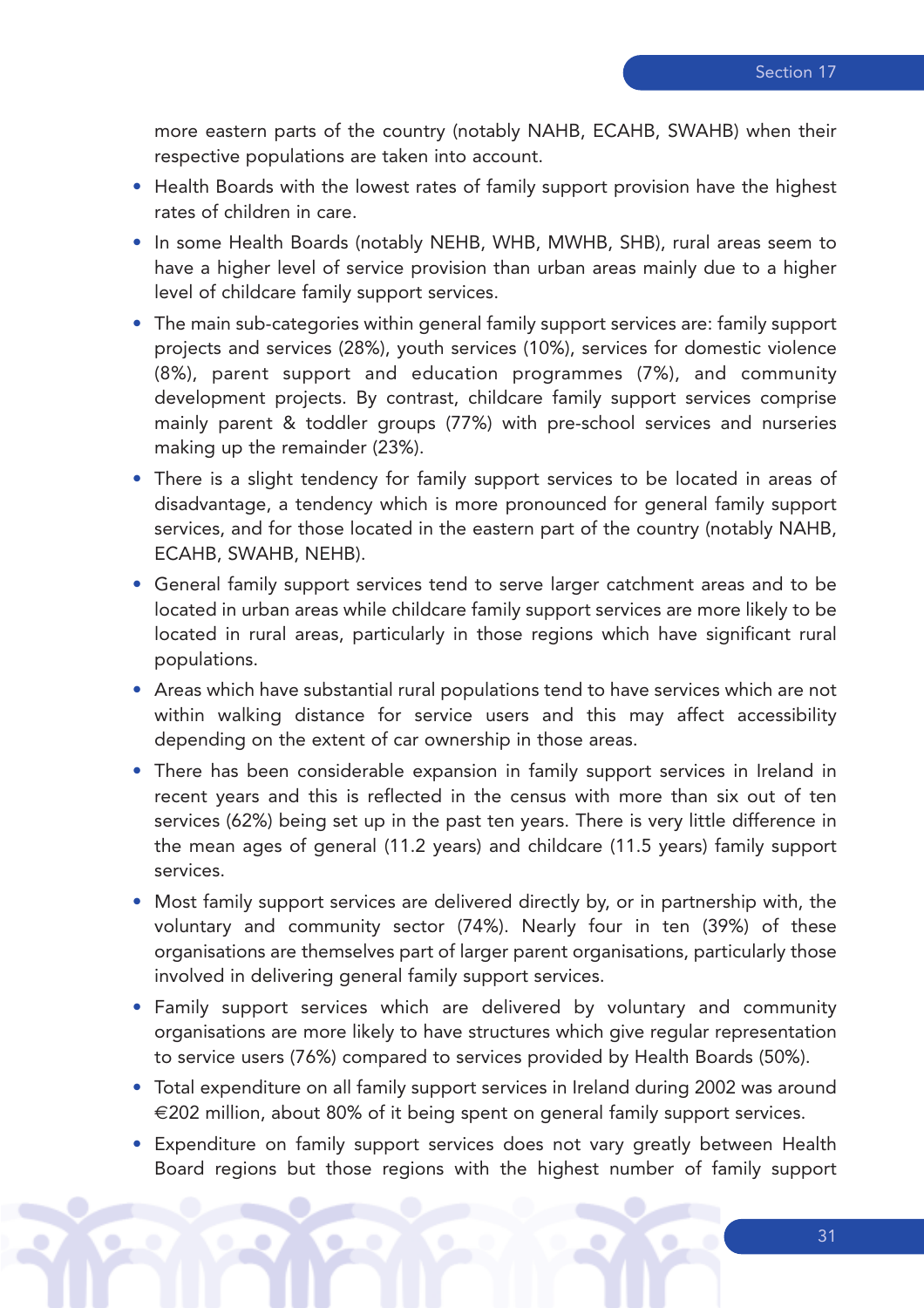services per head of population had the lowest average cost per service suggesting differing capacities to generate services, both general and childcare, with the resources available.

- About 70% of the resources devoted to family support services are spent through voluntary and community organisations, few of whom had a formal contract with the Health Board in 2002 although this may have changed since then.
- Family support services whose main focus is prevention and early intervention tend to be substantially cheaper than services with a focus on late intervention.
- Over 21,000 personnel were engaged in family support services in Ireland in 2002.
- A striking feature of the workforce delivering family support services is that more than four in ten (44%) are volunteers. Just over a third are in paid employment, either full-time (19%) or part-time (15%), while employment schemes such as Community Employment, Jobs Initiative and the Social Economy constitute over a tenth (15%) of the workforce.
- A majority of full-time staff (73%) have a third level degree or diploma which is relevant to their work while nearly half of all part-time staff (46%) have a relevant third level qualification; this varies little between general and childcare family support services.
- General family support services offer assistance to families in a variety of ways through individual work (77%), information / advice (68%), group work (65%), and advocacy (53%). The main activity in childcare services is socialisation and play (83%).
- Most family support services (72%) are centre-based in the sense that service users come to a centre, office or clinic to receive the service. However, a substantial proportion of general family support services (43%) also provide a home-based service. On average, these centres comprise 3-4 rooms.
- Family support services are mainly provided during weekdays between 9am and 5pm (87%). However, a third of general family support services are available after 5pm (36%).
- About half of all family support services provide either snacks (52% in the case of childcare services), or tea / coffee (54% in the case of general services).
- A majority of those who used general family support services in 2002 came through referrals (58%) while access to childcare family support services was mainly through self-referral (66%). However, there is great variation between Health Board regions in how these services are accessed.
- The vast majority of general family support services (87%) are in regular contact with other services.
- More than half of all family support services (55%) have undertaken an internal evaluation of their service within the past five years while more than a third (35%) have commissioned an external evaluation.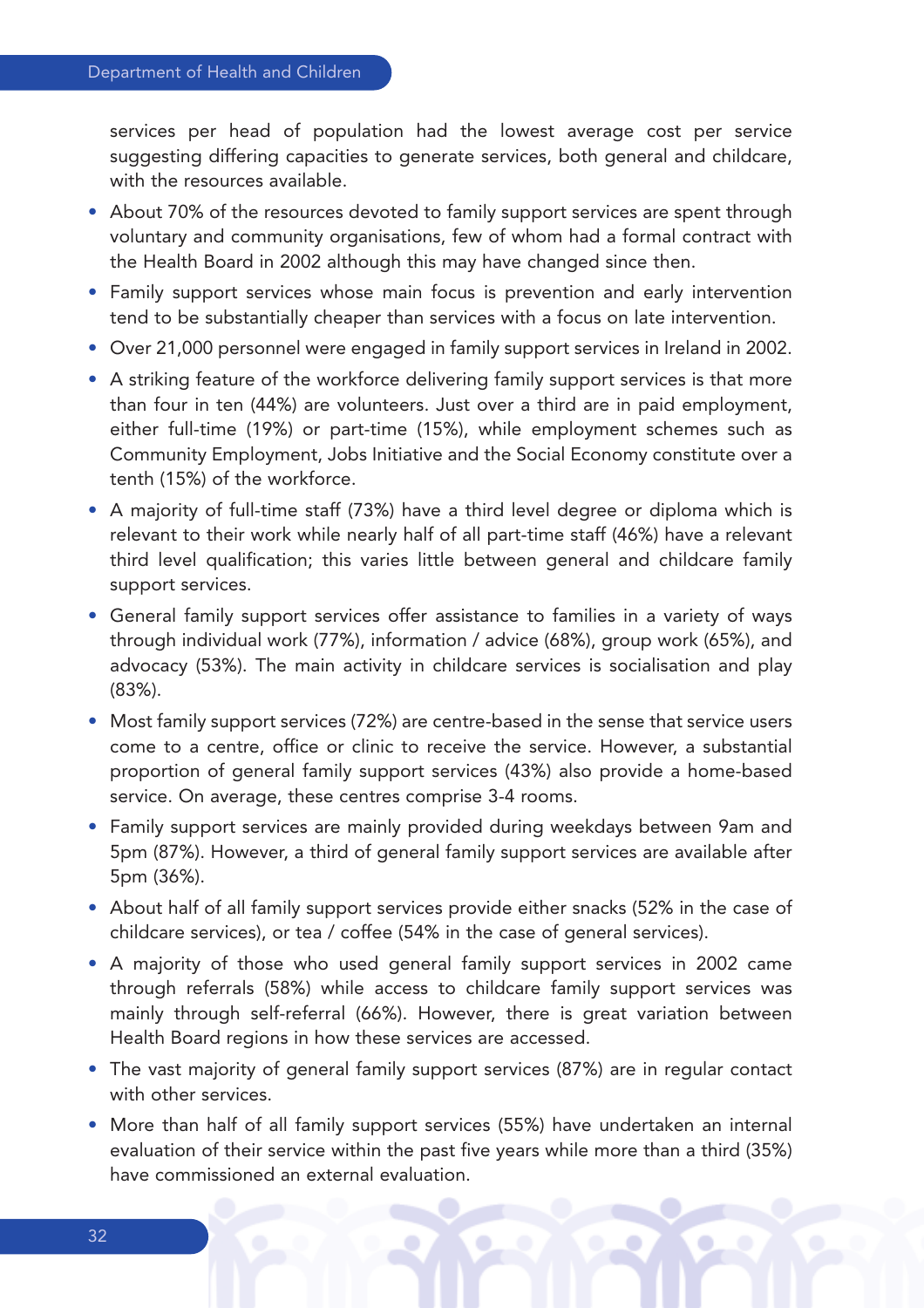- We estimate from the census that over half a million people availed of family support services in Ireland during 2002. Parents (43%) and children (40%) are the main service users although 'others', such as adults who are not parents (17%), constitute a significant minority.
- General family support services have a much higher average number of users per service (594) compared to childcare family support services (82). However, there is significant variation between Health Board regions in the average number of users per service which is not easy to explain since it seems to bear no relationship to the number of staff involved, the size of premises, the type of service or the average cost of services.
- Service users are extremely satisfied with family support services and regard them as better than other services such as schools, hospitals, GPs and local authorities. Greater satisfaction was expressed with services provided by voluntary and community organisations than with those provided by Health Boards.

These findings draw attention to a number of issues that merit further consideration in the overall context of developing family support services. Five issues in particular are worth reflecting on.

The first issue is that there tends to be an inverse relationship between the provision of family support services and the number of children in care. As a result, Health Boards with the lowest levels of family support provision have the highest rates of children in care while those with the highest level of family support provision have the lowest rates of children in care. It is not possible to offer a definitive explanation for this association but the following possibilities, or a combination of possibilities, are worth considering: (i) family support services may help to prevent children going into care; (ii) the cost of keeping children in care may inhibit the development of family support services; (iii) there may be other factors influencing both the provision of family support services and the admission of children to care such as levels of need, professional practices and /or management approaches to each type of service. Whatever the explanation, the results provide food for further reflection and investigation.

The second issue is that family support services are distributed quite unevenly throughout the country when measured by the number of services per 10,000 population. Given that the total amount spent on family support services per head of population in each Health Board region does not vary greatly this prompts the suggestion that a key source of variation between Health Board regions may be their differing capacities to generate services with broadly similar amounts of money, including the differing capacities of organisations in the voluntary / community sector which deliver three quarters of all family support services. Since Health Board regions which have more family support services per head of population have correspondingly lower numbers of children in care, this finding should merit further reflection and investigation in order to understand how these associations are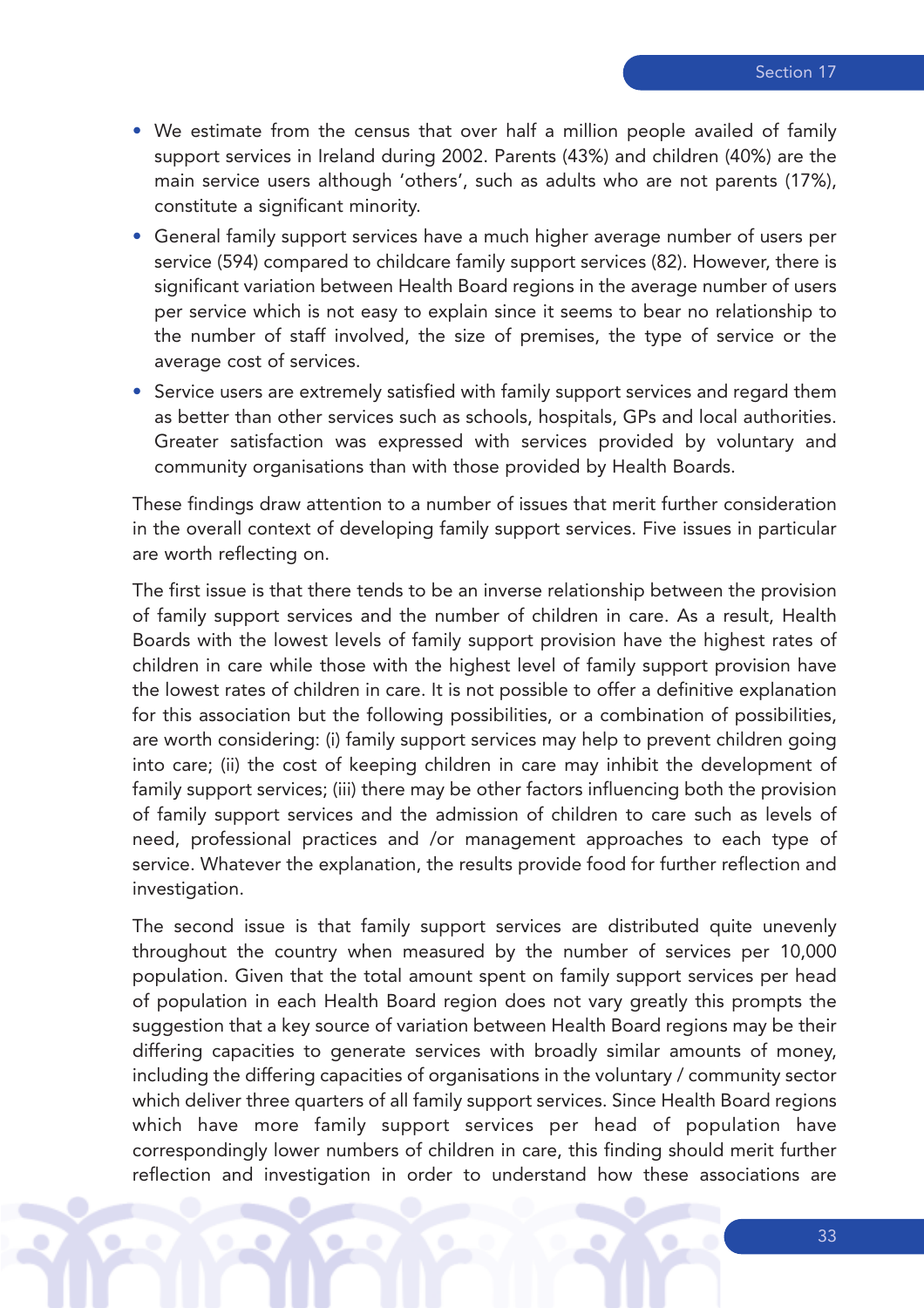working in practice. Further analysis would require more information about the level of need in the different Health Board regions, the quality and impact of existing family support services, the differing capacities of organisations in the voluntary / community sector as well as the factors which influence both the development of family support services and the admission of children to care. It would seem from these results that the existing distribution of family support services may be inequitable in that children and families with similar needs may be offered quite different responses depending on the part of Ireland in which they happen to live. This is contrary to the principle of equity advanced in the Health Strategy: "Improving equity of access will improve health by ensuring that people know what services they are entitled to and how to get those services and that there are no barriers, financial or otherwise, to receiving the services they need"18.

The third issue concerns the overall balance between prevention, early intervention and late intervention. It can be difficult to analyse services in terms of these categories since many offer a combination of all three. However, some services, particularly childcare family support services, are almost exclusively directed at prevention and early intervention and these make up about half of all family support services. Some general family support services, particularly those involving parent education and support such as Community Mothers, Home Start, and Lifestart are also targeted at prevention and early intervention but most of the services in this category involve interventions which are often relatively late in the life of a family problem. The census makes clear that the average cost of services involved in prevention and early intervention are much cheaper than services involved in late intervention. Although we are not in a position to assess the cost effectiveness of different services, we do know from the census that most resources spent on family support services are allocated to late intervention rather than prevention and early intervention. This is despite the widespread perception that family support is a form of prevention. There is almost no information on whether specific services within family support – or indeed within child protection or children in care – are value for money so it is impossible to say whether prevention, early intervention or late intervention offer better value for money. However, a number of studies have shown the pivotal importance of the early years for children<sup>19</sup> and the cost effectiveness of prevention and early intervention<sup>20</sup> and this type of information needs to be taken into account in making strategic decisions about the desired balance between these

<sup>18</sup> Department of Health and Children, 2001:18

<sup>19</sup> Duncan and Brooks-Gunn, 1997; Cameron and Heckman, 1999; Heckman, 1999. According to James Heckman (1999), winner of the Nobel Prize in Economics in 2000, ""Policies directed toward families may be a more effective means for improving the performance of schools than direct expenditure on teacher salaries or computer equipment. Policies that seek to remedy deficits incurred in early years are much more costly than early investments wisely made, and do not restore lost capacities even when large costs are incurred. The later in life we attempt to repair early defects, the costlier the remediation becomes."

<sup>20</sup> See, for example, Karoly, et al., 1998 who used US data from the Elmira Prenatal & Early Infancy Project as well as the Perry Preschool Programme to show that every dollar spent on prevention and early intervention yields 3-4 dollars in return; see also Greenwood et al, 1998; for a review of this literature, see McKeown and Sweeney, 2001, Chapter Four.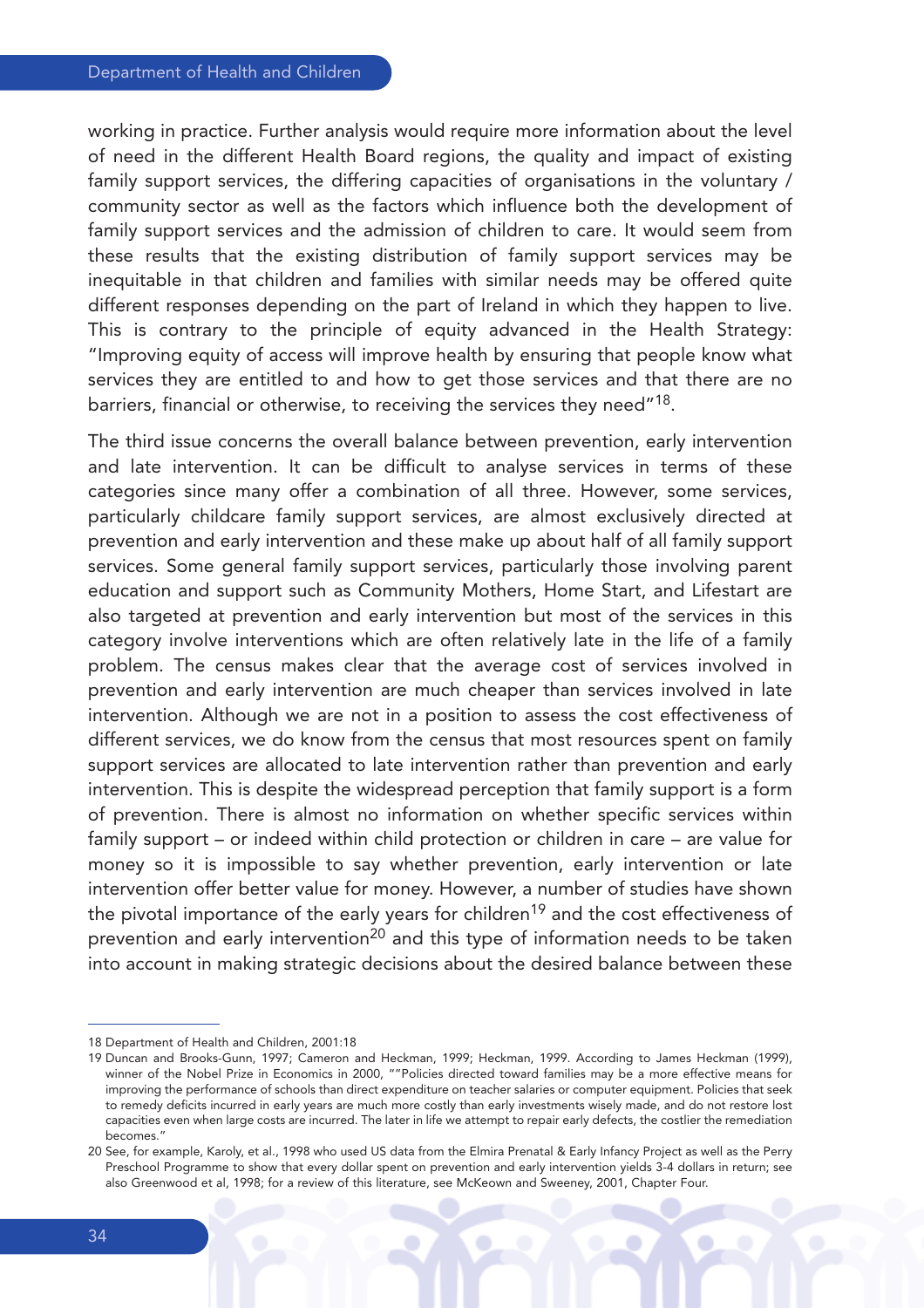different forms of intervention. It is also worth remembering that, given the greater cost of late intervention relative to prevention and early intervention, a reduction in resources going to late intervention could purchase a correspondingly greater amount of prevention and early intervention services.

The fourth issue concerns the respective roles of Health Boards and the voluntary / community sector in delivering family support services. The cost of family support services in 2002 was around €200 million and most of these were delivered by the voluntary / community sector. This sector is highly diverse with a heavy reliance on volunteers, part-time workers and people on various employment schemes, while at the same time over a third are part of larger parent organisations. As such this sector does not conform to a standard or uniform model of service delivery and indeed this may be one of its strengths. Arrangements between Health Boards and this sector remain largely informal with few having service agreements, at least in 2002. At the same time, service users report a high level of satisfaction with services delivered by voluntary and community organisations and indeed a higher level than that recorded by services delivered by Health Boards<sup>21</sup>. Voluntary and community organisations are also more likely than Health Boards to have structures which give regular representation to service users. There is clearly a case for more formal arrangements between Health Boards and the organisations they contract to deliver family support services. However, these arrangements need to be developed in the broader context of a strategy for family support services which is better informed by studies of need among clinical and community populations as well as careful judgements about the overall balance between prevention, early intervention and late intervention. In that context, service agreements could justifiably specify the type of outputs and outcomes that might reasonably be expected from the allocation of Health Board and other financial resources. Similar standards of accountability might also be drawn up for the Health Boards' own services.

The fifth issue is about appreciating the rich resource of services which is currently constituted under the umbrella of family support services. We estimate that around half a million people were in contact with family support services in 2002. For this reason, their potential to affect the well-being of children and families is quite considerable and it is appropriate to ask if this resource is currently being directed and applied in the most effective manner. Given that this study was initiated as part of a broader review of family support services it is timely to address the issue of how to support and develop this sector as part of an integrated strategy to promote the well-being of children and families. That is the challenge and the opportunity.

<sup>21</sup> Services delivered by private organisations received the highest satisfaction ratings.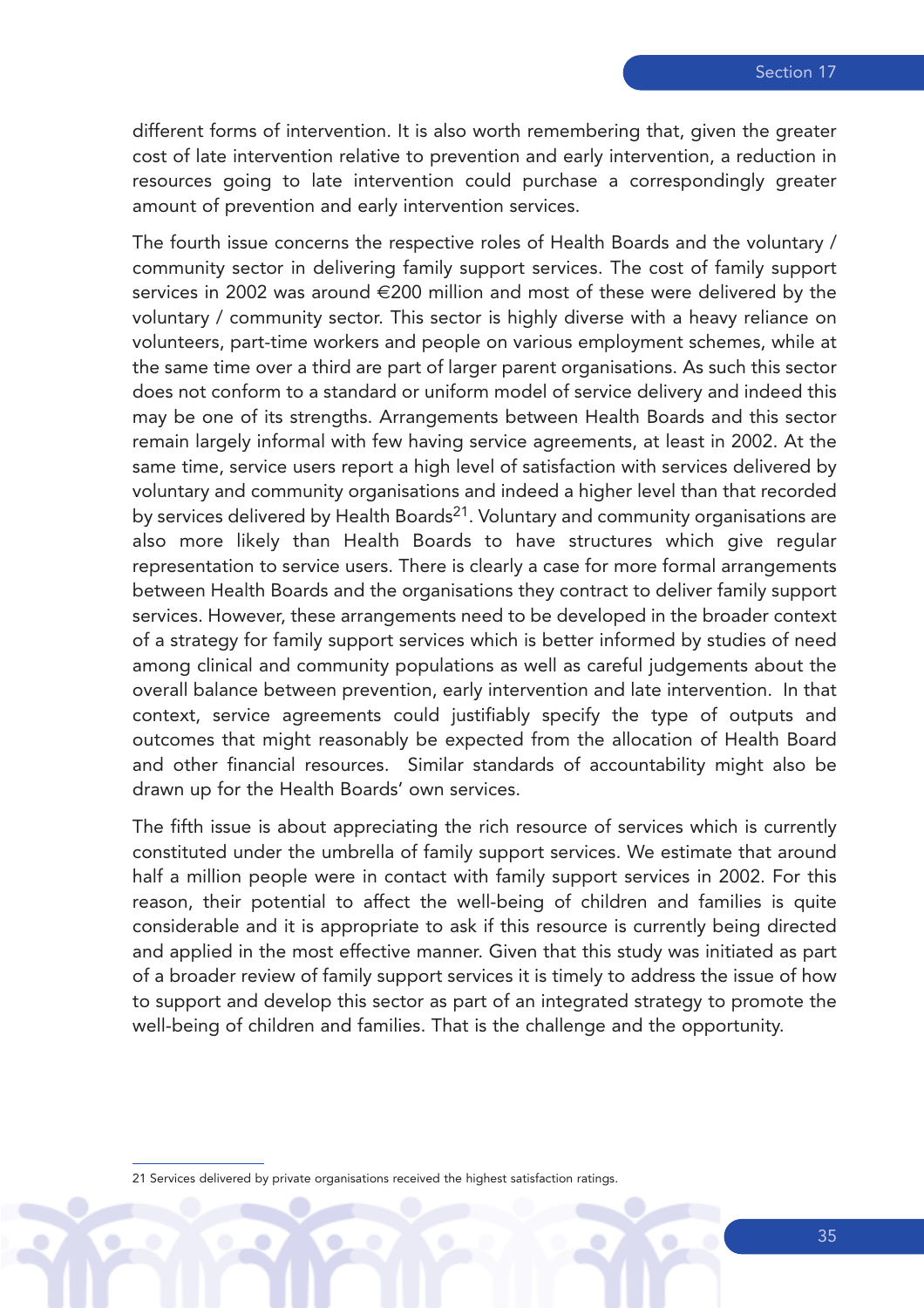Bibliography



Cameron, S., & Heckman, J. J., 1999. "Can Tuition Policy Combat Rising Wage Inequality?" in Kosters, M., ed., Financing College Tuition: Government Policies, Social Priorities. Washington, D.C.: AEI Press.

Department of Justice, Equality and Law Reform, 2003. National Childcare Census Report: Baseline Data 1999-2000, Dublin: Department of Justice, Equality and Law Reform.

Department of Health and Children, 2001. Quality and Fairness: A Health System for You – Health Strategy, Dublin: The Stationery Office.

Duncan, G. J., & Brooks-Gunn, J., 1997. "Income Effects Across the Life Span: Integration and Interpretation", in Duncan, G. J., & Brooks-Gunn, J., eds., Consequences of Growing Up Poor. New York: Russell Sage Foundation.

Greenwood, P.W. et al., 1998. Diverting Children from a Life of Crime. Measuring Costs and Benefits. Santa Monica, California: RAND.

Heckman, J. J., 1999. "Policies to Foster Human Capital", Aaron Wildavsky Forum.

Karoly, L.A. et al., 1998. Investing in Our Children. What We Know and Don't Know About the Costs and Benefits of Early Childhood Interventions. Santa Monica, California: RAND.

McKeown, K., and Sweeney, J., 2001. Family Well-being and Family Policy: Review of Research on Benefits and Costs, June, Dublin: Stationery Office.

Social Information Systems, 2001. Child Care Management Information – Phase II: Report on Data Collected Internationally, December, Cheshire: Social Information Systems. Report available from the Department of Health and Children.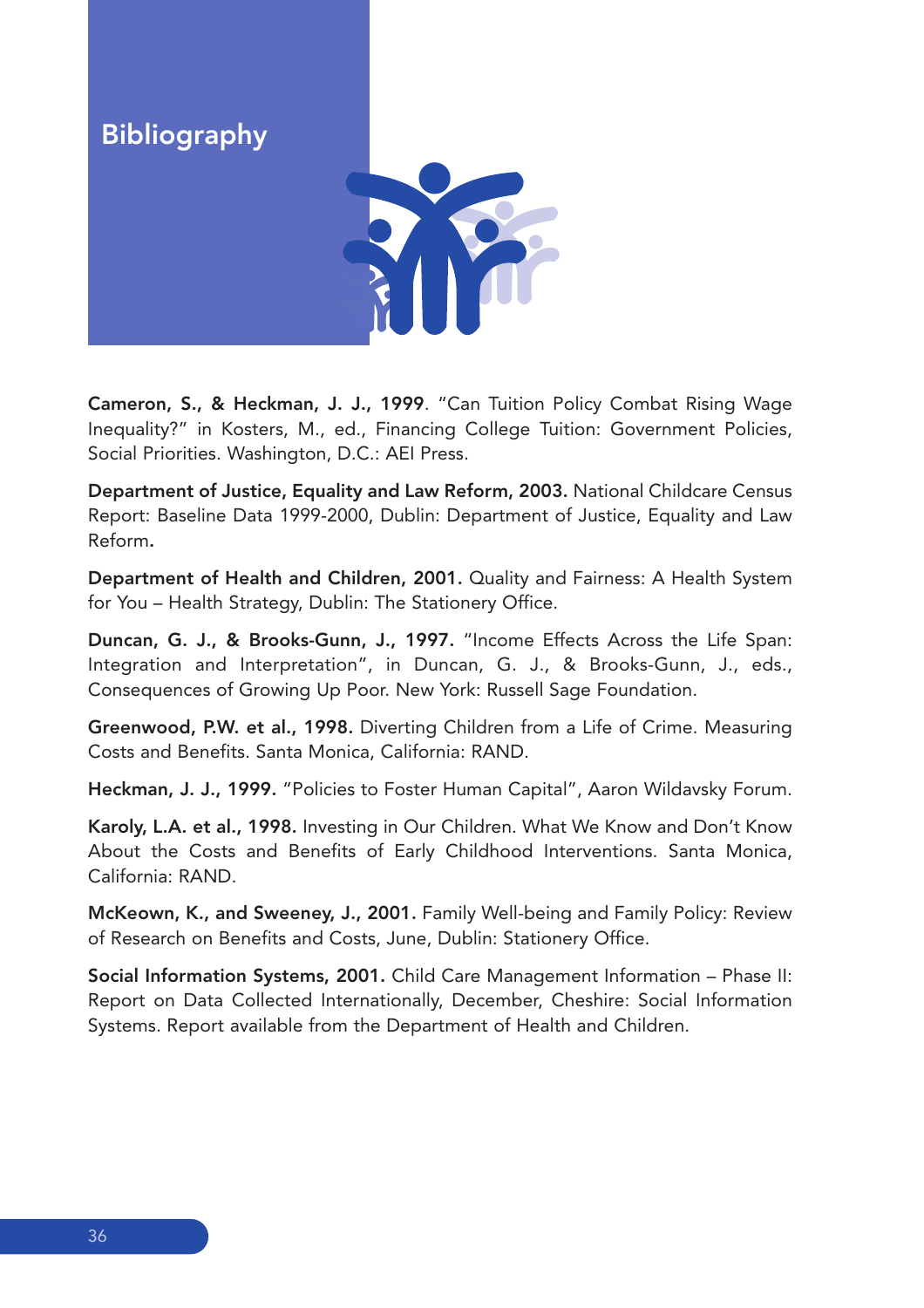# Technical Appendix: List of Tables



| <b>Section One:</b> | Scope of Census of Family Support Services                                                                                   | 53 |
|---------------------|------------------------------------------------------------------------------------------------------------------------------|----|
| Table 1.1a          | Family Support Services Who Completed the Census in                                                                          | 53 |
| Table 1.1b          | Family Support Services Who Completed the Census as<br>Percent of Family Support Services Listed by Each<br>Health Board (%) | 53 |
| Table 1.1c          |                                                                                                                              | 53 |
| Table 1.2a          | Family Support Services Listed by Health Boards for the                                                                      | 54 |
| Table 1.2b          | Family Support Services Listed by Health Boards for the                                                                      | 54 |
| Table 1.3a          | General Family Support Services Listed by Health Boards for<br>Census by Community Care Area (N)                             | 55 |
| Table 1.3b          | Childcare Family Support Services Listed by Health Boards for<br>Census by Community Care Area (N)                           | 55 |
| Table 1.3c          | All Family Support Services Listed by Health Boards for<br>Census by Community Care Area (N)                                 | 56 |
| Table 1.3d          | Population Living in Each Community Care Area, 2002                                                                          | 56 |
| Table 1.3e          | General Family Support Services Listed by Health Boards<br>in Each Community Care Area Per 10,000 Population                 | 57 |
| Table 1.3f          | Childcare Family Support Services Listed by Health Boards<br>in Each Community Care Area Per 10,000 Population               | 57 |
| Table 1.3g          | All Family Support Services Listed by Health Boards in Each<br>Community Care Area Per 10,000 Population                     | 58 |
| Table 1.4a          | Types of Family Support Services Who Completed the<br>Census in Each Health Board (N)                                        | 59 |
| Table 1.4b          | Types of Family Support Services Who Completed the<br>Census in Each Health Board (%)                                        | 60 |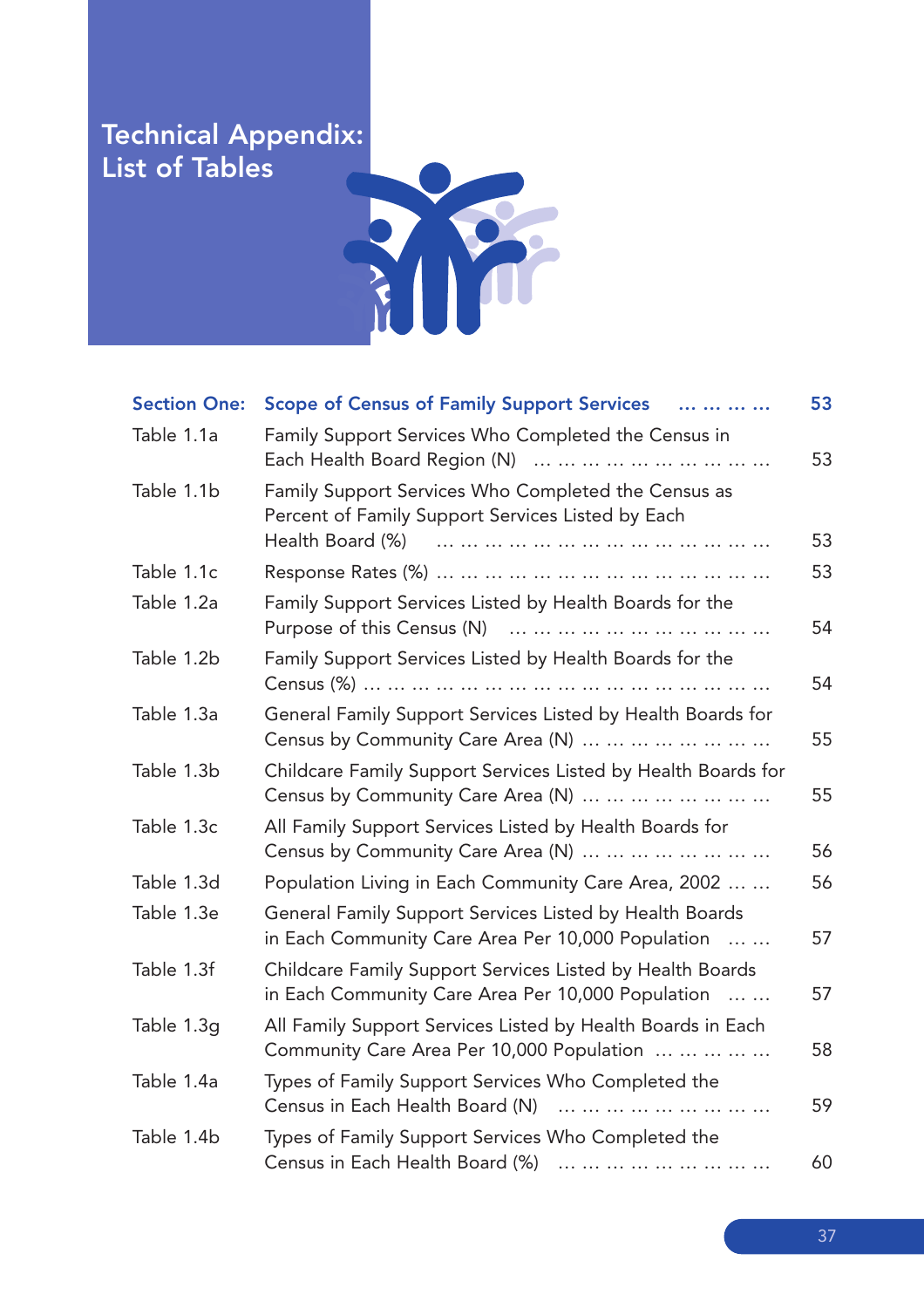| Table 1.4c          | Types of Family Support Services Who Completed the Census<br>in Each Health Board (% of All Family Support Services)<br>$\dddotsc$ | 61 |
|---------------------|------------------------------------------------------------------------------------------------------------------------------------|----|
| <b>Section Two:</b> | Catchment Area of Family Support Services                                                                                          | 62 |
| Table 2.1.1a        | General Family Support Services Stating Presence of Other                                                                          | 62 |
| Table 2.1.1b        | General Family Support Services Stating Presence of Other                                                                          | 62 |
| Table 2.1.2a        | Childcare Family Support Services Stating Presence of Other                                                                        | 63 |
| Table 2.1.2b        | Childcare Family Support Services Stating Presence of Other                                                                        | 63 |
| Table 2.1.3a        | All Family Support Services Stating Presence of Other                                                                              | 64 |
| Table 2.1.3b        | All Family Support Services Stating Presence of Other                                                                              | 64 |
| Table 2.2.1a        | Extent of Catchment Area - General Family Support<br>Services (N)<br>.                                                             | 65 |
| Table 2.2.1b        | Extent of Catchment Area - General Family Support<br>Services (%)<br>.                                                             | 65 |
| Table 2.2.2a        | Extent of Catchment Area - Childcare Family Support<br>Services (N)                                                                | 66 |
| Table 2.2.2b        | Extent of Catchment Area - Childcare Family Support<br>Services (%)                                                                | 66 |
| Table 2.2.3a        | Extent of Catchment Area - All Family Support<br>Services (N)                                                                      | 67 |
| Table 2.2.3b        | Extent of Catchment Area - All Family Support<br>Services (%)                                                                      | 67 |
| Table 2.3.1a        | Type of Catchment Area - General Family Support<br>Services (N)                                                                    | 68 |
| Table 2.3.1b        | Type of Catchment Area - General Family Support                                                                                    | 68 |
| Table 2.3.2a        | Type of Catchment Area - Childcare Family Support<br>Services (N)                                                                  | 69 |
| Table 2.3.2b        | Type of Catchment Area - Childcare Family Support<br>Services (%)                                                                  | 69 |
| Table 2.3.3a        | Type of Catchment Area - All Family Support                                                                                        | 70 |

 $\bullet$ 

۰

 $\bullet$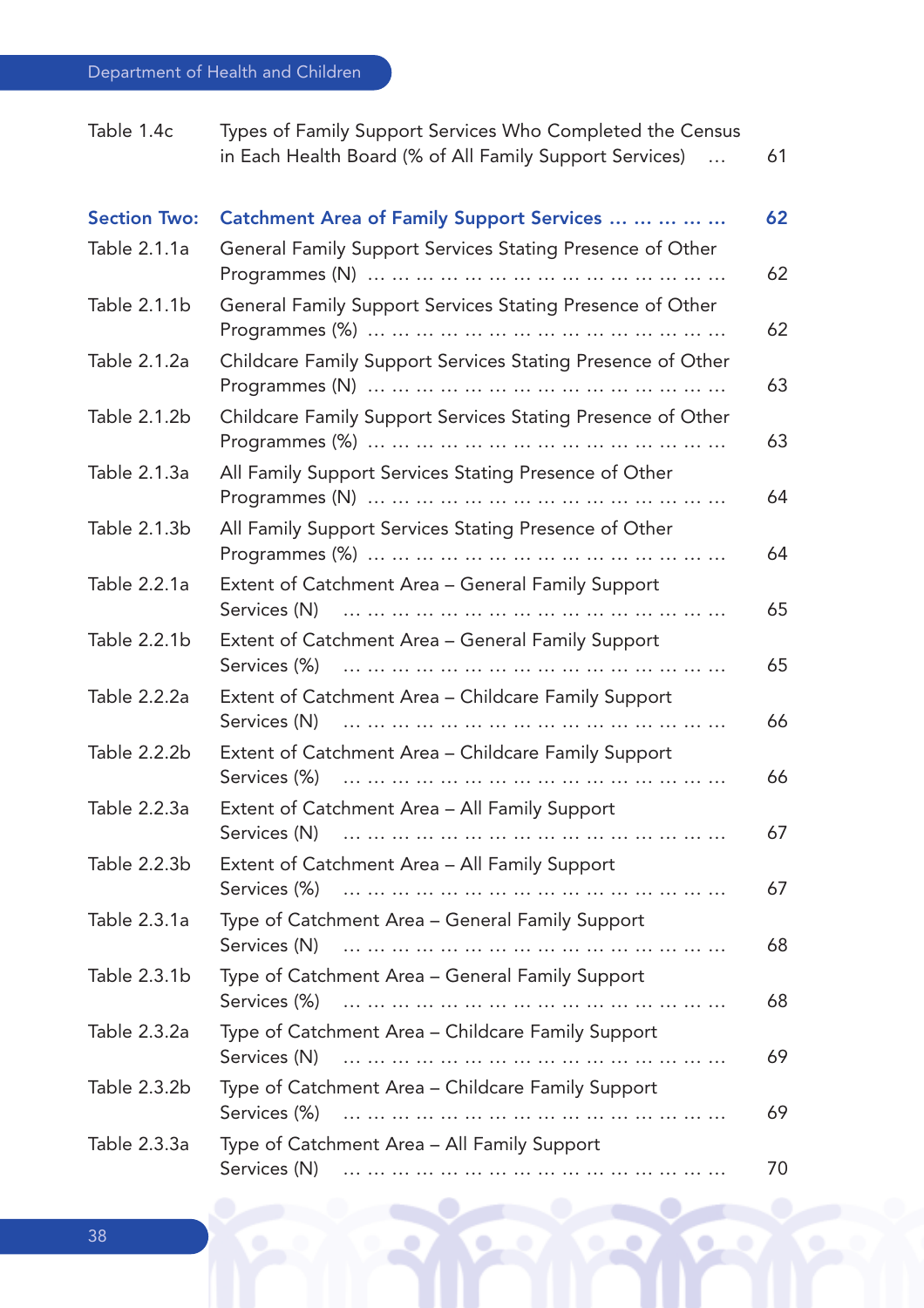| Table 2.3.3b | Type of Catchment Area - All Family Support                                                            | 70 |
|--------------|--------------------------------------------------------------------------------------------------------|----|
| Table 2.4.1a | Proportion of Service Users Living Within Walking Distance*<br>of General Family Support Service (N)   | 71 |
| Table 2.4.1b | Proportion of Service Users Living Within Walking Distance*<br>of General Family Support Service (%)   | 71 |
| Table 2.4.2a | Proportion of Service Users Living Within Walking Distance*<br>of Childcare Family Support Service (N) | 72 |
| Table 2.4.2b | Proportion of Service Users Living Within Walking Distance*<br>of Childcare Family Support Service (%) | 72 |
| Table 2.4.3a | Proportion of Service Users Living Within Walking Distance*<br>of All Family Support Service (N)       | 73 |
| Table 2.4.3b | Proportion of Service Users Living Within Walking Distance*<br>of All Family Support Service (%)       | 73 |
|              | <b>Section Three: Organisation Characteristics of Family Support</b><br><b>Services</b>                | 74 |
| Table 3.1.1a | Number of Years Since General Family Support Service was<br>Established (N)<br>                        | 74 |
| Table 3.1.1b | Number of Years Since General Family Support Service was                                               | 74 |
| Table 3.1.1c | Mean Number of Years Since General Family Support Service                                              | 74 |
| Table 3.1.2a | Number of Years Since Childcare Family Support Service was                                             | 75 |
| Table 3.1.2b | Number of Years Since Childcare Family Support Service was                                             | 75 |
| Table 3.1.2c | Mean Number of Years Since Childcare Family Support Service                                            | 75 |
| Table 3.1.3a | Number of Years Since All Family Support Service was<br>Established (N)<br>.                           | 76 |
| Table 3.1.3b | Number of Years Since All Family Support Service was                                                   | 76 |
| Table 3.1.3c | Mean Number of Years Since All Family Support Service was<br>Established                               | 76 |
| Table 3.2.1a | Type of Organisation Delivering General Family Support<br>Services (N)<br>                             | 77 |

 $\mathbf{R}$ 

Q

 $\bullet$ 

٥

39

ÿ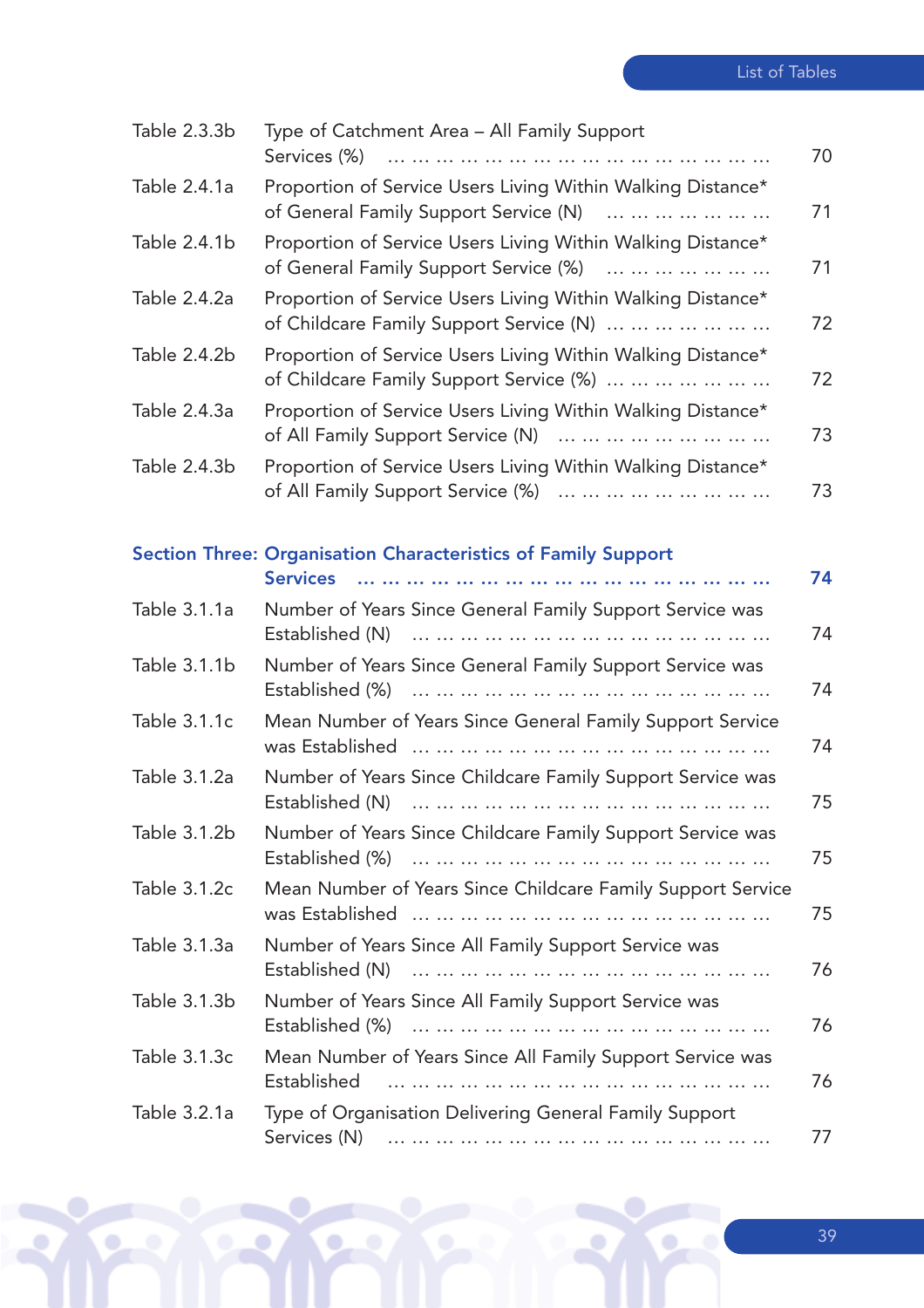# Department of Health and Children

| Table 3.2.1b | Type of Organisation Delivering General Family Support<br>Services (%)                                                            | 77 |
|--------------|-----------------------------------------------------------------------------------------------------------------------------------|----|
| Table 3.2.2a | Type of Organisation Delivering Childcare Family Support<br>Services (N)<br>                                                      | 78 |
| Table 3.2.2b | Type of Organisation Delivering Childcare Family Support<br>Services (%)                                                          | 78 |
| Table 3.2.3a | Type of Organisation Delivering All Family Support<br>Services (N)                                                                | 79 |
| Table 3.2.3b | Type of Organisation Delivering All Family Support<br>Services (%)                                                                | 79 |
| Table 3.3.1a | Voluntary / Community / Private Organisations Attached<br>to Parent Organisations - General Family Support<br>Services (N)        | 80 |
| Table 3.3.1b | Voluntary / Community / Private Organisations Attached to<br>Parent Organisations - General Family Support<br>Services (%)        | 80 |
| Table 3.3.2a | Voluntary / Community / Private Organisations Attached to<br>Parent Organisations - Childcare Family Support<br>Services (N)<br>. | 80 |
| Table 3.3.2b | Voluntary / Community / Private Organisations Attached<br>to Parent Organisations - Childcare Family Support<br>Services (%)      | 81 |
| Table 3.3.3a | Voluntary / Community / Private Organisations Attached<br>to Parent Organisations - All Family Support<br>Services (N)<br>        | 81 |
| Table 3.3.3b | Voluntary / Community / Private Organisations Attached<br>to Parent Organisations - All Family Support Services (%)               | 81 |
| Table 3.4.1a | Legal Structure of Voluntary / Community and Private<br>Organisations - General Family Support Services (N)<br>$\cdots$           | 82 |
| Table 3.4.1b | Legal Structure of Voluntary / Community and Private<br>Organisations – General Family Support Services (%)<br>$\cdots$           | 82 |
| Table 3.4.2a | Legal Structure of Voluntary / Community and Private<br>Organisations - Childcare Family Support Services (N)                     | 83 |
| Table 3.4.2b | Legal Structure of Voluntary / Community and Private<br>Organisations - Childcare Family Support Services (%)                     | 83 |
| Table 3.4.3a | Legal Structure of Voluntary / Community and Private<br>Organisations - All Family Support Services (N)                           | 84 |
| Table 3.4.3b | Legal Structure of Voluntary / Community and Private<br>Organisations - All Family Support Services (%)<br>.                      | 84 |

 $\bullet$ 

۰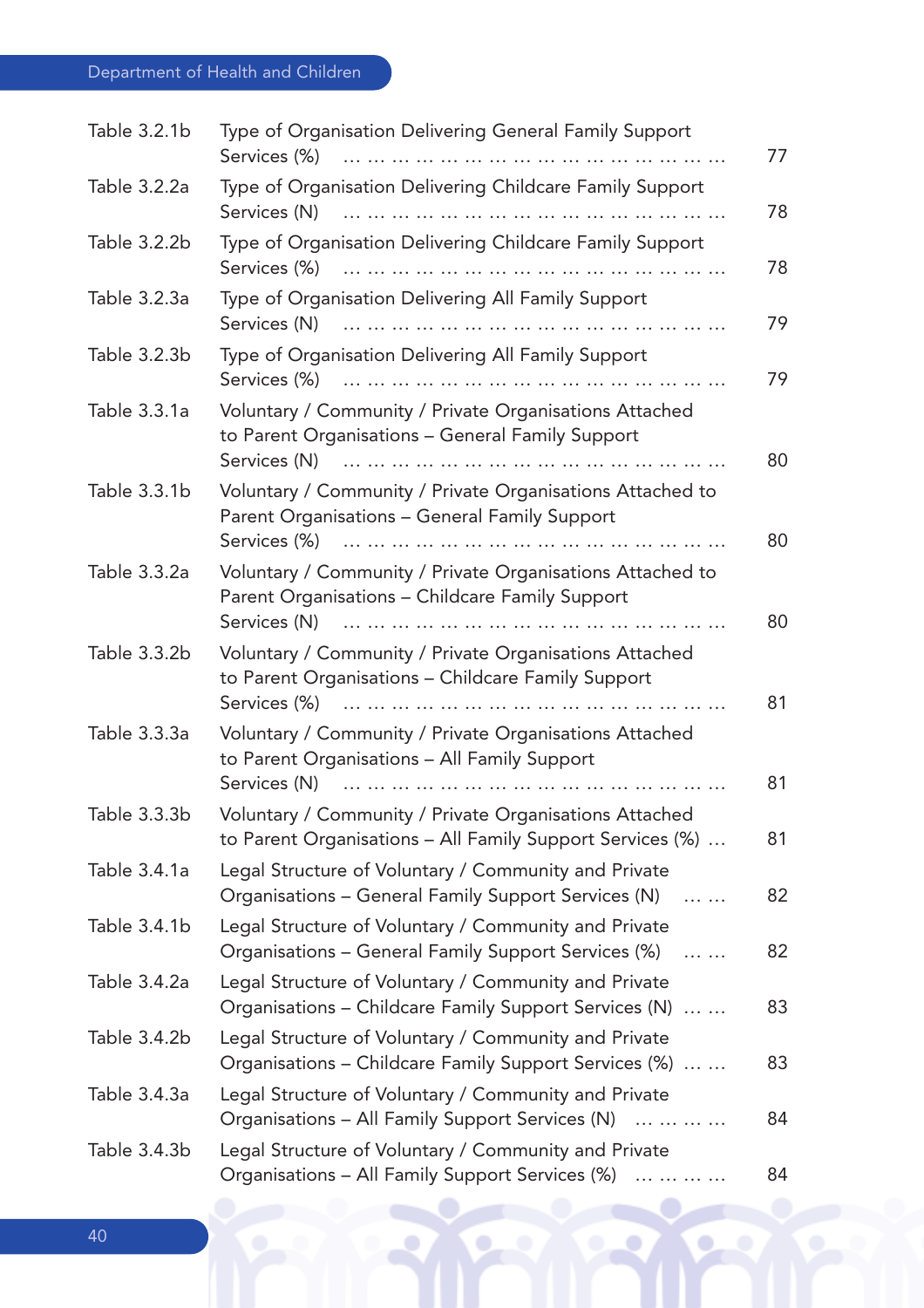| Table 3.5.1a | Management Committees in Voluntary / Community and<br>Private Organisations - General Family Support<br>Services (N)                    | 85 |
|--------------|-----------------------------------------------------------------------------------------------------------------------------------------|----|
| Table 3.5.1b | Management Committees in Voluntary / Community and<br>Private Organisations - General Family Support<br>Services (%)                    | 85 |
| Table 3.5.2a | Management Committees in Voluntary / Community and<br>Private Organisations - Childcare Family Support<br>Services (N)<br>              | 85 |
| Table 3.5.2b | Management Committees in Voluntary / Community and<br>Private Organisations - Childcare Family Support<br>Services (%)                  | 86 |
| Table 3.5.3a | Management Committees in Voluntary / Community and<br>Private Organisations - All Family Support Services (N)<br>$\cdots$               | 86 |
| Table 3.5.3b | Management Committees in Voluntary / Community and<br>Private Organisations - All Family Support Services (%)<br>$\dddotsc$             | 86 |
| Table 3.6.1a | Structures for User Representation in Voluntary / Community<br>and Private Organisations - General Family Support<br>Services (N)       | 87 |
| Table 3.6.1b | Structures for User Representation in Voluntary / Community<br>and Private Organisations - General Family Support                       | 87 |
| Table 3.6.2a | Structures for User Representation in Voluntary / Community<br>and Private Organisations - Childcare Family Support<br>Services (N)     | 87 |
| Table 3.6.2b | Structures for User Representation in Voluntary / Community<br>and Private Organisations - Childcare Family Support<br>Services (%)<br> | 88 |
| Table 3.6.3a | Structures for User Representation in Voluntary / Community<br>and Private Organisations - All Family Support<br>Services (N)           | 88 |
| Table 3.6.3b | Structures for User Representation in Voluntary / Community<br>and Private Organisations - All Family Support<br>Services (%)           | 88 |
| Table 3.7.1a | Structures for Service User Representation in Health Boards -<br>General Family Support Services (N)                                    | 89 |
| Table 3.7.1b | Structures for Service User Representation in Health Boards -<br>General Family Support Services (%)                                    | 89 |

Q

٥

O

 $\mathbf{R}$ 

۶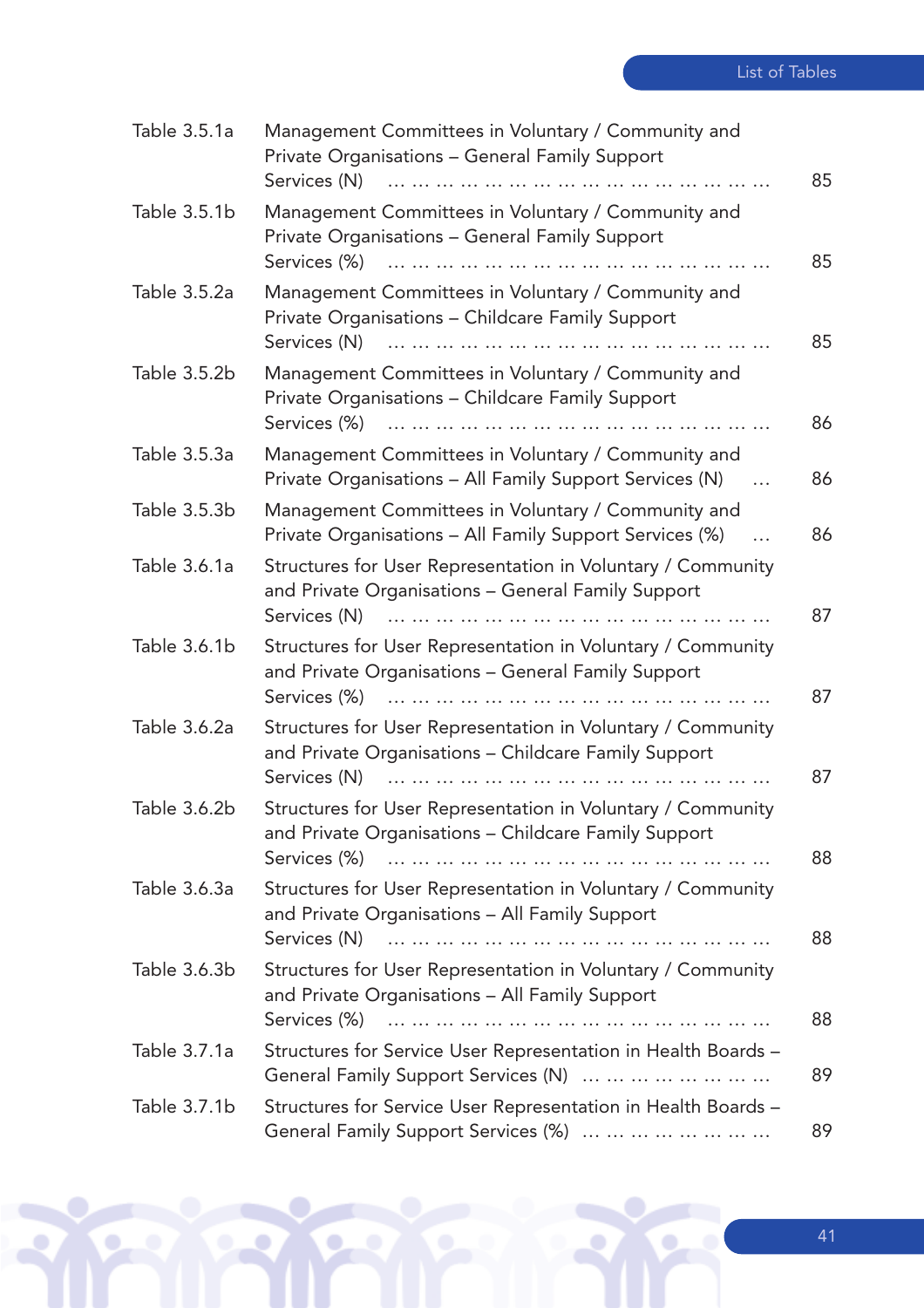| Table 3.7.2a         | Structures for Service User Representation in Health Boards -<br>Childcare Family Support Services (N)<br>.   | 89 |
|----------------------|---------------------------------------------------------------------------------------------------------------|----|
| Table 3.7.2b         | Structures for Service User Representation in Health Boards -<br>Childcare Family Support Services (%)        | 90 |
| Table 3.7.3a         | Structures for Service User Representation in Health Boards<br>- All Family Support Services (N)              | 90 |
| Table 3.7.3b         | Structures for Service User Representation in Health Boards<br>- All Family Support Services (%)              | 90 |
| <b>Section Four:</b> | <b>Costs and Funding</b>                                                                                      | 91 |
| Table 4.1.1a         | Amount and Source of Funding for General Family Support                                                       | 91 |
| Table 4.1.1b         | Amount and Source of Funding for General Family Support<br>Services in 2002 (%)                               | 91 |
| Table 4.1.1c         | Average Amount and Source of Funding for General Family<br>Support Services in 2002 ('000 Euro).              | 92 |
| Table 4.1.2a         | Amount and Source of Funding for Childcare Family Support                                                     | 92 |
| Table 4.1.2b         | Amount and Source of Funding for Childcare Family Support<br>Services in 2002 (%)                             | 93 |
| Table 4.1.2c         | Average Amount and Source of Funding for Childcare Family<br>Support Services in 2002 ('000 Euro).            | 93 |
| Table 4.1.3a         | Amount and Source of Funding for All Family Support Services                                                  | 94 |
| Table 4.1.3b         | Amount and Source of Funding for All Family Support Services<br>in 2002 (%)<br>                               | 94 |
| Table 4.1.3c         | Average Amount and Source of Funding for All Family Support                                                   | 95 |
| Table 4.2.1a         | Other Funding Sources for Voluntary / Community /<br>Private Organisations in 2002 - General Family Support   | 96 |
| Table 4.2.1b         | Other Funding Sources for Voluntary / Community /<br>Private Organisations in 2002 - General Family Support   | 97 |
| Table 4.2.2a         | Other Funding Sources for Voluntary / Community /<br>Private Organisations in 2002 - Childcare Family Support | 98 |

 $\bullet$ 

۰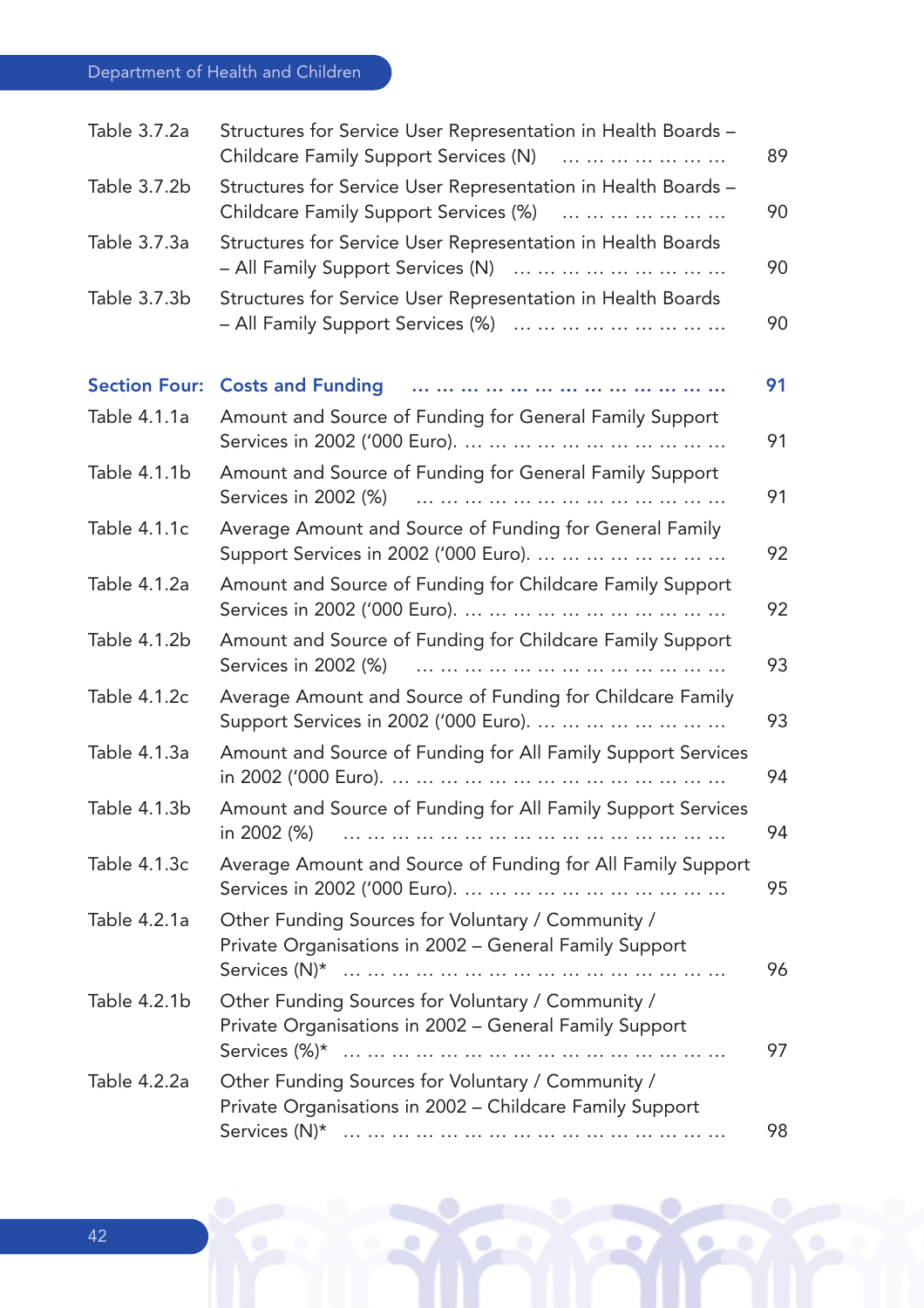| Table 4.2.2b | Other Funding Sources for Voluntary / Community /<br>Private Organisations in 2002 - Childcare Family Support | 99  |
|--------------|---------------------------------------------------------------------------------------------------------------|-----|
| Table 4.2.3a | Other Funding Sources for Voluntary / Community /<br>Private Organisations in 2002 - All Family Support       | 100 |
| Table 4.2.3b | Other Funding Sources for Voluntary / Community /<br>Private Organisations in 2002 - All Family Support       | 101 |
| Table 4.3.1a | Total Expenditure by Type of Organisation Delivering General<br>Family Support Services ('000 Euro)           | 102 |
| Table 4.3.1b | Total Expenditure by Type of Organisation Delivering General                                                  | 102 |
| Table 4.3.1c | Average Expenditure by Type of Organisation Delivering<br>General Family Support Services ('000 Euro)         | 103 |
| Table 4.3.2a | Total Expenditure by Type of Organisation Delivering<br>Childcare Family Support Services ('000 Euro)         | 103 |
| Table 4.3.2b | Total Expenditure by Type of Organisation Delivering<br>Childcare Family Support Services (%)                 | 104 |
| Table 4.3.2c | Average Expenditure by Type of Organisation Delivering<br>Childcare Family Support Services ('000 Euro)       | 104 |
| Table 4.3.3a | Total Expenditure by Type of Organisation Delivering All<br>Family Support Services ('000 Euro)               | 105 |
| Table 4.3.3b | Total Expenditure by Type of Organisation Delivering All                                                      | 105 |
| Table 4.3.3c | Average Expenditure by Type of Organisation Delivering<br>All Family Support Services ('000 Euro)             | 106 |
| Table 4.4    | Voluntary / Community and Private Organisations Having<br>Formal Contract with Health Board                   | 106 |
| Table 4.5.1a | Staff and Non-Staff Costs of General Family Support                                                           | 107 |
| Table 4.5.1b | Staff and Non-Staff Costs of General Family Support<br>Services in 2002 (%)<br>                               | 107 |
| Table 4.5.1c | Average Staff and Non-Staff Costs of General Family Support                                                   | 107 |
| Table 4.5.2a | Staff and Non-Staff Costs of Childcare Family Support                                                         | 108 |

Q

 $\bullet$ 

٥

 $\mathbf{R}$ 

ÿ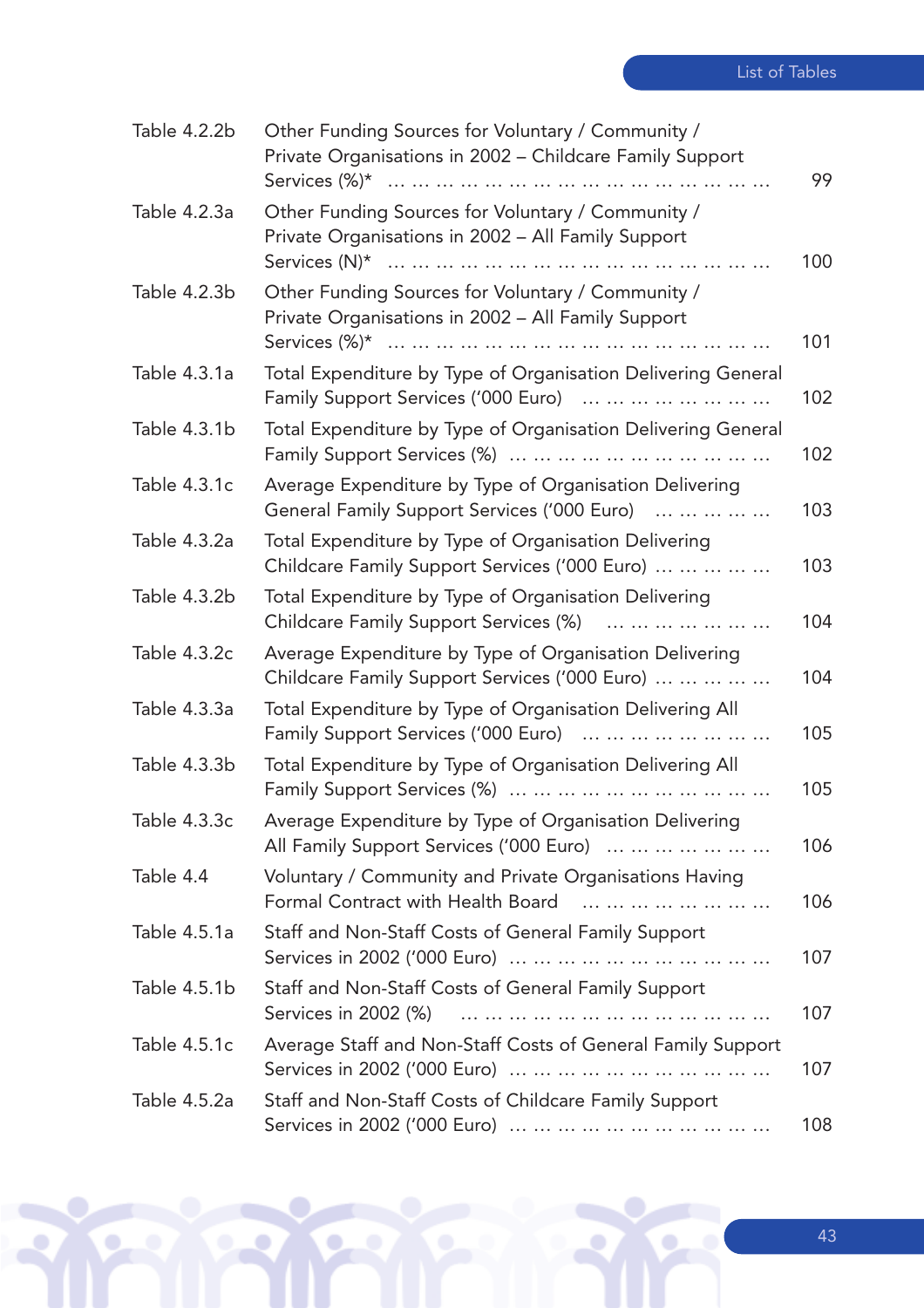| Table 4.5.2b         | Staff and Non-Staff Costs of Childcare Family Support<br>Services in 2002 (%)                       | 108 |
|----------------------|-----------------------------------------------------------------------------------------------------|-----|
| Table 4.5.2c         | Average Staff and Non-Staff Costs of Childcare Family<br>Support Services in 2002 ('000 Euro)       | 108 |
| Table 4.5.3a         | Staff and Non-Staff Costs of All Family Support Services                                            | 109 |
| Table 4.5.3b         | Staff and Non-Staff Costs of All Family Support Services<br>in 2002 (%)                             | 109 |
| Table 4.5.3c         | Average Staff and Non-Staff Costs of All Family Support                                             | 109 |
| Table 4.6            | Variation in the Cost for each Type of Family Support                                               | 110 |
| Table 4.7.1a         | Variation in the Cost of Family Support Services in<br>2002 – General Family Support Services (N)   | 111 |
| Table 4.7.1b         | Variation in the Cost of Family Support Services in<br>2002 – General Family Support Services (%)   | 111 |
| Table 4.7.2a         | Variation in the Cost of Family Support Services in 2002<br>- Childcare Family Support Services (N) | 111 |
| Table 4.7.2b         | Variation in the Cost of Family Support Services in<br>2002 – Childcare Family Support Services (%) | 112 |
| Table 4.7.3a         | Variation in the Cost of Family Support Services in 2002<br>- All Family Support Services (N)       | 112 |
| Table 4.7.3b         | Variation in the Cost of Family Support Services<br>in 2002 - All Family Support Services (%)       | 112 |
| <b>Section Five:</b> | <b>Staffing</b>                                                                                     | 113 |
| Table 5.1.1a         | Personnel Working in General Family Support Services                                                | 113 |
| Table 5.1.1b         | Personnel Working in General Family Support Services at                                             | 113 |
| Table 5.1.2a         | Personnel Working in Childcare Family Support Services                                              | 114 |
| Table 5.1.2b         | Personnel Working in Childcare Family Support Services                                              | 114 |
| Table 5.1.3a         | Personnel Working in All Family Support Services at the                                             | 115 |
| Table 5.1.3b         | Personnel Working in All Family Support Services at the                                             | 115 |

 $\bullet$ 

۰

 $\bullet$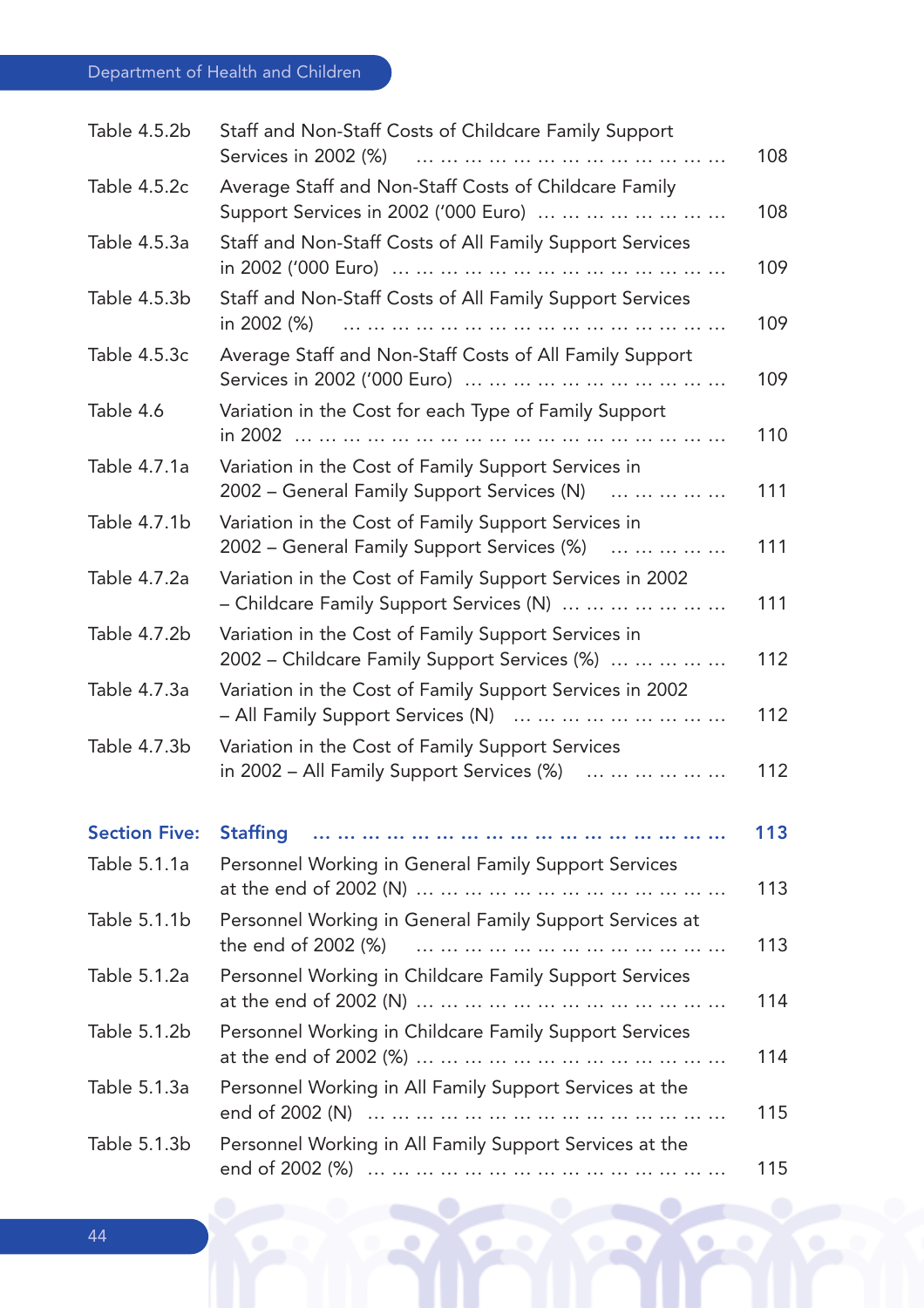| Table 5.2.1a        | Positions Vacant in General Family Support Services at                                                             | 116 |
|---------------------|--------------------------------------------------------------------------------------------------------------------|-----|
| Table 5.2.1b        | Positions Vacant in General Family Support Services end                                                            |     |
|                     | 2002 as Percent of Total Positions (%)                                                                             | 116 |
| Table 5.2.2a        | Positions Vacant in Childcare Family Support Services                                                              |     |
|                     |                                                                                                                    | 117 |
| Table 5.2.2b        | Positions Vacant in Childcare Family Support Services<br>end 2002 as Percent of Total Positions (%)                | 117 |
| Table 5.2.3a        | Positions Vacant in All Family Support Services at end                                                             | 118 |
| Table 5.2.3b        | Positions Vacant in All Family Support Services end 2002<br>as Percent of Total Positions (%)                      | 118 |
| Table 5.3.1a        | Full-time Staff with Relevant Third Level Qualifications<br>in General Family Support Services as Percent of       |     |
|                     |                                                                                                                    | 119 |
| Table 5.3.1b        | Part-time Staff with Relevant Third Level Qualifications<br>in General Family Support Services as Percent of       |     |
|                     |                                                                                                                    | 119 |
| Table 5.3.2a        | Full-time Staff with Relevant Third Level Qualifications<br>in Childcare Family Support Services as Percent of     | 119 |
| Table 5.3.2b        | Part-time Staff with Relevant Third Level Qualifications<br>in Childcare Family Support Services as Percent of     | 120 |
| Table 5.3.3a        | Full-time Staff with Relevant Third Level Qualifications in<br>All Family Support Services as Percent of Full-time |     |
|                     | Staff $(\%)$                                                                                                       | 120 |
| Table 5.3.3b        | Part-time Staff with Relevant Third Level Qualifications<br>in All Family Support Services as Percent of Part-time |     |
|                     | Staff $(\%)$                                                                                                       | 120 |
| <b>Section Six:</b> |                                                                                                                    | 121 |
| Table 6.1           | Proportion of Services applying various Approaches to<br>Work (%)                                                  | 121 |
| Table 6.2           | Proportions of Services directed at Various Levels (%)                                                             | 122 |
| Table 6.3           | Proportions of Services Accessible at Various Times of                                                             | 123 |
| Table 6.4           | Proportion of Services Providing Meals /                                                                           | 124 |
|                     |                                                                                                                    |     |

 $\mathbf{R}$ 

 $\bullet$ 

 $\bullet$ 

٥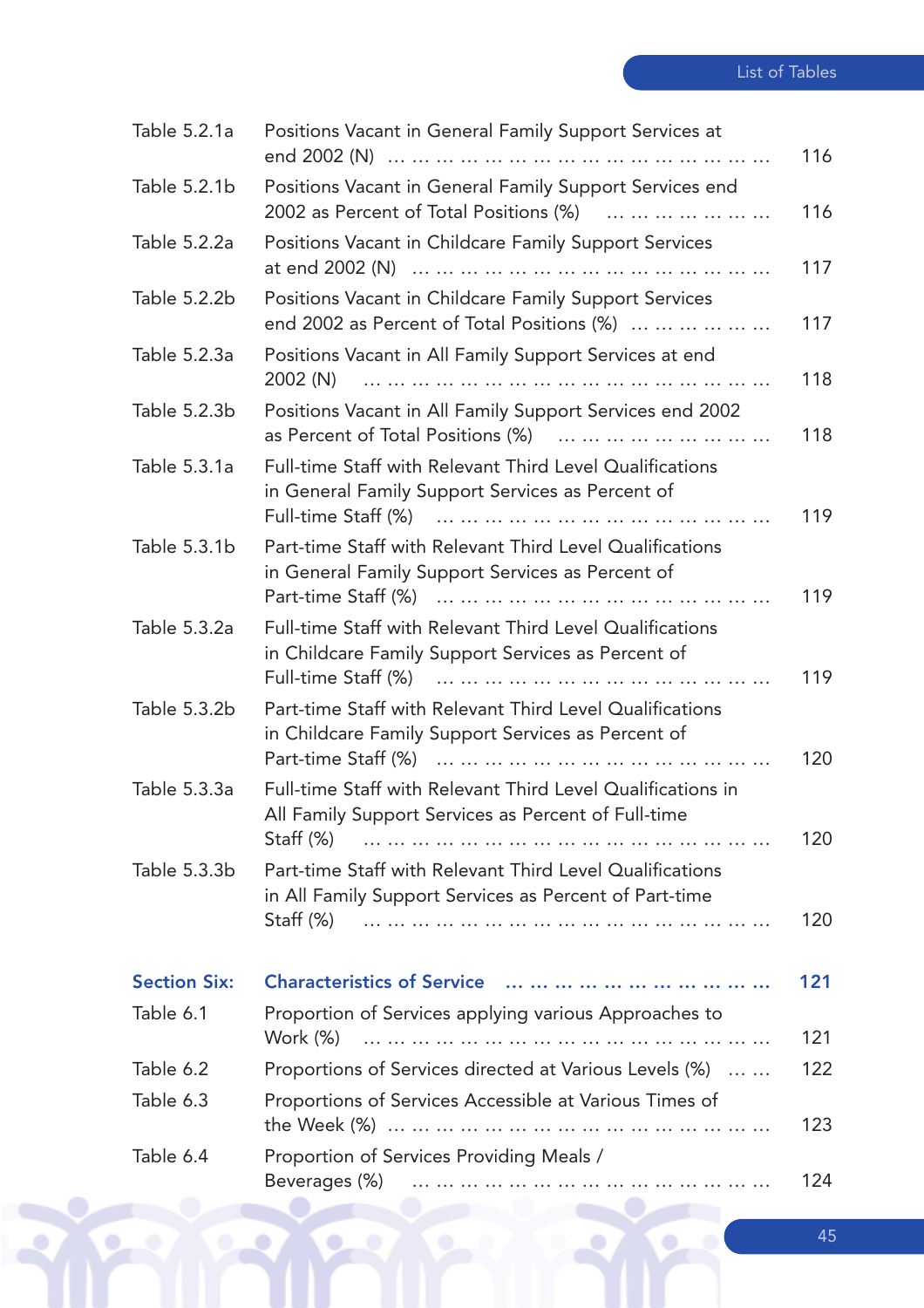# Department of Health and Children

|              |                                                                                                                                  | 125 |
|--------------|----------------------------------------------------------------------------------------------------------------------------------|-----|
| Table 7.1a   | Number of Rooms Available to Service Users in Family                                                                             | 125 |
| Table 7.1b   | Average Number of Rooms Available to Service Users in                                                                            | 125 |
| Table 7.2    | Access to Outdoor Play Facility in Family Support<br>Services (%)<br>.                                                           | 126 |
| Table 7.3    | Access for Wheelchairs in Family Support Services (%)                                                                            | 126 |
| Table 7.4    | Access Audits Carried Out in Family Support                                                                                      | 126 |
|              | Section Eight: Referrals and Inter-Agency Work                                                                                   | 127 |
| Table 8.1.1  | Referrals and Self-Referrals to General Family Support                                                                           | 127 |
| Table 8.1.2  | Referrals and Self-Referrals to Childcare Family Support                                                                         | 127 |
| Table 8.1.3  | Referrals and Self-Referrals to All Family Support Services                                                                      | 127 |
| Table 8.2.1a | Number of General Family Support Services Receiving<br>Referrals during 2002 by Health Board and Source of<br>Referral (N)       | 128 |
| Table 8.2.1b | Proportion of General Family Support Services Receiving<br>Referrals during 2002 by Health Board and Source of<br>Referral (%)   | 129 |
| Table 8.2.2a | Number of Childcare Family Support Services Receiving<br>Referrals during 2002 by Health Board and Source of<br>Referral (N)     | 130 |
| Table 8.2.2b | Proportion of Childcare Family Support Services Receiving<br>Referrals during 2002 by Health Board and Source of<br>Referral (%) | 131 |
| Table 8.2.3a | Number of All Family Support Services Receiving Referrals<br>during 2002 by Health Board and Source of<br>Referral (N)<br>       | 132 |
| Table 8.2.3b | Proportion of All Family Support Services Receiving<br>Referrals during 2002 by Health Board and Source of<br>Referral (%)       | 133 |
| Table 8.3.1a | Number of General Family Support Services Making<br>Referrals during 2002 by Health Board and Destination of<br>Referral (N)     | 134 |

 $\bullet$ 

۰

 $\bullet$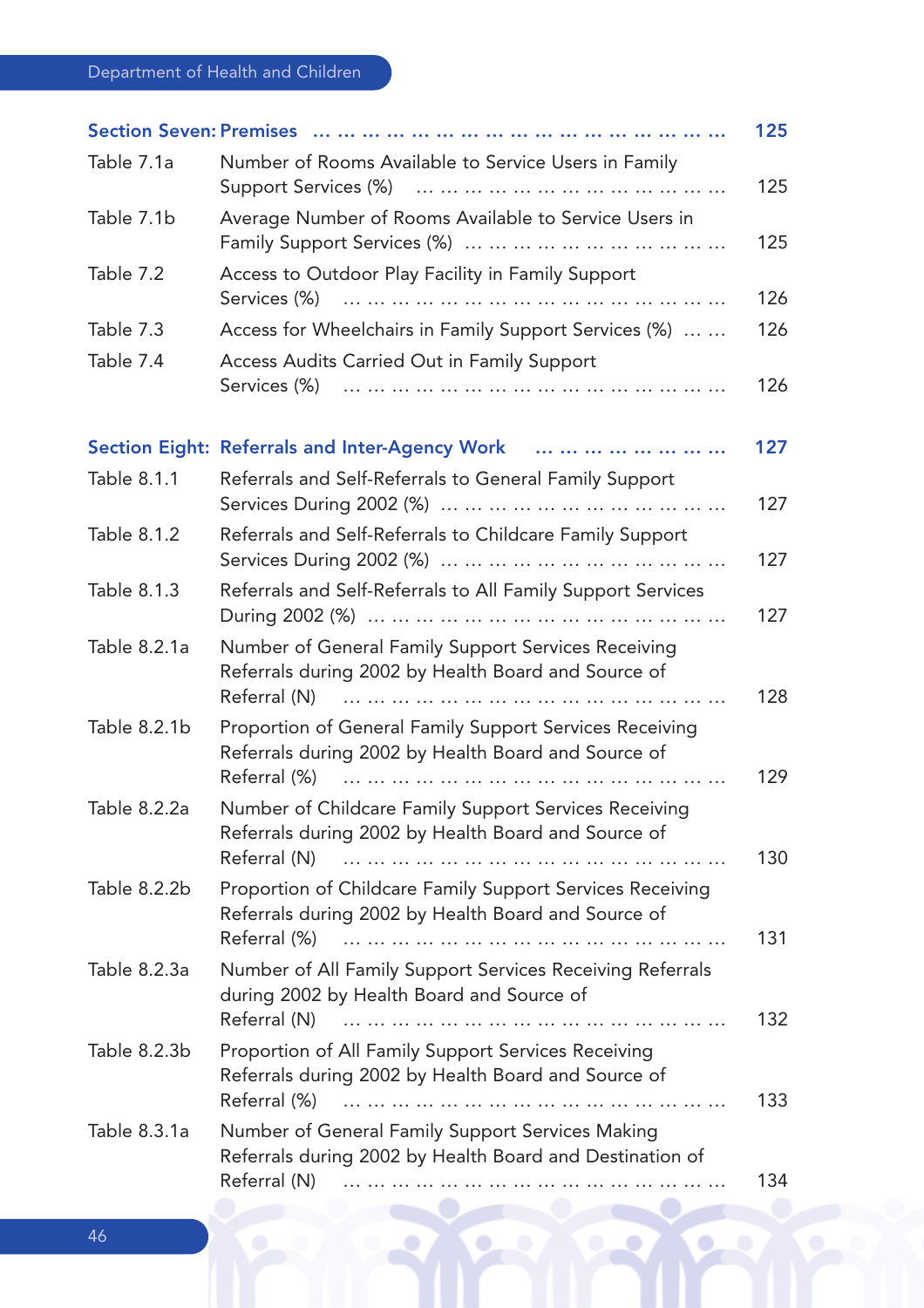| Table 8.3.1b         | Proportion of General Family Support Services Making<br>Referrals during 2002 by Health Board and Destination of<br>Referral (%)    | 135 |
|----------------------|-------------------------------------------------------------------------------------------------------------------------------------|-----|
| Table 8.3.2a         | Number of Childcare Family Support Services Making<br>Referrals during 2002 by Health Board and Destination<br>of Referral (N)<br>. | 136 |
| Table 8.3.2b         | Proportion of Childcare Family Support Services Making<br>Referrals during 2002 by Health Board and Destination<br>of Referral (%)  | 137 |
| Table 8.3.3a         | Number of All Family Support Services Making Referrals<br>during 2002 by Health Board and Destination of<br>Referral (N)            | 138 |
| Table 8.3.3b         | Proportion of All Family Support Services Making Referrals<br>during 2002 by Health Board and Destination of<br>Referral (%)        | 139 |
| Table 8.4.1a         | Frequency of General Family Support Services Working with                                                                           | 140 |
| Table 8.4.1b         | Frequency of General Family Support Services Working                                                                                | 140 |
| Table 8.4.2a         | Frequency of Childcare Family Support Services Working                                                                              | 140 |
| Table 8.4.2b         | Frequency of Childcare Family Support Services Working with                                                                         | 141 |
| Table 8.4.3a         | Frequency of All Family Support Services Working with Other                                                                         | 141 |
| Table 8.4.3b         | Frequency of All Family Support Services Working with Other                                                                         | 141 |
| <b>Section Nine:</b> |                                                                                                                                     | 142 |
| Table 9.1.1a         | Evaluations of General Family Support Services in Past                                                                              | 142 |
| Table 9.1.1b         | Evaluations of General Family Support Services in Past<br>Five Years as Percent of all General Family Support<br>Services (%)       | 142 |
| Table 9.1.2a         | Evaluations of Childcare Family Support Services in                                                                                 | 142 |
| Table 9.1.2b         | Evaluations of Childcare Family Support Services in<br>Past Five Years as Percent of all Childcare Family                           |     |
|                      |                                                                                                                                     | 143 |

 $\bullet$ 

 $\bullet$ 

٥

 $\mathbf{R}$ 

þ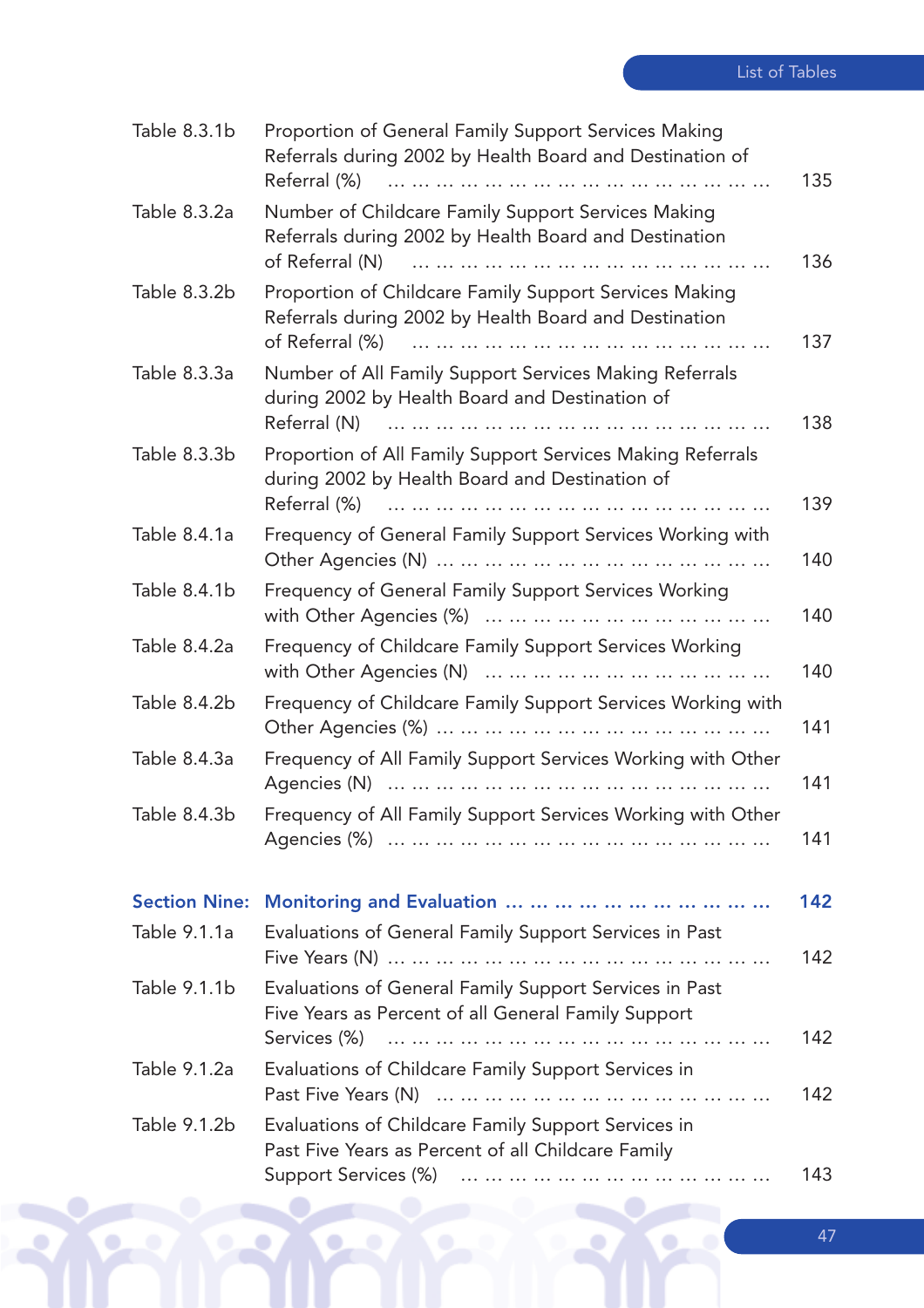# Department of Health and Children

| Table 9.1.3a        | Evaluations of All Family Support Services in Past Five<br>Years (N)                                                   | 143 |
|---------------------|------------------------------------------------------------------------------------------------------------------------|-----|
| Table 9.1.3b        | Evaluations of All Family Support Services in Past Five<br>Years as Percent of All Family Support Services (%)         | 143 |
| Table 9.2.1a        | Types of Data Used in Evaluations of General Family Support                                                            | 143 |
| Table 9.2.1b        | Types of Data Used in Evaluations of General Family<br>Support Services in Past Five Years as Percent of Evaluations   | 144 |
| Table 9.2.2a        | Types of Data Used in Evaluations of Childcare Family Support                                                          | 144 |
| Table 9.2.2b        | Types of Data Used in Evaluations of Childcare Family Support<br>Services in Past Five Years as Percent of Evaluations | 144 |
| Table 9.2.3a        | Types of Data Used in Evaluations of All Family Support                                                                | 145 |
| Table 9.2.3b        | Types of Data Used in Evaluations of All Family Support<br>Services in Past Five Years as Percent of Evaluations       | 145 |
| <b>Section Ten:</b> | <b>Service Users</b>                                                                                                   | 146 |
| Table 10.1.1a       | Service Users in General Family Support Services                                                                       | 146 |
| Table 10.1.1b       | Service Users in General Family Support Services                                                                       | 146 |
| Table 10.1.1c       | Average Number of Service Users in General Family Support                                                              | 146 |
| Table 10.1.2a       | Service Users in Childcare Family Support Services                                                                     | 147 |
| Table 10.1.2b       | Service Users in Childcare Family Support Services                                                                     | 147 |
| Table 10.1.2c       | Average Number of Service Users in Childcare Family<br>Support Services During 2002 (N)                                | 147 |
| Table 10.1.3a       | Service Users in All Family Support Services During 2002 (N)                                                           | 148 |
| Table 10.1.3b       | Service Users in All Family Support Services During 2002 (%)                                                           | 148 |
| Table 10.1.3c       | Average Number of All Users in General Family Support                                                                  | 148 |

 $\bullet$ 

۰

 $\bullet$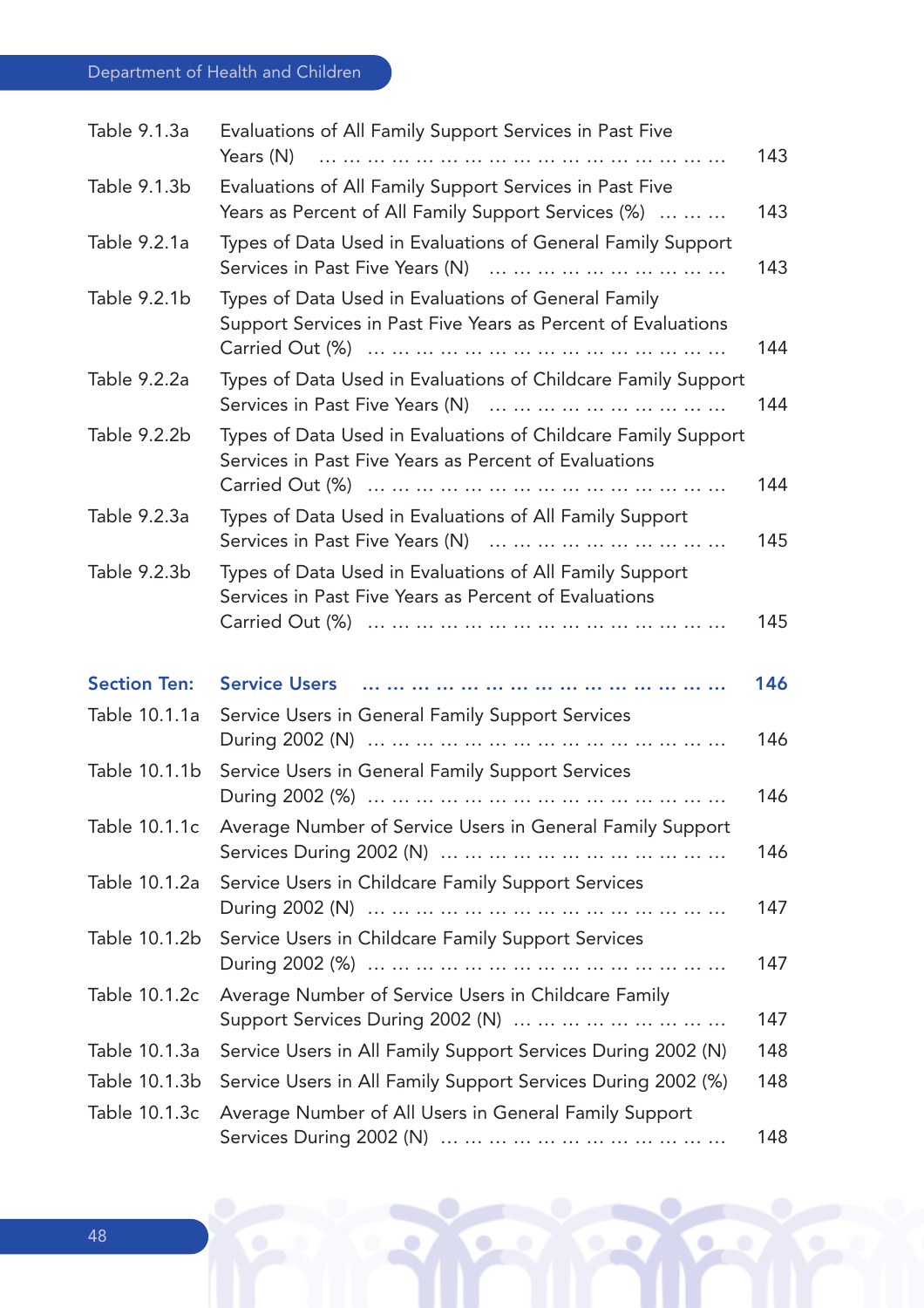| Table 10.2.1a | Average Time Spent on Waiting List for General Family<br>Support Services at the end of 2002 (N)   | 149 |
|---------------|----------------------------------------------------------------------------------------------------|-----|
| Table 10.2.1b | Average Time Spent on Waiting List for General Family<br>Support Services at the end of 2002 (%)   | 149 |
| Table 10.2.2a | Average Time Spent on Waiting List for Childcare Family<br>Support Services at the end of 2002 (N) | 150 |
| Table 10.2.2b | Average Time Spent on Waiting List for Childcare Family<br>Support Services at the end of 2002 (%) | 150 |
| Table 10.2.3a | Average Time Spent on Waiting List for All Family Support                                          | 151 |
| Table 10.2.3b | Average Time Spent on Waiting List for All Family Support                                          | 151 |
| Table 10.3.1a | Persons on Waiting List for General Family Support                                                 | 152 |
| Table 10.3.1b | Persons on Waiting List for General Family Support                                                 | 152 |
| Table 10.3.2a | Persons on Waiting List for Childcare Family Support                                               | 152 |
| Table 10.3.2b | Persons on Waiting List for Childcare Family Support                                               | 153 |
| Table 10.3.3a | Persons on Waiting List for All Family Support Services                                            | 153 |
| Table 10.3.3b | Persons on Waiting List for All Family Support Services                                            | 153 |
| Table 10.4.1a | Average Time Spent by Service Users in General                                                     | 154 |
| Table 10.4.1b | Average Time Spent by Service Users in General Family                                              | 154 |
| Table 10.4.2a | Average Time Spent by Service Users in Childcare Family                                            | 155 |
| Table 10.4.2b | Average Time Spent by Service Users in Childcare Family                                            | 155 |
| Table 10.4.3a | Average Time Spent by Service Users in All Family                                                  | 156 |
| Table 10.4.3b | Average Time Spent by Service Users in All Family                                                  | 156 |
| Table 10.5.1a | New Service Users in General Family Support Services                                               | 157 |

Q

 $\bullet$ 

٥

 $\mathbf{R}$ 

ÿ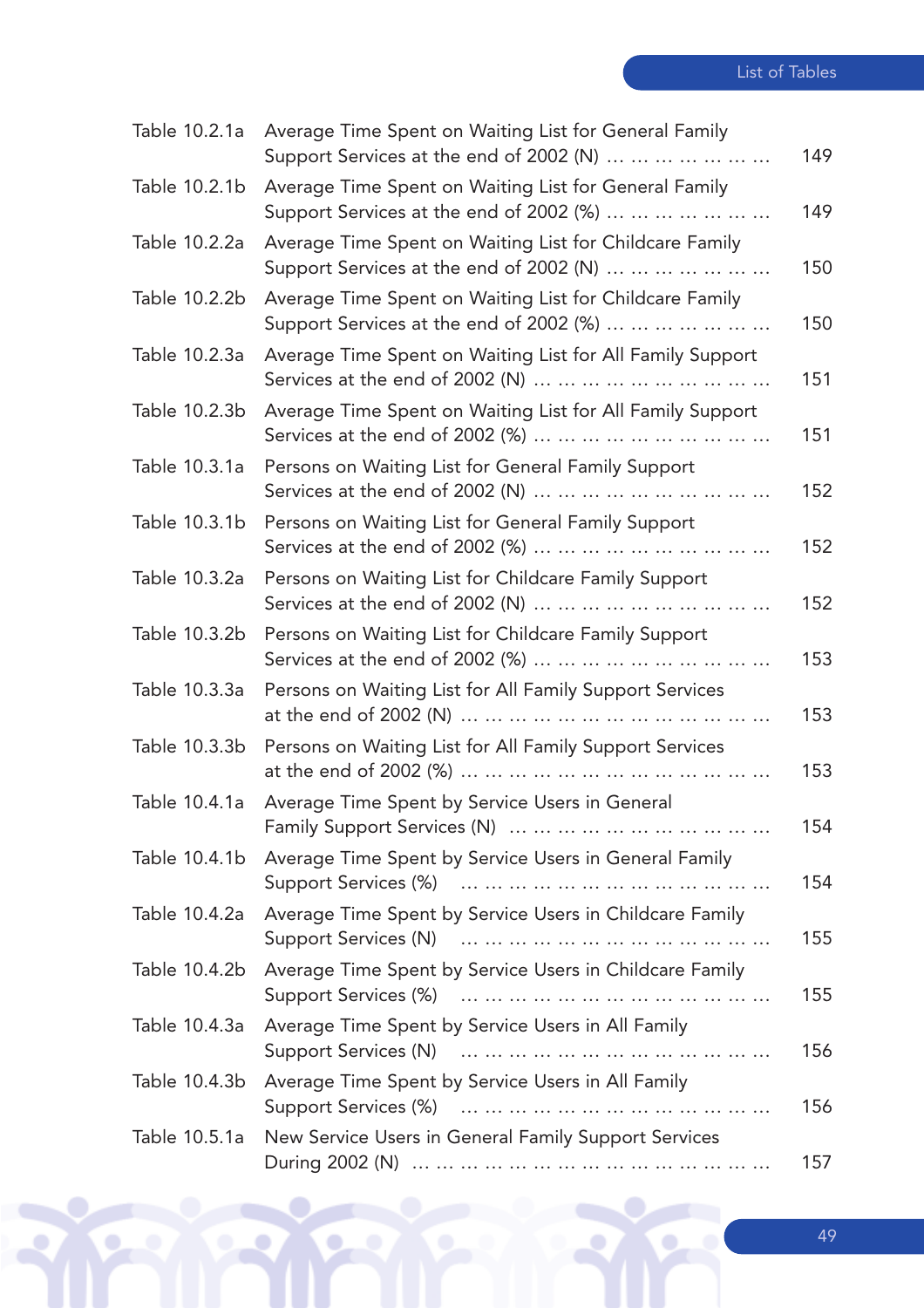# Department of Health and Children

| Table 10.5.1b     | New Service Users in General Family Support Services       | 157                        |
|-------------------|------------------------------------------------------------|----------------------------|
| Table 10.5.2a     | New Service Users in Childcare Family Support Services     | 157                        |
| Table 10.5.2b     | New Service Users in Childcare Family Support Services     | 158                        |
| Table 10.5.3a     | New Service Users in All Family Support Services           | 158                        |
| Table 10.5.3b     | New Service Users in All Family Support Services           | 158                        |
|                   |                                                            | 159                        |
| <b>Table 11.1</b> |                                                            | 159                        |
| Table 11.2.1a     | Type of Service User – General Family Support Services (N) | 159                        |
| Table 11.2.1b     | Type of Service User - General Family Support Services (%) | 159                        |
| — II <i>AA</i> OO |                                                            | $\lambda$ $\lambda$ $\sim$ |

| Table 11.2.2a | Type of Service User – Childcare Family Support Services (N)                | 160 |
|---------------|-----------------------------------------------------------------------------|-----|
| Table 11.2.2b | Type of Service User - Childcare Family Support Services (%)                | 160 |
| Table 11.2.3a | Type of Service User - All Family Support Services (N)                      | 161 |
| Table 11.2.3b | Type of Service User - All Family Support Services (%)                      | 161 |
| Table 11.3.1a | Age of Service User - General Family Support Services (N)                   | 162 |
| Table 11.3.1b | Age of Service User - General Family Support Services (%)                   | 162 |
| Table 11.3.2a | Age of Service User – Childcare Family Support Services (N)                 | 162 |
| Table 11.3.2b | Age of Service User – Childcare Family Support Services (%)1                | 163 |
| Table 11.3.3a | Age of Service User - All Family Support Services (N)                       | 163 |
| Table 11.3.3b | Age of Service User - All Family Support Services (%)                       | 163 |
| Table 11.4.1a | Time Spent by Service Users in General Family<br>Support Services (N)<br>.  | 164 |
| Table 11.4.1b | Time Spent by Service Users in General Family                               | 164 |
| Table 11.4.2a | Time Spent by Service Users in Childcare Family Support<br><br>Services (N) | 164 |
| Table 11.4.2b | Time Spent by Service Users in Childcare Family Support<br>Services (%)     | 165 |
| Table 11.4.3a | Time Spent by Service Users in All Family Support<br>Services (N)<br>       | 165 |

 $\bullet$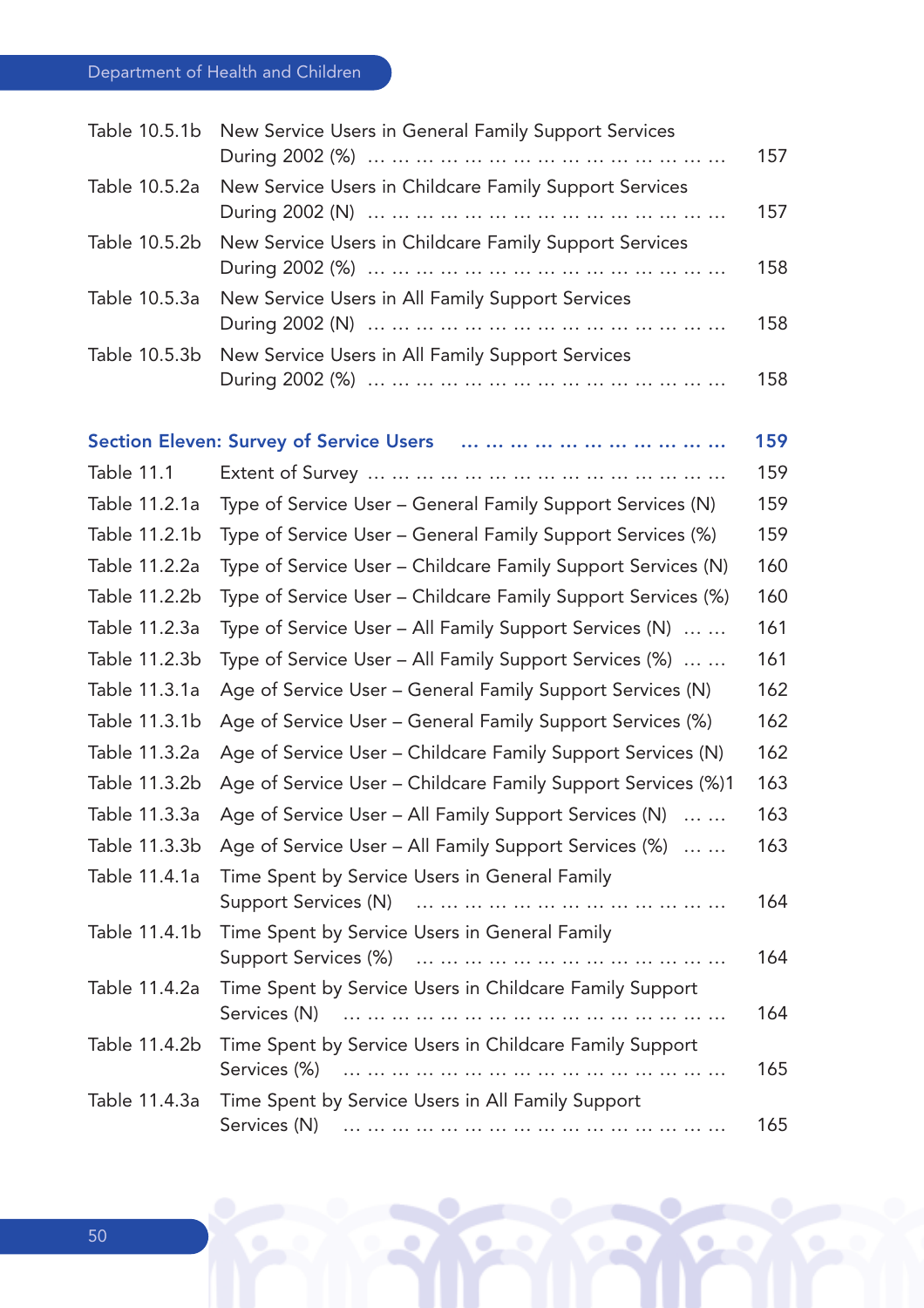| Table 11.4.3b | Time Spent by Service Users in All Family Support<br>Services (%)<br>                                                             | 165 |
|---------------|-----------------------------------------------------------------------------------------------------------------------------------|-----|
| Table 11.5a   | Frequency of Response 'Always' or 'Often' to Statement<br>'I am made to feel welcome by the service' $(\%)$                       | 166 |
| Table 11.5b   | Frequency of Response 'Always' or 'Often' to Statement<br>'I am listened to by the service' $(\%)$                                | 166 |
| Table 11.5c   | Frequency of Response 'Always' or 'Often' to Statement<br>'I am understood by the service' $(\%)$                                 | 166 |
| Table 11.5d   | Frequency of Response 'Always' or 'Often' to Statement<br>'I enjoy coming to the service' $\%$ )                                  | 166 |
| Table 11.5e   | Frequency of Response 'Always' or 'Often' to Statement 'The<br>service gives me help just when I need it' (%)                     | 167 |
| Table 11.5f   | Frequency of Response 'Always' or 'Often' to Statement 'The<br>service is there to support me' (%)                                | 167 |
| Table 11.5g   | Frequency of Response 'Always' or 'Often' to Statement 'The                                                                       | 167 |
| Table 11.5h   | Frequency of Response 'Always' or 'Often' to Statement 'The<br>service is a big help to my family' (%)                            | 167 |
| Table 11.5i   | Frequency of Response 'Always' or 'Often' to Statement<br>'Staff in the service genuinely care about me' (%)<br>.                 | 168 |
| Table 11.5j   | Frequency of Response 'Always' or 'Often' to Statement<br>'Staff in the service respect me' $(\%)$                                | 168 |
| Table 11.5k   | Frequency of Response 'Always' or 'Often' to Statement<br>'Staff in the service are helpful' $(\%)$                               | 168 |
| Table 11.5I   | Frequency of Response 'Always' or 'Often' to Statement                                                                            | 168 |
| Table 11.5m   | Frequency of Response 'Always' or 'Often' to Statement:<br>'Staff in the service are very good at what they do' (%)<br>$\dddotsc$ | 169 |
| Table 11.6.1  | Frequency of Response to the Question: 'Overall, how<br>satisfied are you with the service?' General Service                      |     |
|               |                                                                                                                                   | 169 |
| Table 11.6.2  | Frequency of Response to the Question: 'Overall, how<br>satisfied are you with the service?' Childcare Service<br>Users (%)       | 169 |
| Table 11.6.3  | Frequency of Response to the Question: 'Overall, how<br>satisfied are you with the service?' All Service                          |     |
|               | Users (%)<br>.                                                                                                                    | 170 |

Q

٥

 $\bullet$ 

 $\mathbf{R}$ 

۶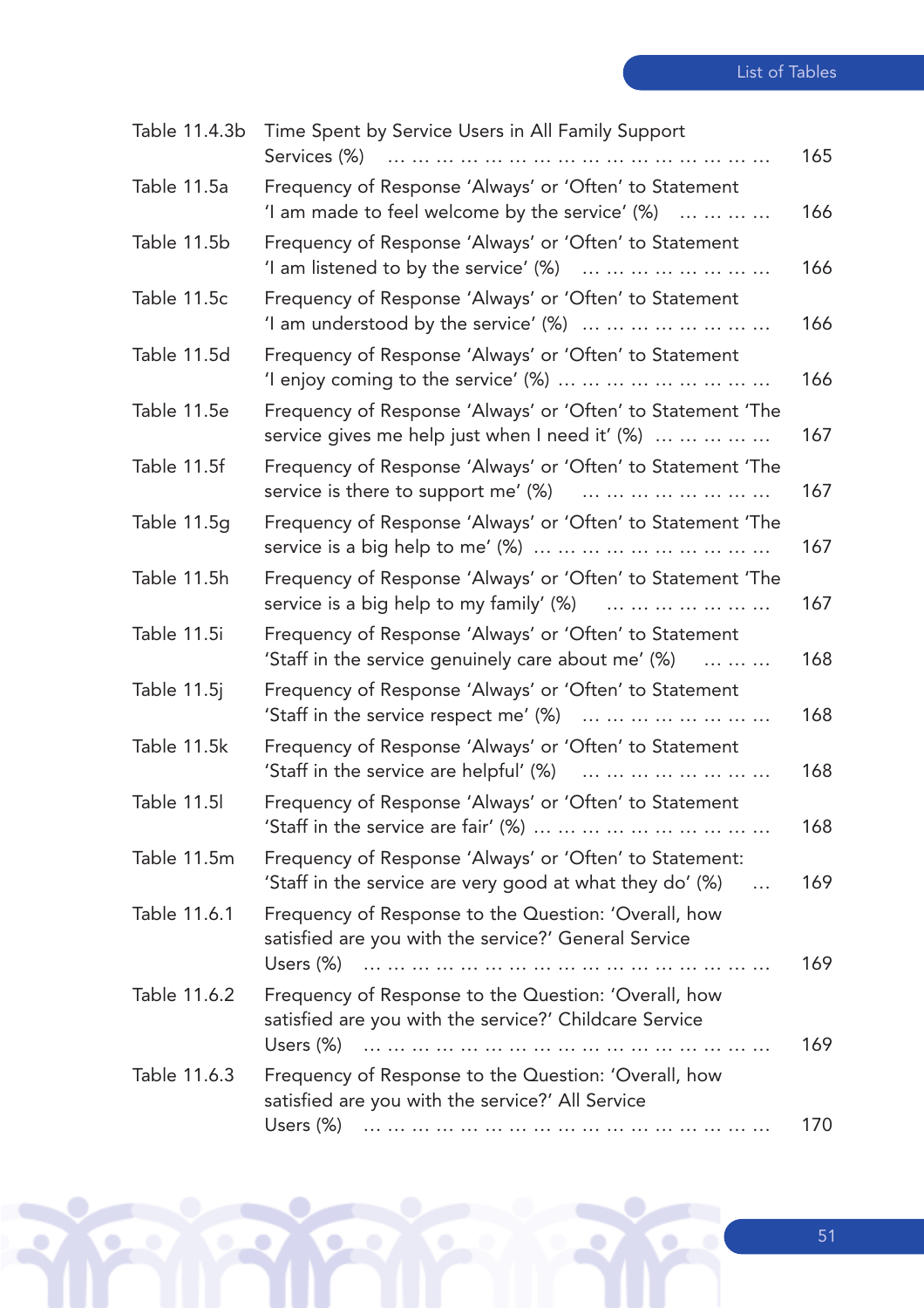Department of Health and Children

| Table 11.7.1      | Frequency of Response to 'comparison with other services?' – | 170 |
|-------------------|--------------------------------------------------------------|-----|
| Table 11.7.2      | Frequency of Response to comparison with other services?' -  | 171 |
| Table 11.7.3      | Frequency of Response to comparison with other services?     | 171 |
| <b>Table 11.8</b> | Satisfaction with Services Provided by Different Types of    | 172 |

 $\bullet$ 

۰

 $\bullet$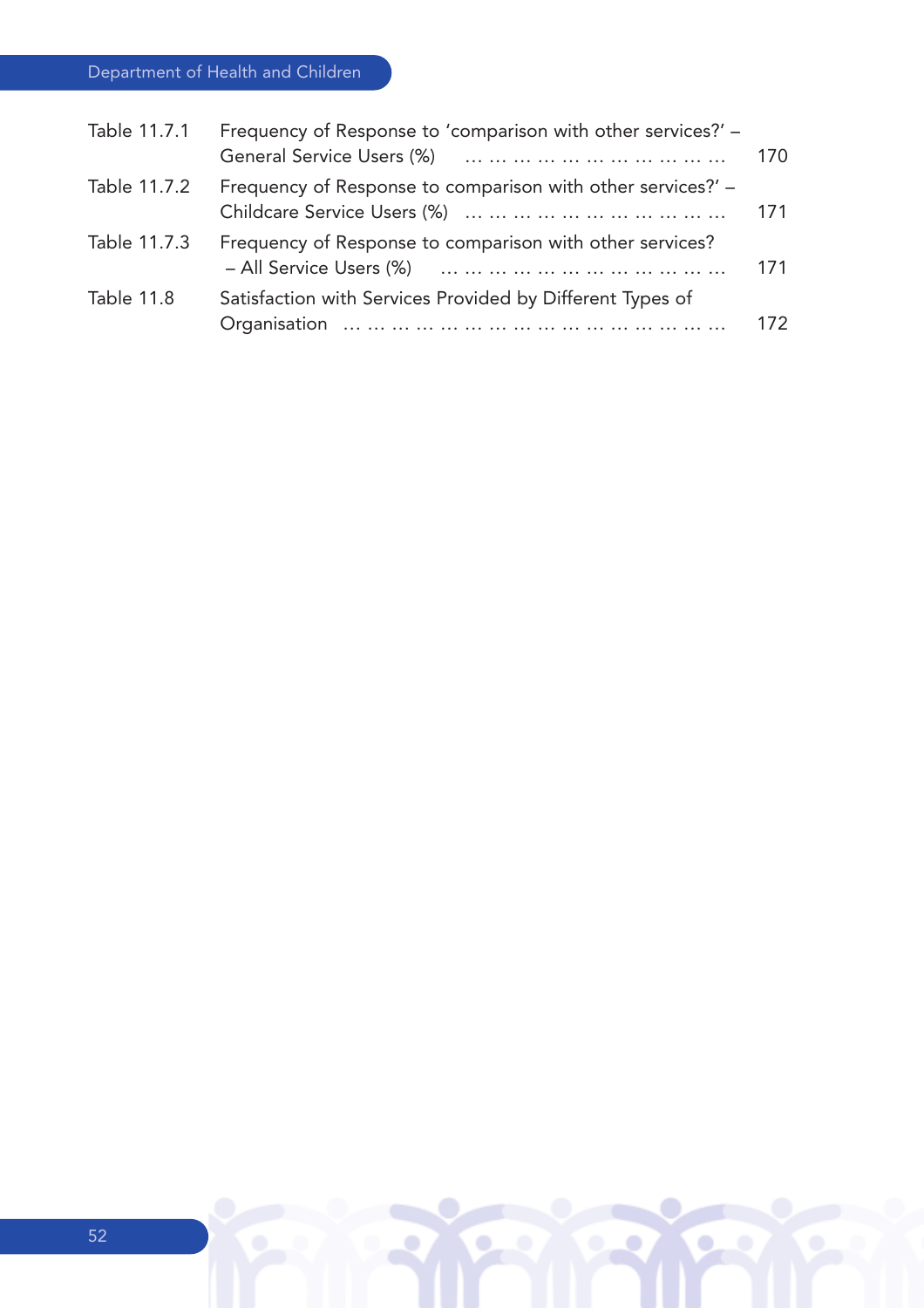# Section One: Scope of Census of Family Support Services

| Table 1.1a: Family Support Services Who Completed the Census in Each Health Board Region (N) |  |    |                    |              |             |            |            |             |            |             |       |  |  |
|----------------------------------------------------------------------------------------------|--|----|--------------------|--------------|-------------|------------|------------|-------------|------------|-------------|-------|--|--|
| Services Who Completed Census NAHB                                                           |  |    | <b>ECAHB SWAHB</b> | <b>NEHB</b>  | <b>NWHB</b> | <b>MHB</b> | <b>WHB</b> | <b>MWHB</b> | <b>SHB</b> | <b>SEHB</b> | Total |  |  |
| General Services (i)                                                                         |  | 16 | -33                | 57           | 47          | 41         |            | 55.         |            | 47          | 517   |  |  |
| Childcare Services (ii)                                                                      |  |    | 19                 | <sup>6</sup> | -81         | 15         | 65         | -28         | 81         | 67          | 370   |  |  |
| <b>Total</b>                                                                                 |  | 18 | 52                 | 63           | 128         | 56         | 136        | 83          | 198        | 114         | 887   |  |  |

#### Table 1.1b: Family Support Services Who Completed the Census as Percent of Family Support Services Listed by Each Health Board (%)

| <b>Services Who Completed Census</b> | <b>NAHB</b> | <b>ECAHB</b> | <b>SWAHB</b> | <b>NEHB</b> | <b>NWHB</b> | <b>MHB</b> | <b>WHB</b> | <b>MWHB</b> | <b>SHB</b> | <b>SEHB</b> | Total |
|--------------------------------------|-------------|--------------|--------------|-------------|-------------|------------|------------|-------------|------------|-------------|-------|
| General Services (i)                 | 84.6        | 88.9         | 63.5         | 90.5        | 36.7        | 73.2       | 52.2       | 66.3        | 59.1       | 41.2        | 58.3  |
| Childcare Services (ii)              | 15.4        | 11.1         | 36.5         | 9.5         | 63.3        | 26.8       | 47.8       | 33.7        | 40.9       | 58.8        | 41.7  |
| Total                                | 100.0       | 100.0        | 100.0        | 100.0       | 100.0       | 100.0      | 100.0      | 100.0       | 100.0      | 100.0       | 100.0 |

#### Table 1.1c: Response Rates (%)

| <b>Type of Family Support Service</b> | <b>NAHB</b> | <b>ECAHB</b> | <b>SWAHB</b> | <b>NEHB</b> | <b>NWHB</b> | <b>MHB</b> | <b>WHB</b> | <b>MWHB</b> | <b>SHB</b> | <b>SEHB</b> | <b>Total</b> |
|---------------------------------------|-------------|--------------|--------------|-------------|-------------|------------|------------|-------------|------------|-------------|--------------|
| General Services (i)                  | 54.7        | 43.2         | 47.1         | 83.8        | 70.1        | 68.3       | 95.9       | 73.3        | 70.5       | 57.3        | 68.0         |
| Childcare Services (ii)               | 20.7        | 20.0         | 65.5         | 12.0        | 58.3        | 65.2       | 29.4       | 66.7        | 52.6       | 48.2        | 44.3         |
| Total                                 | 43.3        | 38.3         | 52.5         | 53.4        | 62.1        | 67.5       | 46.1       | 70.9        | 61.9       | 51.6        | 55.6         |

(i) General family support services are offered to a wide range of families for the purpose of either preventing problems or addressing problems after they have emerged. For example, some services such as Community Mothers, Lifestart, Homestart, etc., are offered to prevent family problems occurring while other services such as family support projects, respite, Family Welfare Conferences, Teen Parenting, Youth Advocacy, etc., are offered when problems are beginning to emerge or have already developed (See Tables 1.4a and 1.4b below).

(ii) Childcare family support services are offered to families in order to promote child development and may also facilitate parents who wish to work. Examples include pre-school services and nurseries as well as parent and toddler groups (See Tables 1.4a and 1.4b below).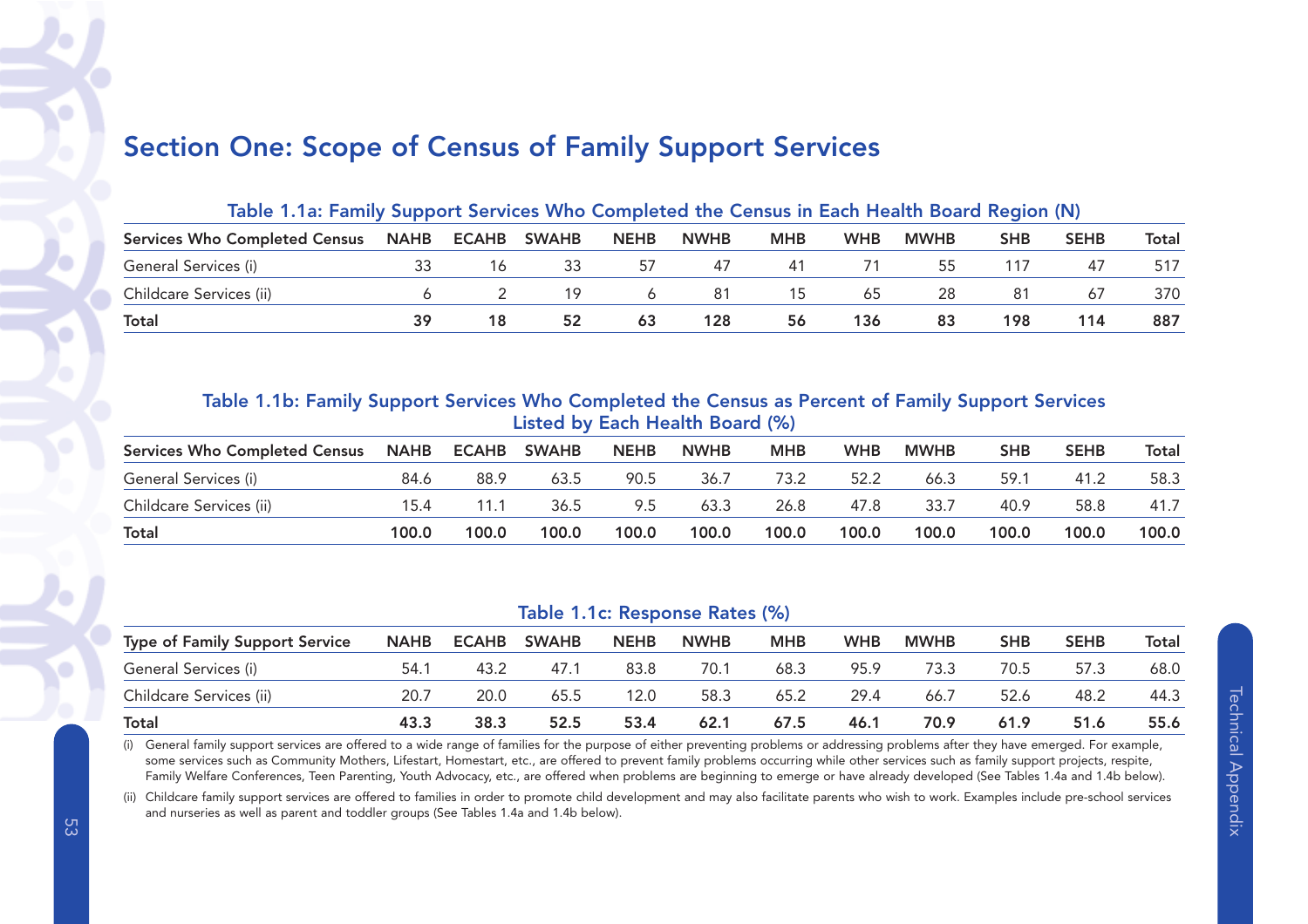### Table 1.2a: Family Support Services Listed by Health Boards for the Purpose of this Census (N)

| Services Listed by Health Board    | <b>NAHB</b> | <b>ECAHB</b> | <b>SWAHB</b> | <b>NEHB</b> | <b>NWHB</b> | <b>MHB</b> | <b>WHB</b> | <b>MWHB</b> | <b>SHB</b> | <b>SEHB</b> | <b>Total</b>      |
|------------------------------------|-------------|--------------|--------------|-------------|-------------|------------|------------|-------------|------------|-------------|-------------------|
|                                    | (i)         | (i)          | (i)          | (ii)        | (ii)        | (iii)      | (ii)       | (ii)        | (iii)      | (iii)       |                   |
| <b>General Services</b>            | 61          | 37           | 70           | 68          | 67          | 60         | 74         | 75          | 166        | 82          | 760               |
| <b>Childcare Services</b>          | 29          | 10           | 29           | 50          | 139         | 23         | 221        | 42          | 154        | 139         | 836               |
| <b>Total</b>                       | 90          | 47           | 99           | 118         | 206         | 83         | 295        | 117         | 320        | 221         | 1,596             |
| Population (2002) (iii)            | 486,934     | 333,873      | 580,634      | 344,926     | 222,762     | 225,363    | 380,057    | 339,591     | 580,356    |             | 423,540 3,917,203 |
| General Services per               |             |              |              |             |             |            |            |             |            |             |                   |
| 10,000 population                  | 1.3         | 1.1          | 1.2          | 2.0         | 3.0         | 2.7        | 1.9        | 2.2         | 2.9        | 1.9         | 1.9 <sup>°</sup>  |
| Childcare Services per             |             |              |              |             |             |            |            |             |            |             |                   |
| 10,000 population                  | 0.6         | 0.3          | 0.5          | 1.4         | 6.2         | 1.0        | 5.8        | 1.2         | 2.7        | 3.3         | 2.1               |
| All Services per 10,000 population | 1.8         | 1.4          | 1.7          | 3.4         | 9.2         | 3.7        | 7.8        | 3.4         | 5.5        | 5.2         | 4.1               |

(i Source: Health Board and ERHA.

(ii) Source: Health Board.

iii) Source: Census of Population 2002.

Note: The sum of the populations in each Health Board region exceeds the known population of Ireland by 833; this may be due to miscalculation or the use of overlapping boundaries between Health Boards.

#### Table 1.2b: Family Support Services Listed by Health Boards for the Census (%)

| Services Listed by Health Board | <b>NAHB</b> | <b>ECAHB</b> | <b>SWAHB</b> | <b>NEHB</b> | <b>NWHB</b> | <b>MHB</b> | <b>WHB</b> | <b>MWHB</b> | SHB  | <b>SEHB</b> | Total |
|---------------------------------|-------------|--------------|--------------|-------------|-------------|------------|------------|-------------|------|-------------|-------|
| <b>General Services</b>         | 67.8        | 78.7         | 70.7         | 57.6        | 32.5        | 72.3       | 25.1       | 64.1        | 51.9 | 37.1        | 47.6  |
| <b>Childcare Services</b>       | 32.2        | 21.3         | 29.3         | 42.4        | 67.5        | 27.7       | 74.9       | 35.9        | 48.1 | 62.9        | 52.4  |
| <b>Total</b>                    | 100         | 100          | 100          | 100         | 100         | 100        | 100        | 100         | 100  | 100         | 100   |

 $\mathcal{L}$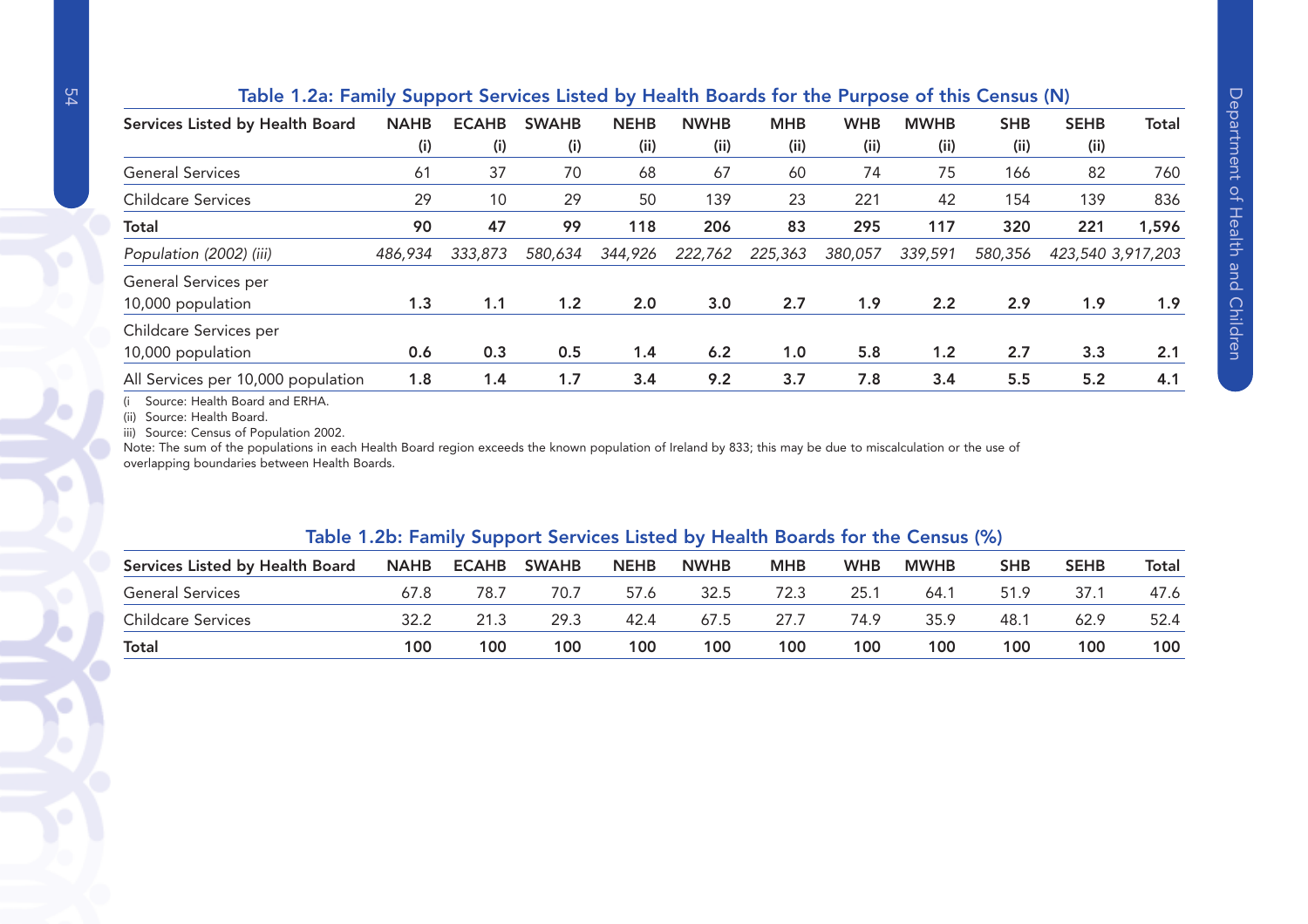| Table 1.3a: General Family Support Services Listed by Health Boards for Census by Community Care Area (iv) |                          |                              |              |                          |                          |                          |            |             |            |             |       |
|------------------------------------------------------------------------------------------------------------|--------------------------|------------------------------|--------------|--------------------------|--------------------------|--------------------------|------------|-------------|------------|-------------|-------|
| <b>Community Care Area</b>                                                                                 | <b>NAHB</b>              | <b>ECAHB</b>                 | <b>SWAHB</b> | <b>NEHB</b>              | <b>NWHB</b>              | <b>MHB</b>               | <b>WHB</b> | <b>MWHB</b> | <b>SHB</b> | <b>SEHB</b> | Total |
| <b>Regional Service</b>                                                                                    |                          |                              | 4            |                          |                          |                          |            |             | 0          | 0           |       |
| Area One                                                                                                   | 17                       | 14                           | 19           | 22                       | 34                       | 29                       | 41         | 34          | 51         | 19          |       |
| Area Two                                                                                                   | 24                       | 12                           | 18           | 31                       | 33                       | 31                       | 22         | 20          | 55         | 21          |       |
| Area Three                                                                                                 | 13                       | 10                           | 16           | 15                       | $\overline{\phantom{m}}$ | $\overline{\phantom{m}}$ |            | 21          | 13         | 17          | -     |
| Area Four                                                                                                  | $\overline{\phantom{m}}$ | $\qquad \qquad \blacksquare$ | 13           | $\overline{\phantom{0}}$ |                          |                          |            | 0           | 18         | 25          |       |
| Area Five                                                                                                  | $\overline{\phantom{0}}$ |                              |              |                          |                          |                          |            | 0           | 29         |             |       |
| <b>Total</b>                                                                                               | 61                       | 37                           | 70           | 68                       | 67                       | 60                       | 74         | 75          | 166        | 82          | 760   |

## Table 1.3a: General Family Support Services Listed by Health Boards for Census by Community Care Area (N)

#### Table 1.3b: Childcare Family Support Services Listed by Health Boards for Census by Community Care Area (N)

|                            | -            | .            | -                        |             |             |            |            |                          |            |                          |                          |
|----------------------------|--------------|--------------|--------------------------|-------------|-------------|------------|------------|--------------------------|------------|--------------------------|--------------------------|
| <b>Community Care Area</b> | <b>NAHB</b>  | <b>ECAHB</b> | <b>SWAHB</b>             | <b>NEHB</b> | <b>NWHB</b> | <b>MHB</b> | <b>WHB</b> | <b>MWHB</b>              | <b>SHB</b> | <b>SEHB</b>              | <b>Total</b>             |
| <b>Regional Service</b>    |              |              |                          |             |             |            |            |                          |            |                          |                          |
| Area One                   | 15           | 6            |                          | 34          | 92          | 18         | 84         | 9                        | 30         | 22                       | $\overline{\phantom{0}}$ |
| Area Two                   | 6            | 4            | 8                        | 3           | 47          | 5          | 88         | 24                       | 21         | 30                       | -                        |
| Area Three                 | 8            | 0            | 6                        | 13          |             |            | 49         | 9                        | 27         | 48                       | $\overline{\phantom{0}}$ |
| Area Four                  | $\mathbf{0}$ | 0            | 8                        |             |             |            |            | $\overline{\phantom{m}}$ | 40         | 39                       | -                        |
| Area Five                  |              | 0            | $\overline{\phantom{0}}$ | -           |             |            |            | $\qquad \qquad$          | 36         | $\overline{\phantom{0}}$ | -                        |
| Total                      | 29           | 10           | 29                       | 50          | 139         | 23         | 221        | 42                       | 154        | 139                      | 836                      |
|                            |              |              |                          |             |             |            |            |                          |            |                          |                          |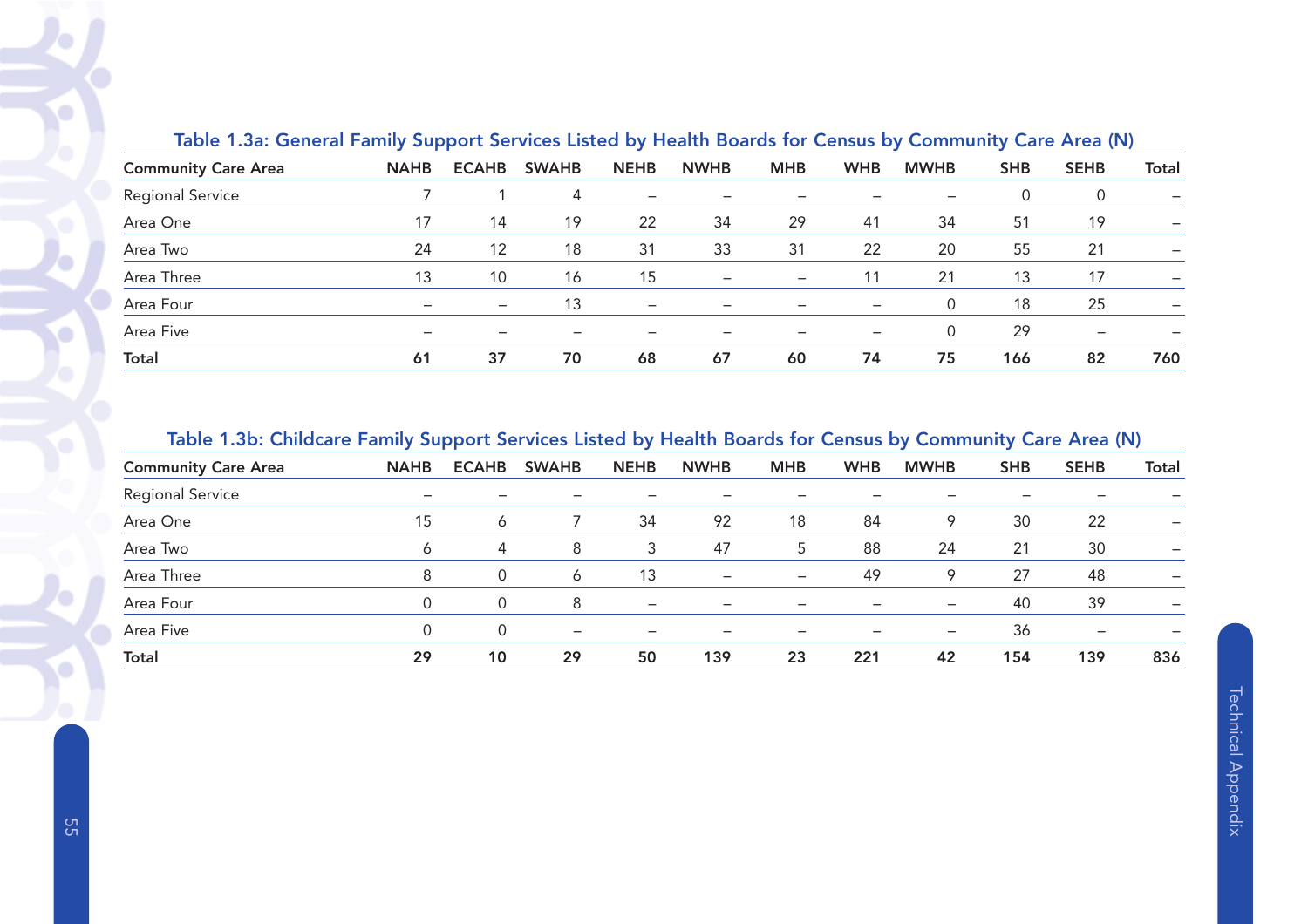| <b>Community Care Area</b> | <b>NAHB</b> | <b>ECAHB</b>             | <b>SWAHB</b> | <b>NEHB</b> | <b>NWHB</b> | <b>MHB</b> | <b>WHB</b> | <b>MWHB</b>              | <b>SHB</b> | <b>SEHB</b> | Total |
|----------------------------|-------------|--------------------------|--------------|-------------|-------------|------------|------------|--------------------------|------------|-------------|-------|
| <b>Regional Service</b>    |             |                          | 4            |             |             |            |            |                          |            |             |       |
| Area One                   | 32          | 20                       | 26           | 56          | 126         | 47         | 125        | 43                       | 81         | 41          |       |
| Area Two                   | 30          | 16                       | 26           | 34          | 80          | 36         | 110        | 44                       | 76         | 51          |       |
| Area Three                 | 21          | 10                       | 22           | 28          |             |            | 60         | 30                       | 40         | 65          |       |
| Area Four                  |             | $\overline{\phantom{m}}$ | 21           |             |             |            |            | $\overline{\phantom{0}}$ | 58         | 64          |       |
| Area Five                  |             |                          |              |             |             |            |            | $\overline{\phantom{0}}$ | 65         |             |       |
| <b>Total</b>               | 90          | 47                       | 99           | 118         | 206         | 83         | 295        | 117                      | 320        | 221         | 1,596 |

#### Table 1.3c: All Family Support Services Listed by Health Boards for Census by Community Care Area (N)

ECAHB: Area One refers to CCA1, Area Two refers to CCA2, Area Three refers to CCA10.

SWAHB: Area One refers to CCA3, Area Two refers to CCA4, Area Three refers to CCA5, Area Four refers to CCA9.

NEHB: Area One refers to Cavan / Monaghan, Area Two refers to Louth, Area Three refers to Meath.

NWHB:Area One refers to Donegal, Area Two refers to Sligo / Leitrim / West Cavan.

MHB: Area One refers to Laois / Offaly, Area Two refers to Longford / Westmeath.

WHB: Area One refers to Galway, Area Two refers to Mayo, Area Three refers to Roscommon.

MWHB: Area One refers to Limerick, Area Two refers to Clare, Area Three refers to North Tipperary.

SHB: Area One refers to North Lee, Area Two refers to South Lee, Area Three refers to North Cork, Area Four refers to West Cork, Area Five refers to Kerry.

SEHB: Area One refers to Carlow / Kilkenny, Area Two refers to South Tipperary, Area Three refers to Waterford, Area Four refers to Wexford.

#### Table 1.3d: Population Living in Each Community Care Area, 2002

| <b>Community Care Area</b> | <b>NAHB</b>     | <b>ECAHB</b> | <b>SWAHB</b> | <b>NEHB</b>       | <b>NWHB</b>     | <b>MHB</b>        | <b>WHB</b> | <b>MWHB</b>              | <b>SHB</b> | <b>SEHB</b>              | <b>Total</b>      |
|----------------------------|-----------------|--------------|--------------|-------------------|-----------------|-------------------|------------|--------------------------|------------|--------------------------|-------------------|
| Area One                   | 160,571         | 128.814      | 130,493      | 109,188           | 137,575         | 122,437           | 208,826    | 175,304                  | 156.036    | 126,266                  |                   |
| Area Two                   | 122,423         | 105,068      | 145,765      | 101,802           | 85,187          | 102,926           | 117,428    | 103,277                  | 167.479    | 79,213                   |                   |
| Area Three                 | 203,940         | 99,991       | 125,747      | 133,936           |                 | $\qquad \qquad -$ | 53,803     | 61,010                   | 73,511     | 101,518                  |                   |
| Area Four                  | $\qquad \qquad$ |              | 178,629      | $\qquad \qquad -$ |                 |                   |            | $\qquad \qquad -$        | 50,803     | 116,543                  |                   |
| Area Five                  |                 |              |              |                   | $\qquad \qquad$ |                   |            | $\overline{\phantom{0}}$ | 132,527    | $\overline{\phantom{0}}$ |                   |
| Total                      | 486,934         | 333,873      | 580,634      | 344,926           | 222,762         | 225,363           | 380,057    | 339,591                  | 580,356    |                          | 423,540 3,917,203 |
|                            |                 |              |              |                   |                 |                   |            |                          |            |                          |                   |

 $\mathcal{S}$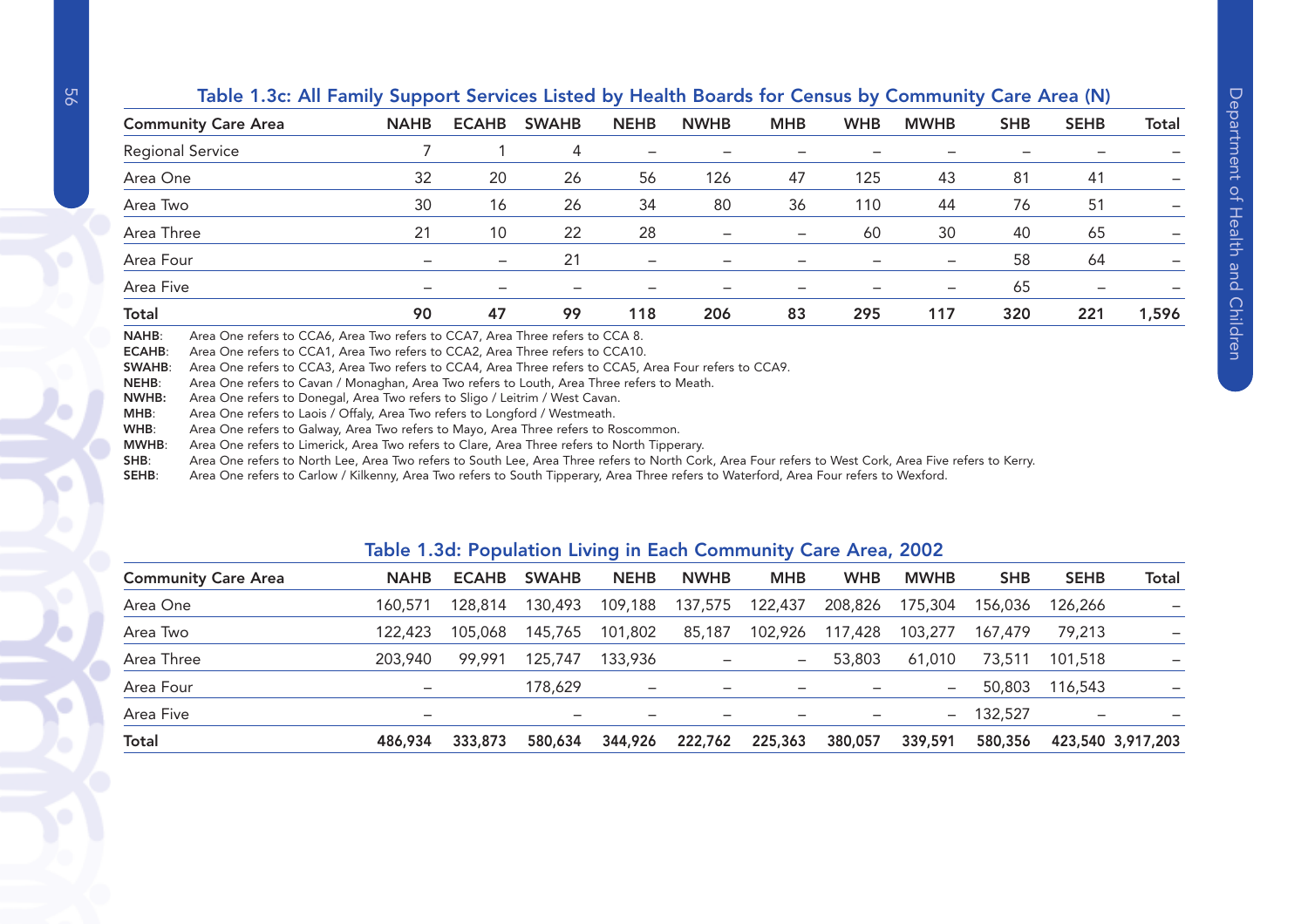| <b>Community Care Area</b>  | <b>NAHB</b> | <b>ECAHB</b> | <b>SWAHB</b> | <b>NEHB</b> | <b>NWHB</b> | <b>MHB</b> | <b>WHB</b> | <b>MWHB</b> | <b>SHB</b> | <b>SEHB</b> | <b>Total</b> |
|-----------------------------|-------------|--------------|--------------|-------------|-------------|------------|------------|-------------|------------|-------------|--------------|
| <b>Regional Service</b>     | 0.1         | 0.0          | 0.1          |             |             |            |            |             | 0.0        | 0.0         |              |
| Area One                    | 1.1         | 1.1          | 1.5          | 2.0         | 2.5         | 2.4        | 2.0        | 1.9         | 3.3        | 1.5         |              |
| Area Two                    | 2.0         | 1.1          | 1.2          | 3.0         | 3.9         | 3.0        | 1.9        | 1.9         | 3.3        | 2.7         |              |
| Area Three                  | 0.6         | 1.0          | 1.3          | 1.1         |             |            | 2.0        | 3.4         | 1.8        | 1.7         |              |
| Area Four                   |             |              | 0.7          |             |             |            |            |             | 3.5        | 2.1         |              |
| Area Five                   |             |              |              |             |             |            |            |             | 2.2        |             |              |
| <b>General Services per</b> |             |              |              |             |             |            |            |             |            |             |              |
| 10,000 Population           | 1.3         | 1.1          | 1.2          | 2.0         | 3.0         | 2.7        | 1.9        | 2.2         | 2.9        | 1.9         | 1.9          |

## Table 1.3e: General Family Support Services Listed by Health Boards in Each Community Care Area Per 10,000 Population

# Table 1.3f: Childcare Family Support Services Listed by Health Boards in Each Community Care Area Per 10,000 Population

| <b>Community Care Area</b>    | <b>NAHB</b> | <b>ECAHB</b> | <b>SWAHB</b> | <b>NEHB</b> | <b>NWHB</b> | <b>MHB</b> | <b>WHB</b> | <b>MWHB</b> | <b>SHB</b> | <b>SEHB</b> | <b>Total</b> |
|-------------------------------|-------------|--------------|--------------|-------------|-------------|------------|------------|-------------|------------|-------------|--------------|
| Regional Service              |             |              |              |             |             |            |            |             |            |             |              |
| Area One                      | 0.9         | 0.5          | 0.5          | 3.1         | 6.7         | 1.5        | 4.0        | 0.5         | 1.9        | 1.7         |              |
| Area Two                      | 0.5         | 0.4          | 0.5          | 0.3         | 5.5         | 0.5        | 7.5        | 2.3         | 1.3        | 3.8         |              |
| Area Three                    | 0.4         | 0.0          | 0.5          | 1.0         |             |            | 9.1        | 1.5         | 3.7        | 4.7         |              |
| Area Four                     |             |              | 0.4          |             |             |            |            |             | 7.9        | 3.3         |              |
| Area Five                     |             |              |              |             |             |            |            |             | 2.7        |             |              |
| <b>Childcare Services per</b> |             |              |              |             |             |            |            |             |            |             |              |
| 10,000 Population             | 0.6         | 0.3          | 0.5          | 1.4         | 6.2         | 1.0        | 5.8        | 1.2         | 2.7        | 3.3         | 2.1          |

 $\blacklozenge$ 

 $\mathcal{L}$ 

G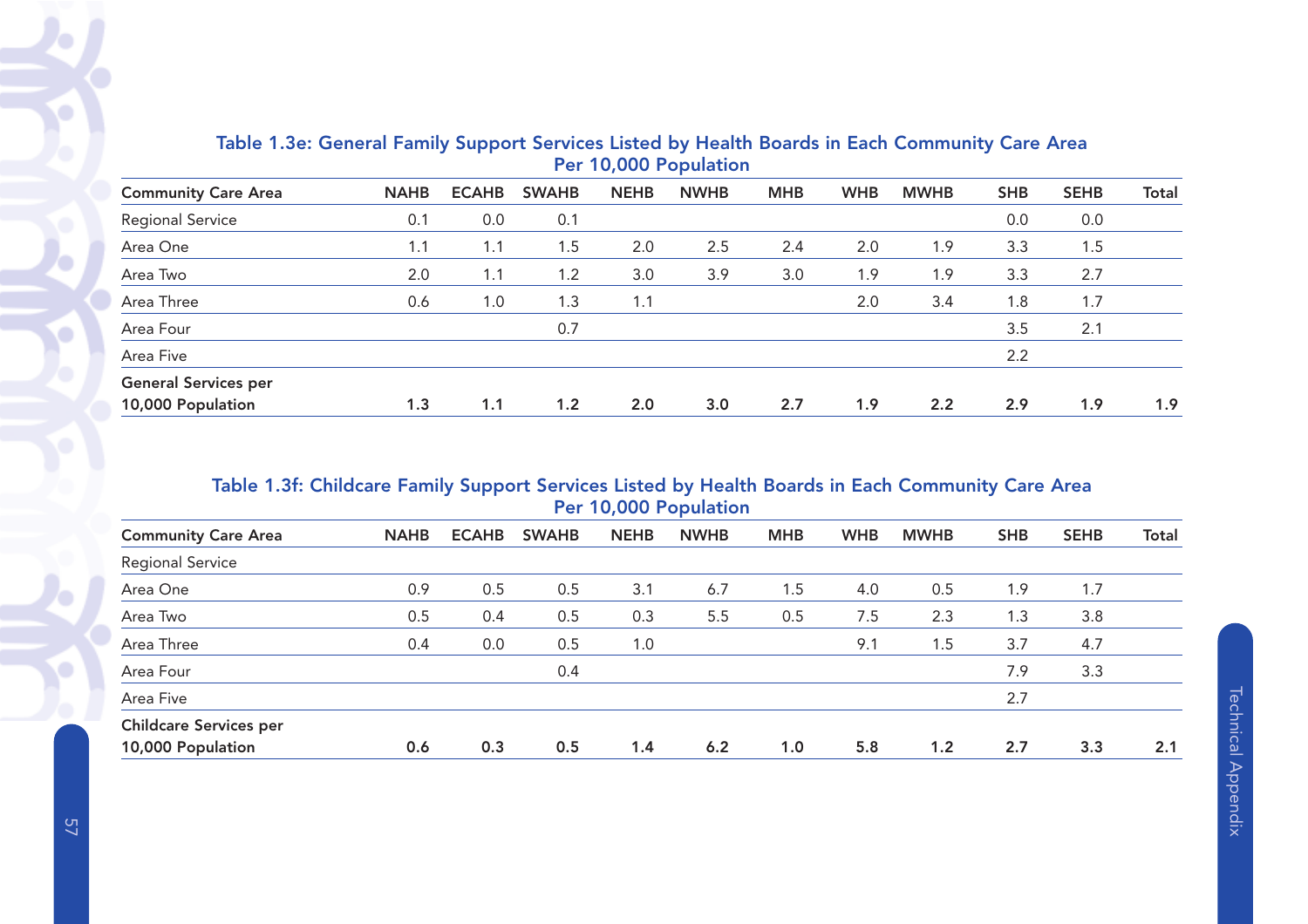| -<br>-<br>. .                      |             |              | -            |             |             |            | -          |             |            |             |       |
|------------------------------------|-------------|--------------|--------------|-------------|-------------|------------|------------|-------------|------------|-------------|-------|
| <b>Community Care Area</b>         | <b>NAHB</b> | <b>ECAHB</b> | <b>SWAHB</b> | <b>NEHB</b> | <b>NWHB</b> | <b>MHB</b> | <b>WHB</b> | <b>MWHB</b> | <b>SHB</b> | <b>SEHB</b> | Total |
| <b>Regional Service</b>            | 0.1         | 0.0          | 0.1          |             |             |            |            |             |            |             |       |
| Area One                           | 2.0         | 1.6          | 2.0          | 5.1         | 9.2         | 3.8        | 6.0        | 2.5         | 5.2        | 3.2         |       |
| Area Two                           | 2.5         | 1.5          | 1.8          | 3.3         | 9.4         | 3.5        | 9.4        | 4.3         | 4.5        | 6.4         |       |
| Area Three                         | 1.0         | 1.0          | 1.7          | 2.1         |             |            | 11.2       | 4.9         | 5.4        | 6.4         |       |
| Area Four                          |             |              | 1.2          |             |             |            |            |             | 11.4       | 5.5         |       |
| Area Five                          |             |              |              |             |             |            |            |             | 4.9        |             |       |
| All Services per 10,000 Population | 1.8         | 1.4          | 1.7          | 3.4         | 9.2         | 3.7        | 7.8        | 3.4         | 5.5        | 5.2         | 4.1   |

# Table 1.3g: All Family Support Services Listed by Health Boards in Each Community Care Area Per 10,000 Population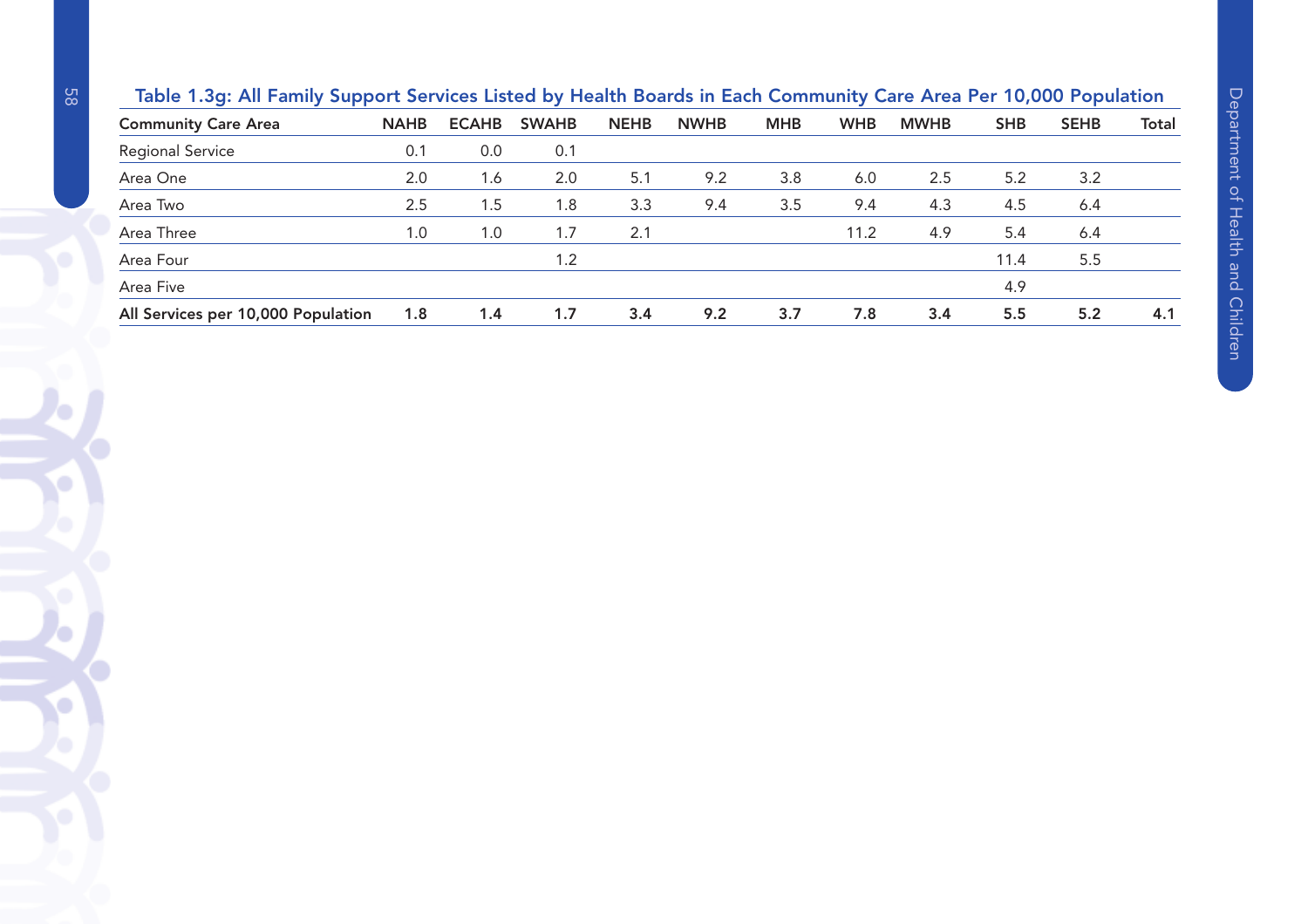| <b>Type of Service</b>                     | <b>NAHB</b>    | <b>ECAHB</b>   | <b>SWAHB</b>   | <b>NEHB</b>    | <b>NWHB</b>    | <b>MHB</b>     | <b>WHB</b>     | <b>MWHB</b>    | <b>SHB</b>     | <b>SEHB</b>    | Total          |
|--------------------------------------------|----------------|----------------|----------------|----------------|----------------|----------------|----------------|----------------|----------------|----------------|----------------|
| Family Support Projects and Centres        | 14             | 5              | 10             | 8              | 9              | 9              | 19             | 16             | 37             | 15             | 142            |
| Family Support Services with a             |                |                |                |                |                |                |                |                |                |                |                |
| residential component                      |                |                |                |                | 4              |                |                | $\overline{2}$ |                |                | 8              |
| Day Foster Care                            | 1              | $\mathbf{1}$   | 3              | 3              | $\mathbf{1}$   | $\overline{2}$ | 3              |                | $\overline{2}$ | 1              | 17             |
| Respite Care                               |                |                |                |                |                |                |                | $\mathbf{1}$   | 1              |                | $\overline{2}$ |
| Parent Support & Education Programmes      | 3              | $\overline{2}$ | $\mathsf{3}$   | 5              | 5              | $\overline{2}$ | 1              | 6              | $\overline{7}$ | 4              | 38             |
| Family Support Workers in Health Board     | $\overline{2}$ | $\overline{3}$ | 3              | 6              | $\mathbf{1}$   | 4              | $\overline{2}$ | $\overline{2}$ | 5              | $\overline{2}$ | 30             |
| <b>Family Welfare Conferences</b>          |                | $\mathbf{1}$   |                | 3              | 3              | 1              | 6              | $\mathbf{1}$   | $\overline{2}$ | $\mathbf{1}$   | 18             |
| Family Support Services for Asylum Seekers |                |                |                |                |                | 1              |                | $\overline{2}$ | $\overline{2}$ |                | 6              |
| Family Support Services for Travellers     |                |                | $\overline{4}$ | $\overline{2}$ | $\overline{2}$ |                |                |                |                | $\mathbf{1}$   | 10             |
| <b>Traveller Health Initiatives</b>        |                |                | $\mathbf{1}$   | 3              | $\mathbf{1}$   | 3              | $\overline{2}$ |                | $\overline{2}$ |                | 12             |
| Services for domestic violence             |                |                |                |                |                |                |                |                |                |                |                |
| including refuge services                  | 4              | 1              | $\overline{2}$ | 6              | $\overline{2}$ | 3              | 6              | 3              | 13             | $\overline{2}$ | 42             |
| Home Management Advisory Services          |                |                |                |                |                | 4              | 3              | $\overline{2}$ |                |                | 9              |
| Springboard Projects                       | 1              | $\mathbf{1}$   | $\overline{2}$ | $\overline{2}$ | 2              | $\overline{2}$ | 3              | 3              | $\mathbf{1}$   | $\mathbf{1}$   | 18             |
| <b>Teen Parent Projects</b>                |                |                | $\mathbf{1}$   |                | $\overline{2}$ | 1              | 1              |                |                |                | 6              |
| After-school and out-of-school services    | $\overline{2}$ |                | $\mathbf{1}$   | $\overline{2}$ | 4              | 4              | $\overline{2}$ |                | 3              | 4              | 22             |
| <b>Community Child Care Workers</b>        |                |                |                |                |                |                |                |                |                |                |                |
| in Health Board                            |                |                |                | 3              | $\overline{2}$ | 3              | 5              | $\overline{2}$ | 9              | 3              | 28             |
| Youth Services                             | $\overline{2}$ |                | $\overline{2}$ | 8              | 6              | 1              | 11             | 5              | 13             | 5              | 53             |
| Services for young people misusing drugs   |                |                |                |                |                |                | 1              |                | 5              | $\mathbf{1}$   | $\overline{7}$ |
| Youth Homeless Service                     |                |                |                |                |                |                |                | 1              | $\mathbf 1$    |                | 3              |
| Teenage Health Initiative                  | 1              |                |                | $\overline{2}$ |                | $\mathbf{1}$   | 3              | $\mathbf{1}$   | 3              |                | 11             |
| <b>Community Development Projects</b>      | $\overline{2}$ | 1              | 1              |                | 3              |                | 3              | 8              | 10             | 7              | 35             |
| All General Family Support Services        | 33             | 16             | 33             | 57             | 47             | 41             | 71             | 55             | 117            | 47             | 517            |
| Pre-school services and nurseries          |                |                |                |                | 27             |                | 1              | 6              | 29             | 13             | 84             |
| Parent & Toddler Services                  | 5              | $\overline{2}$ | 19             | 6              | 54             | 8              | 64             | 22             | 52             | 54             | 286            |
| All Childcare Family Support Services      | 6              | $\overline{2}$ | 19             | 6              | 81             | 15             | 65             | 28             | 81             | 67             | 370            |
| <b>All Family Support Services</b>         | 39             | 18             | 52             | 63             | 128            | 56             | 136            | 83             | 198            | 114            | 887            |

#### Table 1.4a: Types of Family Support Services Who Completed the Census in Each Health Board (N)

 $\blacklozenge$ 

Ó

O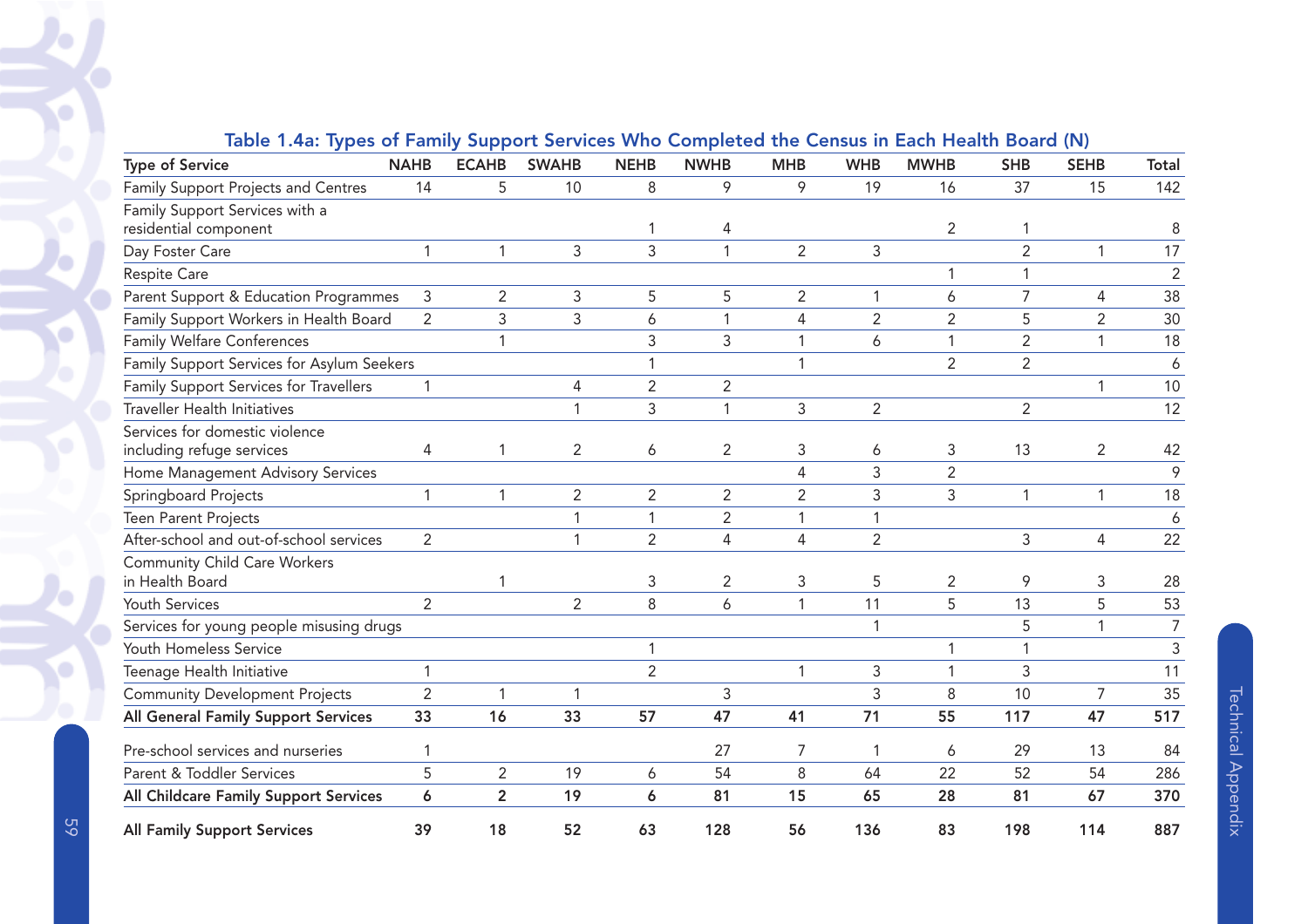| Table 1.4b: Types of Family Support Services Who Completed the Census in Each Health Board (%) |  |  |
|------------------------------------------------------------------------------------------------|--|--|
|                                                                                                |  |  |

| <b>Type of Service</b>                                      | <b>NAHB</b> | <b>ECAHB</b> | $\frac{1}{2}$ . These this completed the constant mean from $\frac{1}{2}$ . The $\frac{1}{2}$<br><b>SWAHB</b> | <b>NEHB</b> | <b>NWHB</b> | <b>MHB</b> | <b>WHB</b> | <b>MWHB</b> | <b>SHB</b> | <b>SEHB</b> | Total |
|-------------------------------------------------------------|-------------|--------------|---------------------------------------------------------------------------------------------------------------|-------------|-------------|------------|------------|-------------|------------|-------------|-------|
| Family Support Projects and Centres                         | 42.4        | 31.3         | 30.3                                                                                                          | 14.0        | 19.1        | 22.0       | 26.8       | 29.1        | 31.6       | 31.9        | 27.5  |
| Family Support Services with a<br>residential component     |             |              |                                                                                                               | 1.8         | 8.5         |            |            | 3.6         | .9         |             | 1.5   |
| Day Foster Care                                             | 3.0         | 6.3          | 9.1                                                                                                           | 5.3         | 2.1         | 4.9        | 4.2        |             | 1.7        | 2.1         | 3.3   |
| <b>Respite Care</b>                                         |             |              |                                                                                                               |             |             |            |            | 1.8         | .9         |             | .4    |
| Parent Support & Education<br>Programmes                    | 9.1         | 12.5         | 9.1                                                                                                           | 8.8         | 10.6        | 4.9        | 1.4        | 10.9        | 6.0        | 8.5         | 7.4   |
| Family Support Workers in<br>Health Board                   | 6.1         | 18.8         | 9.1                                                                                                           | 10.5        | 2.1         | 9.8        | 2.8        | 3.6         | 4.3        | 4.3         | 5.8   |
| Family Welfare Conferences                                  |             | 6.3          |                                                                                                               | 5.3         | 6.4         | 2.4        | 8.5        | 1.8         | 1.7        | 2.1         | 3.5   |
| Family Support Services for<br>Asylum Seekers               |             |              |                                                                                                               | 1.8         |             | 2.4        |            | 3.6         | 1.7        |             | 1.2   |
| Family Support Services for Travellers                      | 3.0         |              | 12.1                                                                                                          | 3.5         | 4.3         |            |            |             |            | 2.1         | 1.9   |
| <b>Traveller Health Initiatives</b>                         |             |              | 3.0                                                                                                           | 5.3         | 2.1         | 7.3        | 2.8        |             | 1.7        |             | 2.3   |
| Services for domestic violence<br>including refuge services | 12.1        | 6.3          | 6.1                                                                                                           | 10.5        | 4.3         | 7.3        | 8.5        | 5.5         | 11.1       | 4.3         | 8.1   |
| Home Management Advisory Services                           |             |              |                                                                                                               |             |             | 9.8        | 4.2        | 3.6         |            |             | 1.7   |
| Springboard Projects                                        | 3.0         | 6.3          | 6.1                                                                                                           | 3.5         | 4.3         | 4.9        | 4.2        | 5.5         | .9         | 2.1         | 3.5   |
| <b>Teen Parent Projects</b>                                 |             |              | 3.0                                                                                                           | 1.8         | 4.3         | 2.4        | 1.4        |             |            |             | 1.2   |
| After-school and out-of-school services 6.1                 |             |              | 3.0                                                                                                           | 3.5         | 8.5         | 9.8        | 2.8        |             | 2.6        | 8.5         | 4.3   |
| <b>Community Child Care Workers</b><br>in Health Board      |             | 6.3          |                                                                                                               | 5.3         | 4.3         | 7.3        | 7.0        | 3.6         | 7.7        | 6.4         | 5.4   |
| Youth Services                                              | 6.1         |              | 6.1                                                                                                           | 14.0        | 12.8        | 2.4        | 15.5       | 9.1         | 11.1       | 10.6        | 10.3  |
| Services for young people misusing drugs                    |             |              |                                                                                                               |             |             |            | 1.4        |             | 4.3        | 2.1         | 1.4   |
| Youth Homeless Service                                      |             |              |                                                                                                               | 1.8         |             |            |            | 1.8         | .9         |             | .6    |
| Teenage Health Initiative                                   | 3.0         |              |                                                                                                               | 3.5         |             | 2.4        | 4.2        | 1.8         | 2.6        |             | 2.1   |
| <b>Community Development Projects</b>                       | 6.1         | 6.3          | 3.0                                                                                                           |             | 6.4         |            | 4.2        | 14.5        | 8.5        | 14.9        | 6.8   |
| All General Family Support Services 100.0                   |             | 100.0        | 100.0                                                                                                         | 100.0       | 100.0       | 100.0      | 100.0      | 100.0       | 100.0      | 100.0       | 100.0 |
| Pre-school services and nurseries                           | 16.7        |              |                                                                                                               |             | 33.3        | 46.7       | 1.5        | 21.4        | 35.8       | 19.4        | 22.7  |
| Parent & Toddler Services                                   | 83.3        | 100.0        | 100.0                                                                                                         | 100.0       | 66.7        | 53.3       | 98.5       | 78.6        | 64.2       | 80.6        | 77.3  |
| All Childcare Family Support Services100.0                  |             | 100.0        | 100.0                                                                                                         | 100.0       | 100.0       | 100.0      | 100.0      | 100.0       | 100.0      | 100.0       | 100.0 |

 $\bullet$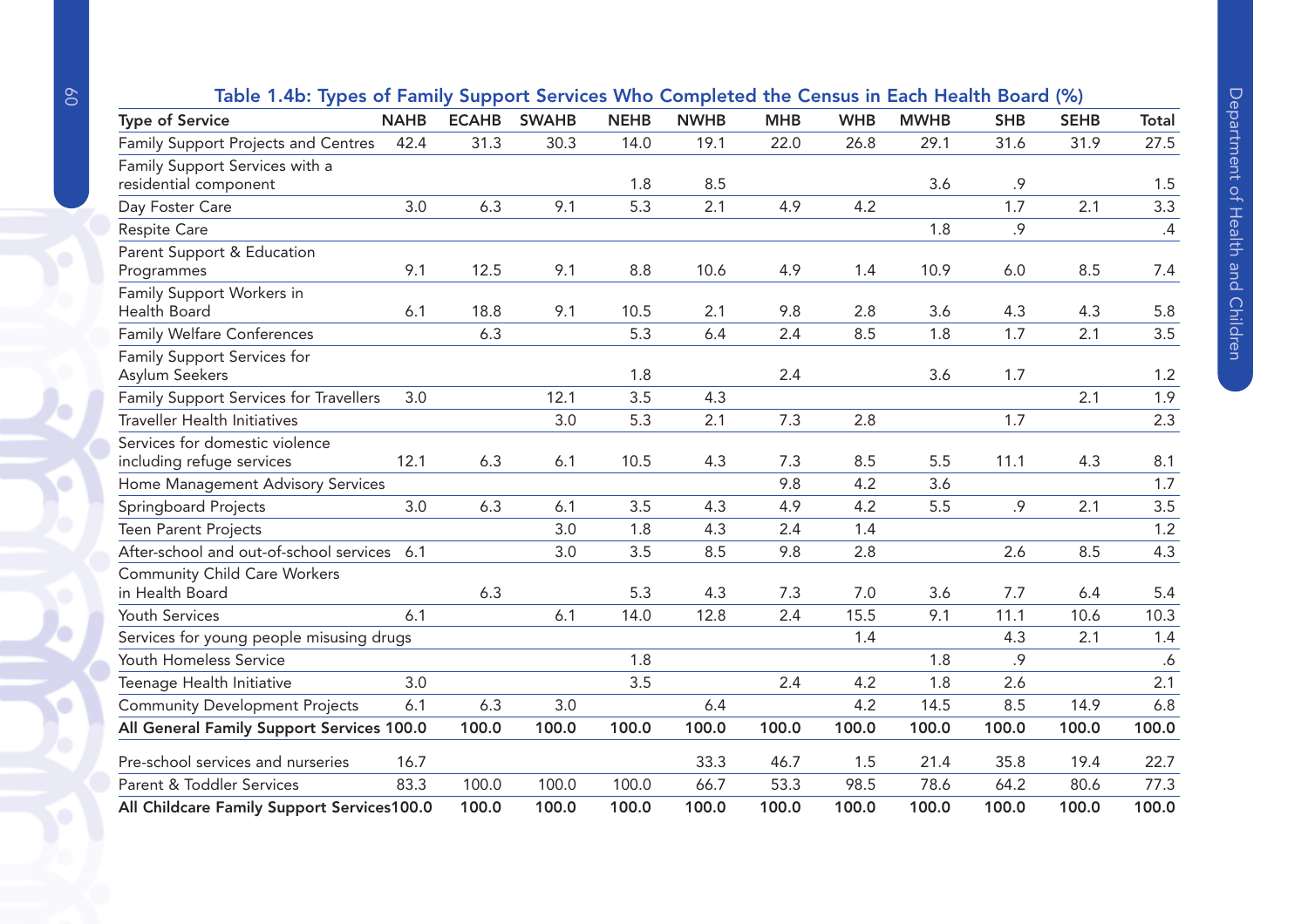|  |  |  | Table 1.4c: Types of Family Support Services Who Completed the Census in Each Health Board (% of |  |  |  |
|--|--|--|--------------------------------------------------------------------------------------------------|--|--|--|
|  |  |  | <b>All Family Support Services)</b>                                                              |  |  |  |

|                                                             |             |              |              | . .              |             |            |            |             |            |             |                  |
|-------------------------------------------------------------|-------------|--------------|--------------|------------------|-------------|------------|------------|-------------|------------|-------------|------------------|
| <b>Type of Service</b>                                      | <b>NAHB</b> | <b>ECAHB</b> | <b>SWAHB</b> | <b>NEHB</b>      | <b>NWHB</b> | <b>MHB</b> | <b>WHB</b> | <b>MWHB</b> | <b>SHB</b> | <b>SEHB</b> | Total            |
| Family Support Projects and Centres                         | 35.9        | 27.8         | 19.2         | 12.7             | 7.0         | 16.1       | 14.0       | 19.3        | 18.7       | 13.2        | 16.0             |
| Family Support Services with a<br>residential component     |             |              |              | 1.6              | 3.1         |            |            | 2.4         | 0.5        |             | 0.9              |
| Day Foster Care                                             | 2.6         | 5.6          | 5.8          | 4.8              | 0.8         | 3.6        | 2.2        |             | 1.0        | 0.9         | 1.9              |
| Respite Care                                                |             |              |              |                  |             |            |            | 1.2         | 0.5        |             | 0.2              |
| Parent Support & Education Programmes 7.7                   |             | 11.1         | 5.8          | 7.9              | 3.9         | 3.6        | 0.7        | 7.2         | 3.5        | 3.5         | 4.3              |
| Family Support Workers in Health Board                      | 5.1         | 16.7         | 5.8          | 9.5              | 0.8         | 7.1        | 1.5        | 2.4         | 2.5        | 1.8         | $\overline{3.4}$ |
| <b>Family Welfare Conferences</b>                           |             | 5.6          |              | 4.8              | 2.3         | 1.8        | 4.4        | 1.2         | 1.0        | 0.9         | $\overline{2.0}$ |
| Family Support Services for Asylum Seekers                  |             |              |              | 1.6              |             | 1.8        |            | 2.4         | 1.0        |             | 0.7              |
| Family Support Services for Travellers                      | 2.6         |              | 7.7          | 3.2              | 1.6         |            |            |             |            | 0.9         | 1.1              |
| <b>Traveller Health Initiatives</b>                         |             |              | 1.9          | 4.8              | 0.8         | 5.4        | 1.5        |             | 1.0        |             | 1.4              |
| Services for domestic violence including<br>refuge services | 10.3        | 5.6          | 3.8          | 9.5              | 1.6         | 5.4        | 4.4        | 3.6         | 6.6        | 1.8         | 4.7              |
| Home Management Advisory Services                           |             |              |              |                  |             | 7.1        | 2.2        | 2.4         |            |             | 1.0              |
| Springboard Projects                                        | 2.6         | 5.6          | 3.8          | 3.2              | 1.6         | 3.6        | 2.2        | 3.6         | 0.5        | 0.9         | 2.0              |
| <b>Teen Parent Projects</b>                                 |             |              | 1.9          | 1.6              | 1.6         | 1.8        | 0.7        |             |            |             | 0.7              |
| After-school and out-of-school services                     | 5.1         |              | 1.9          | 3.2              | 3.1         | 7.1        | 1.5        |             | 1.5        | 3.5         | 2.5              |
| Community Child Care Workers in<br>Health Board             |             | 5.6          |              | 4.8              | 1.6         | 5.4        | 3.7        | 2.4         | 4.5        | 2.6         | 3.2              |
| Youth Services                                              | 5.1         |              | 3.8          | 12.7             | 4.7         | 1.8        | 8.1        | 6.0         | 6.6        | 4.4         | $6.0\,$          |
| Services for young people misusing drugs                    |             |              |              |                  |             |            | 0.7        |             | 2.5        | 0.9         | 0.8              |
| Youth Homeless Service                                      |             |              |              | 1.6              |             |            |            | 1.2         | 0.5        |             | 0.3              |
| Teenage Health Initiative                                   | 2.6         |              |              | $\overline{3.2}$ |             | 1.8        | 2.2        | 1.2         | 1.5        |             | 1.2              |
| <b>Community Development Projects</b>                       | 5.1         | 5.6          | 1.9          |                  | 2.3         |            | 2.2        | 9.6         | 5.1        | 6.1         | $\overline{3.9}$ |
| All General Family Support Services                         | 84.6        | 88.9         | 63.5         | 90.5             | 36.7        | 73.2       | 52.2       | 66.3        | 59.1       | 41.2        | 58.3             |
| Pre-school services and nurseries                           | 2.6         |              |              |                  | 21.1        | 12.5       | 0.7        | 7.2         | 14.6       | 11.4        | 9.5              |
| Parent & Toddler Services                                   | 12.8        | 11.1         | 36.5         | 9.5              | 42.2        | 14.3       | 47.1       | 26.5        | 26.3       | 47.4        | 32.2             |
| All Childcare Family Support Services                       | 15.4        | 11.1         | 36.5         | 9.5              | 63.3        | 26.8       | 47.8       | 33.7        | 40.9       | 58.8        | 41.7             |
| <b>All Family Support Services</b>                          | 100.0       | 100.0        | 100.0        | 100.0            | 100.0       | 100.0      | 100.0      | 100.0       | 100.0      | 100.0       | 100.0            |

O

 $\bullet$ 

 $\bullet$ 

b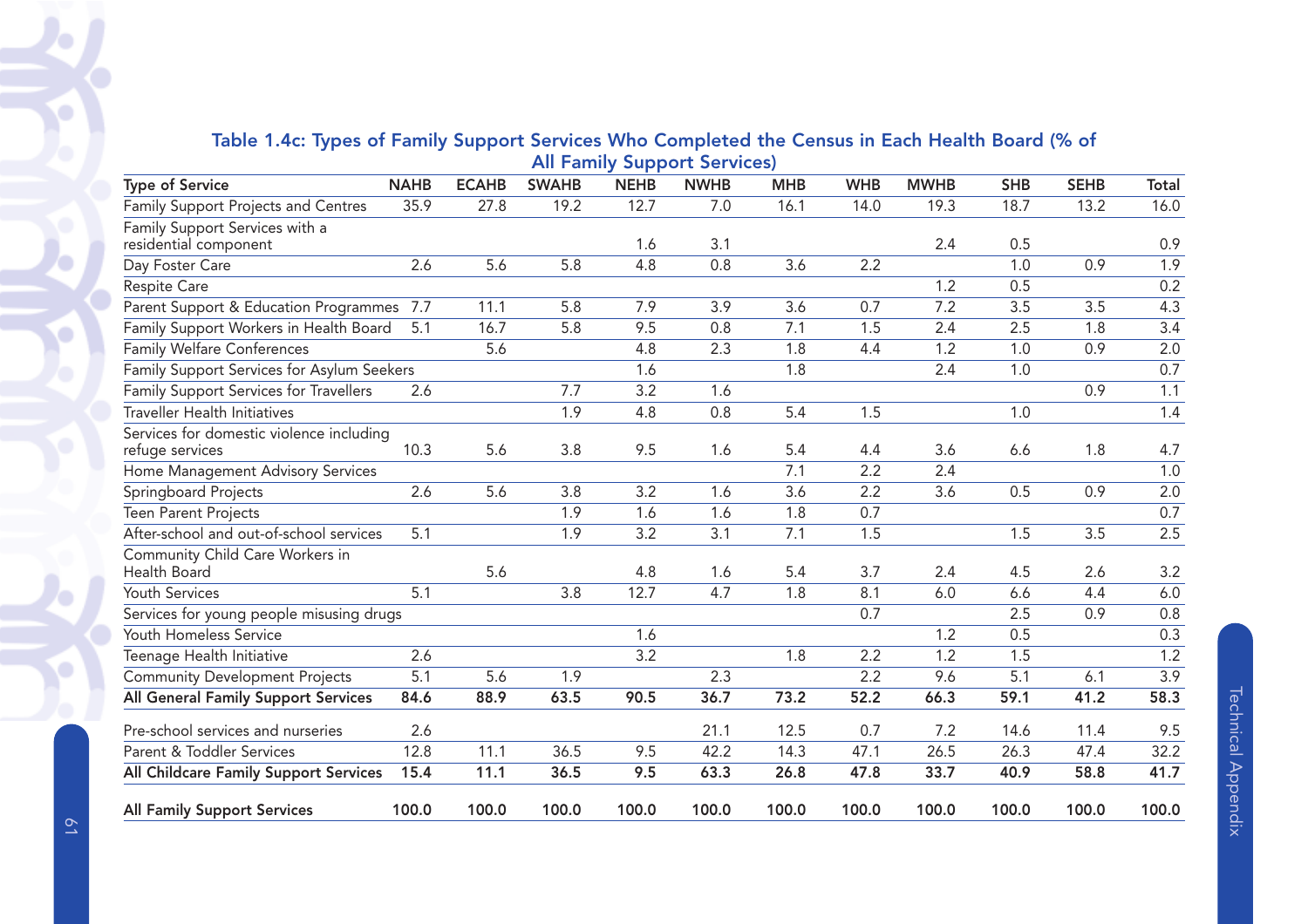# Section Two: Catchment Area of Family Support Services

| Table 2.1.1a: General Family Support Services Stating Presence of Other Programmes (N) |             |              |              |             |             |            |            |             |            |             |              |
|----------------------------------------------------------------------------------------|-------------|--------------|--------------|-------------|-------------|------------|------------|-------------|------------|-------------|--------------|
| Other Programmes in Area                                                               | <b>NAHB</b> | <b>ECAHB</b> | <b>SWAHB</b> | <b>NEHB</b> | <b>NWHB</b> | <b>MHB</b> | <b>WHB</b> | <b>MWHB</b> | <b>SHB</b> | <b>SEHB</b> | <b>Total</b> |
| Area Partnership / ADM                                                                 |             |              |              |             |             |            |            |             |            |             |              |
| <b>Community Group</b>                                                                 | 26          | 15           | 25           | 49          | 36          | 30         | 42         | 41          | 74         | 38          | 376          |
| Local Drugs Task Force                                                                 | 24          | 13           | 27           | 30          | 12          | 12         | 14         | 16          | 64         | 18          | 230          |
| <b>Community Development Programme</b>                                                 | 23          | 10           | 22           | 48          | 31          | 25         | 39         | 37          | 66         | 34          | 335          |
| <b>RAPID</b>                                                                           | 18          | 8            | 22           | 40          | 14          | 9          | 25         | 27          | 61         | 36          | 260          |
| <b>CLÁR</b>                                                                            |             |              |              | 19          | 10          | 5          | 16         | 8           | 22         |             | 83           |
| <b>Total Number of Projects</b>                                                        | 33          | 16           | 33           | 57          | 47          | 41         | 71         | 55          | 117        | 47          | 517          |

# Table 2.1.1b: General Family Support Services Stating Presence of Other Programmes (%)

| <b>Other Programmes in Area</b> | <b>NAHB</b> | <b>ECAHB</b> | <b>SWAHB</b> | <b>NEHB</b> | <b>NWHB</b> | <b>MHB</b> | <b>WHB</b> | <b>MWHB</b> | <b>SHB</b> | <b>SEHB</b> | Total |
|---------------------------------|-------------|--------------|--------------|-------------|-------------|------------|------------|-------------|------------|-------------|-------|
| Area Partnership / ADM          |             |              |              |             |             |            |            |             |            |             |       |
| <b>Community Group</b>          | 78.8        | 93.8         | 75.8         | 86.0        | 76.6        | 73.2       | 59.2       | 74.5        | 63.2       | 80.9        | 72.7  |
| Local Drugs Task Force          | 72.7        | 81.3         | 81.8         | 52.6        | 25.5        | 29.3       | 19.7       | 29.1        | 54.7       | 38.3        | 44.5  |
| <b>Community Development</b>    |             |              |              |             |             |            |            |             |            |             |       |
| Programme                       | 69.7        | 62.5         | 66.7         | 84.2        | 66.0        | 61.0       | 54.9       | 67.3        | 56.4       | 72.3        | 64.8  |
| <b>RAPID</b>                    | 54.5        | 50.0         | 66.7         | 70.2        | 29.8        | 22.0       | 35.2       | 49.1        | 52.7       | 76.6        | 50.3  |
| <b>CLÁR</b>                     | 3.0         |              |              | 33.3        | 21.3        | 12.2       | 22.5       | 14.5        | 18.8       | 4.3         | 16.1  |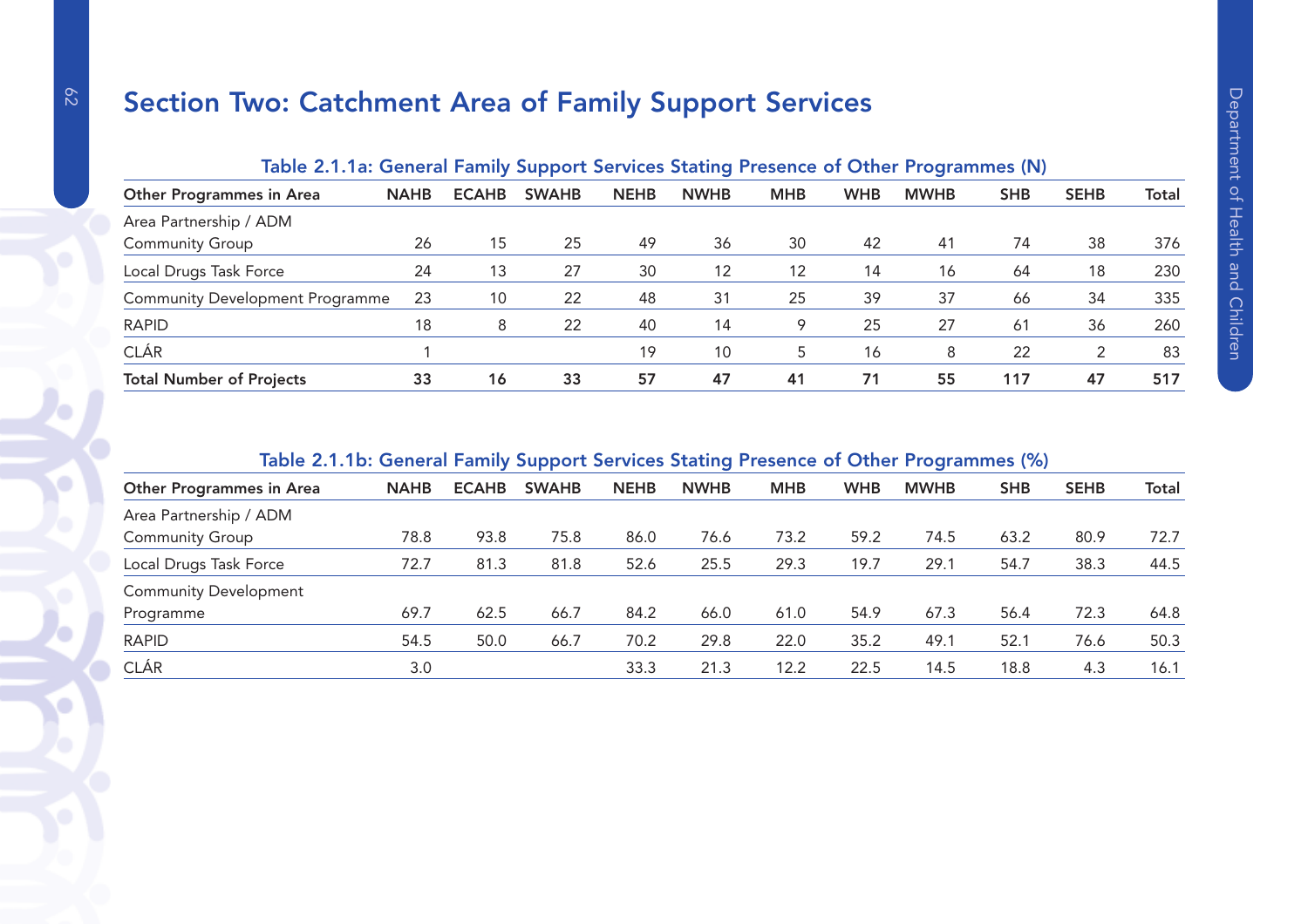| <u>1990 - 1129 Children e Tanny Cappert Corneco Clasing Froconce of Canol Fregramme (Fy</u> |             |              |              |             |             |            |            |             |            |             |              |
|---------------------------------------------------------------------------------------------|-------------|--------------|--------------|-------------|-------------|------------|------------|-------------|------------|-------------|--------------|
| <b>Other Programmes in Area</b>                                                             | <b>NAHB</b> | <b>ECAHB</b> | <b>SWAHB</b> | <b>NEHB</b> | <b>NWHB</b> | <b>MHB</b> | <b>WHB</b> | <b>MWHB</b> | <b>SHB</b> | <b>SEHB</b> | <b>Total</b> |
| Area Partnership / ADM                                                                      |             |              |              |             |             |            |            |             |            |             |              |
| <b>Community Group</b>                                                                      | Ô           |              | 13           | 6           | 38          |            | 31         | 14          | 44         | 43          | 204          |
| Local Drugs Task Force                                                                      |             |              | 11           | 4           | 5           | 2          | 5          | 3           | 12         | 8           | 56           |
| <b>Community Development Programme</b>                                                      | 2           |              | 9            | 4           | 44          | 8          | 24         | 13          | 28         | 32          | 165          |
| <b>RAPID</b>                                                                                | 4           |              | 8            | 4           | 3           | 4          |            |             | 10         | 13          | 61           |
| <b>CLÁR</b>                                                                                 |             |              |              | 5           | 14          | 3          | 14         | 6           | 10         |             | 55           |
| <b>Total Number of Projects</b>                                                             | Ô           | $\mathbf{2}$ | 19           | 6           | 81          | 15         | 65         | 28          | 81         | 67          | 370          |

#### Table 2.1.2a: Childcare Family Support Services Stating Presence of Other Programmes (N)

## Table 2.1.2b: Childcare Family Support Services Stating Presence of Other Programmes (%)

| <b>Other Programmes in Area</b> | <b>NAHB</b> | <b>ECAHB</b> | <b>SWAHB</b> | <b>NEHB</b> | <b>NWHB</b> | <b>MHB</b> | <b>WHB</b> | <b>MWHB</b> | <b>SHB</b> | <b>SEHB</b> | Total |
|---------------------------------|-------------|--------------|--------------|-------------|-------------|------------|------------|-------------|------------|-------------|-------|
| Area Partnership / ADM          |             |              |              |             |             |            |            |             |            |             |       |
| <b>Community Group</b>          | 100.0       | 100.0        | 68.4         | 100.0       | 46.9        | 46.7       | 47.7       | 50.0        | 54.3       | 64.2        | 55.1  |
| Local Drugs Task Force          | 83.3        | 50.0         | 57.9         | 66.7        | 6.2         | 13.3       | 7.7        | 10.7        | 14.8       | 11.9        | 15.1  |
| <b>Community Development</b>    |             |              |              |             |             |            |            |             |            |             |       |
| Programme                       | 33.3        | 50.0         | 47.4         | 66.7        | 54.3        | 53.3       | 36.9       | 46.4        | 34.6       | 47.8        | 44.6  |
| <b>RAPID</b>                    | 66.7        | 50.0         | 42.1         | 66.7        | 3.7         | 26.7       | 10.8       | 25.0        | 12.3       | 19.4        | 16.5  |
| <b>CLÁR</b>                     |             | 50.0         | 5.3          | 83.3        | 17.3        | 20.0       | 21.5       | 21.4        | 12.3       | 1.5         | 14.9  |
|                                 |             |              |              |             |             |            |            |             |            |             |       |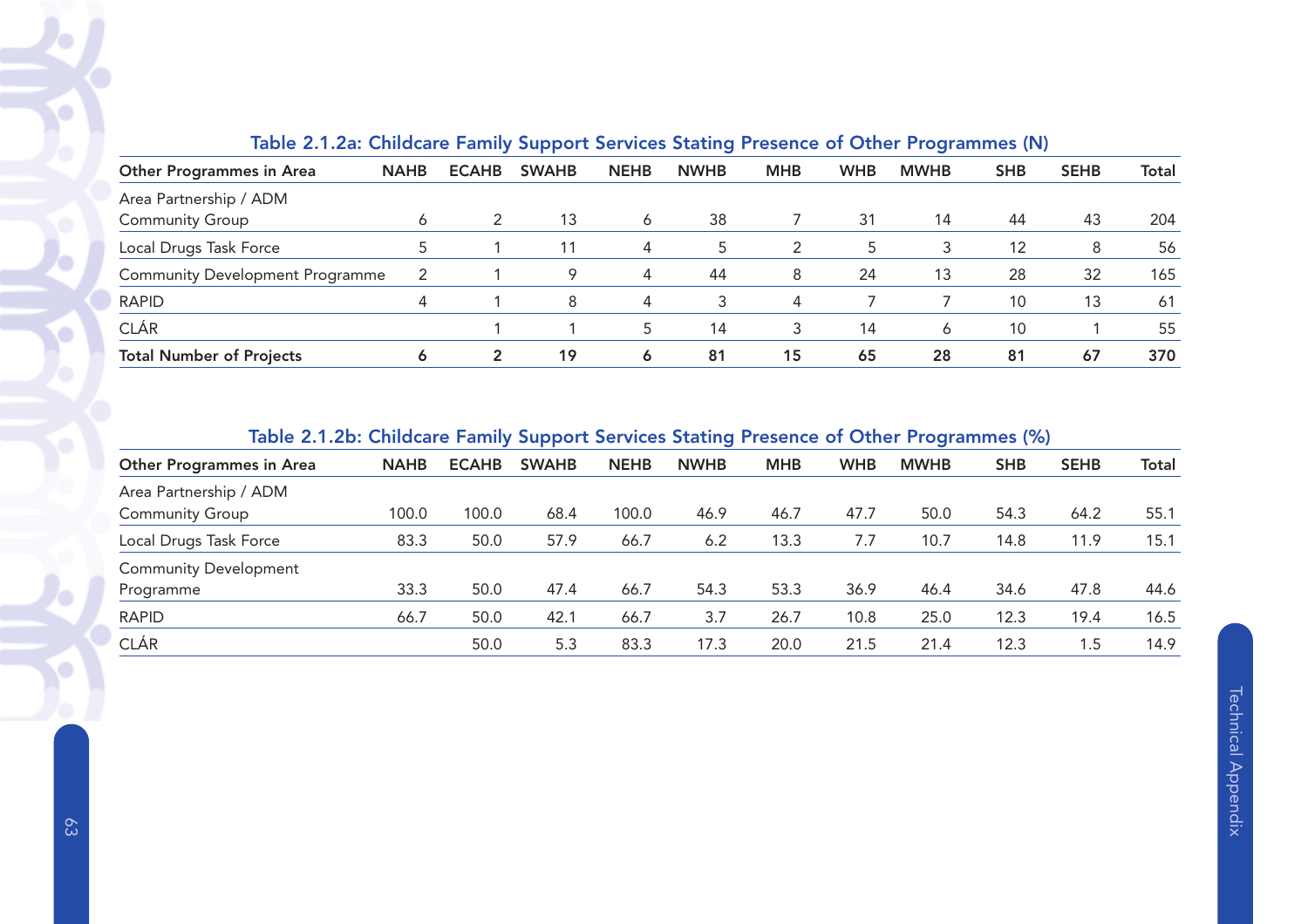|                                 | rapid 2.1.00. Air Farmly Dapport Dervices Diathly Fresched of Other Frogrammes (H) |              |              |             |             |            |            |             |            |             |       |
|---------------------------------|------------------------------------------------------------------------------------|--------------|--------------|-------------|-------------|------------|------------|-------------|------------|-------------|-------|
| <b>Other Programmes in Area</b> | <b>NAHB</b>                                                                        | <b>ECAHB</b> | <b>SWAHB</b> | <b>NEHB</b> | <b>NWHB</b> | <b>MHB</b> | <b>WHB</b> | <b>MWHB</b> | <b>SHB</b> | <b>SEHB</b> | Total |
| Area Partnership / ADM          |                                                                                    |              |              |             |             |            |            |             |            |             |       |
| <b>Community Group</b>          | 32                                                                                 | 17           | 38           | 55          | 74          | 37         | 73         | 55          | 118        | 81          | 580   |
| Local Drugs Task Force          | 29                                                                                 | 14           | 38           | 34          | 17          | 14         | 19         | 19          | 76         | 26          | 286   |
| <b>Community Development</b>    |                                                                                    |              |              |             |             |            |            |             |            |             |       |
| Programme                       | 25                                                                                 | 11           | 31           | 52          | 75          | 33         | 63         | 50          | 94         | 66          | 500   |
| <b>RAPID</b>                    | 22                                                                                 | 9            | 30           | 44          | 17          | 13         | 32         | 34          | 71         | 49          | 321   |
| <b>CLÁR</b>                     |                                                                                    |              |              | 24          | 24          | 8          | 30         | 14          | 32         | 3           | 138   |
| <b>Total Number of Projects</b> | 39                                                                                 | 18           | 52           | 63          | 128         | 56         | 136        | 83          | 198        | 114         | 887   |

#### Table 2.1.3a: All Family Support Services Stating Presence of Other Programmes (N)

Table 2.1.3b: All Family Support Services Stating Presence of Other Programmes (%)

| <b>Other Programmes in Area</b> | <b>NAHB</b> | <b>ECAHB</b> | <b>SWAHB</b> | <b>NEHB</b> | <b>NWHB</b> | <b>MHB</b> | <b>WHB</b> | <b>MWHB</b> | <b>SHB</b> | <b>SEHB</b> | <b>Total</b> |
|---------------------------------|-------------|--------------|--------------|-------------|-------------|------------|------------|-------------|------------|-------------|--------------|
| Area Partnership / ADM          |             |              |              |             |             |            |            |             |            |             |              |
| <b>Community Group</b>          | 82.1        | 94.4         | 73.1         | 87.3        | 57.8        | 66.1       | 53.7       | 66.3        | 59.6       | 71.1        | 65.4         |
| Local Drugs Task Force          | 74.4        | 77.8         | 73.1         | 54.0        | 13.3        | 25.0       | 14.0       | 22.9        | 38.4       | 22.8        | 32.2         |
| <b>Community Development</b>    |             |              |              |             |             |            |            |             |            |             |              |
| Programme                       | 64.1        | 61.1         | 59.6         | 82.5        | 58.6        | 58.9       | 46.3       | 60.2        | 47.5       | 57.9        | 56.4         |
| <b>RAPID</b>                    | 56.4        | 50.0         | 57.7         | 69.8        | 13.3        | 23.2       | 23.5       | 41.0        | 35.9       | 43.0        | 36.2         |
| <b>CLÁR</b>                     | 2.6         | 5.6          | 1.9          | 38.1        | 18.8        | 14.3       | 22.1       | 16.9        | 16.2       | 2.6         | 15.6         |

O

Ō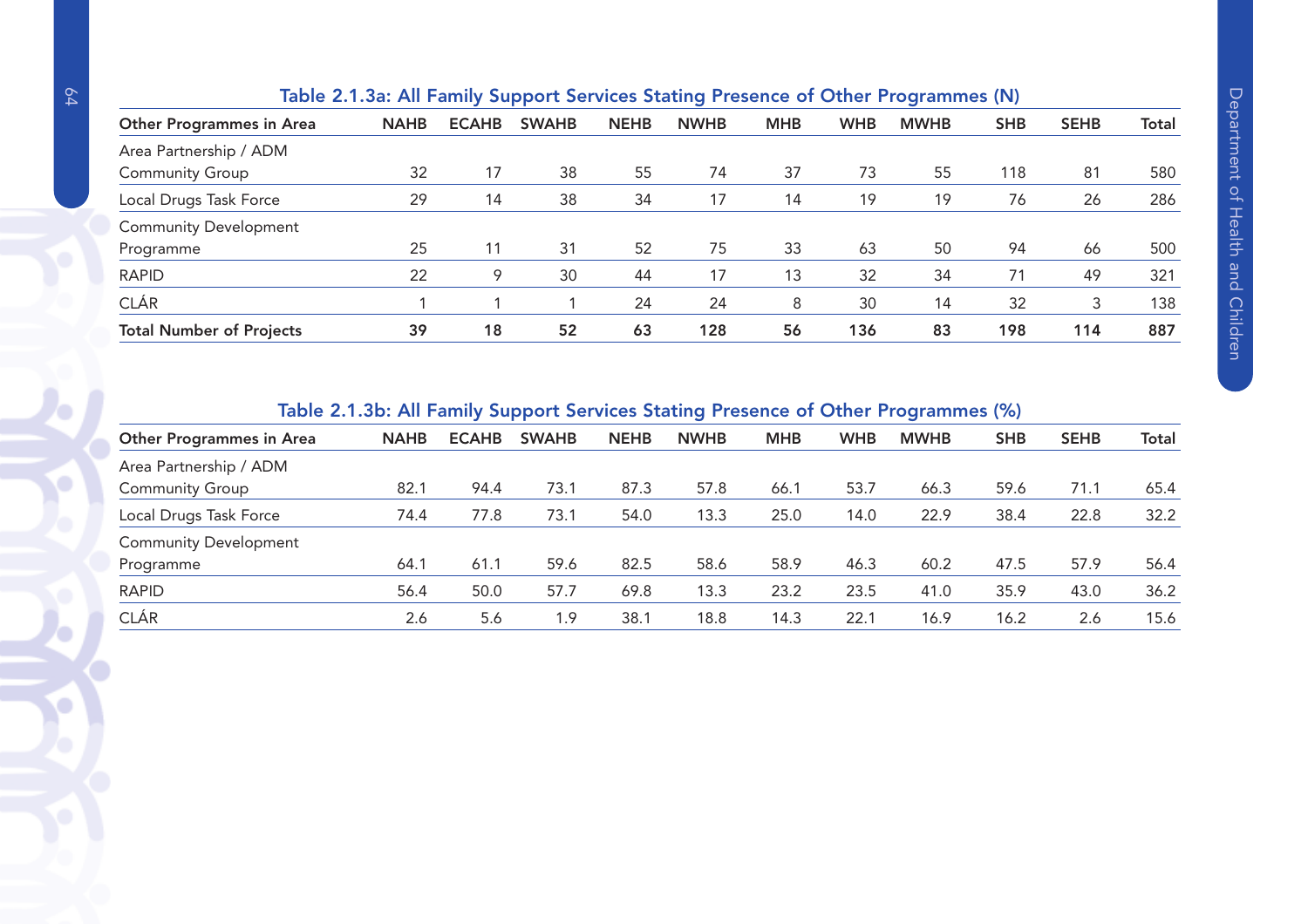|                                 |             |               |               |             |             | -------    |            |             |            |             |              |
|---------------------------------|-------------|---------------|---------------|-------------|-------------|------------|------------|-------------|------------|-------------|--------------|
| <b>Extent of Catchment Area</b> | <b>NAHB</b> | <b>ECAHB</b>  | <b>SWAHB</b>  | <b>NEHB</b> | <b>NWHB</b> | <b>MHB</b> | <b>WHB</b> | <b>MWHB</b> | <b>SHB</b> | <b>SEHB</b> | <b>Total</b> |
| Health Board region             |             | 4             | 3             | 8           |             |            | 11         | 9           | 15         |             | 66           |
| Community Care area             | 14          | 5             | 8             | 17          |             | 15         | 10         | 12          | 14         | 11          | 107          |
| County                          | 2           |               | $\mathcal{P}$ | 9           | 9           | 9          | 16         | 11          | 11         | 9           | 79           |
| City / town                     |             | $\mathcal{P}$ | 4             | 12          | 8           | 3          |            | 9           | 18         | 14          | 77           |
| Parish                          |             |               |               |             | 4           | 3          | 5          | 2           | 8          | 3           | 25           |
| Local neighbourhood             | 8           | $\mathcal{P}$ | 10            | 5           | 9           | 4          | 14         |             | 28         | 9           | 96           |
| Other                           | っ           | 2             | 6             | 6           | 9           | 5          | 8          | 5           | 23         |             | 67           |
| <b>Total</b>                    | 33          | 16            | 33            | 57          | 47          | 41         | 71         | 55          | 117        | 47          | 517          |

## Table 2.2.1a: Extent of Catchment Area – General Family Support Services (N)

# Table 2.2.1b: Extent of Catchment Area – General Family Support Services (%)

| <b>Extent of Catchment Area</b> | <b>NAHB</b> | <b>ECAHB</b> | <b>SWAHB</b> | <b>NEHB</b> | <b>NWHB</b> | <b>MHB</b> | <b>WHB</b> | <b>MWHB</b> | <b>SHB</b> | <b>SEHB</b> | <b>Total</b> |
|---------------------------------|-------------|--------------|--------------|-------------|-------------|------------|------------|-------------|------------|-------------|--------------|
| Health Board region             | 21.2        | 25.0         | 9.1          | 14.0        | 14.9        | 4.9        | 15.5       | 16.4        | 12.8       |             | 12.8         |
| Community Care area             | 42.4        | 31.3         | 24.2         | 29.8        | 2.1         | 36.6       | 14.1       | 21.8        | 12.0       | 23.4        | 20.7         |
| County                          | 6.1         | 6.3          | 6.1          | 15.8        | 19.1        | 22.0       | 22.5       | 20.0        | 9.4        | 19.1        | 15.3         |
| City / town                     |             | 12.5         | 12.1         | 21.1        | 17.0        | 7.3        | 9.9        | 16.4        | 15.4       | 29.8        | 14.9         |
| Parish                          |             |              |              |             | 8.5         | 7.3        | 7.0        | 3.6         | 6.8        | 6.4         | 4.8          |
| Local neighbourhood             | 24.2        | 12.5         | 30.3         | 8.8         | 19.1        | 9.8        | 19.7       | 12.7        | 23.9       | 19.1        | 18.6         |
| Other                           | 6.1         | 12.5         | 18.2         | 10.5        | 19.1        | 12.2       | 11.3       | 9.1         | 19.7       | 2.1         | 13.0         |
| <b>Total</b>                    | 100.0       | 100.0        | 100.0        | 100.0       | 100.0       | 100.0      | 100.0      | 100.0       | 100.0      | 100.0       | 100.0        |
|                                 |             |              |              |             |             |            |            |             |            |             |              |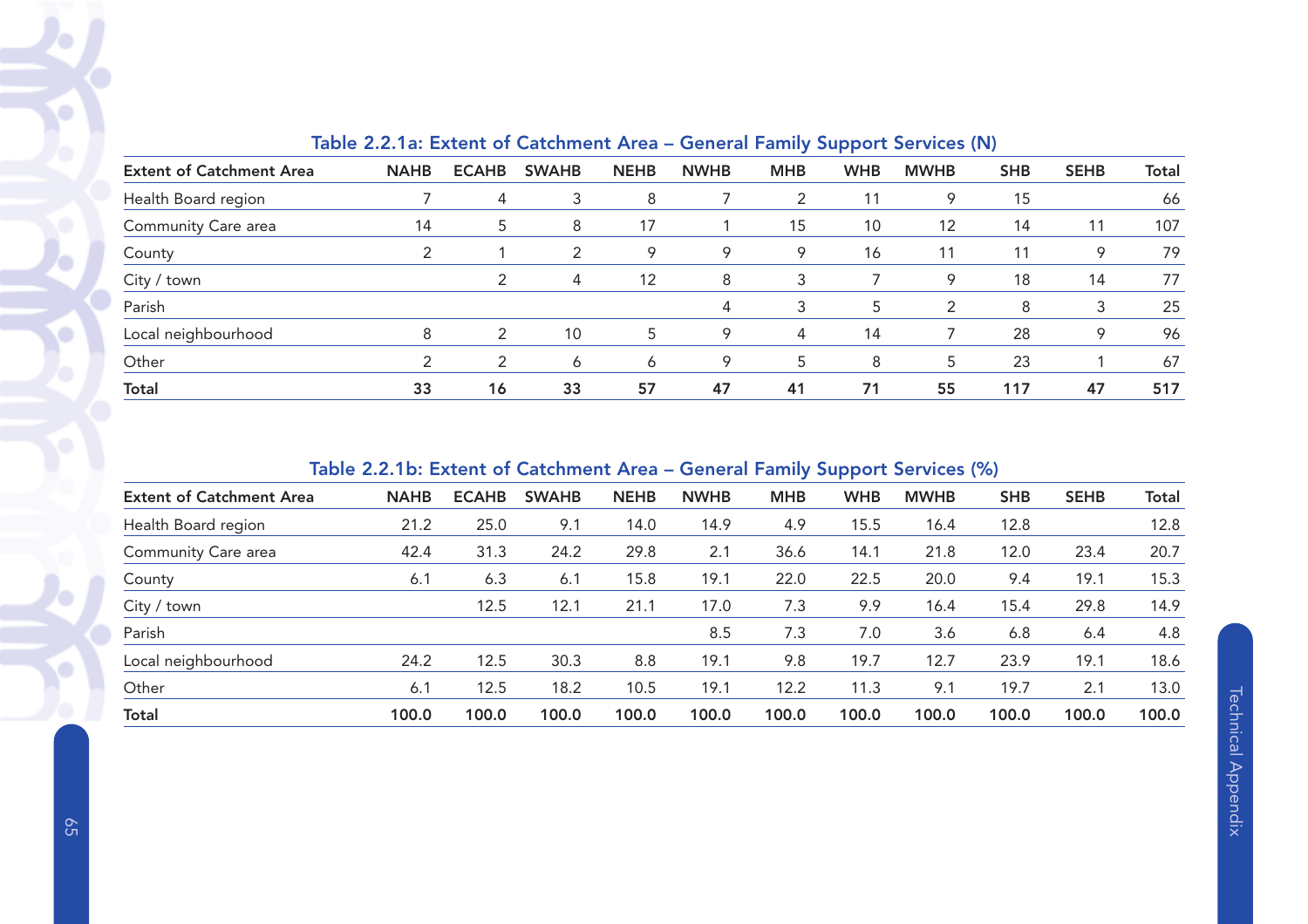|                                 | Table 2.2.2a: Extent of Catchment Area – Childcare Family Support Services (N) |                |              |             |             |            |            |             |            |             |              |
|---------------------------------|--------------------------------------------------------------------------------|----------------|--------------|-------------|-------------|------------|------------|-------------|------------|-------------|--------------|
| <b>Extent of Catchment Area</b> | <b>NAHB</b>                                                                    | <b>ECAHB</b>   | <b>SWAHB</b> | <b>NEHB</b> | <b>NWHB</b> | <b>MHB</b> | <b>WHB</b> | <b>MWHB</b> | <b>SHB</b> | <b>SEHB</b> | <b>Total</b> |
| Health Board region             |                                                                                |                |              |             |             | 3          |            |             |            |             | 10           |
| Community Care area             |                                                                                |                | 5            |             | 6           |            |            |             | 4          | 3           | 27           |
| County                          |                                                                                |                |              | 4           | 4           |            |            |             |            | 3           | 16           |
| City / town                     |                                                                                |                |              |             | 10          | 5          | 12         | 5           | 5          | 17          | 55           |
| Parish                          |                                                                                |                |              |             | 26          | 3          | 21         | 6           | 29         | 22          | 111          |
| Local neighbourhood             |                                                                                |                | 6            |             | 30          | 3          | 18         | 10          | 32         | 17          | 121          |
| Other                           |                                                                                |                |              |             | 4           |            |            | 4           | 9          | 5           | 30           |
| Total                           | 6                                                                              | $\overline{2}$ | 19           | 6           | 81          | 15         | 65         | 28          | 81         | 67          | 370          |
|                                 |                                                                                |                |              |             |             |            |            |             |            |             |              |

#### Table 2.2.2a: Extent of Catchment Area – Childcare Family Support Services (N)

Table 2.2.2b: Extent of Catchment Area – Childcare Family Support Services (%)

|                                 |             |              |              |             | $\frac{1}{2}$ |            |            |             |            |             |              |
|---------------------------------|-------------|--------------|--------------|-------------|---------------|------------|------------|-------------|------------|-------------|--------------|
| <b>Extent of Catchment Area</b> | <b>NAHB</b> | <b>ECAHB</b> | <b>SWAHB</b> | <b>NEHB</b> | <b>NWHB</b>   | <b>MHB</b> | <b>WHB</b> | <b>MWHB</b> | <b>SHB</b> | <b>SEHB</b> | <b>Total</b> |
| Health Board region             |             |              | 10.5         |             | 1.2           | 20.0       | 1.5        | 7.1         | 1.2        |             | 2.7          |
| Community Care area             | 33.3        | 50.0         | 26.3         |             | 7.4           | 6.7        | 7.7        |             | 4.9        | 4.5         | 7.3          |
| County                          |             |              |              | 66.7        | 4.9           |            | 4.6        | 3.6         | 1.2        | 4.5         | 4.3          |
| City / town                     |             |              | 5.3          |             | 12.3          | 33.3       | 18.5       | 17.9        | 6.2        | 25.4        | 14.9         |
| Parish                          | 16.7        |              | 15.8         |             | 32.1          | 20.0       | 32.3       | 21.4        | 35.8       | 32.8        | 30.0         |
| Local neighbourhood             | 50.0        | 50.0         | 31.6         | 16.7        | 37.0          | 20.0       | 27.7       | 35.7        | 39.5       | 25.4        | 32.7         |
| Other                           |             |              | 10.5         | 16.7        | 4.9           |            | 7.7        | 14.3        | 11.1       | 7.5         | 8.1          |
| <b>Total</b>                    | 100.0       | 100.0        | 100.0        | 100.0       | 100.0         | 100.0      | 100.0      | 100.0       | 100.0      | 100.0       | 100.0        |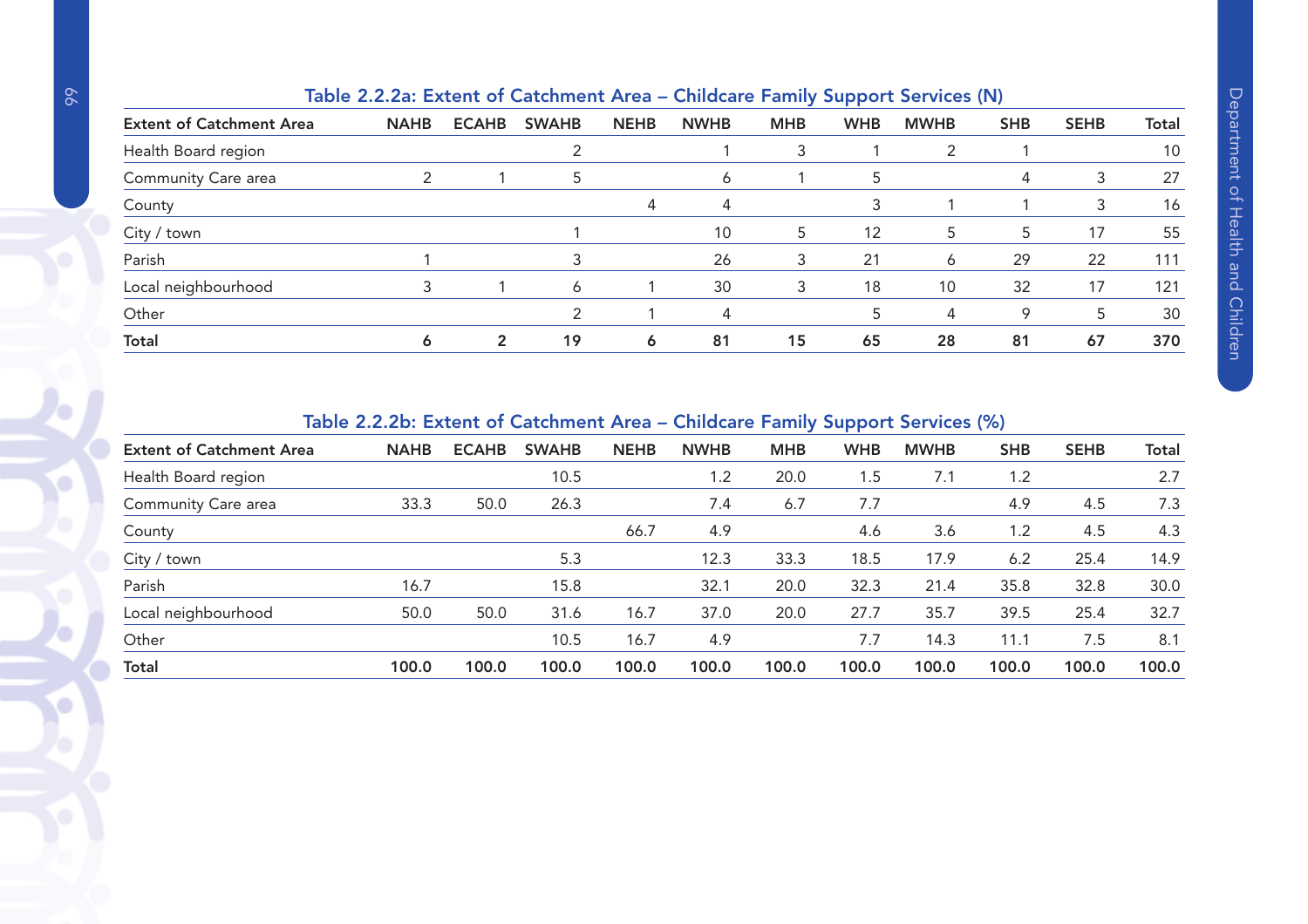|                       | TORIO ETERVOIT EXIGITI VI VOIGITTIVITI 7 II VO<br>$\frac{1}{2}$ and $\frac{1}{2}$ and $\frac{1}{2}$ and $\frac{1}{2}$ and $\frac{1}{2}$ and $\frac{1}{2}$ and $\frac{1}{2}$ |              |              |             |             |            |            |             |            |             |       |  |  |  |
|-----------------------|-----------------------------------------------------------------------------------------------------------------------------------------------------------------------------|--------------|--------------|-------------|-------------|------------|------------|-------------|------------|-------------|-------|--|--|--|
| <b>Catchment Area</b> | <b>NAHB</b>                                                                                                                                                                 | <b>ECAHB</b> | <b>SWAHB</b> | <b>NEHB</b> | <b>NWHB</b> | <b>MHB</b> | <b>WHB</b> | <b>MWHB</b> | <b>SHB</b> | <b>SEHB</b> | Total |  |  |  |
| Health Board region   |                                                                                                                                                                             | 4            | 5            | 8           | 8           | 5          | 12         | 11          | 16         |             | 76    |  |  |  |
| Community Care area   | 16                                                                                                                                                                          | 6            | 13           | 17          |             | 16         | 15         | 12          | 18         | 14          | 134   |  |  |  |
| County                | 2                                                                                                                                                                           |              | 2            | 13          | 13          | 9          | 19         | 12          | 12         | 12          | 95    |  |  |  |
| City / town           |                                                                                                                                                                             |              | 5            | 12          | 18          | 8          | 19         | 14          | 23         | 31          | 132   |  |  |  |
| Parish                |                                                                                                                                                                             |              | 3            |             | 30          | 6          | 26         | 8           | 37         | 25          | 136   |  |  |  |
| Local neighbourhood   |                                                                                                                                                                             | 3            | 16           | 6           | 39          |            | 32         | 17          | 60         | 26          | 217   |  |  |  |
| Other                 |                                                                                                                                                                             | 2            | 8            |             | 13          | 5          | 13         | 9           | 32         | 6           | 97    |  |  |  |
| <b>Total</b>          | 39                                                                                                                                                                          | 18           | 52           | 63          | 128         | 56         | 136        | 83          | 198        | 114         | 887   |  |  |  |

#### Table 2.2.3a: Extent of Catchment Area – All Family Support Services (N)

# Table 2.2.3b: Extent of Catchment Area – All Family Support Services (%)

| <b>Extent of Catchment Area</b> | <b>NAHB</b> | <b>ECAHB</b> | <b>SWAHB</b> | <b>NEHB</b> | <b>NWHB</b> | <b>MHB</b> | <b>WHB</b> | <b>MWHB</b> | <b>SHB</b> | <b>SEHB</b> | Total |
|---------------------------------|-------------|--------------|--------------|-------------|-------------|------------|------------|-------------|------------|-------------|-------|
| Health Board region             | 17.9        | 22.2         | 9.6          | 12.7        | 6.3         | 8.9        | 8.8        | 13.3        | 8.1        |             | 8.6   |
| Community Care area             | 41.0        | 33.3         | 25.0         | 27.0        | 5.5         | 28.6       | 11.0       | 14.5        | 9.1        | 12.3        | 15.1  |
| County                          | 5.1         | 5.6          | 3.8          | 20.6        | 10.2        | 16.1       | 14.0       | 14.5        | 6.1        | 10.5        | 10.7  |
| City / town                     |             | 11.1         | 9.6          | 19.0        | 14.1        | 14.3       | 14.0       | 16.9        | 11.6       | 27.2        | 14.9  |
| Parish                          | 2.6         |              | 5.8          |             | 23.4        | 10.7       | 19.1       | 9.6         | 18.7       | 21.9        | 15.3  |
| Local neighbourhood             | 28.2        | 16.7         | 30.8         | 9.5         | 30.5        | 12.5       | 23.5       | 20.5        | 30.3       | 22.8        | 24.5  |
| Other                           | 5.1         | 11.1         | 15.4         | 11.1        | 10.2        | 8.9        | 9.6        | 10.8        | 16.2       | 5.3         | 10.9  |
| <b>Total</b>                    | 100.0       | 100.0        | 100.0        | 100.0       | 100.0       | 100.0      | 100.0      | 100.0       | 100.0      | 100.0       | 100.0 |
|                                 |             |              |              |             |             |            |            |             |            |             |       |

Ó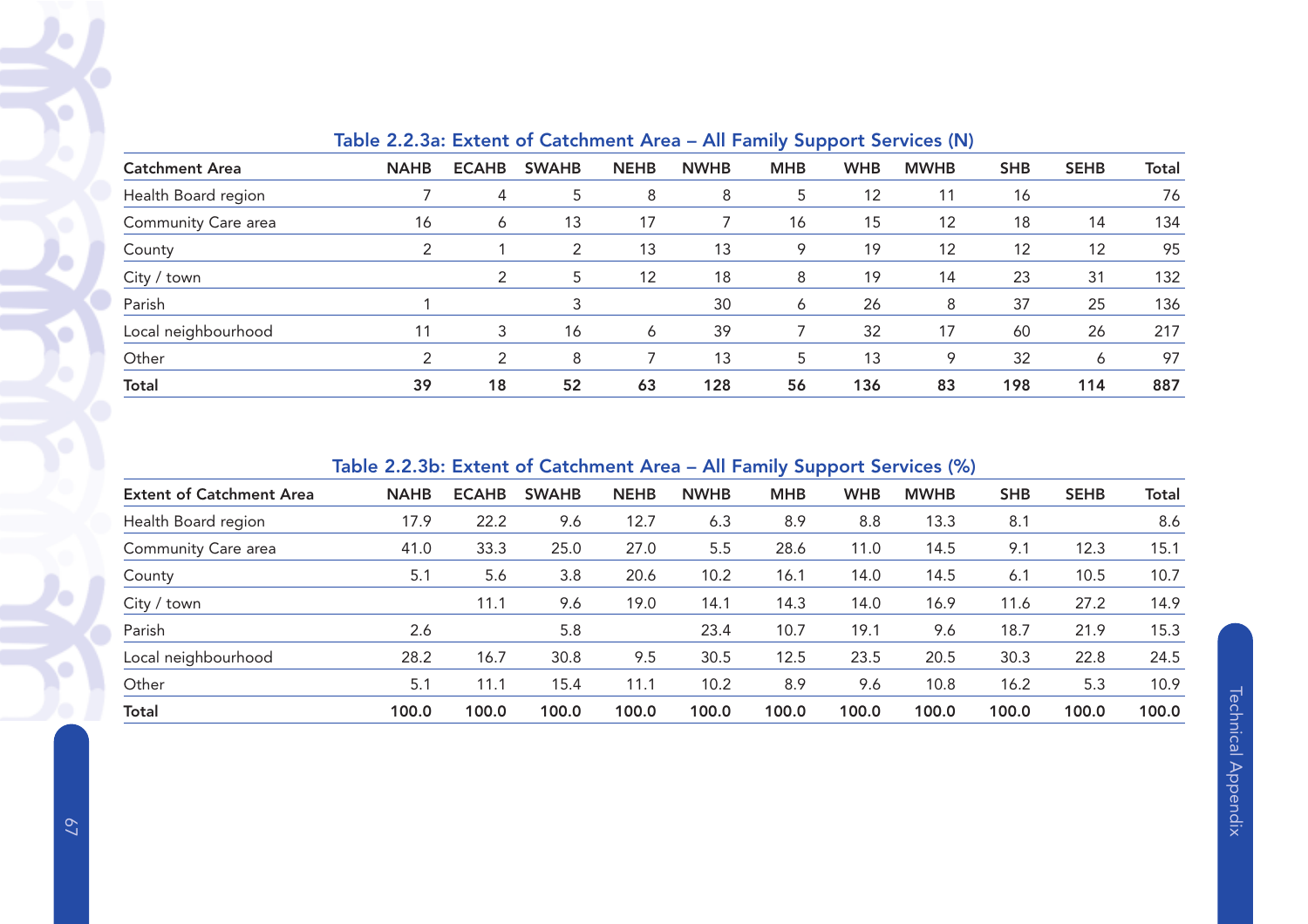|                               | Table 2.3.1a. Type of Catchment Area – General Family Support Services (N) |              |              |             |             |            |            |                          |            |             |       |  |
|-------------------------------|----------------------------------------------------------------------------|--------------|--------------|-------------|-------------|------------|------------|--------------------------|------------|-------------|-------|--|
| <b>Type of Catchment Area</b> | <b>NAHB</b>                                                                | <b>ECAHB</b> | <b>SWAHB</b> | <b>NEHB</b> | <b>NWHB</b> | <b>MHB</b> | <b>WHB</b> | <b>MWHB</b>              | <b>SHB</b> | <b>SEHB</b> | Total |  |
| City centre                   | 14                                                                         | 4            | 5            | 2           | 4           |            | 13         | 11                       | 24         | 3           | 80    |  |
| Town centre                   |                                                                            | 4            | 3            | 18          | 9           | 22         | 18         | 15                       | 22         | 14          | 126   |  |
| Housing estate in city        | 8                                                                          |              | 14           |             |             |            | 4          | 9                        | 17         | 5           | 59    |  |
| Housing estate in town        | っ                                                                          | 2            |              | 9           | 2           | 4          | 2          |                          | 6          |             | 36    |  |
| Housing estate in rural       |                                                                            |              |              | 3           |             |            |            |                          |            |             |       |  |
| Village / rural area          |                                                                            |              |              |             | 15          | 3          | 10         | $\overline{\phantom{a}}$ | 18         | 4           | 53    |  |
| Other                         | 8                                                                          | 5            | 9            | 24          | 15          | 12         | 24         | 17                       | 29         | 13          | 156   |  |
| <b>Total</b>                  | 33                                                                         | 16           | 33           | 57          | 47          | 41         | 71         | 55                       | 117        | 47          | 517   |  |
|                               |                                                                            |              |              |             |             |            |            |                          |            |             |       |  |

# Table 2.3.1a: Type of Catchment Area – General Family Support Services (N)

## Table 2.3.1b: Type of Catchment Area – General Family Support Services (%)

| <b>Type of Catchment Area</b> | <b>NAHB</b> | <b>ECAHB</b> | <b>SWAHB</b> | <b>NEHB</b> | <b>NWHB</b> | <b>MHB</b> | <b>WHB</b> | <b>MWHB</b> | <b>SHB</b> | <b>SEHB</b> | <b>Total</b> |  |
|-------------------------------|-------------|--------------|--------------|-------------|-------------|------------|------------|-------------|------------|-------------|--------------|--|
| City centre                   | 42.4        | 25.0         | 15.2         | 3.5         | 8.5         |            | 18.3       | 20.0        | 20.5       | 6.4         | 15.5         |  |
| Town centre                   | 3.0         | 25.0         | 9.1          | 31.6        | 19.1        | 53.7       | 25.4       | 27.3        | 18.8       | 29.8        | 24.4         |  |
| Housing estate in city        | 24.2        | 6.3          | 42.4         |             | 2.1         |            | 5.6        | 16.4        | 14.5       | 10.6        | 11.4         |  |
| Housing estate in town        | 6.1         | 12.5         | 3.0          | 15.8        | 4.3         | 9.8        | 2.8        | 1.8         | 5.1        | 14.9        | 7.0          |  |
| Housing estate in rural       |             |              | 3.0          | 5.3         | 2.1         |            |            |             | .9         | 2.1         | 1.4          |  |
| Village / rural area          |             |              |              | 1.8         | 31.9        | 7.3        | 14.1       | 3.6         | 15.4       | 8.5         | 10.3         |  |
| Other                         | 24.2        | 31.3         | 27.3         | 42.1        | 31.9        | 29.3       | 33.8       | 30.9        | 24.8       | 27.7        | 30.2         |  |
| <b>Total</b>                  | 100.0       | 100.0        | 100.0        | 100.0       | 100.0       | 100.0      | 100.0      | 100.0       | 100.0      | 100.0       | 100.0        |  |
|                               |             |              |              |             |             |            |            |             |            |             |              |  |

C

O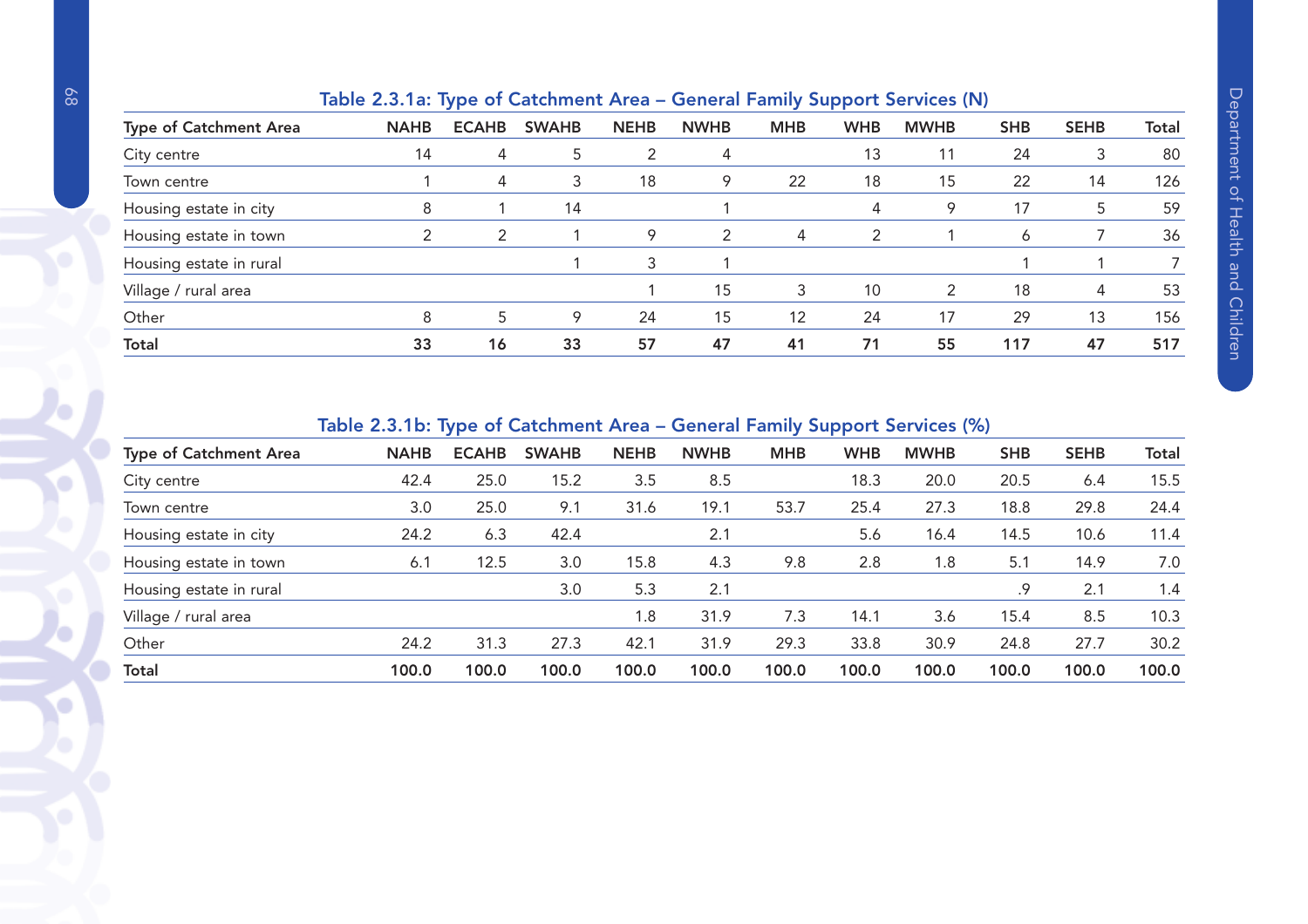|                         | __________  |              |              |             |             |            |            |               |            |             |       |  |  |
|-------------------------|-------------|--------------|--------------|-------------|-------------|------------|------------|---------------|------------|-------------|-------|--|--|
| Type of Catchment Area  | <b>NAHB</b> | <b>ECAHB</b> | <b>SWAHB</b> | <b>NEHB</b> | <b>NWHB</b> | <b>MHB</b> | <b>WHB</b> | <b>MWHB</b>   | <b>SHB</b> | <b>SEHB</b> | Total |  |  |
| City centre             |             |              |              |             |             |            |            |               |            | 6           | 16    |  |  |
| Town centre             |             |              |              | 2           | 17          | 3          | 11         | 4             | 15         | 14          | 67    |  |  |
| Housing estate in city  |             |              |              |             |             |            | 5          | 4             | 8          |             | 26    |  |  |
| Housing estate in town  |             |              | 2            |             | 5           | 2          |            | $\mathcal{P}$ | 5          | 5           | 30    |  |  |
| Housing estate in rural |             |              |              |             |             |            |            | 2             |            |             | 4     |  |  |
| Village / rural area    |             |              |              |             | 55          | 5          | 34         | 14            | 45         | 34          | 187   |  |  |
| Other                   |             |              | 9            | 3           | 3           | 5          | 5          | 2             | 4          | O           | 40    |  |  |
| <b>Total</b>            | 6           | 2            | 19           | Ô           | 81          | 15         | 65         | 28            | 81         | 67          | 370   |  |  |

## Table 2.3.2a: Type of Catchment Area – Childcare Family Support Services (N)

# Table 2.3.2b: Type of Catchment Area – Childcare Family Support Services (%)

|                               | - -         |              |              |             |             | . .        |            |             |            |             |       |
|-------------------------------|-------------|--------------|--------------|-------------|-------------|------------|------------|-------------|------------|-------------|-------|
| <b>Type of Catchment Area</b> | <b>NAHB</b> | <b>ECAHB</b> | <b>SWAHB</b> | <b>NEHB</b> | <b>NWHB</b> | <b>MHB</b> | <b>WHB</b> | <b>MWHB</b> | <b>SHB</b> | <b>SEHB</b> | Total |
| City centre                   |             | 100.0        | 10.5         |             | 1.2         |            | 3.1        |             | 3.7        | 9.0         | 4.3   |
| Town centre                   |             |              | 5.3          | 33.3        | 21.0        | 20.0       | 16.9       | 14.3        | 18.5       | 20.9        | 18.1  |
| Housing estate in city        | 33.3        |              | 26.3         |             |             |            | 7.7        | 14.3        | 9.9        | 3.0         | 7.0   |
| Housing estate in town        | 16.7        |              | 10.5         | 16.7        | 6.2         | 13.3       | 10.8       | 7.1         | 6.2        | 7.5         | 8.1   |
| Housing estate in rural       |             |              |              |             |             |            | 1.5        | 7.1         | 1.2        |             | 1.1   |
| Village / rural area          |             |              |              |             | 67.9        | 33.3       | 52.3       | 50.0        | 55.6       | 50.7        | 50.5  |
| Other                         | 50.0        |              | 47.4         | 50.0        | 3.7         | 33.3       | 7.7        | 7.1         | 4.9        | 9.0         | 10.8  |
| <b>Total</b>                  | 100.0       | 100.0        | 100.0        | 100.0       | 100.0       | 100.0      | 100.0      | 100.0       | 100.0      | 100.0       | 100.0 |
|                               |             |              |              |             |             |            |            |             |            |             |       |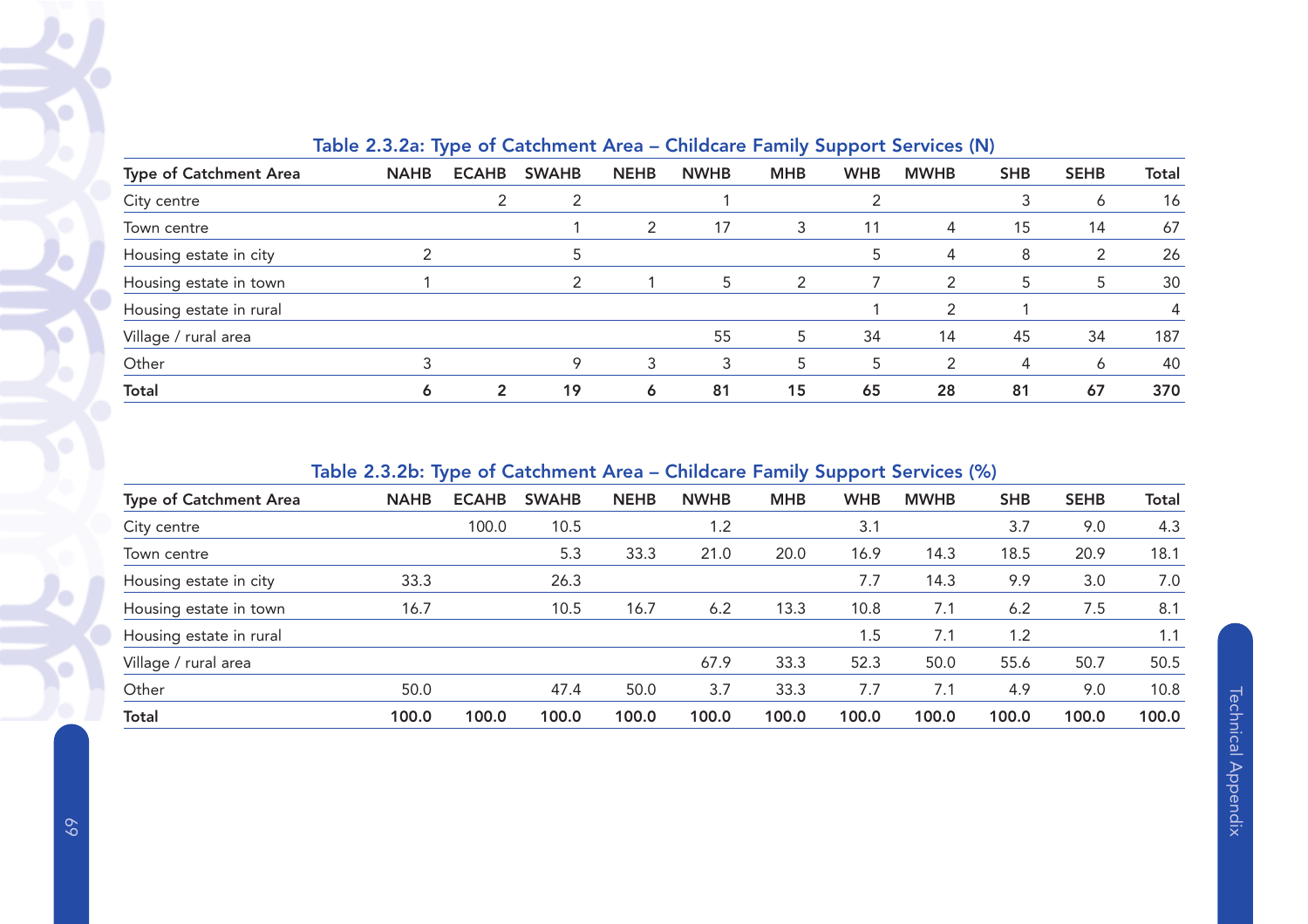|  | Table 2.3.3a: Type of Catchment Area - All Family Support Services (N) |
|--|------------------------------------------------------------------------|
|  |                                                                        |

| <b>Type of Catchment Area</b> | <b>NAHB</b> | <b>ECAHB</b> | <b>SWAHB</b> | <b>NEHB</b> | <b>NWHB</b> | <b>MHB</b> | <b>WHB</b> | <b>MWHB</b> | <b>SHB</b> | <b>SEHB</b> | Total |
|-------------------------------|-------------|--------------|--------------|-------------|-------------|------------|------------|-------------|------------|-------------|-------|
| City centre                   | 14          | 6            |              | 2           | 5           |            | 15         | 11          | 27         | 9           | 96    |
| Town centre                   |             | 4            | 4            | 20          | 26          | 25         | 29         | 19          | 37         | 28          | 193   |
| Housing estate in city        | 10          |              | 19           |             |             |            | 9          | 13          | 25         |             | 85    |
| Housing estate in town        |             | 2            | 3            | 10          |             | 6          | 9          | 3           | 11         | 12          | 66    |
| Housing estate in rural       |             |              |              | 3           |             |            |            | 2           | 2          |             | 11    |
| Village / rural area          |             |              |              |             | 70          | 8          | 44         | 16          | 63         | 38          | 240   |
| Other                         |             | 5            | 18           | 27          | 18          | 17         | 29         | 19          | 33         | 19          | 196   |
| <b>Total</b>                  | 39          | 18           | 52           | 63          | 128         | 56         | 136        | 83          | 198        | 114         | 887   |

#### Table 2.3.3b: Type of Catchment Area – All Family Support Services (%)

| <b>Type of Catchment Area</b> | <b>NAHB</b> | <b>ECAHB</b> | <b>SWAHB</b> | <b>NEHB</b> | <b>NWHB</b> | <b>MHB</b> | <b>WHB</b> | <b>MWHB</b> | <b>SHB</b> | <b>SEHB</b> | Total |  |  |  |
|-------------------------------|-------------|--------------|--------------|-------------|-------------|------------|------------|-------------|------------|-------------|-------|--|--|--|
| City centre                   | 35.9        | 33.3         | 13.5         | 3.2         | 3.9         |            | 11.0       | 13.3        | 13.6       | 7.9         | 10.8  |  |  |  |
| Town centre                   | 2.6         | 22.2         | 7.7          | 31.7        | 20.3        | 44.6       | 21.3       | 22.9        | 18.7       | 24.6        | 21.8  |  |  |  |
| Housing estate in city        | 25.6        | 5.6          | 36.5         |             | .8          |            | 6.6        | 15.7        | 12.6       | 6.1         | 9.6   |  |  |  |
| Housing estate in town        | 7.7         | 11.1         | 5.8          | 15.9        | 5.5         | 10.7       | 6.6        | 3.6         | 5.6        | 10.5        | 7.4   |  |  |  |
| Housing estate in rural       |             |              | 1.9          | 4.8         | .8          |            |            | 2.4         | 1.0        | .9          | 1.2   |  |  |  |
| Village / rural area          |             |              |              | 1.6         | 54.7        | 14.3       | 32.4       | 19.3        | 31.8       | 33.3        | 27.1  |  |  |  |
| Other                         | 28.2        | 27.8         | 34.6         | 42.9        | 14.1        | 30.4       | 21.3       | 22.9        | 16.7       | 16.7        | 22.1  |  |  |  |
| <b>Total</b>                  | 100.0       | 100.0        | 100.0        | 100.0       | 100.0       | 100.0      | 100.0      | 100.0       | 100.0      | 100.0       | 100.0 |  |  |  |
|                               |             |              |              |             |             |            |            |             |            |             |       |  |  |  |

 $\bullet$ 

 $\bullet$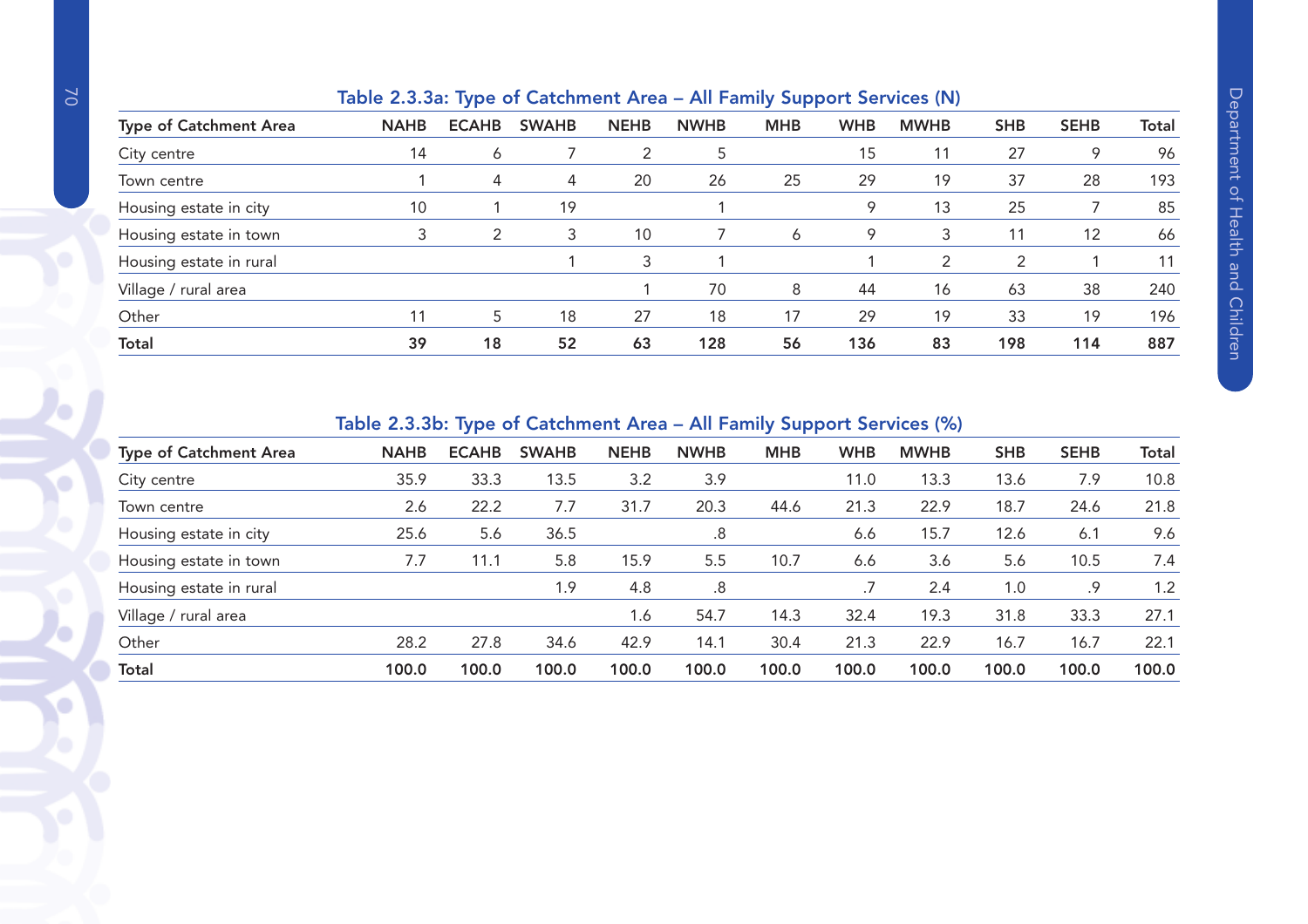| Table 2.4.1a: Proportion of Service Users Living Within Walking Distance* of General Family Support Service (N) |    |              |              |             |             |            |            |             |            |             |       |
|-----------------------------------------------------------------------------------------------------------------|----|--------------|--------------|-------------|-------------|------------|------------|-------------|------------|-------------|-------|
| <b>Proportion Within Walking Distance NAHB</b>                                                                  |    | <b>ECAHB</b> | <b>SWAHB</b> | <b>NEHB</b> | <b>NWHB</b> | <b>MHB</b> | <b>WHB</b> | <b>MWHB</b> | <b>SHB</b> | <b>SEHB</b> | Total |
| Up to $25%$                                                                                                     |    | 5            |              | 19          | 17          | 12         | 31         | 14          | 48         | 17          | 179   |
| 26% to 50%                                                                                                      |    |              | 4            |             | 5           |            | 12         | 14          | 8          | -2          | 66    |
| 51% to 75%                                                                                                      |    |              | 4            |             | 4           | 5          | Ô          |             | 13         | 8           | 57    |
| 76% to 95%                                                                                                      |    |              |              | 9           | 8           | .5         | 8          | 8           | 15         | 10          | 71    |
| 96% to 100%                                                                                                     | 8  |              | 6            | 4           | 5           | 4          | 4          | 6           | 12         | 4           | 56    |
| <b>Total</b>                                                                                                    | 24 | 13           | 27           | 46          | 39          | 33         | 61         | 49          | 96         | 41          | 429   |

Table 2.4.1a: Proportion of Service Users Living Within Walking Distance\* of General Family Support Service (N)

#### Table 2.4.1b: Proportion of Service Users Living Within Walking Distance\* of General Family Support Service (%)

|                                                |       |              | ~            |             | -           |            |            |             | . .        |             |              |
|------------------------------------------------|-------|--------------|--------------|-------------|-------------|------------|------------|-------------|------------|-------------|--------------|
| <b>Proportion Within Walking Distance NAHB</b> |       | <b>ECAHB</b> | <b>SWAHB</b> | <b>NEHB</b> | <b>NWHB</b> | <b>MHB</b> | <b>WHB</b> | <b>MWHB</b> | <b>SHB</b> | <b>SEHB</b> | <b>Total</b> |
| Up to 25%                                      | 20.8  | 38.5         | 40.7         | 41.3        | 43.6        | 36.4       | 50.8       | 28.6        | 50.0       | 41.5        | 41.7         |
| 26% to 50%                                     | 20.8  | 15.4         | 14.8         | 15.2        | 12.8        | 21.2       | 19.7       | 28.6        | 8.3        | 4.9         | 15.4         |
| 51% to 75%                                     | 4.2   | 15.4         | 14.8         | 15.2        | 10.3        | 15.2       | 9.8        | 14.3        | 13.5       | 19.5        | 13.3         |
| 76% to 95%                                     | 20.8  | 7.7          | 7.4          | 19.6        | 20.5        | 15.2       | 13.1       | 16.3        | 15.6       | 24.4        | 16.6         |
| 96% to 100%                                    | 33.3  | 23.1         | 22.2         | 8.7         | 12.8        | 12.1       | 6.6        | 12.2        | 12.5       | 9.8         | 13.1         |
| <b>Total</b>                                   | 100.0 | 100.0        | 100.0        | 100.0       | 100.0       | 100.0      | 100.0      | 100.0       | 100.0      | 100.0       | 100.0        |

\*'Walking distance' is defined as the distance that can be walked in no more than 10-15 minutes.

\*\*Tables apply only to those services not delivered within the home.

O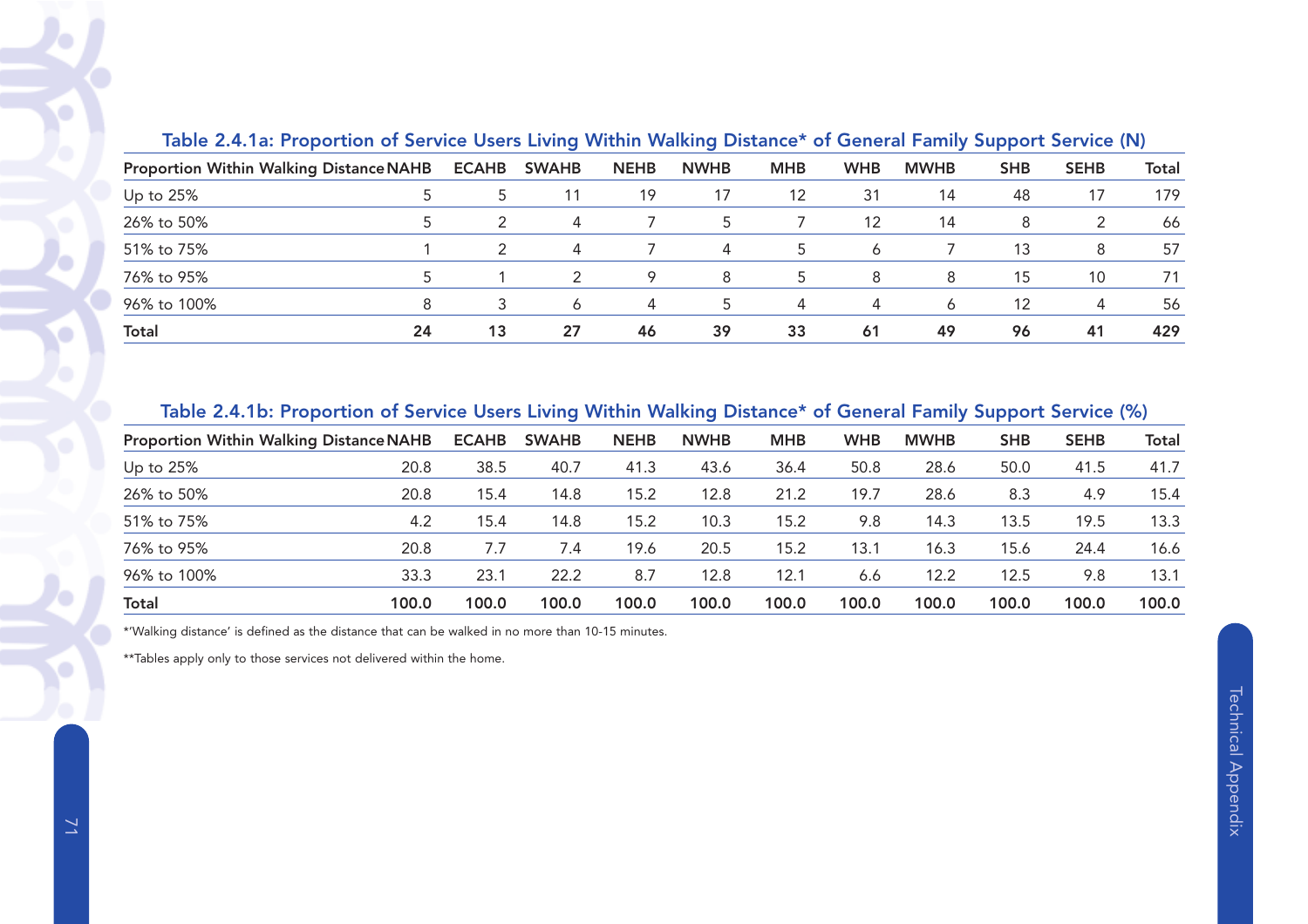|             | Table 2.4.2a: Proportion of Service Users Living Within Walking Distance* of Childcare Family Support Service (N)<br><b>Proportion Within Walking Distance NAHB</b><br><b>ECAHB</b><br><b>MHB</b><br><b>WHB</b><br><b>SHB</b><br><b>SEHB</b><br>Total<br><b>SWAHB</b><br><b>MWHB</b><br><b>NEHB</b><br><b>NWHB</b><br>195<br>46<br>38<br>53<br>35<br>11 |              |    |  |    |    |    |    |    |    |     |  |  |  |
|-------------|---------------------------------------------------------------------------------------------------------------------------------------------------------------------------------------------------------------------------------------------------------------------------------------------------------------------------------------------------------|--------------|----|--|----|----|----|----|----|----|-----|--|--|--|
|             |                                                                                                                                                                                                                                                                                                                                                         |              |    |  |    |    |    |    |    |    |     |  |  |  |
| Up to $25%$ |                                                                                                                                                                                                                                                                                                                                                         |              |    |  |    |    |    |    |    |    |     |  |  |  |
| 26% to 50%  |                                                                                                                                                                                                                                                                                                                                                         |              |    |  | 15 |    | 11 | 6  | 10 | 9  | 55  |  |  |  |
| 51% to 75%  |                                                                                                                                                                                                                                                                                                                                                         |              |    |  | 4  |    |    | 3  | 8  | 5  | 24  |  |  |  |
| 76% to 95%  |                                                                                                                                                                                                                                                                                                                                                         |              | 6  |  |    |    |    | 6  | 8  | 9  | 42  |  |  |  |
| 96% to 100% |                                                                                                                                                                                                                                                                                                                                                         |              |    |  |    |    | 5  |    | 5  | 2  | 24  |  |  |  |
| Total       |                                                                                                                                                                                                                                                                                                                                                         | $\mathbf{c}$ | 18 |  | 77 | 10 | 55 | 28 | 77 | 63 | 340 |  |  |  |

| Table 2.4.2b: Proportion of Service Users Living Within Walking Distance* of Childcare Family Support Service (%) |       |              |              |             |             |            |            |             |            |             |       |
|-------------------------------------------------------------------------------------------------------------------|-------|--------------|--------------|-------------|-------------|------------|------------|-------------|------------|-------------|-------|
| <b>Proportion Within Walking Distance NAHB</b>                                                                    |       | <b>ECAHB</b> | <b>SWAHB</b> | <b>NEHB</b> | <b>NWHB</b> | <b>MHB</b> | <b>WHB</b> | <b>MWHB</b> | <b>SHB</b> | <b>SEHB</b> | Total |
| Up to 25%                                                                                                         | 20.0  |              | 16.7         | 100.0       | 68.8        | 30.0       | 63.6       | 39.3        | 59.7       | 60.3        | 57.4  |
| 26% to 50%                                                                                                        |       |              | 11.1         |             | 19.5        | 20.0       | 20.0       | 21.4        | 13.0       | 14.3        | 16.2  |
| 51% to 75%                                                                                                        |       |              |              |             | 5.2         | 20.0       | 3.6        | 10.7        | 10.4       | 7.9         | 7.1   |
| 76% to 95%                                                                                                        | 60.0  | 50.0         | 33.3         |             | 6.5         | 20.0       | 3.6        | 21.4        | 10.4       | 14.3        | 12.4  |
| 96% to 100%                                                                                                       | 20.0  | 50.0         | 38.9         |             |             | 10.0       | 9.1        | 7.1         | 6.5        | 3.2         | 7.1   |
| <b>Total</b>                                                                                                      | 100.0 | 100.0        | 100.0        | 100.0       | 100.0       | 100.0      | 100.0      | 100.0       | 100.0      | 100.0       | 100.0 |

\*'Walking distance' is defined as the distance that can be walked in no more than 10-15 minutes.

\*\*Tables apply only to those services not delivered within the home.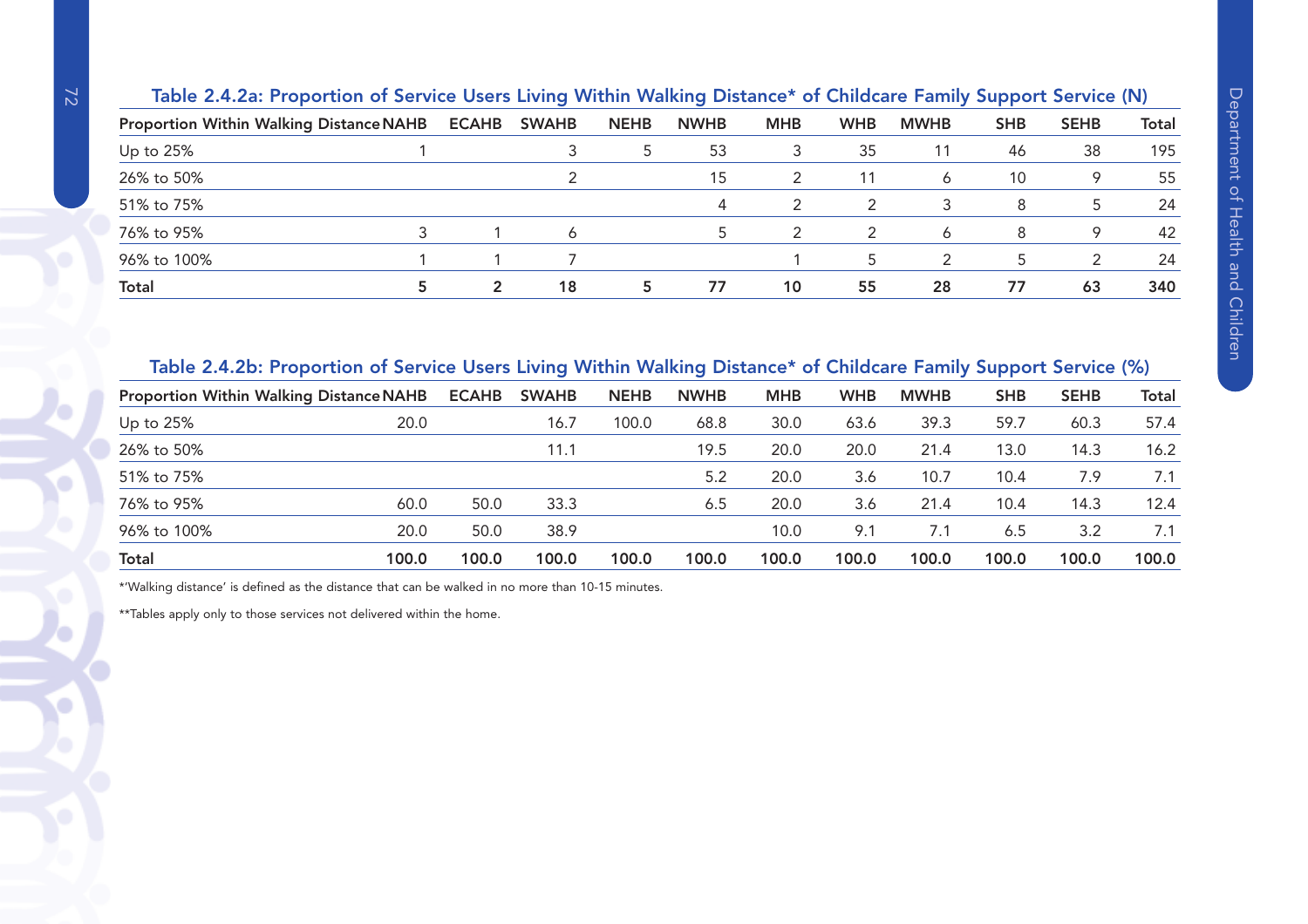| <b>Proportion Within</b> |             |               |              |             |             |            |            |             |            |             |              |
|--------------------------|-------------|---------------|--------------|-------------|-------------|------------|------------|-------------|------------|-------------|--------------|
| <b>Walking Distance</b>  | <b>NAHB</b> | <b>ECAHB</b>  | <b>SWAHB</b> | <b>NEHB</b> | <b>NWHB</b> | <b>MHB</b> | <b>WHB</b> | <b>MWHB</b> | <b>SHB</b> | <b>SEHB</b> | <b>Total</b> |
| Up to 25%                | 6           | 5             | 14           | 24          | 70          | 15         | 66         | 25          | 94         | 55          | 374          |
| 26% to 50%               |             |               | 6            |             | 20          | 9          | 23         | 20          | 18         | 11          | 121          |
| 51% to 75%               |             | 2             | 4            |             | 8           |            | 8          | 10          | 21         | 13          | 81           |
| 76% to 95%               | 8           | $\mathcal{P}$ | 8            | 9           | 13          |            | 10         | 14          | 23         | 19          | 113          |
| 96% to 100%              |             | 4             | 13           | 4           | 5           | 5          | 9          | 8           | 17         | 6           | 80           |
| <b>Total</b>             | 29          | 15            | 45           | 51          | 116         | 43         | 116        | 77          | 173        | 104         | 769          |

# Table 2.4.3a: Proportion of Service Users Living Within Walking Distance\* of All Family Support Service (N)

# Table 2.4.3b: Proportion of Service Users Living Within Walking Distance\* of All Family Support Service (%)

| <b>Proportion Within</b> |             |              |              |             |             |            |            |             |            |             |       |
|--------------------------|-------------|--------------|--------------|-------------|-------------|------------|------------|-------------|------------|-------------|-------|
| <b>Walking Distance</b>  | <b>NAHB</b> | <b>ECAHB</b> | <b>SWAHB</b> | <b>NEHB</b> | <b>NWHB</b> | <b>MHB</b> | <b>WHB</b> | <b>MWHB</b> | <b>SHB</b> | <b>SEHB</b> | Total |
| Up to 25%                | 20.7        | 33.3         | 31.1         | 47.1        | 60.3        | 34.9       | 56.9       | 32.5        | 54.3       | 52.9        | 48.6  |
| 26% to 50%               | 17.2        | 13.3         | 13.3         | 13.7        | 17.2        | 20.9       | 19.8       | 26.0        | 10.4       | 10.6        | 15.7  |
| 51% to 75%               | 3.4         | 13.3         | 8.9          | 13.7        | 6.9         | 16.3       | 6.9        | 13.0        | 12.1       | 12.5        | 10.5  |
| 76% to 95%               | 27.6        | 13.3         | 17.8         | 17.6        | 11.2        | 16.3       | 8.6        | 18.2        | 13.3       | 18.3        | 14.7  |
| 96% to 100%              | 31.0        | 26.7         | 28.9         | 7.8         | 4.3         | 11.6       | 7.8        | 10.4        | 9.8        | 5.8         | 10.4  |
| <b>Total</b>             | 100.0       | 100.0        | 100.0        | 100.0       | 100.0       | 100.0      | 100.0      | 100.0       | 100.0      | 100.0       | 100.0 |

\*'Walking distance' is defined as the distance that can be walked in no more than 10-15 minutes.

\*\*Tables apply only to those services not delivered within the home.

 $\bigcirc$ 

€

c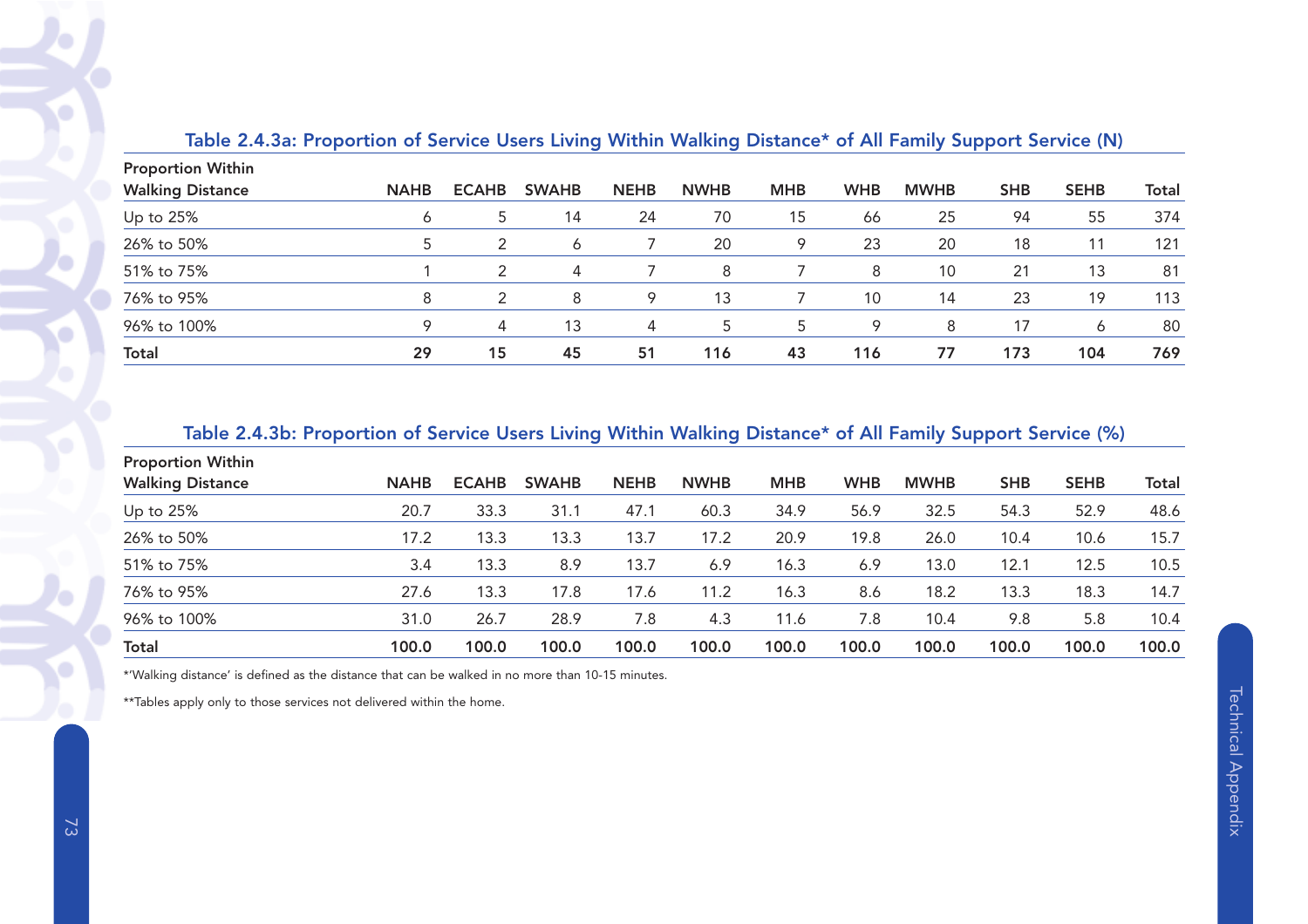# Section Three: Organisation Characteristics of Family Support Services

|                          | <u>rapie official indifferent of teams office deficial i alling oupport betwice was established (in)</u> |              |              |             |             |            |            |             |            |             |       |
|--------------------------|----------------------------------------------------------------------------------------------------------|--------------|--------------|-------------|-------------|------------|------------|-------------|------------|-------------|-------|
| <b>Years Established</b> | <b>NAHB</b>                                                                                              | <b>ECAHB</b> | <b>SWAHB</b> | <b>NEHB</b> | <b>NWHB</b> | <b>MHB</b> | <b>WHB</b> | <b>MWHB</b> | <b>SHB</b> | <b>SEHB</b> | Total |
| Less than five           |                                                                                                          |              | 9            | 24          | 21          | 11         | 27         | 14          | 32         | $\circ$     | 159   |
| Five to ten              |                                                                                                          |              |              | 21          | 14          | 15         | 18         | 16          | 27         | 17          | 148   |
| Eleven to twenty         | 10                                                                                                       |              | 10           |             |             | 6          |            | 9           | 21         | 9           | 84    |
| Over twenty              |                                                                                                          |              | 4            | 4           | 5           |            | 13         | Q           | 26         | $\circ$     | 81    |
| <b>Total</b>             | 32                                                                                                       | 14           | 30           | 51          | 47          | 35         | 65         | 48          | 106        | 44          | 472   |

# Table 3.1.1a: Number of Years Since General Family Support Service was Established (N)

#### Table 3.1.1b: Number of Years Since General Family Support Service was Established (%)

| <b>NAHB</b> | <b>ECAHB</b> | <b>SWAHB</b> | <b>NEHB</b> | <b>NWHB</b> | <b>MHB</b> | <b>WHB</b> | <b>MWHB</b> | <b>SHB</b> | <b>SEHB</b> | <b>Total</b> |
|-------------|--------------|--------------|-------------|-------------|------------|------------|-------------|------------|-------------|--------------|
| 21.9        | 35.7         | 30.0         | 47.1        | 44.7        | 31.4       | 41.5       | 29.2        | 30.2       | 20.5        | 33.7         |
| 25.0        | 35.7         | 23.3         | 41.2        | 29.8        | 42.9       | 27.7       | 33.3        | 25.5       | 38.6        | 31.4         |
| 31.3        | 21.4         | 33.3         | 3.9         | 14.9        | 17.1       | 10.8       | 18.8        | 19.8       | 20.5        | 17.8         |
| 21.9        | 7.1          | 13.3         | 7.8         | 10.6        | 8.6        | 20.0       | 18.8        | 24.5       | 20.5        | 17.2         |
| 100.0       | 100.0        | 100.0        | 100.0       | 100.0       | 100.0      | 100.0      | 100.0       | 100.0      | 100.0       | 100.0        |
|             |              |              |             |             |            |            |             |            |             |              |

# Table 3.1.1c: Mean Number of Years Since General Family Support Service was Established

| $\blacksquare$<br>Years.<br><b>Established</b> | <b>NAHB</b> | <b>ECAHE</b> | <b>SWAHB</b>   | <b>NEHB</b> | <b>NWHB</b> | <b>MHB</b> | <b>WHB</b>    | <b>MWHB</b> | <b>SHB</b> | <b>SEHB</b> | Total  |
|------------------------------------------------|-------------|--------------|----------------|-------------|-------------|------------|---------------|-------------|------------|-------------|--------|
| Mean<br>Years                                  | $\sqrt{1}$  |              | $\cdot$ $\sim$ |             | o. .        |            | $\sim$<br>v.o | ، ک ا       | $\ddotsc$  | .<br>ں کا ا | .<br>. |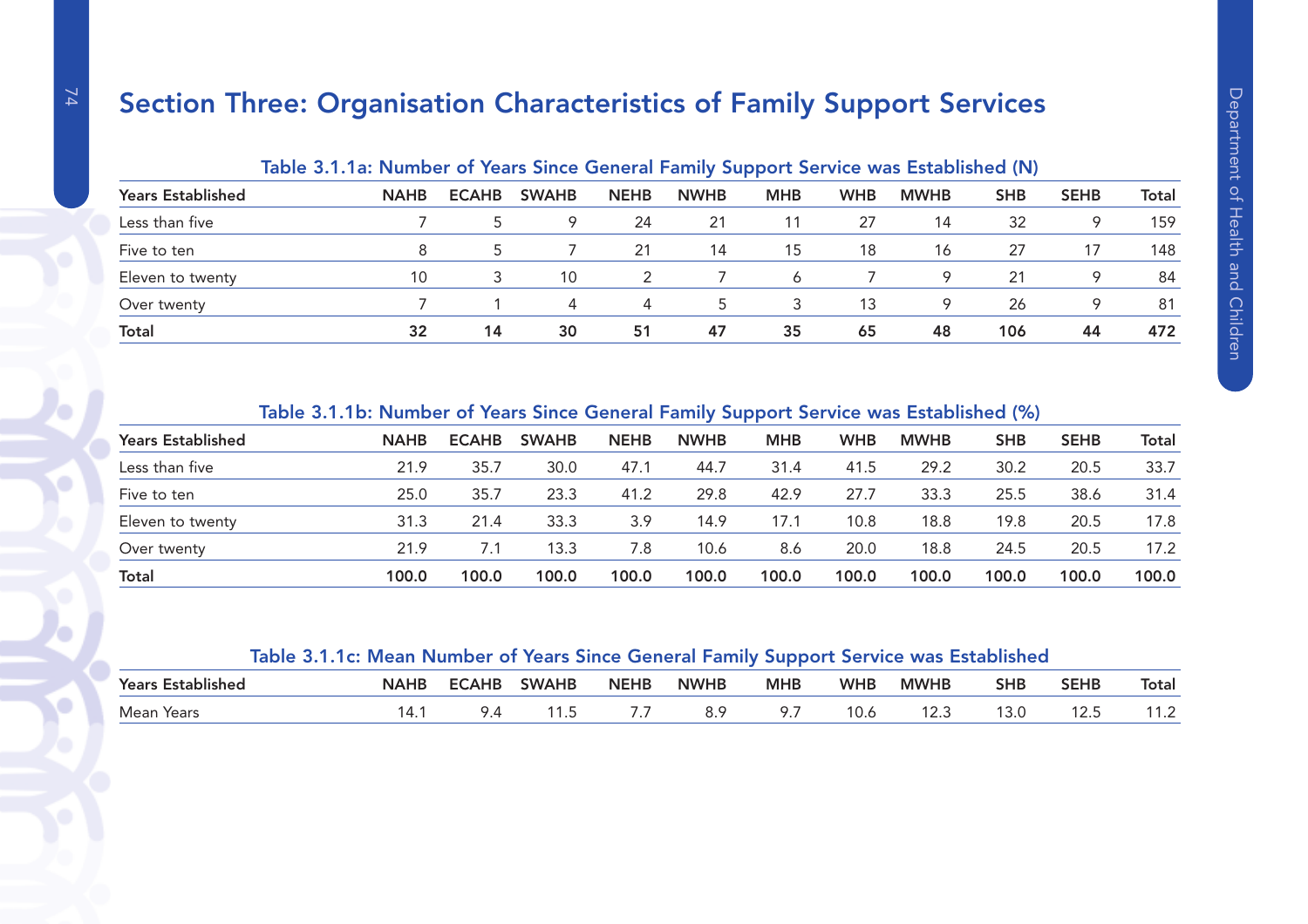|                          | TOWIS OFFICER TRAINING OF TOOLS ONTEG ON MODEL ON THE OWNER TO FIRST HIS CONSIDERED (17) |              |              |              |             |            |            |             |            |             |       |
|--------------------------|------------------------------------------------------------------------------------------|--------------|--------------|--------------|-------------|------------|------------|-------------|------------|-------------|-------|
| <b>Years Established</b> | <b>NAHB</b>                                                                              | <b>ECAHB</b> | <b>SWAHB</b> | <b>NEHB</b>  | <b>NWHB</b> | <b>MHB</b> | <b>WHB</b> | <b>MWHB</b> | <b>SHB</b> | <b>SEHB</b> | Total |
| Less than five           |                                                                                          |              |              | 4            | 27          | 8          | 23         | 9           | 31         | 18          | 124   |
| Five to ten              |                                                                                          |              |              |              | 25          |            | о          | 8           | 13         | 15          | 77    |
| Eleven to twenty         |                                                                                          |              | 4            |              | 10          |            | 15         | 5           | 19         | 14          | 70    |
| Over twenty              |                                                                                          |              | 8            |              | 12          |            |            | 4           | 14         | 14          | 74    |
| <b>Total</b>             |                                                                                          |              | 17           | <sub>6</sub> | 74          | 14         | 64         | 26          | 77         | 61          | 345   |

# Table 3.1.2a: Number of Years Since Childcare Family Support Service was Established (N)

| <b>Years Established</b> | <b>NAHB</b> | <b>ECAHB</b> | <b>SWAHB</b> | <b>NEHB</b> | <b>NWHB</b> | <b>MHB</b> | <b>WHB</b> | <b>MWHB</b> | <b>SHB</b> | <b>SEHB</b> | <b>Total</b> |
|--------------------------|-------------|--------------|--------------|-------------|-------------|------------|------------|-------------|------------|-------------|--------------|
| Less than five           | 20.0        |              | 17.6         | 66.7        | 36.5        | 57.1       | 35.9       | 34.6        | 40.3       | 29.5        | 35.9         |
| Five to ten              |             |              | 11.8         | 33.3        | 33.8        | 21.4       | 14.1       | 30.8        | 16.9       | 24.6        | 22.3         |
| Eleven to twenty         | 20.0        | 100.0        | 23.5         |             | 13.5        | 7.1        | 23.4       | 19.2        | 24.7       | 23.0        | 20.3         |
| Over twenty              | 60.0        |              | 47.1         |             | 16.2        | 14.3       | 26.6       | 15.4        | 18.2       | 23.0        | 21.4         |
| Total                    | 100.0       | 100.0        | 100.0        | 100.0       | 100.0       | 100.0      | 100.0      | 100.0       | 100.0      | 100.0       | 100.0        |

|                   | Table 3.1.2c: Mean Number of Years Since Childcare Family Support Service was Established |  |                            |  |            |            |             |          |       |
|-------------------|-------------------------------------------------------------------------------------------|--|----------------------------|--|------------|------------|-------------|----------|-------|
| Years Established |                                                                                           |  | NAHB ECAHB SWAHB NEHB NWHB |  | <b>MHB</b> | <b>WHB</b> | <b>MWHB</b> | SHB SEHB | Total |

| i edi S<br>ESLADIISHEU | <b>IVAND</b> | :САПР                    | JVVAND | INEND | <b>IVVVIID</b> | IVIND          | VVID | IVIVTHD | эпр  | ЭЕПР | ιυιαι    |
|------------------------|--------------|--------------------------|--------|-------|----------------|----------------|------|---------|------|------|----------|
| Mean<br>Years          | ∠J.∪         | $\overline{\phantom{0}}$ | _v.v   | −…    | $\cdot$        | $\cdot$ $\sim$ |      |         | ししいし | ۰۰ ک | $\cdots$ |

Ö

٠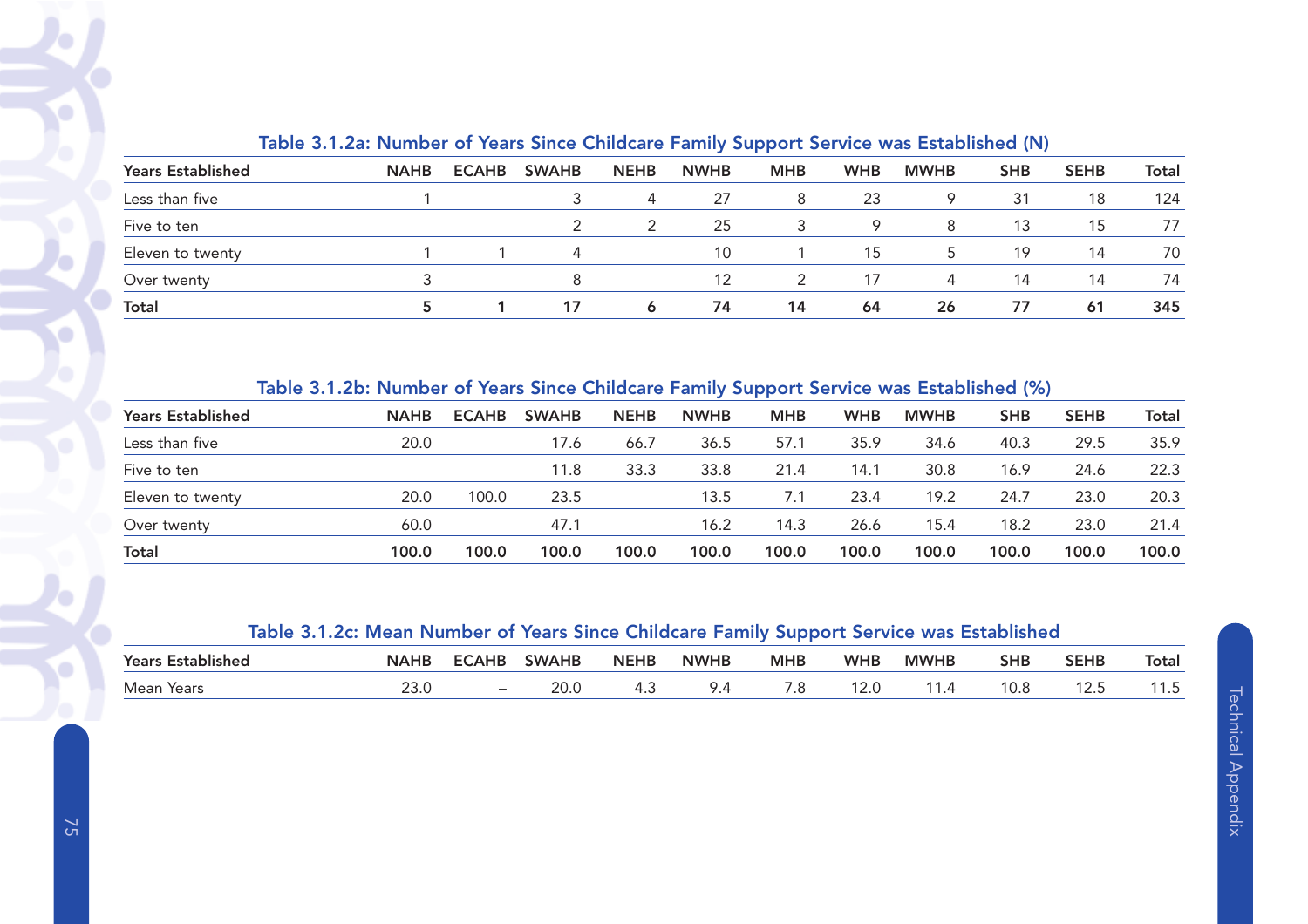|                          | Table of Hoat Hamber of Tears Since Air Farmly Support Service was Established (H) |              |              |             |             |            |            |             |            |             |       |
|--------------------------|------------------------------------------------------------------------------------|--------------|--------------|-------------|-------------|------------|------------|-------------|------------|-------------|-------|
| <b>Years Established</b> | <b>NAHB</b>                                                                        | <b>ECAHB</b> | <b>SWAHB</b> | <b>NEHB</b> | <b>NWHB</b> | <b>MHB</b> | <b>WHB</b> | <b>MWHB</b> | <b>SHB</b> | <b>SEHB</b> | Total |
| Less than five           |                                                                                    |              | 12           | 28          | 48          | 19         | 50         | 23          | 63         | 27          | 283   |
| Five to ten              |                                                                                    |              | 9            | 23          | 39          | 18         | 27         | 24          | 40         | 32          | 225   |
| Eleven to twenty         |                                                                                    | 4            | 14           |             | 17          |            | 22         | 14          | 40         | 23          | 154   |
| Over twenty              | 10                                                                                 |              | 12           | 4           | 17          |            | 30         | 13          | 40         | 23          | 155   |
| Total                    | 37                                                                                 | 15           | 47           | 57          | 121         | 49         | 129        | 74          | 183        | 105         | 817   |

# Table 3.1.3a: Number of Years Since All Family Support Service was Established (N)

# Table 3.1.3b: Number of Years Since All Family Support Service was Established (%)

| <b>Years Established</b> | <b>NAHB</b> | <b>ECAHB</b> | <b>SWAHB</b> | <b>NEHB</b> | <b>NWHB</b> | <b>MHB</b> | <b>WHB</b> | <b>MWHB</b> | <b>SHB</b> | <b>SEHB</b> | Total |
|--------------------------|-------------|--------------|--------------|-------------|-------------|------------|------------|-------------|------------|-------------|-------|
| Less than five           | 21.6        | 33.3         | 25.5         | 49.1        | 39.7        | 38.8       | 38.8       | 31.1        | 34.4       | 25.7        | 34.6  |
| Five to ten              | 21.6        | 33.3         | 19.1         | 40.4        | 32.2        | 36.7       | 20.9       | 32.4        | 21.9       | 30.5        | 27.5  |
| Eleven to twenty         | 29.7        | 26.7         | 29.8         | 3.5         | 14.0        | 14.3       | 17.1       | 18.9        | 21.9       | 21.9        | 18.8  |
| Over twenty              | 27.0        | 6.7          | 25.5         | 7.0         | 14.0        | 10.2       | 23.3       | 17.6        | 21.9       | 21.9        | 19.0  |
| <b>Total</b>             | 100.0       | 100.0        | 100.0        | 100.0       | 100.0       | 100.0      | 100.0      | 100.0       | 100.0      | 100.0       | 100.0 |

# Table 3.1.3c: Mean Number of Years Since All Family Support Service was Established

|               | NAHE      | <b>ECAHB</b> | <b>SWAHB</b> | <b>NEHB</b> | <b>NWHB</b> | <b>MHE</b>        | <b>WHB</b> | <b>MWHB</b>    | <b>SHB</b>     | <b>SEHB</b>       | <b>Total</b>                    |
|---------------|-----------|--------------|--------------|-------------|-------------|-------------------|------------|----------------|----------------|-------------------|---------------------------------|
| Mean<br>Years | -<br>ن.رب | , , ,        | 4.C          | . .         | ے .         | $\sim$ . 4 $\sim$ | .          | າ ລິຕ<br>. 2.v | $\sim$<br>۰– ۱ | $\sim$<br>ں . ک ، | $\overline{\phantom{a}}$<br>ن . |

O

C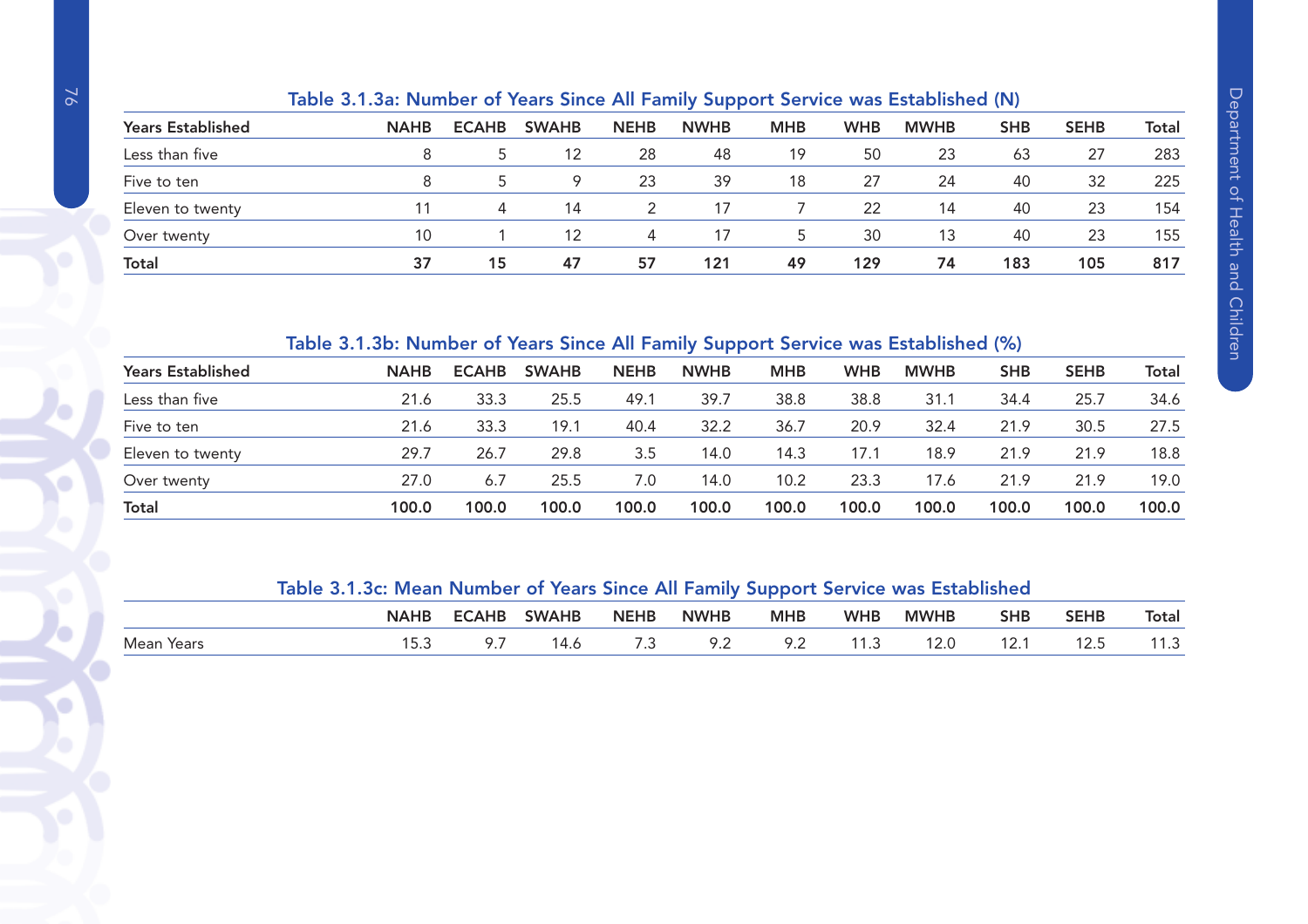|                                 |             |              |              |             |             |            |            | Table 0.2.1a. Type of Organisation Denvering Ocheral Family Support Services (H) |            |             |              |
|---------------------------------|-------------|--------------|--------------|-------------|-------------|------------|------------|----------------------------------------------------------------------------------|------------|-------------|--------------|
| <b>Type of Organisation</b>     | <b>NAHB</b> | <b>ECAHB</b> | <b>SWAHB</b> | <b>NEHB</b> | <b>NWHB</b> | <b>MHB</b> | <b>WHB</b> | <b>MWHB</b>                                                                      | <b>SHB</b> | <b>SEHB</b> | <b>Total</b> |
| Health Board                    | 9           | 8            | 8            | 20          | 5           | 12         | 31         | 9                                                                                | 24         |             | 133          |
| Voluntary/Community             | 18          | 6            | 16           | 27          | 36          | 18         | 25         | 38                                                                               | 72         | 35          | 291          |
| Joint Health Board & Voluntary/ |             |              |              |             |             |            |            |                                                                                  |            |             |              |
| Community                       | Ô           |              |              | 5           | 5           | 5          | 6          | 3                                                                                | 4          | 3           | 44           |
| Private                         |             |              |              |             |             |            |            |                                                                                  | 6          |             |              |
| Other                           |             |              | C            | 4           |             | 6          |            | 4                                                                                | 11         |             | 38           |
| <b>Total</b>                    | 33          | 16           | 33           | 57          | 47          | 41         | 71         | 55                                                                               | 117        | 47          | 517          |

# Table 3.2.1a: Type of Organisation Delivering General Family Support Services (N)

# Table 3.2.1b: Type of Organisation Delivering General Family Support Services (%)

|                                 | - -         |              |              |             |             |            | . .        |             |            |             |              |
|---------------------------------|-------------|--------------|--------------|-------------|-------------|------------|------------|-------------|------------|-------------|--------------|
| <b>Type of Organisation</b>     | <b>NAHB</b> | <b>ECAHB</b> | <b>SWAHB</b> | <b>NEHB</b> | <b>NWHB</b> | <b>MHB</b> | <b>WHB</b> | <b>MWHB</b> | <b>SHB</b> | <b>SEHB</b> | <b>Total</b> |
| Health Board                    | 27.3        | 50.0         | 24.2         | 35.1        | 10.6        | 29.3       | 43.7       | 16.4        | 20.5       | 14.9        | 25.7         |
| Voluntary/Community             | 54.5        | 37.5         | 48.5         | 47.4        | 76.6        | 43.9       | 35.2       | 69.1        | 61.5       | 74.5        | 56.3         |
| Joint Health Board & Voluntary/ |             |              |              |             |             |            |            |             |            |             |              |
| Community                       | 18.2        |              | 21.2         | 8.8         | 10.6        | 12.2       | 8.5        | 5.5         | 3.4        | 6.4         | 8.5          |
| Private                         |             | 6.3          |              | 1.8         |             |            | 2.8        | 1.8         | 5.1        |             | 2.1          |
| Other                           |             | 6.3          | 6.1          | 7.0         | 2.1         | 14.6       | 9.9        | 7.3         | 9.4        | 4.3         | 7.4          |
| <b>Total</b>                    | 100.0       | 100.0        | 100.0        | 100.0       | 100.0       | 100.0      | 100.0      | 100.0       | 100.0      | 100.0       | 100.0        |
|                                 |             |              |              |             |             |            |            |             |            |             |              |

Ó

O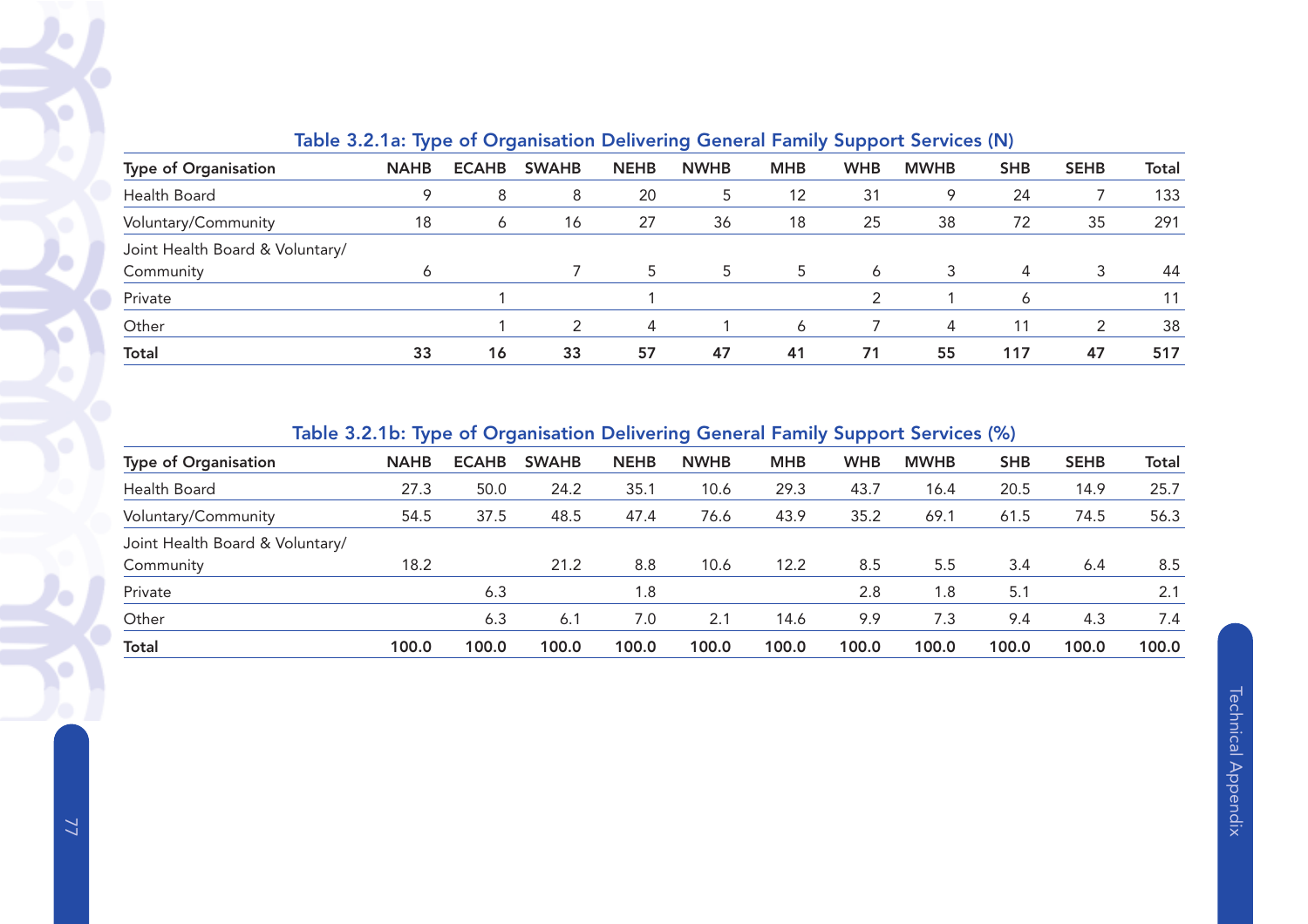|                                 |             |               |               |             |             |            |            | Table 3.2.2a: Type of Organisation Delivering Childcare Family Support Services (N) |            |             |       |
|---------------------------------|-------------|---------------|---------------|-------------|-------------|------------|------------|-------------------------------------------------------------------------------------|------------|-------------|-------|
| <b>Type of Organisation</b>     | <b>NAHB</b> | <b>ECAHB</b>  | <b>SWAHB</b>  | <b>NEHB</b> | <b>NWHB</b> | <b>MHB</b> | <b>WHB</b> | <b>MWHB</b>                                                                         | <b>SHB</b> | <b>SEHB</b> | Total |
| Health Board                    |             |               |               |             | 3           | 5          |            |                                                                                     |            |             | 12    |
| Voluntary/Community             | 4           | $\mathcal{P}$ | 14            | 5           | 69          |            | 41         | 24                                                                                  | 68         | 46          | 280   |
| Joint Health Board & Voluntary/ |             |               |               |             |             |            |            |                                                                                     |            |             |       |
| Community                       |             |               | $\mathcal{P}$ |             | 5           | 2          | 10         | 2                                                                                   | 9          | 11          | 43    |
| Private                         |             |               |               |             |             |            | 12         |                                                                                     |            |             | 18    |
| Other                           |             |               |               |             | 4           |            |            |                                                                                     | 4          |             | 17    |
| <b>Total</b>                    |             | 2             | 19            | 6           | 81          | 15         | 65         | 28                                                                                  | 81         | 67          | 370   |

# Table 3.2.2b: Type of Organisation Delivering Childcare Family Support Services (%)

| <b>Type of Organisation</b>     | <b>NAHB</b> | <b>ECAHB</b> | <b>SWAHB</b> | <b>NEHB</b> | <b>NWHB</b> | <b>MHB</b> | <b>WHB</b> | <b>MWHB</b> | <b>SHB</b> | <b>SEHB</b> | <b>Total</b> |
|---------------------------------|-------------|--------------|--------------|-------------|-------------|------------|------------|-------------|------------|-------------|--------------|
| Health Board                    |             |              | 10.5         |             | 3.7         | 33.3       | 1.5        | 3.6         |            |             | 3.2          |
| Voluntary/Community             | 66.7        | 100.0        | 73.7         | 83.3        | 85.2        | 46.7       | 63.1       | 85.7        | 84.0       | 68.7        | 75.7         |
| Joint Health Board & Voluntary/ |             |              |              |             |             |            |            |             |            |             |              |
| Community                       | 16.7        |              | 10.5         | 16.7        | 6.2         | 13.3       | 15.4       | 7.1         | 11.1       | 16.4        | 11.6         |
| Private                         |             |              |              |             |             |            | 18.5       | 3.6         |            | 7.5         | 4.9          |
| Other                           | 16.7        |              | 5.3          |             | 4.9         | 6.7        | 1.5        |             | 4.9        | 7.5         | 4.6          |
| <b>Total</b>                    | 100.0       | 100.0        | 100.0        | 100.0       | 100.0       | 100.0      | 100.0      | 100.0       | 100.0      | 100.0       | 100.0        |

C

C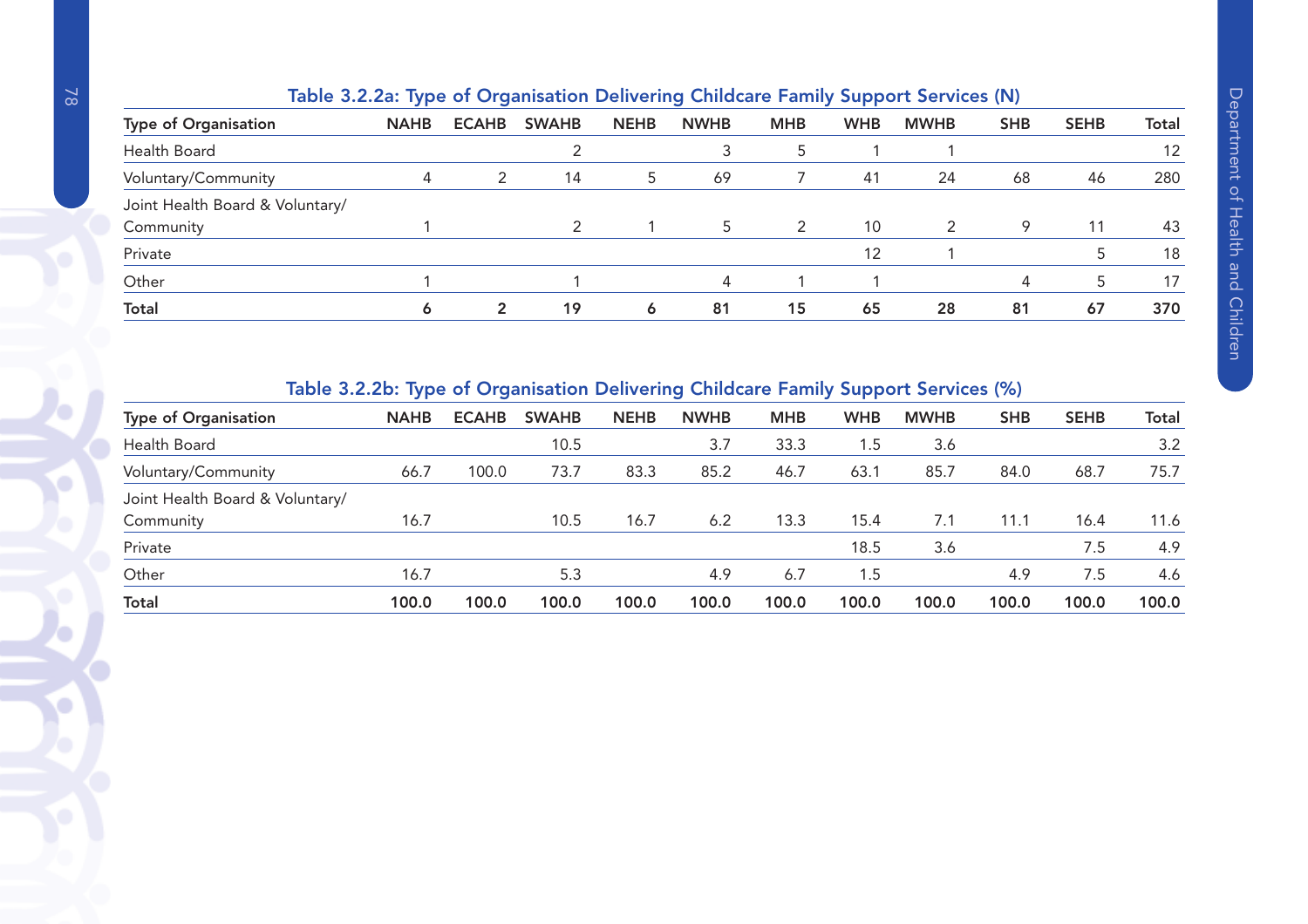| Table J.Z.Ja. Type of Organisation Delivering All Family Jupport Jervices (N) |             |              |              |             |             |            |            |             |            |             |              |  |  |
|-------------------------------------------------------------------------------|-------------|--------------|--------------|-------------|-------------|------------|------------|-------------|------------|-------------|--------------|--|--|
| <b>Type of Organisation</b>                                                   | <b>NAHB</b> | <b>ECAHB</b> | <b>SWAHB</b> | <b>NEHB</b> | <b>NWHB</b> | <b>MHB</b> | <b>WHB</b> | <b>MWHB</b> | <b>SHB</b> | <b>SEHB</b> | <b>Total</b> |  |  |
| Health Board                                                                  |             | 8            | 10           | 20          | 8           | 17         | 32         | 10          | 24         |             | 145          |  |  |
| Voluntary/Community                                                           | 22          | 8            | 30           | 32          | 105         | 25         | 66         | 62          | 140        | 81          | 571          |  |  |
| Joint Health Board & Voluntary/                                               |             |              |              |             |             |            |            |             |            |             |              |  |  |
| Community                                                                     |             |              | 9            | 6           | 10          |            | 16         | 5           | 13         | 14          | 87           |  |  |
| Private                                                                       |             |              |              |             |             |            | 14         |             | 6          | 5           | 29           |  |  |
| Other                                                                         |             |              |              | 4           | 5           |            | 8          | 4           | 15         |             | 55           |  |  |
| <b>Total</b>                                                                  | 39          | 18           | 52           | 63          | 128         | 56         | 136        | 83          | 198        | 114         | 887          |  |  |

# Table 3.2.3a: Type of Organisation Delivering All Family Support Services (N)

# Table 3.2.3b: Type of Organisation Delivering All Family Support Services (%)

| <b>NAHB</b> | <b>ECAHB</b> | <b>SWAHB</b> | <b>NEHB</b> | <b>NWHB</b> | <b>MHB</b> | <b>WHB</b> | <b>MWHB</b> | <b>SHB</b> | <b>SEHB</b> | Total |
|-------------|--------------|--------------|-------------|-------------|------------|------------|-------------|------------|-------------|-------|
| 23.1        | 44.4         | 19.2         | 31.7        | 6.3         | 30.4       | 23.5       | 12.0        | 12.1       | 6.1         | 16.3  |
| 56.4        | 44.4         | 57.7         | 50.8        | 82.0        | 44.6       | 48.5       | 74.7        | 70.7       | 71.1        | 64.4  |
|             |              |              |             |             |            |            |             |            |             |       |
| 17.9        |              | 17.3         | 9.5         | 7.8         | 12.5       | 11.8       | 6.0         | 6.6        | 12.3        | 9.8   |
|             | 5.6          |              | 1.6         |             |            | 10.3       | 2.4         | 3.0        | 4.4         | 3.3   |
| 2.6         | 5.6          | 5.8          | 6.3         | 3.9         | 12.5       | 5.9        | 4.8         | 7.6        | 6.1         | 6.2   |
| 100.0       | 100.0        | 100.0        | 100.0       | 100.0       | 100.0      | 100.0      | 100.0       | 100.0      | 100.0       | 100.0 |
|             |              |              |             |             |            |            |             |            |             |       |

 $\bullet$ 

O

G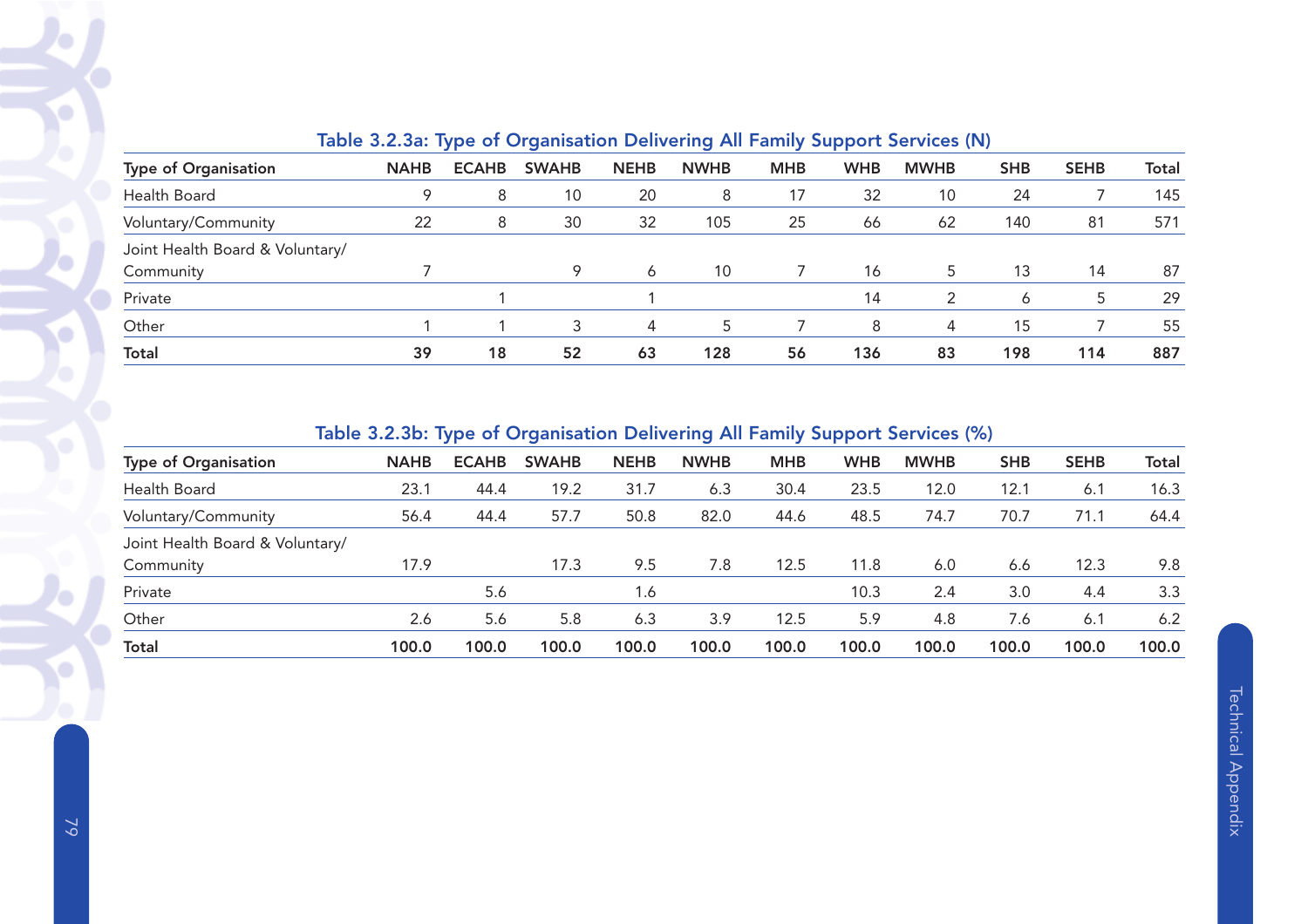| - General Family Support Services (N) |             |              |              |             |             |            |            |             |            |             |       |  |  |
|---------------------------------------|-------------|--------------|--------------|-------------|-------------|------------|------------|-------------|------------|-------------|-------|--|--|
| <b>Type of Organisation</b>           | <b>NAHB</b> | <b>ECAHB</b> | <b>SWAHB</b> | <b>NEHB</b> | <b>NWHB</b> | <b>MHB</b> | <b>WHB</b> | <b>MWHB</b> | <b>SHB</b> | <b>SEHB</b> | Total |  |  |
| Voluntary/Community                   |             |              | 13           | 15          | 24          |            | 15         | 19          |            | l 5         | 149   |  |  |
| Private                               |             |              |              |             |             | $\Omega$   |            |             |            |             | 4     |  |  |
| <b>Total</b>                          |             |              | 16           | 28          | 36          | 18         | 27         | 39          | 78         | 35          | 302   |  |  |

### Table 3.3.1a: Voluntary / Community / Private Organisations Attached to Parent Organisations – General Family Support Services (N)

| <b>Table 3.3.1b</b>         | Voluntary / Community / Private Organisations Attached to Parent Organisations<br>- General Family Support Services (%) |              |              |             |             |            |            |             |            |             |       |  |  |
|-----------------------------|-------------------------------------------------------------------------------------------------------------------------|--------------|--------------|-------------|-------------|------------|------------|-------------|------------|-------------|-------|--|--|
| <b>Type of Organisation</b> | <b>NAHB</b>                                                                                                             | <b>ECAHB</b> | <b>SWAHB</b> | <b>NEHB</b> | <b>NWHB</b> | <b>MHB</b> | <b>WHB</b> | <b>MWHB</b> | <b>SHB</b> | <b>SEHB</b> | Total |  |  |
| Voluntary/Community         | 61.1                                                                                                                    | 33.3         | 81.3         | 55.6        | 66.7        | 44.4       | 60.0       | 50.0        | 37.5       | 42.9        | 51.2  |  |  |
| Private                     |                                                                                                                         | 0.0          |              | 0.0         |             |            | 50.0       | 0.0         | 50.0       |             | 36.4  |  |  |
| <b>Total</b>                | 61.1                                                                                                                    | 28.6         | 81.3         | 53.6        | 66.7        | 44.4       | 59.3       | 48.7        | 38.5       | 42.9        | 50.7  |  |  |

#### Table 3.3.2a Voluntary / Community / Private Organisations Attached to Parent Organisations – Childcare Family Support Services (N)

| <b>Type of Organisation</b> | <b>NAHB</b> | <b>ECAHB</b> | <b>SWAHB</b> | <b>NEHB</b> | <b>NWHB</b> | <b>MHB</b> | <b>WHB</b> | <b>MWHB</b> | <b>SHB</b> | <b>SEHB</b> | Total |
|-----------------------------|-------------|--------------|--------------|-------------|-------------|------------|------------|-------------|------------|-------------|-------|
| Voluntary/Community         |             |              |              |             |             |            |            |             |            |             | 78    |
| Private                     |             |              |              |             |             |            |            |             |            |             |       |
| <b>Total</b>                |             |              | 14           |             | 69          |            | 53         | 25          | 68         | 51          | 298   |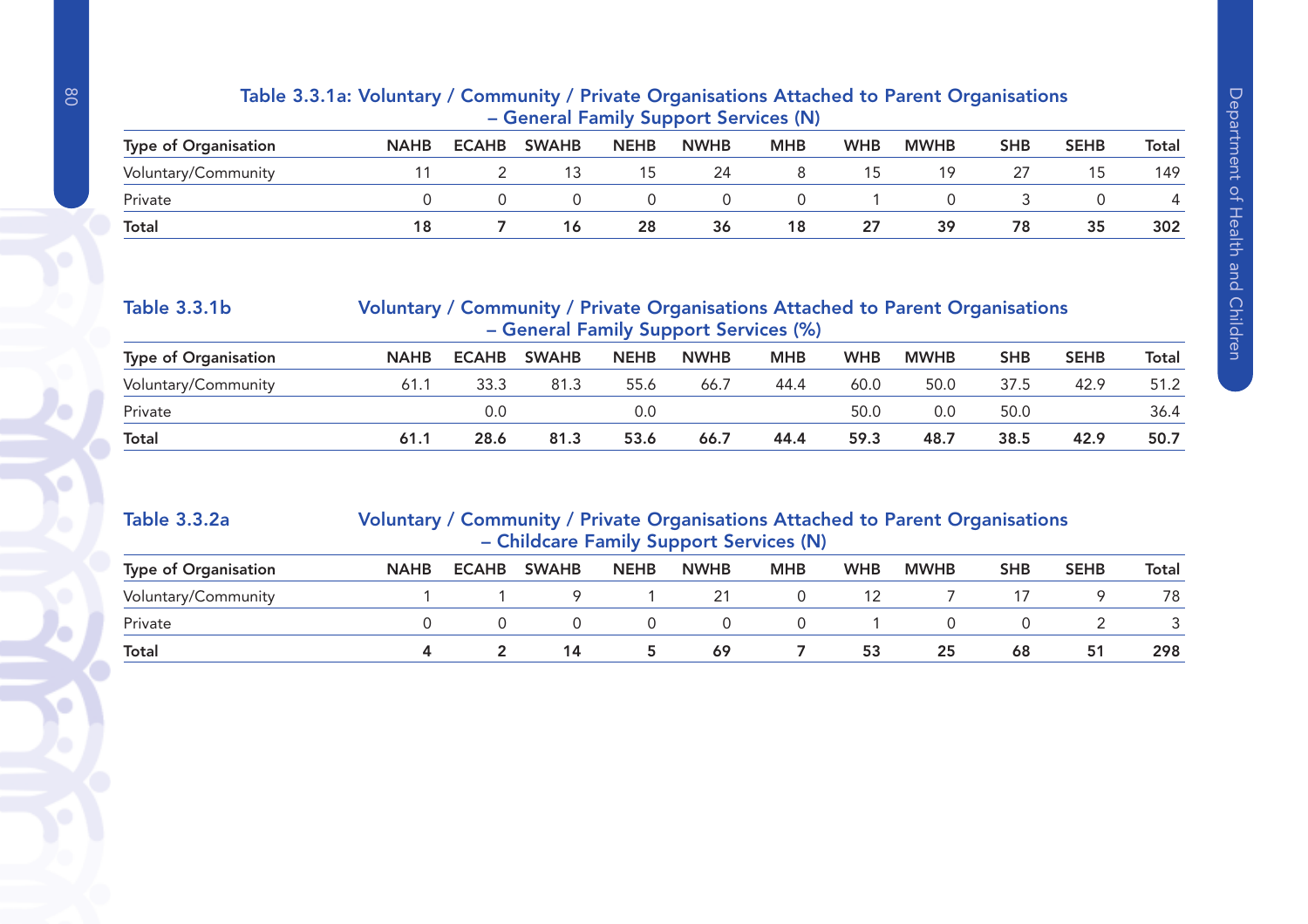| Table 3.3.2b: Voluntary / Community / Private Organisations Attached to Parent Organisations |
|----------------------------------------------------------------------------------------------|
| - Childcare Family Support Services (%)                                                      |

| <b>Type of Organisation</b> | <b>NAHB</b> | <b>ECAHB</b> | <b>SWAHB</b> | <b>NEHB</b> | <b>NWHB</b> | <b>MHB</b> | <b>WHB</b> | <b>MWHB</b> | <b>SHB</b> | <b>SEHB</b> | Total |
|-----------------------------|-------------|--------------|--------------|-------------|-------------|------------|------------|-------------|------------|-------------|-------|
| Voluntary/Community         | 25.0        | 50.0         | 64.3         | 20.0        | 30.4        | 0.0        | 29.3       | 29.2        | 25.0       | 19.6        | 27.9  |
| Private                     |             |              |              |             |             |            | 8.3        | 0.0         |            | 40.0        | 16.7  |
| <b>Total</b>                | 25.0        | 50.0         | 64.3         | 20.0        | 30.4        | 0.0        | 24.5       | 28.0        | 25.0       | 21.6        | 27.2  |

#### Table 3.3.3a: Voluntary / Community / Private Organisations Attached to Parent Organisations – All Family Support Services (N)

| <b>Type of Organisation</b> | <b>NAHB</b> | <b>ECAHB</b> | <b>SWAHB</b> | <b>NEHB</b> | <b>NWHB</b> | <b>MHB</b> | <b>WHB</b> | <b>MWHB</b> | <b>SHB</b> | <b>SEHB</b> | Total |
|-----------------------------|-------------|--------------|--------------|-------------|-------------|------------|------------|-------------|------------|-------------|-------|
| Voluntary/Community         |             |              |              | 16          | 45          |            |            | 26          | 44         | 24          | 227   |
| Private                     |             |              |              |             |             |            |            |             |            |             |       |
| <b>Total</b>                | 22          |              | 30           | 33          | 105         | 25         | 78         | 64          | 146        | 86          | 600   |

#### Table 3.3.3b: Voluntary / Community / Private Organisations Attached to Parent Organisations – All Family Support Services (%)

| <b>NAHB</b> | <b>ECAHB</b> | <b>SWAHB</b> | <b>NEHB</b> | <b>NWHB</b> | <b>MHB</b> | <b>WHB</b> | <b>MWHB</b> | <b>SHB</b> | <b>SEHB</b> | Total |
|-------------|--------------|--------------|-------------|-------------|------------|------------|-------------|------------|-------------|-------|
| 54.5        | 37.5         | 73.3         | 50.0        | 42.9        | 32.0       | 40.9       | 41.9        | 31.4       | 29.6        | 39.8  |
|             |              |              |             |             |            | 14.3       |             | 50.0       | 40.0        | 24.1  |
| 54.5        | 37.5         | 73.3         | 50.0        | 42.9        | 32.0       | 37.2       | 41.9        | 32.2       | 30.2        | 39.0  |
|             |              |              |             |             |            |            |             |            |             |       |

Ō

c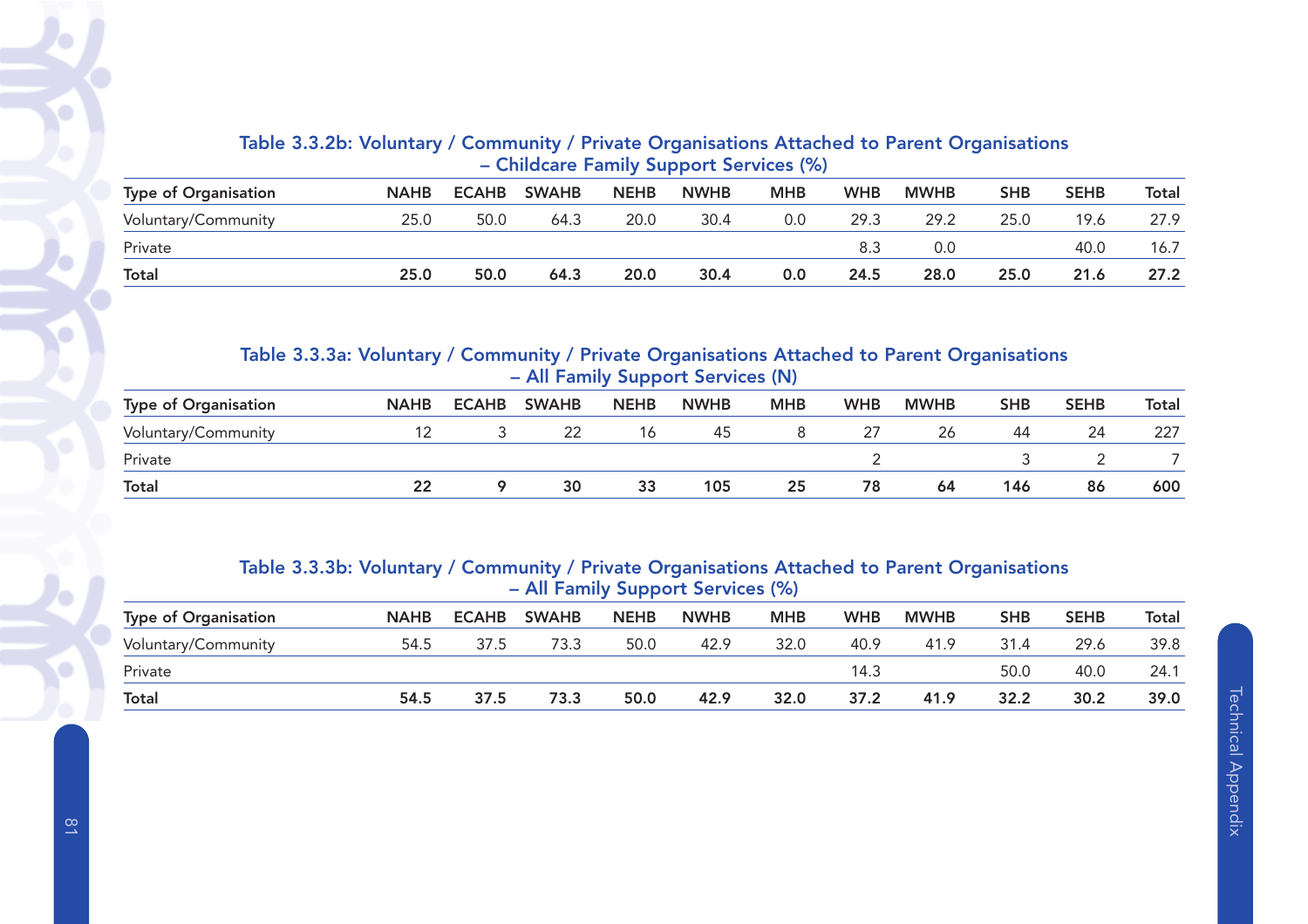| - General Family Support Services (N)               |             |              |              |             |             |            |            |             |            |             |       |  |  |
|-----------------------------------------------------|-------------|--------------|--------------|-------------|-------------|------------|------------|-------------|------------|-------------|-------|--|--|
| Legal Structure                                     | <b>NAHB</b> | <b>ECAHB</b> | <b>SWAHB</b> | <b>NEHB</b> | <b>NWHB</b> | <b>MHB</b> | <b>WHB</b> | <b>MWHB</b> | <b>SHB</b> | <b>SEHB</b> | Total |  |  |
| Not-for-Profit company with<br>charitable status    |             |              |              |             | 6           | 3          | 3          | 8           | 18         | 6           | 47    |  |  |
| Not-for-Profit company without<br>charitable status | 9           | 6            | 14           | 25          | 25          | 14         | 19         | 16          | 45         | 21          | 194   |  |  |
| For-Profit company with shares                      |             |              |              |             |             |            |            |             |            |             |       |  |  |
| Unincorporated                                      | 4           |              |              | 3           |             |            | 3          | 5           | 3          | 3           | 22    |  |  |
| Other                                               | 3           |              |              |             | 5           |            | 2          | 10          | 12         | 5           | 39    |  |  |
| <b>Total</b>                                        | 18          |              | 16           | 28          | 36          | 18         | 27         | 39          | 78         | 35          | 302   |  |  |

# Table 3.4.1a: Legal Structure of Voluntary / Community and Private Organisations

# Table 3.4.1b Legal Structure of Voluntary / Community and Private Organisations – General Family Support Services (%)

| Legal Structure                                     | <b>NAHB</b> | <b>ECAHB</b> | <b>SWAHB</b> | <b>NEHB</b> | <b>NWHB</b> | <b>MHB</b> | <b>WHB</b> | <b>MWHB</b> | <b>SHB</b> | <b>SEHB</b> | Total |
|-----------------------------------------------------|-------------|--------------|--------------|-------------|-------------|------------|------------|-------------|------------|-------------|-------|
| Not-for-Profit company with<br>charitable status    | 11.1        |              | 6.3          |             | 16.7        | 16.7       | 11.1       | 20.5        | 23.1       | 17.1        | 15.6  |
| Not-for-Profit company without<br>charitable status | 50.0        | 85.7         | 87.5         | 89.3        | 69.4        | 77.8       | 70.4       | 41.0        | 57.7       | 60.0        | 64.2  |
| For-Profit company with shares                      |             |              |              |             |             |            |            |             |            |             |       |
| Unincorporated                                      | 22.2        |              | 6.3          | 10.7        |             |            | 11.1       | 12.8        | 3.8        | 8.6         | 7.3   |
| Other                                               | 16.7        | 14.3         |              |             | 13.9        | 5.6        | 7.4        | 25.6        | 15.4       | 14.3        | 12.9  |
| <b>Total</b>                                        | 100.0       | 100.0        | 100.0        | 100.0       | 100.0       | 100.0      | 100.0      | 100.0       | 100.0      | 100.0       | 100.0 |

 $\bullet$ 

 $\bullet$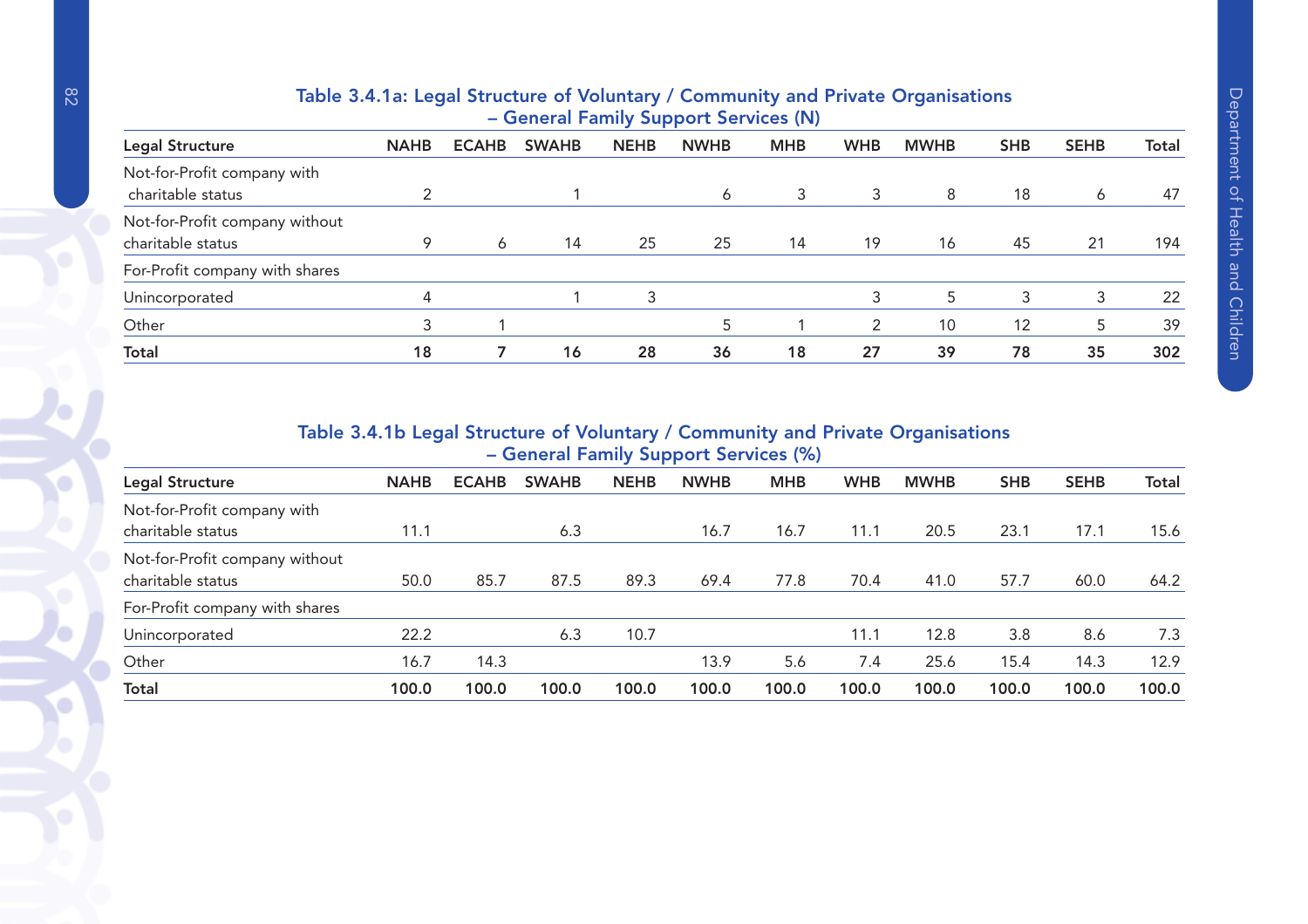|                                |             |                |              |               | .           |            |            |             |            |             |               |
|--------------------------------|-------------|----------------|--------------|---------------|-------------|------------|------------|-------------|------------|-------------|---------------|
| Legal Structure                | <b>NAHB</b> | <b>ECAHB</b>   | <b>SWAHB</b> | <b>NEHB</b>   | <b>NWHB</b> | <b>MHB</b> | <b>WHB</b> | <b>MWHB</b> | <b>SHB</b> | <b>SEHB</b> | Total         |
| Not-for-Profit company with    |             |                |              |               |             |            |            |             |            |             |               |
| charitable status              |             |                |              | $\mathcal{P}$ | 8           | 2          | 8          |             | 13         | 5           | 41            |
| Not-for-Profit company without |             |                |              |               |             |            |            |             |            |             |               |
| charitable status              | ◠           |                | 11           | 3             | 28          | 4          | 18         | 10          | 23         | 24          | 124           |
| For-Profit company with shares |             |                |              |               |             |            |            |             |            |             | $\mathcal{P}$ |
| Unincorporated                 |             |                |              |               | 9           |            | 6          | 6           | 10         |             | 39            |
| Other                          |             |                |              |               | 24          |            | 20         | 8           | 21         | 15          | 92            |
| <b>Total</b>                   | 4           | $\overline{2}$ | 14           | 5             | 69          |            | 53         | 25          | 68         | 51          | 298           |

# Table 3.4.2a: Legal Structure of Voluntary / Community and Private Organisations – Childcare Family Support Services (N)

# Table 3.4.2b: Legal Structure of Voluntary / Community and Private Organisations – Childcare Family Support Services (%)

| <b>Legal Structure</b>         | <b>NAHB</b> | <b>ECAHB</b> | <b>SWAHB</b> | <b>NEHB</b> | <b>NWHB</b> | <b>MHB</b> | <b>WHB</b> | <b>MWHB</b> | <b>SHB</b> | <b>SEHB</b> | <b>Total</b> |
|--------------------------------|-------------|--------------|--------------|-------------|-------------|------------|------------|-------------|------------|-------------|--------------|
| Not-for-Profit company with    |             |              |              |             |             |            |            |             |            |             |              |
| charitable status              | 50.0        |              |              | 40.0        | 11.6        | 28.6       | 15.1       | 4.0         | 19.1       | 9.8         | 13.8         |
| Not-for-Profit company without |             |              |              |             |             |            |            |             |            |             |              |
| charitable status              | 50.0        | 50.0         | 78.6         | 60.0        | 40.6        | 57.1       | 34.0       | 40.0        | 33.8       | 47.1        | 41.6         |
| For-Profit company with shares |             |              |              |             |             |            | 1.9        |             | 1.5        |             |              |
| Unincorporated                 |             |              | 7.1          |             | 13.0        |            | 11.3       | 24.0        | 14.7       | 13.7        | 13.1         |
| Other                          |             | 50.0         | 14.3         |             | 34.8        | 14.3       | 37.7       | 32.0        | 30.9       | 29.4        | 30.9         |
| <b>Total</b>                   | 100.0       | 100.0        | 100.0        | 100.0       | 100.0       | 100.0      | 100.0      | 100.0       | 100.0      | 100.0       | 100.0        |

 $\blacklozenge$ 

Ö

 $\bullet$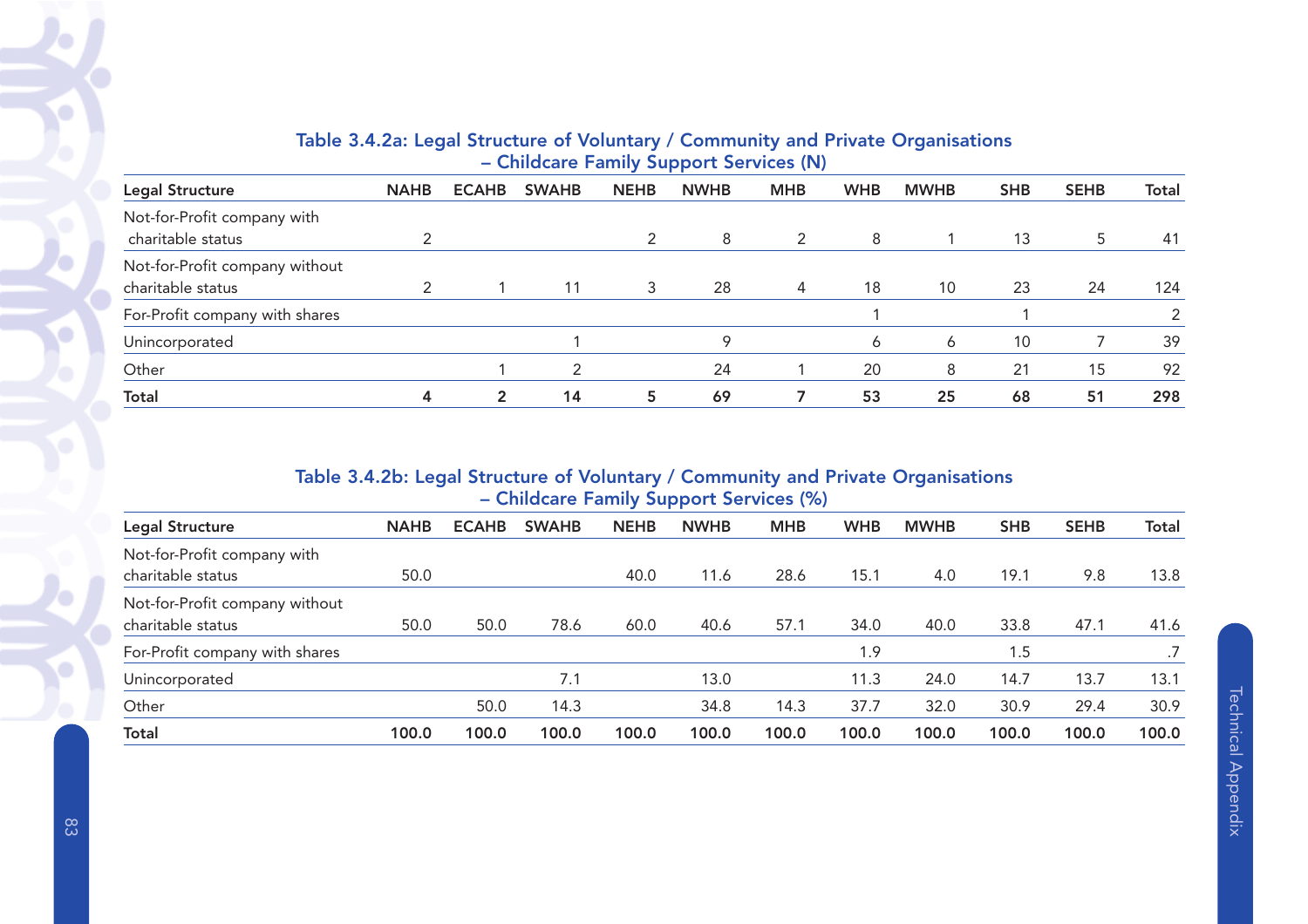|                                                     |             |              |              |             |             |            |            |             | . .        |             |                       |
|-----------------------------------------------------|-------------|--------------|--------------|-------------|-------------|------------|------------|-------------|------------|-------------|-----------------------|
| Legal Structure                                     | <b>NAHB</b> | <b>ECAHB</b> | <b>SWAHB</b> | <b>NEHB</b> | <b>NWHB</b> | <b>MHB</b> | <b>WHB</b> | <b>MWHB</b> | <b>SHB</b> | <b>SEHB</b> | Total                 |
| Not-for-Profit company with<br>charitable status    | 4           |              |              | 2           | 14          | 5          | 11         | 9           | 31         | 11          | 88                    |
| Not-for-Profit company without                      |             |              |              |             |             |            |            |             |            |             |                       |
| charitable status<br>For-Profit company with shares |             |              | 25           | 28          | 53          | 18         | 37         | 26          | 68         | 45          | 318<br>$\overline{2}$ |
| Unincorporated                                      | 4           |              | າ            | 3           | 9           |            | 9          | 11          | 13         | 10          | 61                    |
| Other                                               |             | 2            |              |             | 29          | 2          | 22         | 18          | 33         | 20          | 131                   |
| <b>Total</b>                                        | 22          | 9            | 30           | 33          | 105         | 25         | 80         | 64          | 146        | 86          | 600                   |
|                                                     |             |              |              |             |             |            |            |             |            |             |                       |

#### Table 3.4.3a: Legal Structure of Voluntary / Community and Private Organisations – All Family Support Services (N)

#### Table 3.4.3b: Legal Structure of Voluntary / Community and Private Organisations – All Family Support Services (%)

| -                              |             | -            |              | -           |             | -          |            | -           | . .        |             |              |
|--------------------------------|-------------|--------------|--------------|-------------|-------------|------------|------------|-------------|------------|-------------|--------------|
| Legal Structure                | <b>NAHB</b> | <b>ECAHB</b> | <b>SWAHB</b> | <b>NEHB</b> | <b>NWHB</b> | <b>MHB</b> | <b>WHB</b> | <b>MWHB</b> | <b>SHB</b> | <b>SEHB</b> | <b>Total</b> |
| Not-for-Profit company with    |             |              |              |             |             |            |            |             |            |             |              |
| charitable status              | 18.2        |              | 3.3          | 6.1         | 13.3        | 20.0       | 13.8       | 14.1        | 21.2       | 12.8        | 14.7         |
| Not-for-Profit company without |             |              |              |             |             |            |            |             |            |             |              |
| charitable status              | 50.0        | 77.8         | 83.3         | 84.8        | 50.5        | 72.0       | 46.3       | 40.6        | 46.6       | 52.3        | 53.0         |
| For-Profit company with shares |             |              |              |             |             |            | 1.3        |             |            |             |              |
| Unincorporated                 | 18.2        |              | 6.7          | 9.1         | 8.6         |            | 11.3       | 17.2        | 8.9        | 11.6        | 10.2         |
| Other                          | 13.6        | 22.2         | 6.7          |             | 27.6        | 8.0        | 27.5       | 28.1        | 22.6       | 23.3        | 21.8         |
| <b>Total</b>                   | 100.0       | 100.0        | 100.0        | 100.0       | 100.0       | 100.0      | 100.0      | 100.0       | 100.0      | 100.0       | 100.0        |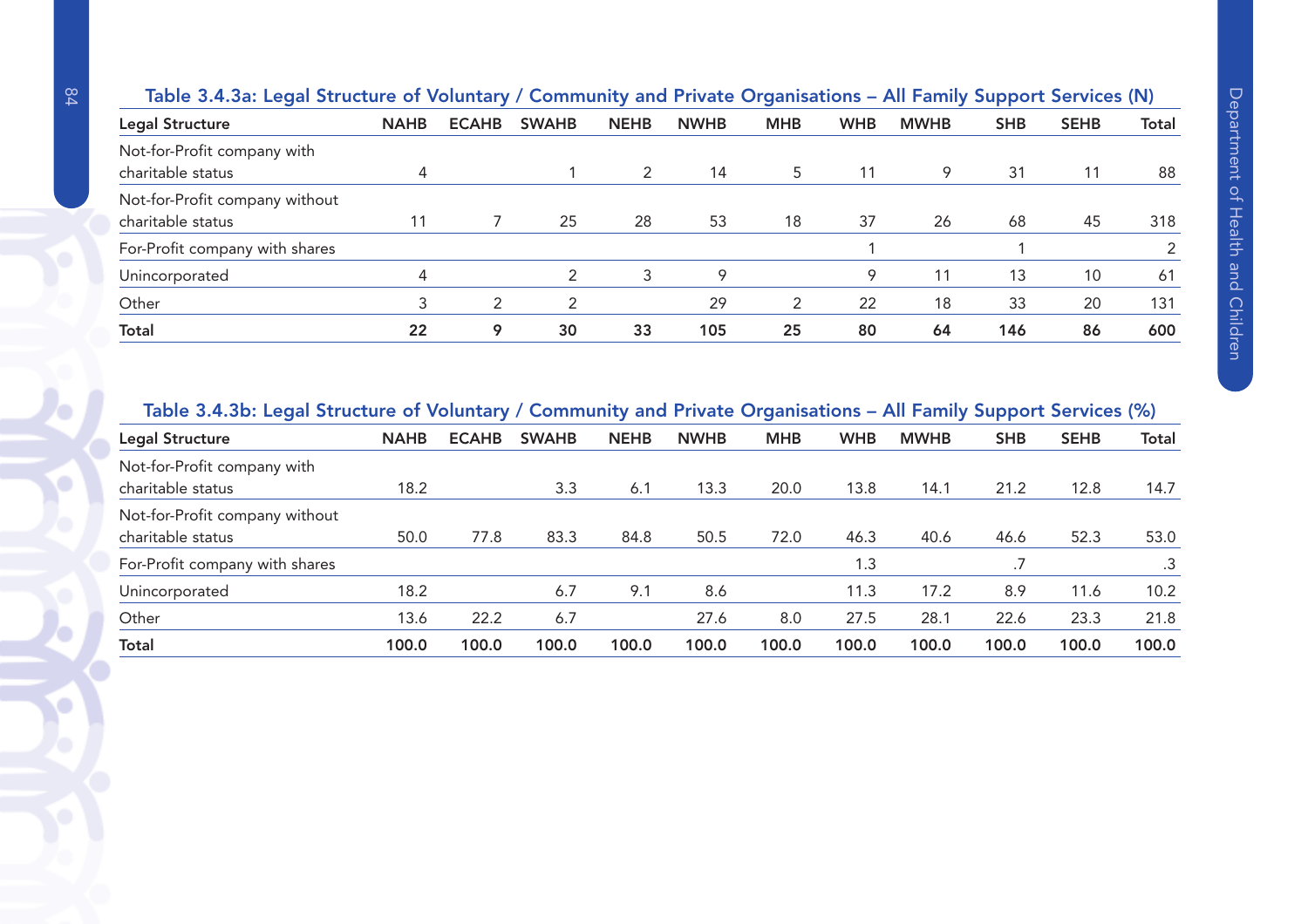| Table 3.5.1a: Management Committees in Voluntary / Community and Private Organisations |  |
|----------------------------------------------------------------------------------------|--|
| - General Family Support Services (N)                                                  |  |

| <b>Management Committee?</b> | <b>NAHB</b> | <b>ECAHB</b> | <b>SWAHB</b> | <b>NEHB</b> | <b>NWHB</b> | <b>MHB</b> | <b>WHB</b> | <b>MWHB</b> | SHB | <b>SEHB</b> | Total |
|------------------------------|-------------|--------------|--------------|-------------|-------------|------------|------------|-------------|-----|-------------|-------|
| Yes                          |             |              |              | 26          | 32          | 16         | رے         | 36          | 76  | 35          | 289   |
| No                           |             |              |              |             |             |            |            |             |     |             |       |
| Total                        |             |              |              | 28          | 36          | 18         | 27         | 39          | 78  | 35          | 302   |

#### Table 3.5.1b: Management Committees in Voluntary / Community and Private Organisations – General Family Support Services (%)

| <b>Management Committee?</b> | <b>NAHB</b> | <b>ECAHB</b> | <b>SWAHB</b> | <b>NEHB</b> | <b>NWHB</b> | <b>MHB</b> | <b>WHB</b> | <b>MWHB</b> | <b>SHB</b> | <b>SEHB</b> | Total |
|------------------------------|-------------|--------------|--------------|-------------|-------------|------------|------------|-------------|------------|-------------|-------|
| Yes                          | 100.0       | 100.0        | 100.0        | 92.9        | 88.9        | 88.9       | 100.0      | 92.3        | 97.4       | 100.0       | 95.7  |
| No                           |             |              |              |             | 11.1        | 11.1       |            |             |            |             | 4.3   |
| <b>Total</b>                 | 100.0       | 100.0        | 100.0        | 100.0       | 100.0       | 100.0      | 100.0      | 100.0       | 100.0      | 100.0       | 100.0 |

## Table 3.5.2a: Management Committees in Voluntary / Community and Private Organisations – Childcare Family Support Services (N)

|                              |             |              |              |             | __          |            |            |                |                |             |              |
|------------------------------|-------------|--------------|--------------|-------------|-------------|------------|------------|----------------|----------------|-------------|--------------|
| <b>Management Committee?</b> | <b>NAHB</b> | <b>ECAHB</b> | <b>SWAHB</b> | <b>NEHB</b> | <b>NWHB</b> | <b>MHB</b> | <b>WHB</b> | <b>MWHB</b>    | <b>SHB</b>     | <b>SEHB</b> | <b>Total</b> |
| Yes                          |             |              |              |             | 65          |            | 40         | 21             | 64             | 44          | 262          |
| No                           |             |              |              |             |             |            | 13         | $\overline{a}$ | $\overline{a}$ |             | 36           |
| <b>Total</b>                 |             |              | 14           | b.          | 69          |            | 53         | 25             | 68             | 51          | 298          |

Ō

o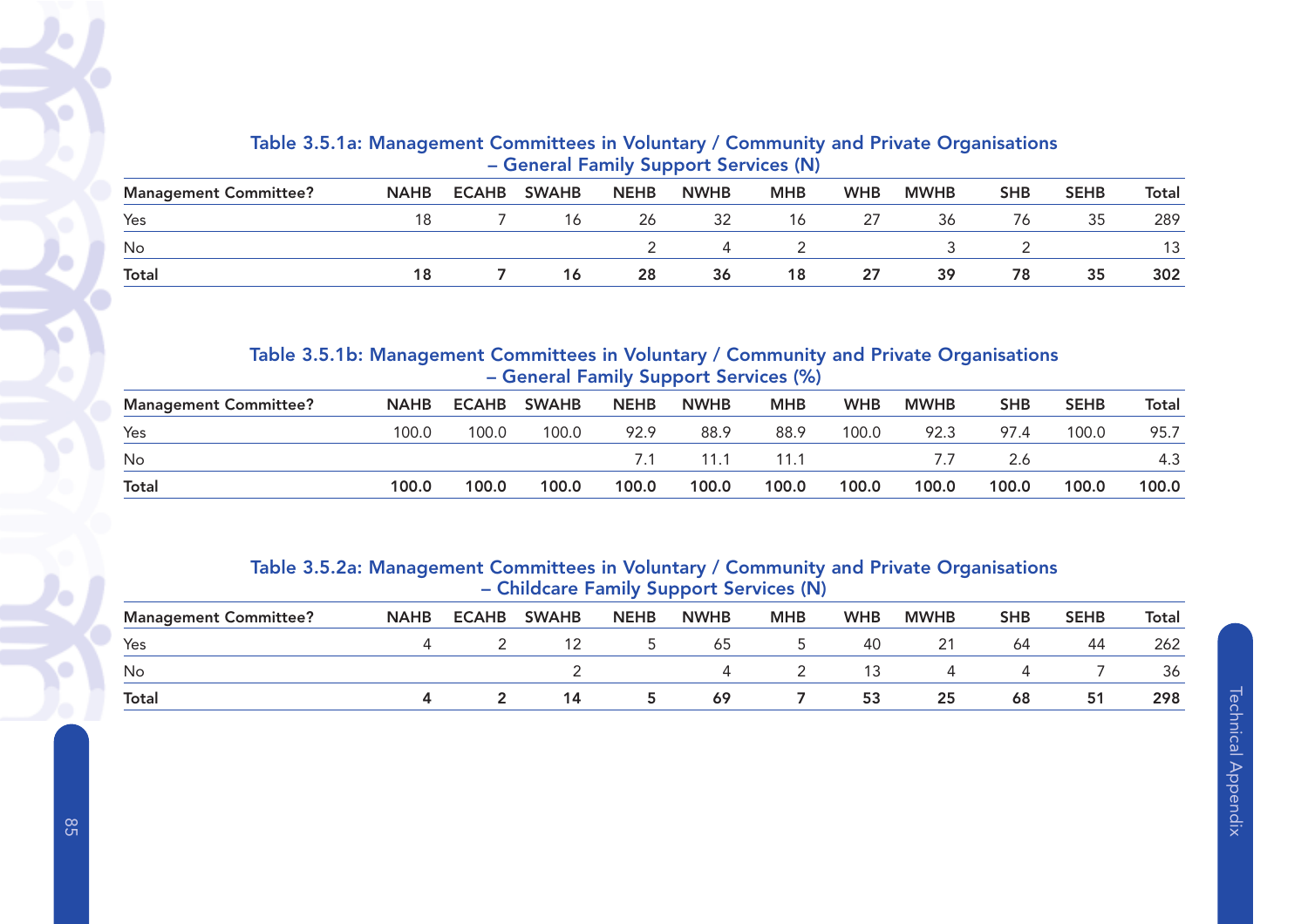|                              |             |       | $\sim$ Childcale Talling Support Services (70) |             |             |            |            |             |            |             |       |
|------------------------------|-------------|-------|------------------------------------------------|-------------|-------------|------------|------------|-------------|------------|-------------|-------|
| <b>Management Committee?</b> | <b>NAHB</b> |       | ECAHB SWAHB                                    | <b>NEHB</b> | <b>NWHB</b> | <b>MHB</b> | <b>WHB</b> | <b>MWHB</b> | <b>SHB</b> | <b>SEHB</b> | Total |
| Yes                          | 100.0       | 100.0 | 85.7                                           | 100.0       | 94.2        | 71.4       | 75.5       | 84.0        | 94.1       | 86.3        | 87.9  |
| <b>No</b>                    |             |       | 14.3                                           |             | 5.8         | 28.6       | 24.5       | 16.0        | 5.9        | 13.7        | 12.1  |
| <b>Total</b>                 | 100.0       | 100.0 | 100.0                                          | 100.0       | 100.0       | 100.0      | 100.0      | 100.0       | 100.0      | 100.0       | 100.0 |

#### Table 3.5.2b: Management Committees in Voluntary / Community and Private Organisations – Childcare Family Support Services (%)

# Table 3.5.3a: Management Committees in Voluntary / Community and Private Organisations – All Family Support Services (N)

| <b>Management Committee?</b> | <b>NAHB</b> | <b>ECAHB</b> | <b>SWAHB</b> | <b>NEHB</b> | <b>NWHB</b> | <b>MHB</b> | <b>WHB</b> | <b>MWHB</b> | <b>SHB</b> | <b>SEHB</b> | Total |
|------------------------------|-------------|--------------|--------------|-------------|-------------|------------|------------|-------------|------------|-------------|-------|
| Yes                          |             |              | 28           |             | 97          | 21         | 67         | 57          | 140        | 79          | 551   |
| No                           |             |              |              |             |             | 4          |            |             |            |             | -49   |
| Total                        |             |              | 30           | 33          | 105         | 25         | 80         | 64          | 146        | 86          | 600   |

# Table 3.5.3b: Management Committees in Voluntary / Community and Private Organisations – All Family Support Services (%)

| <b>Management Committee?</b> | <b>NAHB</b> | <b>ECAHB</b> | <b>SWAHB</b> | <b>NEHB</b> | <b>NWHB</b> | <b>MHB</b> | <b>WHB</b> | <b>MWHB</b> | <b>SHB</b> | <b>SEHB</b> | Total |
|------------------------------|-------------|--------------|--------------|-------------|-------------|------------|------------|-------------|------------|-------------|-------|
| Yes                          | 100.0       | 100.0        | 93.3         | 93.9        | 92.4        | 84.0       | 83.7       | 89.1        | 95.9       | 91.9        | 91.8  |
| No                           |             |              |              |             | 7.6         | 16.0       | 16.3       | 10.9        | 4.1        | 8.1         | 8.2   |
| <b>Total</b>                 | 100.0       | 100.0        | 100.0        | 100.0       | 100.0       | 100.0      | 100.0      | 100.0       | 100.0      | 100.0       | 100.0 |

Ó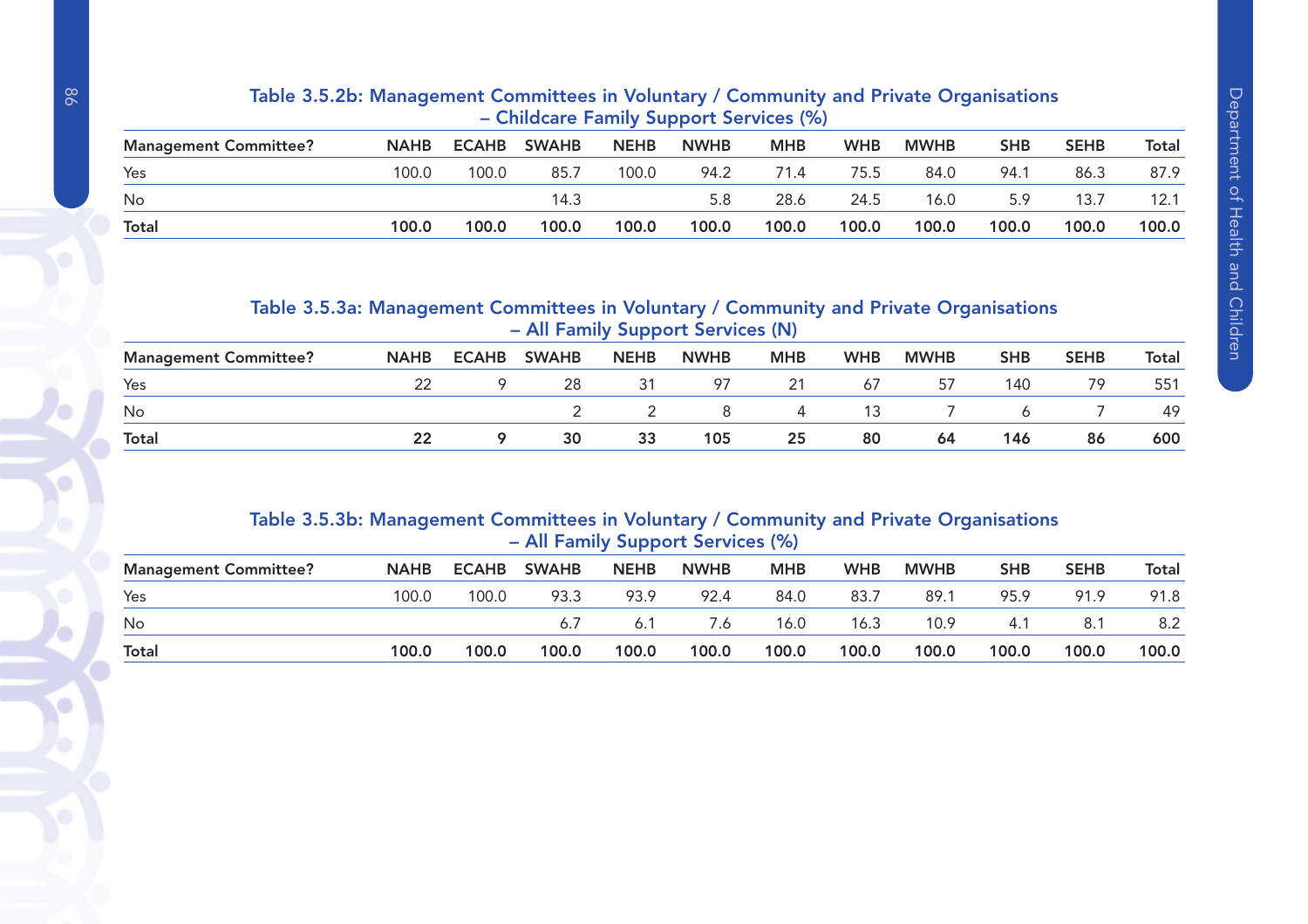| <b>Type of Structure</b> | <b>NAHB</b> | <b>ECAHB</b> | <b>SWAHB</b>     | <b>NEHB</b> | <b>NWHB</b> | <b>MHB</b> | <b>WHB</b> | <b>MWHB</b> | <b>SHB</b> | <b>SEHB</b> | Total |
|--------------------------|-------------|--------------|------------------|-------------|-------------|------------|------------|-------------|------------|-------------|-------|
| Representation on MC     |             |              | 6                |             | 25          |            | 16         | 20          | 46         | 22          | 160   |
| Consumer panel           |             |              | $\left( \right)$ |             |             |            | 2          |             |            |             | 12    |
| Other                    |             |              | $\overline{a}$   |             | 11          | 6          | 10         | -21         | 29         | 10          | 110   |
| <b>Total</b>             | 10          | 4            | 8                | 23          | 32          | 12         | 22         | 36          | 64         | 27          | 238   |

# Table 3.6.1a: Structures for User Representation in Voluntary / Community and Private Organisations – General Family Support Services (N)

Table 3.6.1b: Structures for User Representation in Voluntary / Community and Private Organisations – General Family Support Services (%)

| <b>Type of Structure</b> | <b>NAHB</b> | <b>ECAHB</b> | <b>SWAHB</b> | <b>NEHB</b> | <b>NWHB</b> | <b>MHB</b> | <b>WHB</b> | <b>MWHB</b> | <b>SHB</b> | <b>SEHB</b> | Total |
|--------------------------|-------------|--------------|--------------|-------------|-------------|------------|------------|-------------|------------|-------------|-------|
| Representation on MC     | 22.2        | 42.9         | 37.5         | 39.3        | 69.4        | 38.9       | 59.3       | 51.3        | 59.0       | 62.9        | 53.0  |
| Consumer panel           | 11.1        | 0.0          | 0.0          | 3.6         | 0.0         | 11.1       | 7.4        | 5.1         | 2.6        | 2.9         | 4.0   |
| Other                    | 38.9        | 14.3         | 25.0         | 39.3        | 30.6        | 33.3       | 37.0       | 53.8        | 37.2       | 28.6        | 36.4  |
| <b>Total</b>             | 55.6        | 57.1         | 50.0         | 82.1        | 88.9        | 66.7       | 81.5       | 92.3        | 82.1       | 77.1        | 78.8  |

Note: Projects may have more than one kind of service user representation.

# Table 3.6.2a: Structures for User Representation in Voluntary / Community and Private Organisations – Childcare Family Support Services (N)

| <b>Type of Structure</b> | <b>NAHB</b> | <b>ECAHB</b> | <b>SWAHB</b> | <b>NEHB</b> | <b>NWHB</b> | <b>MHB</b> | <b>WHB</b> | <b>MWHB</b>              | <b>SHB</b> | <b>SEHB</b> | Total   |
|--------------------------|-------------|--------------|--------------|-------------|-------------|------------|------------|--------------------------|------------|-------------|---------|
| Representation on MC     |             |              | 10           | C.          | 45          | 3.         | 28         | 14                       | 44         | 33          | 186     |
| Consumer panel           |             |              | $\Omega$     |             |             | $\Omega$   | $\Omega$   |                          |            |             | $\circ$ |
| Other                    |             |              |              |             |             |            |            | $\overline{\phantom{a}}$ |            |             | 39      |
| <b>Total</b>             |             |              |              | 5.          | 51          | 4          | 33         | 19                       | 51         | 37          | 216     |

**Technical Appendix** Technical Appendix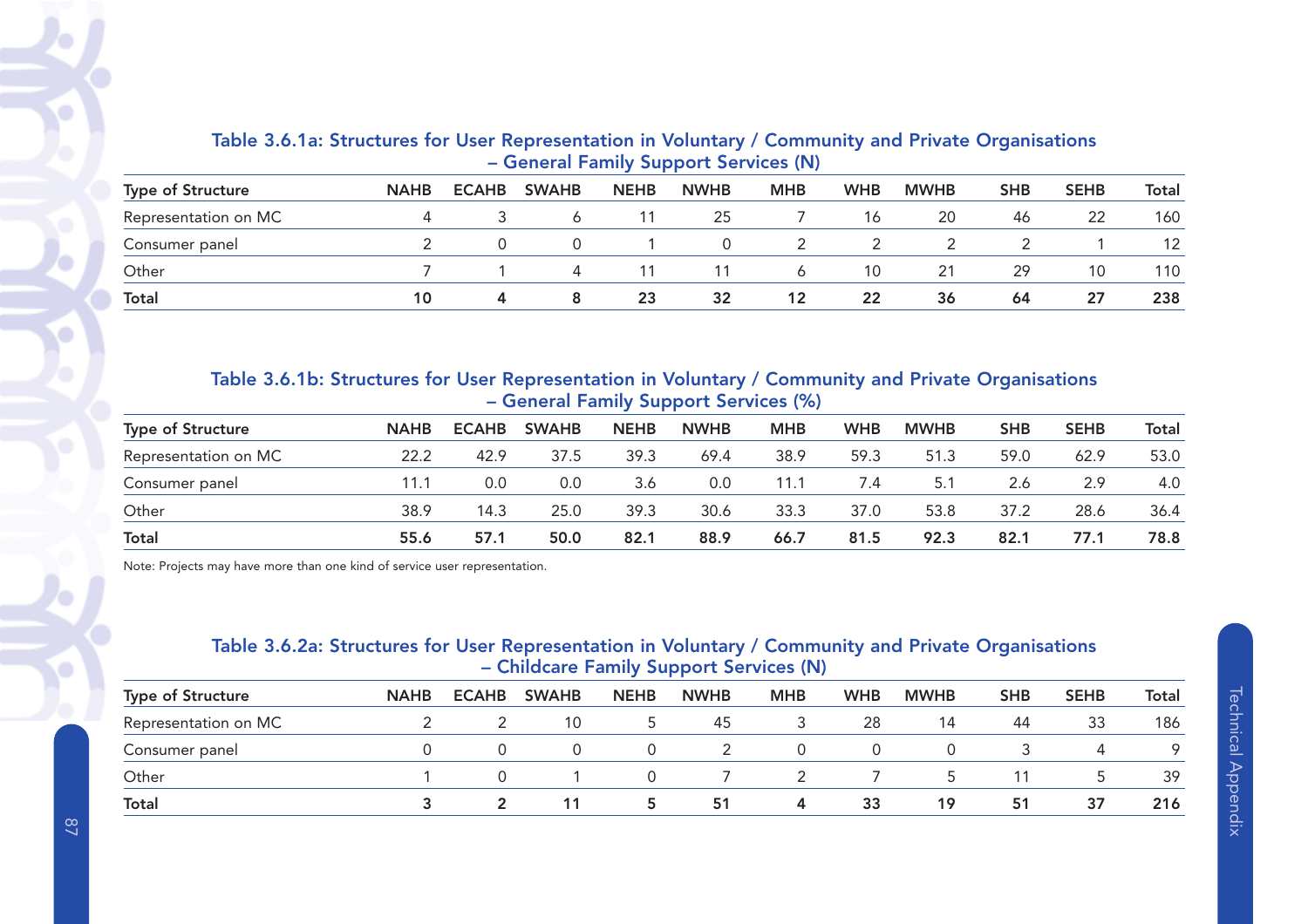| <b>Type of Structure</b> | <b>NAHB</b> | <b>ECAHB</b> | <b>SWAHB</b> | <b>NEHB</b> | <b>NWHB</b> | <b>MHB</b> | <b>WHB</b> | <b>MWHB</b> | <b>SHB</b> | <b>SEHB</b> | Total |
|--------------------------|-------------|--------------|--------------|-------------|-------------|------------|------------|-------------|------------|-------------|-------|
| Representation on MC     | 50.0        | 100.0        | 71.4         | 100.0       | 65.2        | 42.9       | 52.8       | 56.0        | 64.7       | 64.7        | 62.4  |
| Consumer panel           | 0.0         | 0.0          | 0.0          | 0.0         | 2.9         | 0.0        | 0.0        | 0.0         | 4.4        | 7.8         | 3.0   |
| Other                    | 25.0        | 0.0          | 7.1          | 0.0         | 10.1        | 28.6       | 13.2       | 20.0        | 16.2       | 9.8         | 13.1  |
| <b>Total</b>             | 75.0        | 100.0        | 78.6         | 100.0       | 73.9        | 57.1       | 62.3       | 76.0        | 75.0       | 72.5        | 72.5  |

#### Table 3.6.2b: Structures for User Representation in Voluntary / Community and Private Organisations – Childcare Family Support Services (%)

Note: Projects may have more than one kind of service user representation.

#### Table 3.6.3a: Structures for User Representation in Voluntary / Community and Private Organisations – All Family Support Services (N)

| <b>Type of Structure</b> | <b>NAHB</b> | <b>ECAHB</b> | <b>SWAHB</b> | <b>NEHB</b> | <b>NWHB</b> | <b>MHB</b> | <b>WHB</b> | <b>MWHB</b> | <b>SHB</b> | <b>SEHB</b> | Total |
|--------------------------|-------------|--------------|--------------|-------------|-------------|------------|------------|-------------|------------|-------------|-------|
| Representation on MC     |             |              | 16           | 16          | 70          | 10         | 44         | 34          | 90         | 55          | 346   |
| Consumer panel           |             |              |              |             |             |            |            |             |            |             |       |
| Other                    |             |              | $\sim$       |             | 18          | 8          | 17         | 26          | 40         | 15          | 149   |
| <b>Total</b>             |             |              | 19           | 28          | 83          | 16         | 55         | 55          | 115        | 64          | 454   |

## Table 3.6.3b: Structures for User Representation in Voluntary / Community and Private Organisations – All Family Support Services (%)

| <b>Type of Structure</b> | <b>NAHB</b> | <b>ECAHB</b> | <b>SWAHB</b> | <b>NEHB</b> | <b>NWHB</b> | <b>MHB</b> | <b>WHB</b> | <b>MWHB</b> | <b>SHB</b> | <b>SEHB</b> | Total |
|--------------------------|-------------|--------------|--------------|-------------|-------------|------------|------------|-------------|------------|-------------|-------|
| Representation on MC     | 27.3        | 55.6         | 53.3         | 48.5        | 66.7        | 40.0       | 55.0       | 53.1        | 61.6       | 64.0        | 57.7  |
| Consumer panel           | 9.1         | 0.0          | 0.0          | 3.0         | 1.9         | 8.0        | 2.5        | 3.1         | 3.4        | 5.8         | 3.5   |
| Other                    | 36.4        | 11.1         | 16.7         | 33.3        | 17.1        | 32.0       | 21.3       | 40.6        | 27.4       | 17.4        | 24.8  |
| <b>Total</b>             | 59.1        | 66.7         | 63.3         | 84.8        | 79.0        | 64.0       | 68.8       | 85.9        | 78.8       | 74.4        | 75.7  |

Note: Projects may have more than one kind of service user representation.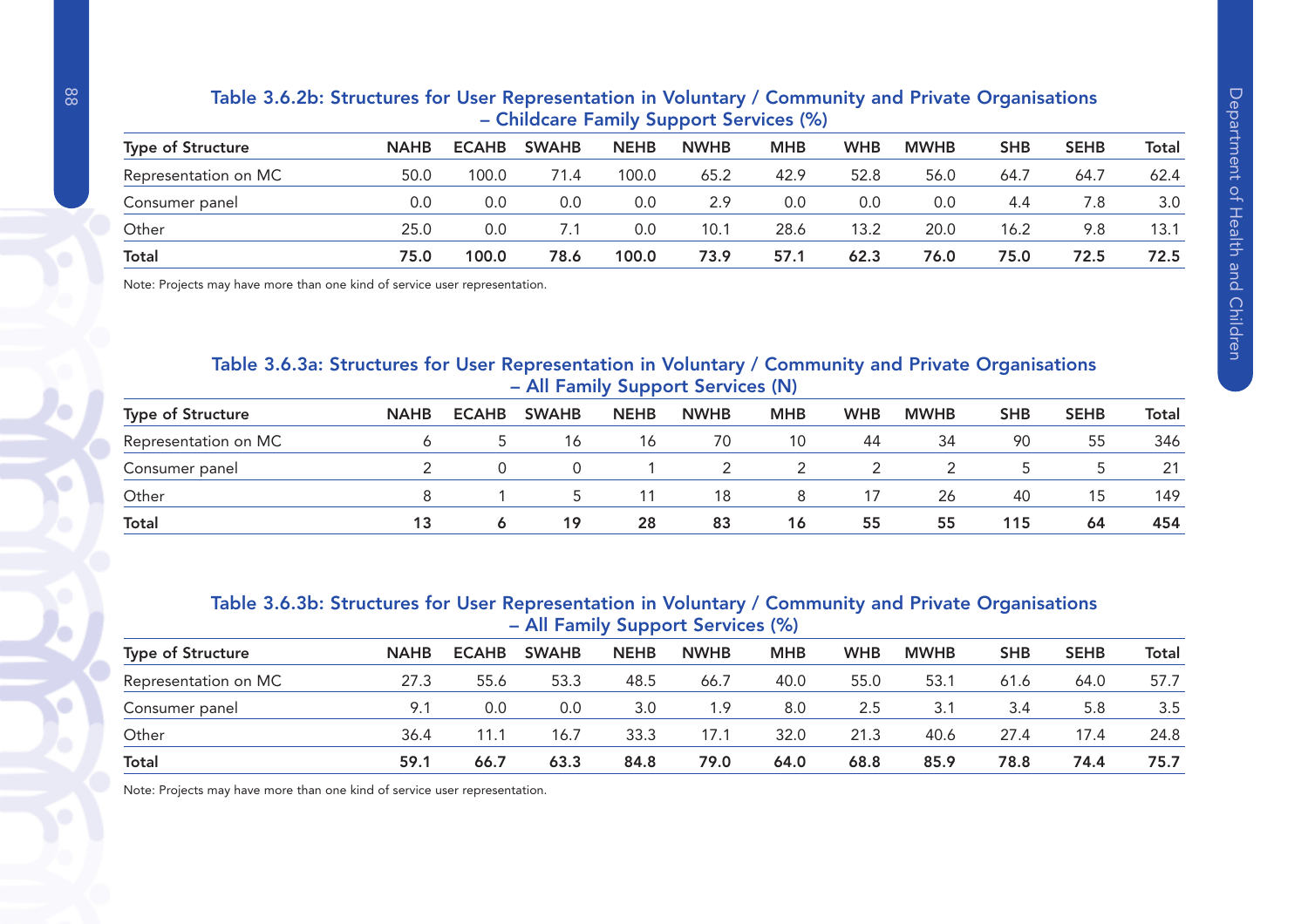| <u>tawis yn ffan ymaean sy fyr yst fias ysgi hopfosofitamen in ffoarm byaras y gofforaf i amny yappyrt yst fiaso (ff)</u> |             |              |              |             |             |            |            |             |            |             |       |
|---------------------------------------------------------------------------------------------------------------------------|-------------|--------------|--------------|-------------|-------------|------------|------------|-------------|------------|-------------|-------|
| <b>Type of Structure</b>                                                                                                  | <b>NAHB</b> | <b>ECAHB</b> | <b>SWAHB</b> | <b>NEHB</b> | <b>NWHB</b> | <b>MHB</b> | <b>WHB</b> | <b>MWHB</b> | <b>SHB</b> | <b>SEHB</b> | Total |
| Local advisory committee                                                                                                  |             |              |              |             |             |            | 10         |             |            |             | 25    |
| Board of Management                                                                                                       |             |              |              |             |             |            |            |             |            |             |       |
| Other structures                                                                                                          |             |              |              |             |             |            |            |             |            |             | 46    |
| Total                                                                                                                     |             |              |              |             |             |            | 23         |             |            |             | 65    |

#### Table 3.7.1a: Structures for Service User Representation in Health Boards – General Family Support Services (N)

#### Table 3.7.1b: Structures for Service User Representation in Health Boards – General Family Support Services (%)

| <b>Type of Structure</b> | <b>NAHB</b> | <b>ECAHB</b> | <b>SWAHB</b> | <b>NEHB</b> | <b>NWHB</b> | <b>MHB</b> | <b>WHB</b> | <b>MWHB</b> | <b>SHB</b> | <b>SEHB</b> | Total |
|--------------------------|-------------|--------------|--------------|-------------|-------------|------------|------------|-------------|------------|-------------|-------|
| Local advisory committee | 0.0         | 12.5         | 0.0          | 25.0        | 80.0        | 8.3        | 32.3       | 11.1        | 8.3        | 14.3        | 18.8  |
| Board of Management      | 0.0         | 0.0          | 0.0          | 20.0        | 20.0        | 8.3        | 16.1       | 0.0         | 4.2        | 14.3        | 9.8   |
| Other structures         | 44.4        | 25.0         | 37.5         | 35.0        | 80.0        | 16.7       | 41.9       | 11.1        | 37.5       | 14.3        | 34.6  |
| <b>Total</b>             | 44.4        | 25.0         | 37.5         | 65.0        | 100.0       | 16.7       | 74.2       | 11.1        | 45.8       | 14.3        | 48.9  |

Note: Projects may have more than one kind of service user representation

#### Table 3.7.2a: Structures for Service User Representation in Health Boards – Childcare Family Support Services (N)

| <b>Type of Structure</b> | <b>NAHB</b> | <b>ECAHB</b> | <b>SWAHB</b> | <b>NEHB</b> | <b>NWHB</b> | <b>MHB</b> | <b>WHB</b> | <b>MWHB</b> | <b>SHB</b> | <b>SEHB</b> | <b>Total</b> |
|--------------------------|-------------|--------------|--------------|-------------|-------------|------------|------------|-------------|------------|-------------|--------------|
| Local advisory committee |             |              |              |             |             |            |            |             |            |             |              |
| Board of Management      |             |              |              |             |             |            |            |             |            |             |              |
| Other structures         |             |              | 0            |             |             |            |            |             |            |             |              |
| <b>Total</b>             |             |              |              |             |             | 4          |            |             |            |             |              |

ō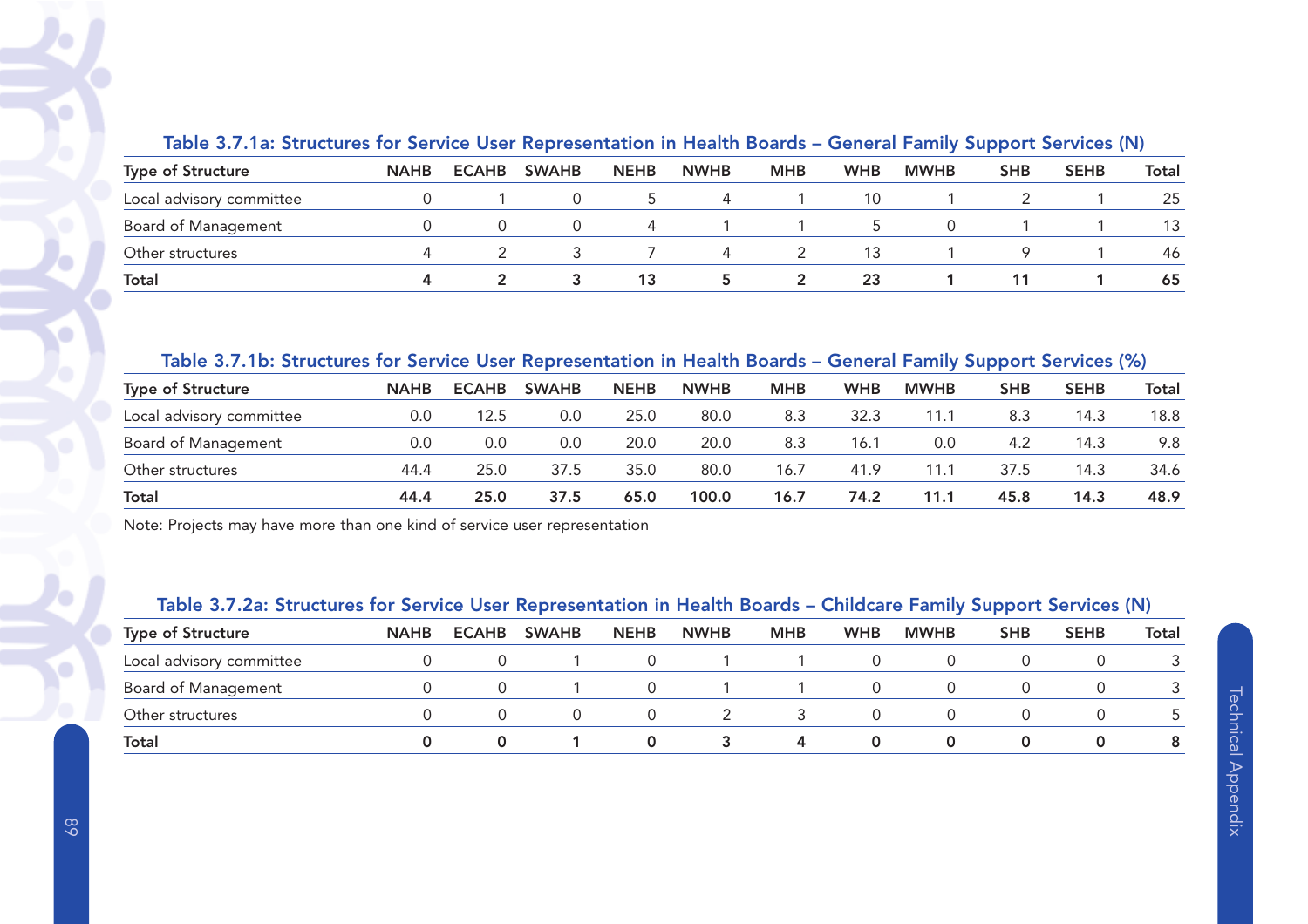| Table 3.7.2b: Structures for Service User Representation in Health Boards - Childcare Family Support Services (%) |
|-------------------------------------------------------------------------------------------------------------------|
|-------------------------------------------------------------------------------------------------------------------|

| <b>Type of Structure</b> | <b>NAHB</b> | <b>ECAHB</b> | <b>SWAHB</b> | <b>NEHB</b> | <b>NWHB</b> | <b>MHB</b> | <b>WHB</b> | <b>MWHB</b> | <b>SHB</b> | <b>SEHB</b> | Total |
|--------------------------|-------------|--------------|--------------|-------------|-------------|------------|------------|-------------|------------|-------------|-------|
| Local advisory committee | 0.0         | 0.0          | 50.0         | 0.0         | 33.3        | 20.0       | 0.0        | 0.0         | 0.0        | 0.0         | 25.0  |
| Board of Management      | 0.0         | 0.0          | 50.0         | 0.0         | 33.3        | 20.0       | 0.0        | 0.0         | 0.0        | 0.0         | 25.0  |
| Other structures         | 0.0         | 0.0          | 0.0          | 0.0         | 66.7        | 60.0       | 0.0        | 0.0         | 0.0        | 0.0         | 41.7  |
| <b>Total</b>             | 0.0         | 0.0          | 50.0         | 0.0         | 100.0       | 80.0       | 0.0        | 0.0         | 0.0        | 0.0         | 66.7  |

# Table 3.7.3a: Structures for Service User Representation in Health Boards – All Family Support Services (N)

| <b>Type of Structure</b>   | <b>NAHB</b> | <b>ECAHB</b> | <b>SWAHB</b> | <b>NEHB</b> | <b>NWHB</b>  | <b>MHB</b> | <b>WHB</b> | <b>MWHB</b> | <b>SHB</b> | <b>SEHB</b> | Total |
|----------------------------|-------------|--------------|--------------|-------------|--------------|------------|------------|-------------|------------|-------------|-------|
| Local advisory committee   |             |              |              |             |              |            | 10         |             |            |             | 28    |
| <b>Board of Management</b> |             |              |              |             |              |            |            |             |            |             | 16    |
| Other structures           |             |              |              |             | <sub>6</sub> |            | 13         |             |            |             | 51    |
| Total                      |             |              | $\mathbf{a}$ | 13          |              |            | 23         |             |            |             | 73    |

# Table 3.7.3b: Structures for Service User Representation in Health Boards – All Family Support Services (%)

| <b>Type of Structure</b> | <b>NAHB</b> | <b>ECAHB</b> | <b>SWAHB</b> | <b>NEHB</b> | <b>NWHB</b> | <b>MHB</b> | <b>WHB</b> | <b>MWHB</b> | <b>SHB</b> | <b>SEHB</b> | Total |
|--------------------------|-------------|--------------|--------------|-------------|-------------|------------|------------|-------------|------------|-------------|-------|
| Local advisory committee | 0.0         | 12.5         | 10.0         | 25.0        | 62.5        | 11.8       | 31.3       | 10.0        | 8.3        | 14.3        | 19.3  |
| Board of Management      | 0.0         | 0.0          | 10.0         | 20.0        | 25.0        | 11.8       | 15.6       | 0.0         | 4.2        | 14.3        | 11.0  |
| Other structures         | 44.4        | 25.0         | 30.0         | 35.0        | 75.0        | 29.4       | 40.6       | 10.0        | 37.5       | 14.3        | 35.2  |
| <b>Total</b>             | 44.4        | 25.0         | 40.0         | 65.0        | 100.0       | 35.3       | 71.9       | 10.0        | 45.8       | 14.3        | 50.3  |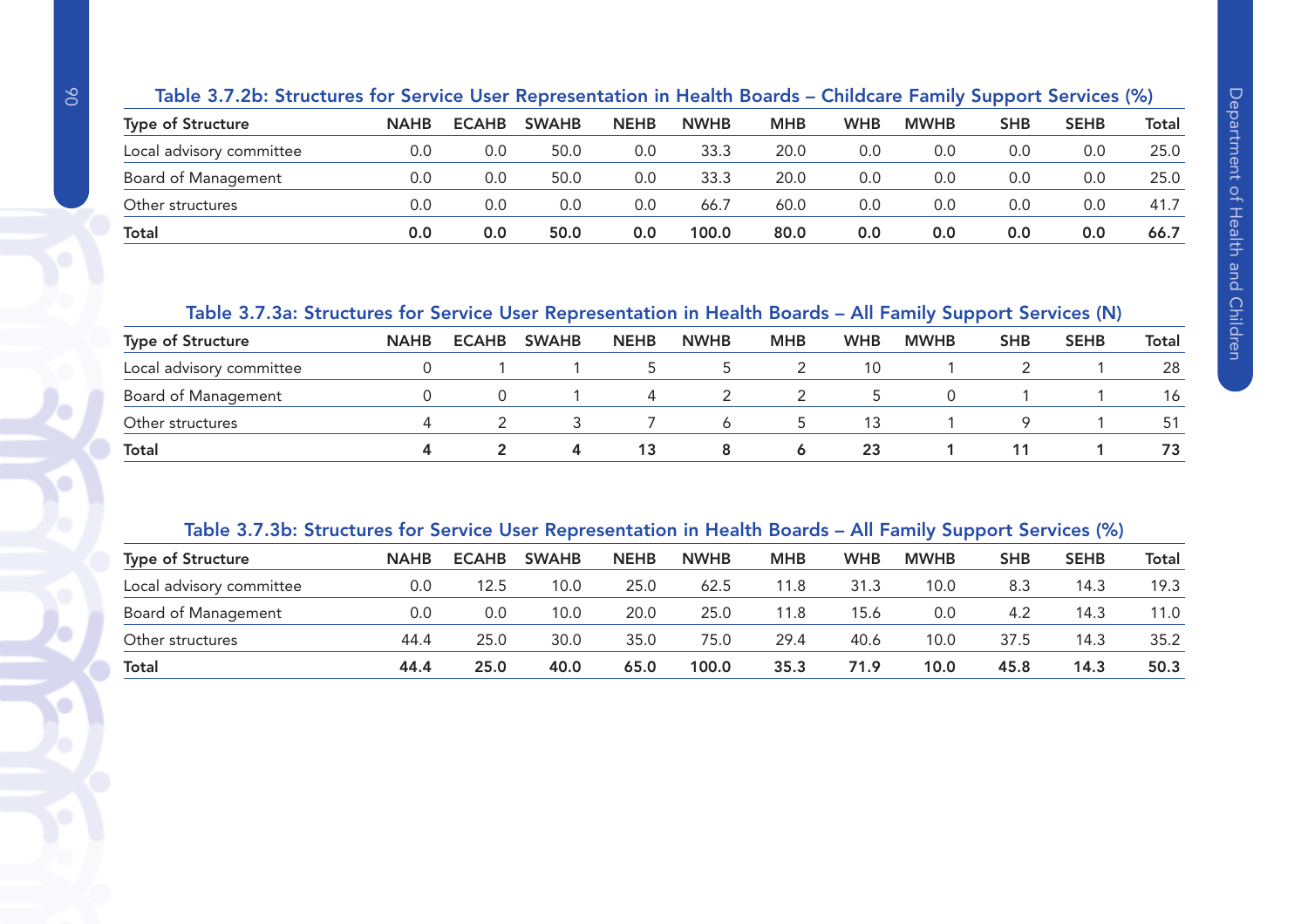# Section Four: Costs and Funding

| Table 4.1.1a: Amount and Source of Funding for General Family Support Services in 2002 ('000 Euro). |  |                            |  |            |            |          |  |
|-----------------------------------------------------------------------------------------------------|--|----------------------------|--|------------|------------|----------|--|
| $\sim$ of Eunding                                                                                   |  | NAHR ECAHR CWAHR NEHR NWHR |  | <b>MUR</b> | WILD MWILD | CHR CEHR |  |

| Source of Funding      | <b>NAHB</b> | <b>ECAHB</b> | <b>SWAHB</b> | <b>NEHB</b> | <b>NWHB</b> | <b>MHB</b> | <b>WHB</b> | <b>MWHB</b> | <b>SHB</b> | <b>SEHB</b> | Total  |
|------------------------|-------------|--------------|--------------|-------------|-------------|------------|------------|-------------|------------|-------------|--------|
| Health Board           | 5,985       | 3,888        | 3,912        | 5,833       | 4,117       | 3,023      | 7,110      | 3,351       | 6,578      | 2,154       | 45,951 |
| Other Statutory*       | 1,198       | 2,379        | 2,607        | 4,138       | 1,749       | 1,084      | 2,492      | 4,372       | 4,080      | 3,347       | 27,445 |
| Non-Statutory**        | 884         | 126          | 290          | 511         | 554         | 474        | 573        | 689         | 834        | 631         | 5,565  |
| Surplus / Deficit      | $-2$        | 70           | 227          | 562         | 77          | 43         | 89         | 459         | 411        | 96          | 2,032  |
| <b>Total</b>           | 8,064       | 6,463        | 7,037        | 11,043      | 6,497       | 4,624      | 10,264     | 8,870       | 11,903     | 6,227       | 80,993 |
| N providing details    | 19          | 11           | 23           | 50          | 42          | 25         | 52         | 38          | 92         | 38          | 390    |
| N in sample            | 33          | 16           | 33           | 57          | 47          | 41         | 71         | 55          | 117        | 47          | 517    |
| Total No. of services  | 61          | 37           | 70           | 68          | 67          | 60         | 74         | 75          | 166        | 82          | 760    |
| Est HB Expenditure, €m | 19.2        | 13.1         | 11.9         | 7.9         | 6.6         | 7.3        | 10.1       | 6.6         | 11.9       | 4.6         | 89.5   |
| Est HB Exp. per person | 39.46       | 39.17        | 20.50        | 23.00       | 29.49       | 32.19      | 26.62      | 19.47       | 20.45      | 10.98       | 22.86  |
| Est Expenditure, €m    | 25.9        | 21.7         | 21.4         | 15.0        | 10.4        | 11.1       | 14.6       | 17.5        | 21.5       | 13.4        | 157.8  |
| Est Exp. per person    | 53.17       | 65.12        | 36.88        | 43.54       | 46.53       | 49.25      | 38.43      | 51.55       | 37.01      | 31.73       | 40.29  |

# Table 4.1.1b: Amount and Source of Funding for General Family Support Services in 2002 (%)

| Source of Funding | <b>NAHB</b> | <b>ECAHB</b> | <b>SWAHB</b> | <b>NEHB</b> | <b>NWHB</b> | <b>MHB</b> | <b>WHB</b> | <b>MWHB</b> | <b>SHB</b> | <b>SEHB</b> | <b>Total</b> |
|-------------------|-------------|--------------|--------------|-------------|-------------|------------|------------|-------------|------------|-------------|--------------|
| Health Board      | 74.2        | 60.2         | 55.6         | 52.8        | 63.4        | 65.4       | 69.3       | 37.8        | 55.3       | 34.6        | 56.7         |
| Other Statutory*  | 14.9        | 36.8         | 37.1         | 37.5        | 26.9        | 23.4       | 24.3       | 49.3        | 34.3       | 53.7        | 33.9         |
| Non-Statutory**   | 11.0        | 1.9          | 4.1          | 4.6         | 8.5         | 10.3       | 5.6        | 7.8         | 7.0        | 10.1        | 6.9          |
| Surplus / Deficit | 0.0         | 1.1          | 3.2          | 5.1         | 1.2         | 0.9        | 0.9        | 5.2         | 3.5        | 1.5         | 2.5          |
| Total             | 100.0       | 100.0        | 100.0        | 100.0       | 100.0       | 100.0      | 100.0      | 100.0       | 100.0      | 100.0       | 100.0        |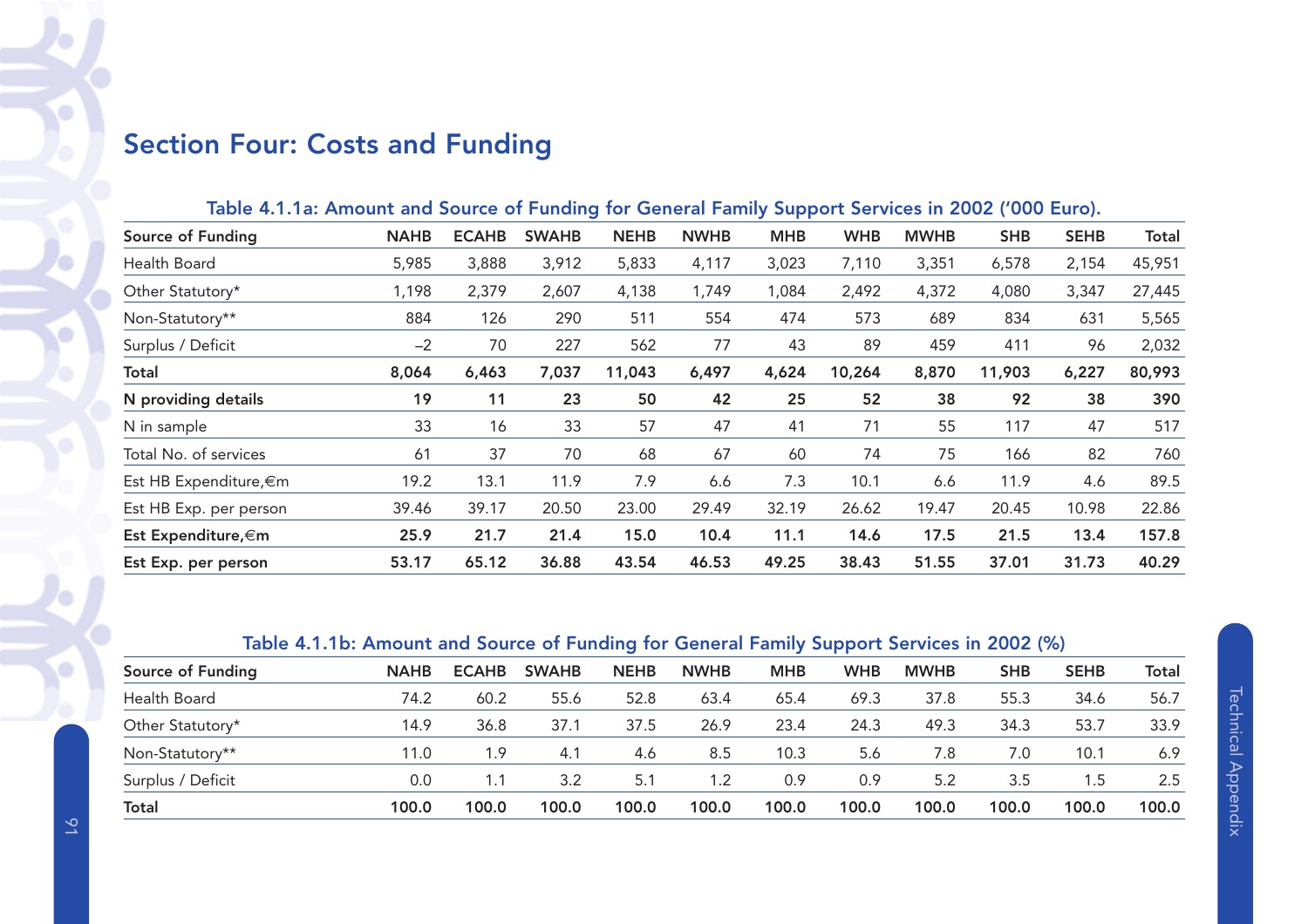| Table 4.1.1c: Average Amount and Source of Funding for General Family Support Services in 2002 ('000 Euro). |  |  |
|-------------------------------------------------------------------------------------------------------------|--|--|
|                                                                                                             |  |  |

| Source of Funding | <b>NAHB</b> | <b>ECAHB</b> | <b>SWAHB</b> | <b>NEHB</b> | <b>NWHB</b> | <b>MHB</b> | <b>WHB</b> | <b>MWHB</b> | <b>SHB</b> | <b>SEHB</b> | <b>Total</b> |
|-------------------|-------------|--------------|--------------|-------------|-------------|------------|------------|-------------|------------|-------------|--------------|
| Health Board      | 315         | 353          | 170          | 117         | 98          | 121        | 137        | 88          | 72         | 57          | 118          |
| Other Statutory*  | 63          | 216          | 113          | 83          | 42          | 43         | 48         | 115         | 44         | 88          | 70           |
| Non-Statutory**   | -47         | 11           | 13           | 10          | 13          | 19         |            | 18          |            |             | 14           |
| Surplus / Deficit |             | O            | 10           |             |             |            |            | 12          |            |             |              |
| <b>Total</b>      | 424         | 588          | 306          | 221         | 155         | 185        | 197        | 233         | 129        | 164         | 208          |

# Table 4.1.2a: Amount and Source of Funding for Childcare Family Support Services in 2002 ('000 Euro).

| Source of Funding           | <b>NAHB</b> | <b>ECAHB</b>   | <b>SWAHB</b> | <b>NEHB</b> | <b>NWHB</b> | <b>MHB</b> | <b>WHB</b> | <b>MWHB</b> | <b>SHB</b> | <b>SEHB</b> | Total  |
|-----------------------------|-------------|----------------|--------------|-------------|-------------|------------|------------|-------------|------------|-------------|--------|
| Health Board                | 815         | 32             | 1,285        | 160         | 840         | 93         | 860        | 375         | 626        | 389         | 5,475  |
| Other Statutory*            | 578         | 105            | 367          | 868         | 630         | 125        | 857        | 629         | 1,673      | 739         | 6,572  |
| Non-Statutory**             | 593         | 15             | 197          | 294         | 318         | 38         | 255        | 303         | 516        | 400         | 2,929  |
| Surplus / Deficit           | 36          | $-25$          | $-8$         | 444         | 39          | $-54$      | 221        | 172         | 114        | $-10$       | 929    |
| <b>Total</b>                | 2,022       | 127            | 1,841        | 1,767       | 1,827       | 201        | 2,193      | 1,479       | 2,929      | 1,519       | 15,905 |
| N providing details         | 6           | $\overline{2}$ | 18           | 6           | 62          | 8          | 45         | 23          | 72         | 57          | 299    |
| N in sample                 | 6           | 2              | 19           | 6           | 81          | 15         | 65         | 28          | 81         | 67          | 370    |
| Total No. of services       | 29          | 10             | 29           | 50          | 139         | 23         | 221        | 42          | 154        | 139         | 836    |
| Est HB Expenditure, €m      | n/a         | n/a            | 2.1          | n/a         | 1.9         | n/a        | 4.2        | 0.7         | 1.3        | 0.9         | 15.3   |
| Est HB Exp. per person      | n/a         | n/a            | 3.56         | n/a         | 8.45        | n/a        | 11.11      | 2.02        | 2.31       | 2.24        | 3.91   |
| Est. Expenditure $(\infty)$ | n/a         | n/a            | 3.0          | n/a         | 4.1         | n/a        | 10.8       | 2.7         | 6.3        | 3.7         | 44.5   |
| Est. Exp. per person        | n/a         | n/a            | 5.11         | n/a         | 18.39       | n/a        | 28.34      | 7.96        | 10.79      | 8.74        | 11.35  |
|                             |             |                |              |             |             |            |            |             |            |             |        |

Note: Expenditures for 4 Health Boards (NAHB, ECAHB, NEHB and MHB) cannot be estimated due to the small number of responses and their likely bias towards larger-scale services.

۰

 $\bullet$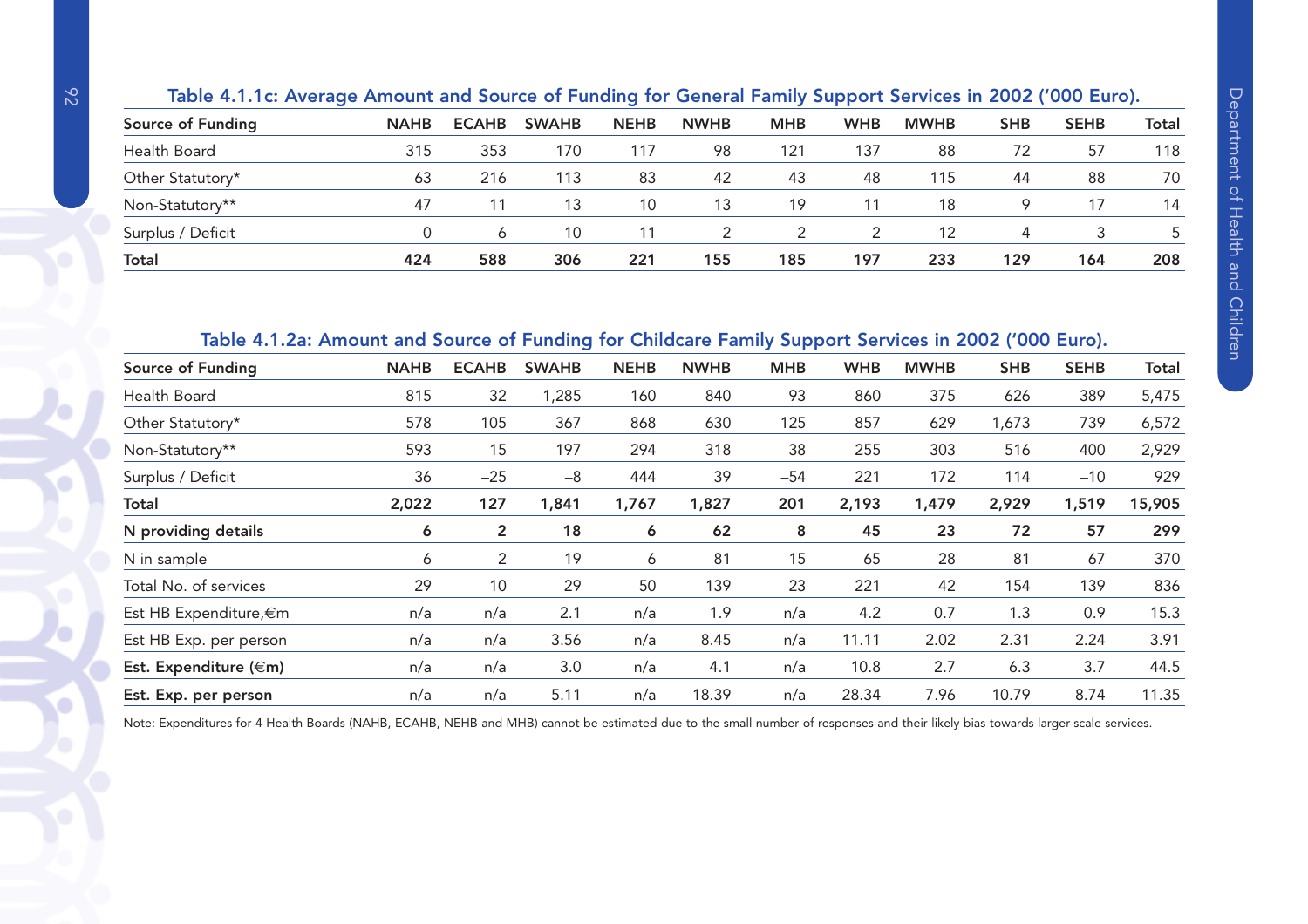| Source of Funding | <b>NAHB</b> | <b>ECAHB</b> | <b>SWAHB</b> | <b>NEHB</b> | <b>NWHB</b> | <b>MHB</b> | <b>WHB</b> | <b>MWHB</b> | <b>SHB</b> | <b>SEHB</b> | Total |
|-------------------|-------------|--------------|--------------|-------------|-------------|------------|------------|-------------|------------|-------------|-------|
| Health Board      | 40.3        | 25.2         | 69.8         | 9.1         | 46.0        | 46.1       | 39.2       | 25.4        | 21.4       | 25.6        | 34.4  |
| Other Statutory*  | 28.6        | 82.7         | 20.0         | 49.1        | 34.5        | 61.9       | 39.1       | 42.5        | 57.1       | 48.7        | 41.3  |
| Non-Statutory**   | 29.3        | 11.8         | 10.7         | 16.6        | 17.4        | 18.8       | 11.6       | 20.5        | 17.6       | 26.3        | 18.4  |
| Surplus / Deficit | 1.8         | $-19.7$      | $-0.5$       | 25.1        | 2.1         | $-26.9$    | 10.1       | 11.6        | 3.9        | $-0.7$      | 5.8   |
| <b>Total</b>      | 100.0       | 100.0        | 100.0        | 100.0       | 100.0       | 100.0      | 100.0      | 100.0       | 100.0      | 100.0       | 100.0 |
|                   |             |              |              |             |             |            |            |             |            |             |       |

#### Table 4.1.2b: Amount and Source of Funding for Childcare Family Support Services in 2002 (%)

# Table 4.1.2c: Average Amount and Source of Funding for Childcare Family Support Services in 2002 ('000 Euro).

| Source of Funding | <b>NAHB</b> | <b>ECAHB</b> | <b>SWAHB</b> | <b>NEHB</b> | <b>NWHB</b> | <b>MHB</b> | <b>WHB</b> | <b>MWHB</b> | <b>SHB</b> | <b>SEHB</b> | <b>Total</b>    |
|-------------------|-------------|--------------|--------------|-------------|-------------|------------|------------|-------------|------------|-------------|-----------------|
| Health Board      | n/a         | n/a          |              | n/a         | 14          | n/a        | 19         | 16          |            |             | 18              |
| Other Statutory*  | n/a         | n/a          | 20           | n/a         | 10          | n/a        | 19         | 27          | 23         | 13          | 22              |
| Non-Statutory**   | n/a         | n/a          |              | n/a         | 5.          | n/a        | 6          | 13          |            |             | 10 <sup>°</sup> |
| Surplus / Deficit | n/a         | n/a          |              | n/a         |             | n/a        |            |             |            |             | 3               |
| Total             | n/a         | n/a          | 102          | n/a         | 29          | n/a        | 49         | 64          | 41         | 27          | 53              |

Note: Average amounts of funding for 4 Health Boards (NAHB, ECAHB, NEHB and MHB) cannot be estimated due to the small number of responses and their likely bias towards largerscale services.

\* Other Statutory Funding includes funding from Government Departments, Statutory Agencies, Partnerships, LEADER, EU Programmes such as Peace II, etc.

\*\* Non-Statutory funding includes grants from private and philanthropic organisations as well as fund-raising events, etc.

 $\bullet$ 

とく

Ŀ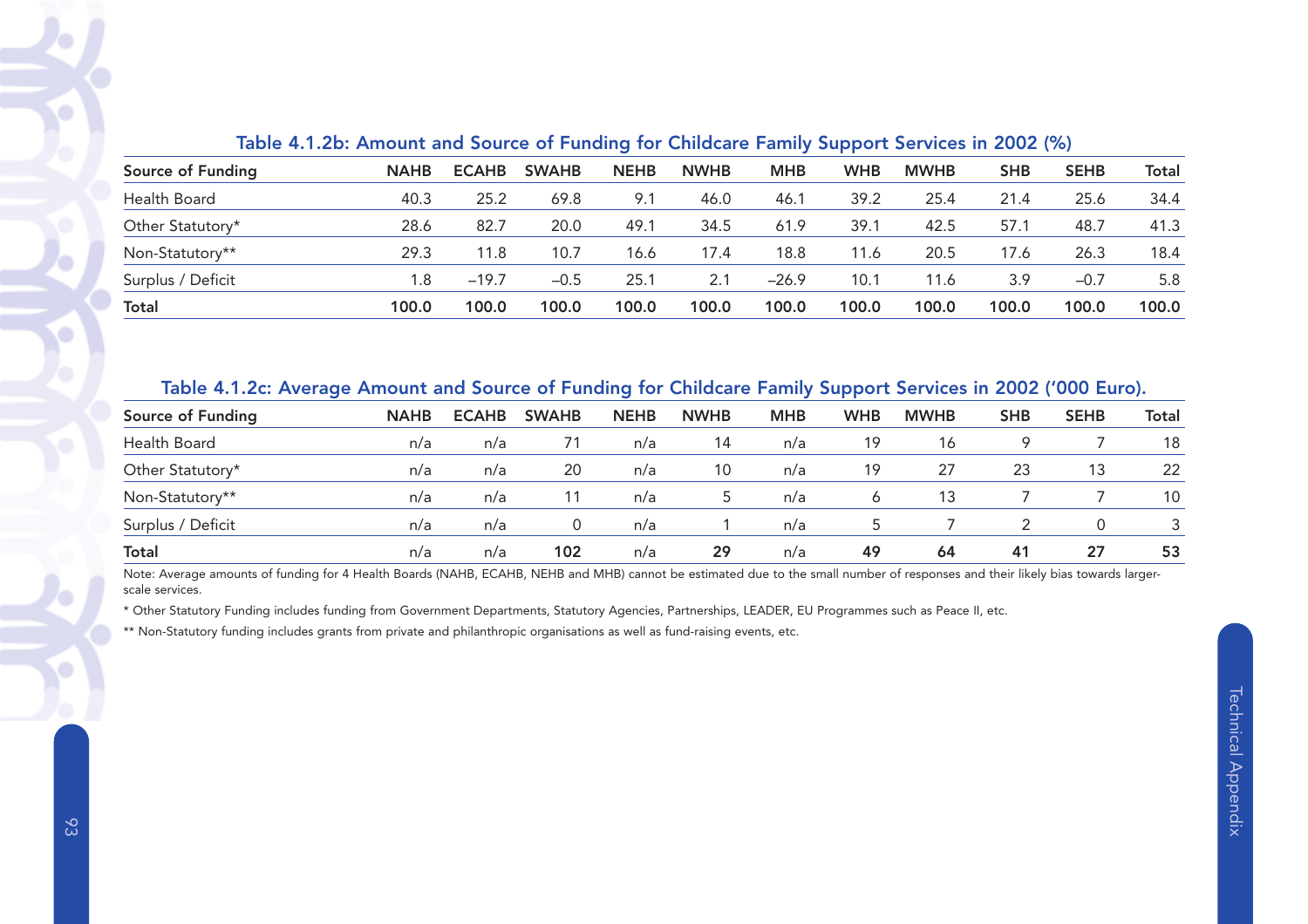| <b>NAHB</b>       | <b>ECAHB</b>                                                                                                                                                                                                    | <b>SWAHB</b> | <b>NEHB</b> | <b>NWHB</b> | <b>MHB</b> | <b>WHB</b> | <b>MWHB</b> | <b>SHB</b> | <b>SEHB</b> | Total                                                                                           |
|-------------------|-----------------------------------------------------------------------------------------------------------------------------------------------------------------------------------------------------------------|--------------|-------------|-------------|------------|------------|-------------|------------|-------------|-------------------------------------------------------------------------------------------------|
|                   | 3,920                                                                                                                                                                                                           | 5,197        | 5,993       | 4,957       | 3,116      | 7,970      | 3,726       | 7,204      | 2,544       | 51,426                                                                                          |
|                   | 2,484                                                                                                                                                                                                           | 2,975        | 5,006       | 2,379       | 1,208      | 3,350      | 5,002       | 5,752      | 4,086       | 34,017                                                                                          |
| 1,477             | 141                                                                                                                                                                                                             | 488          | 805         | 872         | 512        | 828        | 992         | 1,350      | 1,031       | 8,494                                                                                           |
|                   | 45                                                                                                                                                                                                              | 219          | 1,007       | 116         | $-11$      | 310        | 630         | 525        | 86          | 2,961                                                                                           |
|                   | 6,590                                                                                                                                                                                                           | 8,878        | 12,811      | 8,324       | 4,825      | 12,457     | 10,350      | 14,832     | 7,746       | 96,898                                                                                          |
|                   | 13                                                                                                                                                                                                              | 41           | 56          | 104         | 33         | 97         | 61          | 164        | 95          | 689                                                                                             |
| 39                | 18                                                                                                                                                                                                              | 52           | 63          | 128         | 56         | 136        | 83          | 198        | 114         | 887                                                                                             |
|                   | 47                                                                                                                                                                                                              | 99           | 118         | 206         | 83         | 295        | 117         | 320        | 221         | 1,596                                                                                           |
| 21.1              | 14.4                                                                                                                                                                                                            | 14.0         | 9.3         | 8.5         | 8.1        | 14.3       | 7.3         | 13.2       | 5.6         | 104.9                                                                                           |
| 43.37             | 43.08                                                                                                                                                                                                           | 24.07        | 26.91       | 37.93       | 36.10      | 37.73      | 21.49       | 22.76      | 13.22       | 26.77                                                                                           |
|                   | 25.5                                                                                                                                                                                                            | 24.4         | 18.9        | 14.5        | 13.7       | 25.4       | 20.2        | 27.7       | 17.1        | 202.3                                                                                           |
|                   | 76.47                                                                                                                                                                                                           | 41.99        | 54.90       | 64.91       | 60.60      | 66.77      | 59.51       | 47.80      | 40.47       | 51.64                                                                                           |
| Source of Funding | 6,800<br>1,776<br>34<br>10,086<br>25<br>N providing details<br>90<br>Total No. of services<br>Est HB Expenditure,€m<br>Est HB Exp. per person<br>31.4<br>Est. Expenditure (€m)<br>64.52<br>Est. Exp. per person |              |             |             |            |            |             |            |             | Table 4.1.3a: Amount and Source of Funding for All Family Support Services in 2002 ('000 Euro). |

# Table 4.1.3a: Amount and Source of Funding for All Family Support Services in 2002 ('000 Euro).

Note: Health Board and Total Expenditure estimates for childcare component in NAHB, ECAHB, NEHB and MHB are based on national averages (see note to Table 4.1.2.a).

# Table 4.1.3b: Amount and Source of Funding for All Family Support Services in 2002 (%)

|                   |             |              |              | $\sim$      |             |            |            |             |            |             |       |
|-------------------|-------------|--------------|--------------|-------------|-------------|------------|------------|-------------|------------|-------------|-------|
| Source of Funding | <b>NAHB</b> | <b>ECAHB</b> | <b>SWAHB</b> | <b>NEHB</b> | <b>NWHB</b> | <b>MHB</b> | <b>WHB</b> | <b>MWHB</b> | <b>SHB</b> | <b>SEHB</b> | Total |
| Health Board      | 67.4        | 59.5         | 58.5         | 46.8        | 59.6        | 64.6       | 64.0       | 36.0        | 48.6       | 32.8        | 53.1  |
| Other Statutory*  | 17.6        | 37.7         | 33.5         | 39.1        | 28.6        | 25.0       | 26.9       | 48.3        | 38.8       | 52.7        | 35.1  |
| Non-Statutory**   | 14.6        | 2.1          | 5.5          | 6.3         | 10.5        | 10.6       | 6.6        | 9.6         | 9.1        | 13.3        | 8.8   |
| Surplus / Deficit | 0.3         | 0.7          | 2.5          | 7.9         | l.4         | $-0.2$     | 2.5        | 6.1         | 3.5        | 1.1         | 3.1   |
| <b>Total</b>      | 100.0       | 100.0        | 100.0        | 100.0       | 100.0       | 100.0      | 100.0      | 100.0       | 100.0      | 100.0       | 100.0 |

 $\overline{C}$ 

 $\bullet$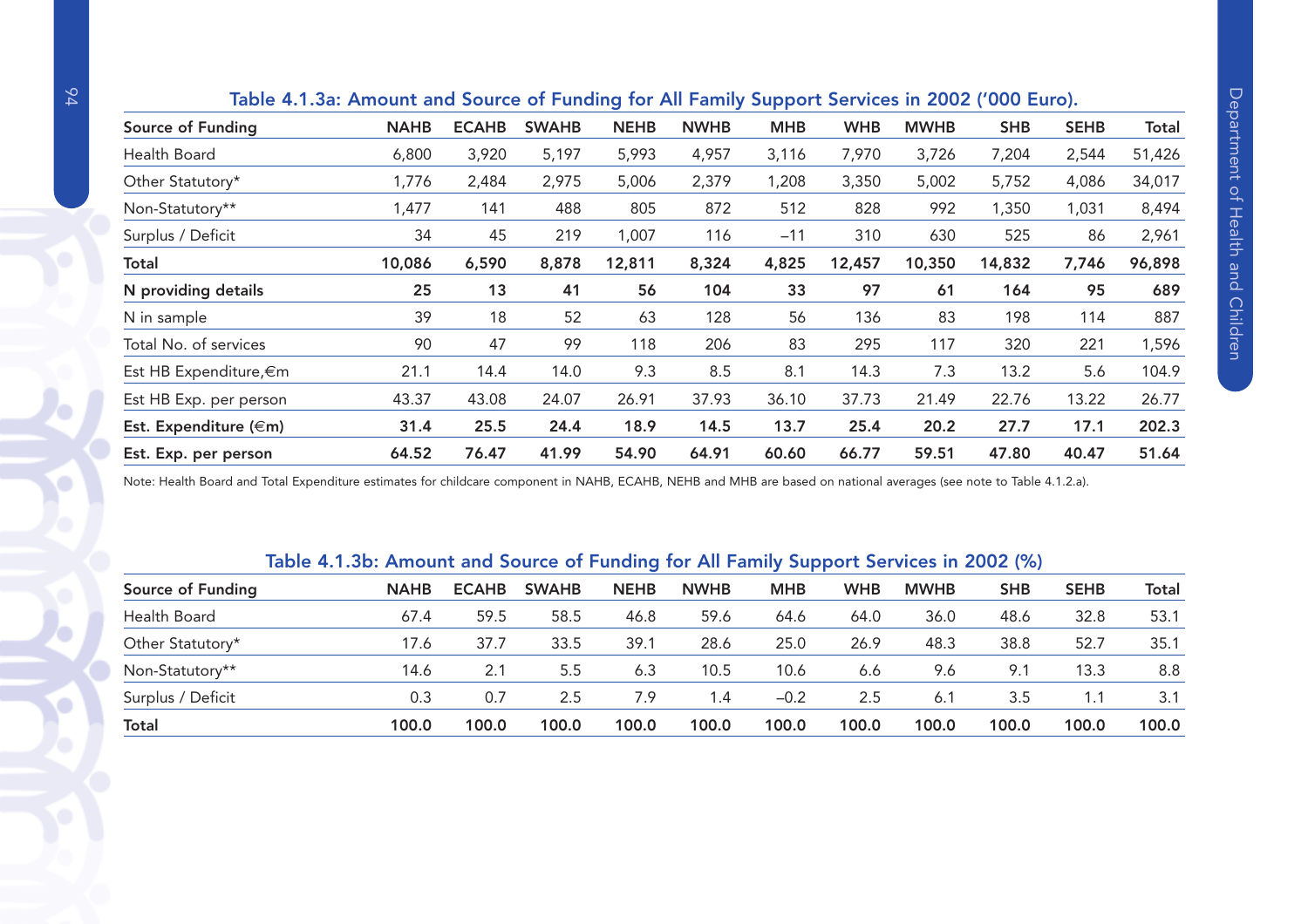| Source of Funding | <b>NAHB</b> | <b>ECAHB</b> | <b>SWAHB</b> | <b>NEHB</b> | <b>NWHB</b> | <b>MHB</b> | <b>WHB</b> | <b>MWHB</b> | <b>SHB</b> | <b>SEHB</b> | Total |
|-------------------|-------------|--------------|--------------|-------------|-------------|------------|------------|-------------|------------|-------------|-------|
| Health Board      | 272         | 302          | 127          | 107         | 48          | 94         | 82         | -61         | 44         | 27          | 75    |
| Other Statutory*  | 71          | 191          | 73           | 89          | 23          | 37         | 35         | 82          | 35         | 43          | 49    |
| Non-Statutory**   | 59          | 11           | 12           | 14          | 8           | 16         |            | 16          | 8          |             | 12    |
| Surplus / Deficit |             |              | 5.           | 18          |             |            |            | 10          |            |             | 4     |
| Total             | 403         | 507          | 217          | 229         | 80          | 146        | 128        | 170         | 90         | 82          | 141   |

# Table 4.1.3c: Average Amount and Source of Funding for All Family Support Services in 2002 ('000 Euro).

\* Other Statutory Funding includes funding from Government Departments, Statutory Agencies, Partnerships, LEADER, EU Programmes such as Peace II, etc.

\*\* Non-Statutory funding includes grants from private and philanthropic organisations as well as fund-raising events, etc.

 $\overline{\Omega}$ 

X

X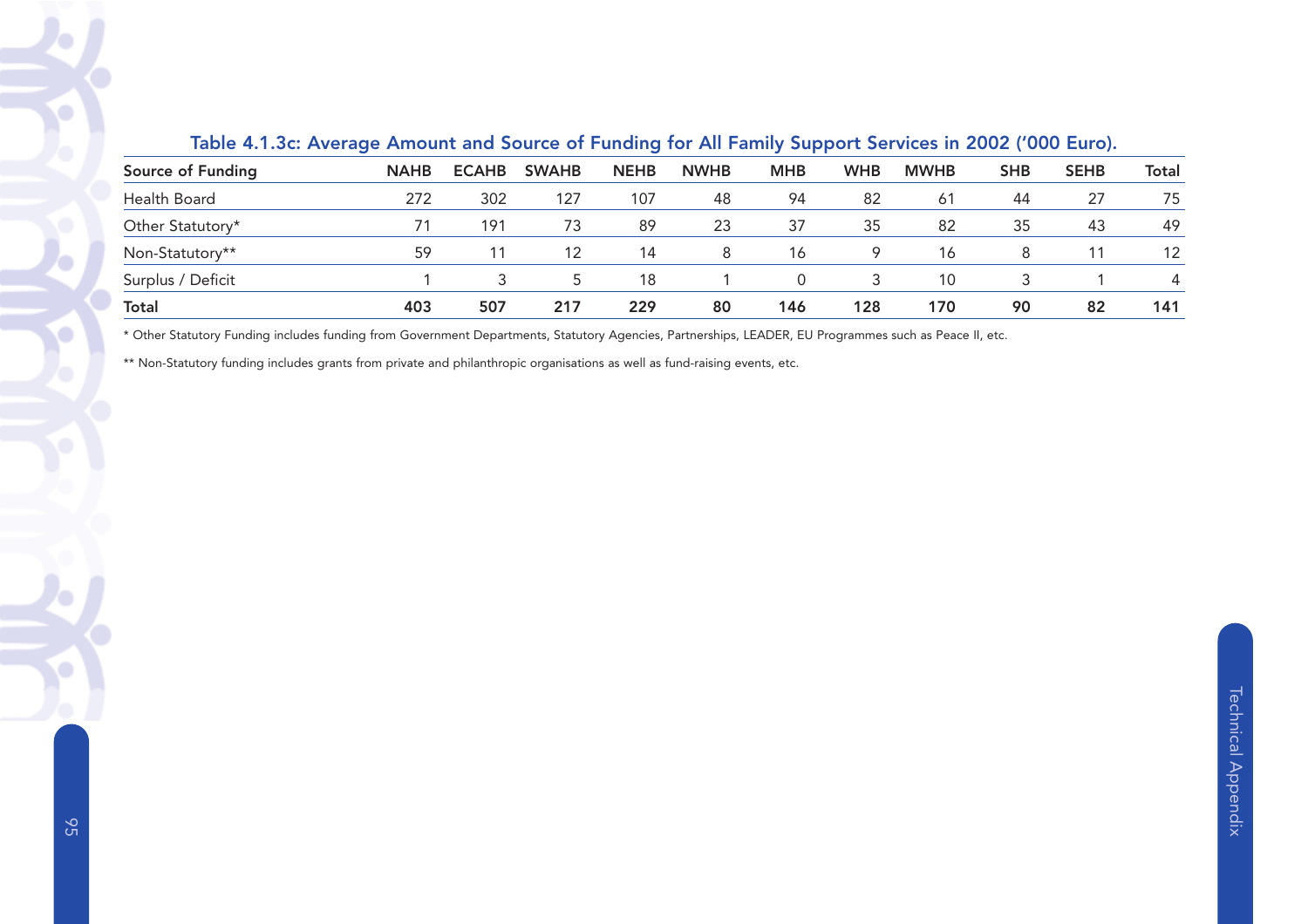|                                                    |                |                |                |                | – General Family Support Services (IV)* |                         |                |             |            |                |                |
|----------------------------------------------------|----------------|----------------|----------------|----------------|-----------------------------------------|-------------------------|----------------|-------------|------------|----------------|----------------|
| Source of Funding                                  | <b>NAHB</b>    | <b>ECAHB</b>   | <b>SWAHB</b>   | <b>NEHB</b>    | <b>NWHB</b>                             | <b>MHB</b>              | <b>WHB</b>     | <b>MWHB</b> | <b>SHB</b> | <b>SEHB</b>    | <b>Total</b>   |
| Dept. Social & Family Affairs /                    |                |                |                |                |                                         |                         |                |             |            |                |                |
| <b>Family Support Agency</b>                       | 4              | 3              | 6              | 10             | 14                                      | 8                       | 9              | 15          | 18         | 13             | 100            |
| Dept. Justice Equality & Law Reform                | 3              | 1              | 3              | 8              | 6                                       | 6                       | $\overline{7}$ | 7           | 18         | 11             | 70             |
| Dept. Education & Science                          | 3              | 2              | 6              | 5              | $\overline{2}$                          | 1                       | 3              | 6           | 5          | 6              | 39             |
| Dept. Arts Tourism & Sport                         |                |                |                |                | $\mathbf{1}$                            |                         |                | 1           | 3          | 1              | $\overline{7}$ |
| Dept. Community Rural &<br>Gaeltacht Affairs       |                | 1              | 1              | 2              | 3                                       |                         | 2              | 5           | 9          | 9              | 34             |
| <b>Health Boards</b>                               | 6              | 3              | 3              | 4              | 7                                       | 5                       | 13             | 8           | 17         | 8              | 74             |
| City/County Council                                | $\overline{2}$ |                | 3              | 6              | 8                                       | $\overline{2}$          | 7              | 6           | 9          | 8              | 52             |
| <b>Family Support Agency</b>                       |                |                | $\overline{2}$ | 1              |                                         |                         | 1              | 4           | 4          | 5              | 19             |
| Udarás na Gaeltachta                               |                |                |                |                |                                         |                         |                |             | 2          |                | 3              |
| <b>EU Programme</b>                                | 1              | 1              | 1              | 8              | 3                                       | 1                       | 1              | 1           | 3          | $\overline{2}$ | 22             |
| Local Drugs Task Force                             | 1              | 3              | 4              |                | 1                                       |                         |                | 1           | 7          |                | 17             |
| National / Regional Youth Agency                   |                |                | 1              | $\overline{2}$ | $\mathbf 1$                             |                         | 1              | 2           | 4          | 1              | 12             |
| <b>VEC</b>                                         |                | $\overline{2}$ | 2              | 8              | 7                                       | 3                       | 8              | 10          | 18         | 16             | 75             |
| <b>ADM</b>                                         | 3              | 3              | 4              | 6              |                                         | 3                       | 5              | 8           | 11         | 11             | 54             |
| Partnership Company                                |                |                | 1              | 5              | 9                                       | 1                       |                | 3           | 11         | 4              | 35             |
| Garda Síochána                                     |                |                | $\mathbf{1}$   | $\overline{2}$ | 1                                       | $\overline{2}$          |                |             | 1          | 1              | 8              |
| National Voluntary Agency                          |                |                |                |                |                                         |                         |                |             |            |                |                |
| Charitable Trust                                   |                |                | 1              | 1              | $\overline{2}$                          |                         | $\overline{2}$ | 5           | 6          | 6              | 25             |
| <b>Ireland Fund</b>                                |                |                | 1              | $\mathbf{1}$   | $\overline{2}$                          | $\mathbf{\overline{1}}$ | 2              | 1           | 4          |                | 14             |
| Other                                              | 6              | 1              | 5              | 7              | 14                                      | 4                       | 9              | 18          | 23         | 11             | 98             |
| Total with additional funding**                    | 13             | 6              | 14             | 22             | 30                                      | 15                      | 20             | 31          | 59         | 29             | 239            |
| Total voluntary, community<br>and private services | 18             | 7              | 16             | 28             | 36                                      | 18                      | 27             | 39          | 78         | 35             | 302            |

# Table 4.2.1a: Other Funding Sources for Voluntary / Community / Private Organisations in 2002 – General Family Support Services (N)\*

Note: Based on family support services which supplied complete financial data.

\*All voluntary / community and private organisations are in receipt of Health Board funding since that is one of the criteria for inclusion in the census.

\*\* Services can have more than one additional funding source.

Ö

O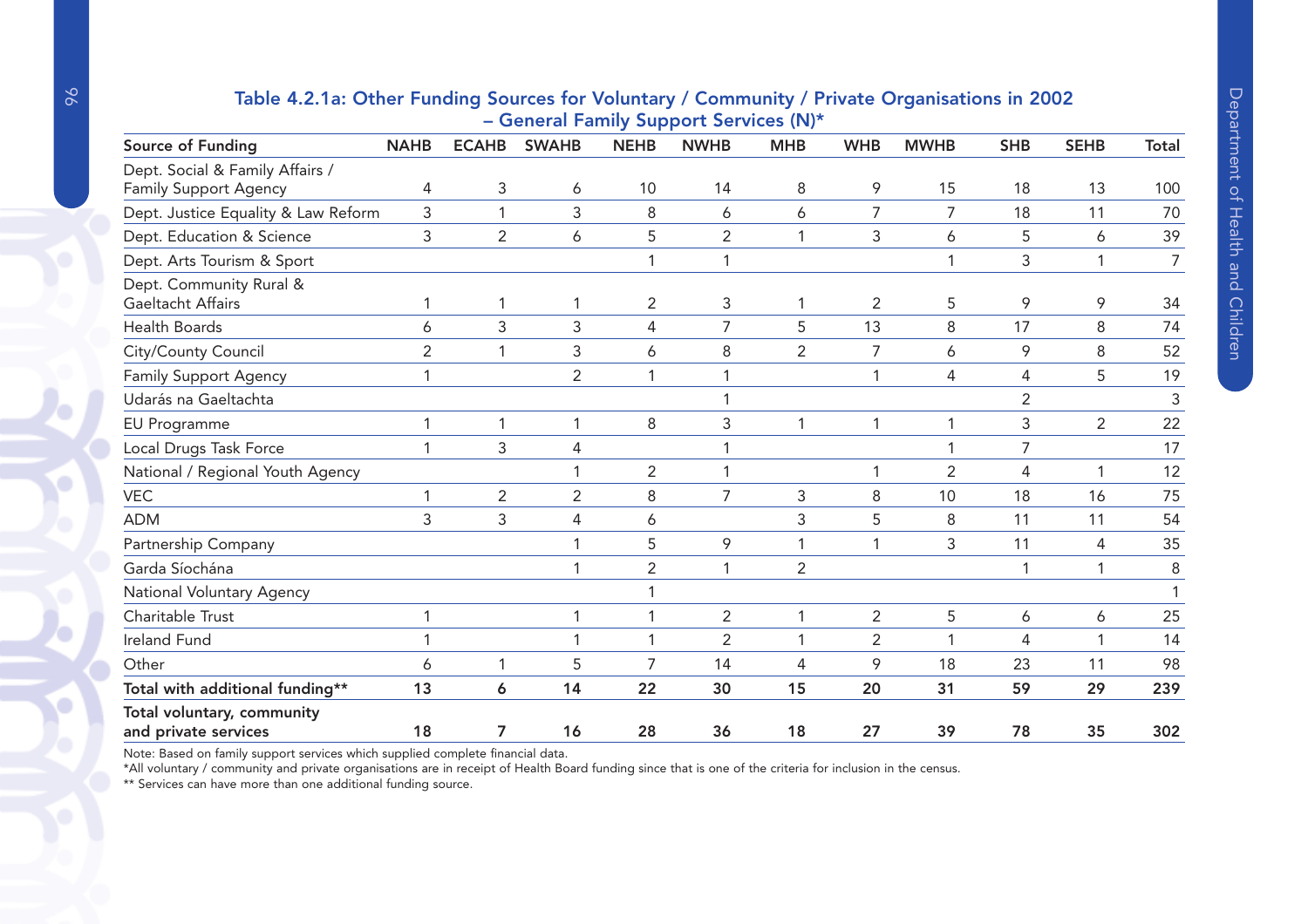|                                     |             |              | $S$ of $S$ and $S$ and $S$ and $S$ and $S$ are $S$ and $S$ and $S$ are $S$ and $S$ are $S$ and $S$ are $S$ and $S$ are $S$ and $S$ are $S$ and $S$ are $S$ and $S$ are $S$ are $S$ and $S$ are $S$ are $S$ and $S$ are $S$ ar |             |             |            |            |             |            |             |         |
|-------------------------------------|-------------|--------------|-------------------------------------------------------------------------------------------------------------------------------------------------------------------------------------------------------------------------------|-------------|-------------|------------|------------|-------------|------------|-------------|---------|
| Source of Funding                   | <b>NAHB</b> | <b>ECAHB</b> | <b>SWAHB</b>                                                                                                                                                                                                                  | <b>NEHB</b> | <b>NWHB</b> | <b>MHB</b> | <b>WHB</b> | <b>MWHB</b> | <b>SHB</b> | <b>SEHB</b> | Total   |
| Dept. Social & Family Affairs /     |             |              |                                                                                                                                                                                                                               |             |             |            |            |             |            |             |         |
| Family Support Agency               | 22.2        | 42.9         | 37.5                                                                                                                                                                                                                          | 35.7        | 38.9        | 44.4       | 33.3       | 38.5        | 23.1       | 37.1        | 33.1    |
| Dept. Justice Equality & Law Reform | 16.7        | 14.3         | 18.8                                                                                                                                                                                                                          | 28.6        | 16.7        | 33.3       | 25.9       | 17.9        | 23.1       | 31.4        | 23.2    |
| Dept. Education & Science           | 16.7        | 28.6         | 37.5                                                                                                                                                                                                                          | 17.9        | 5.6         | 5.6        | 11.1       | 15.4        | 6.4        | 17.1        | 12.9    |
| Dept. Arts Tourism & Sport          | 0.0         | 0.0          | $0.0\,$                                                                                                                                                                                                                       | 3.6         | 2.8         | 0.0        | 0.0        | 2.6         | 3.8        | 2.9         | 2.3     |
| Dept. Community Rural &             |             |              |                                                                                                                                                                                                                               |             |             |            |            |             |            |             |         |
| Gaeltacht Affairs                   | 5.6         | 14.3         | 6.3                                                                                                                                                                                                                           | 7.1         | 8.3         | 5.6        | 7.4        | 12.8        | 11.5       | 25.7        | 11.3    |
| Health Boards                       | 33.3        | 42.9         | 18.8                                                                                                                                                                                                                          | 14.3        | 19.4        | 27.8       | 48.1       | 20.5        | 21.8       | 22.9        | 24.5    |
| City/County Council                 | 11.1        | 14.3         | 18.8                                                                                                                                                                                                                          | 21.4        | 22.2        | 11.1       | 25.9       | 15.4        | 11.5       | 22.9        | 17.2    |
| <b>Family Support Agency</b>        | 5.6         | 0.0          | 12.5                                                                                                                                                                                                                          | 3.6         | 2.8         | 0.0        | 3.7        | 10.3        | 5.1        | 14.3        | 6.3     |
| Udarás na Gaeltachta                | 0.0         | 0.0          | 0.0                                                                                                                                                                                                                           | 0.0         | 2.8         | 0.0        | 0.0        | 0.0         | 2.6        | 0.0         | $1.0\,$ |
| EU Programme                        | 5.6         | 14.3         | 6.3                                                                                                                                                                                                                           | 28.6        | 8.3         | 5.6        | 3.7        | 2.6         | 3.8        | 5.7         | 7.3     |
| Local Drugs Task Force              | 5.6         | 42.9         | 25.0                                                                                                                                                                                                                          | 0.0         | 2.8         | 0.0        | 0.0        | 2.6         | 9.0        | 0.0         | 5.6     |
| National / Regional Youth Agency    | 0.0         | 0.0          | 6.3                                                                                                                                                                                                                           | 7.1         | 2.8         | 0.0        | 3.7        | 5.1         | 5.1        | 2.9         | 4.0     |
| <b>VEC</b>                          | 5.6         | 28.6         | 12.5                                                                                                                                                                                                                          | 28.6        | 19.4        | 16.7       | 29.6       | 25.6        | 23.1       | 45.7        | 24.8    |
| <b>ADM</b>                          | 16.7        | 42.9         | 25.0                                                                                                                                                                                                                          | 21.4        | 0.0         | 16.7       | 18.5       | 20.5        | 14.1       | 31.4        | 17.9    |
| Partnership Company                 | 0.0         | 0.0          | 6.3                                                                                                                                                                                                                           | 17.9        | 25.0        | 5.6        | 3.7        | 7.7         | 14.1       | 11.4        | 11.6    |
| Garda Síochána                      | 0.0         | 0.0          | 6.3                                                                                                                                                                                                                           | 7.1         | 2.8         | 11.1       | 0.0        | 0.0         | 1.3        | 2.9         | 2.6     |
| National Voluntary Agency           | 0.0         | 0.0          | 0.0                                                                                                                                                                                                                           | 3.6         | 0.0         | 0.0        | 0.0        | 0.0         | 0.0        | 0.0         | 0.3     |
| Charitable Trust                    | 5.6         | 0.0          | 6.3                                                                                                                                                                                                                           | 3.6         | 5.6         | 5.6        | 7.4        | 12.8        | 7.7        | 17.1        | 8.3     |
| Ireland Fund                        | 5.6         | 0.0          | 6.3                                                                                                                                                                                                                           | 3.6         | 5.6         | 5.6        | 7.4        | 2.6         | 5.1        | 2.9         | 4.6     |
| Other                               | 33.3        | 14.3         | 31.3                                                                                                                                                                                                                          | 25.0        | 38.9        | 22.2       | 33.3       | 46.2        | 29.5       | 31.4        | 32.5    |
| <b>Total</b>                        | 72.2        | 85.7         | 87.5                                                                                                                                                                                                                          | 78.6        | 83.3        | 83.3       | 74.1       | 79.5        | 75.6       | 82.9        | 79.1    |

#### Table 4.2.1b: Other Funding Sources for Voluntary / Community / Private Organisations in 2002 – General Family Support Services (%)\*

Note: Based on family support services which supplied complete financial data.

\*All voluntary / community and private organisations are in receipt of Health Board funding since that is one of the criteria for inclusion in the census.

\*\* Services can have more than one additional funding source.

 $\breve{\circ}$ 

Ö

 $\bullet$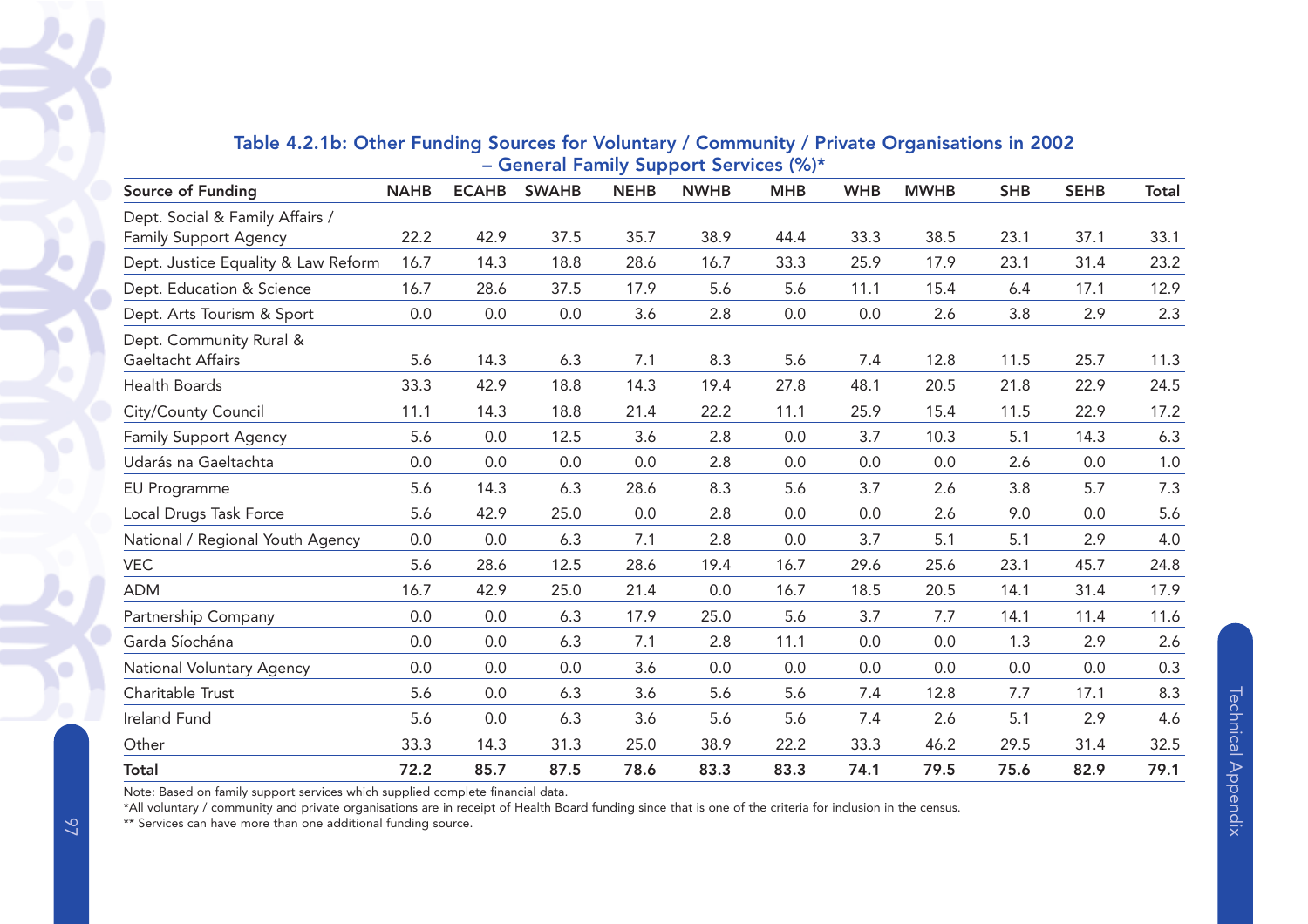# Table 4.2.2a: Other Funding Sources for Voluntary / Community / Private Organisations in 2002 – Childcare Family Support Services (N)\*

|                                                          | $S$ imacare i anni $\bm{y}$ support services (iv) |                |                |             |                |                |                |                |            |                |                     |  |  |
|----------------------------------------------------------|---------------------------------------------------|----------------|----------------|-------------|----------------|----------------|----------------|----------------|------------|----------------|---------------------|--|--|
| Source of Funding                                        | <b>NAHB</b>                                       | <b>ECAHB</b>   | <b>SWAHB</b>   | <b>NEHB</b> | <b>NWHB</b>    | <b>MHB</b>     | <b>WHB</b>     | <b>MWHB</b>    | <b>SHB</b> | <b>SEHB</b>    | <b>Total</b>        |  |  |
| Dept. Social & Family Affairs /<br>Family Support Agency |                                                   |                | $\overline{2}$ | 1           | 3              | 1              | 1              | $\overline{2}$ | 6          |                | 17                  |  |  |
| Dept. Justice Equality & Law Reform                      | $\mathbf{1}$                                      | 1              | 4              | 5           | 16             | 1              | 20             | 6              | 16         | 11             | 81                  |  |  |
|                                                          |                                                   |                | $\overline{2}$ |             |                |                |                |                |            |                |                     |  |  |
| Dept. Education & Science                                |                                                   |                |                |             |                |                | 5              |                |            |                | 8                   |  |  |
| Dept. Arts Tourism & Sport                               |                                                   |                |                |             |                |                |                |                |            |                | $\mathsf{O}\xspace$ |  |  |
| Dept. Community Rural &<br>Gaeltacht Affairs             |                                                   |                | 1              |             |                |                |                |                | 1          |                | 2                   |  |  |
| <b>Health Boards</b>                                     | $\overline{2}$                                    |                | $\overline{2}$ | 2           | $\overline{4}$ |                | $\overline{7}$ | 2              | 16         | 4              | 39                  |  |  |
| City/County Council                                      |                                                   |                | 1              |             |                |                |                | 1              | 3          | $\overline{2}$ | $\overline{7}$      |  |  |
| <b>Family Support Agency</b>                             |                                                   |                |                |             |                |                |                |                |            |                | 0                   |  |  |
| Udarás na Gaeltachta                                     |                                                   |                |                |             | 8              |                | 3              |                | 1          |                | 12                  |  |  |
| EU Programme                                             |                                                   |                |                |             |                |                | 1              | 1              |            |                | 3                   |  |  |
| Local Drugs Task Force                                   | 1                                                 |                |                |             |                |                |                |                |            |                |                     |  |  |
| National / Regional Youth Agency                         |                                                   |                |                |             | $\overline{2}$ |                |                |                |            |                | $\overline{2}$      |  |  |
| <b>VEC</b>                                               | 1                                                 |                | 1              |             | 4              | 1              |                | 1              | 5          | $\overline{2}$ | 16                  |  |  |
| <b>ADM</b>                                               | $\overline{2}$                                    | 1              | $\overline{2}$ | 1           | 9              |                | $\overline{7}$ | 6              | 8          | 6              | 42                  |  |  |
| Partnership Company                                      | 1                                                 |                | $\overline{2}$ | 3           | 6              |                | 5              |                | 3          |                | 21                  |  |  |
| Garda Síochána                                           |                                                   |                |                |             |                |                |                |                |            |                | $\mathbf 0$         |  |  |
| National Voluntary Agency                                |                                                   |                |                |             |                |                |                |                |            |                | $\Omega$            |  |  |
| Charitable Trust                                         |                                                   |                | 4              |             | 6              | 1              |                | 3              | 5          | 8              | 27                  |  |  |
| Ireland Fund                                             |                                                   |                |                |             |                |                |                |                |            |                | $\Omega$            |  |  |
| Other                                                    | $\overline{2}$                                    |                | 1              | 3           | 19             | $\overline{2}$ | 6              | 10             | 19         | 9              | 71                  |  |  |
| Total with additional funding**                          | 3                                                 | 1              | 9              | 5           | 49             | 4              | 36             | 18             | 46         | 31             | 202                 |  |  |
| Total voluntary, community and<br>private services       | 4                                                 | $\overline{2}$ | 14             | 5           | 69             | 7              | 53             | 25             | 68         | 51             | 298                 |  |  |

Note: Based on family services which supplied complete financial data.

\*All voluntary / community and private organisations are in receipt of Health Board funding since that is one of the criteria for inclusion in the census.

\*\* Services can have more than one additional funding source

 $\bullet$ 

Ó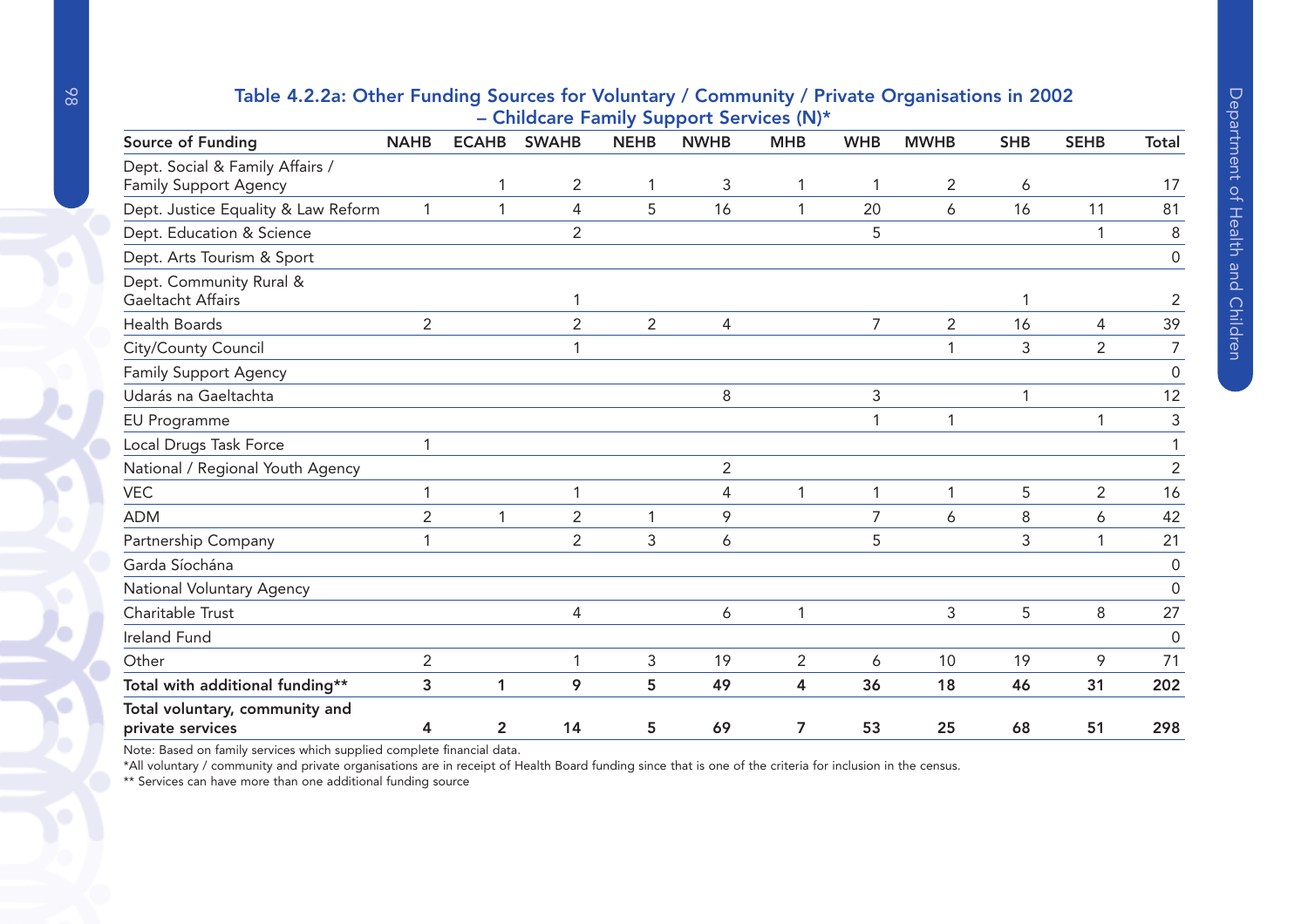| Source of Funding                | <b>NAHB</b> | <b>ECAHB</b> | <b>SWAHB</b> | <b>NEHB</b> | <b>NWHB</b> | <b>MHB</b> | <b>WHB</b> | <b>MWHB</b> | <b>SHB</b> | <b>SEHB</b> | Total   |
|----------------------------------|-------------|--------------|--------------|-------------|-------------|------------|------------|-------------|------------|-------------|---------|
| Dept. Social & Family Affairs /  |             |              |              |             |             |            |            |             |            |             |         |
| <b>Family Support Agency</b>     | 0.0         | 50.0         | 14.3         | 20.0        | 4.3         | 14.3       | 1.9        | 8.0         | 8.8        | 0.0         | 5.7     |
| Dept. Justice Equality           |             |              |              |             |             |            |            |             |            |             |         |
| & Law Reform                     | 25.0        | 50.0         | 28.6         | 100.0       | 23.2        | 14.3       | 37.7       | 24.0        | 23.5       | 21.6        | 27.2    |
| Dept. Education & Science        | 0.0         | 0.0          | 14.3         | 0.0         | 0.0         | 0.0        | 9.4        | 0.0         | 0.0        | 2.0         | 2.7     |
| Dept. Arts Tourism & Sport       | 0.0         | 0.0          | 0.0          | 0.0         | 0.0         | 0.0        | 0.0        | 0.0         | 0.0        | 0.0         | $0.0\,$ |
| Dept. Community Rural &          |             |              |              |             |             |            |            |             |            |             |         |
| Gaeltacht Affairs                | 0.0         | 0.0          | 7.1          | 0.0         | 0.0         | 0.0        | 0.0        | 0.0         | 1.5        | 0.0         | 0.7     |
| <b>Health Boards</b>             | 50.0        | 0.0          | 14.3         | 40.0        | 5.8         | 0.0        | 13.2       | 8.0         | 23.5       | 7.8         | 13.1    |
| City/County Council              | 0.0         | 0.0          | 7.1          | 0.0         | 0.0         | 0.0        | 0.0        | 4.0         | 4.4        | 3.9         | 2.3     |
| <b>Family Support Agency</b>     | 0.0         | 0.0          | 0.0          | 0.0         | 0.0         | 0.0        | 0.0        | 0.0         | 0.0        | 0.0         | 0.0     |
| Udarás na Gaeltachta             | 0.0         | 0.0          | 0.0          | 0.0         | 11.6        | 0.0        | 5.7        | 0.0         | 1.5        | 0.0         | 4.0     |
| EU Programme                     | 0.0         | 0.0          | 0.0          | 0.0         | 0.0         | 0.0        | 1.9        | 4.0         | 0.0        | 2.0         | $1.0\,$ |
| Local Drugs Task Force           | 25.0        | 0.0          | 0.0          | 0.0         | 0.0         | 0.0        | 0.0        | 0.0         | 0.0        | 0.0         | 0.3     |
| National / Regional Youth Agency | 0.0         | 0.0          | 0.0          | 0.0         | 2.9         | 0.0        | 0.0        | 0.0         | 0.0        | 0.0         | 0.7     |
| <b>VEC</b>                       | 25.0        | 0.0          | 7.1          | 0.0         | 5.8         | 14.3       | 1.9        | 4.0         | 7.4        | 3.9         | 5.4     |
| <b>ADM</b>                       | 50.0        | 50.0         | 14.3         | 20.0        | 13.0        | 0.0        | 13.2       | 24.0        | 11.8       | 11.8        | 14.1    |
| Partnership Company              | 25.0        | 0.0          | 14.3         | 60.0        | 8.7         | 0.0        | 9.4        | 0.0         | 4.4        | 2.0         | 7.0     |
| Garda Síochána                   | 0.0         | 0.0          | 0.0          | 0.0         | 0.0         | 0.0        | 0.0        | 0.0         | 0.0        | 0.0         | 0.0     |
| National Voluntary Agency        | 0.0         | 0.0          | 0.0          | 0.0         | 0.0         | 0.0        | 0.0        | 0.0         | 0.0        | 0.0         | 0.0     |
| Charitable Trust                 | 0.0         | 0.0          | 28.6         | 0.0         | 8.7         | 14.3       | 0.0        | 12.0        | 7.4        | 15.7        | 9.1     |
| <b>Ireland Fund</b>              | 0.0         | 0.0          | 0.0          | 0.0         | 0.0         | 0.0        | 0.0        | 0.0         | 0.0        | 0.0         | 0.0     |
| Other                            | 50.0        | 0.0          | 7.1          | 60.0        | 27.5        | 28.6       | 11.3       | 40.0        | 27.9       | 17.6        | 23.8    |
| <b>Total</b>                     | 75.0        | 50.0         | 64.3         | 100.0       | 71.0        | 57.1       | 67.9       | 72.0        | 67.6       | 60.8        | 67.8    |

# Table 4.2.2b: Other Funding Sources for Voluntary / Community / Private Organisations in 2002 – Childcare Family Support Services (%)\*

Note: Based on family services which supplied complete financial data.

\*All voluntary / community and private organisations are in receipt of Health Board funding since that is one of the criteria for inclusion in the census.

\*\* Services can have more than one additional funding source.

ō

٠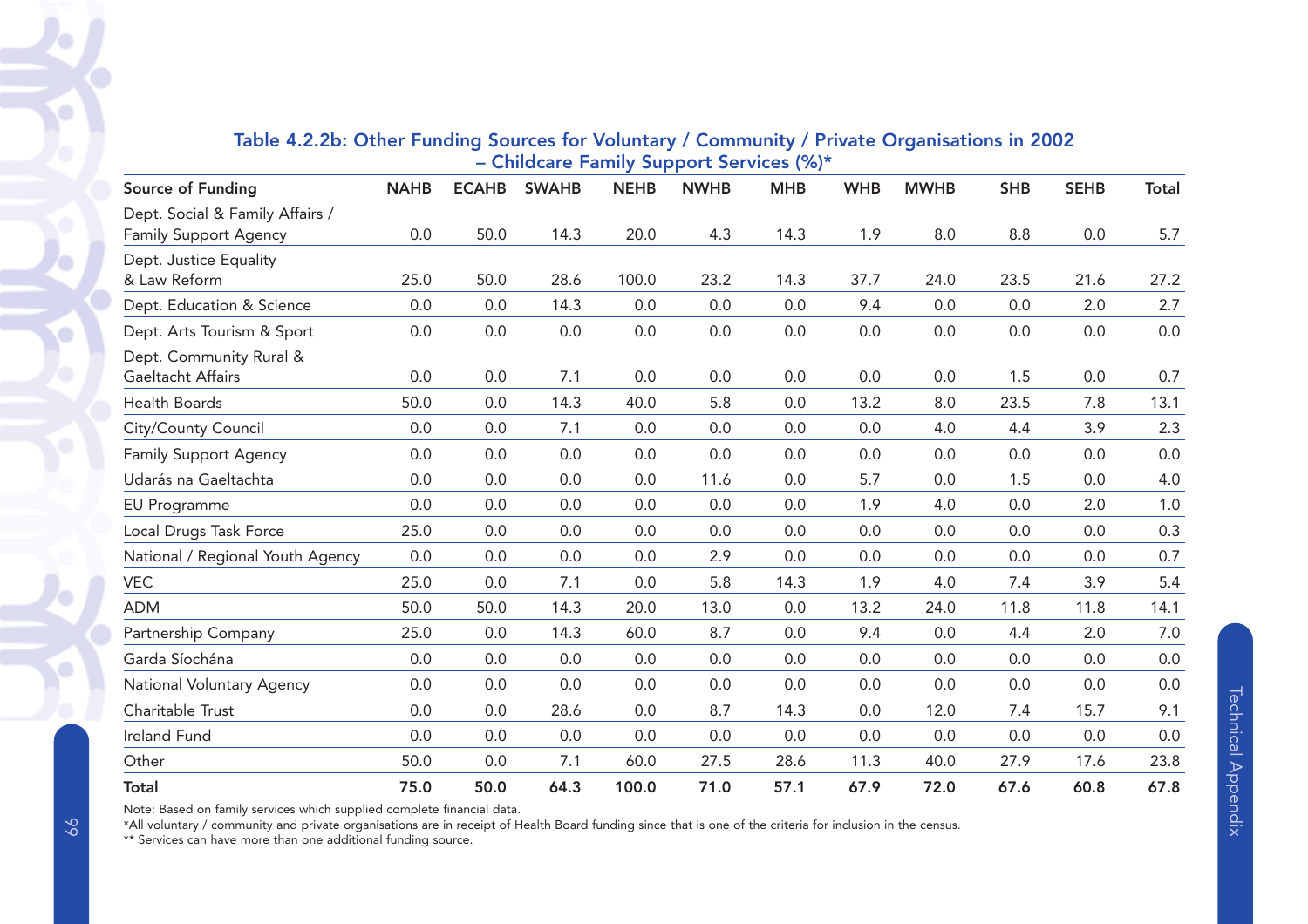|                                                    | $-$ An Tanniy Support Services (by |                |                |                |                |                |                |                |            |             |                |  |  |
|----------------------------------------------------|------------------------------------|----------------|----------------|----------------|----------------|----------------|----------------|----------------|------------|-------------|----------------|--|--|
| Source of Funding                                  | <b>NAHB</b>                        | <b>ECAHB</b>   | <b>SWAHB</b>   | <b>NEHB</b>    | <b>NWHB</b>    | <b>MHB</b>     | <b>WHB</b>     | <b>MWHB</b>    | <b>SHB</b> | <b>SEHB</b> | Total          |  |  |
| Dept. Social & Family Affairs /                    |                                    |                |                |                |                |                |                |                |            |             |                |  |  |
| Family Support Agency                              | 4                                  | 4              | 8              | 11             | 17             | 9              | 10             | 17             | 24         | 13          | 117            |  |  |
| Dept. Justice Equality & Law Reform                | 4                                  | $\overline{2}$ | $\overline{7}$ | 13             | 22             | $\overline{7}$ | 27             | 13             | 34         | 22          | 151            |  |  |
| Dept. Education & Science                          | 3                                  | $\overline{2}$ | 8              | 5              | $\overline{2}$ | $\overline{1}$ | 8              | 6              | 5          | 7           | 47             |  |  |
| Dept. Arts Tourism & Sport                         |                                    |                |                |                | $\mathbf{1}$   |                |                | 1              | 3          | 1           | $\overline{7}$ |  |  |
| Dept. Community Rural &<br>Gaeltacht Affairs       |                                    | 1              | $\overline{2}$ | $\overline{2}$ | 3              |                | 2              | 5              | 10         | 9           | 36             |  |  |
| <b>Health Boards</b>                               | 8                                  | 3              | 5              | 6              | 11             | 5              | 20             | 10             | 33         | 12          | 113            |  |  |
| City/County Council                                | 2                                  | 1              | 4              | 6              | 8              | $\overline{2}$ | $\overline{7}$ | $\overline{7}$ | 12         | 10          | 59             |  |  |
| <b>Family Support Agency</b>                       |                                    |                | $\overline{2}$ | 1              | $\mathbf 1$    |                | 1              | 4              | 4          | 5           | 19             |  |  |
| Udarás na Gaeltachta                               |                                    |                |                |                | 9              |                | 3              |                | 3          |             | 15             |  |  |
| <b>EU Programme</b>                                | 1                                  | 1              | 1              | 8              | 3              | -1             | $\overline{2}$ | $\overline{2}$ | 3          | 3           | 25             |  |  |
| Local Drugs Task Force                             | 2                                  | 3              | 4              |                | $\mathbf 1$    |                |                | 1              | 7          |             | 18             |  |  |
| National / Regional Youth Agency                   |                                    |                | 1              | $\overline{2}$ | 3              |                | 1              | $\overline{2}$ | 4          | 1           | 14             |  |  |
| <b>VEC</b>                                         | 2                                  | $\overline{2}$ | 3              | 8              | 11             | 4              | 9              | 11             | 23         | 18          | 91             |  |  |
| <b>ADM</b>                                         | 5                                  | $\overline{4}$ | 6              | 7              | 9              | 3              | 12             | 14             | 19         | 17          | 96             |  |  |
| Partnership Company                                |                                    |                | 3              | 8              | 15             |                | 6              | 3              | 14         | 5           | 56             |  |  |
| Garda Síochána                                     |                                    |                |                | $\overline{2}$ | $\mathbf{1}$   | $\overline{2}$ |                |                | 1          | 1           | 8              |  |  |
| National Voluntary Agency                          |                                    |                |                |                |                |                |                |                |            |             |                |  |  |
| Charitable Trust                                   |                                    |                | 5              |                | 8              | $\overline{2}$ | $\overline{2}$ | 8              | 11         | 14          | 52             |  |  |
| <b>Ireland Fund</b>                                |                                    |                |                | 1              | $\overline{2}$ | 1              | 2              | 1              | 4          | 1           | 14             |  |  |
| Other                                              | 8                                  | 1              | 6              | 10             | 33             | 6              | 15             | 28             | 42         | 20          | 169            |  |  |
| Total with additional funding**                    | 16                                 | 7              | 23             | 27             | 79             | 19             | 56             | 49             | 105        | 60          | 441            |  |  |
| Total voluntary, community and<br>private services | 22                                 | 9              | 30             | 33             | 105            | 25             | 80             | 64             | 146        | 86          | 600            |  |  |

# Table 4.2.3a: Other Funding Sources for Voluntary / Community / Private Organisations in 2002 – All Family Support Services (N)\*

Note: Based on family support services which supplied complete financial data.

\*All voluntary / community and private organisations are in receipt of Health Board funding since that is one of the criteria for inclusion in the census.

\*\* Services can have more than one additional funding source

 $\bullet$ 

O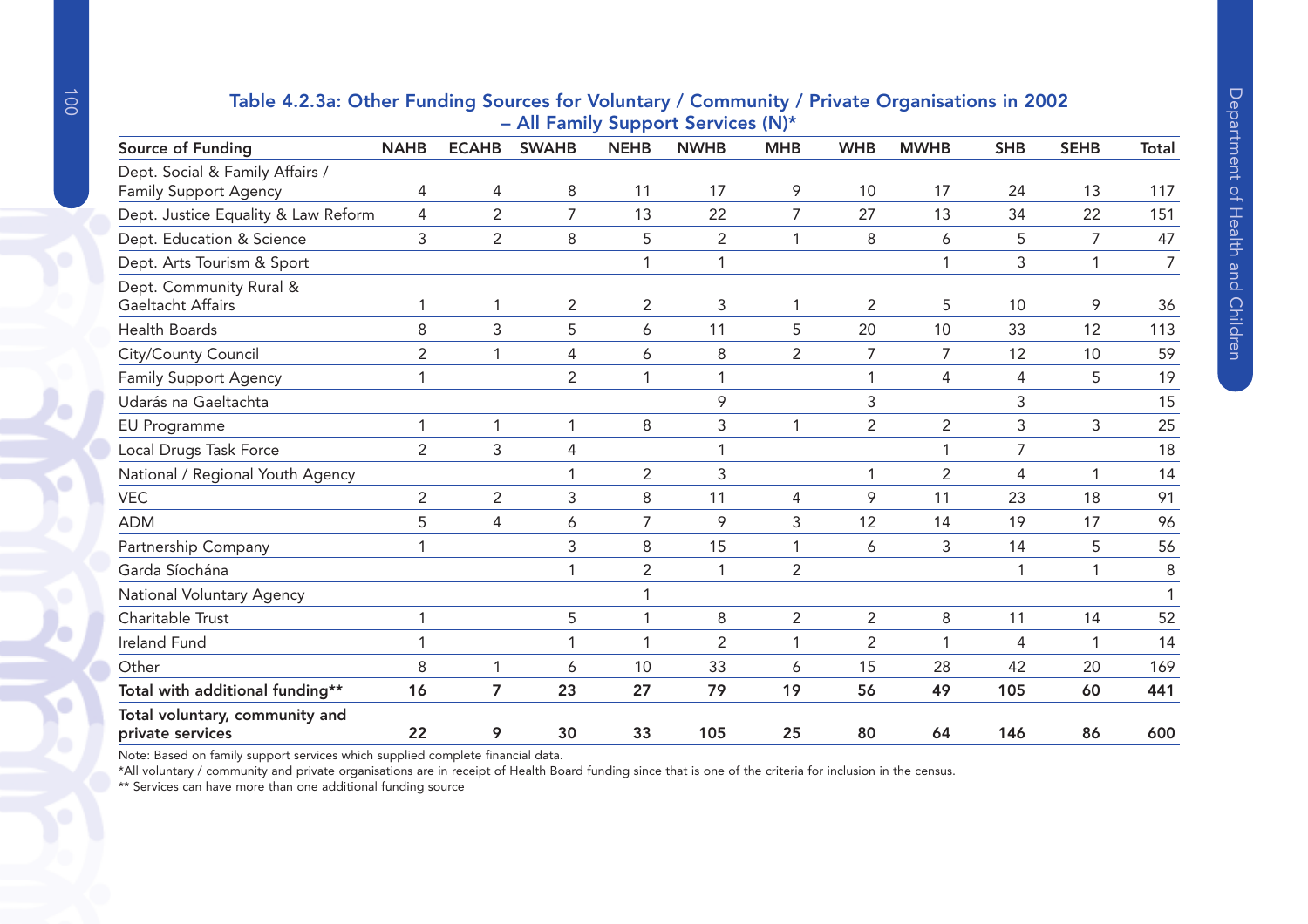| <b>Source of Funding</b>            | <b>NAHB</b> | <b>ECAHB</b> | <b>SWAHB</b> | <b>NEHB</b> | <b>NWHB</b> | <b>MHB</b> | <b>WHB</b> | <b>MWHB</b> | <b>SHB</b> | <b>SEHB</b> | Total |  |
|-------------------------------------|-------------|--------------|--------------|-------------|-------------|------------|------------|-------------|------------|-------------|-------|--|
| Dept. Social & Family Affairs /     |             |              |              |             |             |            |            |             |            |             |       |  |
| <b>Family Support Agency</b>        | 18.2        | 44.4         | 26.7         | 33.3        | 16.2        | 36.0       | 12.5       | 26.6        | 16.4       | 15.1        | 19.5  |  |
| Dept. Justice Equality & Law Reform | 18.2        | 22.2         | 23.3         | 39.4        | 21.0        | 28.0       | 33.8       | 20.3        | 23.3       | 25.6        | 25.2  |  |
| Dept. Education & Science           | 13.6        | 22.2         | 26.7         | 15.2        | 1.9         | 4.0        | 10.0       | 9.4         | 3.4        | 8.1         | 7.8   |  |
| Dept. Arts Tourism & Sport          | 0.0         | 0.0          | 0.0          | 3.0         | 1.0         | 0.0        | 0.0        | 1.6         | 2.1        | 1.2         | $1.2$ |  |
| Dept. Community Rural &             |             |              |              |             |             |            |            |             |            |             |       |  |
| Gaeltacht Affairs                   | 4.5         | 11.1         | 6.7          | 6.1         | 2.9         | 4.0        | 2.5        | 7.8         | 6.8        | 10.5        | 6.0   |  |
| Health Boards                       | 36.4        | 33.3         | 16.7         | 18.2        | 10.5        | 20.0       | 25.0       | 15.6        | 22.6       | 14.0        | 18.8  |  |
| City/County Council                 | 9.1         | 11.1         | 13.3         | 18.2        | 7.6         | 8.0        | 8.8        | 10.9        | 8.2        | 11.6        | 9.8   |  |
| <b>Family Support Agency</b>        | 4.5         | 0.0          | 6.7          | 3.0         | 1.0         | 0.0        | 1.3        | 6.3         | 2.7        | 5.8         | 3.2   |  |
| Udarás na Gaeltachta                | 0.0         | 0.0          | 0.0          | 0.0         | 8.6         | 0.0        | 3.8        | 0.0         | 2.1        | 0.0         | 2.5   |  |
| <b>EU Programme</b>                 | 4.5         | 11.1         | 3.3          | 24.2        | 2.9         | 4.0        | 2.5        | 3.1         | 2.1        | 3.5         | 4.2   |  |
| Local Drugs Task Force              | 9.1         | 33.3         | 13.3         | 0.0         | 1.0         | 0.0        | 0.0        | 1.6         | 4.8        | 0.0         | 3.0   |  |
| National / Regional Youth Agency    | 0.0         | 0.0          | 3.3          | 6.1         | 2.9         | 0.0        | 1.3        | 3.1         | 2.7        | 1.2         | 2.3   |  |
| <b>VEC</b>                          | 9.1         | 22.2         | 10.0         | 24.2        | 10.5        | 16.0       | 11.3       | 17.2        | 15.8       | 20.9        | 15.2  |  |
| <b>ADM</b>                          | 22.7        | 44.4         | 20.0         | 21.2        | 8.6         | 12.0       | 15.0       | 21.9        | 13.0       | 19.8        | 16.0  |  |
| Partnership Company                 | 4.5         | 0.0          | 10.0         | 24.2        | 14.3        | 4.0        | 7.5        | 4.7         | 9.6        | 5.8         | 9.3   |  |
| Garda Síochána                      | 0.0         | 0.0          | 3.3          | 6.1         | 1.0         | 8.0        | 0.0        | 0.0         | 0.7        | 1.2         | 1.3   |  |
| National Voluntary Agency           | 0.0         | 0.0          | 0.0          | 3.0         | 0.0         | 0.0        | 0.0        | 0.0         | 0.0        | 0.0         | 0.2   |  |
| Charitable Trust                    | 4.5         | 0.0          | 16.7         | 3.0         | 7.6         | 8.0        | 2.5        | 12.5        | 7.5        | 16.3        | 8.7   |  |
| Ireland Fund                        | 4.5         | 0.0          | 3.3          | 3.0         | 1.9         | 4.0        | 2.5        | 1.6         | 2.7        | 1.2         | 2.3   |  |
| Other                               | 36.4        | 11.1         | 20.0         | 30.3        | 31.4        | 24.0       | 18.8       | 43.8        | 28.8       | 23.3        | 28.2  |  |
| <b>Total</b>                        | 72.7        | 77.8         | 76.7         | 81.8        | 75.2        | 76.0       | 70.0       | 76.6        | 71.9       | 69.8        | 73.5  |  |

## Table 4.2.3b: Other Funding Sources for Voluntary / Community / Private Organisations in 2002 – All Family Support Services (%)\*

Note: Based on family support services which supplied complete financial data.

\*All voluntary / community and private organisations are in receipt of Health Board funding since that is one of the criteria for inclusion in the census.

\*\* Services can have more than one additional funding source.

Ó

Ö

G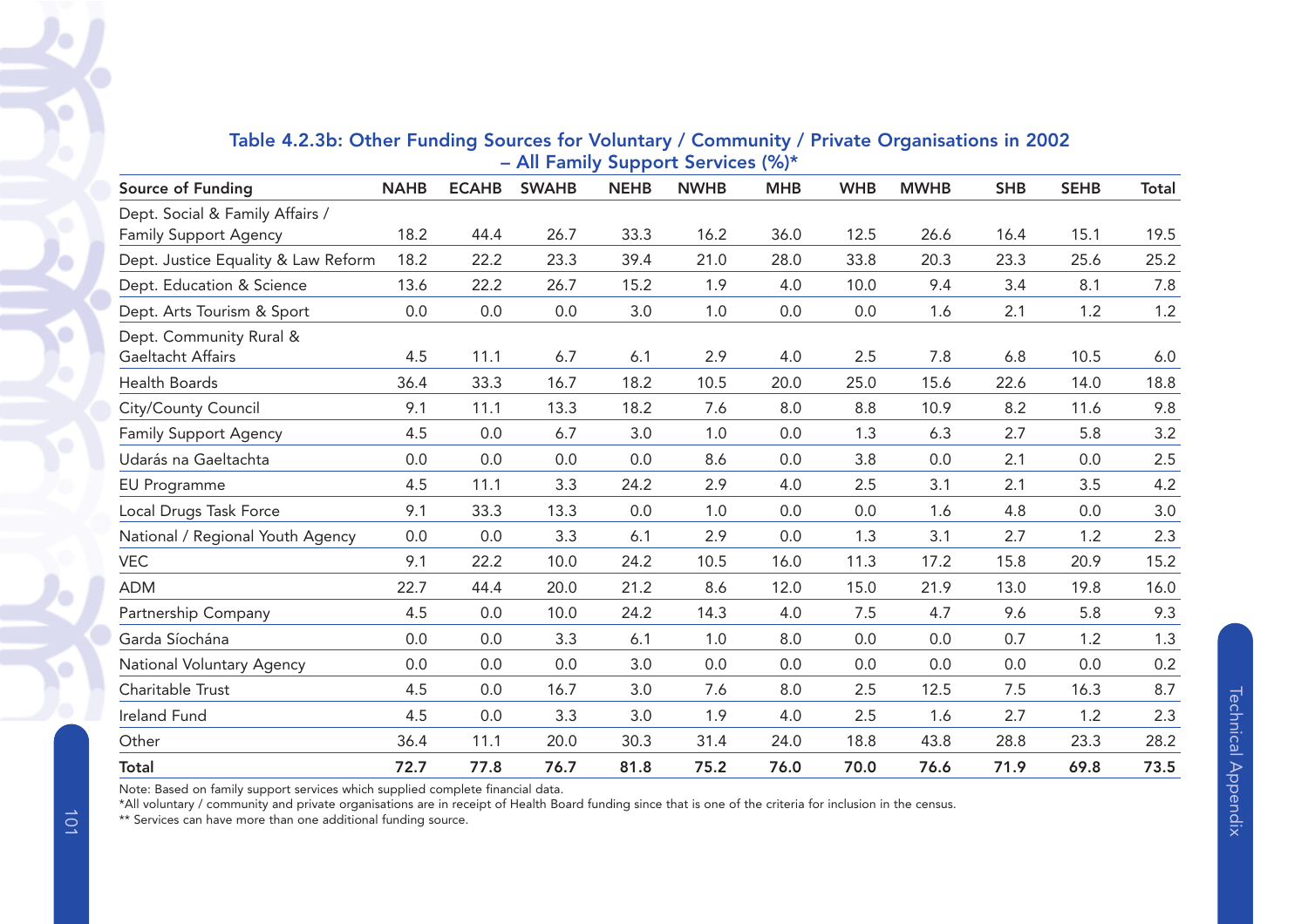| <b>Type of Organisation</b>     | <b>NAHB</b> | <b>ECAHB</b> | <b>SWAHB</b> | <b>NEHB</b> | <b>NWHB</b> | <b>MHB</b> | <b>WHB</b> | <b>MWHB</b> | <b>SHB</b> | <b>SEHB</b> | <b>Total</b> |
|---------------------------------|-------------|--------------|--------------|-------------|-------------|------------|------------|-------------|------------|-------------|--------------|
| Health Board                    | 650         | 2,619        | 44           | 6,606       | 788         | ,002       | 3,907      | 323         | 3,561      | 766         | 20,266       |
| Voluntary/Community             | 6,619       | 3,709        | 5,611        | 4,026       | 5,181       | 2,291      | 4,453      | 8,374       | 7,328      | 4,727       | 52,320       |
| Joint Health Board & Voluntary/ |             |              |              |             |             |            |            |             |            |             |              |
| Community                       | 795         |              | 1,038        | 112         | 527         | ,240       | 506        | 12          | 162        | 227         | 4,619        |
| Private                         |             | 135          |              | 300         |             |            | 200        |             | 314        |             | 948          |
| Other                           |             |              | 343          |             |             | 91         | 1,198      | 161         | 538        | 507         | 2,839        |
| <b>Total</b>                    | 8,064       | 6,463        | 7,037        | 11,043      | 6,497       | 4,624      | 10,264     | 8,870       | 11,903     | 6,227       | 80,993       |
|                                 |             |              |              |             |             |            |            |             |            |             |              |

# Table 4.3.1a: Total Expenditure by Type of Organisation Delivering General Family Support Services ('000 Euro)

# Table 4.3.1b: Total Expenditure by Type of Organisation Delivering General Family Support Services (%)

| <b>Type of Organisation</b>     | <b>NAHB</b> | <b>ECAHB</b> | <b>SWAHB</b> | <b>NEHB</b> | <b>NWHB</b> | <b>MHB</b> | <b>WHB</b> | <b>MWHB</b> | <b>SHB</b> | <b>SEHB</b> | <b>Total</b> |
|---------------------------------|-------------|--------------|--------------|-------------|-------------|------------|------------|-------------|------------|-------------|--------------|
| Health Board                    | 8.1         | 40.5         | 0.6          | 59.8        | 12.1        | 21.7       | 38.1       | 3.6         | 29.9       | 12.3        | 25.0         |
| Voluntary/Community             | 82.1        | 57.4         | 79.7         | 36.5        | 79.7        | 49.6       | 43.4       | 94.4        | 61.6       | 75.9        | 64.6         |
| Joint Health Board & Voluntary/ |             |              |              |             |             |            |            |             |            |             |              |
| Community                       | 9.9         |              | 14.8         | 1.0         | 8.1         | 26.8       | 4.9        | 0.1         | 1.4        | 3.6         | 5.7          |
| Private                         |             | 2.1          |              | 2.7         |             |            | 1.9        |             | 2.6        |             | 1.2          |
| Other                           |             |              | 4.9          |             | 0.0         | 2.0        | 11.7       | 1.8         | 4.5        | 8.1         | 3.5          |
| <b>Total</b>                    | 100.0       | 100.0        | 100.0        | 100.0       | 100.0       | 100.0      | 100.0      | 100.0       | 100.0      | 100.0       | 100.0        |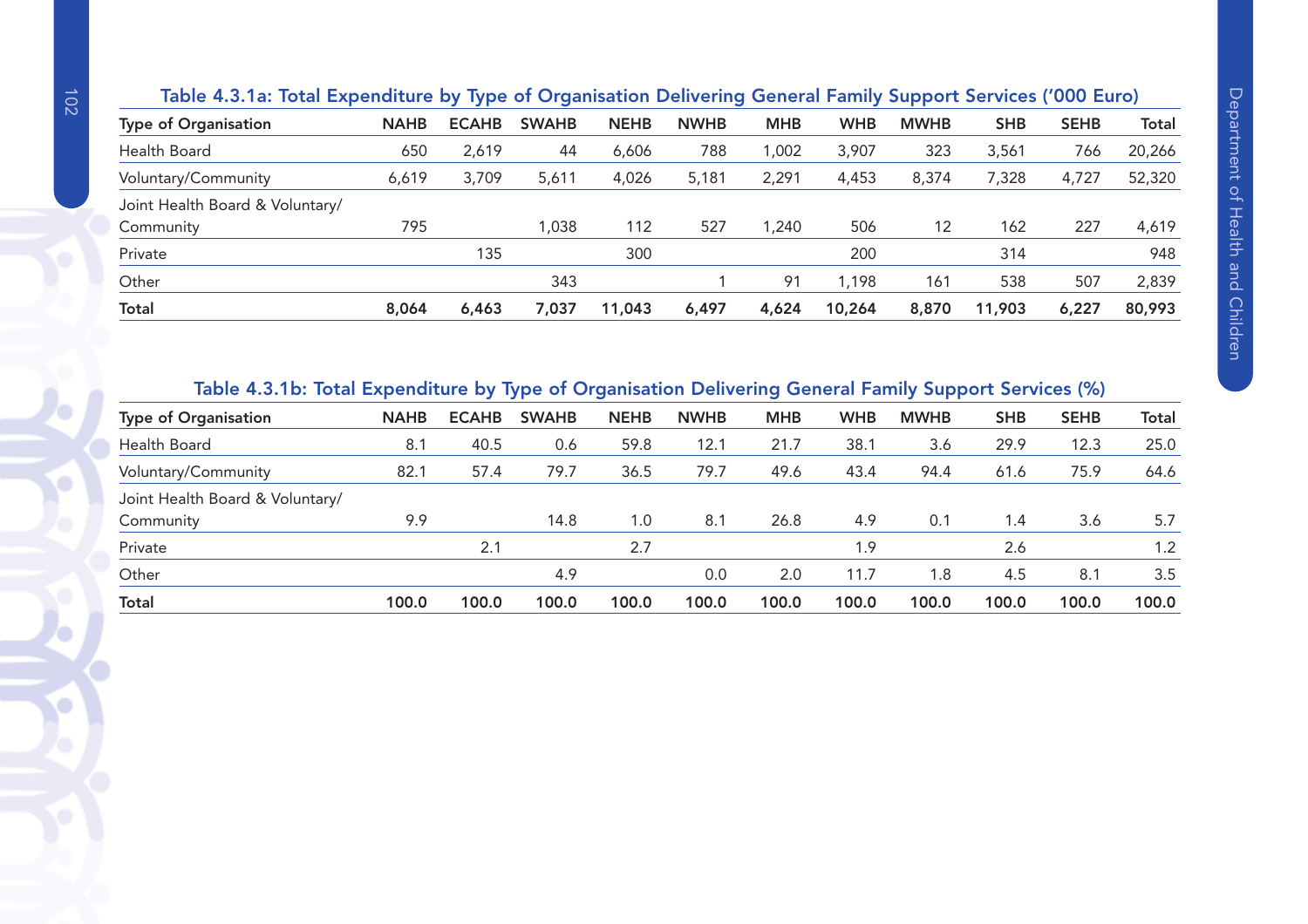| Table 4.5. IC. Average Experiencie by Type of Organisation Delivering General Family Support Services (1000 Euro) |             |              |              |             |             |            |            |             |            |             |              |
|-------------------------------------------------------------------------------------------------------------------|-------------|--------------|--------------|-------------|-------------|------------|------------|-------------|------------|-------------|--------------|
| <b>Type of Organisation</b>                                                                                       | <b>NAHB</b> | <b>ECAHB</b> | <b>SWAHB</b> | <b>NEHB</b> | <b>NWHB</b> | <b>MHB</b> | <b>WHB</b> | <b>MWHB</b> | <b>SHB</b> | <b>SEHB</b> | <b>Total</b> |
| Health Board                                                                                                      | 650         | 655          | 44           | 367         | 197         | 334        | 217        | 108         | 223        | 255         | 285          |
| Voluntary/Community                                                                                               | 509         | 618          | 374          | 149         | 157         | 143        | 202        | 262         | 122        | 158         | 206          |
| Joint Health Board & Voluntary/                                                                                   |             |              |              |             |             |            |            |             |            |             |              |
| Community                                                                                                         | 159         | 0            | 173          | 28          | 132         | 310        | 84         | 12          | 41         | 76          | 125          |
| Private                                                                                                           |             | 135          |              | 300         | 0           | 0          | 200        | 0           | 52         |             | 105          |
| Other                                                                                                             |             | 0            | 343          | 0           |             | 45         | 240        | 81          | 90         | 254         | 149          |
| <b>Total</b>                                                                                                      | 424         | 588          | 306          | 221         | 155         | 185        | 197        | 233         | 129        | 164         | 208          |

# Table 4.3.1c: Average Expenditure by Type of Organisation Delivering General Family Support Services ('000 Euro)

#### Table 4.3.2a: Total Expenditure by Type of Organisation Delivering Childcare Family Support Services ('000 Euro)

| <b>Type of Organisation</b>     | <b>NAHB</b> | <b>ECAHB</b> | <b>SWAHB</b> | <b>NEHB</b> | <b>NWHB</b> | <b>MHB</b> | <b>WHB</b> | <b>MWHB</b> | <b>SHB</b> | <b>SEHB</b> | <b>Total</b> |
|---------------------------------|-------------|--------------|--------------|-------------|-------------|------------|------------|-------------|------------|-------------|--------------|
| Health Board                    |             |              | 205          |             | 228         | 28         | 12         | 27          |            |             | 501          |
| Voluntary/Community             | ,663        | 127          | 1,350        | 1,620       | ,518        | 133        | ,866       | 1,398       | 2,677      | 1,062       | 13,414       |
| Joint Health Board & Voluntary/ |             |              |              |             |             |            |            |             |            |             |              |
| Community                       | 136         |              | 255          | 148         | 44          | 40         | 286        | 53          | 186        | 178         | 1,327        |
| Private                         |             |              |              |             |             |            | 21         | 2           |            |             | 25           |
| Other                           | 222         |              | 31           |             | 37          |            | 8          |             | 66         | 276         | 639          |
| <b>Total</b>                    | 2,022       | 127          | 1,841        | 1,767       | 1,827       | 201        | 2,193      | 1,479       | 2,929      | 1,519       | 15,905       |
|                                 |             |              |              |             |             |            |            |             |            |             |              |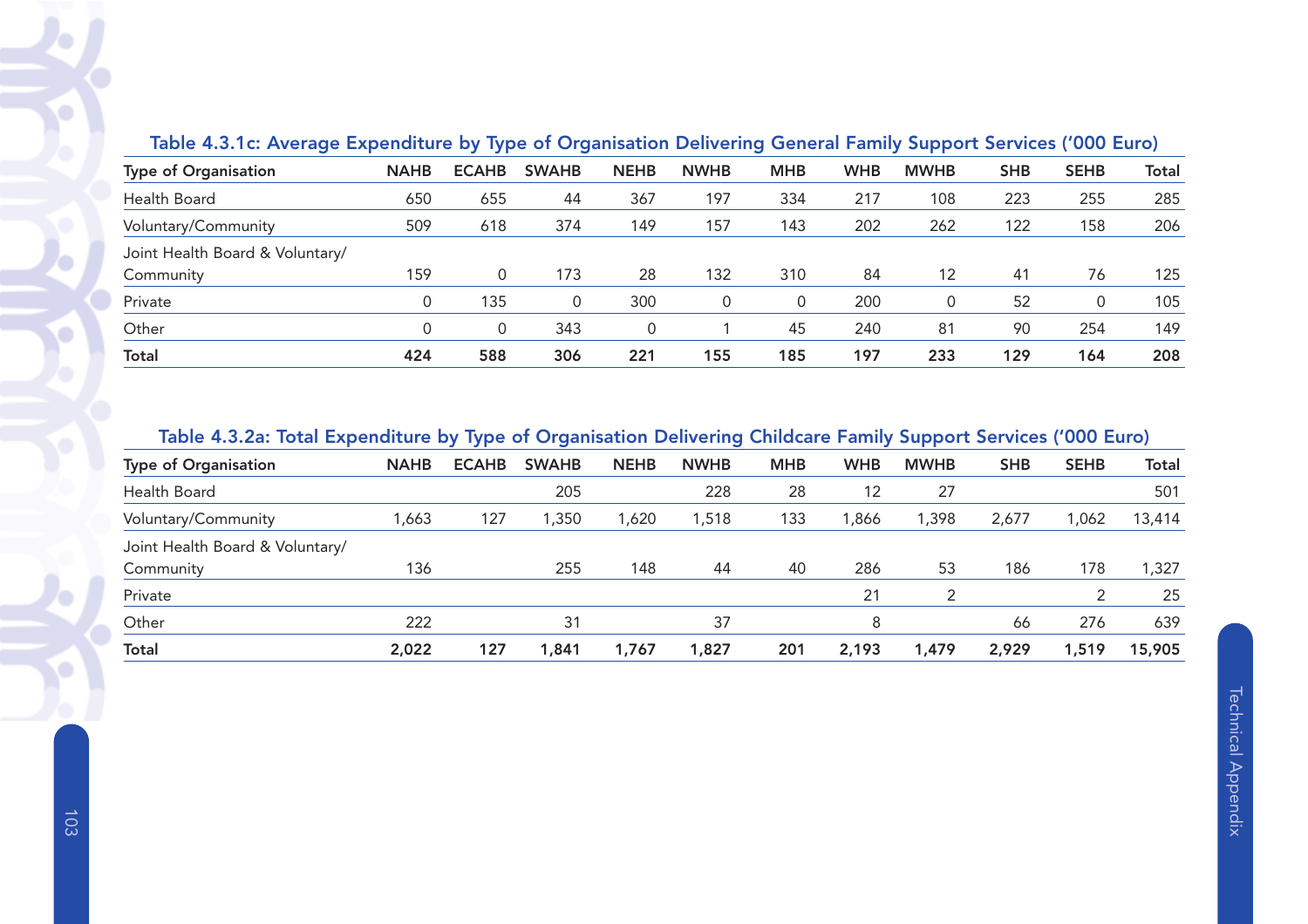| Table 4.3.2b: Total Expenditure by Type of Organisation Delivering Childcare Family Support Services (%) |  |                                                  |  |  |  |  |
|----------------------------------------------------------------------------------------------------------|--|--------------------------------------------------|--|--|--|--|
| of Organication                                                                                          |  | NAHR FCAHR SWAHR NFHR NWHR MHR WHR MWHR SHR SFHR |  |  |  |  |

| <b>NAHB</b> | <b>ECAHB</b> | <b>SWAHB</b> | <b>NEHB</b> | <b>NWHB</b> | <b>MHB</b> | <b>WHB</b> | <b>MWHB</b> | <b>SHB</b> | <b>SEHB</b> | Total |
|-------------|--------------|--------------|-------------|-------------|------------|------------|-------------|------------|-------------|-------|
|             |              | 11.2         |             | 12.5        | 14.0       | 0.5        | 1.8         |            |             | 3.1   |
| 82.3        | 100.0        | 73.3         | 91.7        | 83.1        | 66.1       | 85.1       | 94.5        | 91.4       | 69.9        | 84.3  |
|             |              |              |             |             |            |            |             |            |             |       |
| 6.7         |              | 13.9         | 8.3         | 2.4         | 19.9       | 13.0       | 3.6         | 6.3        | 11.7        | 8.3   |
|             |              |              |             |             |            | 1.0        | 0.1         |            | 0.2         | 0.2   |
| 11.0        |              | 1.7          |             | 2.0         |            | 0.3        |             | 2.3        | 18.2        | 4.0   |
| 100.0       | 100.0        | 100.0        | 100.0       | 100.0       | 100.0      | 100.0      | 100.0       | 100.0      | 100.0       | 100.0 |
|             |              |              |             |             |            |            |             |            |             |       |

# Table 4.3.2c: Average Expenditure by Type of Organisation Delivering Childcare Family Support Services ('000 Euro)

| <b>Type of Organisation</b>     | <b>NAHB</b> | <b>ECAHB</b> | <b>SWAHB</b> | <b>NEHB</b> | <b>NWHB</b> | <b>MHB</b> | <b>WHB</b> | <b>MWHB</b> | <b>SHB</b> | <b>SEHB</b> | Total |
|---------------------------------|-------------|--------------|--------------|-------------|-------------|------------|------------|-------------|------------|-------------|-------|
|                                 |             |              |              |             |             |            |            |             |            |             |       |
| Health Board                    |             |              | 103          |             | 114         | 14         | 12         | 27          |            |             | 63    |
| Voluntary/Community             | 416         | 64           | 104          | 324         | 28          | 27         | 55         | 74          | 45         | 25          | 56    |
| Joint Health Board & Voluntary/ |             |              |              |             |             |            |            |             |            |             |       |
| Community                       | 136         |              | 128          | 148         | 15          | 40         | 36         | 27          | 21         | 22          | 38    |
| Private                         |             |              |              |             |             |            | 21         |             |            |             | 4     |
| Other                           | 222         |              | 31           |             | 18          |            | 8          |             | 22         | 92          | 58    |
| <b>Total</b>                    | $337 *$     | $64 *$       | 102          | $295 *$     | 29          | $25 *$     | 49         | 64          | 41         | 27          | 53    |

Note: Based on the averages for other Health Boards, due to lack of data for NAHB, ECAHB, NEHB and MHB (see note to Table 4.1.2a).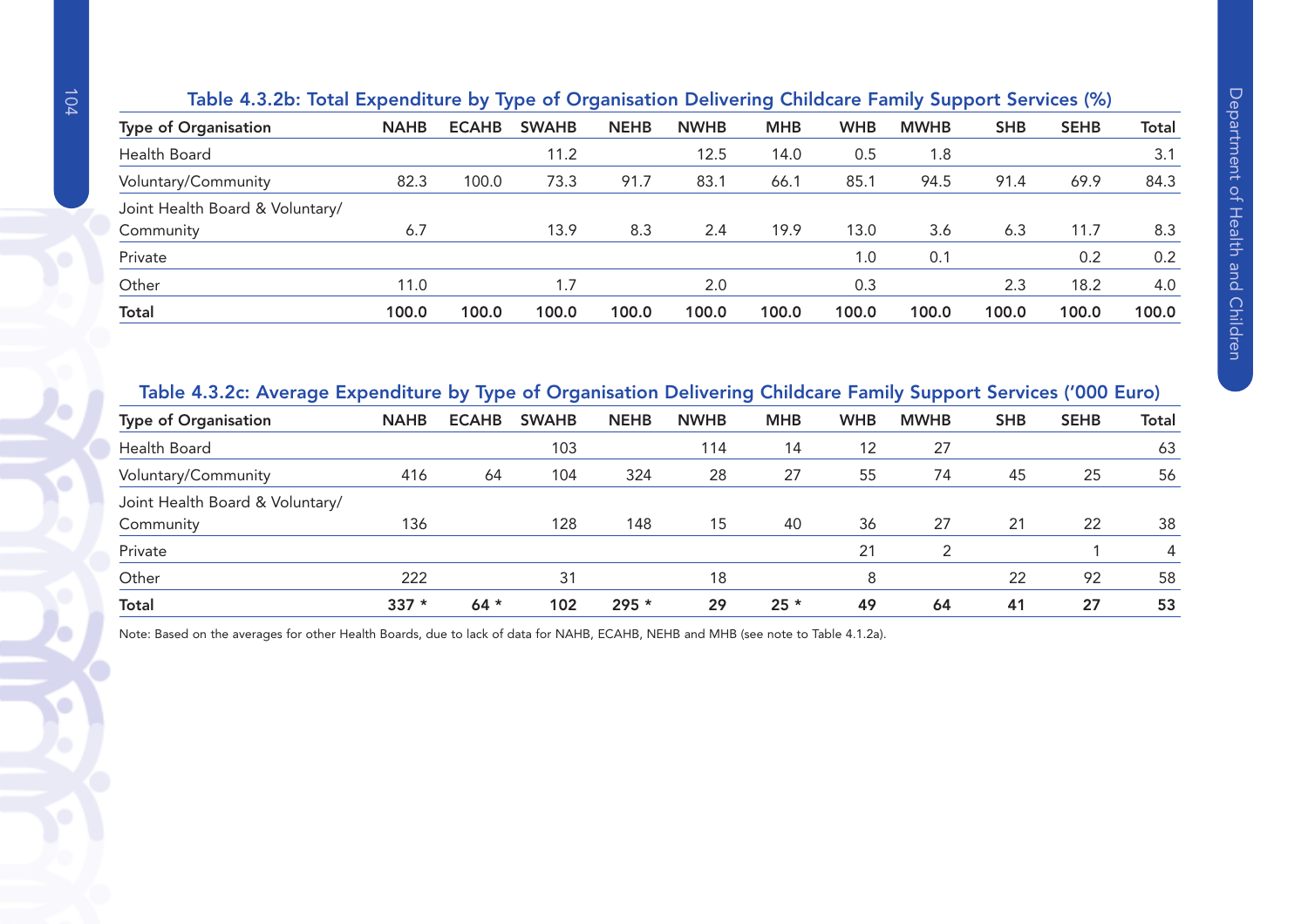| iable 4.3.3a. Total Experientine by Type of Organisation Delivering All Family Support Services (1000 Euro) |             |              |              |             |             |            |            |             |            |             |        |  |  |
|-------------------------------------------------------------------------------------------------------------|-------------|--------------|--------------|-------------|-------------|------------|------------|-------------|------------|-------------|--------|--|--|
| <b>Type of Organisation</b>                                                                                 | <b>NAHB</b> | <b>ECAHB</b> | <b>SWAHB</b> | <b>NEHB</b> | <b>NWHB</b> | <b>MHB</b> | <b>WHB</b> | <b>MWHB</b> | <b>SHB</b> | <b>SEHB</b> | Total  |  |  |
| Health Board                                                                                                | 650         | 2,619        | 249          | 6,606       | 1.016       | 1,030      | 3,919      | 350         | 3,561      | 766         | 20,767 |  |  |
| Voluntary/Community                                                                                         | 8,283       | 3,836        | 6,961        | 5,646       | 6,699       | 2,424      | 6,319      | 9,772       | 10,005     | 5,789       | 65,734 |  |  |
| Joint Health Board & Voluntary/                                                                             |             |              |              |             |             |            |            |             |            |             |        |  |  |
| Community                                                                                                   | 931         |              | 1,293        | 260         | 571         | 1,280      | 792        | 65          | 348        | 405         | 5,946  |  |  |
| Private                                                                                                     |             | 135          |              | 300         |             |            | 221        | 2           | 314        |             | 973    |  |  |
| Other                                                                                                       | 222         |              | 374          |             | 38          | 91         | 1,205      | 161         | 604        | 783         | 3,478  |  |  |
| <b>Total</b>                                                                                                | 10,086      | 6,590        | 8,878        | 12,811      | 8,324       | 4,825      | 12,457     | 10,350      | 14,832     | 7,746       | 96,898 |  |  |

# Table 4.3.3a: Total Expenditure by Type of Organisation Delivering All Family Support Services ('000 Euro)

#### Table 4.3.3b: Total Expenditure by Type of Organisation Delivering All Family Support Services (%)

| <b>Type of Organisation</b>     |             |              |              |             |             |            |            |             |            |             |              |
|---------------------------------|-------------|--------------|--------------|-------------|-------------|------------|------------|-------------|------------|-------------|--------------|
|                                 | <b>NAHB</b> | <b>ECAHB</b> | <b>SWAHB</b> | <b>NEHB</b> | <b>NWHB</b> | <b>MHB</b> | <b>WHB</b> | <b>MWHB</b> | <b>SHB</b> | <b>SEHB</b> | <b>Total</b> |
| Health Board                    | 6.4         | 39.7         | 2.8          | 51.6        | 12.2        | 21.3       | 31.5       | 3.4         | 24.0       | 9.9         | 21.4         |
| Voluntary/Community             | 82.1        | 58.2         | 78.4         | 44.1        | 80.5        | 50.2       | 50.7       | 94.4        | 67.5       | 74.7        | 67.8         |
| Joint Health Board & Voluntary/ |             |              |              |             |             |            |            |             |            |             |              |
| Community                       | 9.2         |              | 14.6         | 2.0         | 6.9         | 26.5       | 6.4        | 0.6         | 2.3        | 5.2         | 6.1          |
| Private                         |             | 2.0          |              | 2.3         |             |            | 1.8        | 0.0         | 2.1        | 0.0         | 1.0          |
| Other                           | 2.2         |              | 4.2          |             | 0.5         | 1.9        | 9.7        | 6.ا         | 4.1        | 10.1        | 3.6          |
| <b>Total</b>                    | 100.0       | 100.0        | 100.0        | 100.0       | 100.0       | 100.0      | 100.0      | 100.0       | 100.0      | 100.0       | 100.0        |
|                                 |             |              |              |             |             |            |            |             |            |             |              |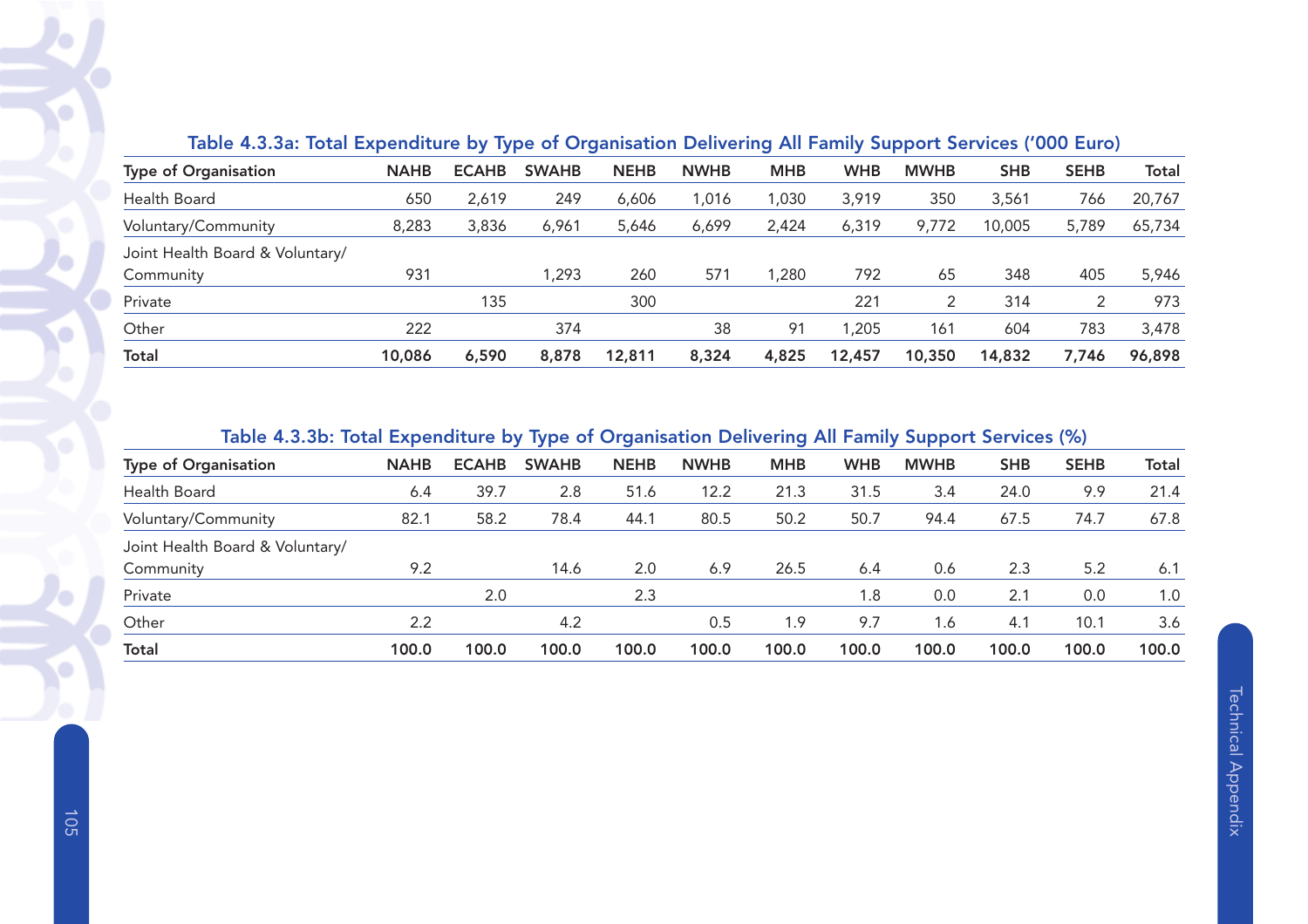|                                 | $\sim$ $\sim$ $\sim$ $\sim$ $\sim$ $\sim$ $\sim$ $\sim$ |              | $- - - - - -$ |             |             |            |            |             |            |             |              |
|---------------------------------|---------------------------------------------------------|--------------|---------------|-------------|-------------|------------|------------|-------------|------------|-------------|--------------|
| <b>Type of Organisation</b>     | <b>NAHB</b>                                             | <b>ECAHB</b> | <b>SWAHB</b>  | <b>NEHB</b> | <b>NWHB</b> | <b>MHB</b> | <b>WHB</b> | <b>MWHB</b> | <b>SHB</b> | <b>SEHB</b> | <b>Total</b> |
| Health Board                    | 650                                                     | 655          | 83            | 367         | 169         | 206        | 206        | 88          | 223        | 255         | 263          |
| Voluntary/Community             | 487                                                     | 480          | 249           | 176         | 76          | 115        | 113        | 192         | 83         | 80          | 133          |
| Joint Health Board & Voluntary/ |                                                         |              |               |             |             |            |            |             |            |             |              |
| Community                       | 155                                                     |              | 162           | 52          | 82          | 256        | 57         | 22          | 27         | 37          | 83           |
| Private                         |                                                         | 135          |               | 300         |             |            | 111        | 2           | 52         |             | 65           |
| Other                           | 222                                                     |              | 187           |             | 13          | 45         | 201        | 81          | 67         | 157         | 116          |
| <b>Total</b>                    | 403                                                     | 507          | 217           | 229         | 80          | 146        | 128        | 170         | 90         | 82          | 141          |
|                                 |                                                         |              |               |             |             |            |            |             |            |             |              |

# Table 4.3.3c: Average Expenditure by Type of Organisation Delivering All Family Support Services ('000 Euro)

### Table 4.4: Voluntary / Community and Private Organisations Having Formal Contract with Health Board

| <b>Type of Contract</b>    | <b>NAHB</b> | <b>ECAHB</b>   | <b>SWAHB</b>   | <b>NEHB</b> | <b>NWHB</b> | <b>MHB</b> | <b>WHB</b> | <b>MWHB</b> | <b>SHB</b> | <b>SEHB</b> | <b>Total</b> |
|----------------------------|-------------|----------------|----------------|-------------|-------------|------------|------------|-------------|------------|-------------|--------------|
| Service Agreement          |             |                |                |             |             |            |            |             |            |             |              |
| Letter of Agreement        |             |                |                |             |             |            |            |             |            |             |              |
| Other                      |             |                |                |             |             |            |            |             |            |             | 12           |
| <b>Total with Contract</b> | 2           | $\overline{2}$ | $\overline{2}$ | 3           | 4           | 0          | 3          | 2           | 5          |             | 24           |
| <b>Total Organisations</b> | 22          | 9              | 30             | 33          | 105         | 25         | 80         | 64          | 146        | 86          | 600          |
| Total with Contract %      | 9.1         | 22.2           | 6.7            | 9.1         | 3.8         | 0.0        | 3.8        | 3.1         | 3.4        | 1.2         | 4.0          |

O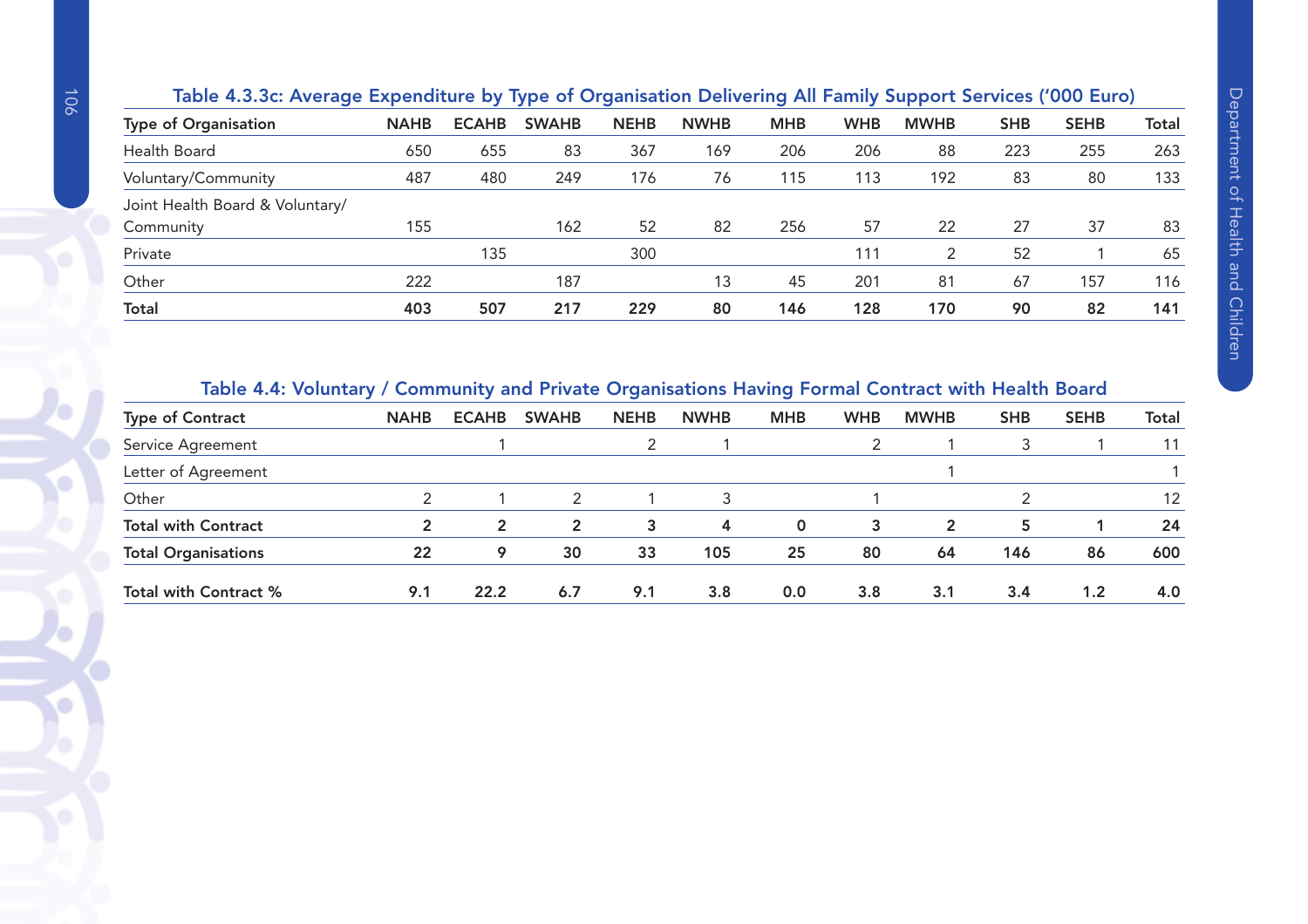|                     |             |              |              |             |             | $-$ - $ -$ |            |             |            |             |        |
|---------------------|-------------|--------------|--------------|-------------|-------------|------------|------------|-------------|------------|-------------|--------|
| Costs               | <b>NAHB</b> | <b>ECAHB</b> | <b>SWAHB</b> | <b>NEHB</b> | <b>NWHB</b> | <b>MHB</b> | <b>WHB</b> | <b>MWHB</b> | <b>SHB</b> | <b>SEHB</b> | Total  |
| Staff costs         | 5,294       | 3,430        | 3,490        | 8,189       | 4,210       | 2,536      | 7,452      | 6,560       | 6,389      | 4,248       | 51,796 |
| Non-Staff costs     | 2,029       | ,229         | 2,024        | 3,477       | 2,180       | 931        | 2,285      | 2,294       | 3,625      | ,443        | 21,516 |
| Balance             | 728         | 255          | 501          | $-730$      | 98          | 224        | 238        | $-422$      | 744        | 520         | 2,156  |
| <b>Total</b>        | 8,050       | 4,914        | 6,015        | 10,935      | 6,488       | 3,690      | 9,975      | 8,431       | 10,759     | 6,211       | 75,468 |
| N providing details | 18          | 10           | 21           | 47          | 39          | 23         | 49         | 35          | 77         | 35          | 354    |
| N in sample         | 33          | 16           | 33           | 57          | 47          | 41         | 71         | 55          | 117        | 47          | 517    |

# Table 4.5.1a: Staff and Non-Staff Costs of General Family Support Services in 2002 ('000 Euro)

# Table 4.5.1b: Staff and Non-Staff Costs of General Family Support Services in 2002 (%)

| Costs           | <b>NAHB</b> | <b>ECAHB</b> | <b>SWAHB</b> | <b>NEHB</b> | <b>NWHB</b> | <b>MHB</b> | <b>WHB</b> | <b>MWHB</b> | <b>SHB</b> | <b>SEHB</b> | Total |
|-----------------|-------------|--------------|--------------|-------------|-------------|------------|------------|-------------|------------|-------------|-------|
| Staff costs     | 65.8        | 69.8         | 58.0         | 74.9        | 64.9        | 68.7       | 74.7       | 77.8        | 59.4       | 68.4        | 68.6  |
| Non-Staff costs | 25.2        | 25.0         | 33.6         | 31.8        | 33.6        | 25.2       | 22.9       | 27.2        | 33.7       | 23.2        | 28.5  |
| <b>Balance</b>  | 9.0         | 5.2          | 8.3          | $-6.7$      | 1.5         | 6.1        | 2.4        | $-5.0$      | 6.9        | 8.4         | 2.9   |
| <b>Total</b>    | 100.0       | 100.0        | 100.0        | 100.0       | 100.0       | 100.0      | 100.0      | 100.0       | 100.0      | 100.0       | 100.0 |

# Table 4.5.1c: Average Staff and Non-Staff Costs of General Family Support Services in 2002 ('000 Euro)

| Costs           | <b>NAHB</b> | <b>ECAHB</b> | <b>SWAHB</b> | <b>NEHB</b> | <b>NWHB</b> | <b>MHB</b> | <b>WHB</b> | <b>MWHB</b> | <b>SHB</b> | <b>SEHB</b> | Total |
|-----------------|-------------|--------------|--------------|-------------|-------------|------------|------------|-------------|------------|-------------|-------|
| Staff costs     | 294         | 343          | 166          | 174         | 108         | 110        | 152        | 187         | 83         | 121         | 146   |
| Non-Staff costs | 113         | 123          | 96           | 74          | 56          | 40         | 47         | 66          | 47         | 41          | -61   |
| <b>Balance</b>  | 40          | 26           | 24           | $-16$       |             | 10         | 5.         | $-12$       | 10         | 15          |       |
| <b>Total</b>    | 447         | 491          | 286          | 233         | 166         | 160        | 204        | 241         | 140        | 177         | 213   |

 $\bigcirc$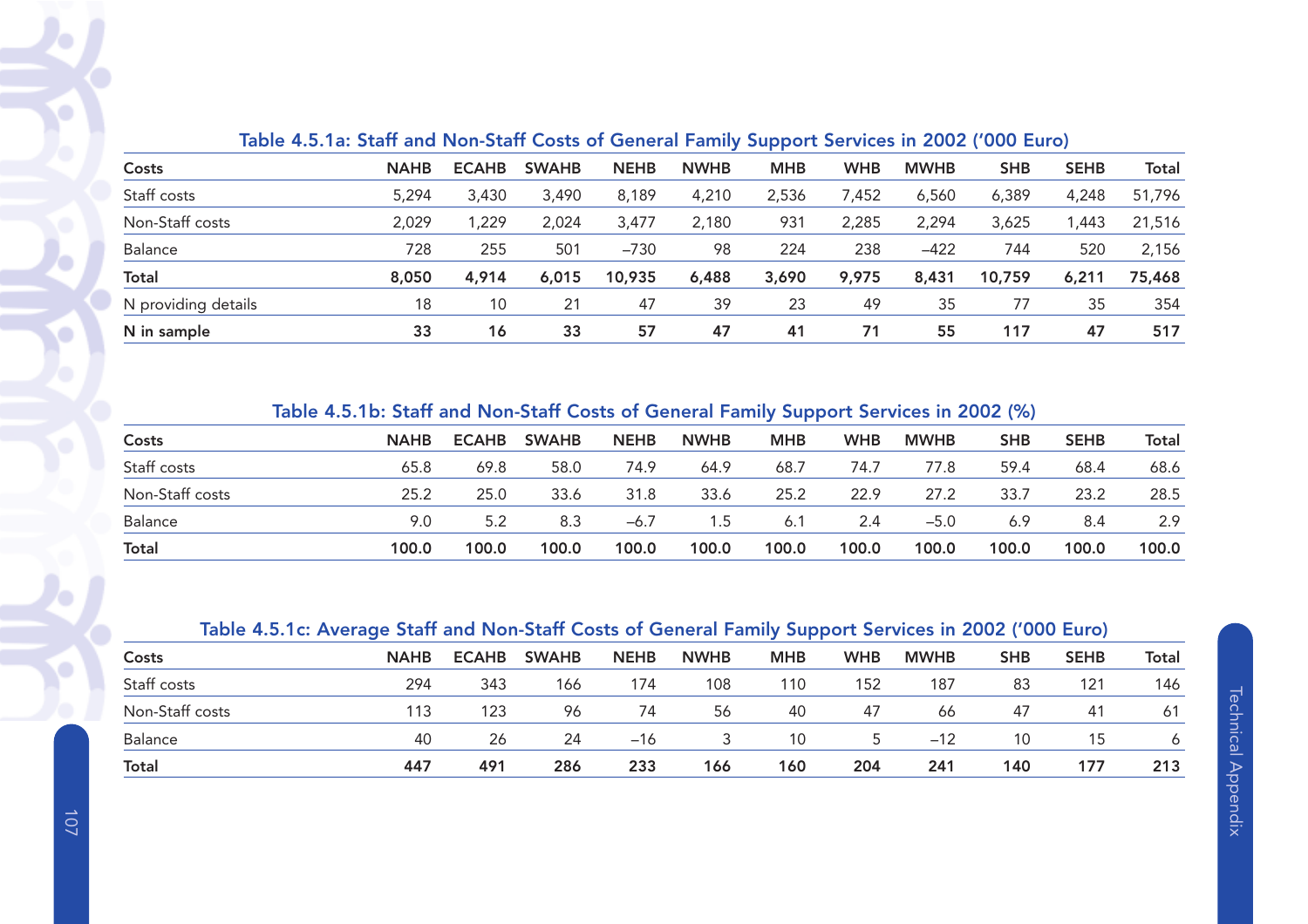# Table 4.5.2a: Staff and Non-Staff Costs of Childcare Family Support Services in 2002 ('000 Euro)

|                     |             |              |              |             |             | --         |            |             |            |             |              |
|---------------------|-------------|--------------|--------------|-------------|-------------|------------|------------|-------------|------------|-------------|--------------|
| Costs               | <b>NAHB</b> | <b>ECAHB</b> | <b>SWAHB</b> | <b>NEHB</b> | <b>NWHB</b> | <b>MHB</b> | <b>WHB</b> | <b>MWHB</b> | <b>SHB</b> | <b>SEHB</b> | <b>Total</b> |
| Staff costs         | ,626        | 206          | ,574         | 658         | ,333        | 193        | 1,128      | 317,        | ,981       | 1,021       | 11,038       |
| Non-Staff costs     | 443         | 33           | 292          | 494         | 400         | 32         | 637        | 226         | 701        | 502         | 3,760        |
| Balance             | $-47$       | $-112$       | $-25$        | 615         | -66         | -64        | 37         | $-91$       | $-166$     | $-31$       | 50           |
| <b>Total</b>        | 2,022       | 127          | 1,841        | 1,767       | 1,667       | 161        | 1,802      | 1,452       | 2,515      | 1,493       | 14,848       |
| N providing details | 6           |              | 18           | Ô           | 49          |            | 43         | 22          | 61         | 48          | 262          |
| N in sample         | 6           |              | 19           | 6           | 81          | 15         | 65         | 28          | 81         | 67          | 370          |

### Table 4.5.2b: Staff and Non-Staff Costs of Childcare Family Support Services in 2002 (%)

| Costs           | <b>NAHB</b> | <b>ECAHB</b> | <b>SWAHB</b> | <b>NEHB</b> | <b>NWHB</b> | <b>MHB</b> | <b>WHB</b> | <b>MWHB</b> | <b>SHB</b> | <b>SEHB</b> | Total |
|-----------------|-------------|--------------|--------------|-------------|-------------|------------|------------|-------------|------------|-------------|-------|
| Staff costs     | 80.4        | 162.2        | 85.5         | 37.3        | 80.0        | 119.7      | 62.6       | 90.7        | 78.8       | 68.4        | 74.3  |
| Non-Staff costs | 21.9        | 26.0         | 15.9         | 27.9        | 24.0        | 20.0       | 35.3       | 15.6        | 27.9       | 33.7        | 25.3  |
| Balance         | $-2.3$      | $-88.2$      | $-1.4$       | 34.8        | $-3.9$      | $-39.7$    | 2.0        | $-6.2$      | -6.6       | $-2.1$      | 0.3   |
| <b>Total</b>    | 100.0       | 100.0        | 100.0        | 100.0       | 100.0       | 100.0      | 100.0      | 100.0       | 100.0      | 100.0       | 100.0 |

# Table 4.5.2c: Average Staff and Non-Staff Costs of Childcare Family Support Services in 2002 ('000 Euro)

|                 | -           |              |              |             |             |            | --         |             |            |             |       |
|-----------------|-------------|--------------|--------------|-------------|-------------|------------|------------|-------------|------------|-------------|-------|
| Costs           | <b>NAHB</b> | <b>ECAHB</b> | <b>SWAHB</b> | <b>NEHB</b> | <b>NWHB</b> | <b>MHB</b> | <b>WHB</b> | <b>MWHB</b> | <b>SHB</b> | <b>SEHB</b> | Total |
| Staff costs     | 271         | 103          | -87          | 110         | 27          | 28         | 26         | 60          | 32         | 21          | 42    |
| Non-Staff costs | 74          |              | 16           | 82          | 8           | $5 -$      | 15         | 10          | 11         | 10          | 14    |
| <b>Balance</b>  | -8          | $-56$        | $-1$         | 103         | $-1$        | $-9$       |            | $-4$        | -3         | $-$         |       |
| <b>Total</b>    | 337         | 64           | 102          | 295         | 34          | 23         | 42         | 66          | 41         | 31          | 57    |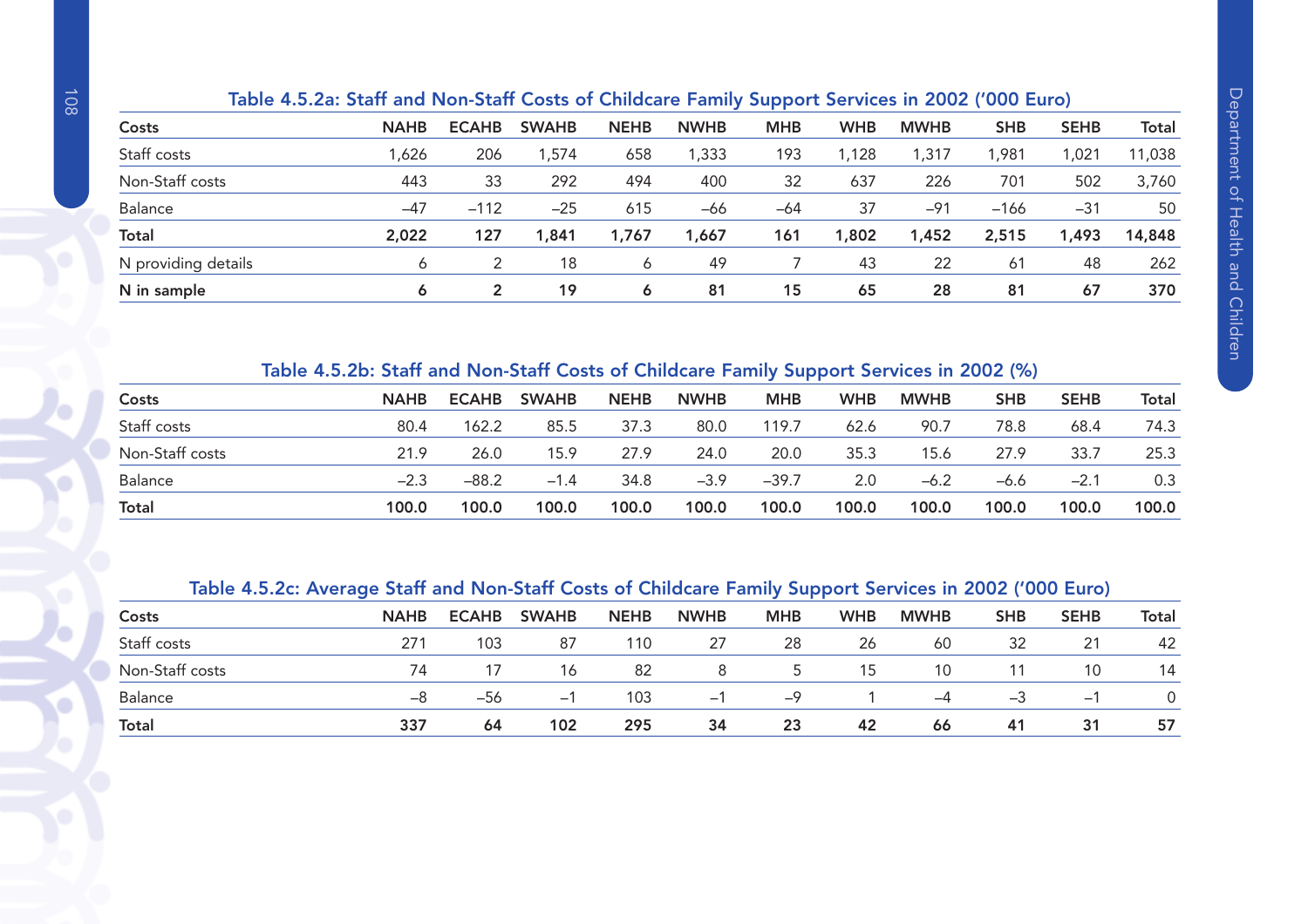| Costs               | <b>NAHB</b> | <b>ECAHB</b> | <b>SWAHB</b> | <b>NEHB</b> | <b>NWHB</b> | <b>MHB</b> | <b>WHB</b> | <b>MWHB</b> | <b>SHB</b> | <b>SEHB</b> | Total  |
|---------------------|-------------|--------------|--------------|-------------|-------------|------------|------------|-------------|------------|-------------|--------|
| Staff costs         | 6,919       | 3,636        | 5,064        | 8,847       | 5,543       | 2,728      | 8,580      | 7,877       | 8,370      | 5,269       | 62,834 |
| Non-Staff costs     | 2,471       | 262, ا       | 2,316        | 3,971       | 2,580       | 963        | 2,922      | 2,520       | 4,326      | ,945        | 25,275 |
| Balance             | 681         | 143          | 476          | $-115$      | 33          | 160        | 274        | $-513$      | 578        | 489         | 2,206  |
| Total               | 10,072      | 5,041        | 7,856        | 12,703      | 8,155       | 3,851      | 11,776     | 9,884       | 13,274     | 7,703       | 90,316 |
| N providing details | 24          | 12           | 39           | 53          | 88          | 30         | 92         | 57          | 138        | 83          | 616    |
| N in sample         | 39          | 18           | 52           | 63          | 128         | 56         | 136        | 83          | 198        | 114         | 887    |

# Table 4.5.3a: Staff and Non-Staff Costs of All Family Support Services in 2002 ('000 Euro)

# Table 4.5.3b: Staff and Non-Staff Costs of All Family Support Services in 2002 (%)

| Costs           | <b>NAHB</b> | <b>ECAHB</b> | <b>SWAHB</b> | <b>NEHB</b> | <b>NWHB</b> | <b>MHB</b> | <b>WHB</b> | <b>MWHB</b> | <b>SHB</b> | <b>SEHB</b> | Total |
|-----------------|-------------|--------------|--------------|-------------|-------------|------------|------------|-------------|------------|-------------|-------|
| Staff costs     | 68.7        | 72.1         | 64.5         | 69.6        | 68.0        | 70.8       | 72.9       | 79.7        | 63.1       | 68.4        | 69.6  |
| Non-Staff costs | 24.5        | 25.0         | 29.5         | 31.3        | 31.6        | 25.0       | 24.8       | 25.5        | 32.6       | 25.3        | 28.0  |
| Balance         | 6.8         | 2.8          | 6.1          | $-0.9$      | 0.4         | 4.2        | 2.3        | $-5.2$      | 4.4        | 6.3         | 2.4   |
| <b>Total</b>    | 100.0       | 100.0        | 100.0        | 100.0       | 100.0       | 100.0      | 100.0      | 100.0       | 100.0      | 100.0       | 100.0 |

# Table 4.5.3c: Average Staff and Non-Staff Costs of All Family Support Services in 2002 ('000 Euro)

| Costs           | <b>NAHB</b> | <b>ECAHB</b> | <b>SWAHB</b> | <b>NEHB</b> | <b>NWHB</b> | <b>MHB</b>    | <b>WHB</b> | <b>MWHB</b> | <b>SHB</b> | <b>SEHB</b> | Total |
|-----------------|-------------|--------------|--------------|-------------|-------------|---------------|------------|-------------|------------|-------------|-------|
| Staff costs     | 288         | 303          | 130          | 167         | 63          | 91            | 93         | 138         | 61         | 63          | 102   |
| Non-Staff costs | 103         | 105          | 59           | 75          | 29          | 32            | 32         | 44          | 31         | 23          | 41    |
| Balance         | 28          | 12           | 12           | $-2$        |             | $\mathcal{D}$ | ર          | $-9$        | 4          |             | 4     |
| <b>Total</b>    | 420         | 420          | 201          | 240         | 93          | 128           | 128        | 173         | 96         | 93          | 147   |

G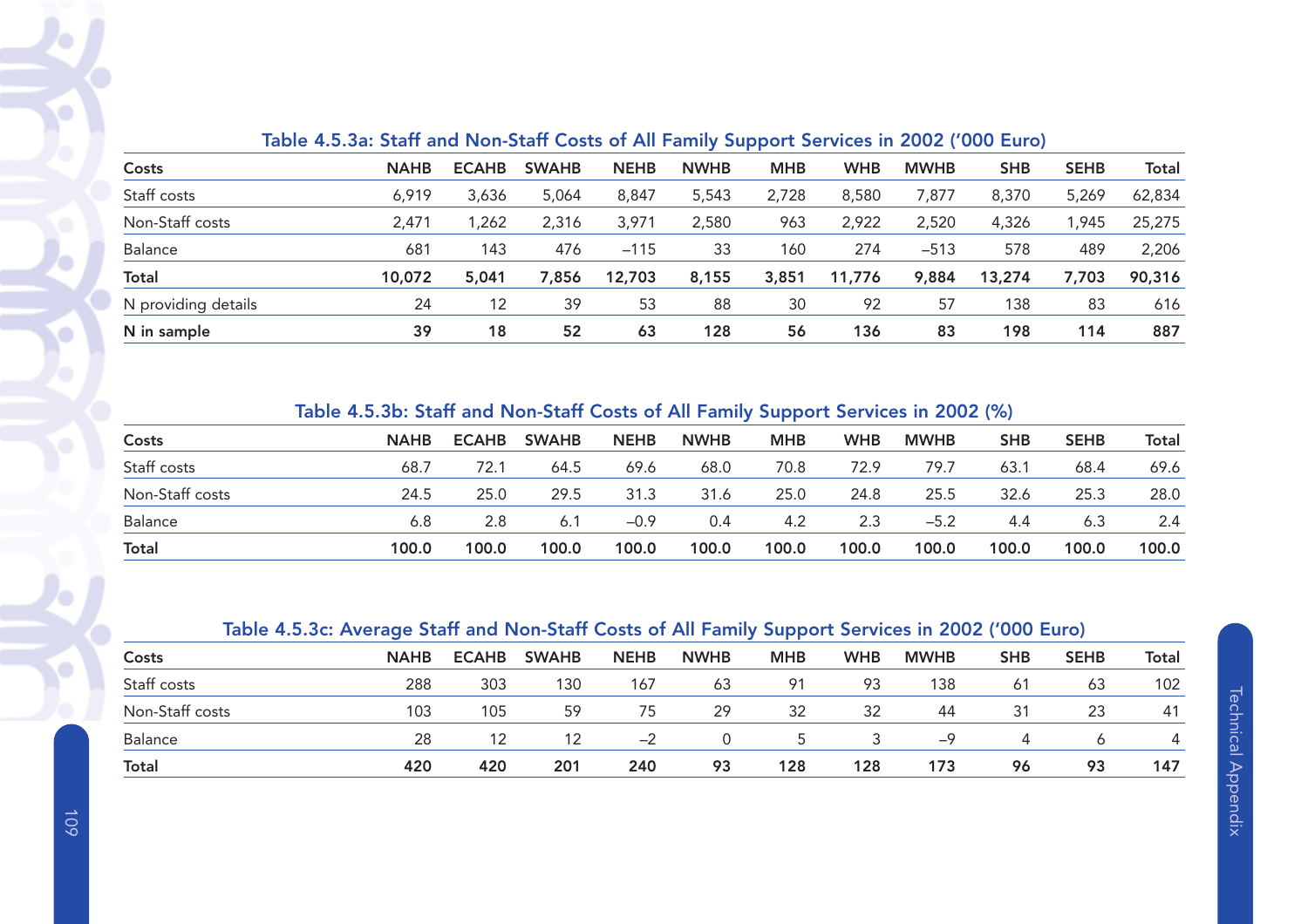| <b>Type of Service</b>                       |                |                | under 50 50k - 200k 200k - 1m | over 1m        | Total No. | Average     | <b>Total</b> |
|----------------------------------------------|----------------|----------------|-------------------------------|----------------|-----------|-------------|--------------|
| <b>General Family Support Services</b>       |                |                |                               |                |           | $(\in 000)$ | $(\in 000)$  |
| <b>Family Support Projects and Centres</b>   | 31             | 53             | 31                            | 3              | 118       | 178         | 21,049       |
| <b>Residential Family Support Services</b>   |                | 6              | 1                             |                | 7         | 157         | 1,096        |
| Day Foster Care                              | 1              | $\overline{2}$ | 1                             |                | 4         | 116         | 465          |
| <b>Respite Care</b>                          |                |                | 1                             |                | 1         | 284         | 284          |
| Parent Support & Education Programmes        | 7              | 16             | 9                             | 1              | 33        | 242         | 7,973        |
| Family Support Workers in Health Board       | 4              | 9              |                               |                | 14        | 122         | 1,703        |
| <b>Family Welfare Conferences</b>            |                | 6              | 3                             | 1              | 10        | 269         | 2,695        |
| Family Support Services for Asylum Seekers   |                | 2              |                               |                | 4         | 1,028       | 4,111        |
| Family Support Services for Travellers       | $\overline{2}$ | 3              | $\overline{2}$                | $\overline{2}$ | 9         | 403         | 3,629        |
| <b>Traveller Health Initiatives</b>          | 4              | $\overline{2}$ | 3                             |                | 9         | 310         | 2,788        |
| Services for domestic violence               | 3              | 11             | 21                            | 1              | 36        | 333         | 11,972       |
| Home Management Advisory Services            |                | 6              | $\overline{2}$                |                | 8         | 149         | 1,193        |
| Springboard Projects                         | 1              | 3              | 12                            |                | 16        | 253         | 4,053        |
| <b>Teen Parent Projects</b>                  | 1              | 4              |                               |                | 5         | 85          | 423          |
| After-school and out-of-school services      | 10             | 4              | $\overline{2}$                |                | 16        | 69          | 1,105        |
| Community Child Care Workers in Health Board | 4              | 6              | 5                             |                | 15        | 149         | 2,240        |
| Youth Services                               | 6              | 25             | 13                            |                | 44        | 162         | 7,149        |
| Services for young people misusing drugs     | 4              | 1              |                               |                | 6         | 109         | 657          |
| Youth Homeless Service                       |                | $\mathbf{1}$   | 1                             |                | 2         | 347         | 694          |
| Teenage Health Initiative                    | $\overline{2}$ | 3              | 1                             |                | 6         | 114         | 683          |
| <b>Community Development Projects</b>        | 6              | 11             | 10                            |                | 27        | 186         | 5,030        |
| <b>Childcare Family Support Services</b>     |                |                |                               |                |           |             |              |
| Pre-school services and nurseries            | 167            | 43             | 27                            |                | 237       | 61          | 14,540       |
| Parent & Toddler Services                    | 60             |                | $\overline{2}$                |                | 62        | 22          | 1,365        |
| Total                                        | 313            | 217            | 150                           | 9              | 689       | 141         | 96,898       |

# Table 4.6: Variation in the Cost for each Type of Family Support in 2002

Note: Based on services which supplied complete financial data.

 $\bullet$ 

Ö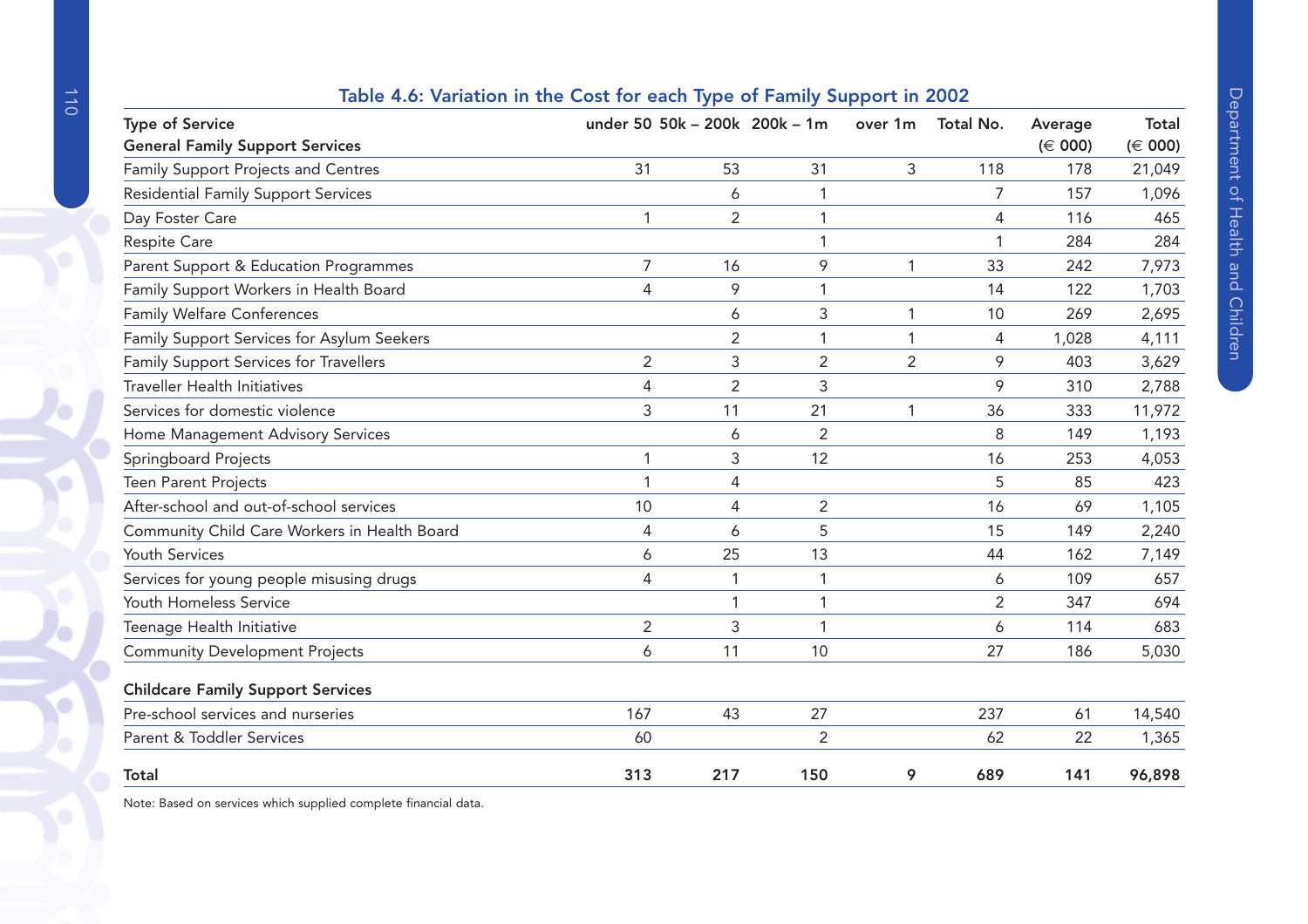|                     |             |                |              |             |             |            | ____.        |              |            |             |       |
|---------------------|-------------|----------------|--------------|-------------|-------------|------------|--------------|--------------|------------|-------------|-------|
| <b>Cost Range</b>   | <b>NAHB</b> | <b>ECAHB</b>   | <b>SWAHB</b> | <b>NEHB</b> | <b>NWHB</b> | <b>MHB</b> | <b>WHB</b>   | <b>MWHB</b>  | <b>SHB</b> | <b>SEHB</b> | Total |
| under 50,000        |             |                | 4            | 12          | 9           | C.         | <sub>6</sub> | <sub>5</sub> | 31         | 12          | 86    |
| $50,000 - 200,000$  |             | $\overline{4}$ | 8            | 24          | 23          | 13         | 30           | 16           | 38         | 15          | 174   |
| 200,000 - 1 million | 12          | 5.             | Q            | 13          | 9           | 6          | 16           | 17           | 23         |             | 121   |
| 1 million and over  |             |                |              |             |             |            |              |              |            |             | Q     |
| Total               | 19          | 11             | 23           | 50          | 42          | 25         | 52           | 38           | 92         | 38          | 390   |

#### Table 4.7.1a: Variation in the Cost of Family Support Services in 2002 – General Family Support Services (N)

Note: Based on services which supplied complete financial data.

### Table 4.7.1b: Variation in the Cost of Family Support Services in 2002 – General Family Support Services (%)

| <b>Cost Range</b>   | <b>NAHB</b> | <b>ECAHB</b> | <b>SWAHB</b> | <b>NEHB</b> | <b>NWHB</b> | <b>MHB</b> | <b>WHB</b> | <b>MWHB</b> | <b>SHB</b> | <b>SEHB</b> | Total |
|---------------------|-------------|--------------|--------------|-------------|-------------|------------|------------|-------------|------------|-------------|-------|
| under 50,000        | 10.5        |              | 17.4         | 24.0        | 21.4        | 20.0       | 11.5       | 13.2        | 33.7       | 31.6        | 22.1  |
| $50,000 - 200,000$  | 15.8        | 36.4         | 34.8         | 48.0        | 54.8        | 52.0       | 57.7       | 42.1        | 41.3       | 39.5        | 44.6  |
| 200,000 - 1 million | 63.2        | 45.5         | 39.1         | 26.0        | 21.4        | 24.0       | 30.8       | 44.7        | 25.0       | 28.9        | 31.0  |
| 1 million and over  | 10.5        | 18.2         | 8.7          | 2.0         | 2.4         | 4.0        |            |             |            |             | 2.3   |
| Total               | 100.0       | 100.0        | 100.0        | 100.0       | 100.0       | 100.0      | 100.0      | 100.0       | 100.0      | 100.0       | 100.0 |

Note: Based on services which supplied complete financial data.

### Table 4.7.2a: Variation in the Cost of Family Support Services in 2002 – Childcare Family Support Services (N)

|                     |             |              | .            |             |             |            |            | $\sim$      | .          |             |              |
|---------------------|-------------|--------------|--------------|-------------|-------------|------------|------------|-------------|------------|-------------|--------------|
| <b>Cost Range</b>   | <b>NAHB</b> | <b>ECAHB</b> | <b>SWAHB</b> | <b>NEHB</b> | <b>NWHB</b> | <b>MHB</b> | <b>WHB</b> | <b>MWHB</b> | <b>SHB</b> | <b>SEHB</b> | <b>Total</b> |
| under 50,000        |             |              | Ō            |             | 52          |            | 39         | 17          | 56         | 49          | 227          |
| $50,000 - 200,000$  |             |              | 8            |             |             |            | 3          | 4           |            | Ь           | 43           |
| 200,000 - 1 million |             |              | 4            | 4           |             |            |            | っ           |            |             | 29           |
| 1million and over   |             |              |              |             |             |            |            |             |            |             |              |
| Total               |             | 2            | 18           | 6           | 62          | 8          | 45         | 23          | 72         | 57          | 299          |

Note: Based on services which supplied complete financial data.

♡

 $\overline{a}$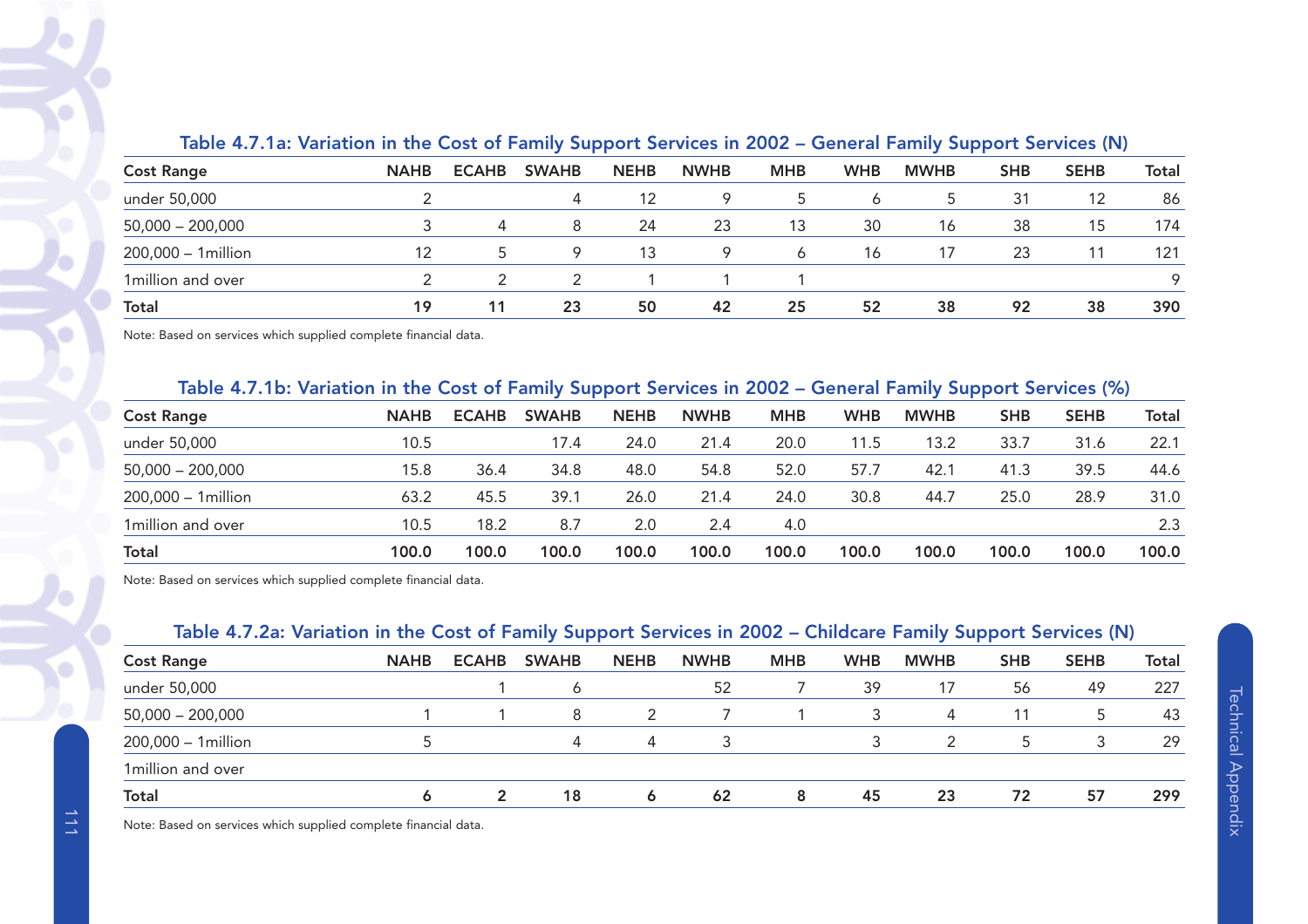| Table 4.7.2b: Variation in the Cost of Family Support Services in 2002 - Childcare Family Support Services (%) |  |  |
|----------------------------------------------------------------------------------------------------------------|--|--|
|                                                                                                                |  |  |

| <b>Cost Range</b>   | <b>NAHB</b> | <b>ECAHB</b> | <b>SWAHB</b> | <b>NEHB</b> | <b>NWHB</b> | <b>MHB</b> | <b>WHB</b> | <b>MWHB</b> | <b>SHB</b> | <b>SEHB</b> | <b>Total</b> |
|---------------------|-------------|--------------|--------------|-------------|-------------|------------|------------|-------------|------------|-------------|--------------|
| under 50,000        |             | 50.0         | 33.3         |             | 83.9        | 87.5       | 86.7       | 73.9        | 77.8       | 86.0        | 75.9         |
| $50,000 - 200,000$  | 16.7        | 50.0         | 44.4         | 33.3        | 11.3        | 12.5       | 6.7        | 17.4        | 15.3       | 8.8         | 14.4         |
| 200,000 - 1 million | 83.3        |              | 22.2         | 66.7        | 4.8         |            | 6.7        | 8.7         | 6.9        | 5.3         | 9.7          |
| 1 million and over  |             |              |              |             |             |            |            |             |            |             |              |
| <b>Total</b>        | 100.0       | 100.0        | 100.0        | 100.0       | 100.0       | 100.0      | 100.0      | 100.0       | 100.0      | 100.0       | 100.0        |
|                     |             |              |              |             |             |            |            |             |            |             |              |

Note: Based on services which supplied complete financial data.

# Table 4.7.3a: Variation in the Cost of Family Support Services in 2002 – All Family Support Services (N)

| <b>Cost Range</b>   | <b>NAHB</b> | <b>ECAHB</b>  | <b>SWAHB</b> | <b>NEHB</b> | <b>NWHB</b> | <b>MHB</b> | <b>WHB</b> | <b>MWHB</b> | <b>SHB</b> | <b>SEHB</b> | Total   |
|---------------------|-------------|---------------|--------------|-------------|-------------|------------|------------|-------------|------------|-------------|---------|
| under 50,000        |             |               | 10           | 12          | -61         | 12         | 45         | 22          | 87         | 61          | 313     |
| $50,000 - 200,000$  | 4           | $\mathcal{D}$ | 16           | 26          | 30          | 14         | 33         | 20          | 49         | 20          | 217     |
| 200,000 - 1 million |             | $\mathcal{D}$ | 13           | 17          | 12          | Ô          | 19         | 19          | 28         | 14          | 150     |
| 1million and over   |             |               |              |             |             |            |            |             |            |             | $\circ$ |
| <b>Total</b>        | 25          | 13            | 41           | 56          | 104         | 33         | 97         | 61          | 164        | 95          | 689     |

Note: Based on services which supplied complete financial data.

#### Table 4.7.3b: Variation in the Cost of Family Support Services in 2002 – All Family Support Services (%)

| <b>Cost Range</b>   | <b>NAHB</b> | <b>ECAHB</b> | <b>SWAHB</b> | <b>NEHB</b> | <b>NWHB</b> | <b>MHB</b> | <b>WHB</b> | <b>MWHB</b> | <b>SHB</b> | <b>SEHB</b> | Total |
|---------------------|-------------|--------------|--------------|-------------|-------------|------------|------------|-------------|------------|-------------|-------|
| under 50,000        | 8.0         | 7.7          | 24.4         | 21.4        | 58.7        | 36.4       | 46.4       | 36.1        | 53.0       | 64.2        | 45.4  |
| $50,000 - 200,000$  | 16.0        | 38.5         | 39.0         | 46.4        | 28.8        | 42.4       | 34.0       | 32.8        | 29.9       | 21.1        | 31.5  |
| 200,000 - 1 million | 68.0        | 38.5         | 31.7         | 30.4        | 11.5        | 18.2       | 19.6       | 31.1        | 17.1       | 14.7        | 21.8  |
| 1 million and over  | 8.0         | 15.4         | 4.9          | 1.8         | 1.0         | 3.0        |            |             |            |             | 1.3   |
| Total               | 100.0       | 100.0        | 100.0        | 100.0       | 100.0       | 100.0      | 100.0      | 100.0       | 100.0      | 100.0       | 100.0 |
|                     |             |              |              |             |             |            |            |             |            |             |       |

Note: Based on services which supplied complete financial data.

Ó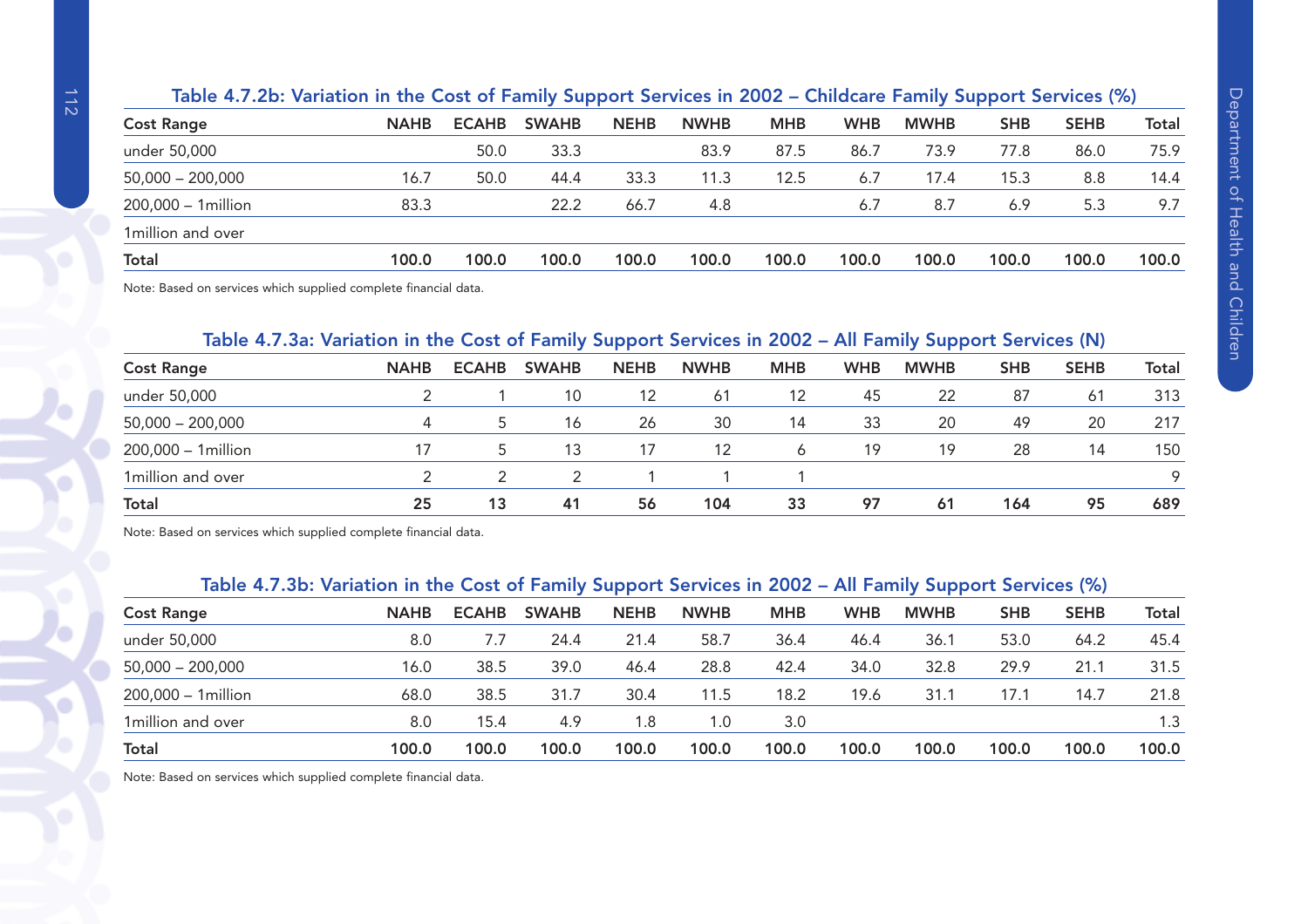# Section Five: Staffing

### Table 5.1.1a: Personnel Working in General Family Support Services at the end of 2002 (N)

| <b>Staff Category</b>     | <b>NAHB</b> | <b>ECAHB</b> | <b>SWAHB</b> | <b>NEHB</b> | <b>NWHB</b> | <b>MHB</b> | <b>WHB</b> | <b>MWHB</b> | <b>SHB</b> | <b>SEHB</b> | <b>Total</b> |
|---------------------------|-------------|--------------|--------------|-------------|-------------|------------|------------|-------------|------------|-------------|--------------|
| Full-time paid            | 212         | 98           | 158          | 215         | 133         | 127        | 249        | 191         | 310        | 103         | 1,796        |
| Part-time paid            | 82          | 67           | 113          | 87          | 75          | 100        | 159        | 134         | 271        | 164         | 1,252        |
| CE*, JI**, SE***          | 47          | 91           | 26           | 73          | 245         | 242        | 15         | 245         | 268        | 138         | 1,390        |
| Volunteers                | 260         | 171          | 76           | 73          | 824         | 86         | 563        | 314         | 1289       | 915         | 4,571        |
| <b>Student Placements</b> | 14          | 5            | 23           | 22          | 69          | 37         | 40         | 26          | 74         | 40          | 350          |
| Other                     | 12          | 8            | 14           | 9           | 27          | 9          | 35         | 16          | 55         | 6           | 191          |
| Total                     | 627         | 440          | 410          | 479         | 1373        | 601        | 1061       | 926         | 2267       | 1366        | 9,550        |
| <b>Total FTE</b>          | 348         | 223          | 256          | 321         | 523         | 331        | 496        | 470         | 934        | 494         | 4,395        |

\*CE = Community Employment; \*\*JI = Jobs Initiative; \*\*\*SE = Social Economy.

\* FTE: Full-Time Equivalents: FT = 1 / PT, CE JI SE = .5 / Volunteers, Students, Other = .25.

### Table 5.1.1b: Personnel Working in General Family Support Services at the end of 2002 (%)

| <b>Staff Category</b>     | <b>NAHB</b>   | <b>ECAHB</b> | <b>SWAHB</b> | <b>NEHB</b> | <b>NWHB</b> | <b>MHB</b> | <b>WHB</b> | <b>MWHB</b> | <b>SHB</b> | <b>SEHB</b> | Total          |
|---------------------------|---------------|--------------|--------------|-------------|-------------|------------|------------|-------------|------------|-------------|----------------|
| Full-time paid            | 34            | 22           | 39           | 45          | 10          | 21         | 23         | 21          | 14         | 8           | 19             |
| Part-time paid            | 13            | 15           | 28           | 18          | 5           | 17         | 15         | 14          | 12         | 12          | 13             |
| CE*, JI**, SE***          |               | 21           | 6            | 15          | 18          | 40         |            | 26          | 12         | 10          | 15             |
| Volunteers                | 41            | 39           | 19           | 15          | 60          | 14         | 53         | 34          | 57         | 67          | 48             |
| <b>Student Placements</b> | C             |              | 6            | 5           | 5           | O          | 4          | 3           |            |             | 4              |
| Other                     | $\mathcal{D}$ | 2            | 3            | 2           | 2           |            | 3          | 2           | 2          | 0           | $\mathfrak{p}$ |
| <b>Total</b>              | 100           | 100          | 100          | 100         | 100         | 100        | 100        | 100         | 100        | 100         | 100            |

\*CE = Community Employment; \*\*JI = Jobs Initiative; \*\*\*SE = Social Economy.

 $\bullet$ 

Y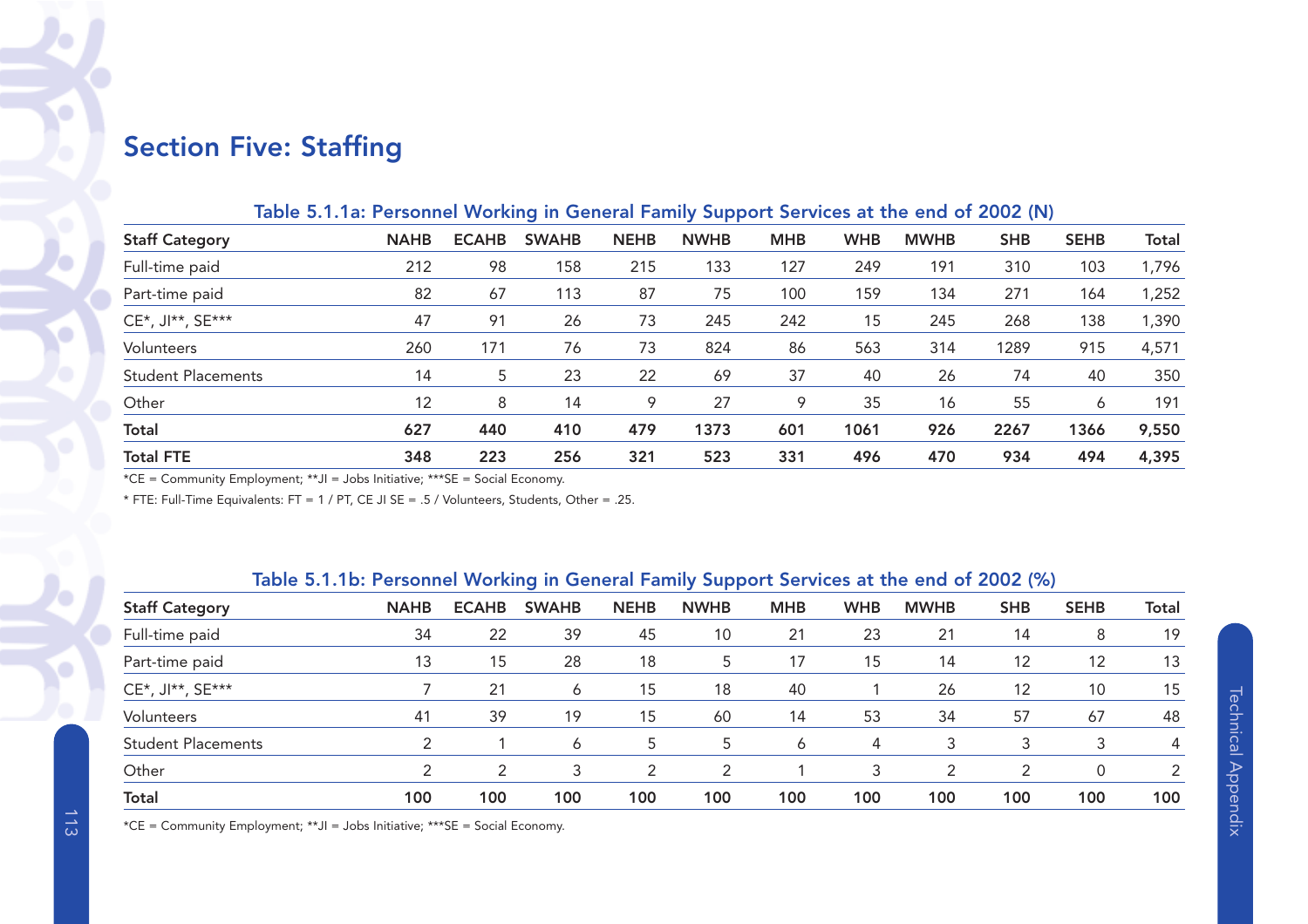|                           | Table 5.1.2a: Personnel Working in Childcare Family Support Services at the end of 2002 (N) |              |              |             |             |            |            |             |            |             |              |
|---------------------------|---------------------------------------------------------------------------------------------|--------------|--------------|-------------|-------------|------------|------------|-------------|------------|-------------|--------------|
| <b>Staff Category</b>     | <b>NAHB</b>                                                                                 | <b>ECAHB</b> | <b>SWAHB</b> | <b>NEHB</b> | <b>NWHB</b> | <b>MHB</b> | <b>WHB</b> | <b>MWHB</b> | <b>SHB</b> | <b>SEHB</b> | <b>Total</b> |
| Full-time paid            | 45                                                                                          | 4            | 52           | 22          | 58          | 15         | 94         | 32          | 76         | 62          | 460          |
| Part-time paid            | 32                                                                                          | 5            | 31           | 3           | 82          | 11         | 86         | 91          | 99         | 88          | 528          |
| CE*, JI**, SE***          | 31                                                                                          | 10           | 38           | 23          | 44          | 9          | 20         | 55          | 94         | 36          | 360          |
| Volunteers                |                                                                                             | 0            | 22           | 0           | 73          | 6          | 49         | 205         | 174        | 62          | 592          |
| <b>Student Placements</b> | 24                                                                                          | 3            | 22           |             | 54          | 8          | 41         | 36          | 43         | 39          | 271          |
| Other                     | 0                                                                                           | 0            |              | 0           |             |            | 12         | 5           | 0          |             | 21           |
| Total                     | 133                                                                                         | 22           | 166          | 49          | 312         | 50         | 302        | 424         | 486        | 288         | 2,232        |
| <b>Total FTE</b>          | 83                                                                                          | 12           | 98           | 35          | 153         | 29         | 173        | 167         | 227        | 150         | 1125         |

\*CE = Community Employment; \*\*JI = Jobs Initiative; \*\*\*SE = Social Economy.

\* FTE: Full-Time Equivalents: FT = 1 / PT, CE JI SE = .5 / Volunteers, Students, Other = .25.

|                           | Table 5.1.2D: Personnel Working in Unildcare Family Support Services at the end of 2002 (%) |              |              |             |             |            |            |             |            |             |       |
|---------------------------|---------------------------------------------------------------------------------------------|--------------|--------------|-------------|-------------|------------|------------|-------------|------------|-------------|-------|
| <b>Staff Category</b>     | <b>NAHB</b>                                                                                 | <b>ECAHB</b> | <b>SWAHB</b> | <b>NEHB</b> | <b>NWHB</b> | <b>MHB</b> | <b>WHB</b> | <b>MWHB</b> | <b>SHB</b> | <b>SEHB</b> | Total |
| Full-time paid            | 34                                                                                          | 18           | 31           | 45          | 19          | 30         | 31         | 8           | 16         | 22          | 21    |
| Part-time paid            | 24                                                                                          | 23           | 19           | 6           | 26          | 22         | 28         | 21          | 20         | 31          | 24    |
| CE*, JI**, SE***          | 23                                                                                          | 45           | 23           | 47          | 14          | 18         |            | 13          | 19         | 13          | 16    |
| Volunteers                |                                                                                             | 0            | 13           | $\Omega$    | 23          | 12         | 16         | 48          | 36         | 22          | 27    |
| <b>Student Placements</b> | 18                                                                                          | 14           | 13           | 2           | 17          | 16         | 14         | 8           | 9          | 14          | 12    |
| Other                     | 0                                                                                           | $\Omega$     |              | $\Omega$    | 0           |            | 4          |             | $\Omega$   |             |       |
| Total                     | 100                                                                                         | 100          | 100          | 100         | 100         | 100        | 100        | 100         | 100        | 100         | 100   |

# Table 5.1.2b: Personnel Working in Childcare Family Support Services at the end of 2002 (%)

\*CE = Community Employment; \*\*JI = Jobs Initiative; \*\*\*SE = Social Economy.

Ŷ.

 $\bigcirc$ J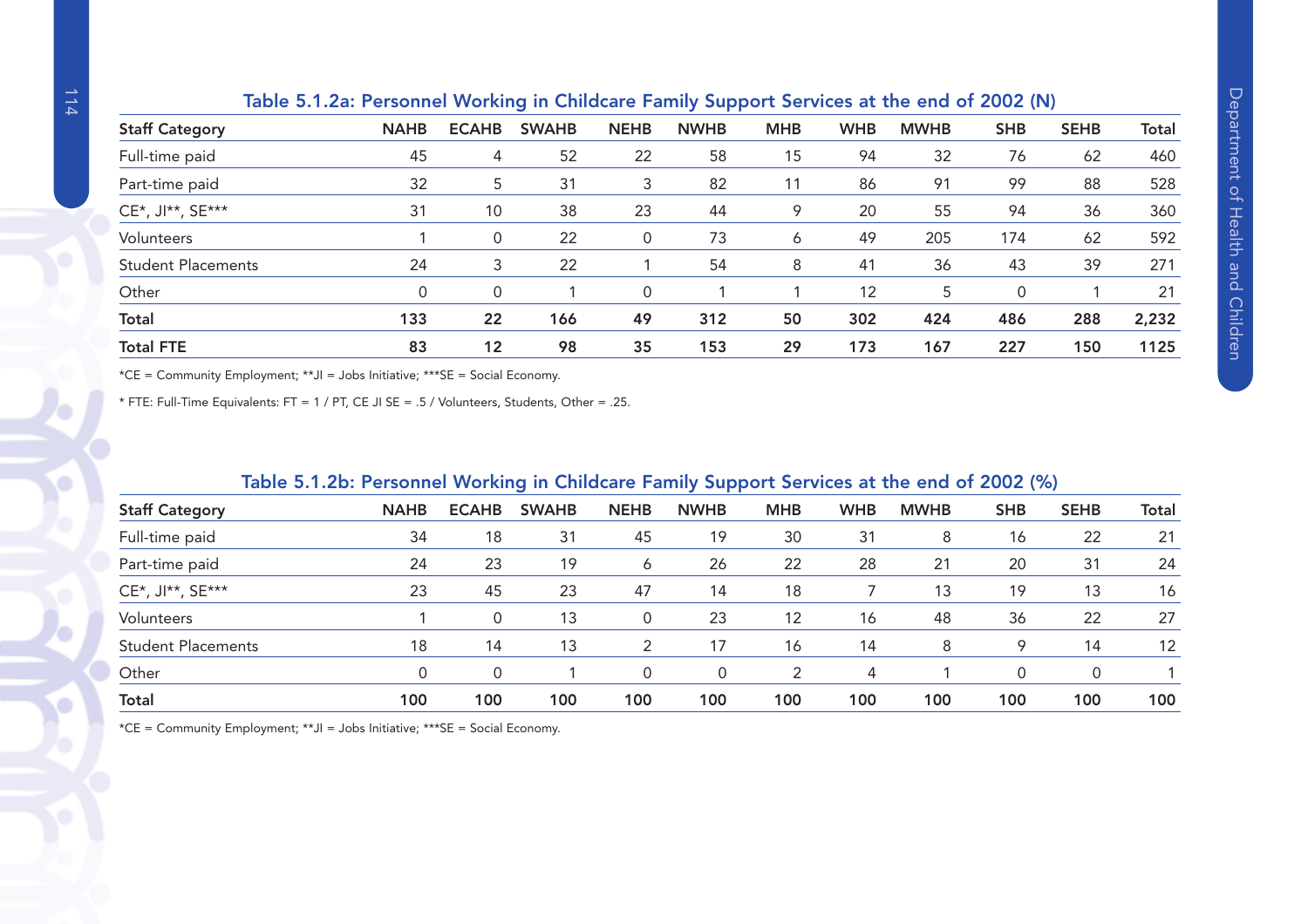|                           |             |              | -            |             | -<br>.      |            |            |             |            |             |              |
|---------------------------|-------------|--------------|--------------|-------------|-------------|------------|------------|-------------|------------|-------------|--------------|
| <b>Staff Category</b>     | <b>NAHB</b> | <b>ECAHB</b> | <b>SWAHB</b> | <b>NEHB</b> | <b>NWHB</b> | <b>MHB</b> | <b>WHB</b> | <b>MWHB</b> | <b>SHB</b> | <b>SEHB</b> | <b>Total</b> |
| Full-time paid            | 257         | 102          | 210          | 237         | 191         | 142        | 343        | 223         | 386        | 165         | 2,256        |
| Part-time paid            | 114         | 72           | 144          | 90          | 157         | 111        | 245        | 225         | 370        | 252         | 1,780        |
| CE*, JI**, SE***          | 78          | 101          | 64           | 96          | 289         | 251        | 35         | 300         | 362        | 174         | 1,750        |
| Volunteers                | 261         | 171          | 98           | 73          | 897         | 92         | 612        | 519         | 1463       | 977         | 5,163        |
| <b>Student Placements</b> | 38          | 8            | 45           | 23          | 123         | 45         | 81         | 62          | 117        | 79          | 621          |
| Other                     | 12          | 8            | 15           | 9           | 28          | 10         | 47         | 21          | 55         |             | 212          |
| <b>Total</b>              | 760         | 462          | 576          | 528         | 1685        | 651        | 1363       | 1350        | 2753       | 1654        | 11,782       |
| <b>Total FTE</b>          | 431         | 235          | 354          | 356         | 676         | 360        | 668        | 636         | 1161       | 644         | 5520         |

# Table 5.1.3a: Personnel Working in All Family Support Services at the end of 2002 (N)

\*CE = Community Employment; \*\*JI = Jobs Initiative; \*\*\*SE = Social Economy.

\* FTE: Full-Time Equivalents: FT = 1 / PT, CE JI SE = .5 / Volunteers, Students, Other = .25.

# Table 5.1.3b: Personnel Working in All Family Support Services at the end of 2002 (%)

|                           |             | -<br>-<br>.  |              |             |             |            |            |             |            |             |              |  |  |  |
|---------------------------|-------------|--------------|--------------|-------------|-------------|------------|------------|-------------|------------|-------------|--------------|--|--|--|
| <b>Staff Category</b>     | <b>NAHB</b> | <b>ECAHB</b> | <b>SWAHB</b> | <b>NEHB</b> | <b>NWHB</b> | <b>MHB</b> | <b>WHB</b> | <b>MWHB</b> | <b>SHB</b> | <b>SEHB</b> | <b>Total</b> |  |  |  |
| Full-time paid            | 34          | 22           | 36           | 45          | 11          | 22         | 25         | 17          | 14         | 10          | 19           |  |  |  |
| Part-time paid            | 15          | 16           | 25           | 17          | 9           | 17         | 18         | 17          | 13         | 15          | 15           |  |  |  |
| CE*, JI**, SE***          | 10          | 22           | 11           | 18          | 17          | 39         |            | 22          | 13         | 11          | 15           |  |  |  |
| Volunteers                | 34          | 37           | 17           | 14          | 53          | 14         | 45         | 38          | 53         | 59          | 44           |  |  |  |
| <b>Student Placements</b> |             | 2            | 8            | 4           |             |            | 6          | 5           | 4          | 5           | 5            |  |  |  |
| Other                     | ◠           |              |              |             | っ           |            |            | っ           | っ          | 0           |              |  |  |  |
| Total                     | 100         | 100          | 100          | 100         | 100         | 100        | 100        | 100         | 100        | 100         | 100          |  |  |  |

\*CE = Community Employment; \*\*JI = Jobs Initiative; \*\*\*SE = Social Economy.

Ò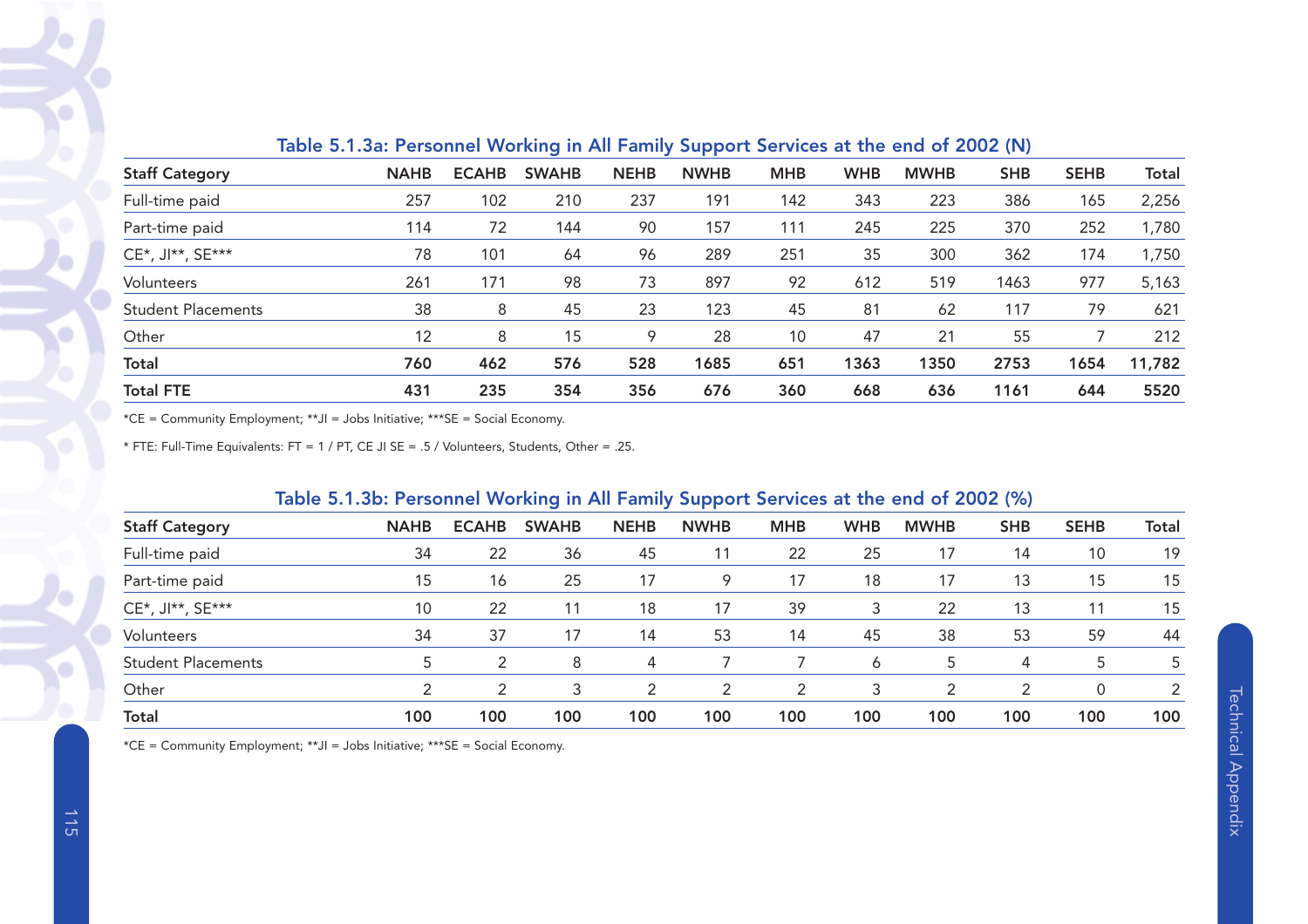|                              | .           |              |              |             |                |             |            |             |            |             |              |
|------------------------------|-------------|--------------|--------------|-------------|----------------|-------------|------------|-------------|------------|-------------|--------------|
| <b>Category of Personnel</b> | <b>NAHB</b> | <b>ECAHB</b> | <b>SWAHB</b> | <b>NEHB</b> | <b>NWHB</b>    | <b>MHB</b>  | <b>WHB</b> | <b>MWHB</b> | <b>SHB</b> | <b>SEHB</b> | <b>Total</b> |
| Full-time paid               | 60          | 2            | 28           | 40          | 2              | 13          | 13         | 9           | 6          | 2           | 175          |
| Part-time paid               |             | 21           | 5            |             | $\overline{2}$ | 6           | 8          | 2           | 12         | 5           | 63           |
| CE*, JI**, SE***             | $\Omega$    | 0            |              | 6           |                | 12          | 0          | 4           | 3          | 3           | 36           |
| Volunteers                   | 0           | 0            | 0            |             | 5              | 2           | 0          | 12          | 2          | 6           | 34           |
| <b>Student Placements</b>    | 0           | 0            | $\Omega$     |             | 3              | 6           | 3          | 0           | 2          |             | 15           |
| Other                        |             | 0            |              | 0           | 0              | $\mathbf 0$ | 0          | 0           | 0          |             | 0            |
| <b>Total</b>                 | 61          | 23           | 34           | 55          | 19             | 39          | 24         | 27          | 25         | 16          | 323          |
| <b>Total FTE</b>             | 61          | 13           | 31           | 46          | 9              | 24          | 18         | 15          | 15         | 8           | 237          |
|                              |             |              |              |             |                |             |            |             |            |             |              |

### Table 5.2.1a: Positions Vacant in General Family Support Services at end 2002 (N)

\*CE = Community Employment; \*\*JI = Jobs Initiative; \*\*\*SE = Social Economy.

\* FTE: Full-Time Equivalents: FT = 1 / PT, CE JI SE = .5 / Volunteers, Students, Other = .25.

# Table 5.2.1b: Positions Vacant in General Family Support Services end 2002 as Percent of Total Positions (%)

|                              |             |              |              | -<br>. .    |                |               |            |               |              |              |          |
|------------------------------|-------------|--------------|--------------|-------------|----------------|---------------|------------|---------------|--------------|--------------|----------|
| <b>Category of Personnel</b> | <b>NAHB</b> | <b>ECAHB</b> | <b>SWAHB</b> | <b>NEHB</b> | <b>NWHB</b>    | <b>MHB</b>    | <b>WHB</b> | <b>MWHB</b>   | <b>SHB</b>   | <b>SEHB</b>  | Total    |
| Full-time paid               | 28          | 2            | 18           | 19          | 2              | 10            | 5          | 5             | 2            |              | 10       |
| Part-time paid               |             | 31           | 4            |             | 3              | 6             | 5          |               | 4            | 3            | 5        |
| CE*, JI**, SE***             |             | 0            | 4            | 8           | 3              | 5             | 0          | $\mathcal{P}$ |              | 2            | 3        |
| Volunteers                   |             | 0            | 0            | 10          |                | $\mathcal{P}$ | $\Omega$   | 4             | $\Omega$     |              |          |
| <b>Student Placements</b>    |             | 0            | 0            | 5           | 4              | 16            | 8          | 0             | 3            |              | 4        |
| Other                        |             |              | 0            | $\Omega$    | 0              | $\mathbf{0}$  | 0          | 0             | 0            |              | $\Omega$ |
| <b>Total Vacancy Rate</b>    | 10          | 5            | 8            | 11          |                | 6             | 2          | 3             |              |              | 3        |
| <b>FTE Vacancy Rate</b>      | 17          | 6            | 12           | 14          | $\overline{2}$ |               | 4          | 3             | $\mathbf{2}$ | $\mathbf{2}$ | 5        |

\*CE = Community Employment; \*\*JI = Jobs Initiative; \*\*\*SE = Social Economy.

O

C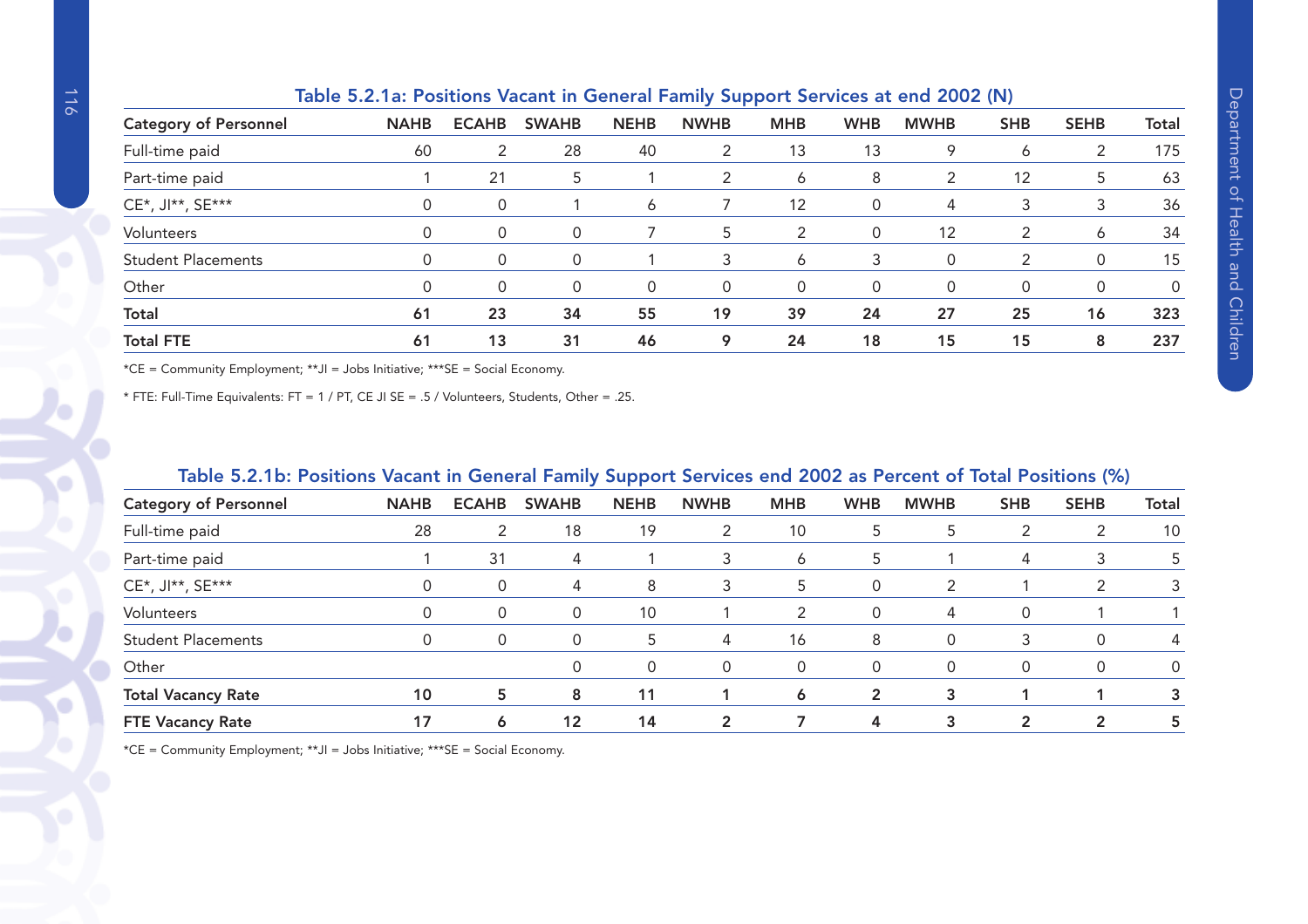|                              |             |                | -<br>.       |                |                |            |            |             |                |             |              |  |
|------------------------------|-------------|----------------|--------------|----------------|----------------|------------|------------|-------------|----------------|-------------|--------------|--|
| <b>Category of Personnel</b> | <b>NAHB</b> | <b>ECAHB</b>   | <b>SWAHB</b> | <b>NEHB</b>    | <b>NWHB</b>    | <b>MHB</b> | <b>WHB</b> | <b>MWHB</b> | <b>SHB</b>     | <b>SEHB</b> | <b>Total</b> |  |
| Full-time paid               | 0           | 0              | 2            |                |                |            | 0          |             | 0              | 3           | 10           |  |
| Part-time paid               | 0           | 3              | 2            | $\Omega$       |                | 0          | 3          | 3           | 5              |             | 18           |  |
| CE*, JI**, SE***             |             | 0              |              | $\Omega$       | 0              | $\Omega$   |            | 0           |                | 2           | 13           |  |
| Volunteers                   | $\Omega$    | $\Omega$       | $\mathbf{0}$ | $\Omega$       |                | $\Omega$   |            | 3           | 4              | 9           | 18           |  |
| <b>Student Placements</b>    | $\Omega$    | $\Omega$       | 4            | $\Omega$       | 0              | $\Omega$   |            | 2           | $\mathfrak{p}$ | 6           | 15           |  |
| Other                        | 0           | $\Omega$       | $\Omega$     | $\Omega$       | $\mathbf 0$    |            | $\Omega$   |             | $\Omega$       |             |              |  |
| <b>Total</b>                 |             | 3              | 9            | 2              | 3              |            | 6          | 10          | 13             | 21          | 75           |  |
| <b>Total FTE</b>             | 4           | $\overline{2}$ | 5            | $\overline{2}$ | $\overline{2}$ |            | 3          | 4           | 5              | 8           | 34           |  |

## Table 5.2.2a: Positions Vacant in Childcare Family Support Services at end 2002 (N)

\*CE = Community Employment; \*\*JI = Jobs Initiative; \*\*\*SE = Social Economy.

\* FTE: Full-Time Equivalents: FT = 1 / PT, CE JI SE = .5 / Volunteers, Students, Other = .25.

| Table J.Z.ZD. I OSITIONS VACANT IN CHIRCATE FAMILY JUPPOLE JEFVICES ENG ZOOZ AS FEICENE OF TOTAL FOSITIONS (70) |             |                   |              |             |             |                |               |                |            |             |              |  |  |
|-----------------------------------------------------------------------------------------------------------------|-------------|-------------------|--------------|-------------|-------------|----------------|---------------|----------------|------------|-------------|--------------|--|--|
| <b>Category of Personnel</b>                                                                                    | <b>NAHB</b> | <b>ECAHB</b>      | <b>SWAHB</b> | <b>NEHB</b> | <b>NWHB</b> | <b>MHB</b>     | <b>WHB</b>    | <b>MWHB</b>    | <b>SHB</b> | <b>SEHB</b> | <b>Total</b> |  |  |
| Full-time paid                                                                                                  |             |                   | 4            |             | 2           |                |               | 3              |            | 5           |              |  |  |
| Part-time paid                                                                                                  | 0           | 60                | 6            | $\Omega$    |             | $\mathbf{0}$   |               | 3              |            |             |              |  |  |
| CE*, JI**, SE***                                                                                                | 23          | 0                 | 3            | $\Omega$    | 0           | $\mathbf{0}$   | 5             | 0              | 2          | Ô           | 4            |  |  |
| Volunteers                                                                                                      |             |                   |              |             |             | $\mathbf{0}$   | っ             |                |            | 15          |              |  |  |
| <b>Student Placements</b>                                                                                       | 0           | 0                 | 18           | $\Omega$    | 0           | $\Omega$       | $\mathcal{P}$ | 6              | 5          | 15          | 6            |  |  |
| Other                                                                                                           |             |                   |              |             | 0           | $\Omega$       | 0             | 20             |            | 0           |              |  |  |
| <b>Total Vacancy Rate</b>                                                                                       | 5           | 14                | 5            | 4           |             | $\overline{2}$ |               | 2              | 3          |             |              |  |  |
| <b>FTE Vacancy Rate</b>                                                                                         |             | $12 \overline{ }$ | 5            | $\circ$     |             | 3              |               | $\overline{2}$ |            | Ô           |              |  |  |

#### Table 5.2.2b: Positions Vacant in Childcare Family Support Services end 2002 as Percent of Total Positions (%)

\*CE = Community Employment; \*\*JI = Jobs Initiative; \*\*\*SE = Social Economy.

 $\bullet$ 

Ó

G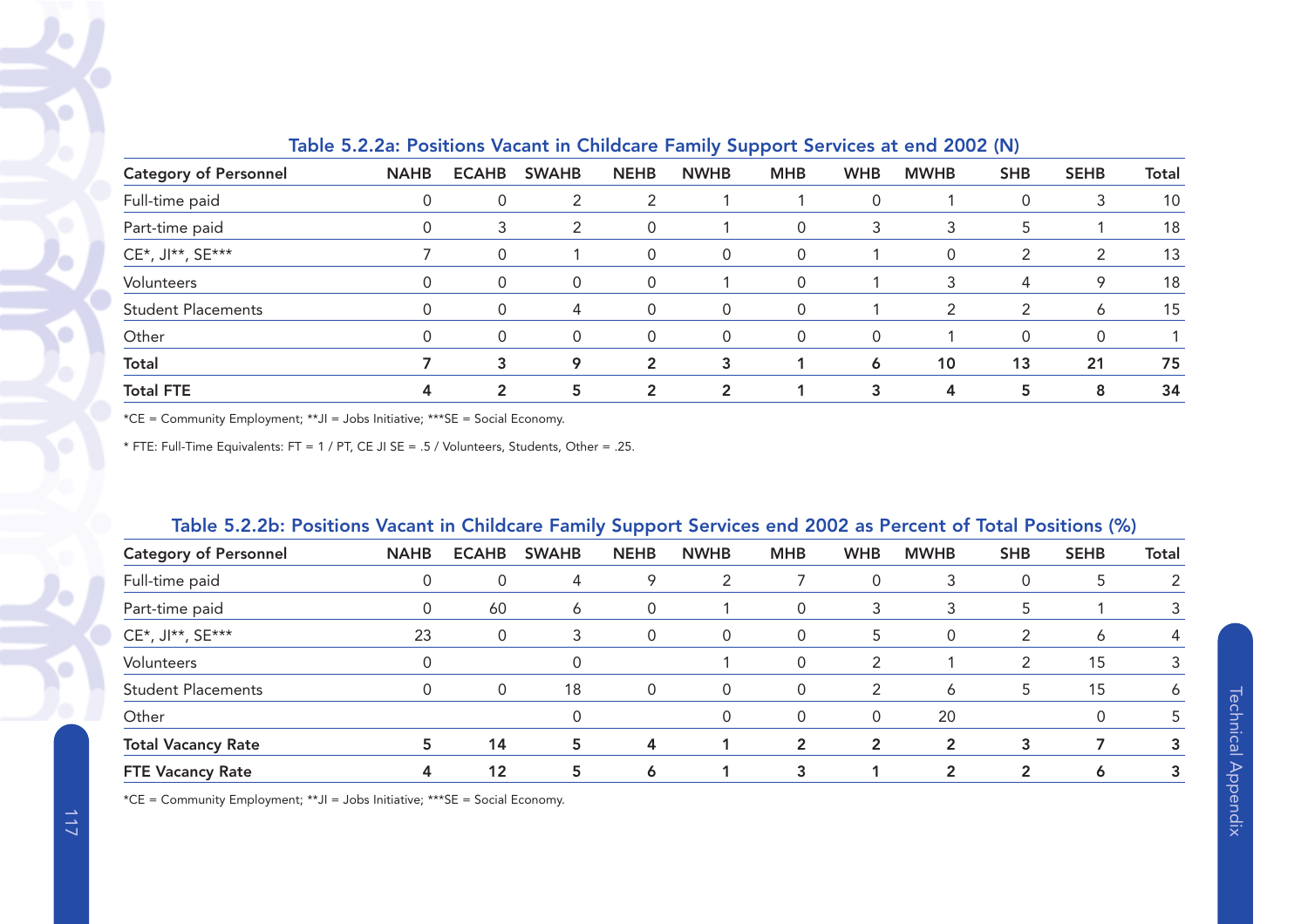| rapid billioan ribbitions vacant in him ranning bapport borvices at ona lool (iv) |             |              |               |             |             |            |            |             |            |             |              |
|-----------------------------------------------------------------------------------|-------------|--------------|---------------|-------------|-------------|------------|------------|-------------|------------|-------------|--------------|
| <b>Category of Personnel</b>                                                      | <b>NAHB</b> | <b>ECAHB</b> | <b>SWAHB</b>  | <b>NEHB</b> | <b>NWHB</b> | <b>MHB</b> | <b>WHB</b> | <b>MWHB</b> | <b>SHB</b> | <b>SEHB</b> | <b>Total</b> |
| Full-time paid                                                                    | 60          | 2            | 30            | 42          | 3           | 14         | 13         | 10          | 6          | 5           | 185          |
| Part-time paid                                                                    |             | 24           |               |             | 3           | 6          | 11         | 5           | 17         | 6           | 81           |
| CE*, JI**, SE***                                                                  |             | 0            | $\mathcal{P}$ | 6           |             | 12         |            | 4           | 5          | 5           | 49           |
| Volunteers                                                                        |             | 0            |               |             | 6           | 2          |            | 15          | 6          | 15          | 52           |
| <b>Student Placements</b>                                                         |             | 0            | 4             |             | 3           | 6          | 4          | 2           | 4          | 6           | 30           |
| Other                                                                             |             | 0            |               | 0           | 0           | $\Omega$   | 0          |             |            |             |              |
| <b>Total</b>                                                                      | 68          | 26           | 43            | 57          | 22          | 40         | 30         | 37          | 38         | 37          | 398          |
| <b>Total FTE</b>                                                                  | 64          | 14           | 36            | 48          | 10          | 25         | 20         | 19          | 20         | 16          | 271          |
|                                                                                   |             |              |               |             |             |            |            |             |            |             |              |

### Table 5.2.3a: Positions Vacant in All Family Support Services at end 2002 (N)

\*CE = Community Employment; \*\*JI = Jobs Initiative; \*\*\*SE = Social Economy.

\* FTE: Full-Time Equivalents: FT = 1 / PT, CE JI SE = .5 / Volunteers, Students, Other = .25.

# Table 5.2.3b: Positions Vacant in All Family Support Services end 2002 as Percent of Total Positions (%)

|                              |             |              | -            | . .         |              |               |                |             |               |                |          |
|------------------------------|-------------|--------------|--------------|-------------|--------------|---------------|----------------|-------------|---------------|----------------|----------|
| <b>Category of Personnel</b> | <b>NAHB</b> | <b>ECAHB</b> | <b>SWAHB</b> | <b>NEHB</b> | <b>NWHB</b>  | <b>MHB</b>    | <b>WHB</b>     | <b>MWHB</b> | <b>SHB</b>    | <b>SEHB</b>    | Total    |
| Full-time paid               | 23          | 2            | 14           | 18          | 2            | 10            | 4              | 4           |               | 3              | 8        |
| Part-time paid               |             | 33           | 5            |             | 2            | 5             | 4              | 2           | 5             |                | 5        |
| CE*, JI**, SE***             |             | $\mathbf 0$  | 3            | 6           | 2            | 5             | 3              |             |               |                | 3        |
| Volunteers                   |             | $\mathbf 0$  | 0            | 10          |              | $\mathcal{L}$ | $\Omega$       | 3           | $\Omega$      | っ              |          |
| <b>Student Placements</b>    |             | 0            | 9            | 4           | 2            | 13            | 5              | 3           | 3             | 8              | 5        |
| Other                        |             |              | 0            | 0           | 0            | $\Omega$      | 0              | 5           | 0             |                | $\Omega$ |
| <b>Total Vacancy Rate</b>    |             | 6            |              | 11          |              | 6             | $\overline{2}$ | 3           |               | $\mathbf{2}$   | 3        |
| <b>FTE Vacancy Rate</b>      | 15          | 6            | 10           | 13          | $\mathbf{2}$ |               | 3              | 3           | $\mathfrak z$ | $\mathfrak{p}$ | 5        |

\*CE = Community Employment; \*\*JI = Jobs Initiative; \*\*\*SE = Social Economy.

 $\mathbf C$ 

Ó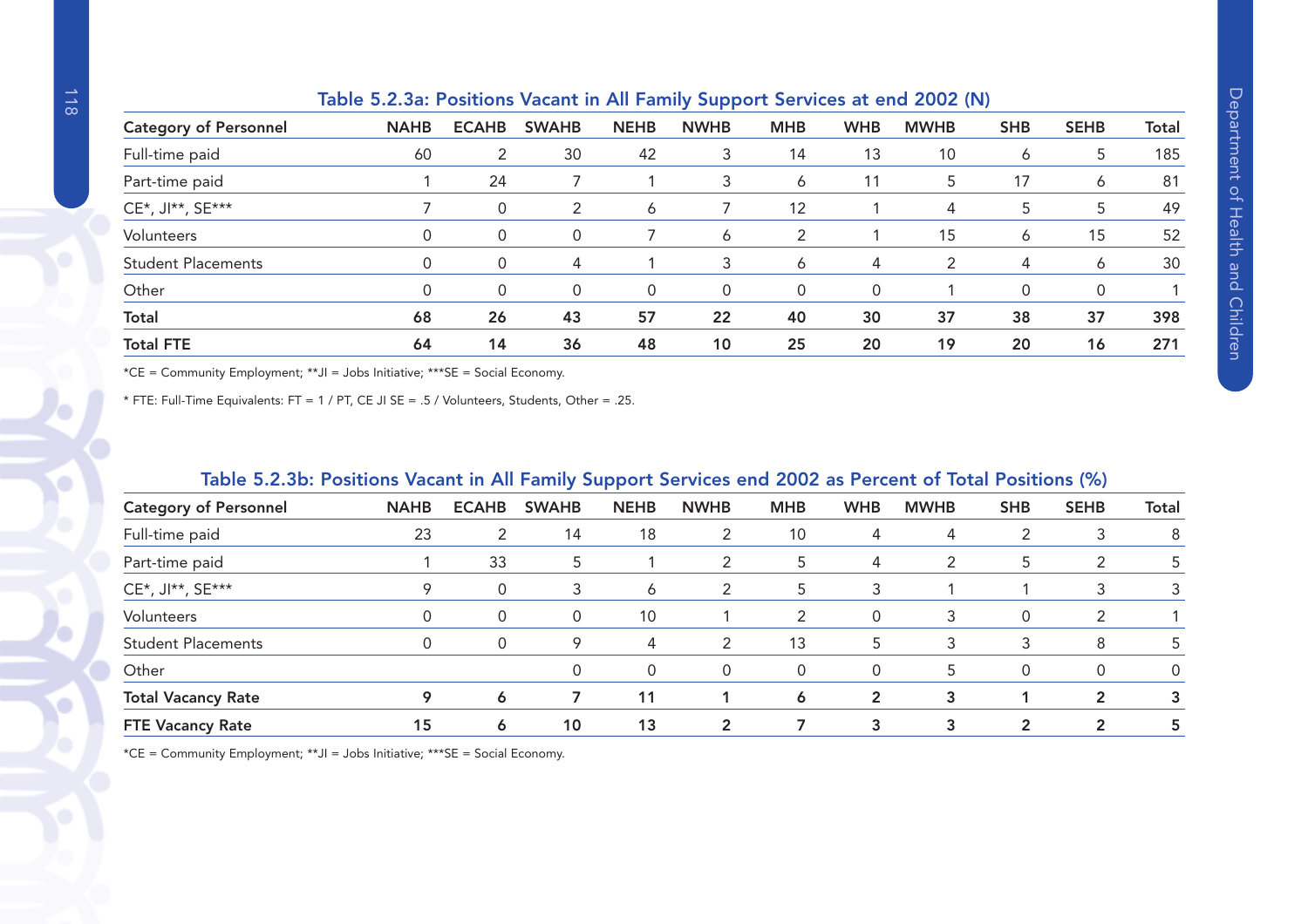|                                  | <u>US I CICCIIL OI I UII LIIIC OLUII (707</u> |              |              |             |             |            |            |             |            |             |       |  |  |  |  |
|----------------------------------|-----------------------------------------------|--------------|--------------|-------------|-------------|------------|------------|-------------|------------|-------------|-------|--|--|--|--|
| <b>Third Level Qualification</b> | <b>NAHB</b>                                   | <b>ECAHB</b> | <b>SWAHB</b> | <b>NEHB</b> | <b>NWHB</b> | <b>MHB</b> | <b>WHB</b> | <b>MWHB</b> | <b>SHB</b> | <b>SEHB</b> | Total |  |  |  |  |
| Third level degree               | 50                                            | 33           | 53           | 25          | 44          | 15         | 59         | 49          | 56         | 37          | 43    |  |  |  |  |
| Third level diploma              |                                               | 33           | 10           | 15          | 13          | 33         | 25         | 21          |            | 34          | 21    |  |  |  |  |
| Other third level                |                                               | 17           | 13           | 15          | 16          |            |            |             |            |             | 10    |  |  |  |  |
| <b>Total</b>                     | 78                                            | 83           | 75           | 55          | 72          | 50         | 90         | 75          | 84         | 77          | 74    |  |  |  |  |

# Table 5.3.1a: Full-time Staff with Relevant Third Level Qualifications in General Family Support Services as Percent of Full-time Staff (%)

Table 5.3.1b: Part-time Staff with Relevant Third Level Qualifications in General Family Support Services as Percent of Part-time Staff (%)

| <b>Third Level Qualification</b> | <b>NAHB</b> | <b>ECAHB</b> | <b>SWAHB</b> | <b>NEHB</b> | <b>NWHB</b> | <b>MHB</b> | <b>WHB</b> | <b>MWHB</b> | <b>SHB</b> | <b>SEHB</b> | Total |
|----------------------------------|-------------|--------------|--------------|-------------|-------------|------------|------------|-------------|------------|-------------|-------|
| Third level degree               |             | 19           | 4            | 8           | $\mathsf Q$ | 13         | 34         | 22          | 37         | O           | 20    |
| Third level diploma              | 24          | 38           | 10           | 17.         | 9           | 18         | C.         |             | 15         | 14          | 14    |
| Other third level                |             |              | -9           |             | 4           |            | $5 -$      | 15          | 16         | 18          | 10    |
| <b>Total</b>                     | 37          | 57           | 24           | 27          | 23          | 38         | 45         | 49          | 68         | 38          | 44    |

# Table 5.3.2a: Full-time Staff with Relevant Third Level Qualifications in Childcare Family Support Services as Percent of Full-time Staff (%)

| <b>Third Level Qualification</b> | <b>NAHB</b> | <b>ECAHB</b> | <b>SWAHB</b> | <b>NEHB</b> | <b>NWHB</b> | <b>MHB</b>       | <b>WHB</b> | <b>MWHB</b> | <b>SHB</b> | <b>SEHB</b> | Total |
|----------------------------------|-------------|--------------|--------------|-------------|-------------|------------------|------------|-------------|------------|-------------|-------|
| Third level degree               |             | n/a          | 22           | 47          |             | 55               |            |             |            | 26          | 16    |
| Third level diploma              |             | n/a          | 29           |             | 22          | 36               | 48         | -29         | 42         | 18          | 30    |
| Other third level                | 36          | n/a          | 20           | 35          | 20          | $\left( \right)$ | 24         | 29          | 24         | 26          | 25    |
| Total                            | 73          | n/a          | 71           | 88          | 44          | 91               | 79         | 62          | 75         | 71          | 70    |

 $\bigodot$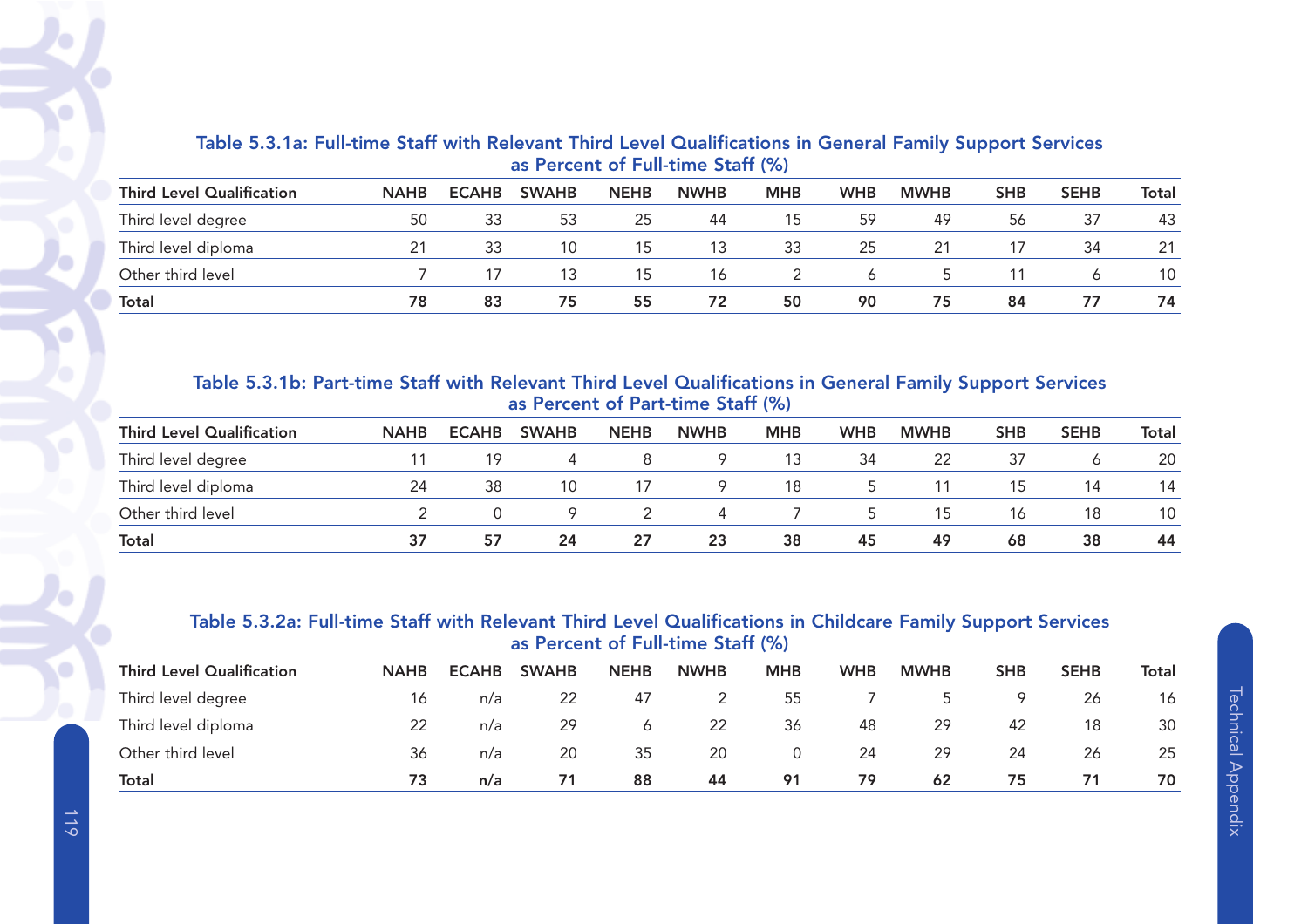## Table 5.3.2b: Part-time Staff with Relevant Third Level Qualifications in Childcare Family Support Services as Percent of Part-time Staff (%)

| <b>Third Level Qualification</b> | <b>NAHB</b> | <b>ECAHB</b> | <b>SWAHB</b> | <b>NEHB</b> | <b>NWHB</b> | <b>MHB</b> | <b>WHB</b> | <b>MWHB</b> | <b>SHB</b> | <b>SEHB</b> | Total |
|----------------------------------|-------------|--------------|--------------|-------------|-------------|------------|------------|-------------|------------|-------------|-------|
| Third level degree               |             |              |              |             |             |            |            |             |            |             | 4     |
| Third level diploma              |             |              |              |             | 10          | 50         | 38         | O.          | 23         | 19          | 19    |
| Other third level                |             | 100          |              |             | 48          | 50         | 36         | 18          | 22         | 31          | 25    |
| <b>Total</b>                     | 25          | 100          |              |             | 58          | 100        | 80         | 32          | 51         | 50          | 48    |

# Table 5.3.3a: Full-time Staff with Relevant Third Level Qualifications in All Family Support Services as Percent of Full-time Staff (%)

| <b>Third Level Qualification</b> | <b>NAHB</b> | <b>ECAHB</b> | <b>SWAHB</b> | <b>NEHB</b> | <b>NWHB</b> | <b>MHB</b> | <b>WHB</b> | <b>MWHB</b> | SHB | <b>SEHB</b> | Total |
|----------------------------------|-------------|--------------|--------------|-------------|-------------|------------|------------|-------------|-----|-------------|-------|
| Third level degree               | 40          | 33           | -40          | 27          | 32          | 19         | 46         | 44          | 45  | 34          | 37    |
| Third level diploma              |             | 33           | 18           | 14          | 16          | 33         | 31         | 22          | 23  | 29          | 23    |
| Other third level                |             |              | 15           |             | 17          |            |            |             | 14  | 13          |       |
| <b>Total</b>                     |             | 83           | 73           | 58          | 65          | 55         | 88         | 73          | 82  | 75          | 73    |

### Table 5.3.3b: Part-time Staff with Relevant Third Level Qualifications in All Family Support Services as Percent of Part-time Staff (%)

| <b>Third Level Qualification</b> | <b>NAHB</b> | <b>ECAHB</b> | <b>SWAHB</b> | <b>NEHB</b> | <b>NWHB</b> | <b>MHB</b> | <b>WHB</b> | <b>MWHB</b> | <b>SHB</b> | <b>SEHB</b> | <b>Total</b> |
|----------------------------------|-------------|--------------|--------------|-------------|-------------|------------|------------|-------------|------------|-------------|--------------|
| Third level degree               |             |              |              |             | C.          | 13         | 24         |             | 29         |             | 16           |
| Third level diploma              | 20          | 35           | 10           | 16          | 10          | 19         | 18         |             |            | 15          | 16           |
| Other third level                |             |              |              |             | 23          |            | 17         | 16          | 17         | 22          | 14           |
| Total                            | 33          | 61           | 21           | 27          | 38          | 40         | 58         | 44          | 63         | 41          | 46           |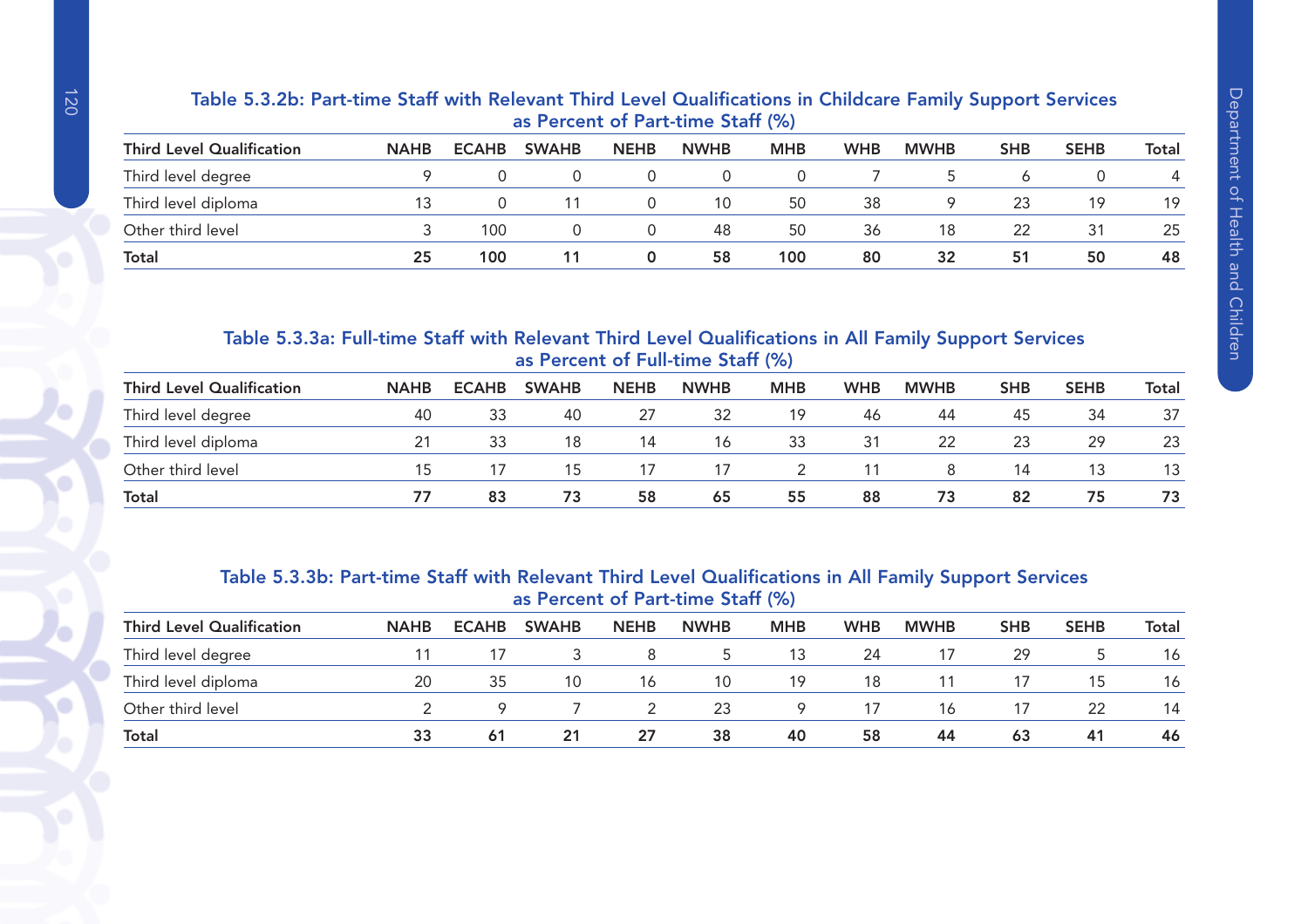# Section Six: Characteristics of Service

# Table 6.1: Proportion of Services applying various Approaches to Work (%)

| <b>Type of Service</b>                             | Individ.<br>work | Group<br>work | Peer<br>support | Family<br>work | Advo-<br>cacy | <b>Mentor-</b><br>ing | Info $/$<br><b>Advice</b> | Social /<br>play | <b>Practical</b><br>help | Drop-<br>in    |
|----------------------------------------------------|------------------|---------------|-----------------|----------------|---------------|-----------------------|---------------------------|------------------|--------------------------|----------------|
| Family Support Projects and Centres                | 77               | 73            | 39              | 51             | 42            | 20                    | 63                        | 54               | 36                       | 44             |
| Family Support Services with residential component | 75               | 75            | 50              | 50             | 38            | 13                    | 38                        | 50               | 63                       | 50             |
| Day Foster Care                                    | 77               | 41            | 29              | 53             | 59            | 35                    | 71                        | 35               | 59                       | 12             |
| Respite Care                                       | 50               | 0             | 0               | 50             | 0             | 0                     | 50                        | 0                | 50                       | $\overline{0}$ |
| Parent Support & Education Programmes              | 71               | 66            | 53              | 26             | 37            | 47                    | 71                        | 29               | 21                       | 24             |
| Family Support Workers in Health Board             | 77               | 23            | 10              | 73             | 80            | 63                    | 67                        | 67               | 83                       | 3              |
| <b>Family Welfare Conferences</b>                  | 78               | 50            | 17              | 78             | 44            | 6                     | 67                        | $\mathbf{0}$     | 17                       | $\overline{0}$ |
| Family Support Services for Asylum Seekers         | 100              | 50            | $\Omega$        | 50             | 67            | 17                    | 100                       | 50               | 50                       | 50             |
| Family Support Services for Travellers             | 80               | 80            | 40              | 50             | 70            | 50                    | 70                        | 80               | 60                       | 70             |
| <b>Traveller Health Initiatives</b>                | 67               | 67            | 50              | 42             | 67            | 50                    | 92                        | 33               | 42                       | 50             |
| Services for domestic violence                     | 93               | 45            | 38              | 38             | 81            | 10                    | 86                        | 36               | 52                       | 38             |
| Home Management Advisory Services                  | 89               | 67            | 33              | 56             | 78            | 22                    | 100                       | $\Omega$         | 33                       | 11             |
| Springboard Projects                               | 100              | 94            | 33              | 100            | 83            | 11                    | 94                        | 83               | 89                       | 72             |
| After-school and out-of-school services            | 67               | 67            | 50              | 33             | 67            | 17                    | 83                        | 17               | 67                       | 33             |
| Community Child Care Workers in Health Board       | 59               | 77            | 46              | 23             | 27            | 18                    | 55                        | 82               | 55                       | 36             |
| <b>Youth Services</b>                              | 82               | 29            | 11              | 54             | 54            | 18                    | 50                        | 79               | 21                       | 7              |
| <b>Mentoring Programmes</b>                        | 79               | 85            | 47              | 42             | 53            | 42                    | 60                        | 68               | 51                       | 59             |
| Services for young people misusing drugs           | 71               | 86            | 43              | 14             | 57            | 29                    | 57                        | 57               | 29                       | 43             |
| Teenage Health Initiative                          | 100              | 33            | 33              | 67             | 100           | 33                    | 100                       | 67               | 100                      | 33             |
| <b>Community Development Projects</b>              | 64               | 91            | 18              | 9              | 9             | 9                     | 64                        | 9                | 27                       | 36             |
| Other                                              | 63               | 74            | 43              | 14             | 51            | 20                    | 69                        | 57               | 37                       | 37             |
| <b>General Family Support Services</b>             | 77               | 65            | 36              | 46             | 53            | 27                    | 68                        | 52               | 44                       | 37             |
| Parent & Toddler Services                          | 7                | 52            | 39              | 8              | 5             | 10                    | 23                        | 83               | 12                       | 26             |
| Pre-school services and nurseries                  | 40               | 59            | 15              | 7              | 14            | 14                    | 28                        | 83               | 19                       | $\,8\,$        |
| <b>Childcare Family Support Services</b>           | 32               | 58            | 21              | 7              | 12            | 13                    | 27                        | 83               | 17                       | 12             |
| <b>All Family Support Services</b>                 | 59               | 62            | 30              | 30             | 36            | 21                    | 51                        | 65               | 33                       | 26             |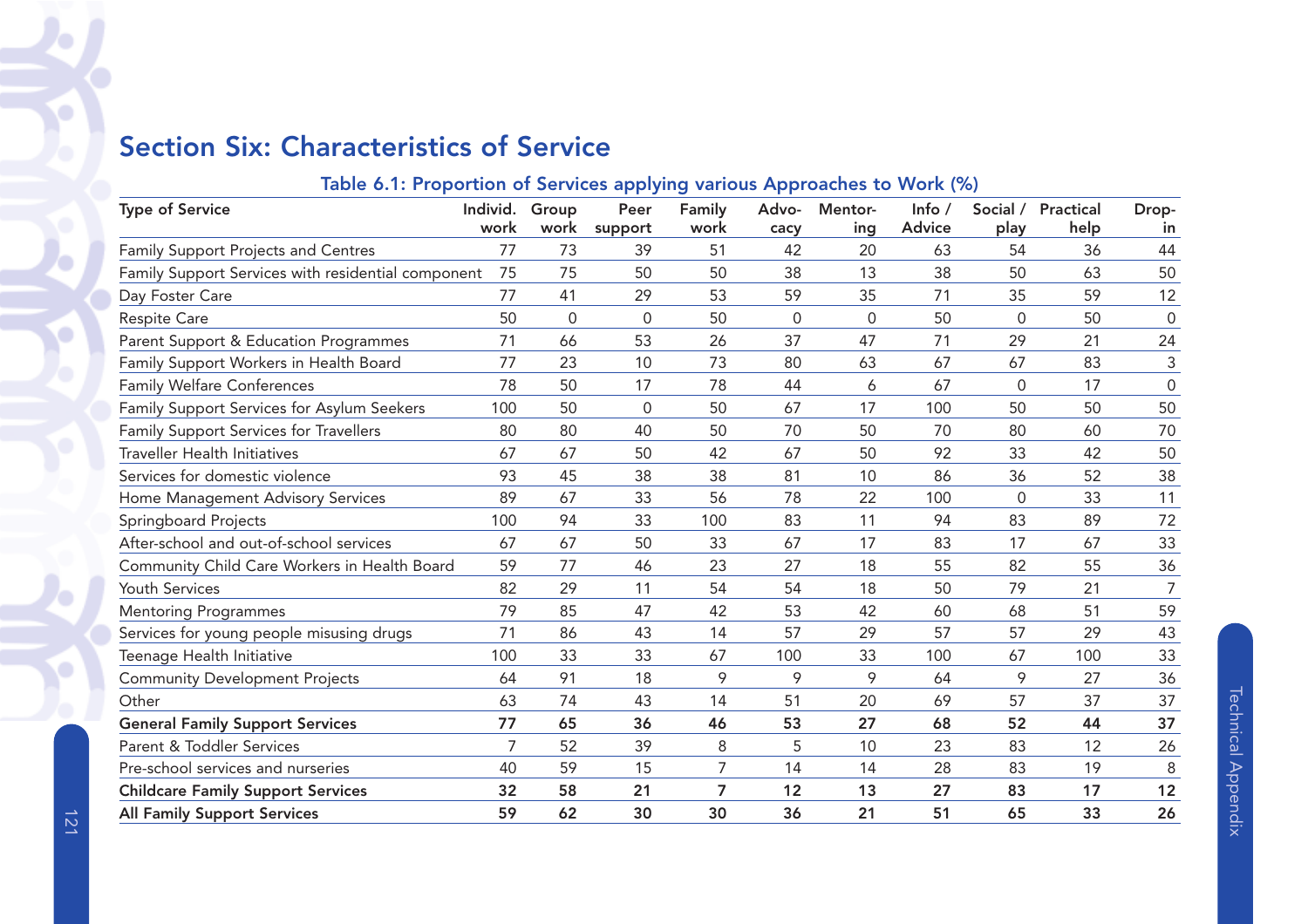# Table 6.2: Proportions of Services directed at Various Levels (%)

| <b>Type of Service</b>                             | Centre-based | Home-based          | Community-based | <b>Outside community</b> |
|----------------------------------------------------|--------------|---------------------|-----------------|--------------------------|
| Family Support Projects and Centres                | 86           | 33                  | 50              | 15                       |
| Family Support Services with residential component | 75           | 13                  | 25              | 38                       |
| Day Foster Care                                    | 41           | 71                  | 18              | 12                       |
| Respite Care                                       | $\mathbf 0$  | 50                  | $\mathbf 0$     | $\mathbf 0$              |
| Parent Support & Education Programmes              | 55           | 61                  | 53              | 8                        |
| Family Support Workers in Health Board             | 10           | 93                  | 20              | 10                       |
| <b>Family Welfare Conferences</b>                  | 6            | 78                  | 39              | $\Omega$                 |
| Family Support Services for Asylum Seekers         | 83           | 50                  | 67              | 17                       |
| Family Support Services for Travellers             | 100          | 30                  | 60              | 40                       |
| <b>Traveller Health Initiatives</b>                | 58           | 42                  | 58              | 17                       |
| Services for domestic violence                     | 91           | 19                  | 60              | 17                       |
| Home Management Advisory Services                  | 100          | 56                  | 67              | 11                       |
| Springboard Projects                               | 100          | 100                 | 50              | 44                       |
| After-school and out-of-school services            | 67           | 33                  | 50              | 33                       |
| Community Child Care Workers in Health Board       | 96           | 18                  | 46              | 32                       |
| Youth Services                                     | 61           | 71                  | 4               | 7                        |
| <b>Mentoring Programmes</b>                        | 85           | 28                  | 45              | 30                       |
| Services for young people misusing drugs           | 57           | 29                  | 43              | 14                       |
| Teenage Health Initiative                          | 67           | 100                 | 33              | 67                       |
| <b>Community Development Projects</b>              | 64           | 27                  | 73              | 9                        |
| Other                                              | 71           | 9                   | 77              | 23                       |
| <b>General Family Support Services</b>             | 72           | 43                  | 47              | 18                       |
| Parent & Toddler Services                          | 73           | $\mathsf{O}\xspace$ | 11              | 4                        |
| Pre-school services and nurseries                  | 71           | 6                   | 20              | 5                        |
| <b>Childcare Family Support Services</b>           | 71           | $\boldsymbol{4}$    | 18              | 5                        |
| <b>All Family Support Services</b>                 | 72           | 27                  | 35              | 13                       |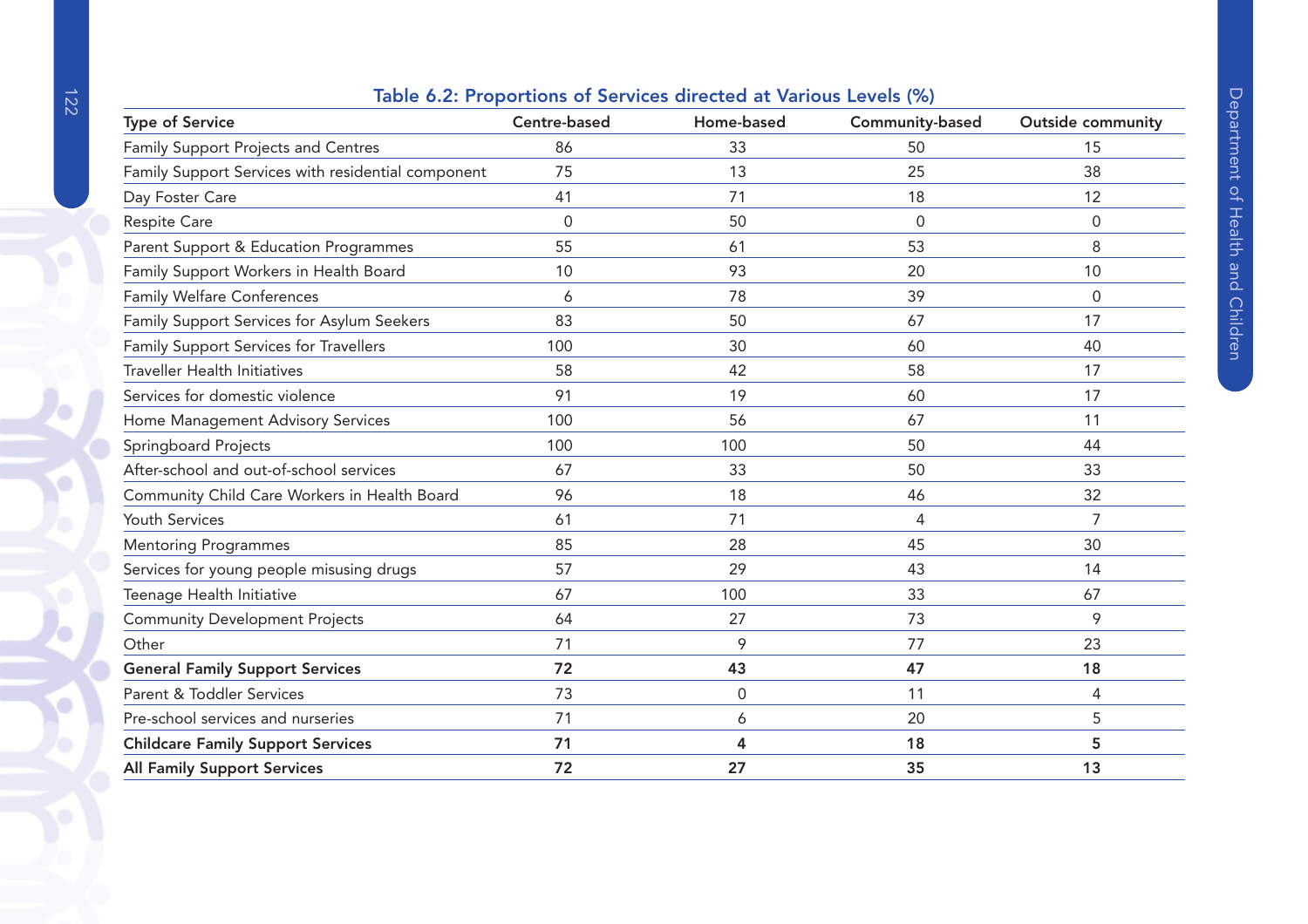| <b>Type of Service</b>                             | <b>Weekdays</b><br>before 9am | Weekdays      | Weekdays        | <b>Weekdays</b> | Saturdays      | <b>Sundays</b> |
|----------------------------------------------------|-------------------------------|---------------|-----------------|-----------------|----------------|----------------|
|                                                    | 17                            | 9am-5pm<br>80 | after 5pm<br>42 | 24 hours        | 1              | 17             |
| Family Support Projects and Centres                |                               |               |                 | 4               |                |                |
| Family Support Services with residential component | $\Omega$                      | 50            | 25              | 0               | $\Omega$       | $\mathbf{0}$   |
| Day Foster Care                                    | 12                            | 47            | 24              | 18              | 12             | 12             |
| Respite Care                                       | $\mathbf 0$                   | 100           | $\mathbf 0$     | $\mathbf 0$     | 0              | 0              |
| Parent Support & Education Programmes              | 5                             | 84            | 26              | 8               | 5              | 5              |
| Family Support Workers in Health Board             | 20                            | 93            | 20              | 0               | 0              | 20             |
| <b>Family Welfare Conferences</b>                  | 11                            | 83            | 78              | 33              | 28             | 11             |
| Family Support Services for Asylum Seekers         | 17                            | 83            | $\Omega$        | 0               | 0              | 17             |
| Family Support Services for Travellers             | 10                            | 80            | 20              | $\mathbf 0$     | 0              | 10             |
| <b>Traveller Health Initiatives</b>                | 8                             | 83            | 17              | 17              | 8              | 8              |
| Services for domestic violence                     | 5                             | 62            | 17              | 17              | $\overline{7}$ | 5              |
| Home Management Advisory Services                  | $\mathbf 0$                   | 100           | $\Omega$        | 11              | 11             | 0              |
| Springboard Projects                               | 28                            | 100           | 50              | 6               | 6              | 28             |
| After-school and out-of-school services            | $\Omega$                      | 100           | 50              | 17              | 17             | $\mathbf{0}$   |
| Community Child Care Workers in Health Board       | 14                            | 96            | 46              | 9               | 0              | 14             |
| Youth Services                                     | 4                             | 89            | 14              | $\mathbf 0$     | 0              | 4              |
| <b>Mentoring Programmes</b>                        | 2                             | 85            | 64              | 15              | 4              | $\overline{2}$ |
| Services for young people misusing drugs           | 0                             | 71            | 43              | 14              | 0              | 0              |
| Teenage Health Initiative                          | $\mathbf 0$                   | 100           | $\Omega$        | $\mathbf 0$     | 0              | 0              |
| <b>Community Development Projects</b>              | $\mathbf 0$                   | 82            | 46              | 9               | 0              | 0              |
| Other                                              | 6                             | 77            | 37              | 6               | 0              | 6              |
| <b>General Family Support Services</b>             | 10                            | 81            | 36              | 9               | 4              | 10             |
| Parent & Toddler Services                          | 1                             | 23            | 2               | $\mathbf 0$     | 0              | $\mathbf 1$    |
| Pre-school services and nurseries                  | 13                            | 90            | 12              | $\mathbf{1}$    | 0              | 13             |
| <b>Childcare Family Support Services</b>           | 10                            | 75            | 10              | 1               | 0              | 10             |
| <b>All Family Support Services</b>                 | 10                            | 87            | 28              | 14              | 8              | 10             |

# Table 6.3: Proportions of Services Accessible at Various Times of the Week (%)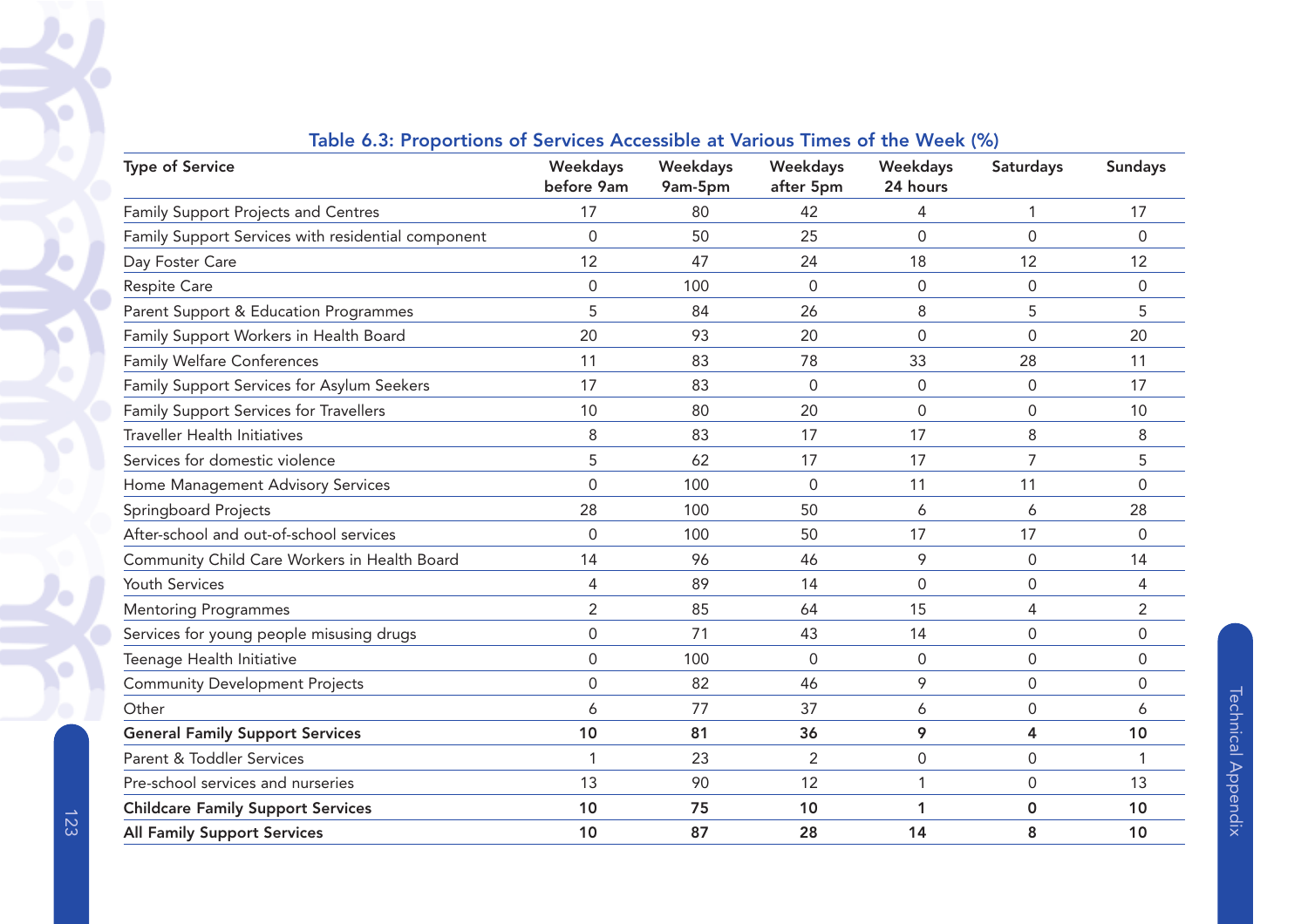# Table 6.4: Proportion of Services Providing Meals / Beverages (%)

| <b>Type of Service</b>                             | <b>Breakfast</b> | Lunch       | <b>Dinner</b>  | <b>Snacks</b> | Tea/coffee |
|----------------------------------------------------|------------------|-------------|----------------|---------------|------------|
| Family Support Projects and Centres                | 12               | 17          | 11             | 52            | 65         |
| Family Support Services with residential component | 50               | 63          | 50             | 63            | 63         |
| Day Foster Care                                    | 29               | 29          | 29             | 35            | 47         |
| Respite Care                                       | $\Omega$         | 50          | 50             | $\mathbf{0}$  | 50         |
| Parent Support & Education Programmes              | 11               | 13          | 3              | 16            | 37         |
| Family Support Workers in Health Board             | 3                | 13          | $\overline{7}$ | 17            | 27         |
| <b>Family Welfare Conferences</b>                  | 11               | 28          | 22             | 61            | 67         |
| Family Support Services for Asylum Seekers         | 17               | 17          | 17             | 17            | 17         |
| Family Support Services for Travellers             | 60               | 40          | 40             | 50            | 50         |
| <b>Traveller Health Initiatives</b>                | 8                | 17          | $\Omega$       | 25            | 33         |
| Services for domestic violence                     | $\overline{7}$   | 5           | 10             | 19            | 50         |
| Home Management Advisory Services                  | $\Omega$         | $\mathbf 0$ | 0              | $\Omega$      | 44         |
| Springboard Projects                               | 28               | 17          | 6              | 89            | 94         |
| After-school and out-of-school services            | $\Omega$         | $\mathbf 0$ | $\mathsf 0$    | 33            | 50         |
| Community Child Care Workers in Health Board       | 23               | 27          | 18             | 77            | 50         |
| <b>Youth Services</b>                              | 0                | 4           | $\mathsf 0$    | 32            | 29         |
| <b>Mentoring Programmes</b>                        | 11               | 25          | 6              | 64            | 72         |
| Services for young people misusing drugs           | 14               | 29          | 43             | 57            | 57         |
| Teenage Health Initiative                          | $\Omega$         | 0           | 0              | $\mathbf{0}$  | 33         |
| <b>Community Development Projects</b>              | 0                | $\mathbf 0$ | $\mathsf 0$    | 27            | 18         |
| Other                                              | 3                | 17          | 11             | 43            | 57         |
| <b>General Family Support Services</b>             | 12               | 17          | 11             | 43            | 54         |
| Parent & Toddler Services                          |                  | 2           | 4              | 57            | 79         |
| Pre-school services and nurseries                  | 8                | 15          | 10             | 51            | 14         |
| <b>Childcare Family Support Services</b>           | 7                | 12          | 9              | 52            | 28         |
| <b>All Family Support Services</b>                 | 10               | 15          | 10             | 47            | 43         |

C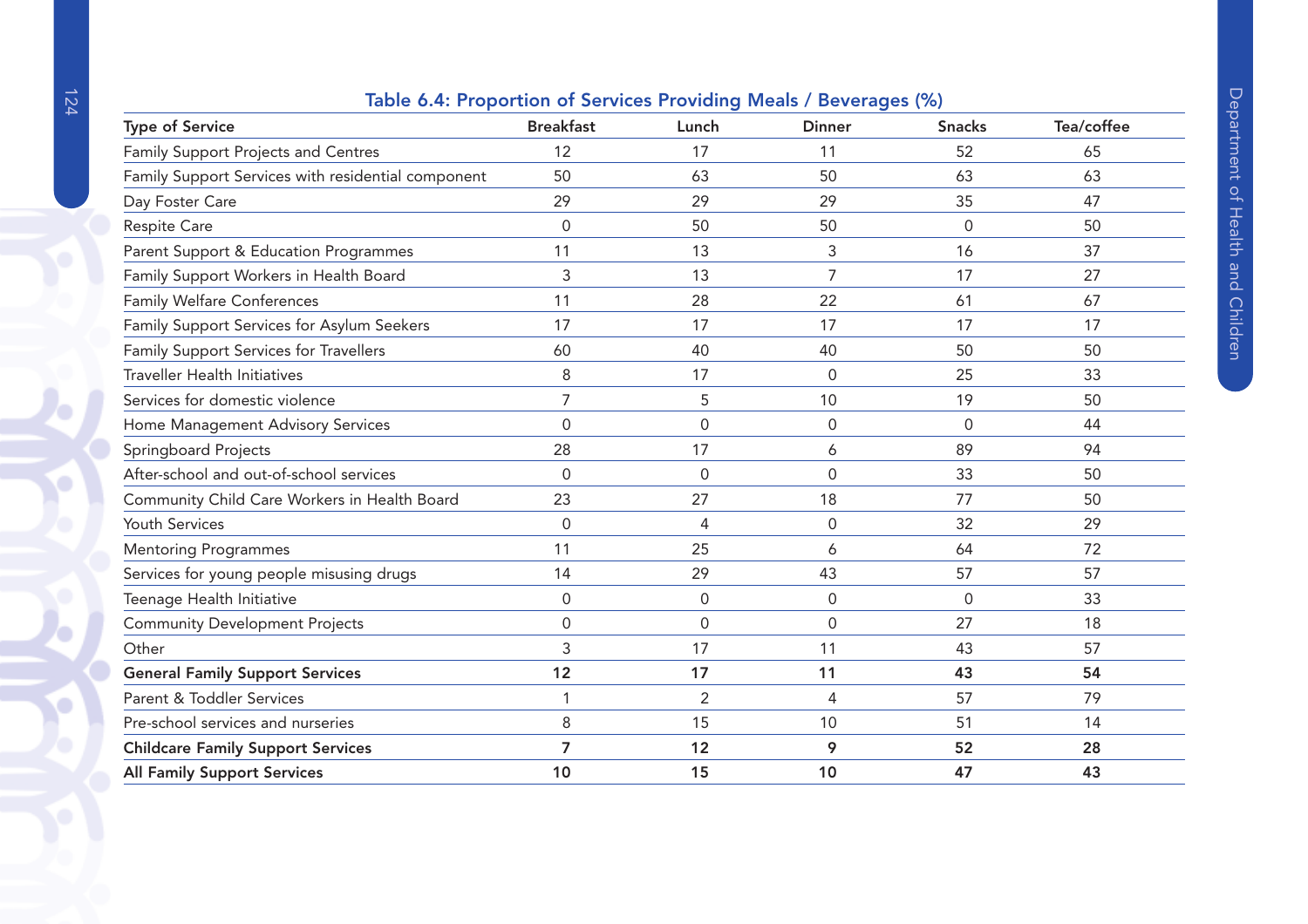# Section Seven: Premises

|                        | <b>TODIO 7 FTOF FUNTINGLY TO ITO ATTENTION TO OUT FIGURE WAS THE MITTITY WARRANT OUT FIGURE (TV)</b> |              |              |             |             |            |            |             |            |             |       |  |  |
|------------------------|------------------------------------------------------------------------------------------------------|--------------|--------------|-------------|-------------|------------|------------|-------------|------------|-------------|-------|--|--|
| <b>Number of Rooms</b> | <b>NAHB</b>                                                                                          | <b>ECAHB</b> | <b>SWAHB</b> | <b>NEHB</b> | <b>NWHB</b> | <b>MHB</b> | <b>WHB</b> | <b>MWHB</b> | <b>SHB</b> | <b>SEHB</b> | Total |  |  |
| None                   |                                                                                                      |              | 2.2          | 2.2         | .8          | 4.5        | .9         |             | 1.7        |             | 1.2   |  |  |
| One                    | 9.7                                                                                                  |              | 17.8         | 28.9        | 31.4        | 25.0       | 36.2       | 31.9        | 33.1       | 25.3        | 29.1  |  |  |
| Two                    | 6.5                                                                                                  | 33.3         | 17.8         | 13.3        | 32.2        | 31.8       | 27.6       | 13.9        | 21.7       | 37.4        | 25.0  |  |  |
| Three                  | 9.7                                                                                                  | 16.7         | 20.0         | 17.8        | 14.9        | 13.6       | 12.1       | 9.7         | 13.7       | 14.1        | 13.8  |  |  |
| Four                   | 25.8                                                                                                 |              | 13.3         | 8.9         | 9.1         | 6.8        | 10.3       | 13.9        | 10.3       | 10.1        | 10.8  |  |  |
| Five                   | 19.4                                                                                                 | 16.7         | 6.7          | 4.4         | 3.3         | 6.8        | 2.6        | 4.2         | 3.4        | 5.1         | 4.9   |  |  |
| More than five         | 29.0                                                                                                 | 33.3         | 22.2         | 24.4        | 8.3         | 11.4       | 10.3       | 26.4        | 16.0       | 8.1         | 15.3  |  |  |
| <b>Total</b>           | 100.0                                                                                                | 100.0        | 100.0        | 100.0       | 100.0       | 100.0      | 100.0      | 100.0       | 100.0      | 100.0       | 100.0 |  |  |

# Table 7.1a: Number of Rooms Available to Service Users in Family Support Services (%)

Rooms used for office administration as well as rooms for bathrooms / toilets are excluded.

## Table 7.1b: Average Number of Rooms Available to Service Users in Family Support Services (%)

| Category                   | <b>NAHB</b> | <b>ECAHB</b> | <b>SWAHB</b> | <b>NEHB</b> | <b>NWHB</b> | MHB       | <b>WHB</b> | <b>MWHB</b> | <b>SHB</b> | <b>SEHB</b> | Total |  |  |
|----------------------------|-------------|--------------|--------------|-------------|-------------|-----------|------------|-------------|------------|-------------|-------|--|--|
| <b>General Services</b>    |             | 4.9          | 4.6          | 5.5         | 3.9         | 3.8       | 3.3        | 5.8         | 4.0        | 4.5         | 4.4   |  |  |
| <b>Childcare Services</b>  |             | n/a          | 2.6          |             | 2.1         | $\cdot$ 4 | -2.T       | 3.6         |            | - 9         | 2.4   |  |  |
| <b>All Family Services</b> |             | n/a          | 3.8          |             | 2.7         |           | 2.7        | 5.0         |            | 2.9         | 3.5   |  |  |

Rooms used for office administration as well as rooms for bathrooms / toilets are excluded.

Note: Average Rooms for the ECAHB cannot be computed due to the small number of non-representative returns to this question.

v.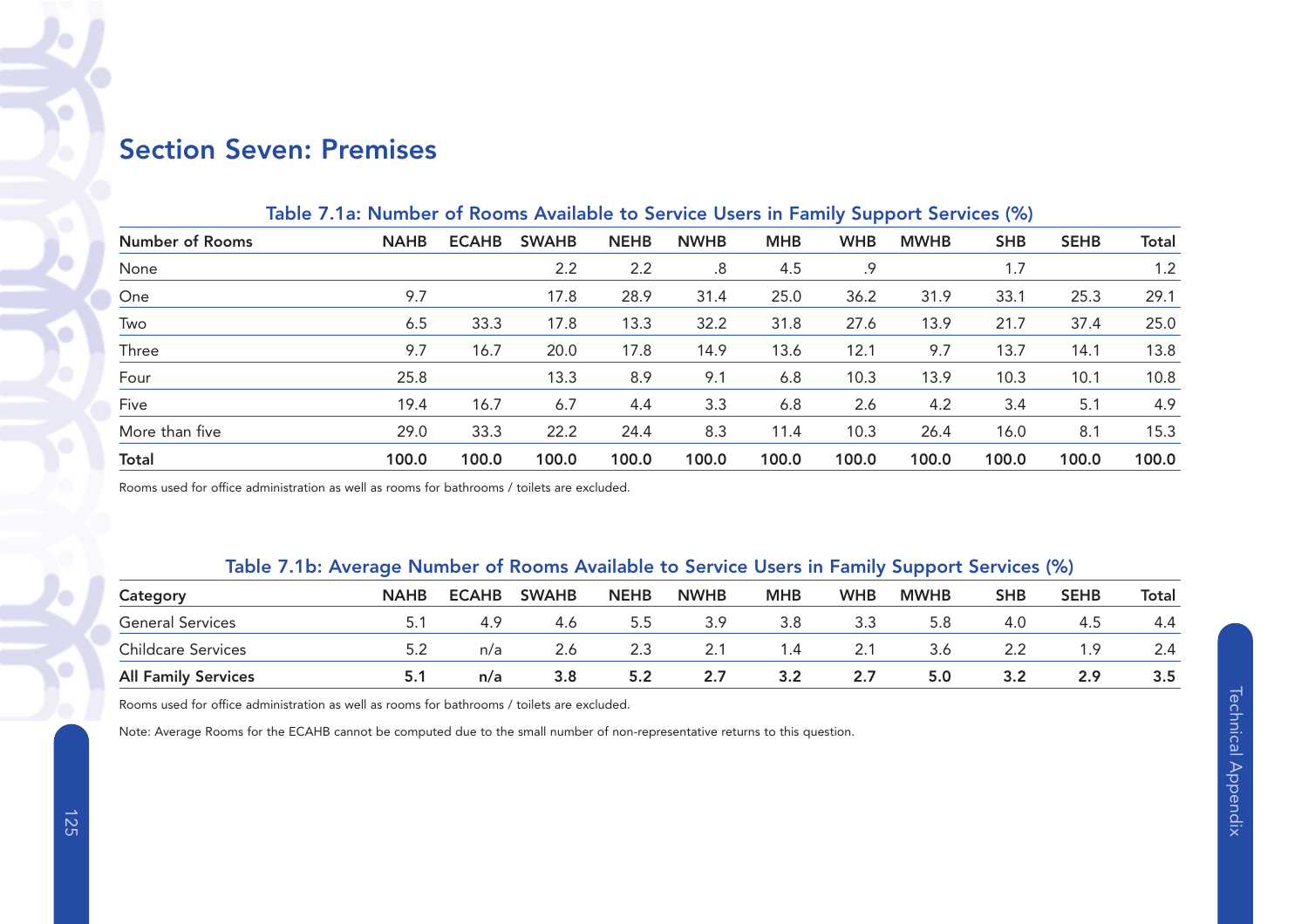|                               | Table 7.2: Access to Outdoor Play Facility in Family Support Services (%) |              |              |             |             |            |            |             |            |             |       |
|-------------------------------|---------------------------------------------------------------------------|--------------|--------------|-------------|-------------|------------|------------|-------------|------------|-------------|-------|
| <b>Outdoor Play Facility?</b> | <b>NAHB</b>                                                               | <b>ECAHB</b> | <b>SWAHB</b> | <b>NEHB</b> | <b>NWHB</b> | <b>MHB</b> | <b>WHB</b> | <b>MWHB</b> | <b>SHB</b> | <b>SEHB</b> | Total |
| <b>General Services</b>       | 33.3                                                                      | 18.8         | 42.4         | 14.0        | 27.7        | 26.8       | 21.1       | 38.2        | 30.8       | 40.4        | 29.2  |
| <b>Childcare Services</b>     | 83.3                                                                      | 50.0         | 78.9         |             | 46.9        | 20.0       | 61.5       | 64.3        | 51.9       | 67.2        | 55.9  |
| <b>All Family Services</b>    | 41.0                                                                      | 22.2         | 55.8         | 12.7        | 39.8        | 25.0       | 40.4       | 47.0        | 39.4       | 56.1        | 40.4  |

Table 7.3: Access for Wheelchairs in Family Support Services (%)

| <b>Wheelchair Access?</b>  | <b>NAHB</b> | <b>ECAHB</b> | <b>SWAHB</b> | <b>NEHB</b> | <b>NWHB</b> | мнв  | <b>WHB</b> | <b>MWHB</b> | SHB  | <b>SEHB</b> | Total |
|----------------------------|-------------|--------------|--------------|-------------|-------------|------|------------|-------------|------|-------------|-------|
| <b>General Services</b>    | 51.5        | 50.0         | 33.3         | 29.8        | 53.2        | 58.5 | 56.3       | 56.4        | 60.7 | 53.2        | 52.0  |
| <b>Childcare Services</b>  | 66.7        | 50.0         | 52.6         | 16          | 65.4        | 46.7 | 58.5       | 57.1        | 61.7 | 74.6        | 62.2  |
| <b>All Family Services</b> | 53.8        | 50.0         | 40.4         | 28.6        | 60.9        | 55.4 | 57.4       | 56.6        | 61.1 | 65.8        | 56.3  |

# Table 7.4: Access Audits Carried Out in Family Support Services (%)

| <b>Access Audit?</b>       | <b>NAHB</b> | <b>ECAHB</b> | <b>SWAHB</b> | <b>NEHB</b> | <b>NWHB</b> | MHB  | <b>WHB</b> | <b>MWHB</b> | SHB  | <b>SEHB</b> | Total |  |
|----------------------------|-------------|--------------|--------------|-------------|-------------|------|------------|-------------|------|-------------|-------|--|
| <b>General Services</b>    | 21.2        | 31.3         | 30.3         | 24.6        | 12.8        | 29.3 | 28.2       | 20.0        | 26.5 | 27.7        | 25.0  |  |
| <b>Childcare Services</b>  | 16.7        |              | 10.5         |             | 28.4        | 20.0 | 35.4       | 32.1        | 27.2 | 34.3        | 28.6  |  |
| <b>All Family Services</b> | 20.5        | 27.8         | 23.1         | 22.2        | 22.7        | 26.8 | 31.6       | 24.1        | 26.8 | 31.6        | 26.5  |  |

An 'access audit' involves an assessment of how well a building is designed to facilitate access by persons with a physical disability.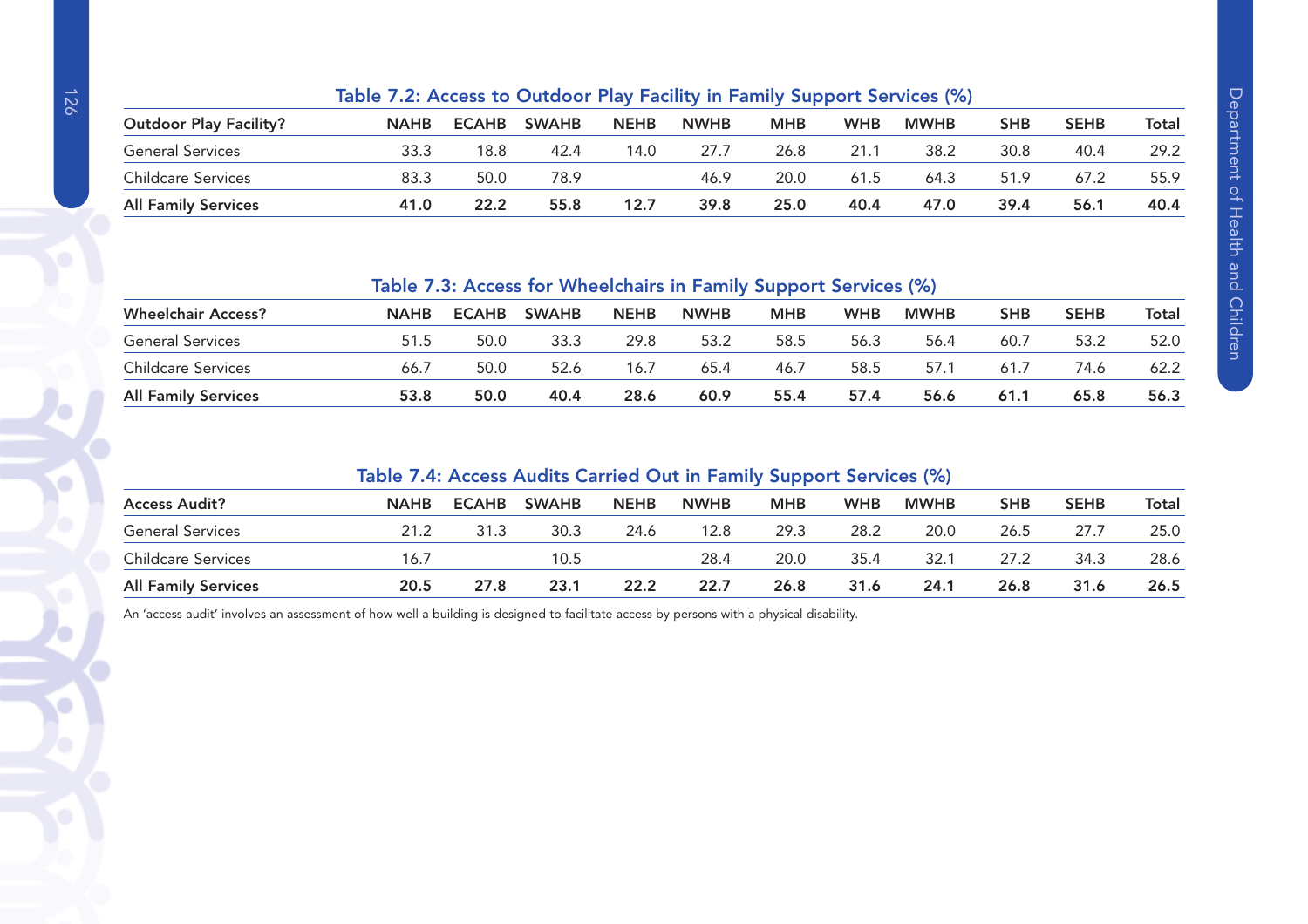# Section Eight: Referrals and Inter-Agency Work

| Table 8.1.1: Referrals and Self-Referrals to General Family Support Services During 2002 (%) |             |              |              |             |             |            |            |             |            |             |       |  |
|----------------------------------------------------------------------------------------------|-------------|--------------|--------------|-------------|-------------|------------|------------|-------------|------------|-------------|-------|--|
| Category                                                                                     | <b>NAHB</b> | <b>ECAHB</b> | <b>SWAHB</b> | <b>NEHB</b> | <b>NWHB</b> | <b>MHB</b> | <b>WHB</b> | <b>MWHB</b> | <b>SHB</b> | <b>SEHB</b> | Total |  |
| Referrals                                                                                    | 91.7        | n/a          | 51.1         | 52.2        | 70.2        | n/a        | 65.5       | 36.1        | 19.5       | 42.7        | 58.4  |  |
| Self-Referrals                                                                               | 8.3         | n/a          | 48.9         | 47.8        | 29.8        | n/a        | 34.5       | 63.9        | 80.5       | 57.3        | 41.6  |  |
| Total                                                                                        | 100.0       | 100.0        | 100.0        | 100.0       | 100.0       | 100.0      | 100.0      | 100.0       | 100.0      | 100.0       | 100.0 |  |

Note: n/a signifies data which could not be reliably computed due to the small number of returns on this question.

# Table 8.1.2: Referrals and Self-Referrals to Childcare Family Support Services During 2002 (%)

| Category       | <b>NAHB</b> | <b>ECAHB</b> | <b>SWAHB</b> | <b>NEHB</b> | <b>NWHB</b> | МНВ   | <b>WHB</b> | <b>MWHB</b> | SHB   | <b>SEHB</b> | Total |
|----------------|-------------|--------------|--------------|-------------|-------------|-------|------------|-------------|-------|-------------|-------|
| Referrals      | n/a         | n/a          | n/a          | n/a         | 78.         | n/a   | 46.4       | n/a         | 42.5  | 10.0        | 33.7  |
| Self-Referrals | n/a         | n/a          | n/a          | n/a         | 21.9        | n/a   | 53.7       | n/a         | 57.5  | 90.0        | 66.3  |
| Total          | 100.0       | 100.0        | 100.0        | 100.0       | 100.0       | 100.0 | 100.0      | 100.0       | 100.0 | 100.0       | 100.0 |

# Table 8.1.3: Referrals and Self-Referrals to All Family Support Services During 2002 (%)

| Category       | <b>NAHB</b> | <b>ECAHB</b> | <b>SWAHB</b> | <b>NEHB</b> | <b>NWHB</b> | <b>MHB</b> | <b>WHB</b> | <b>MWHB</b> | <b>SHB</b> | <b>SEHB</b> | Total |
|----------------|-------------|--------------|--------------|-------------|-------------|------------|------------|-------------|------------|-------------|-------|
| Referrals      | 91.         | n/a          | 51.7         | 45.3        | 70.8        | n/a        | 63.4       | 36.1        | 21.2       | 34.3        | 57.1  |
| Self-Referrals | 8.3         | n/a          | 48.9         | 54.7        | 29.2        | n/a        | 36.6       | 63.9        | 78.8       | 65.7        | 42.9  |
| <b>Total</b>   | 100.0       | 100.0        | 100.0        | 100.0       | 100.0       | 100.0      | 100.0      | 100.0       | 100.0      | 100.0       | 100.0 |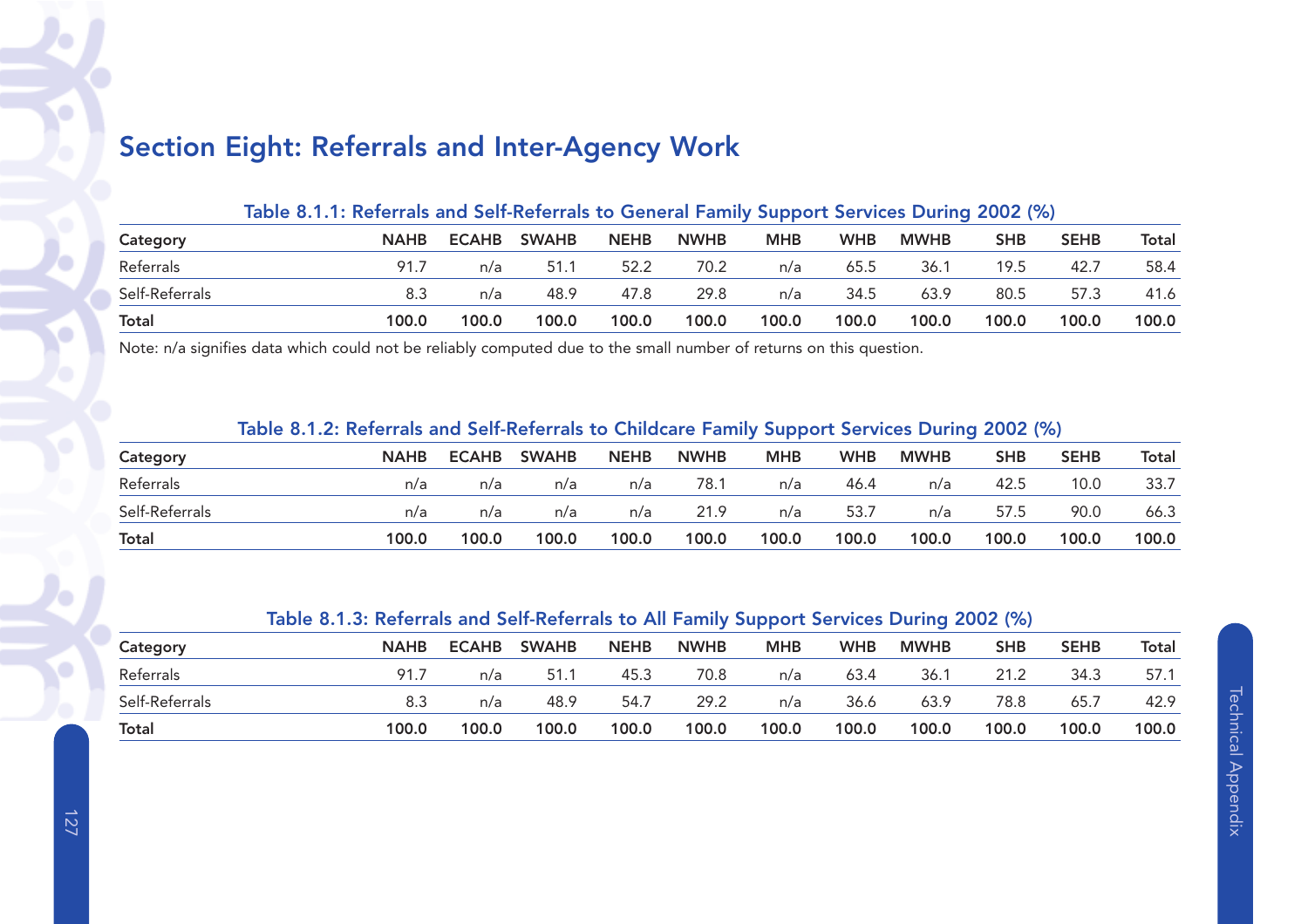|    | <b>ECAHB</b>                                         | <b>SWAHB</b> | <b>NEHB</b>  | <b>NWHB</b> | <b>MHB</b> | <b>WHB</b>                 | <b>MWHB</b>    | <b>SHB</b> | <b>SEHB</b> | <b>Total</b>                                                                                           |
|----|------------------------------------------------------|--------------|--------------|-------------|------------|----------------------------|----------------|------------|-------------|--------------------------------------------------------------------------------------------------------|
| 23 | 12                                                   | 24           | 40           | 29          | 28         | 58                         | 37             | 63         | 34          | 348                                                                                                    |
| 18 | 9                                                    | 20           | 21           | 22          | 20         | 33                         | 23             | 41         | 28          | 235                                                                                                    |
| 17 | 6                                                    | 13           | 16           | 16          | 16         | 32                         | 13             | 19         | 14          | 162                                                                                                    |
| 18 | 7                                                    | 14           | 26           | 15          | 19         | 44                         | 27             | 41         | 18          | 229                                                                                                    |
| 15 | 4                                                    | 12           | 12           | 7           | 6          | 13                         | 10             | 18         | 6           | 103                                                                                                    |
| 13 | 4                                                    | 10           | 15           | 11          | 15         | 17                         | 18             | 33         | 11          | 147                                                                                                    |
| 16 | 3                                                    | 11           | 8            | 13          | 12         | 23                         | 17             | 34         | 15          | 152                                                                                                    |
| 6  | 3                                                    | 10           | 13           | 10          | 12         | 22                         | 8              | 31         | 12          | 127                                                                                                    |
| 8  | $\overline{2}$                                       | 10           | 7            | 6           | 11         | 13                         | 12             | 27         | 11          | 107                                                                                                    |
| 8  | 2                                                    | 9            | 8            | 5           | 8          | 11                         | 8              | 9          | 7           | 75                                                                                                     |
| 4  | 1                                                    | 4            | $\mathbf{1}$ | 7           | 5          | 6                          | 4              | 11         | 8           | 51                                                                                                     |
| 4  | $\overline{2}$                                       | 8            | 5            | 10          | 6          | 8                          | $\overline{7}$ | 17         | 9           | 76                                                                                                     |
| 16 | 6                                                    | 17           | 15           | 19          | 16         | 24                         | 17             | 29         | 18          | 177                                                                                                    |
| 13 | 3                                                    | 12           | 17           | 17          | 12         | 32                         | 15             | 39         | 18          | 178                                                                                                    |
| 16 | 5                                                    | 14           | 22           | 10          | 15         | 31                         | 23             | 41         | 24          | 201                                                                                                    |
| 17 | $\overline{2}$                                       | 14           | 15           | 12          | 13         | 32                         | 17             | 42         | 14          | 178                                                                                                    |
| 6  | 2                                                    | 5            | 9            | 9           | 8          | 11                         | 10             | 21         | 10          | 91                                                                                                     |
| 11 | 3                                                    | 11           | 14           | 11          | 10         | 18                         | 15             | 37         | 19          | 149                                                                                                    |
| 12 | 5                                                    | 5            | 15           | 11          | 10         | 28                         | 12             | 36         | 13          | 147                                                                                                    |
| 33 | 16                                                   | 33           | 57           | 47          | 41         | 71                         | 55             | 117        | 47          | 517                                                                                                    |
|    | <b>NAHB</b><br>Department of Social & Family Affairs |              |              |             |            | and Source of Referral (N) |                |            |             | rapid U.E. full full local of General Fulling Support Services Receiving Referrals author Sould Dout a |

# Table 8.2.1a: Number of General Family Support Services Receiving Referrals during 2002 by Health Board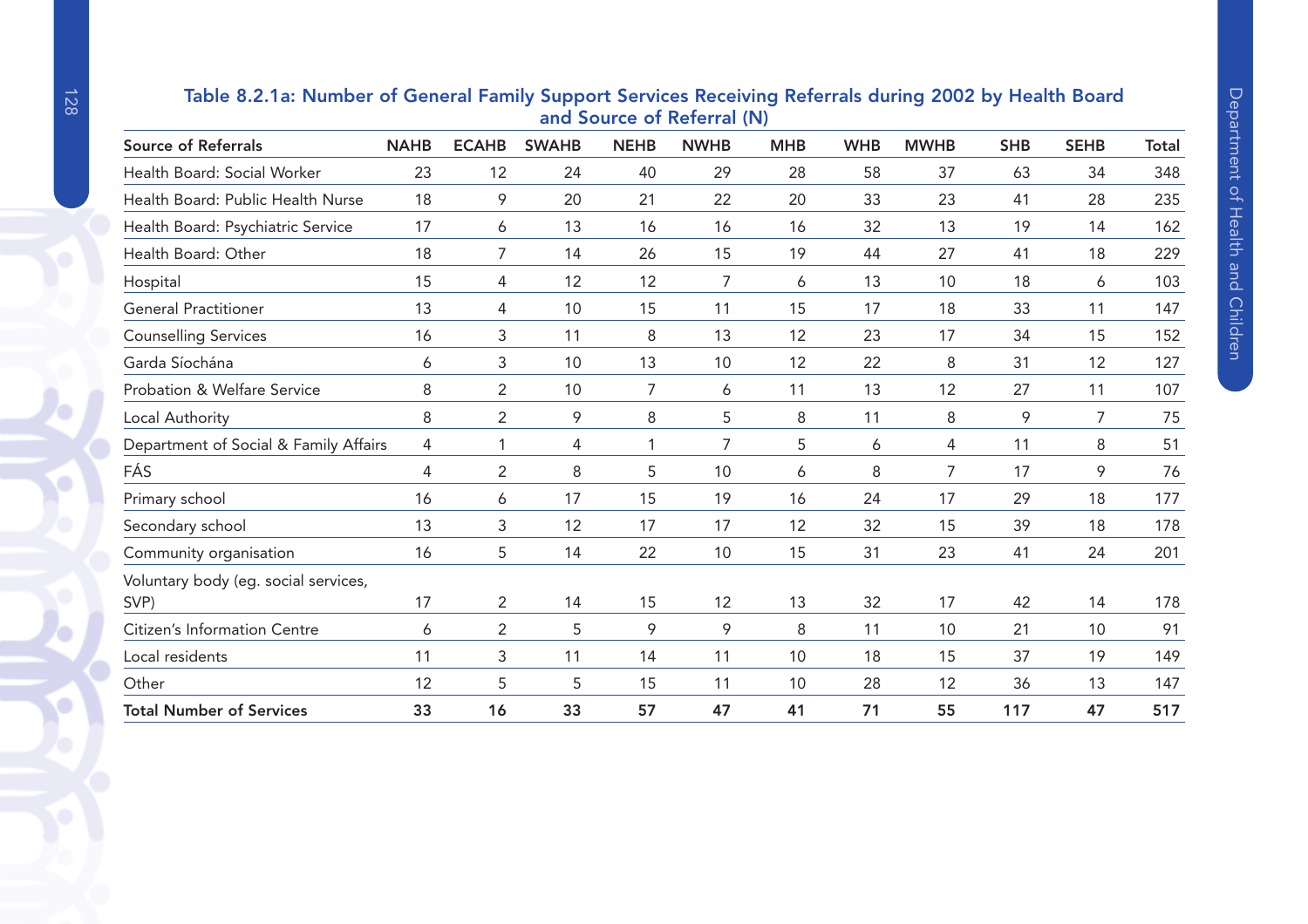| <b>Source of Referrals</b>            | <b>NAHB</b> | <b>ECAHB</b> | <b>SWAHB</b> | <b>NEHB</b>    | <b>NWHB</b> | <b>MHB</b> | <b>WHB</b> | <b>MWHB</b>    | <b>SHB</b> | <b>SEHB</b> | Total |
|---------------------------------------|-------------|--------------|--------------|----------------|-------------|------------|------------|----------------|------------|-------------|-------|
| Health Board: Social Worker           | 70          | 75           | 73           | 70             | 62          | 68         | 82         | 67             | 54         | 72          | 67    |
| Health Board: Public Health Nurse     | 55          | 56           | 61           | 37             | 47          | 49         | 46         | 42             | 35         | 60          | 45    |
| Health Board: Psychiatric Service     | 52          | 38           | 39           | 28             | 34          | 39         | 45         | 24             | 16         | 30          | 31    |
| Health Board: Other                   | 55          | 44           | 42           | 46             | 32          | 46         | 62         | 49             | 35         | 38          | 44    |
| Hospital                              | 45          | 25           | 36           | 21             | 15          | 15         | 18         | 18             | 15         | 13          | 20    |
| <b>General Practitioner</b>           | 39          | 25           | 30           | 26             | 23          | 37         | 24         | 33             | 28         | 23          | 28    |
| <b>Counselling Services</b>           | 48          | 19           | 33           | 14             | 28          | 29         | 32         | 31             | 29         | 32          | 29    |
| Garda Síochána                        | 18          | 19           | 30           | 23             | 21          | 29         | 31         | 15             | 26         | 26          | 25    |
| Probation & Welfare Service           | 24          | 13           | 30           | 12             | 13          | 27         | 18         | 22             | 23         | 23          | 21    |
| Local Authority                       | 24          | 13           | 27           | 14             | 11          | 20         | 15         | 15             | 8          | 15          | 15    |
| Department of Social & Family Affairs | 12          | 6            | 12           | $\overline{2}$ | 15          | 12         | 8          | $\overline{7}$ | 9          | 17          | 10    |
| FÁS                                   | 12          | 13           | 24           | 9              | 21          | 15         | 11         | 13             | 15         | 19          | 15    |
| Primary school                        | 48          | 38           | 52           | 26             | 40          | 39         | 34         | 31             | 25         | 38          | 34    |
| Secondary school                      | 39          | 19           | 36           | 30             | 36          | 29         | 45         | 27             | 33         | 38          | 34    |
| Community organisation                | 48          | 31           | 42           | 39             | 21          | 37         | 44         | 42             | 35         | 51          | 39    |
| Voluntary body (eg. social services,  |             |              |              |                |             |            |            |                |            |             |       |
| SVP)                                  | 52          | 13           | 42           | 26             | 26          | 32         | 45         | 31             | 36         | 30          | 34    |
| Citizen's Information Centre          | 18          | 13           | 15           | 16             | 19          | 20         | 15         | 18             | 18         | 21          | 18    |
| Local residents                       | 33          | 19           | 33           | 25             | 23          | 24         | 25         | 27             | 32         | 40          | 29    |
| Other                                 | 36          | 31           | 15           | 26             | 23          | 24         | 39         | 22             | 31         | 28          | 28    |

# Table 8.2.1b: Proportion of General Family Support Services Receiving Referrals during 2002 by Health Board and Source of Referral (%)

Ō

Ò

٠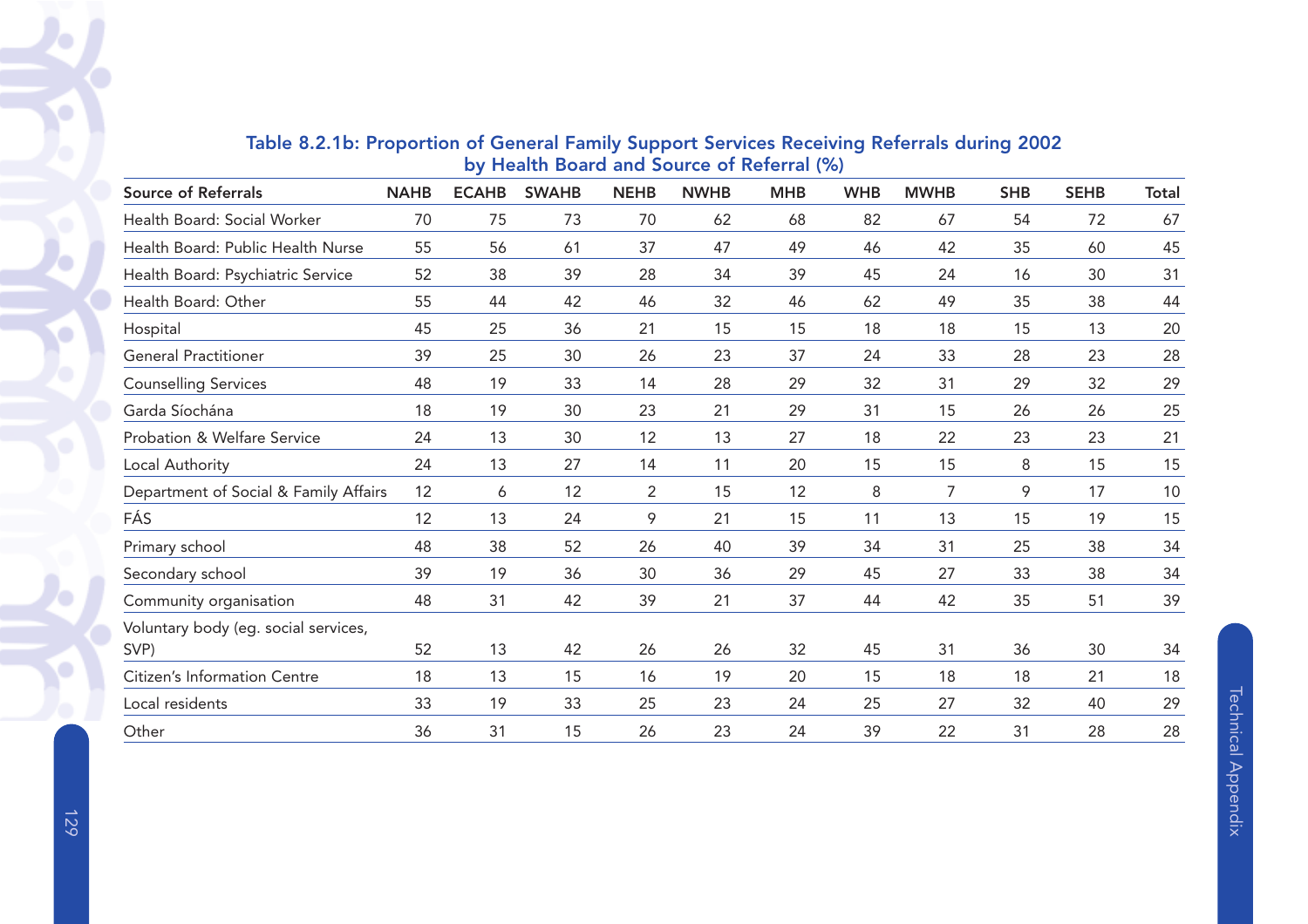| <b>Board and Source of Referral (N)</b>      |             |                     |                |                |             |                |                     |                |                |             |                |  |
|----------------------------------------------|-------------|---------------------|----------------|----------------|-------------|----------------|---------------------|----------------|----------------|-------------|----------------|--|
| <b>Source of Referrals</b>                   | <b>NAHB</b> | <b>ECAHB</b>        | <b>SWAHB</b>   | <b>NEHB</b>    | <b>NWHB</b> | <b>MHB</b>     | <b>WHB</b>          | <b>MWHB</b>    | <b>SHB</b>     | <b>SEHB</b> | <b>Total</b>   |  |
| Health Board: Social Worker                  | 5           | $\mathsf{O}\xspace$ | 8              | 1              | 6           | 5              | 16                  | 11             | 16             | 10          | 78             |  |
| Health Board: Public Health Nurse            | 5           | 1                   | 13             | 1              | 24          | 7              | 14                  | 15             | 21             | 17          | 118            |  |
| Health Board: Psychiatric Service            | 2           | $\mathbf 0$         | 4              | $\mathbf 0$    | 1           | 0              |                     | 1              | 2              |             | 12             |  |
| Health Board: Other                          | 3           | $\mathbf 0$         | 7              | $\overline{2}$ | 15          | $\overline{2}$ | 10                  | 4              | 8              | 14          | 65             |  |
| Hospital                                     | 2           | $\Omega$            | 4              | $\mathbf{0}$   | 1           | 0              | 5                   | $\mathbf{0}$   | $\Omega$       | 1           | 13             |  |
| <b>General Practitioner</b>                  | 2           | $\mathbf 0$         | 3              | 1              | 7           | $\mathbf 0$    | 6                   | $\overline{2}$ | 5              | 3           | 29             |  |
| <b>Counselling Services</b>                  |             | 0                   | 3              | 1              | 4           | 0              | 1                   | 0              | 0              |             | 11             |  |
| Garda Síochána                               | 0           | $\mathbf 0$         | $\mathsf{O}$   | 0              | 0           | 0              | 0                   | 0              | 0              | 0           | $\mathbf 0$    |  |
| Probation & Welfare Service                  | 0           | $\mathbf 0$         | $\mathbf 0$    | $\mathbf 0$    | $\mathbf 0$ | $\mathbf 0$    | $\mathsf{O}\xspace$ | $\mathbf 0$    | 0              | 1           | 1              |  |
| Local Authority                              | 0           | 0                   | 0              | 1              | 1           | 0              |                     | 0              |                |             | 5              |  |
| Department of Social & Family Affairs        | 0           | $\mathbf 0$         | 0              | 0              | 1           | 0              | 3                   | 0              |                | 2           | $\overline{7}$ |  |
| FÁS                                          | 1           | $\mathbf{0}$        | $\mathbf 1$    | 2              | 4           | 3              | 5                   | 3              | 7              | 3           | 29             |  |
| Primary school                               | 3           | $\mathbf 0$         | 8              | 1              | 10          | 1              | 4                   | 6              | 12             | 7           | 52             |  |
| Secondary school                             |             | $\overline{0}$      | $\mathbf 0$    | $\mathbf 0$    | 1           | 1              | $\overline{2}$      | $\mathbf 0$    | 3              | 3           | 11             |  |
| Community organisation                       | 2           | $\mathbf 0$         | $\overline{2}$ | 1              | 9           | 4              | 5                   | 6              | 10             | 8           | 47             |  |
| Voluntary body (eg. social<br>services, SVP) | 3           | $\mathsf{O}\xspace$ | 8              | $\mathbf 0$    | 5           | 0              | 8                   | 5              | $\overline{7}$ | 8           | 44             |  |
| Citizen's Information Centre                 | 0           | $\mathbf{0}$        | $\Omega$       | 0              | 2           | 2              | 0                   | 1              | 2              | 4           | 11             |  |
|                                              |             |                     |                |                |             |                |                     |                |                |             |                |  |
| Local residents                              | 2           | $\mathbf 0$         | 4              | 0              | 27          | 4              | 11                  | 10             | 25             | 22          | 105            |  |
| Other                                        |             | $\mathsf{O}\xspace$ | 5              | 1              | 10          | $\overline{2}$ | 11                  | 3              | 11             | 14          | 58             |  |
| <b>Total Number of Services</b>              | 6           | $\overline{2}$      | 19             | 6              | 81          | 15             | 65                  | 28             | 81             | 67          | 370            |  |

# Table 8.2.2a: Number of Childcare Family Support Services Receiving Referrals during 2002 by Health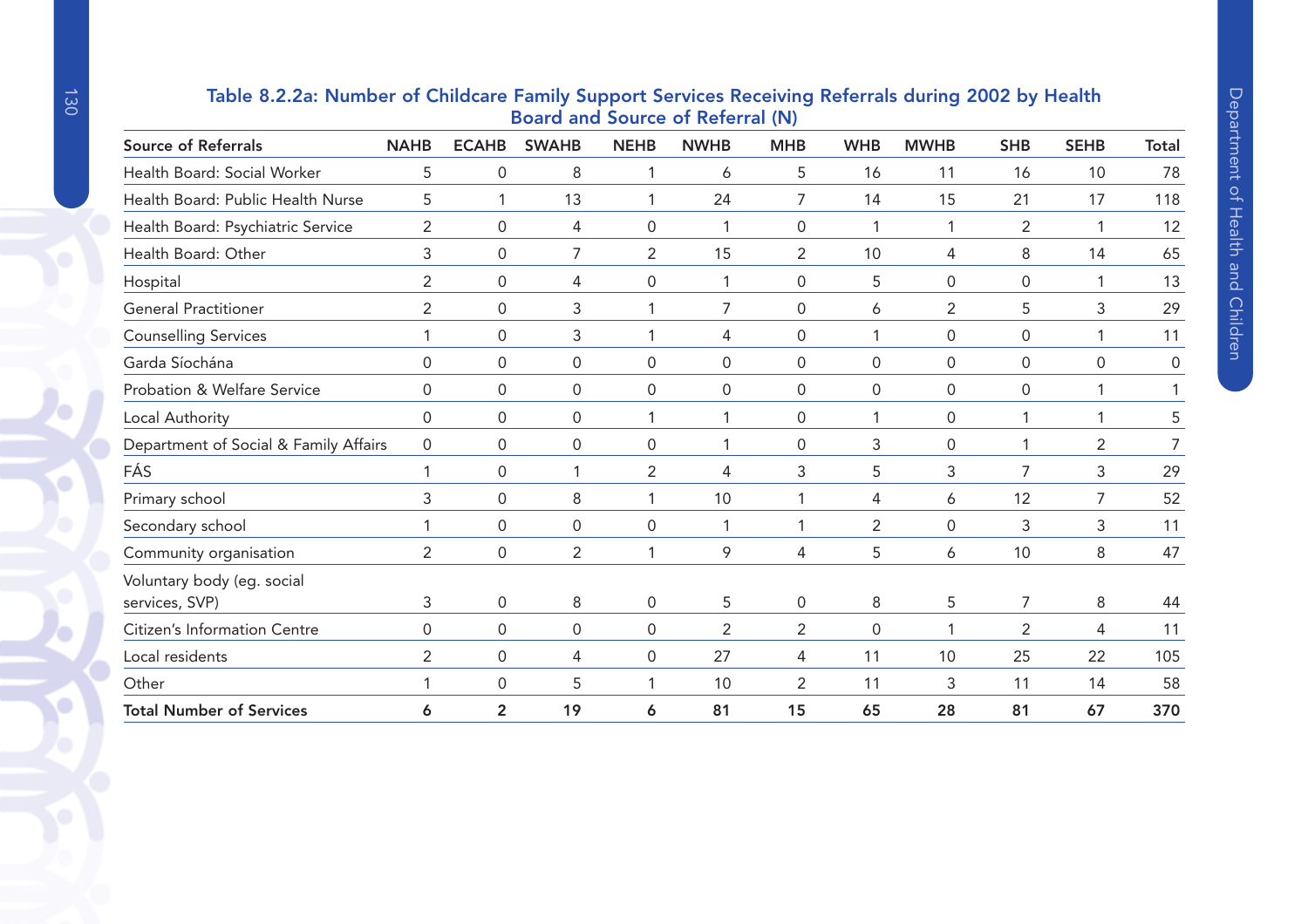| <b>Source of Referrals</b>            | <b>NAHB</b> | <b>ECAHB</b>        | <b>SWAHB</b> | <b>NEHB</b>         | <b>NWHB</b>         | <b>MHB</b>          | <b>WHB</b>     | <b>MWHB</b> | <b>SHB</b>     | <b>SEHB</b> | <b>Total</b>   |
|---------------------------------------|-------------|---------------------|--------------|---------------------|---------------------|---------------------|----------------|-------------|----------------|-------------|----------------|
| Health Board: Social Worker           | 83          | $\mathbf 0$         | 42           | 17                  | $\overline{7}$      | 33                  | 25             | 39          | 20             | 15          | 21             |
| Health Board: Public Health Nurse     | 83          | 50                  | 68           | 17                  | 30                  | 47                  | 22             | 54          | 26             | 25          | 32             |
| Health Board: Psychiatric Service     | 33          | $\mathbf 0$         | 21           | $\mathbf 0$         | 1                   | 0                   | $\overline{2}$ | 4           | $\overline{2}$ | 1           | 3              |
| Health Board: Other                   | 50          | $\mathbf{0}$        | 37           | 33                  | 19                  | 13                  | 15             | 14          | 10             | 21          | 18             |
| Hospital                              | 33          | $\mathbf 0$         | 21           | $\mathsf 0$         | $\mathbf{1}$        | $\mathbf 0$         | 8              | 0           | 0              | 1           | 4              |
| <b>General Practitioner</b>           | 33          | $\overline{0}$      | 16           | 17                  | 9                   | $\mathbf 0$         | 9              | 7           | 6              | 4           | 8              |
| <b>Counselling Services</b>           | 17          | 0                   | 16           | 17                  | 5                   | 0                   | 2              | 0           | 0              | $\mathbf 1$ | 3              |
| Garda Síochána                        | 0           | $\mathbf 0$         | $\mathbf 0$  | $\mathsf{O}\xspace$ | $\mathsf{O}\xspace$ | $\mathbf 0$         | 0              | 0           | 0              | $\mathbf 0$ | 0              |
| Probation & Welfare Service           | $\Omega$    | $\mathbf{0}$        | $\Omega$     | $\mathbf{0}$        | $\Omega$            | $\Omega$            | 0              | 0           | $\Omega$       | 1           | 0              |
| Local Authority                       | 0           | $\mathbf 0$         | $\mathbf 0$  | 17                  | $\mathbf 1$         | $\mathsf{O}\xspace$ | $\overline{2}$ | 0           |                | 1           |                |
| Department of Social & Family Affairs | 0           | $\mathbf 0$         | 0            | 0                   | 1                   | 0                   | 5              | 0           | 1              | 3           | $\overline{2}$ |
| FÁS                                   | 17          | $\mathbf{0}$        | 5            | 33                  | 5                   | 20                  | 8              | 11          | 9              | 4           | 8              |
| Primary school                        | 50          | $\mathbf 0$         | 42           | 17                  | 12                  | 7                   | 6              | 21          | 15             | 10          | 14             |
| Secondary school                      | 17          | $\mathsf{O}$        | 0            | 0                   | $\mathbf 1$         | 7                   | 3              | 0           | 4              | 4           | 3              |
| Community organisation                | 33          | $\mathsf{O}\xspace$ | 11           | 17                  | 11                  | 27                  | 8              | 21          | 12             | 12          | 13             |
| Voluntary body (eg. social            |             |                     |              |                     |                     |                     |                |             |                |             |                |
| services, SVP)                        | 50          | 0                   | 42           | $\mathsf 0$         | 6                   | 0                   | 12             | 18          | 9              | 12          | 12             |
| Citizen's Information Centre          | $\mathbf 0$ | $\mathbf 0$         | $\mathbf 0$  | $\mathbf 0$         | $\overline{2}$      | 13                  | $\mathbf 0$    | 4           | $\overline{2}$ | 6           | $\mathfrak{Z}$ |
| Local residents                       | 33          | 0                   | 21           | 0                   | 33                  | 27                  | 17             | 36          | 31             | 33          | 28             |
| Other                                 | 17          | $\mathbf 0$         | 26           | 17                  | 12                  | 13                  | 17             | 11          | 14             | 21          | 16             |

# Table 8.2.2b: Proportion of Childcare Family Support Services Receiving Referrals during 2002 by Health Board and Source of Referral (%)

 $\bullet$ 

Ó

O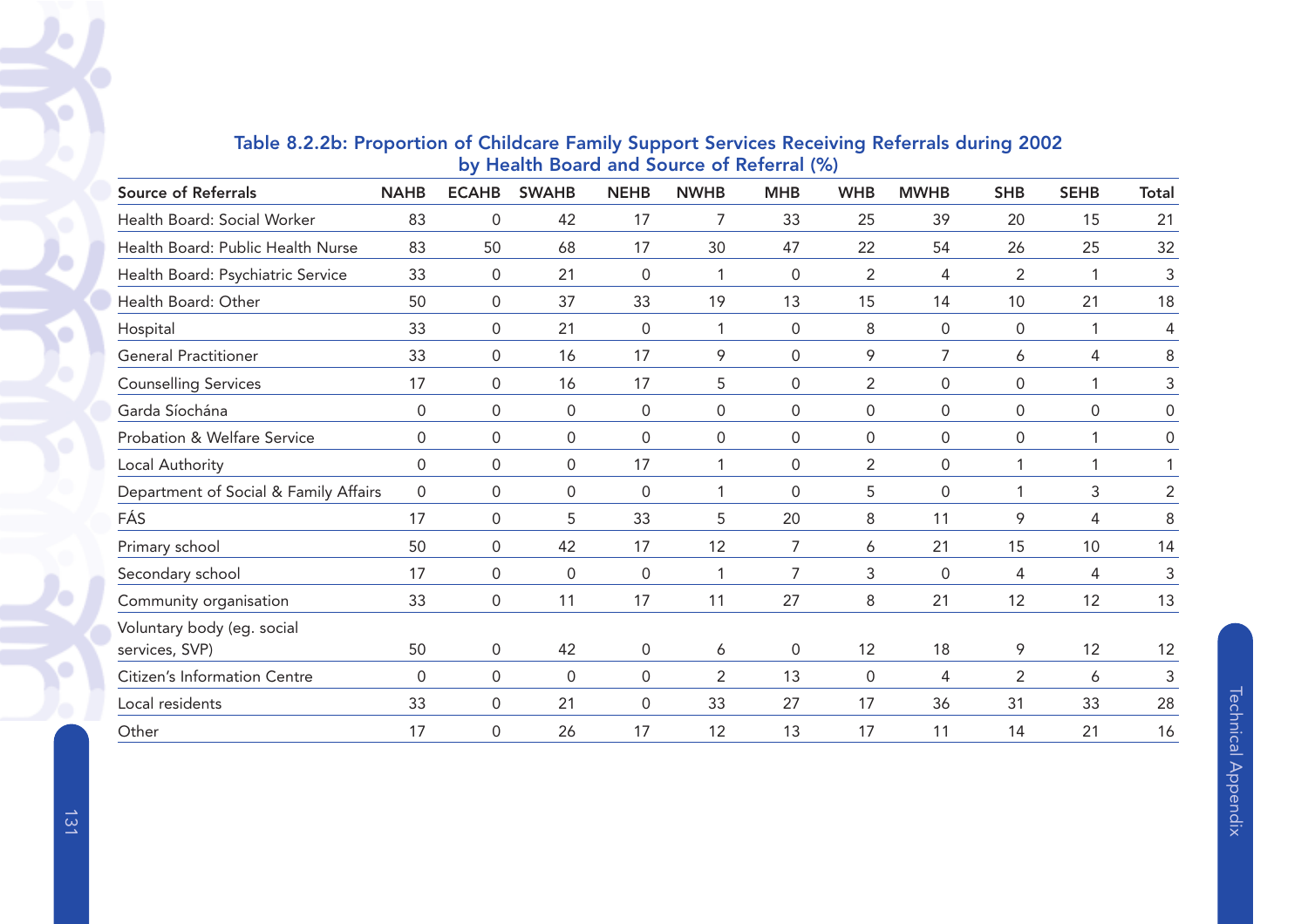|                                       |             |                |              |             | and Source of Referral (N) |            |            |             |            |             |       |
|---------------------------------------|-------------|----------------|--------------|-------------|----------------------------|------------|------------|-------------|------------|-------------|-------|
| <b>Source of Referrals</b>            | <b>NAHB</b> | <b>ECAHB</b>   | <b>SWAHB</b> | <b>NEHB</b> | <b>NWHB</b>                | <b>MHB</b> | <b>WHB</b> | <b>MWHB</b> | <b>SHB</b> | <b>SEHB</b> | Total |
| Health Board: Social Worker           | 28          | 12             | 32           | 41          | 35                         | 33         | 74         | 48          | 79         | 44          | 426   |
| Health Board: Public Health Nurse     | 23          | 10             | 33           | 22          | 46                         | 27         | 47         | 38          | 62         | 45          | 353   |
| Health Board: Psychiatric Service     | 19          | 6              | 17           | 16          | 17                         | 16         | 33         | 14          | 21         | 15          | 174   |
| Health Board: Other                   | 21          | 7              | 21           | 28          | 30                         | 21         | 54         | 31          | 49         | 32          | 294   |
| Hospital                              | 17          | 4              | 16           | 12          | 8                          | 6          | 18         | 10          | 18         | 7           | 116   |
| <b>General Practitioner</b>           | 15          | 4              | 13           | 16          | 18                         | 15         | 23         | 20          | 38         | 14          | 176   |
| <b>Counselling Services</b>           | 17          | 3              | 14           | 9           | 17                         | 12         | 24         | 17          | 34         | 16          | 163   |
| Garda Síochána                        | 6           | 3              | 10           | 13          | 10                         | 12         | 22         | 8           | 31         | 12          | 127   |
| Probation & Welfare Service           | 8           | $\overline{2}$ | 10           | 7           | 6                          | 11         | 13         | 12          | 27         | 12          | 108   |
| Local Authority                       | 8           | $\overline{2}$ | 9            | 9           | 6                          | 8          | 12         | 8           | 10         | 8           | 80    |
| Department of Social & Family Affairs | 4           | 1              | 4            | 1           | 8                          | 5          | 9          | 4           | 12         | 10          | 58    |
| FÁS                                   | 5           | $\overline{2}$ | 9            | 7           | 14                         | 9          | 13         | 10          | 24         | 12          | 105   |
| Primary school                        | 19          | 6              | 25           | 16          | 29                         | 17         | 28         | 23          | 41         | 25          | 229   |
| Secondary school                      | 14          | 3              | 12           | 17          | 18                         | 13         | 34         | 15          | 42         | 21          | 189   |
| Community organisation                | 18          | 5              | 16           | 23          | 19                         | 19         | 36         | 29          | 51         | 32          | 248   |
| Voluntary body (eg. social            |             |                |              |             |                            |            |            |             |            |             |       |
| services, SVP)                        | 20          | $\overline{2}$ | 22           | 15          | 17                         | 13         | 40         | 22          | 49         | 22          | 222   |
| <b>Citizen's Information Centre</b>   | 6           | $\overline{2}$ | 5            | 9           | 11                         | 10         | 11         | 11          | 23         | 14          | 102   |
| Local residents                       | 13          | 3              | 15           | 14          | 38                         | 14         | 29         | 25          | 62         | 41          | 254   |
| Other                                 | 13          | 5              | 10           | 16          | 21                         | 12         | 39         | 15          | 47         | 27          | 205   |
| <b>Total Number of Services</b>       | 39          | 18             | 52           | 63          | 128                        | 56         | 136        | 83          | 198        | 114         | 887   |
|                                       |             |                |              |             |                            |            |            |             |            |             |       |

# Table 8.2.3a: Number of All Family Support Services Receiving Referrals during 2002 by Health Board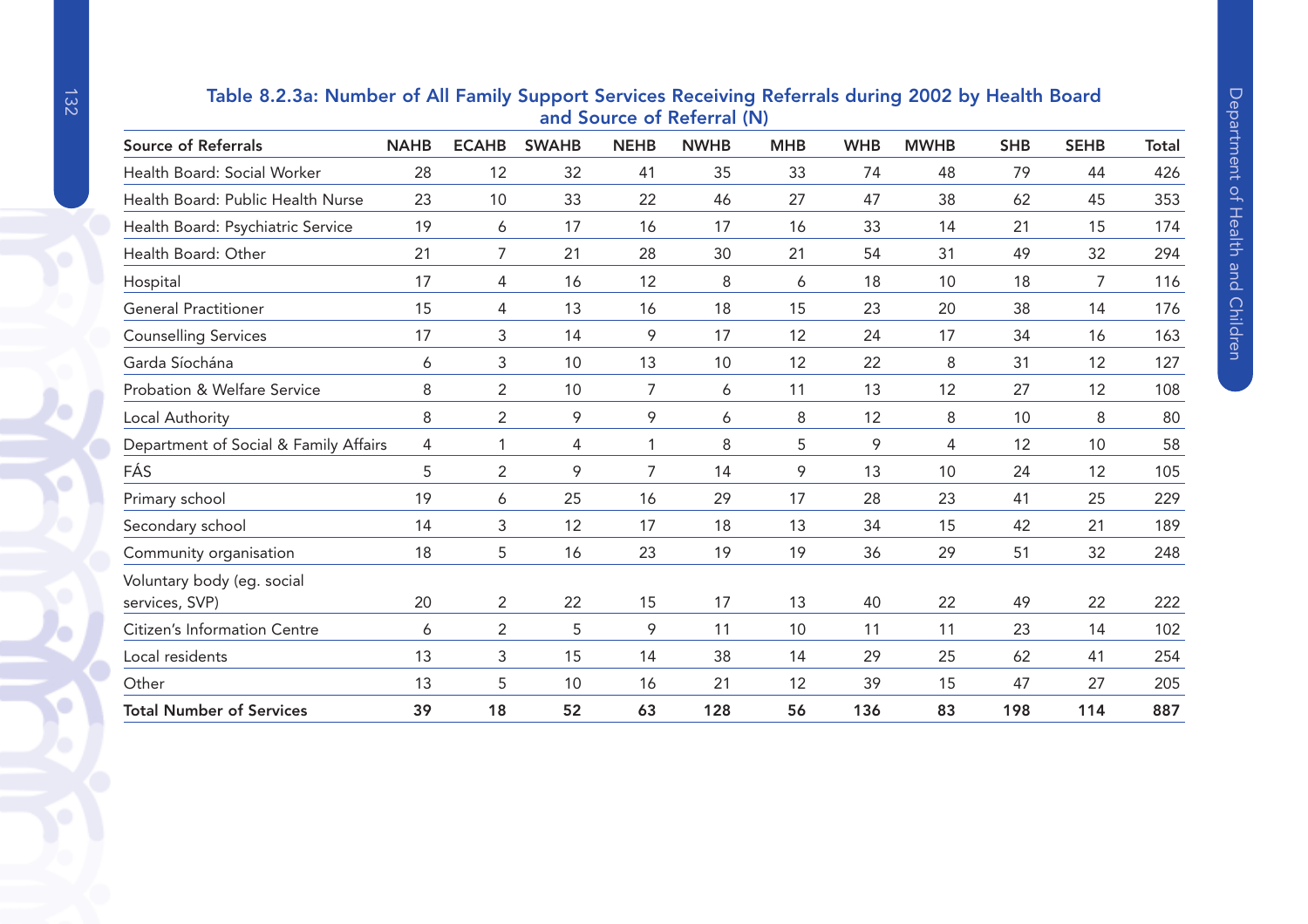| <b>Source of Referrals</b>                   | <b>NAHB</b> | <b>ECAHB</b> | <b>SWAHB</b> | <b>NEHB</b>    | <b>NWHB</b> | <b>MHB</b> | <b>WHB</b>     | <b>MWHB</b> | <b>SHB</b> | <b>SEHB</b>    | <b>Total</b> |
|----------------------------------------------|-------------|--------------|--------------|----------------|-------------|------------|----------------|-------------|------------|----------------|--------------|
| Health Board: Social Worker                  | 72          | 67           | 62           | 65             | 27          | 59         | 54             | 58          | 40         | 39             | 48           |
| Health Board: Public Health Nurse            | 59          | 56           | 63           | 35             | 36          | 48         | 35             | 46          | 31         | 39             | 40           |
| Health Board: Psychiatric Service            | 49          | 33           | 33           | 25             | 13          | 29         | 24             | 17          | 11         | 13             | 20           |
| Health Board: Other                          | 54          | 39           | 40           | 44             | 23          | 38         | 40             | 37          | 25         | 28             | 33           |
| Hospital                                     | 44          | 22           | 31           | 19             | 6           | 11         | 13             | 12          | 9          | 6              | 13           |
| <b>General Practitioner</b>                  | 38          | 22           | 25           | 25             | 14          | 27         | 17             | 24          | 19         | 12             | 20           |
| <b>Counselling Services</b>                  | 44          | 17           | 27           | 14             | 13          | 21         | 18             | 20          | 17         | 14             | 18           |
| Garda Síochána                               | 15          | 17           | 19           | 21             | 8           | 21         | 16             | 10          | 16         | 11             | 14           |
| Probation & Welfare Service                  | 21          | 11           | 19           | 11             | 5           | 20         | 10             | 14          | 14         | 11             | 12           |
| Local Authority                              | 21          | 11           | 17           | 14             | 5           | 14         | 9              | 10          | 5          | $\overline{7}$ | 9            |
| Department of Social & Family Affairs        | 10          | 6            | 8            | $\overline{2}$ | 6           | 9          | $\overline{7}$ | 5           | 6          | 9              | 7            |
| FÁS                                          | 13          | 11           | 17           | 11             | 11          | 16         | 10             | 12          | 12         | 11             | 12           |
| Primary school                               | 49          | 33           | 48           | 25             | 23          | 30         | 21             | 28          | 21         | 22             | 26           |
| Secondary school                             | 36          | 17           | 23           | 27             | 14          | 23         | 25             | 18          | 21         | 18             | 21           |
| Community organisation                       | 46          | 28           | 31           | 37             | 15          | 34         | 26             | 35          | 26         | 28             | 28           |
| Voluntary body (eg. social<br>services, SVP) | 51          | 11           | 42           | 24             | 13          | 23         | 29             | 27          | 25         | 19             | 25           |
| Citizen's Information Centre                 | 15          | 11           | 10           | 14             | 9           | 18         | 8              | 13          | 12         | 12             | 11           |
| Local residents                              | 33          | 17           | 29           | 22             | 30          | 25         | 21             | 30          | 31         | 36             | 29           |
| Other                                        | 33          | 28           | 19           | 25             | 16          | 21         | 29             | 18          | 24         | 24             | 23           |

# Table 8.2.3b: Proportion of All Family Support Services Receiving Referrals during 2002 by Health Board and Source of Referral (%)

 $\bullet$ 

Ò

٠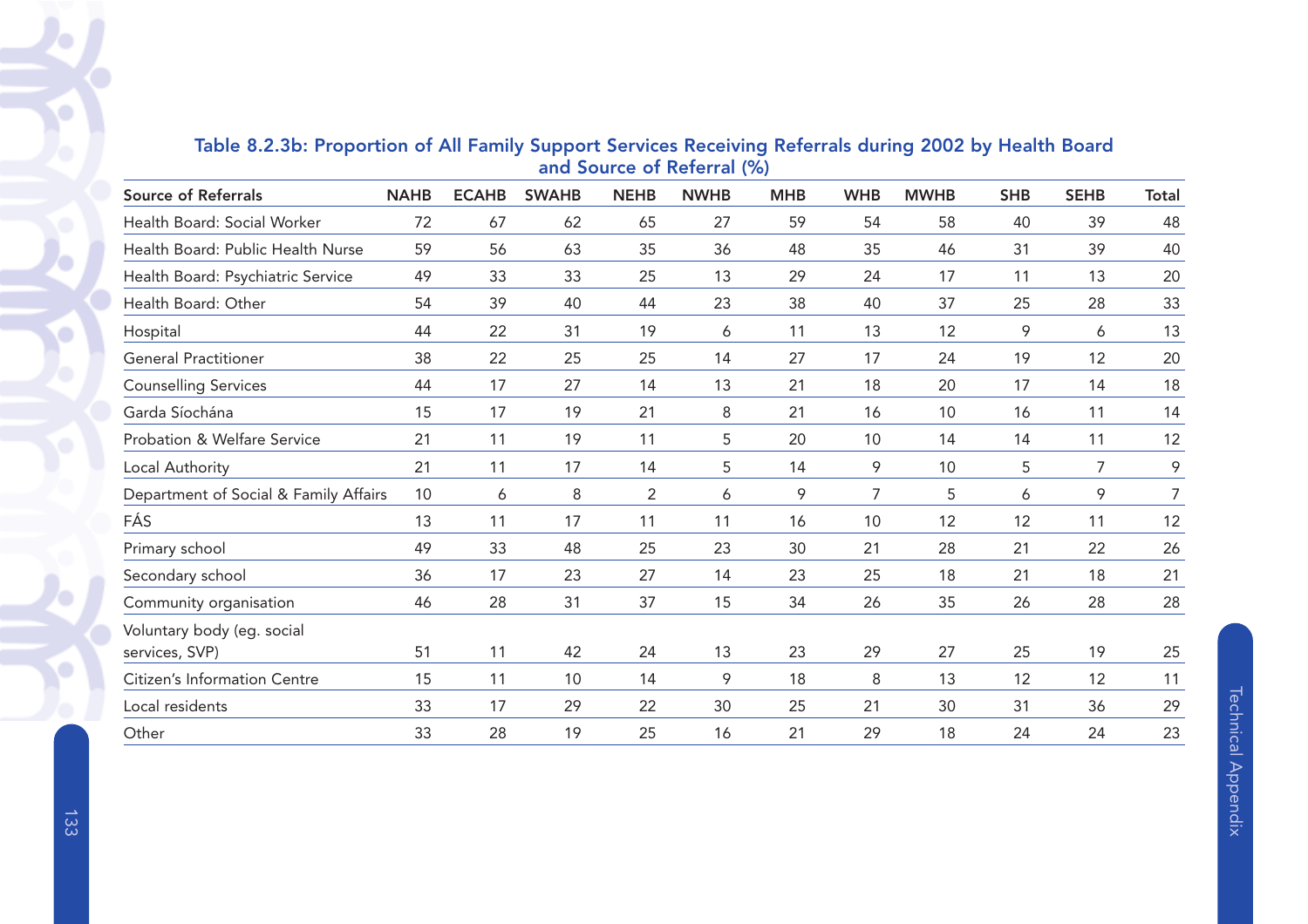|                                        |             |              | <b>Health Doard and Destination of Referral (N)</b> |             |                |            |                |             |            |             |              |
|----------------------------------------|-------------|--------------|-----------------------------------------------------|-------------|----------------|------------|----------------|-------------|------------|-------------|--------------|
| <b>Destination of Referrals</b>        | <b>NAHB</b> | <b>ECAHB</b> | <b>SWAHB</b>                                        | <b>NEHB</b> | <b>NWHB</b>    | <b>MHB</b> | <b>WHB</b>     | <b>MWHB</b> | <b>SHB</b> | <b>SEHB</b> | <b>Total</b> |
| Health Board: Social Worker            | 23          | 8            | 23                                                  | 32          | 17             | 24         | 48             | 32          | 49         | 27          | 283          |
| Health Board: Public Health Nurse      | 17          | 7            | 15                                                  | 17          | 18             | 15         | 31             | 22          | 44         | 22          | 208          |
| Health Board: Psychiatric Service      | 12          | 5            | 12                                                  | 18          | 12             | 13         | 26             | 18          | 27         | 15          | 158          |
| Health Board: Other                    | 15          | 5            | 9                                                   | 27          | 10             | 14         | 36             | 26          | 42         | 17          | 201          |
| Hospital                               | 13          | 3            | 8                                                   | 11          | 6              | 7          | 11             | 8           | 19         | 3           | 89           |
| <b>General Practitioner</b>            | 16          | 5            | 18                                                  | 19          | 14             | 22         | 27             | 14          | 40         | 18          | 193          |
| <b>Counselling Services</b>            | 26          | 7            | 27                                                  | 22          | 21             | 20         | 40             | 31          | 64         | 27          | 285          |
| Garda Síochána                         | 8           | 2            | 8                                                   | 13          | 5              | 13         | 13             | 14          | 33         | 10          | 119          |
| <b>Probation &amp; Welfare Service</b> | 4           | 1            | $\overline{2}$                                      | 5           | 0              | 2          | 7              | 8           | 12         | 8           | 49           |
| Local Authority                        | 16          | 4            | 19                                                  | 15          | 13             | 13         | 20             | 21          | 36         | 20          | 177          |
| Department of Social & Family Affairs  | 10          | 2            | 6                                                   | 10          | 8              | 12         | 15             | 15          | 31         | 15          | 124          |
| FÁS                                    | 11          | 4            | 13                                                  | 19          | 16             | 16         | 17             | 22          | 33         | 20          | 171          |
| Primary school                         | 12          | 4            | 8                                                   | 14          | $\overline{7}$ | 11         | 13             | 12          | 26         | 14          | 121          |
| Secondary school                       | 9           | 4            | 9                                                   | 11          | 9              | 10         | 20             | 14          | 24         | 11          | 121          |
| Community organisation                 | 22          | 4            | 18                                                  | 17          | 17             | 16         | 31             | 28          | 51         | 28          | 232          |
| Voluntary body (eg. social             |             |              |                                                     |             |                |            |                |             |            |             |              |
| services, SVP)                         | 23          | 6            | 18                                                  | 24          | 17             | 19         | 33             | 22          | 46         | 25          | 233          |
| Citizen's Information Centre           | 15          | 3            | 8                                                   | 17          | 18             | 15         | 18             | 23          | 38         | 22          | 177          |
| Local residents                        | 3           | 1            | 3                                                   | 3           | 6              | 3          | $\overline{2}$ | 9           | 13         | 10          | 53           |
| Other                                  | 4           | 3            | 4                                                   | 9           | $\overline{7}$ | 9          | 19             | 12          | 21         | 6           | 94           |
| <b>Total Number of Services</b>        | 33          | 16           | 33                                                  | 57          | 47             | 41         | 71             | 55          | 117        | 47          | 517          |

# Table 8.3.1a: Number of General Family Support Services Making Referrals during 2002 by Health Board and Destination of Referral (N)

Ö

Ō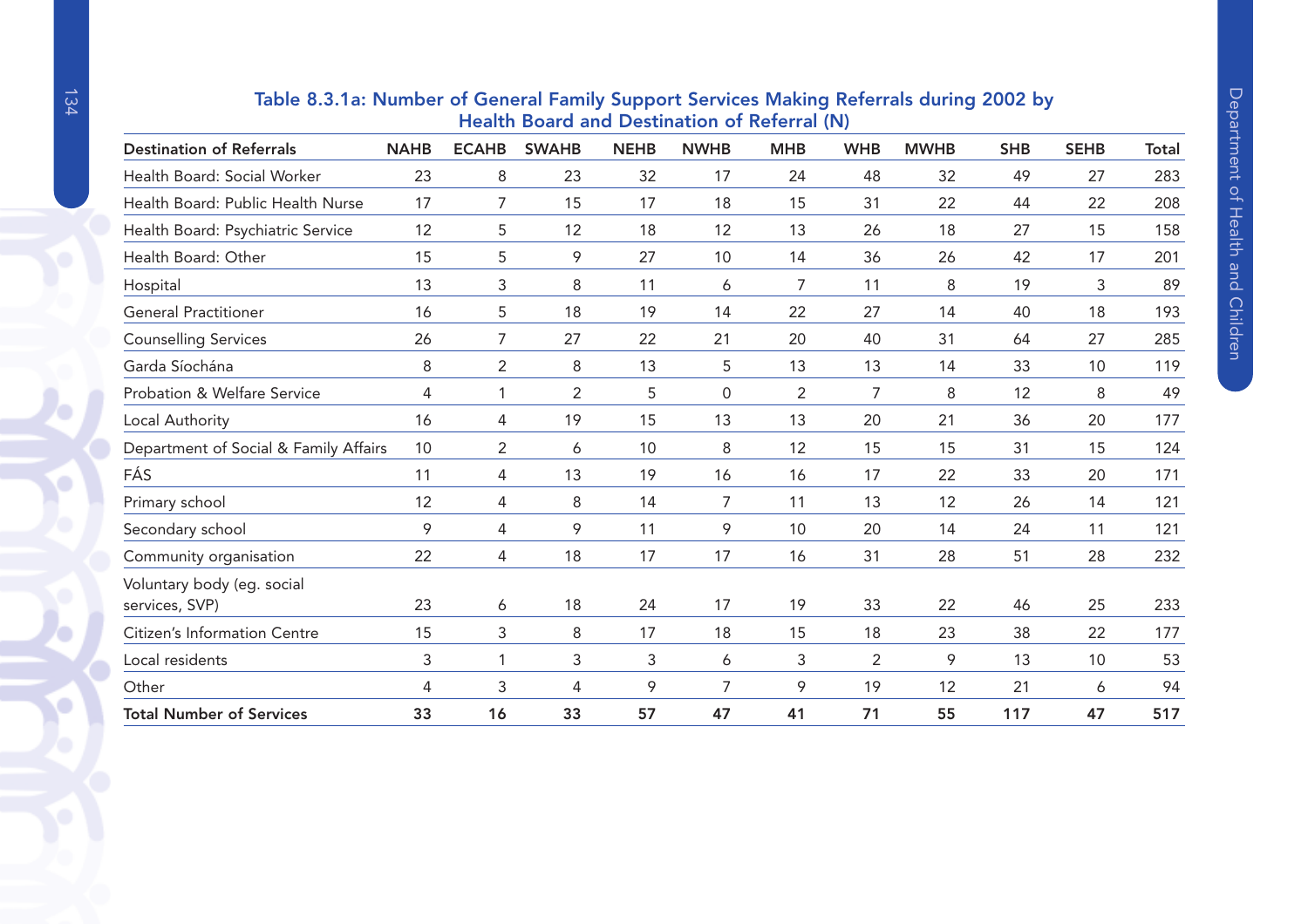| <b>Destination of Referrals</b>              | <b>NAHB</b> | <b>ECAHB</b> | <b>SWAHB</b> | <b>NEHB</b> | <b>NWHB</b> | <b>MHB</b>     | <b>WHB</b> | <b>MWHB</b> | <b>SHB</b> | <b>SEHB</b> | Total |
|----------------------------------------------|-------------|--------------|--------------|-------------|-------------|----------------|------------|-------------|------------|-------------|-------|
| Health Board: Social Worker                  | 70          | 50           | 70           | 56          | 36          | 59             | 68         | 58          | 42         | 57          | 55    |
| Health Board: Public Health Nurse            | 52          | 44           | 45           | 30          | 38          | 37             | 44         | 40          | 38         | 47          | 40    |
| Health Board: Psychiatric Service            | 36          | 31           | 36           | 32          | 26          | 32             | 37         | 33          | 23         | 32          | 31    |
| Health Board: Other                          | 45          | 31           | 27           | 47          | 21          | 34             | 51         | 47          | 36         | 36          | 39    |
| Hospital                                     | 39          | 19           | 24           | 19          | 13          | 17             | 15         | 15          | 16         | 6           | 17    |
| <b>General Practitioner</b>                  | 48          | 31           | 55           | 33          | 30          | 54             | 38         | 25          | 34         | 38          | 37    |
| <b>Counselling Services</b>                  | 79          | 44           | 82           | 39          | 45          | 49             | 56         | 56          | 55         | 57          | 55    |
| Garda Síochána                               | 24          | 13           | 24           | 23          | 11          | 32             | 18         | 25          | 28         | 21          | 23    |
| Probation & Welfare Service                  | 12          | 6            | 6            | 9           | $\mathbf 0$ | 5              | 10         | 15          | 10         | 17          | 9     |
| Local Authority                              | 48          | 25           | 58           | 26          | 28          | 32             | 28         | 38          | 31         | 43          | 34    |
| Department of Social & Family Affairs        | 30          | 13           | 18           | 18          | 17          | 29             | 21         | 27          | 26         | 32          | 24    |
| FÁS                                          | 33          | 25           | 39           | 33          | 34          | 39             | 24         | 40          | 28         | 43          | 33    |
| Primary school                               | 36          | 25           | 24           | 25          | 15          | 27             | 18         | 22          | 22         | 30          | 23    |
| Secondary school                             | 27          | 25           | 27           | 19          | 19          | 24             | 28         | 25          | 21         | 23          | 23    |
| Community organisation                       | 67          | 25           | 55           | 30          | 36          | 39             | 44         | 51          | 44         | 60          | 45    |
| Voluntary body (eg. social<br>services, SVP) | 70          | 38           | 55           | 42          | 36          | 46             | 46         | 40          | 39         | 53          | 45    |
| Citizen's Information Centre                 | 45          | 19           | 24           | 30          | 38          | 37             | 25         | 42          | 32         | 47          | 34    |
| Local residents                              | 9           | 6            | 9            | 5           | 13          | $\overline{7}$ | 3          | 16          | 11         | 21          | 10    |
| Other                                        | 12          | 19           | 12           | 16          | 15          | 22             | 27         | 22          | 18         | 13          | 18    |

# Table 8.3.1b: Proportion of General Family Support Services Making Referrals during 2002 by Health Board and Destination of Referral (%)

Ō

٠

o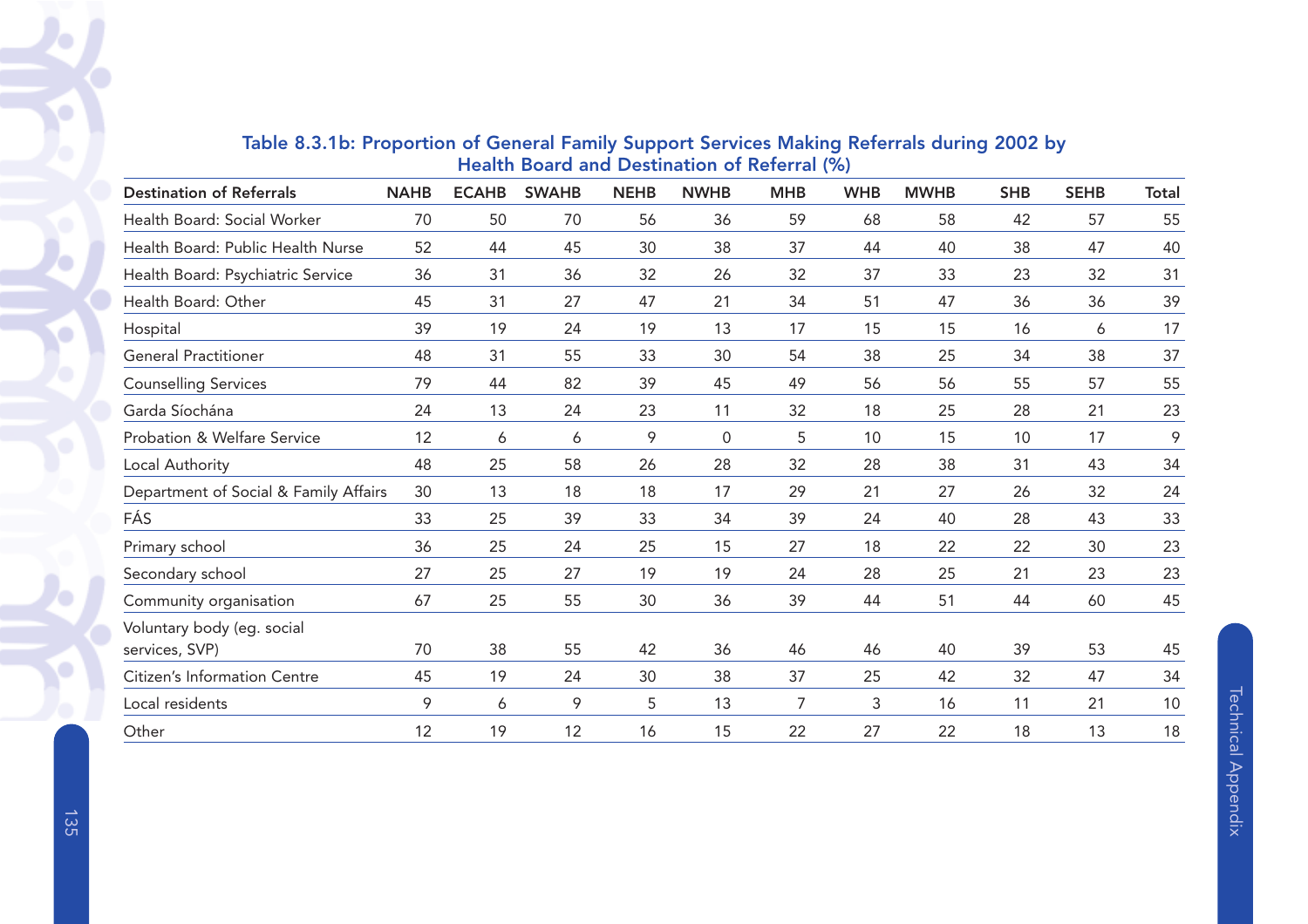| <b>Health Board and Destination of Referral (N)</b> |                |                     |                     |             |                |                  |                     |                     |            |                     |       |  |
|-----------------------------------------------------|----------------|---------------------|---------------------|-------------|----------------|------------------|---------------------|---------------------|------------|---------------------|-------|--|
| <b>Destination of Referrals</b>                     | <b>NAHB</b>    | <b>ECAHB</b>        | <b>SWAHB</b>        | <b>NEHB</b> | <b>NWHB</b>    | <b>MHB</b>       | <b>WHB</b>          | <b>MWHB</b>         | <b>SHB</b> | <b>SEHB</b>         | Total |  |
| Health Board: Social Worker                         | 4              | $\mathsf{O}\xspace$ | 6                   | 0           | 5              | 4                | 7                   | 5                   | 6          | 10                  | 47    |  |
| Health Board: Public Health Nurse                   | 4              | $\mathbf 0$         | 7                   | 0           | 15             | $\overline{2}$   | 9                   | 10                  | 15         | 15                  | 77    |  |
| Health Board: Psychiatric Service                   | 0              | $\mathsf{O}\xspace$ | $\overline{2}$      | 0           | $\overline{2}$ | $\boldsymbol{0}$ | $\overline{2}$      | 1                   | 1          | 3                   | 11    |  |
| Health Board: Other                                 | 2              | 0                   | 9                   | 0           | 15             | 3                | 14                  | 6                   | 9          | 14                  | 72    |  |
| Hospital                                            |                | $\mathbf 0$         | 1                   | 0           | $\overline{2}$ | $\mathbf 0$      | $\mathbf 0$         | $\mathsf{O}\xspace$ | 1          | $\mathsf{O}\xspace$ | 5     |  |
| <b>General Practitioner</b>                         | $\overline{2}$ | $\mathsf{O}\xspace$ | $\overline{2}$      | 0           | 9              | 0                | 0                   | $\overline{2}$      | 7          | $\overline{2}$      | 24    |  |
| <b>Counselling Services</b>                         |                | 0                   | 4                   | 0           | 3              | $\Omega$         | 1                   | 0                   | 3          | 3                   | 15    |  |
| Garda Síochána                                      | 0              | $\mathsf{O}\xspace$ | 0                   | 0           | $\overline{2}$ | 0                | $\mathbf 0$         | $\mathsf{O}\xspace$ |            | -1                  | 4     |  |
| Probation & Welfare Service                         | 0              | $\mathsf{O}\xspace$ | 0                   | 0           | 0              | 0                | 0                   | 0                   | 0          | 0                   | 0     |  |
| Local Authority                                     | 0              | 0                   |                     | 0           | $\overline{2}$ | 0                | $\mathsf 0$         | 0                   |            | 3                   | 7     |  |
| Department of Social & Family Affairs               | 0              | 0                   |                     | 0           | $\overline{2}$ | $\Omega$         | -1                  | 0                   | 3          | -1                  | 8     |  |
| FÁS                                                 | 1              | $\mathsf{O}\xspace$ | 0                   |             | 5              | 1                | $\overline{2}$      | 1                   | 5          | 6                   | 22    |  |
| Primary school                                      |                | $\mathbf 0$         | 9                   | 0           | 12             | 1                | 10                  | 5                   | 9          | 13                  | 60    |  |
| Secondary school                                    | 0              | 0                   | $\Omega$            | $\Omega$    | 1              | $\Omega$         | $\mathbf 0$         | 0                   | $\Omega$   | 3                   | 4     |  |
| Community organisation                              | 3              | $\mathbf 0$         | $\overline{2}$      | 0           | 9              | $\overline{2}$   | $\overline{2}$      | 4                   | 6          | 3                   | 31    |  |
| Voluntary body (eg. social                          |                |                     |                     |             |                |                  |                     |                     |            |                     |       |  |
| services, SVP)                                      | $\overline{2}$ | $\mathbf 0$         | 8                   | 0           | 3              | 1                | $\mathsf{O}\xspace$ | 3                   | 6          | 5                   | 28    |  |
| Citizen's Information Centre                        |                | 0                   |                     |             | 4              | $\overline{2}$   | 0                   | 1                   | 4          | 4                   | 18    |  |
| Local residents                                     | $\Omega$       | $\mathbf 0$         | 2                   | $\Omega$    | 8              | $\overline{0}$   | $\overline{2}$      | 4                   | 5          | 5                   | 26    |  |
| Other                                               | 0              | $\mathbf 0$         | $\mathsf{O}\xspace$ |             | 2              | 0                | -1                  | 2                   | 5          | 4                   | 15    |  |
| <b>Total Number of Services</b>                     | 6              | 2                   | 19                  | 6           | 81             | 15               | 65                  | 28                  | 81         | 67                  | 370   |  |

# Table 8.3.2a: Number of Childcare Family Support Services Making Referrals during 2002 by Health Board and Destination of Referral (N)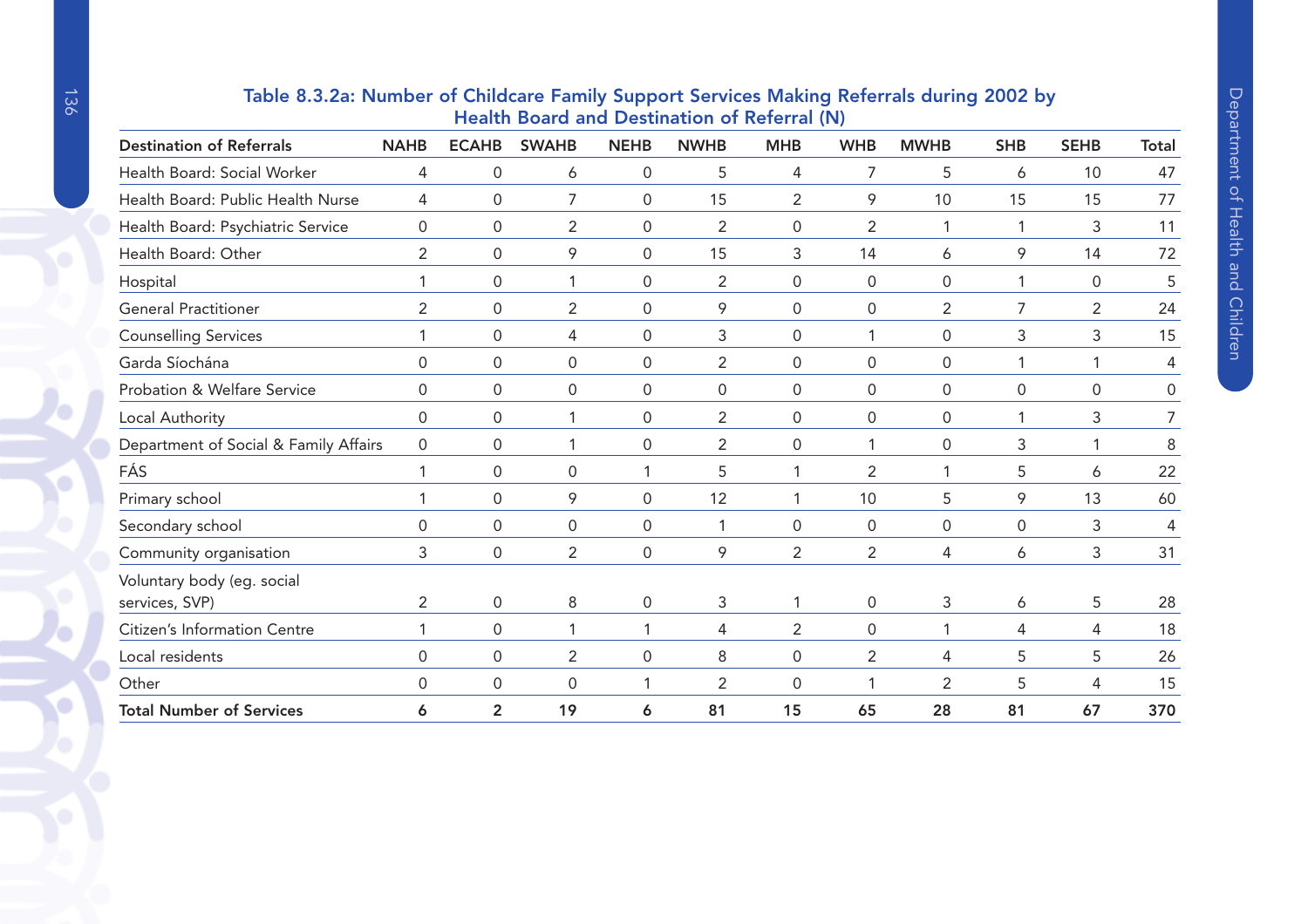| <b>Destination of Referrals</b>              | <b>NAHB</b> | <b>ECAHB</b>        | <b>SWAHB</b>        | <b>NEHB</b>         | <b>NWHB</b>    | <b>MHB</b>          | <b>WHB</b>  | <b>MWHB</b> | <b>SHB</b> | <b>SEHB</b>  | <b>Total</b>   |
|----------------------------------------------|-------------|---------------------|---------------------|---------------------|----------------|---------------------|-------------|-------------|------------|--------------|----------------|
| Health Board: Social Worker                  | 67          | $\mathsf{O}\xspace$ | 32                  | $\mathsf{O}\xspace$ | 6              | 27                  | 11          | 18          | 7          | 15           | 13             |
| Health Board: Public Health Nurse            | 67          | $\overline{0}$      | 37                  | 0                   | 19             | 13                  | 14          | 36          | 19         | 22           | 21             |
| Health Board: Psychiatric Service            | $\mathbf 0$ | $\mathbf 0$         | 11                  | 0                   | $\overline{2}$ | $\mathbf 0$         | 3           | 4           | 1          | 4            | 3              |
| Health Board: Other                          | 33          | $\mathbf{0}$        | 47                  | $\Omega$            | 19             | 20                  | 22          | 21          | 11         | 21           | 19             |
| Hospital                                     | 17          | $\mathbf 0$         | 5                   | 0                   | $\overline{2}$ | $\mathsf 0$         | 0           | 0           | 1          | 0            |                |
| <b>General Practitioner</b>                  | 33          | 0                   | 11                  | 0                   | 11             | 0                   | 0           | 7           | 9          | 3            | 6              |
| <b>Counselling Services</b>                  | 17          | 0                   | 21                  | 0                   | 4              | 0                   | 2           | 0           | 4          | 4            | 4              |
| Garda Síochána                               | $\Omega$    | 0                   | 0                   | 0                   | $\overline{2}$ | 0                   | 0           | 0           | 1          | 1            |                |
| Probation & Welfare Service                  | $\Omega$    | $\mathbf{0}$        | $\Omega$            | $\Omega$            | $\mathbf{0}$   | $\Omega$            | $\Omega$    | 0           | $\Omega$   | $\mathbf{0}$ | $\Omega$       |
| Local Authority                              | $\mathbf 0$ | $\mathbf 0$         | 5                   | $\mathsf{O}\xspace$ | $\overline{2}$ | $\mathsf{O}\xspace$ | 0           | 0           |            | 4            | $\overline{2}$ |
| Department of Social & Family Affairs        | $\Omega$    | 0                   | 5                   | $\Omega$            | $\overline{2}$ | 0                   | 2           | 0           | 4          | 1            | $\overline{2}$ |
| FÁS                                          | 17          | $\mathbf 0$         | $\Omega$            | 17                  | 6              | 7                   | 3           | 4           | 6          | 9            | 6              |
| Primary school                               | 17          | 0                   | 47                  | 0                   | 15             | 7                   | 15          | 18          | 11         | 19           | 16             |
| Secondary school                             | $\Omega$    | $\mathbf 0$         | $\mathsf{O}\xspace$ | $\mathsf 0$         | 1              | 0                   | 0           | 0           | 0          | 4            |                |
| Community organisation                       | 50          | $\mathbf 0$         | 11                  | $\mathbf 0$         | 11             | 13                  | 3           | 14          | 7          | 4            | 8              |
| Voluntary body (eg. social<br>services, SVP) | 33          | 0                   | 42                  | 0                   | 4              | 7                   | 0           | 11          | 7          | 7            | 8              |
| Citizen's Information Centre                 | 17          | $\mathbf 0$         | 5                   | 17                  | 5              | 13                  | $\mathsf 0$ | 4           | 5          | 6            | 5              |
| Local residents                              | $\Omega$    | 0                   | 11                  | 0                   | 10             | 0                   | 3           | 14          | 6          | 7            |                |
| Other                                        | 0           | $\mathbf 0$         | 0                   | 17                  | $\overline{2}$ | 0                   | 2           | 7           | 6          | 6            | 4              |

# Table 8.3.2b: Proportion of Childcare Family Support Services Making Referrals during 2002 by Health Board and Destination of Referral (%)

 $\bullet$ 

٠

c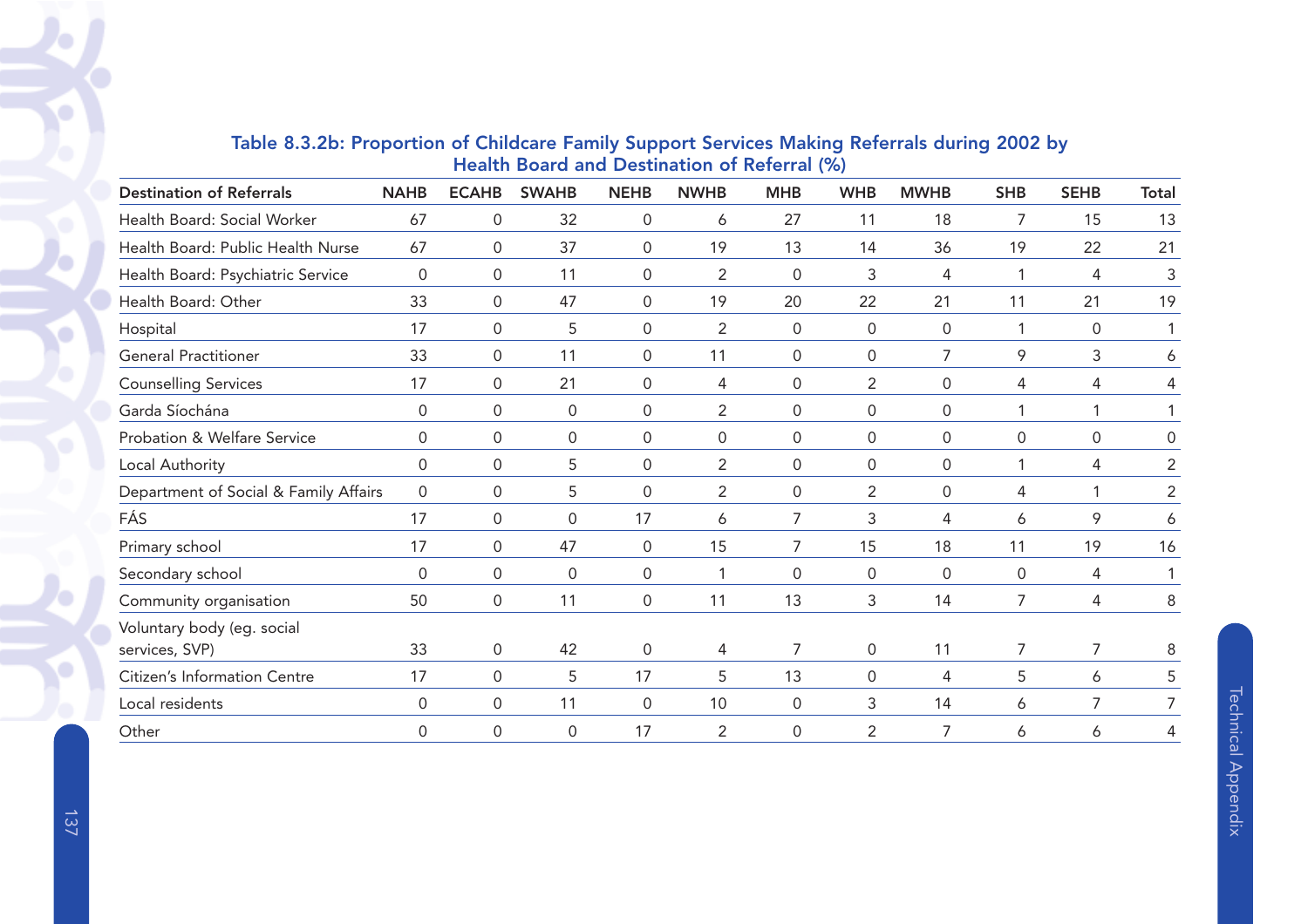| and Destination of Referral (N)<br><b>Destination of Referrals</b> |                |              |             |              |            |            |             |            |             |       |  |
|--------------------------------------------------------------------|----------------|--------------|-------------|--------------|------------|------------|-------------|------------|-------------|-------|--|
| <b>NAHB</b>                                                        | <b>ECAHB</b>   | <b>SWAHB</b> | <b>NEHB</b> | <b>NWHB</b>  | <b>MHB</b> | <b>WHB</b> | <b>MWHB</b> | <b>SHB</b> | <b>SEHB</b> | Total |  |
| 27                                                                 | 8              | 29           | 32          | 22           | 28         | 55         | 37          | 55         | 37          | 330   |  |
| 21                                                                 | 7              | 22           | 17          | 33           | 17         | 40         | 32          | 59         | 37          | 285   |  |
| 12                                                                 | 5              | 14           | 18          | 14           | 13         | 28         | 19          | 28         | 18          | 169   |  |
| 17                                                                 | 5              | 18           | 27          | 25           | 17         | 50         | 32          | 51         | 31          | 273   |  |
| 14                                                                 | 3              | 9            | 11          | 8            | 7          | 11         | 8           | 20         | 3           | 94    |  |
| 18                                                                 | 5              | 20           | 19          | 23           | 22         | 27         | 16          | 47         | 20          | 217   |  |
| 27                                                                 | 7              | 31           | 22          | 24           | 20         | 41         | 31          | 67         | 30          | 300   |  |
| 8                                                                  | $\overline{2}$ | 8            | 13          | 7            | 13         | 13         | 14          | 34         | 11          | 123   |  |
| 4                                                                  | $\mathbf 1$    | 2            | 5           | $\mathbf{0}$ | 2          | 7          | 8           | 12         | 8           | 49    |  |
| 16                                                                 | 4              | 20           | 15          | 15           | 13         | 20         | 21          | 37         | 23          | 184   |  |
| Department of Social & Family Affairs<br>10                        | $\overline{2}$ | 7            | 10          | 10           | 12         | 16         | 15          | 34         | 16          | 132   |  |
| 12                                                                 | 4              | 13           | 20          | 21           | 17         | 19         | 23          | 38         | 26          | 193   |  |
| 13                                                                 | 4              | 17           | 14          | 19           | 12         | 23         | 17          | 35         | 27          | 181   |  |
| 9                                                                  | 4              | 9            | 11          | 10           | 10         | 20         | 14          | 24         | 14          | 125   |  |
| 25                                                                 | 4              | 20           | 17          | 26           | 18         | 33         | 32          | 57         | 31          | 263   |  |
| 25                                                                 | 6              | 26           | 24          | 20           | 20         | 33         | 25          | 52         | 30          | 261   |  |
| 16                                                                 | 3              | 9            | 18          | 22           | 17         | 18         | 24          | 42         | 26          | 195   |  |
| 3                                                                  | -1             | 5            | 3           | 14           | 3          | 4          | 13          | 18         | 15          | 79    |  |
| 4                                                                  | 3              | 4            | 10          | 9            | 9          | 20         | 14          | 26         | 10          | 109   |  |
| 39                                                                 | 18             | 52           | 63          | 128          | 56         | 136        | 83          | 198        | 114         | 887   |  |
|                                                                    |                |              |             |              |            |            |             |            |             |       |  |

# Table 8.3.3a: Number of All Family Support Services Making Referrals during 2002 by Health Board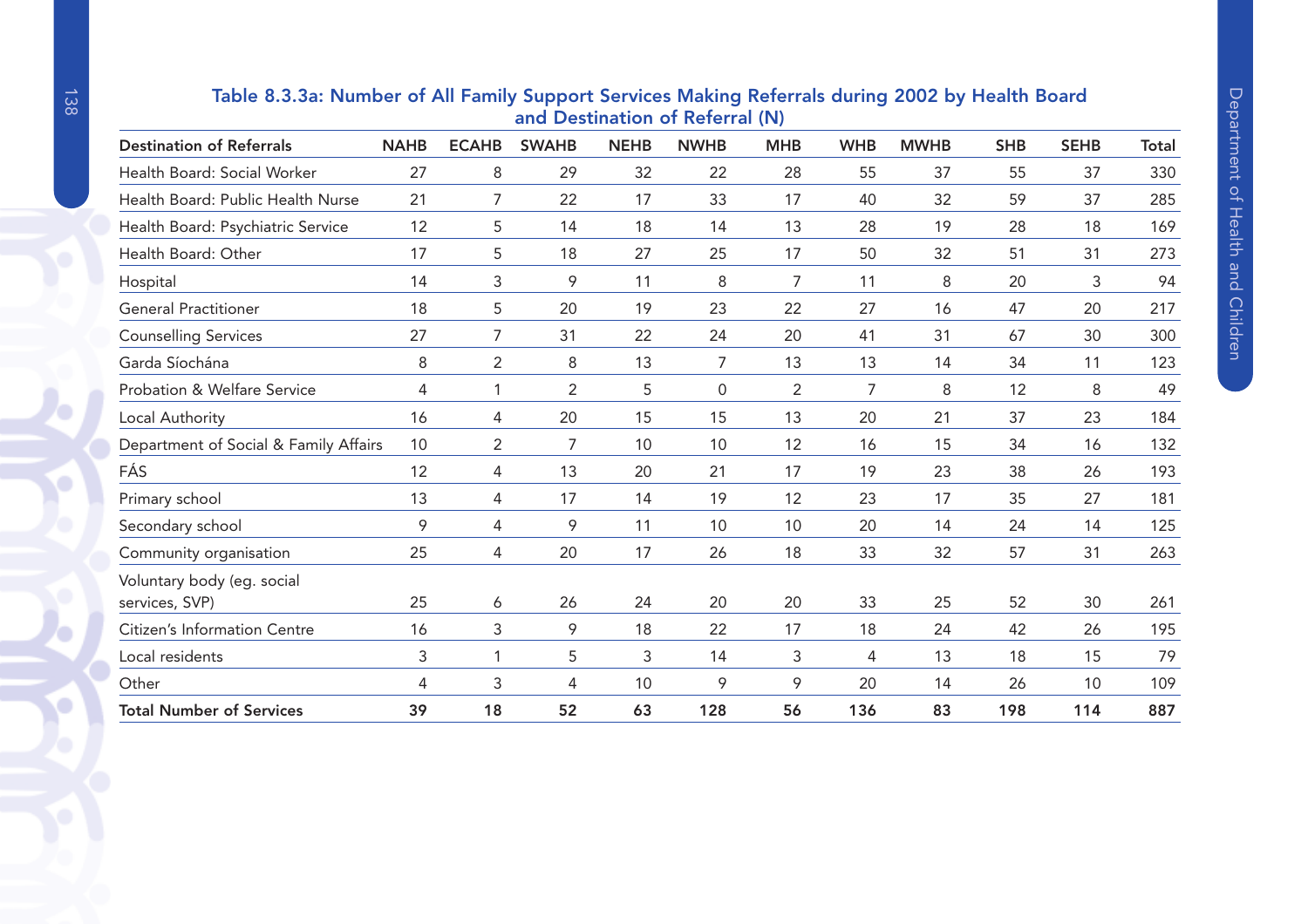| <b>Destination of Referrals</b>              | <b>NAHB</b> | <b>ECAHB</b> | <b>SWAHB</b> | <b>NEHB</b> | <b>NWHB</b> | <b>MHB</b> | <b>WHB</b> | <b>MWHB</b> | <b>SHB</b> | <b>SEHB</b> | <b>Total</b> |
|----------------------------------------------|-------------|--------------|--------------|-------------|-------------|------------|------------|-------------|------------|-------------|--------------|
| Health Board: Social Worker                  | 69          | 44           | 56           | 51          | 17          | 50         | 40         | 45          | 28         | 32          | 37           |
| Health Board: Public Health Nurse            | 54          | 39           | 42           | 27          | 26          | 30         | 29         | 39          | 30         | 32          | 32           |
| Health Board: Psychiatric Service            | 31          | 28           | 27           | 29          | 11          | 23         | 21         | 23          | 14         | 16          | 19           |
| Health Board: Other                          | 44          | 28           | 35           | 43          | 20          | 30         | 37         | 39          | 26         | 27          | 31           |
| Hospital                                     | 36          | 17           | 17           | 17          | 6           | 13         | 8          | 10          | 10         | 3           | 11           |
| <b>General Practitioner</b>                  | 46          | 28           | 38           | 30          | 18          | 39         | 20         | 19          | 24         | 18          | 24           |
| <b>Counselling Services</b>                  | 69          | 39           | 60           | 35          | 19          | 36         | 30         | 37          | 34         | 26          | 34           |
| Garda Síochána                               | 21          | 11           | 15           | 21          | 5           | 23         | 10         | 17          | 17         | 10          | 14           |
| Probation & Welfare Service                  | 10          | 6            | 4            | 8           | 0           | 4          | 5          | 10          | 6          | 7           | 6            |
| Local Authority                              | 41          | 22           | 38           | 24          | 12          | 23         | 15         | 25          | 19         | 20          | 21           |
| Department of Social & Family Affairs        | 26          | 11           | 13           | 16          | 8           | 21         | 12         | 18          | 17         | 14          | 15           |
| FÁS                                          | 31          | 22           | 25           | 32          | 16          | 30         | 14         | 28          | 19         | 23          | 22           |
| Primary school                               | 33          | 22           | 33           | 22          | 15          | 21         | 17         | 20          | 18         | 24          | 20           |
| Secondary school                             | 23          | 22           | 17           | 17          | 8           | 18         | 15         | 17          | 12         | 12          | 14           |
| Community organisation                       | 64          | 22           | 38           | 27          | 20          | 32         | 24         | 39          | 29         | 27          | 30           |
| Voluntary body (eg. social<br>services, SVP) | 64          | 33           | 50           | 38          | 16          | 36         | 24         | 30          | 26         | 26          | 29           |
| Citizen's Information Centre                 | 41          | 17           | 17           | 29          | 17          | 30         | 13         | 29          | 21         | 23          | 22           |
| Local residents                              | 8           | 6            | 10           | 5           | 11          | 5          | 3          | 16          | 9          | 13          | 9            |
| Other                                        | 10          | 17           | 8            | 16          | 7           | 16         | 15         | 17          | 13         | 9           | 12           |

# Table 8.3.3b: Proportion of All Family Support Services Making Referrals during 2002 by Health Board and Destination of Referral (%)

 $\bullet$ 

Ó

٠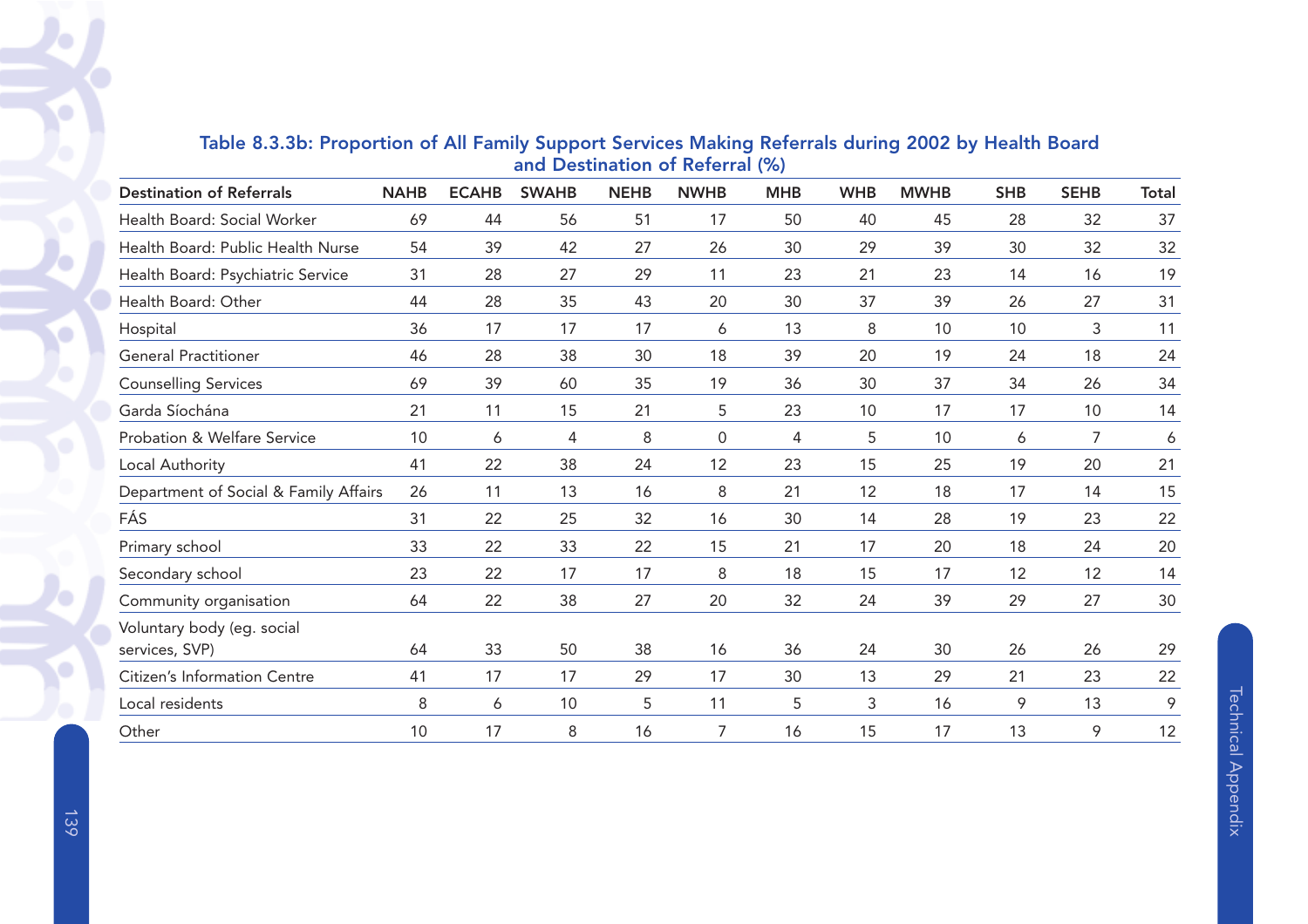| Frequency | <b>NAHB</b> | <b>ECAHB</b>  | <b>SWAHB</b> | <b>NEHB</b> | <b>NWHB</b> | <b>MHB</b> | <b>WHB</b> | <b>MWHB</b> | <b>SHB</b>   | <b>SEHB</b> | <b>Total</b> |
|-----------|-------------|---------------|--------------|-------------|-------------|------------|------------|-------------|--------------|-------------|--------------|
| Always    | 15          |               | 16           | 15          | 14          | 26         | 42         | 20          | 36           | 21          | 212          |
| Often     | 13          | 5             | 14           | 24          | 24          |            | 20         | 26          | 49           | 16          | 198          |
| Sometimes |             | $\mathcal{D}$ | 2            |             |             |            | 3          | 2           | 16           | 4           | 47           |
| Rarely    |             |               |              |             |             |            |            |             | <sub>6</sub> |             | 12           |
| Never     |             |               |              |             |             |            |            |             |              |             |              |
| Total     | 30          | 14            | 32           | 48          | 46          | 36         | 65         | 49          | 107          | 44          | 471          |

# Table 8.4.1b: Frequency of General Family Support Services Working with Other Agencies (%)

| Frequency    | <b>NAHB</b> | <b>ECAHB</b> | <b>SWAHB</b> | <b>NEHB</b> | <b>NWHB</b> | <b>MHB</b> | <b>WHB</b> | <b>MWHB</b> | <b>SHB</b> | <b>SEHB</b> | <b>Total</b> |
|--------------|-------------|--------------|--------------|-------------|-------------|------------|------------|-------------|------------|-------------|--------------|
| Always       | 50.0        | 50.0         | 50.0         | 31.3        | 30.4        | 72.2       | 64.6       | 40.8        | 33.6       | 47.7        | 45.0         |
| Often        | 43.3        | 35.7         | 43.8         | 50.0        | 52.2        | 19.4       | 30.8       | 53.1        | 45.8       | 36.4        | 42.0         |
| Sometimes    | 6.7         | 14.3         | 6.3          | 14.6        | 15.2        | 5.6        | 4.6        | 4.1         | 15.0       | 9.1         | 10.0         |
| Rarely       |             |              |              | 2.1         | 2.2         | 2.8        |            |             | 5.6        | 6.8         | 2.5          |
| Never        |             |              |              | 2.1         |             |            |            | 2.0         |            |             | .4           |
| <b>Total</b> | 100.0       | 100.0        | 100.0        | 100.0       | 100.0       | 100.0      | 100.0      | 100.0       | 100.0      | 100.0       | 100.0        |

# Table 8.4.2a: Frequency of Childcare Family Support Services Working with Other Agencies (N)

| Frequency    | <b>NAHB</b> | <b>ECAHB</b> | <b>SWAHB</b> | <b>NEHB</b> | <b>NWHB</b> | <b>MHB</b> | <b>WHB</b> | <b>MWHB</b> | <b>SHB</b> | <b>SEHB</b> | <b>Total</b> |
|--------------|-------------|--------------|--------------|-------------|-------------|------------|------------|-------------|------------|-------------|--------------|
| Always       |             |              | 4            |             | 8           | 3          | 15         | 4           | 5          | Q           | 50           |
| Often        |             |              | 6            | 3           | 13          | 4          | 12         | 9           | 16         | 13          | 80           |
| Sometimes    |             |              | 6            |             | 23          | 4          | 22         | 6           | 31         | 22          | 115          |
| Rarely       |             |              |              |             | 19          |            |            | 6           | 15         | 11          | 57           |
| Never        |             |              |              |             |             | っ          | っ          |             | 8          |             | 26           |
| <b>Total</b> |             | ີ            | 17           | 3           | 70          | 13         | 56         | 26          | 75         | 60          | 328          |
|              |             |              |              |             |             |            |            |             |            |             |              |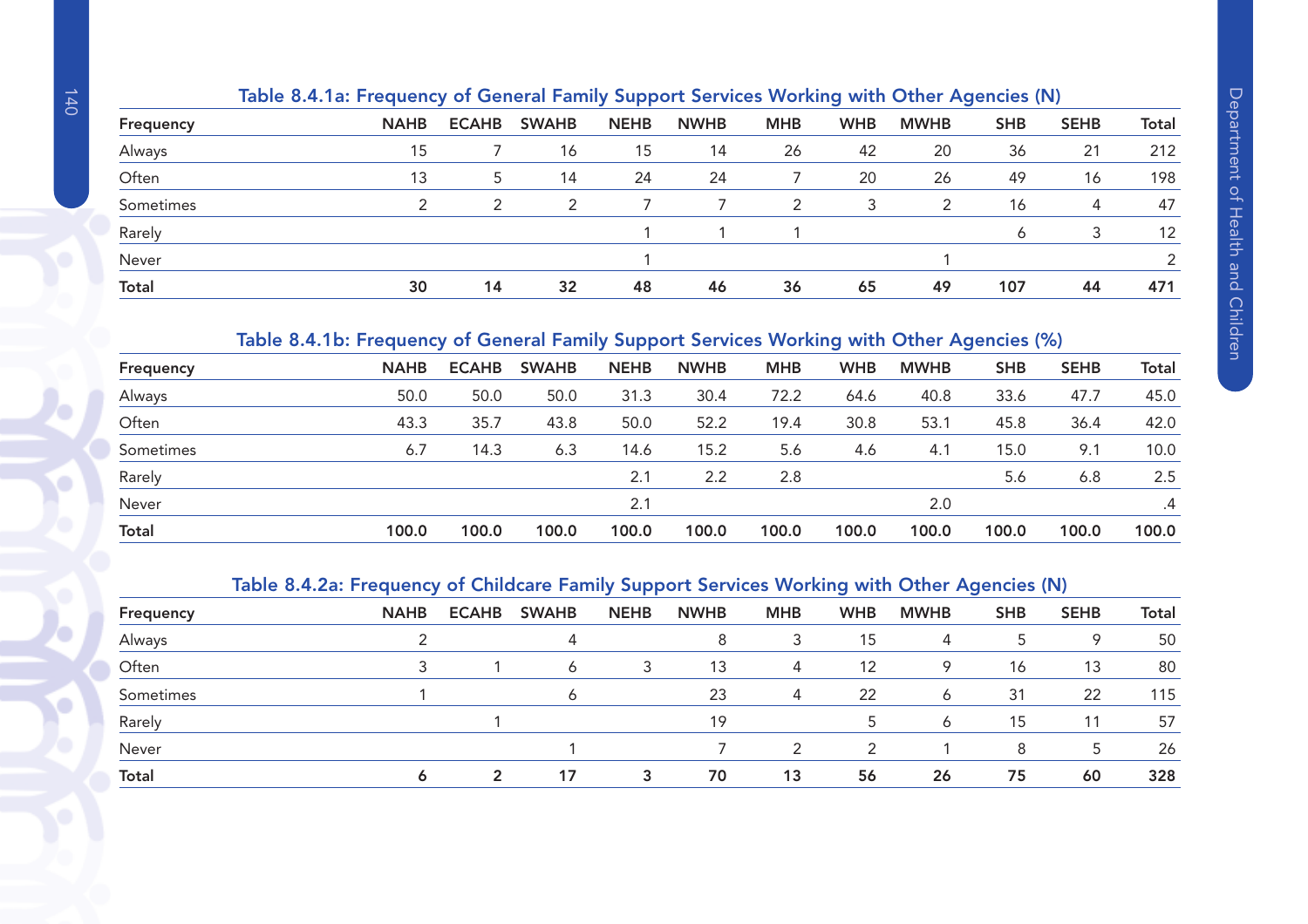| Frequency    |             | . .<br>-<br>- |              |             |             |            |            |             |            |             |              |
|--------------|-------------|---------------|--------------|-------------|-------------|------------|------------|-------------|------------|-------------|--------------|
|              | <b>NAHB</b> | <b>ECAHB</b>  | <b>SWAHB</b> | <b>NEHB</b> | <b>NWHB</b> | <b>MHB</b> | <b>WHB</b> | <b>MWHB</b> | <b>SHB</b> | <b>SEHB</b> | <b>Total</b> |
| Always       | 33.3        |               | 23.5         |             | 11.4        | 23.1       | 26.8       | 15.4        | 6.7        | 15.0        | 15.2         |
| Often        | 50.0        | 50.0          | 35.3         | 100.0       | 18.6        | 30.8       | 21.4       | 34.6        | 21.3       | 21.7        | 24.4         |
| Sometimes    | 16.7        |               | 35.3         |             | 32.9        | 30.8       | 39.3       | 23.1        | 41.3       | 36.7        | 35.1         |
| Rarely       |             | 50.0          |              |             | 27.1        |            | 8.9        | 23.1        | 20.0       | 18.3        | 17.4         |
| Never        |             |               | 5.9          |             | 10.0        | 15.4       | 3.6        | 3.8         | 10.7       | 8.3         | 7.9          |
| <b>Total</b> | 100.0       | 100.0         | 100.0        | 100.0       | 100.0       | 100.0      | 100.0      | 100.0       | 100.0      | 100.0       | 100.0        |
|              |             |               |              |             |             |            |            |             |            |             |              |

# Table 8.4.2b: Frequency of Childcare Family Support Services Working with Other Agencies (%)

# Table 8.4.3a: Frequency of All Family Support Services Working with Other Agencies (N)

| Frequency | <b>NAHB</b> | <b>ECAHB</b> | <b>SWAHB</b> | <b>NEHB</b> | <b>NWHB</b> | <b>MHB</b>   | <b>WHB</b>    | <b>MWHB</b> | <b>SHB</b> | <b>SEHB</b> | <b>Total</b> |
|-----------|-------------|--------------|--------------|-------------|-------------|--------------|---------------|-------------|------------|-------------|--------------|
| Always    |             |              | 20           | 15          | 22          | 29           | 57            | 24          | 41         | 30          | 262          |
| Often     | 16          | 6            | 20           | 27          | 37          | 11           | 32            | 35          | 65         | 29          | 278          |
| Sometimes | っ           |              | 8            |             | 30          | <sub>6</sub> | 25            | 8           | 47         | 26          | 162          |
| Rarely    |             |              |              |             | 20          |              | 5             | Ô           | 21         | 14          | 69           |
| Never     |             |              |              |             |             |              | $\mathcal{P}$ | っ           | 8          | 5           | 28           |
| Total     | 36          | 16           | 49           | 51          | 116         | 49           | 121           | 75          | 182        | 104         | 799          |

# Table 8.4.3b: Frequency of All Family Support Services Working with Other Agencies (%)

|              |             |              |              | . .         |             | -          |            | -           |            |             |       |  |  |
|--------------|-------------|--------------|--------------|-------------|-------------|------------|------------|-------------|------------|-------------|-------|--|--|
| Frequency    | <b>NAHB</b> | <b>ECAHB</b> | <b>SWAHB</b> | <b>NEHB</b> | <b>NWHB</b> | <b>MHB</b> | <b>WHB</b> | <b>MWHB</b> | <b>SHB</b> | <b>SEHB</b> | Total |  |  |
| Always       | 47.2        | 43.8         | 40.8         | 29.4        | 19.0        | 59.2       | 47.1       | 32.0        | 22.5       | 28.8        | 32.8  |  |  |
| Often        | 44.4        | 37.5         | 40.8         | 52.9        | 31.9        | 22.4       | 26.4       | 46.7        | 35.7       | 27.9        | 34.8  |  |  |
| Sometimes    | 8.3         | 12.5         | 16.3         | 13.7        | 25.9        | 12.2       | 20.7       | 10.7        | 25.8       | 25.0        | 20.3  |  |  |
| Rarely       |             | 6.3          |              | 2.0         | 17.2        | 2.0        | 4.1        | 8.0         | 11.5       | 13.5        | 8.6   |  |  |
| Never        |             |              | 2.0          | 2.0         | 6.0         | 4.1        | 1.7        | 2.7         | 4.4        | 4.8         | 3.5   |  |  |
| <b>Total</b> | 100.0       | 100.0        | 100.0        | 100.0       | 100.0       | 100.0      | 100.0      | 100.0       | 100.0      | 100.0       | 100.0 |  |  |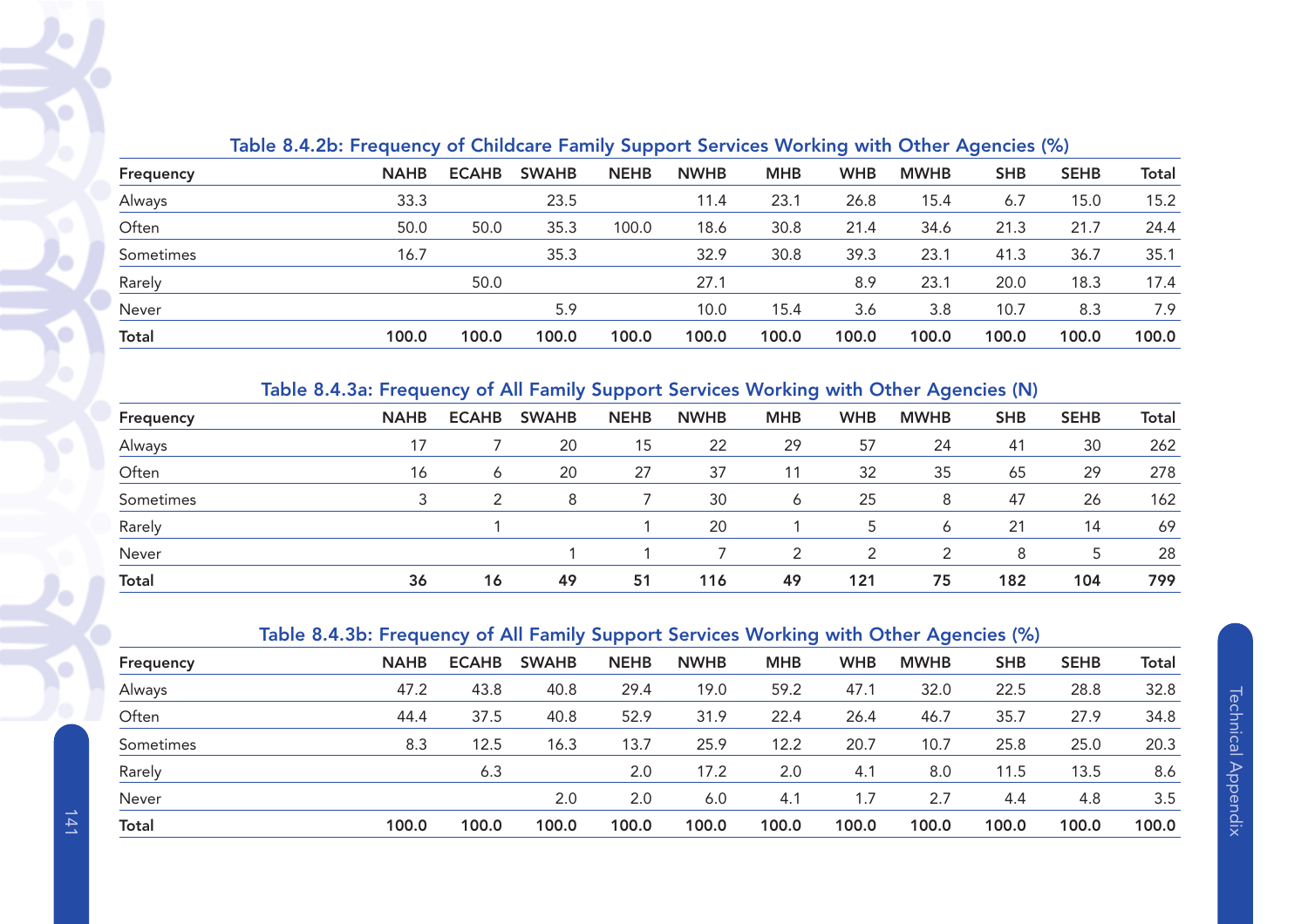# Section Nine: Monitoring and Evaluation

# Table 9.1.1a: Evaluations of General Family Support Services in Past Five Years (N)

| <b>Type of Evaluation</b>   | <b>NAHB</b> | <b>ECAHB</b> | <b>SWAHB</b> | <b>NEHB</b> | <b>NWHB</b> | мнв | <b>WHB</b> | <b>MWHB</b> | SHB | <b>SEHB</b> | <b>Total</b> |
|-----------------------------|-------------|--------------|--------------|-------------|-------------|-----|------------|-------------|-----|-------------|--------------|
| Internal Evaluations        |             |              |              |             |             |     |            |             |     |             | 305          |
| <b>External Evaluations</b> |             |              |              |             |             |     |            |             |     |             |              |

# Table 9.1.1b: Evaluations of General Family Support Services in Past Five Years as Percent of all General Family Support Services (%)

| <b>Type of Evaluation</b>   | <b>NAHB</b> | <b>ECAHB</b> | <b>SWAHB</b> | <b>NEHB</b> | <b>NWHB</b> | мнв  | <b>WHB</b> | <b>MWHB</b> | SHB  | <b>SEHB</b> | Total |
|-----------------------------|-------------|--------------|--------------|-------------|-------------|------|------------|-------------|------|-------------|-------|
| Internal Evaluations        | 69.2        | 80(          | 68.8         | 65.3        | 62.2        | 56.8 | 58.2       | 57.7        | 70.4 | 60.0        | 64.7  |
| <b>External Evaluations</b> | ے.46        | 66.          |              | 40.8        | 33.3        | 40.5 | 34.3       | 28.8        | 34.3 | 40.0        |       |

## Table 9.1.2a: Evaluations of Childcare Family Support Services in Past Five Years (N)

| <b>Type of Evaluation</b> | <b>NAHB</b> | <b>ECAHB</b> | <b>SWAHB</b> | <b>NEHB</b> | <b>NWHB</b> | MHE | <b>WHB</b> | <b>MWHB</b> | <b>SHB</b> | <b>SEHB</b> | <b>Total</b> |
|---------------------------|-------------|--------------|--------------|-------------|-------------|-----|------------|-------------|------------|-------------|--------------|
| Internal Evaluations      |             |              |              |             |             |     |            |             |            |             | 143          |
| External Evaluations      |             |              |              |             |             |     |            |             |            |             | 104          |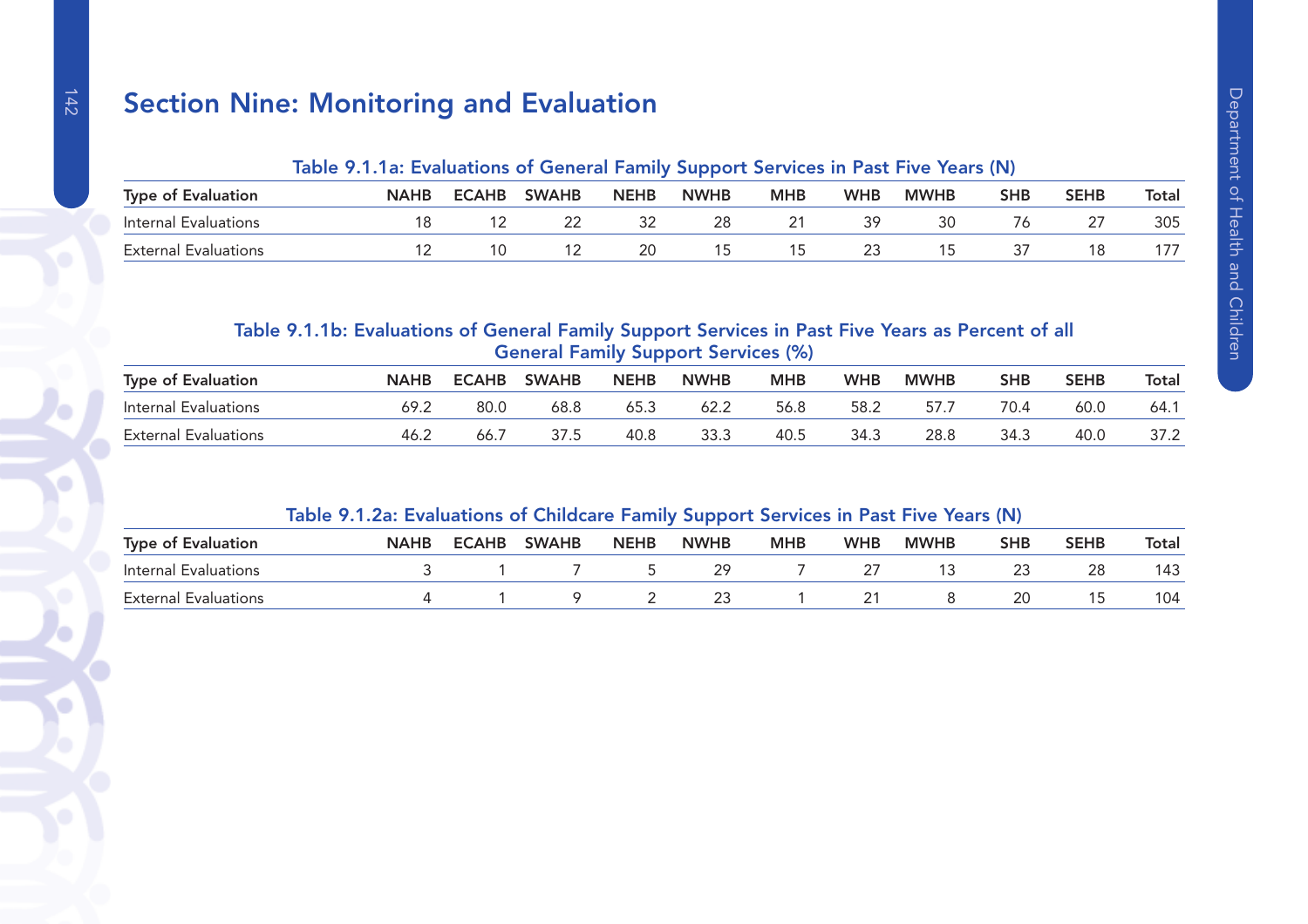# Table 9.1.2b: Evaluations of Childcare Family Support Services in Past Five Years as Percent of all Childcare Family Support Services (%)

| <b>Type of Evaluation</b>   | <b>NAHB</b> | <b>ECAHB</b> | <b>SWAHB</b> | <b>NEHB</b> | <b>NWHB</b> | <b>MHB</b> | <b>WHB</b> | <b>MWHB</b> | SHB | <b>SEHB</b> | Total |
|-----------------------------|-------------|--------------|--------------|-------------|-------------|------------|------------|-------------|-----|-------------|-------|
| Internal Evaluations        | 50.0        | 100.0        | 38.9         | 100.0       | 39.7        | 58.3       | 45.0       | 50.0        |     | 45.9        | 42.6  |
| <b>External Evaluations</b> | 66          | 00.0         | 50.0         | 40.0        |             |            | 35.0       | 30.8        |     | 24.6        |       |

#### Table 9.1.3a: Evaluations of All Family Support Services in Past Five Years (N)

| <b>Type of Evaluation</b>   | <b>NAHB</b> | <b>ECAHB</b> | <b>SWAHB</b> | <b>NEHB</b> | <b>NWHB</b> | MHB | <b>WHB</b> | <b>MWHB</b> | <b>SHB</b> | <b>SEHB</b>  | <b>Total</b> |
|-----------------------------|-------------|--------------|--------------|-------------|-------------|-----|------------|-------------|------------|--------------|--------------|
| Internal Evaluations        |             |              |              |             |             | 28  | oo         | -43         | QG         |              | 448          |
| <b>External Evaluations</b> |             |              |              |             | 38          |     | 44         | 23          |            | $\sim$<br>ںں | 281          |

#### Table 9.1.3b: Evaluations of All Family Support Services in Past Five Years as Percent of All Family Support Services (%)

| <b>Type of Evaluation</b> | <b>NAHB</b> | <b>ECAHB</b> | <b>SWAHB</b> | <b>NEHB</b> | <b>NWHB</b> | MHB | <b>WHB</b> | <b>MWHB</b> | SHB  | <b>SEHB</b> | Total |
|---------------------------|-------------|--------------|--------------|-------------|-------------|-----|------------|-------------|------|-------------|-------|
| Internal Evaluations      |             | 81.3         | 58.0         | 68.5        | 48.3        |     | 52 C       | 55.         | 54 Z | 51.9        | 55.2  |
| Evaluations<br>External   | 50.C        | 68.8         | 42.0         | 40.7        | 32.2        |     | 34.6       | 29.5        |      | 31.1        | 34.6  |

# Table 9.2.1a: Types of Data Used in Evaluations of General Family Support Services in Past Five Years (N)

| <b>Type of Evaluation</b>                    | <b>NAHB</b> | <b>ECAHB</b> | <b>SWAHB</b> | <b>NEHB</b> | <b>NWHB</b> | <b>MHB</b> | <b>WHB</b> | <b>MWHB</b> | <b>SHB</b> | <b>SEHB</b> | Total |
|----------------------------------------------|-------------|--------------|--------------|-------------|-------------|------------|------------|-------------|------------|-------------|-------|
| Qualitative assessment of                    |             |              |              |             |             |            |            |             |            |             |       |
| structures and procedures                    | 13          |              |              | 15          | 15          | 16         | 28         |             | 46         | 20          | 194   |
| Case studies of service users                |             |              |              | 16          | 10          |            | 23         |             | 30         |             | 147   |
| Standardised instruments to assess needs* 10 |             |              |              |             |             |            |            |             |            |             | 95    |

\*A standardised instrument takes the form of a questionnaire that has been independently tested and is a professionally recognised and approved assessment tool for measuring developmental and other needs.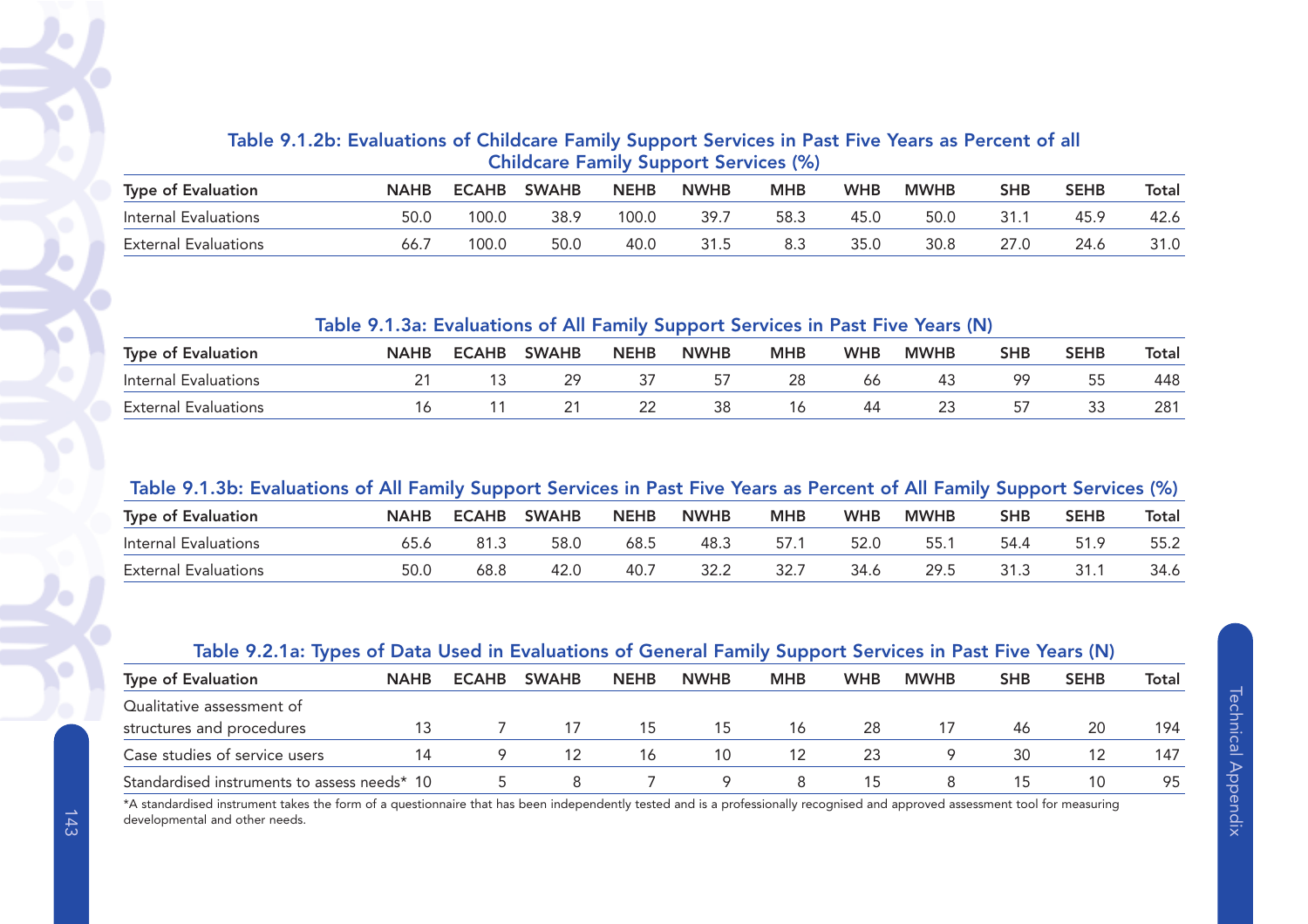#### Table 9.2.1b: Types of Data Used in Evaluations of General Family Support Services in Past Five Years as Percent of Evaluations Carried Out (%) Type of Evaluation NAHB ECAHB SWAHB NEHB NWHB MHB WHB MWHB SHB SEHB Total Qualitative assessment ofstructures and procedures 76.5 63.6 85.0 53.6 78.9 80.0 84.8 63.0 79.3 71.4 74.3 Case studies of service users  $82.4$   $81.8$   $60.0$   $57.1$   $52.6$   $60.0$   $69.7$   $33.3$   $51.7$   $42.9$ 56.3 Standardised instruments toassess needs\* 58.8 45.5 40.0 25.0 47.4 40.0 45.5 29.6 25.9 35.7 36.436.4

\*A standardised instrument takes the form of a questionnaire that has been independently tested and is a professionally recognised and approved assessment tool for measuring developmental and other needs.

#### Table 9.2.2a: Types of Data Used in Evaluations of Childcare Family Support Services in Past Five Years (N)

| <b>Type of Evaluation</b>     | <b>NAHB</b> | <b>ECAHB</b> | <b>SWAHB</b> | <b>NEHB</b> | <b>NWHB</b> | <b>MHB</b> | <b>WHB</b> | <b>MWHB</b> | <b>SHB</b> | <b>SEHB</b> | Total |
|-------------------------------|-------------|--------------|--------------|-------------|-------------|------------|------------|-------------|------------|-------------|-------|
| Qualitative assessment of     |             |              |              |             |             |            |            |             |            |             |       |
| structures and procedures     |             |              |              |             | 16          |            | 14         |             | 16         | 13          | 79    |
| Case studies of service users |             |              |              |             |             |            |            |             |            | 12          | 47    |
| Standardised instruments to   |             |              |              |             |             |            |            |             |            |             |       |
| assess needs*                 |             |              |              |             |             |            |            |             | 10         |             | 41    |

\*A standardised instrument takes the form of a questionnaire that has been independently tested and is a professionally recognised and approved assessment tool for measuring developmental and other needs.

#### Table 9.2.2b: Types of Data Used in Evaluations of Childcare Family Support Services in Past Five Years as Percent of Evaluations Carried Out (%)

| <b>Type of Evaluation</b>     | <b>NAHB</b> | <b>ECAHB</b><br><b>SWAHB</b> |      | <b>NEHB</b> | <b>NWHB</b> | <b>MHB</b> | <b>WHB</b> | <b>MWHB</b> | <b>SHB</b> | <b>SEHB</b> | <b>Total</b> |
|-------------------------------|-------------|------------------------------|------|-------------|-------------|------------|------------|-------------|------------|-------------|--------------|
| Qualitative assessment of     |             |                              |      |             |             |            |            |             |            |             |              |
| structures and procedures     | 100.0       |                              | 66.7 |             | 66.7        | 66.7       | 58.3       | 64.3        | 53.3       | 48.1        | 57.7         |
| Case studies of service users | 66.7        |                              | 33.3 |             | 45.8        | 33.3       | 29.2       | 28.6        | 23.3       | 44.4        | 34.3         |
| Standardised instruments to   |             |                              |      |             |             |            |            |             |            |             |              |
| assess needs*                 | 66.7        |                              | 50.0 |             | 29.2        | 33.3       | 29.2       | 28.6        | 33.3       | 22.2        | 29.9         |

\*A standardised instrument takes the form of a questionnaire that has been independently tested and is a professionally recognised and approved assessment tool for measuring developmental and other needs.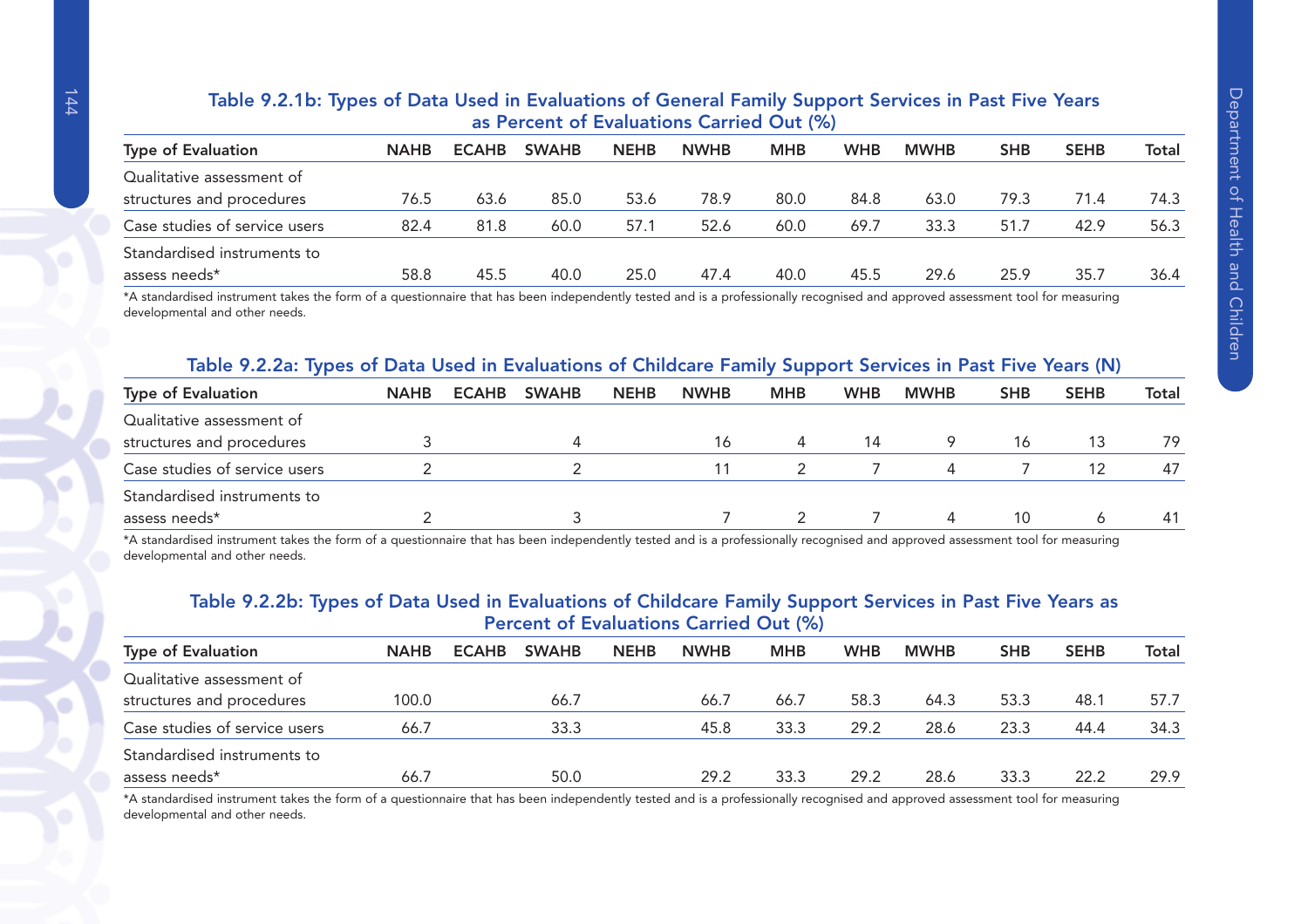| Table 9.2.5a: Types of Data Used in Evaluations of All Family Support Services in Fast Five Tears (N) |             |              |              |             |             |            |            |             |            |             |       |  |  |
|-------------------------------------------------------------------------------------------------------|-------------|--------------|--------------|-------------|-------------|------------|------------|-------------|------------|-------------|-------|--|--|
| <b>Type of Evaluation</b>                                                                             | <b>NAHB</b> | <b>ECAHB</b> | <b>SWAHB</b> | <b>NEHB</b> | <b>NWHB</b> | <b>MHB</b> | <b>WHB</b> | <b>MWHB</b> | <b>SHB</b> | <b>SEHB</b> | Total |  |  |
| Qualitative assessment of                                                                             |             |              |              |             |             |            |            |             |            |             |       |  |  |
| structures and procedures                                                                             | 16          |              | -21          | 15          | 31          | 20         | 42         | 26          | 62         | 33          | 273   |  |  |
| Case studies of service users                                                                         | 16          | 9            | 14           | 16          | 21          | 14         | 30         | 13          | 37         | 24          | 194   |  |  |
| Standardised instruments to                                                                           |             |              |              |             |             |            |            |             |            |             |       |  |  |
| assess needs*                                                                                         |             |              | 11           |             | 16          | 10         | 22         | 12          | 25         | 16          | 13    |  |  |

#### Table 9.2.3a: Types of Data Used in Evaluations of All Family Support Services in Past Five Years (N)

\*A standardised instrument takes the form of a questionnaire that has been independently tested and is a professionally recognised and approved assessment tool for measuring developmental and other needs.

#### Table 9.2.3b: Types of Data Used in Evaluations of All Family Support Services in Past Five Years as Percent of Evaluations Carried Out (%)

| <b>Type of Evaluation</b>     | <b>NAHB</b> | <b>ECAHB</b> | <b>SWAHB</b> | <b>NEHB</b> | <b>NWHB</b> | <b>MHB</b> | <b>WHB</b> | <b>MWHB</b> | <b>SHB</b> | <b>SEHB</b> | Total |
|-------------------------------|-------------|--------------|--------------|-------------|-------------|------------|------------|-------------|------------|-------------|-------|
| Qualitative assessment of     |             |              |              |             |             |            |            |             |            |             |       |
| structures and procedures     | 80.0        | 63.6         | 80.8         | 48.4        | 72.1        | 76.9       | 73.7       | 63.4        | 70.5       | 60.0        | 68.6  |
| Case studies of service users | 80.0        | 81.8         | 53.8         | 51.6        | 48.8        | 53.8       | 52.6       | 31.7        | 42.0       | 43.6        | 48.7  |
| Standardised instruments to   |             |              |              |             |             |            |            |             |            |             |       |
| assess needs*                 | 60.0        | 45.5         | 42.3         | 22.6        | 37.2        | 38.5       | 38.6       | 29.3        | 28.4       | 29.1        | 34.2  |

\*A standardised instrument takes the form of a questionnaire that has been independently tested and is a professionally recognised and approved assessment tool for measuring developmental and other needs.

Technical Appendix

**Technical Appendix** 

 $\bigcirc$ 

G

P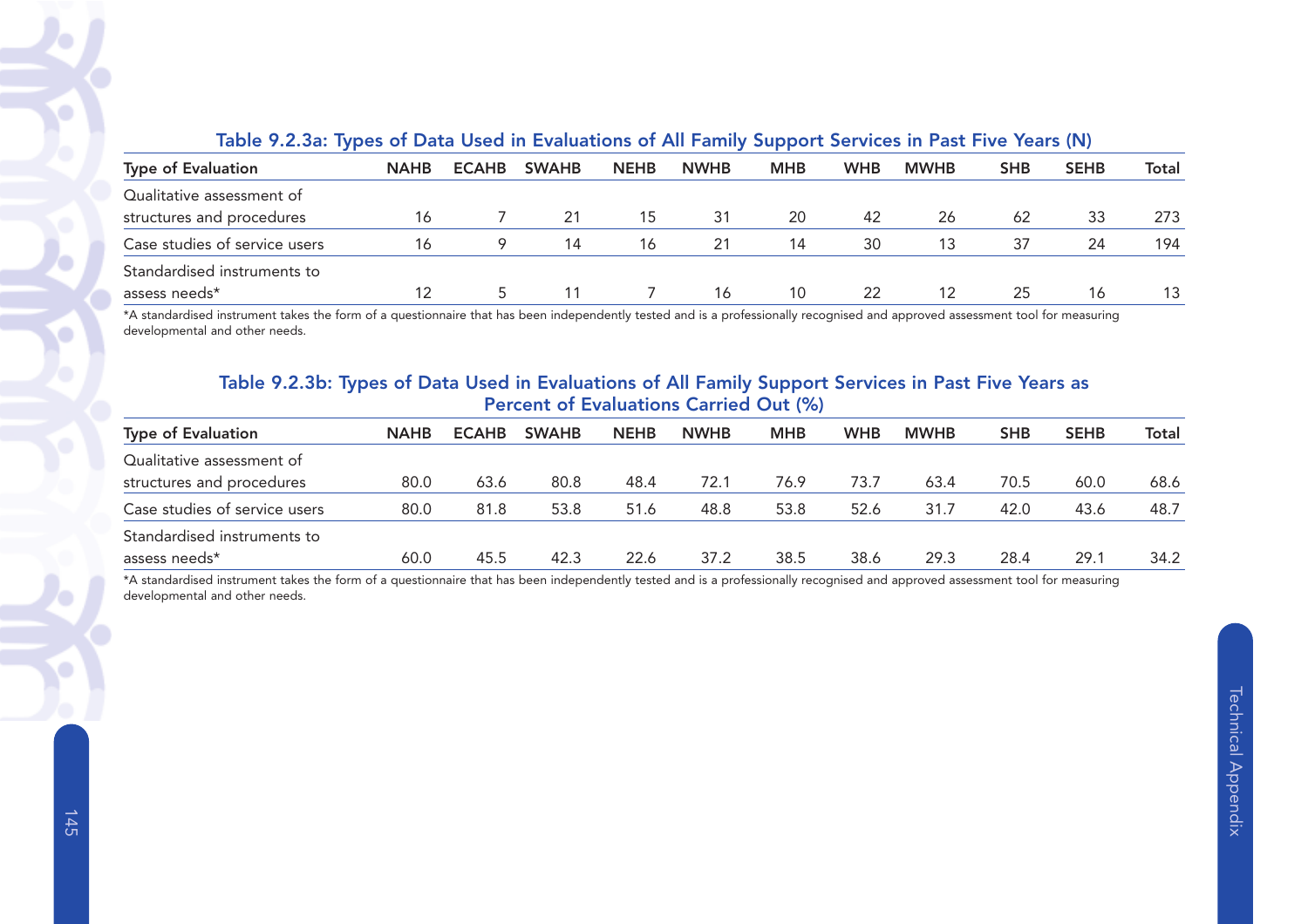# Section Ten: Service Users

## Table 10.1.1a: Service Users in General Family Support Services During 2002 (N)

| <b>NAHB</b> | <b>ECAHB</b> | <b>SWAHB</b> | <b>NEHB</b> | <b>NWHB</b> | <b>MHB</b> | <b>WHB</b> | <b>MWHB</b> | <b>SHB</b> | <b>SEHB</b> | Total   |
|-------------|--------------|--------------|-------------|-------------|------------|------------|-------------|------------|-------------|---------|
| 12,623      | 557          | 13.076       | 3,879       | 8,141       | 3,524      | 8,095      | 5,591       | 51,612     | 4,780       | 111,878 |
| 4,400       | .775         | 6,012        | 8.719       | 17.276      | 3.714      | 11,075     | 6,852       | 32,169     | 4,589       | 96,581  |
| 5,396       | .827         | 663          | 256         | 4,197       | 1.252      | 2,908      | 2,429       | 23,737     | 2.425       | 45,090  |
| 22,419      | 4,159        | 19,751       | 12,854      | 29,614      | 8,490      | 22,078     |             | 107,518    | 11,794      | 253,549 |
| 26          | 13           | 30           | 39          | 43          | 33         | -61        | 46          | 96         | 40          | 427     |
|             |              |              |             |             |            |            |             |            | 14,872      |         |

#### Table 10.1.1b: Service Users in General Family Support Services During 2002 (%)

| <b>Type of Service User</b> | <b>NAHB</b> | <b>ECAHB</b> | <b>SWAHB</b> | <b>NEHB</b> | <b>NWHB</b> | <b>MHB</b> | <b>WHB</b> | <b>MWHB</b> | <b>SHB</b> | <b>SEHB</b> | <b>Total</b> |
|-----------------------------|-------------|--------------|--------------|-------------|-------------|------------|------------|-------------|------------|-------------|--------------|
| Parents                     | 56          | 13           | 66           | 30          | 27          | 42         | 37         | 38          | 48         | 41          | -44          |
| Children                    | 20          | 43           | 30           | 68          | 58          | 44         | 50         | 46          | 30         | 39          | 38           |
| Others                      | 24          | 44           |              |             | 14          | 15         | 13         | 16          | 22         | 21          | 18           |
| <b>Total</b>                | 100         | 100          | 100          | 100         | 100         | 100        | 100        | 100         | 100        | 100         | 100          |

# Table 10.1.1c: Average Number of Service Users in General Family Support Services During 2002 (N)

|                             |             |              |              |             |             | --         |            |             |            |             |       |  |
|-----------------------------|-------------|--------------|--------------|-------------|-------------|------------|------------|-------------|------------|-------------|-------|--|
| <b>Type of Service User</b> | <b>NAHB</b> | <b>ECAHB</b> | <b>SWAHB</b> | <b>NEHB</b> | <b>NWHB</b> | <b>MHB</b> | <b>WHB</b> | <b>MWHB</b> | <b>SHB</b> | <b>SEHB</b> | Total |  |
| Parents                     | 486         | 43           | 436          | 99          | 189         | 107        | 133        | 122         | 538        | 120         | 262   |  |
| Children                    | 169         | 137          | 200          | 224         | 402         | 113        | 182        | 149         | 335        | 115         | 226   |  |
| Others                      | 208         | 141          | 22           |             | 98          | 38         | 48         | 53          | 247        | 61          | 106   |  |
| <b>Total</b>                | 862         | 320          | 658          | 330         | 689         | 257        | 362        | 323         | 1,120      | 295         | 594   |  |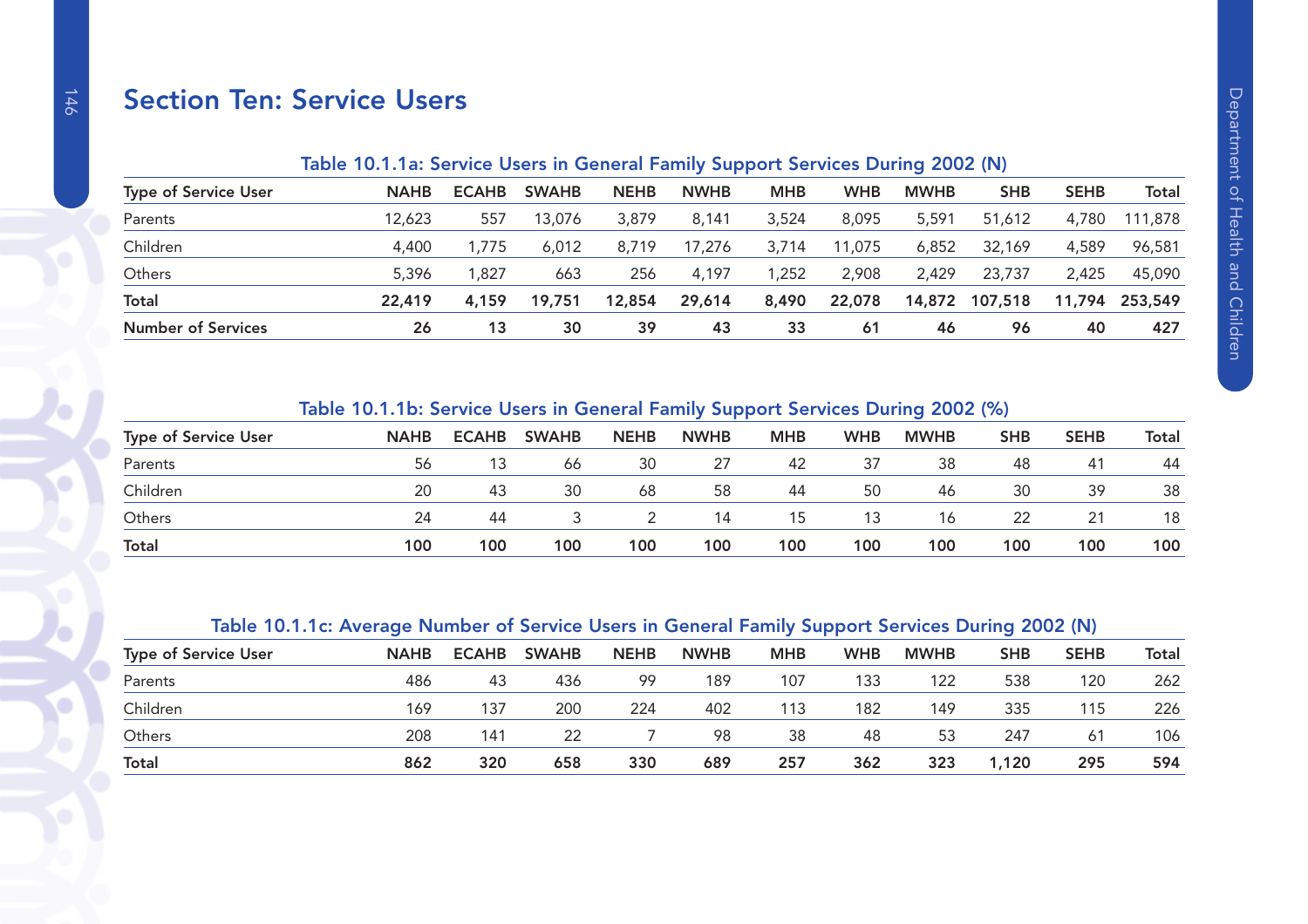|                             | TODIO TOTTLESS OUTSIDO OUGLU INTOINIQUE CHINEY UMPPULL UUI SIDUU D'ANNING EUVE (19) |              |              |             |             |            |            |             |            |             |              |
|-----------------------------|-------------------------------------------------------------------------------------|--------------|--------------|-------------|-------------|------------|------------|-------------|------------|-------------|--------------|
| <b>Type of Service User</b> | <b>NAHB</b>                                                                         | <b>ECAHB</b> | <b>SWAHB</b> | <b>NEHB</b> | <b>NWHB</b> | <b>MHB</b> | <b>WHB</b> | <b>MWHB</b> | <b>SHB</b> | <b>SEHB</b> | <b>Total</b> |
| Parents                     | 47                                                                                  |              | 990          | 80          | ,725        | 193        | 1,328      | 1,411       | 2,295      | 1,195       | 9,264        |
| Children                    | 579                                                                                 | 63           | 090          | 119         | ,799        | 4,246      | 2,107      | ,564        | 3,028      | 1,885       | 16,480       |
| Others                      | 15                                                                                  |              | 195          | 20          | 327         | 180        | 146        | 31          | 225        | 1,245       | 2,384        |
| <b>Total</b>                | 641                                                                                 | 63           | 2,275        | 219         | 3,851       | 4,619      | 3,581      | 3,006       | 5,548      | 4,325       | 28,128       |
| <b>Number of Services</b>   |                                                                                     |              | 19           | 3           | 75          | 12         | 63         | 28          | 75         | 62          | 345          |
|                             |                                                                                     |              |              |             |             |            |            |             |            |             |              |

# Table 10.1.2a: Service Users in Childcare Family Support Services During 2002 (N)

# Table 10.1.2b: Service Users in Childcare Family Support Services During 2002 (%)

| <b>Type of Service User</b> | <b>NAHB</b> | <b>ECAHB</b> | <b>SWAHB</b> | <b>NEHB</b> | <b>NWHB</b> | <b>MHB</b>     | <b>WHB</b> | <b>MWHB</b> | <b>SHB</b> | <b>SEHB</b> | Total |
|-----------------------------|-------------|--------------|--------------|-------------|-------------|----------------|------------|-------------|------------|-------------|-------|
| Parents                     |             |              | 44           | 37          | 45          | 4              | 37         | 47          | 41         | 28          | 33    |
| Children                    | 90          | 100          | 48           | 54          | 47          | 92             | 59         | 52          | 55         | 44          | 59    |
| Others                      |             |              | Q            |             | 8           | $\overline{4}$ | $\Delta$   |             | 4          | 29          | 8     |
| <b>Total</b>                | 100         | 100          | 100          | 100         | 100         | 100            | 100        | 100         | 100        | 100         | 100   |

# Table 10.1.2c: Average Number of Service Users in Childcare Family Support Services During 2002 (N)

| <b>Type of Service User</b> | <b>NAHB</b> | <b>ECAHB</b> | <b>SWAHB</b> | <b>NEHB</b> | <b>NWHB</b> | <b>MHB</b> | <b>WHB</b> | <b>MWHB</b> | <b>SHB</b> | <b>SEHB</b> | Total |
|-----------------------------|-------------|--------------|--------------|-------------|-------------|------------|------------|-------------|------------|-------------|-------|
| Parents                     |             | O            | 52           | 27          | 23          | 16         | 21         | 50          | 31         | 19          | 27    |
| Children                    | 97          | 32           | 57           | 40          | 24          | 354        | 33         | 56          | 40         | 30          | 48    |
| Others                      |             |              | 10           |             | 4           | 15         |            |             |            | 20          |       |
| <b>Total</b>                | 107         | 32           | 120          | 73          | 51          | 385        | 57         | 107         | 74         | 70          | 82    |

 $\bullet$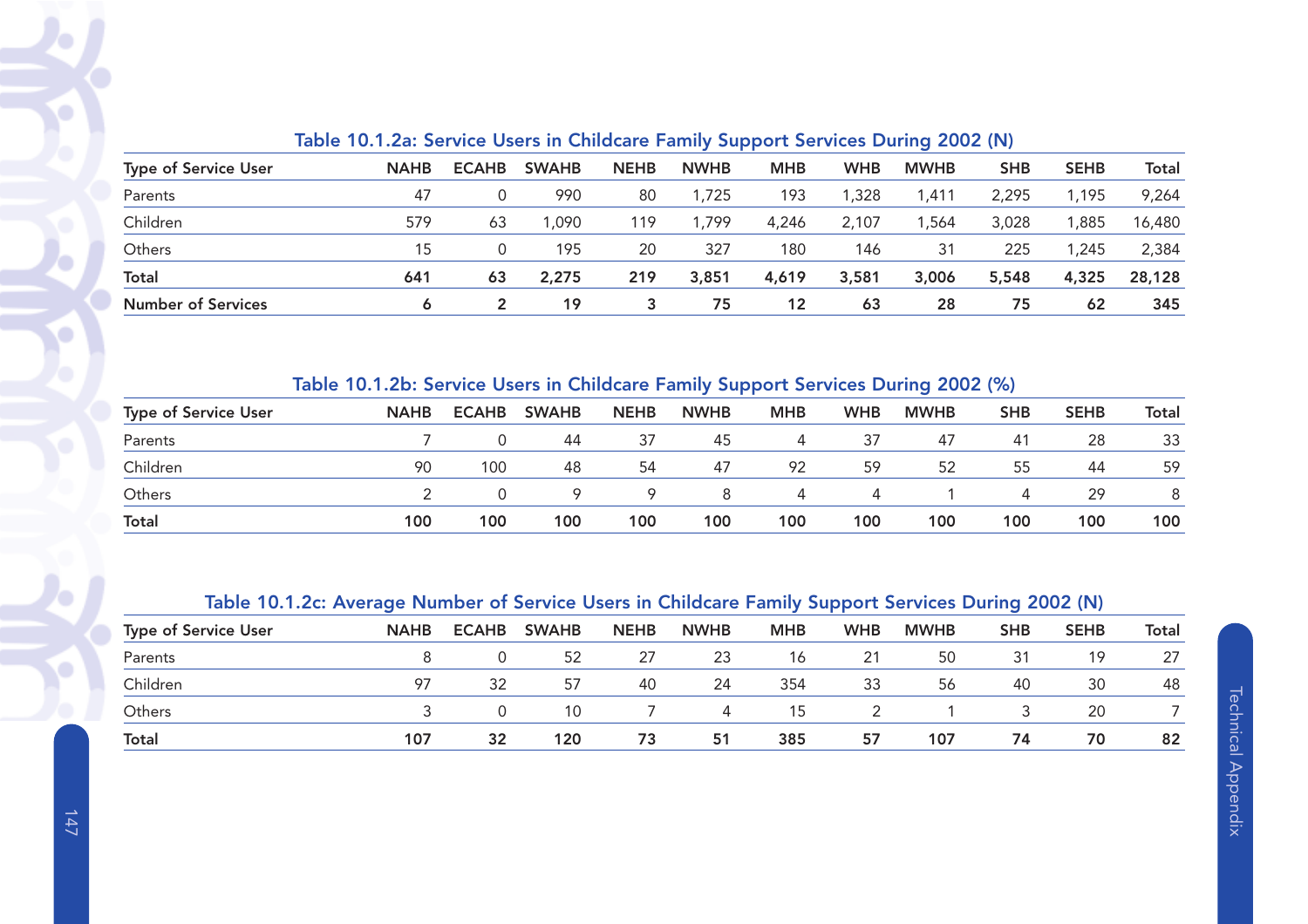|                             | Table 10.1.3a: Service Users in All Family Support Services During 2002 (N) |              |              |             |             |            |            |             |            |             |         |  |  |
|-----------------------------|-----------------------------------------------------------------------------|--------------|--------------|-------------|-------------|------------|------------|-------------|------------|-------------|---------|--|--|
| <b>Type of Service User</b> | <b>NAHB</b>                                                                 | <b>ECAHB</b> | <b>SWAHB</b> | <b>NEHB</b> | <b>NWHB</b> | <b>MHB</b> | <b>WHB</b> | <b>MWHB</b> | <b>SHB</b> | <b>SEHB</b> | Total   |  |  |
| Parents                     | 12.670                                                                      | 557          | 14.066       | 3.959       | 9.866       | 3.717      | 9.423      | 7.002       | 53,907     | 5,975       | 121,142 |  |  |
| Children                    | 4.979                                                                       | 1.838        | 7.102        | 8.838       | 19.075      | 7.960      | 13.182     | 8.416       | 35,197     | 6.474       | 113,061 |  |  |
| Others                      | 5.411                                                                       | 1,827        | 858          | 276         | 4,524       | 1,432      | 3.054      | 2.460       | 23,962     | 3,670       | 47,474  |  |  |
| Total                       | 23,060                                                                      | 4,222        | 22,026       | 13,073      | 33,465      | 13,109     | 25,659     | 17,878      | 113,066    | 16,119      | 281,677 |  |  |
| <b>Number of Services</b>   | 32                                                                          | 15           | 49           | 42          | 118         | 45         | 124        | 74          | 171        | 102         | 772     |  |  |

# Table 10.1.3b: Service Users in All Family Support Services During 2002 (%)

|                             |             |              |              |             | ---         |            |            |             |     |             |       |
|-----------------------------|-------------|--------------|--------------|-------------|-------------|------------|------------|-------------|-----|-------------|-------|
| <b>Type of Service User</b> | <b>NAHB</b> | <b>ECAHB</b> | <b>SWAHB</b> | <b>NEHB</b> | <b>NWHB</b> | <b>MHB</b> | <b>WHB</b> | <b>MWHB</b> | SHB | <b>SEHB</b> | Total |
| Parents                     | 55          | 13           | 64           | 30          | 29          | 28         | 37         | 39          | 48  | 37          | 43    |
| Children                    | 22          | 44           | 32           | 68          | 57          | -61        | 51         | 47          | 31  | 40          | 40    |
| Others                      | 23          | 43           | 4            |             | 14          | 11         | 12         | 14          | 21  | 23          | 17    |
| <b>Total</b>                | 100         | 100          | 100          | 100         | 100         | 100        | 100        | 100         | 100 | 100         | 100   |

#### Table 10.1.3c: Average Number of All Users in General Family Support Services During 2002 (N)

| <b>Type of Service User</b> | <b>NAHB</b> | <b>ECAHB</b> | <b>SWAHB</b> | <b>NEHB</b> | <b>NWHB</b> | <b>MHB</b> | <b>WHB</b> | <b>MWHB</b> | <b>SHB</b> | <b>SEHB</b> | Total |
|-----------------------------|-------------|--------------|--------------|-------------|-------------|------------|------------|-------------|------------|-------------|-------|
| Parents                     | 396         | 37           | 287          | 94          | 84          | 83         | 76         | 95          | 315        | 59          | 157   |
| Children                    | 156         | 123          | 145          | 210         | 162         | 177        | 106        | 114         | 206        | 63          | 146   |
| Others                      | 169         | 122          | 18           |             | 38          | 32         | 25         | 33          | 140        | 36          | 61    |
| Total                       | 721         | 281          | 450          | 311         | 284         | 291        | 207        | 242         | 661        | 158         | 365   |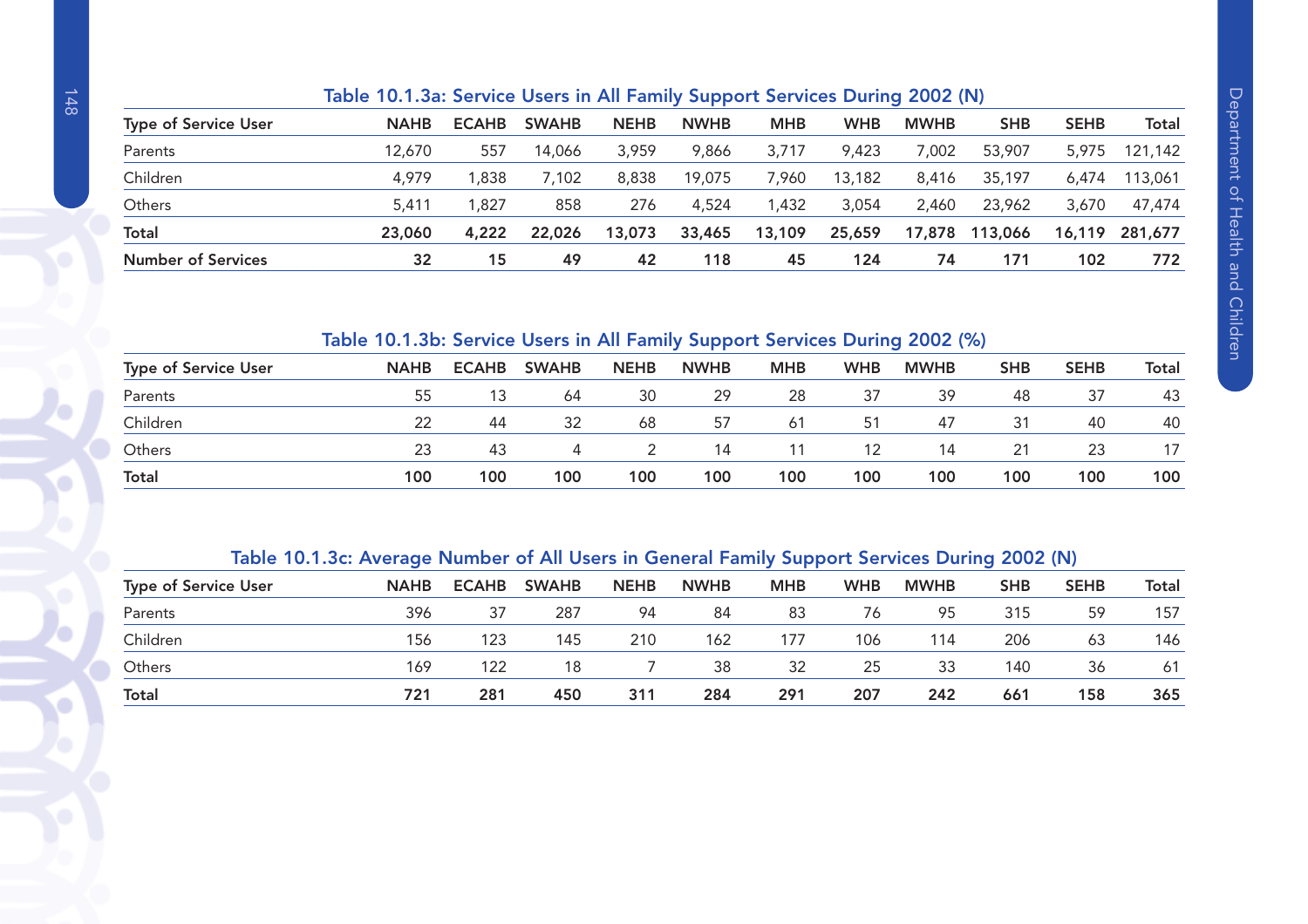| Table TV.2. Tal Average Time Spent on Walting ESC for General Family Support Services at the end of 2002 (14) |             |              |              |             |             |            |            |             |            |             |              |  |  |
|---------------------------------------------------------------------------------------------------------------|-------------|--------------|--------------|-------------|-------------|------------|------------|-------------|------------|-------------|--------------|--|--|
| <b>Type of Service User</b>                                                                                   | <b>NAHB</b> | <b>ECAHB</b> | <b>SWAHB</b> | <b>NEHB</b> | <b>NWHB</b> | <b>MHB</b> | <b>WHB</b> | <b>MWHB</b> | <b>SHB</b> | <b>SEHB</b> | <b>Total</b> |  |  |
| No waiting list                                                                                               | 6           | 6            | 10           | 22          | 24          | 11         | 29         | 24          | 47         | 11          | 190          |  |  |
| Up to four weeks                                                                                              | 4           | 2            | 3            | 14          |             | 3          | 14         | 13          | 11         |             | 78           |  |  |
| 1-3 months                                                                                                    | 10          | 3            | 8            | 6           | 5           | 8          | 14         | 6           | 11         | 10          | 81           |  |  |
| 4-6 months                                                                                                    | 3           |              | 4            | 2           |             | 4          | 4          |             |            | 5.          | 32           |  |  |
| 6-12 months                                                                                                   | 4           |              | 4            |             | 4           | 2          |            |             | 9          | 5           | 32           |  |  |
| 1-2 years                                                                                                     |             |              |              |             |             |            |            |             | 4          |             |              |  |  |
| More than two years                                                                                           |             |              |              |             |             |            |            |             |            |             |              |  |  |
| Total                                                                                                         | 27          | 14           | 30           | 45          | 41          | 29         | 62         | 45          | 89         | 38          | 420          |  |  |

#### Table 10.2.1a: Average Time Spent on Waiting List for General Family Support Services at the end of 2002 (N)

#### Table 10.2.1b: Average Time Spent on Waiting List for General Family Support Services at the end of 2002 (%)

| <b>Type of Service User</b> | <b>NAHB</b> | <b>ECAHB</b> | <b>SWAHB</b> | <b>NEHB</b> | <b>NWHB</b> | <b>MHB</b> | <b>WHB</b> | <b>MWHB</b> | <b>SHB</b> | <b>SEHB</b> | Total |
|-----------------------------|-------------|--------------|--------------|-------------|-------------|------------|------------|-------------|------------|-------------|-------|
| No waiting list             | 22.2        | 42.9         | 33.3         | 48.9        | 58.5        | 37.9       | 46.8       | 53.3        | 52.8       | 28.9        | 45.2  |
| Up to four weeks            | 14.8        | 14.3         | 10.0         | 31.1        | 17.1        | 10.3       | 22.6       | 28.9        | 12.4       | 18.4        | 18.6  |
| 1-3 months                  | 37.0        | 21.4         | 26.7         | 13.3        | 12.2        | 27.6       | 22.6       | 13.3        | 12.4       | 26.3        | 19.3  |
| 4-6 months                  | 11.1        | 7.1          | 13.3         | 4.4         | 2.4         | 13.8       | 6.5        | 2.2         | 7.9        | 13.2        | 7.6   |
| 6-12 months                 | 14.8        | 7.1          | 13.3         | 2.2         | 9.8         | 6.9        | 1.6        | 2.2         | 10.1       | 13.2        | 7.6   |
| 1-2 years                   |             | 7.1          | 3.3          |             |             | 3.4        |            |             | 4.5        |             | 1.7   |
| More than two years         |             |              |              |             |             |            |            |             |            |             |       |
| <b>Total</b>                | 100.0       | 100.0        | 100.0        | 100.0       | 100.0       | 100.0      | 100.0      | 100.0       | 100.0      | 100.0       | 100.0 |
|                             |             |              |              |             |             |            |            |             |            |             |       |

 $\bullet$ 

٠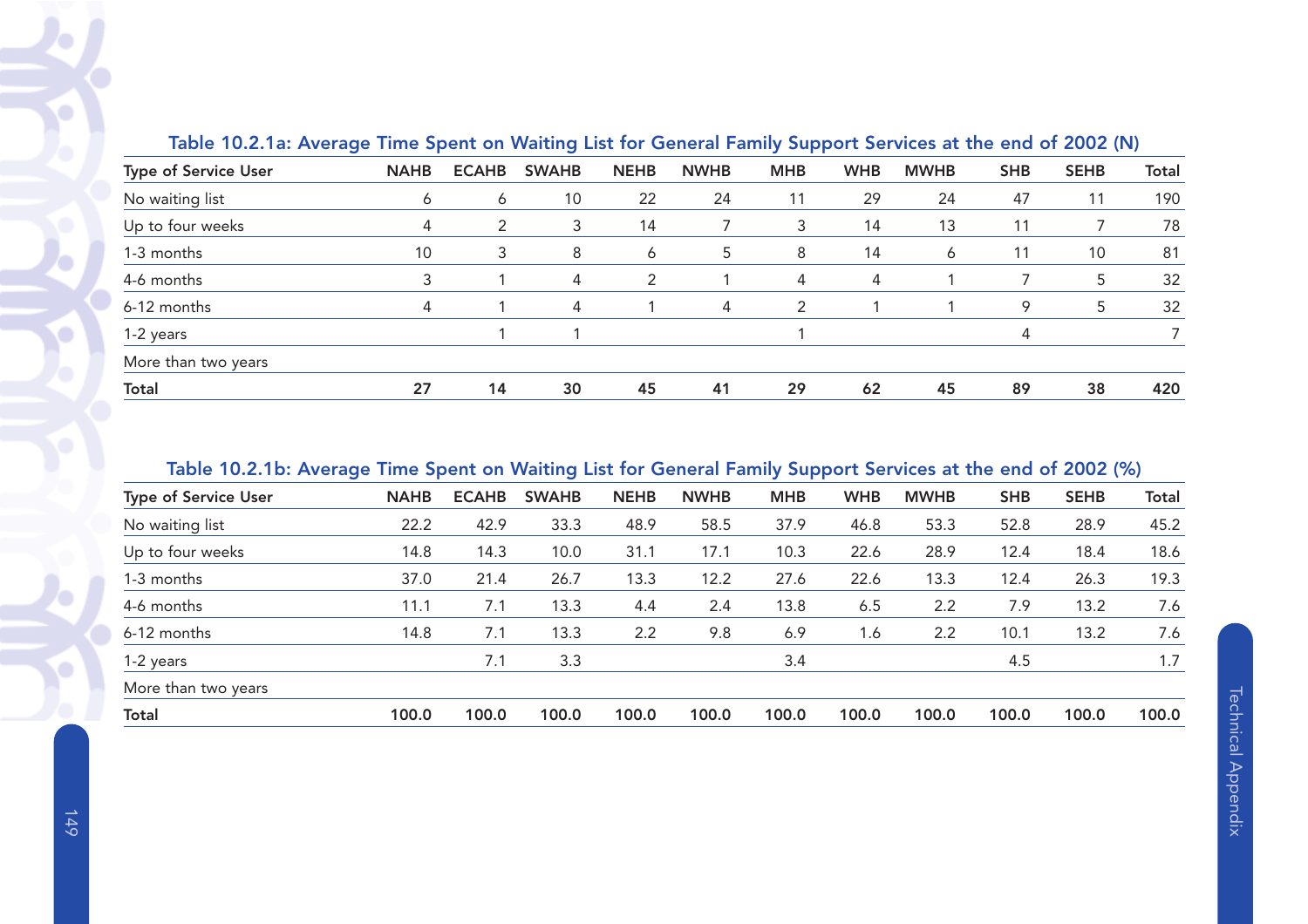| Table TU.2.2d. Average Time Spent on Walting List for Childcare Family Support Services at the end of 2002 (N) |             |              |              |             |             |            |            |             |              |             |              |
|----------------------------------------------------------------------------------------------------------------|-------------|--------------|--------------|-------------|-------------|------------|------------|-------------|--------------|-------------|--------------|
| <b>Type of Service User</b>                                                                                    | <b>NAHB</b> | <b>ECAHB</b> | <b>SWAHB</b> | <b>NEHB</b> | <b>NWHB</b> | <b>MHB</b> | <b>WHB</b> | <b>MWHB</b> | <b>SHB</b>   | <b>SEHB</b> | <b>Total</b> |
| No waiting list                                                                                                |             |              |              |             | 36          | 5          | 18         | 5           | 43           | 19          | 128          |
| Up to four weeks                                                                                               |             |              |              |             | 3           |            | 5          | 2           | 3            |             | 15           |
| 1-3 months                                                                                                     |             |              | 5            |             | 8           | 3          | 11         | 4           | 8            | 10          | 52           |
| 4-6 months                                                                                                     |             |              |              |             | 4           | 2          | 3          | 4           | 5            | 6           | 26           |
| 6-12 months                                                                                                    | 4           |              |              |             | 10          |            | 9          | 5           | <sup>6</sup> | 10          | 48           |
| 1-2 years                                                                                                      |             |              | <sup>6</sup> |             |             |            |            | 2           | <sup>6</sup> | 4           | 28           |
| More than two years                                                                                            |             |              |              |             |             |            |            |             |              |             | 4            |
| <b>Total</b>                                                                                                   | Ô           | 2            | 17           | 3           | 64          | 10         | 54         | 22          | 72           | 51          | 301          |
|                                                                                                                |             |              |              |             |             |            |            |             |              |             |              |

# Table 10.2.2a: Average Time Spent on Waiting List for Childcare Family Support Services at the end of 2002 (N)

#### Table 10.2.2b: Average Time Spent on Waiting List for Childcare Family Support Services at the end of 2002 (%)

| <b>Type of Service User</b> | <b>NAHB</b> | <b>ECAHB</b> | <b>SWAHB</b> | <b>NEHB</b> | <b>NWHB</b> | <b>MHB</b> | <b>WHB</b> | <b>MWHB</b> | <b>SHB</b> | <b>SEHB</b> | <b>Total</b> |
|-----------------------------|-------------|--------------|--------------|-------------|-------------|------------|------------|-------------|------------|-------------|--------------|
| No waiting list             |             |              | 5.9          | 33.3        | 56.3        | 50.0       | 33.3       | 22.7        | 59.7       | 37.3        | 42.5         |
| Up to four weeks            |             |              |              | 33.3        | 4.7         |            | 9.3        | 9.1         | 4.2        | 2.0         | 5.0          |
| 1-3 months                  | 16.7        | 50.0         | 29.4         | 33.3        | 12.5        | 30.0       | 20.4       | 18.2        | 11.1       | 19.6        | 17.3         |
| 4-6 months                  | 16.7        |              | 5.9          |             | 6.3         | 20.0       | 5.6        | 18.2        | 6.9        | 11.8        | 8.6          |
| 6-12 months                 | 66.7        |              | 23.5         |             | 15.6        |            | 16.7       | 22.7        | 8.3        | 19.6        | 15.9         |
| 1-2 years                   |             | 50.0         | 35.3         |             | 3.1         |            | 13.0       | 9.1         | 8.3        | 7.8         | 9.3          |
| More than two years         |             |              |              |             | 1.6         |            | 1.9        |             | 1.4        | 2.0         | 1.3          |
| <b>Total</b>                | 100.0       | 100.0        | 100.0        | 100.0       | 100.0       | 100.0      | 100.0      | 100.0       | 100.0      | 100.0       | 100.0        |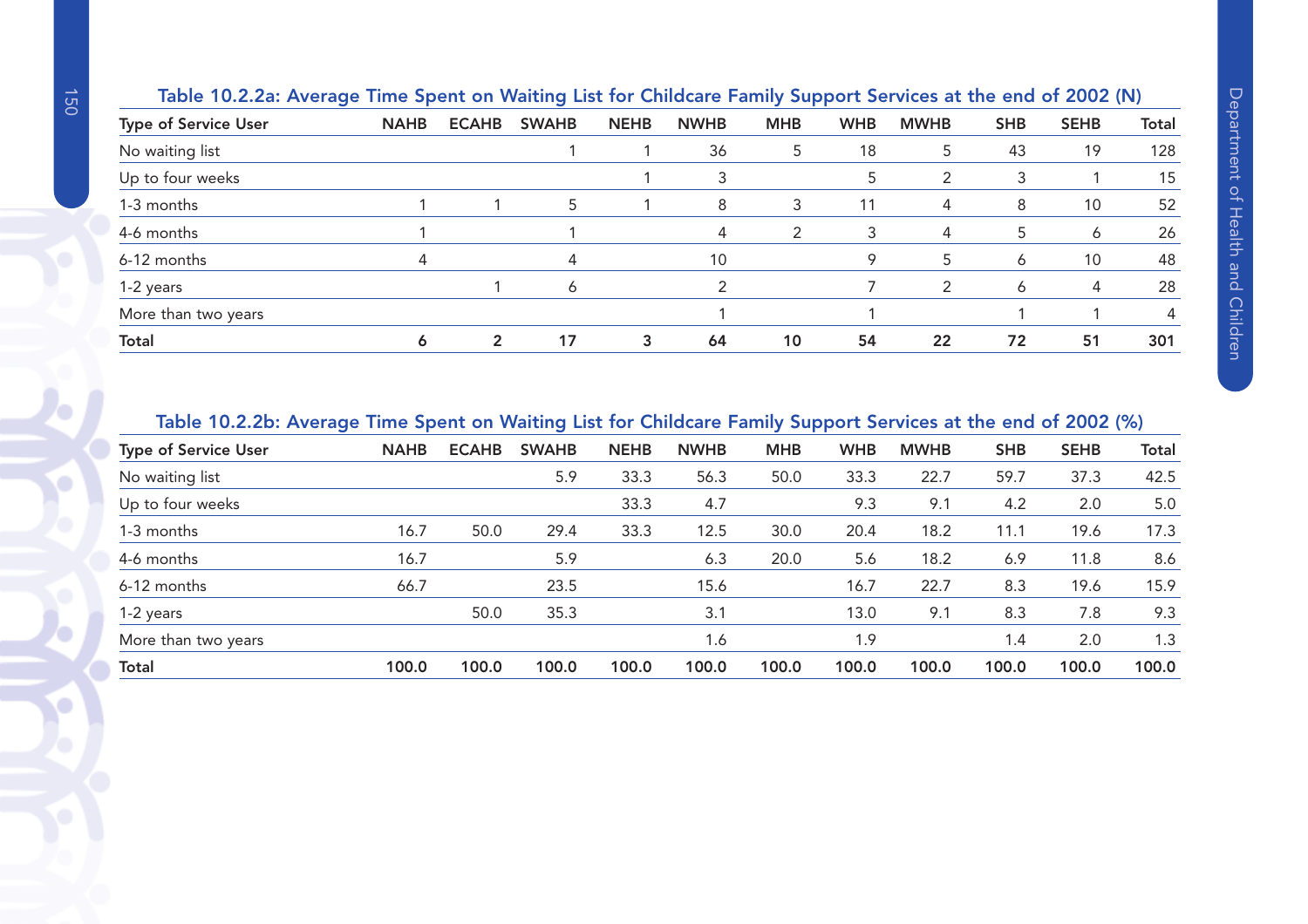| Table TU.2.3a: Average Time Spent on Walting List for All Family Support Services at the end of 2002 (IV) |             |              |              |             |             |            |            |             |            |             |       |
|-----------------------------------------------------------------------------------------------------------|-------------|--------------|--------------|-------------|-------------|------------|------------|-------------|------------|-------------|-------|
| <b>Type of Service User</b>                                                                               | <b>NAHB</b> | <b>ECAHB</b> | <b>SWAHB</b> | <b>NEHB</b> | <b>NWHB</b> | <b>MHB</b> | <b>WHB</b> | <b>MWHB</b> | <b>SHB</b> | <b>SEHB</b> | Total |
| No waiting list                                                                                           | 6           | 6            | 11           | 23          | 60          | 16         | 47         | 29          | 90         | 30          | 318   |
| Up to four weeks                                                                                          | 4           | 2            | 3            | 15          | 10          | 3          | 19         | 15          | 14         | 8           | 93    |
| 1-3 months                                                                                                |             | 4            | 13           |             | 13          | 11         | 25         | 10          | 19         | 20          | 133   |
| 4-6 months                                                                                                | 4           |              | 5            | 2           | 5           | 6          |            | 5           | 12         | 11          | 58    |
| 6-12 months                                                                                               | 8           |              | 8            |             | 14          | 2          | 10         | 6           | 15         | 15          | 80    |
| 1-2 years                                                                                                 |             |              |              |             | 2           |            |            | 2           | 10         | 4           | 35    |
| More than two years                                                                                       |             |              |              |             |             |            |            |             |            |             | 4     |
| <b>Total</b>                                                                                              | 33          | 16           | 47           | 48          | 105         | 39         | 116        | 67          | 161        | 89          | 721   |

# Table 10.2.3a: Average Time Spent on Waiting List for All Family Support Services at the end of 2002 (N)

# Table 10.2.3b: Average Time Spent on Waiting List for All Family Support Services at the end of 2002 (%)

| <b>Type of Service User</b> | <b>NAHB</b> | <b>ECAHB</b> | <b>SWAHB</b> | <b>NEHB</b> | <b>NWHB</b> | <b>MHB</b> | <b>WHB</b> | <b>MWHB</b> | <b>SHB</b> | <b>SEHB</b> | <b>Total</b> |
|-----------------------------|-------------|--------------|--------------|-------------|-------------|------------|------------|-------------|------------|-------------|--------------|
| No waiting list             | 18.2        | 37.5         | 23.4         | 47.9        | 57.1        | 41.0       | 40.5       | 43.3        | 55.9       | 33.7        | 44.1         |
| Up to four weeks            | 12.1        | 12.5         | 6.4          | 31.3        | 9.5         | 7.7        | 16.4       | 22.4        | 8.7        | 9.0         | 12.9         |
| 1-3 months                  | 33.3        | 25.0         | 27.7         | 14.6        | 12.4        | 28.2       | 21.6       | 14.9        | 11.8       | 22.5        | 18.4         |
| 4-6 months                  | 12.1        | 6.3          | 10.6         | 4.2         | 4.8         | 15.4       | 6.0        | 7.5         | 7.5        | 12.4        | 8.0          |
| 6-12 months                 | 24.2        | 6.3          | 17.0         | 2.1         | 13.3        | 5.1        | 8.6        | 9.0         | 9.3        | 16.9        | 11.1         |
| 1-2 years                   |             | 12.5         | 14.9         |             | 1.9         | 2.6        | 6.0        | 3.0         | 6.2        | 4.5         | 4.9          |
| More than two years         |             |              |              |             | 1.0         |            | .9         |             | .6         | 1.1         | .6           |
| Total                       | 100.0       | 100.0        | 100.0        | 100.0       | 100.0       | 100.0      | 100.0      | 100.0       | 100.0      | 100.0       | 100.0        |

ō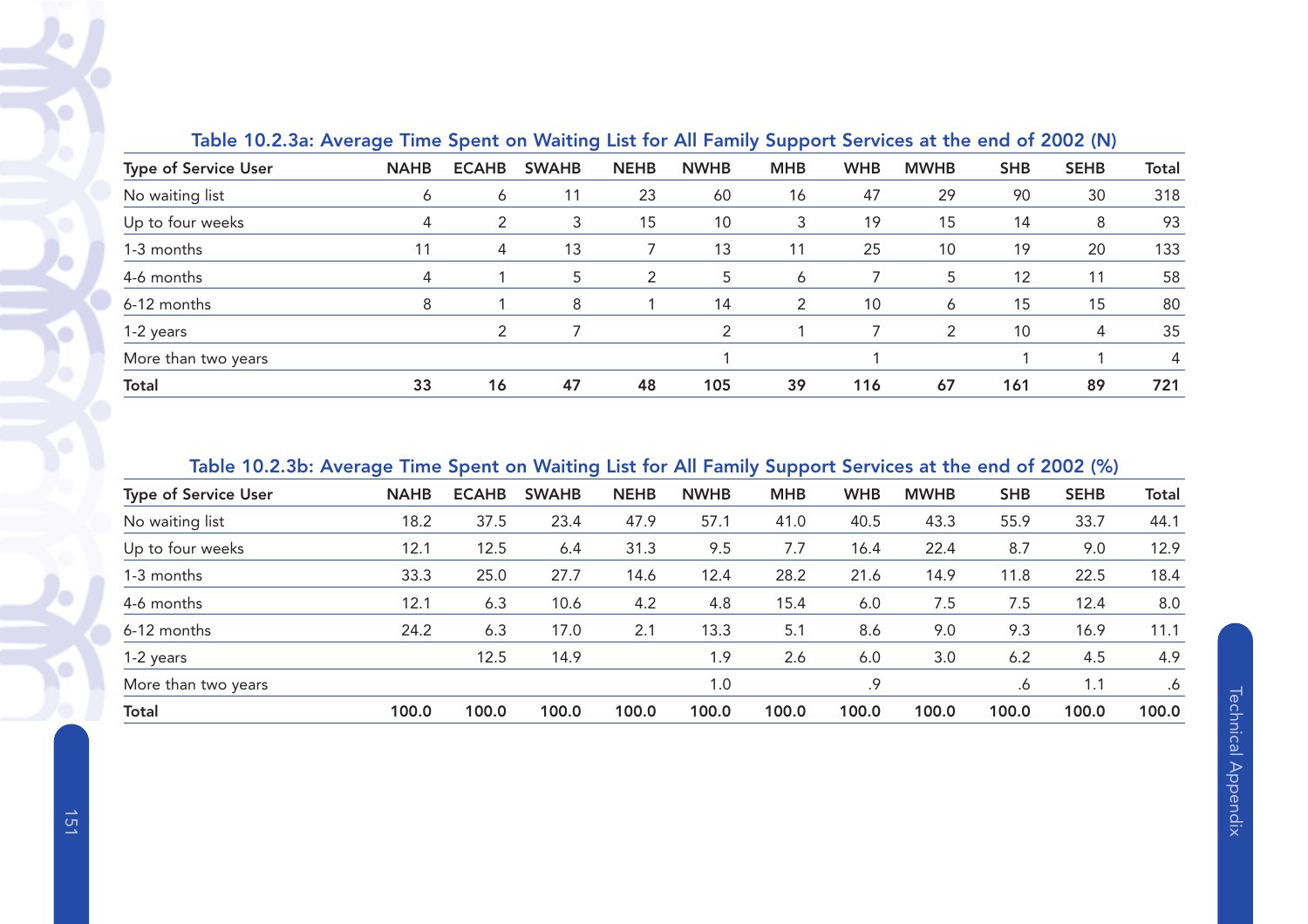|                             | TODIO TV.0. TOI CIDOTIS ON TRONGING LISE TOT QUINTON FORMITY SUPPORT SUPPORTS ON THUS UND ON LOVE (IT) |              |              |             |             |            |            |             |            |             |              |  |  |  |
|-----------------------------|--------------------------------------------------------------------------------------------------------|--------------|--------------|-------------|-------------|------------|------------|-------------|------------|-------------|--------------|--|--|--|
| <b>Type of Service User</b> | <b>NAHB</b>                                                                                            | <b>ECAHB</b> | <b>SWAHB</b> | <b>NEHB</b> | <b>NWHB</b> | <b>MHB</b> | <b>WHB</b> | <b>MWHB</b> | <b>SHB</b> | <b>SEHB</b> | <b>Total</b> |  |  |  |
| Parents                     | 498                                                                                                    | 67           | 407          | 431         | 127         | 194        | 219        | 136         | 519        | 368         | 2,966        |  |  |  |
| Children                    | 782                                                                                                    | 139          | 680          | 314         | 166         | 336        | 261        | 150         | 885        | 481         | 4,194        |  |  |  |
| Others                      | 56                                                                                                     |              | 21           |             | 170         | Q          | 18         | 45          | 191        | 160         | 678          |  |  |  |
| <b>Total</b>                | 1,336                                                                                                  | 213          | ,108         | 745         | 463         | 539        | 498        | 331         | 1,595      | 1,009       | 7,838        |  |  |  |

#### Table 10.3.1a: Persons on Waiting List for General Family Support Services at the end of 2002 (N)

## Table 10.3.1b: Persons on Waiting List for General Family Support Services at the end of 2002 (%)

| <b>Type of Service User</b> | <b>NAHB</b> | <b>ECAHB</b> | <b>SWAHB</b> | <b>NEHB</b> | <b>NWHB</b> | <b>MHB</b> | <b>WHB</b> | <b>MWHB</b> | <b>SHB</b> | <b>SEHB</b> | Total |
|-----------------------------|-------------|--------------|--------------|-------------|-------------|------------|------------|-------------|------------|-------------|-------|
| Parents                     |             |              |              | 11          |             | 6          |            |             |            |             |       |
| Children                    | 18          | 8            |              | 4           |             | Q          |            |             |            | 10          | 4     |
| Others                      |             |              |              | $\Omega$    | 4           |            |            |             |            |             |       |
| Total                       |             |              | <sup>6</sup> | <b>b</b>    | 2           | <b>b</b>   |            |             |            |             |       |

#### Table 10.3.2a: Persons on Waiting List for Childcare Family Support Services at the end of 2002 (N)

| <b>Type of Service User</b> | <b>NAHB</b> | <b>ECAHB</b> | <b>SWAHB</b> | <b>NEHB</b> | <b>NWHB</b> | <b>MHB</b> | <b>WHB</b> | <b>MWHB</b> | <b>SHB</b> | <b>SEHB</b> | Total |
|-----------------------------|-------------|--------------|--------------|-------------|-------------|------------|------------|-------------|------------|-------------|-------|
| Parents                     | 10          |              | 150          |             | 383         | 9          | 138        | 160         | 279        | 311         | 1,440 |
| Children                    | 321         | 73           | 503          | 119         | 402         | 67         | 392        | 306         | 863        | 673         | 3,719 |
| Others                      |             |              |              |             |             | $\Omega$   | 0          | Ô           | 4          |             |       |
| <b>Total</b>                | 331         | 73           | 653          | 119         | 788         | 76         | 530        | 472         | 1,146      | 984         | 5,172 |

Ō

O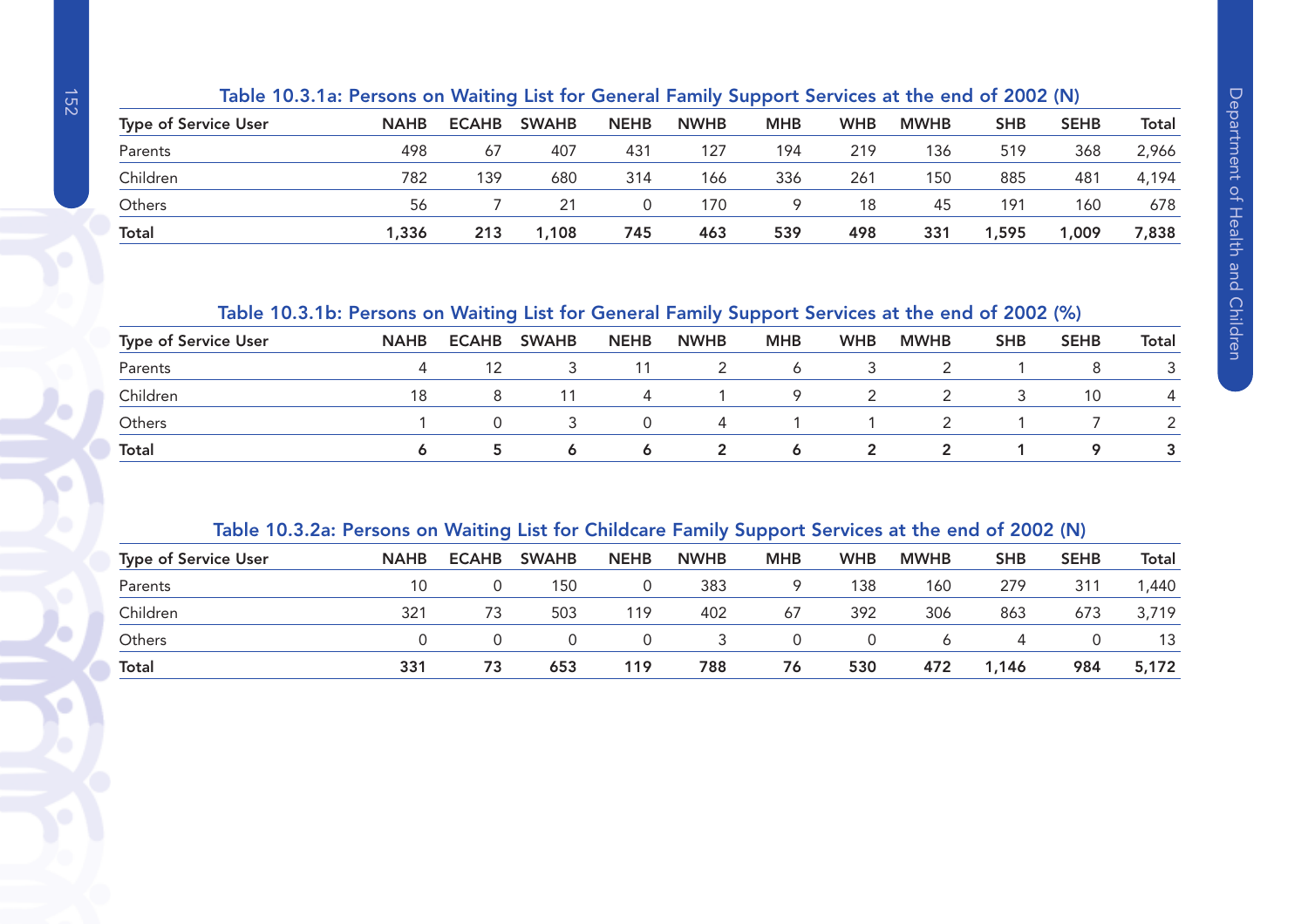| Table TV.O.ED. I GISONS ON WAILING LISE TOP CHINCENET ANIMY Support Services at the end of EOOE (70) |             |              |              |             |             |            |            |             |            |             |       |
|------------------------------------------------------------------------------------------------------|-------------|--------------|--------------|-------------|-------------|------------|------------|-------------|------------|-------------|-------|
| <b>Type of Service User</b>                                                                          | <b>NAHB</b> | <b>ECAHB</b> | <b>SWAHB</b> | <b>NEHB</b> | <b>NWHB</b> | <b>MHB</b> | <b>WHB</b> | <b>MWHB</b> | <b>SHB</b> | <b>SEHB</b> | Total |
| Parents                                                                                              |             |              |              |             | -22         |            | 10         |             |            | 26          | 16    |
| Children                                                                                             | 55          | 116          | 46           | 100         | 22          |            | 19         | 20          | 29         | 36          | 23    |
| Others                                                                                               |             |              |              |             |             |            |            | 19          |            |             |       |
| <b>Total</b>                                                                                         | 52          | 116          | 29           | 54          | 20          |            | 15         | 16          | 21         | 23          | 18    |

#### Table 10.3.2b: Persons on Waiting List for Childcare Family Support Services at the end of 2002 (%)

#### Table 10.3.3a: Persons on Waiting List for All Family Support Services at the end of 2002 (N)

| <b>Type of Service User</b> | <b>NAHB</b> | <b>ECAHB</b> | <b>SWAHB</b> | <b>NEHB</b> | <b>NWHB</b> | <b>MHB</b> | <b>WHB</b> | <b>MWHB</b> | <b>SHB</b> | <b>SEHB</b> | Total  |
|-----------------------------|-------------|--------------|--------------|-------------|-------------|------------|------------|-------------|------------|-------------|--------|
| Parents                     | 508         | 67           | 557          | 431         | 510         | 203        | 357        | 296         | 798        | 679         | 4,406  |
| Children                    | .103        | 212          | 1,183        | 433         | 568         | 403        | 653        | 456         | .748       | 1,154       | 7,913  |
| <b>Others</b>               | 56          |              | 21           | 0           | 173         | 9          | 18         | 51          | 195        | 160         | 691    |
| <b>Total</b>                | 1.667       | 286          | 1,761        | 864         | 1,251       | 615        | 1,028      | 803         | 2,741      | 1,993       | 13,010 |

#### Table 10.3.3b: Persons on Waiting List for All Family Support Services at the end of 2002 (%)

| <b>Type of Service User</b> | <b>NAHB</b> | <b>ECAHB</b> | <b>SWAHB</b> | <b>NEHB</b> | <b>NWHB</b>    | <b>MHB</b> | <b>WHB</b>   | <b>MWHB</b> | <b>SHB</b>  | <b>SEHB</b>    | Total |
|-----------------------------|-------------|--------------|--------------|-------------|----------------|------------|--------------|-------------|-------------|----------------|-------|
| Parents                     | $\Delta$    |              | 4            |             | $5^{\circ}$    | $5 -$      | 4            | 4           |             |                | 4     |
| Children                    | 22          | 12           | 17           | $\mathbf b$ | 3              | 5.         | $\mathbf{p}$ | $\mathbf b$ | $5^{\circ}$ | 18             |       |
| Others                      |             | 0            |              | $\Omega$    | $\overline{a}$ |            |              |             |             | $\overline{a}$ |       |
| <b>Total</b>                |             |              | 8            |             | 4              | 5.         |              | 4           |             | 12             |       |

 $\mathbf{r}$ 

v.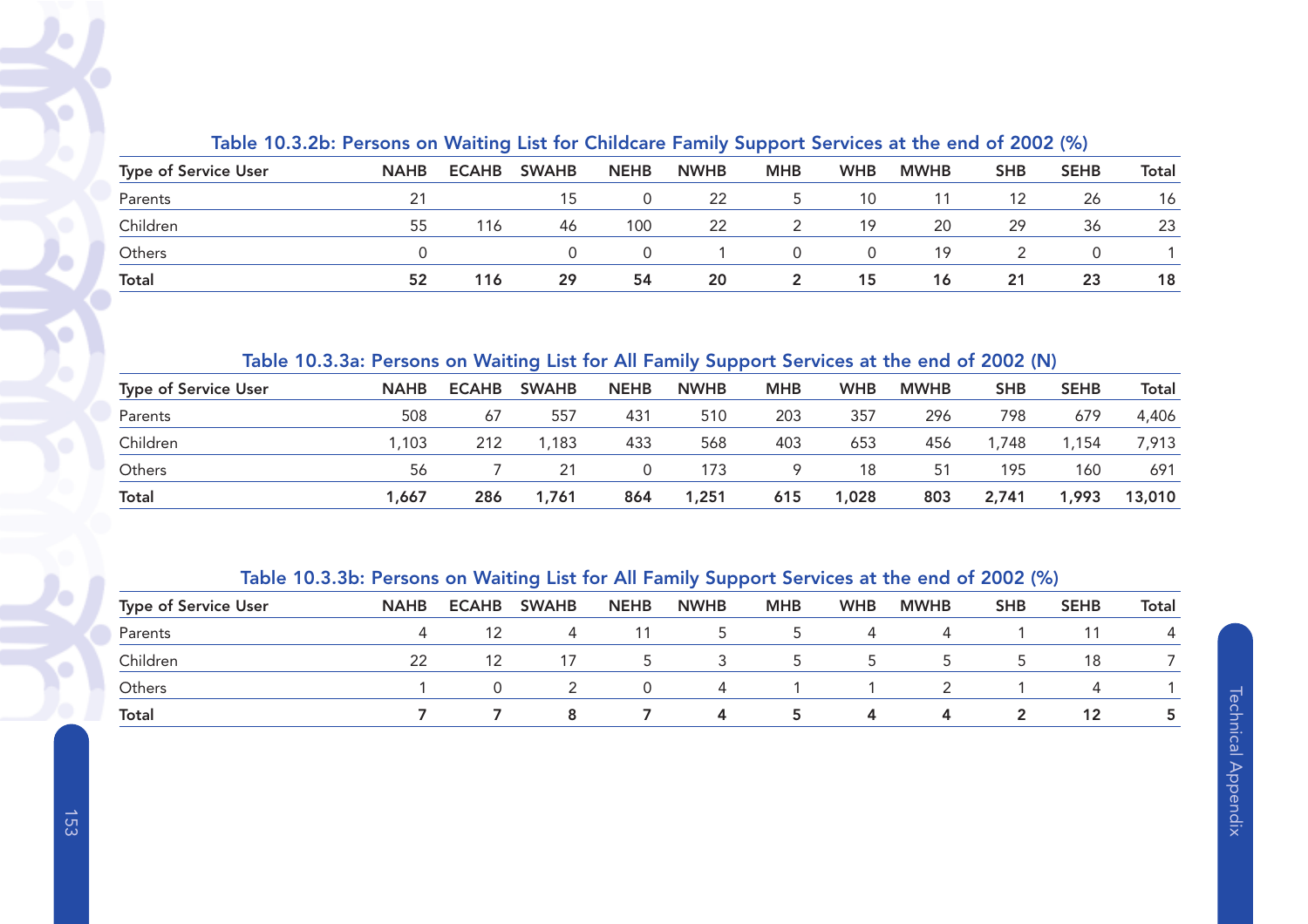|                      | rapid Terminal Average Three spent by Service Obers in Centrum runniy support Services (iv) |               |              |             |             |            |            |             |            |             |              |
|----------------------|---------------------------------------------------------------------------------------------|---------------|--------------|-------------|-------------|------------|------------|-------------|------------|-------------|--------------|
| Type of Service User | <b>NAHB</b>                                                                                 | <b>ECAHB</b>  | <b>SWAHB</b> | <b>NEHB</b> | <b>NWHB</b> | <b>MHB</b> | <b>WHB</b> | <b>MWHB</b> | <b>SHB</b> | <b>SEHB</b> | <b>Total</b> |
| Less than 1 week     |                                                                                             |               |              |             |             |            |            |             |            |             | 6            |
| 1-3 weeks            |                                                                                             |               |              |             |             |            | 2          |             | $\Delta$   |             | 10           |
| 1-3 months           |                                                                                             |               | 3            | 4           | 8           | 2          |            | 3           | 9          | 2           | 39           |
| 4-6 months           | 2                                                                                           |               | 2            | 4           | 3           |            | 10         |             | 4          | 2           | 30           |
| 6-12 months          | 12                                                                                          | $\mathcal{P}$ | 6            |             | 5           | 6          | 14         | 15          | 15         | 6           | 88           |
| 1-2 years            | 6                                                                                           | 5             | 8            | 14          | 8           | 11         | 16         | 16          | 30         | 14          | 128          |
| More than 2 years    |                                                                                             | 3             | 10           | 12          | 19          | 13         | 16         | 10          | 31         | 17          | 136          |
| Total                | 27                                                                                          | 13            | 30           | 43          | 44          | 34         | 65         | 46          | 94         | 41          | 437          |
|                      |                                                                                             |               |              |             |             |            |            |             |            |             |              |

#### Table 10.4.1a: Average Time Spent by Service Users in General Family Support Services (N)

#### Table 10.4.1b: Average Time Spent by Service Users in General Family Support Services (%)

| <b>Type of Service User</b> | <b>NAHB</b> | <b>ECAHB</b> | <b>SWAHB</b> | <b>NEHB</b> | <b>NWHB</b> | <b>MHB</b> | <b>WHB</b> | <u>in the property of the second second</u><br><b>MWHB</b> | <b>SHB</b> | <b>SEHB</b> | Total |
|-----------------------------|-------------|--------------|--------------|-------------|-------------|------------|------------|------------------------------------------------------------|------------|-------------|-------|
|                             |             |              |              |             |             |            |            |                                                            |            |             |       |
| Less than 1 week            | 3.7         |              | 3.3          | 2.3         | 2.3         | 2.9        |            |                                                            | 1.1        |             | 1.4   |
| 1-3 weeks                   | 3.7         | 7.7          |              | 2.3         |             |            | 3.1        | 2.2                                                        | 4.3        |             | 2.3   |
| 1-3 months                  |             | 7.7          | 10.0         | 9.3         | 18.2        | 5.9        | 10.8       | 6.5                                                        | 9.6        | 4.9         | 8.9   |
| 4-6 months                  | 7.4         | 7.7          | 6.7          | 9.3         | 6.8         | 2.9        | 15.4       | 2.2                                                        | 4.3        | 4.9         | 6.9   |
| 6-12 months                 | 44.4        | 15.4         | 20.0         | 16.3        | 11.4        | 17.6       | 21.5       | 32.6                                                       | 16.0       | 14.6        | 20.1  |
| 1-2 years                   | 22.2        | 38.5         | 26.7         | 32.6        | 18.2        | 32.4       | 24.6       | 34.8                                                       | 31.9       | 34.1        | 29.3  |
| More than 2 years           | 18.5        | 23.1         | 33.3         | 27.9        | 43.2        | 38.2       | 24.6       | 21.7                                                       | 33.0       | 41.5        | 31.1  |
| <b>Total</b>                | 100.0       | 100.0        | 100.0        | 100.0       | 100.0       | 100.0      | 100.0      | 100.0                                                      | 100.0      | 100.0       | 100.0 |

O

 $\bullet$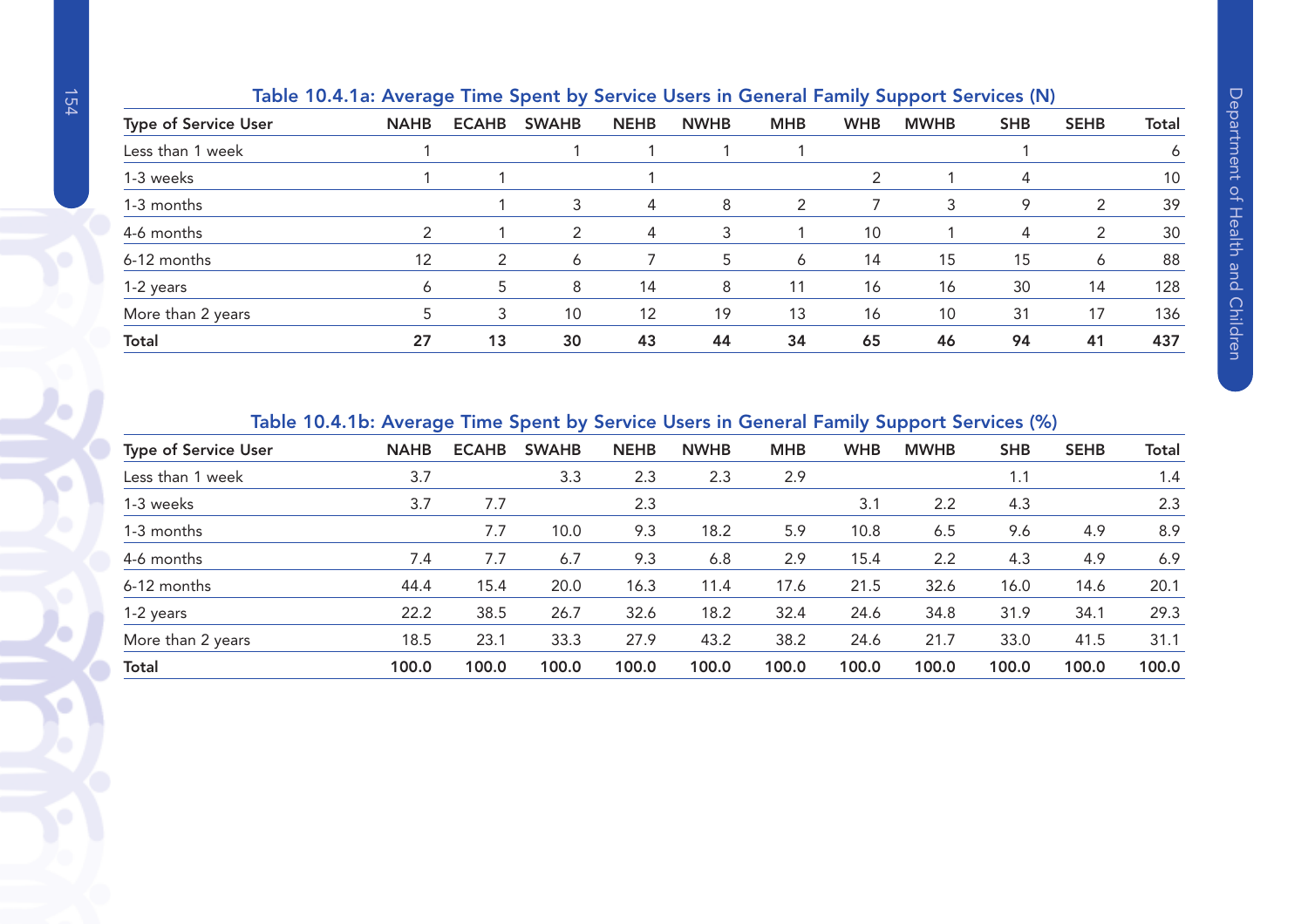|                             | <u>_</u>    |              |              |             |             |            |            | . .         |            | . .         |              |
|-----------------------------|-------------|--------------|--------------|-------------|-------------|------------|------------|-------------|------------|-------------|--------------|
| <b>Type of Service User</b> | <b>NAHB</b> | <b>ECAHB</b> | <b>SWAHB</b> | <b>NEHB</b> | <b>NWHB</b> | <b>MHB</b> | <b>WHB</b> | <b>MWHB</b> | <b>SHB</b> | <b>SEHB</b> | <b>Total</b> |
| Less than 1 week            |             |              |              |             |             |            |            |             |            |             |              |
| 1-3 weeks                   |             |              |              |             |             |            |            |             |            |             |              |
| 1-3 months                  |             |              |              |             |             |            |            |             |            |             |              |
| 4-6 months                  |             |              |              |             |             |            |            |             |            |             |              |
| 6-12 months                 |             |              |              |             | 4           |            | 6          | 3           | 6          | 8           | 27           |
| 1-2 years                   | 5           | 2            | 17           |             | 54          |            | 42         | 15          | 46         | 49          | 237          |
| More than 2 years           |             |              |              | 3           | 11          | 5          | 10         |             | 22         | 5           | 65           |
| <b>Total</b>                | 6           | 2            | 18           | 3           | 70          | 12         | 60         | 26          | 76         | 62          | 335          |

## Table 10.4.2a: Average Time Spent by Service Users in Childcare Family Support Services (N)

## Table 10.4.2b: Average Time Spent by Service Users in Childcare Family Support Services (%)

| <b>Type of Service User</b> | <b>NAHB</b> | <b>ECAHB</b> | <b>SWAHB</b> | <b>NEHB</b> | <b>NWHB</b> | <b>MHB</b> | <b>WHB</b> | <b>MWHB</b> | <b>SHB</b> | <b>SEHB</b> | <b>Total</b> |
|-----------------------------|-------------|--------------|--------------|-------------|-------------|------------|------------|-------------|------------|-------------|--------------|
| Less than 1 week            |             |              |              |             |             |            |            |             | 1.3        |             | .3           |
| 1-3 weeks                   |             |              |              |             |             |            | 1.7        |             | 1.3        |             | .6           |
| 1-3 months                  |             |              |              |             |             |            | 1.7        | 3.8         |            |             | .6           |
| 4-6 months                  |             |              |              |             | 1.4         |            |            |             |            |             | .3           |
| 6-12 months                 |             |              |              |             | 5.7         |            | 10.0       | 11.5        | 7.9        | 12.9        | 8.1          |
| 1-2 years                   | 83.3        | 100.0        | 94.4         |             | 77.1        | 58.3       | 70.0       | 57.7        | 60.5       | 79.0        | 70.7         |
| More than 2 years           | 16.7        |              | 5.6          | 100.0       | 15.7        | 41.7       | 16.7       | 26.9        | 28.9       | 8.1         | 19.4         |
| Total                       | 100.0       | 100.0        | 100.0        | 100.0       | 100.0       | 100.0      | 100.0      | 100.0       | 100.0      | 100.0       | 100.0        |
|                             |             |              |              |             |             |            |            |             |            |             |              |

ö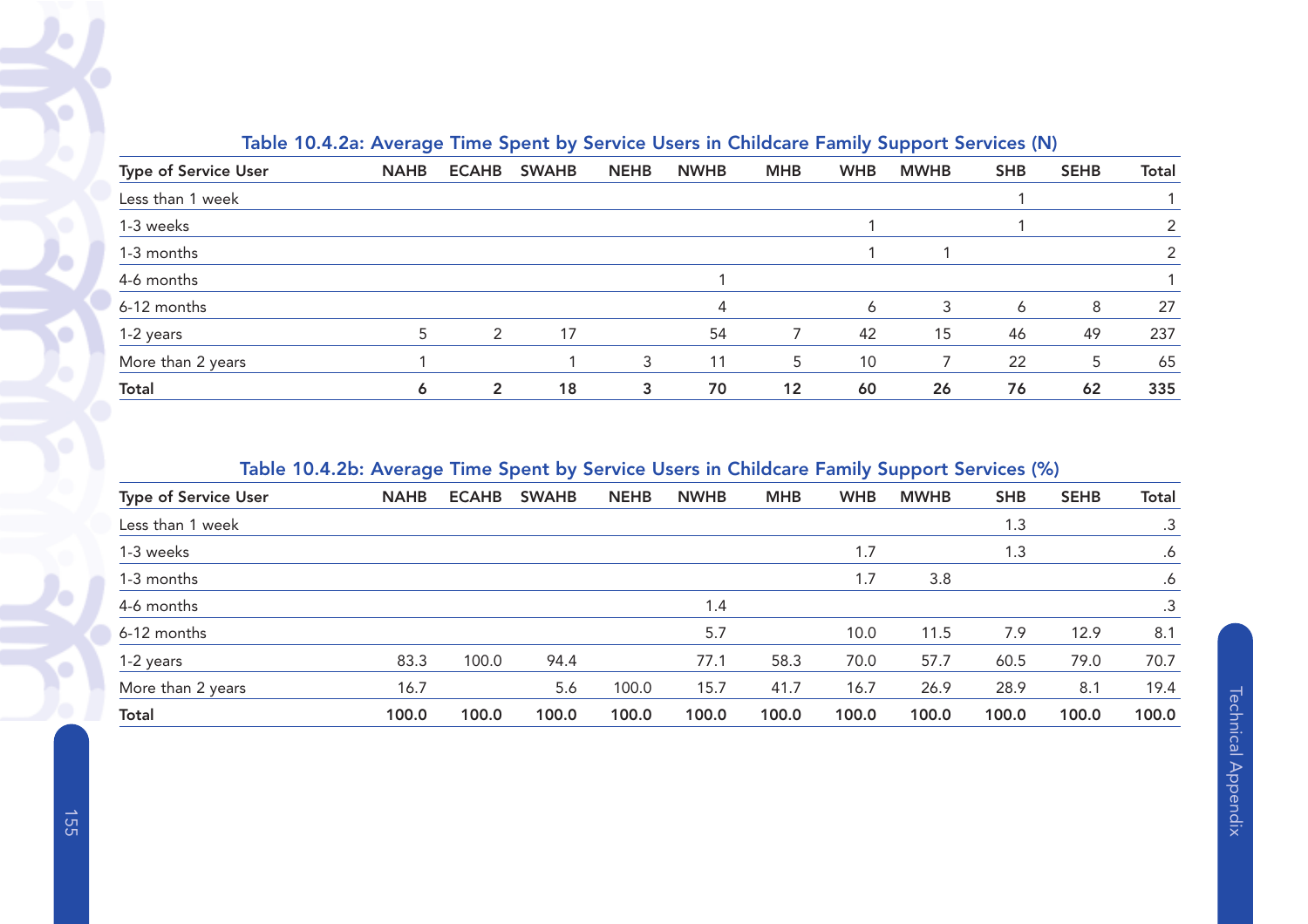|                             | lable TV. F. Ja. Average Time Spent by Service Osers in Air Family Support Services (N) |              |              |             |             |            |            |             |            |             |       |
|-----------------------------|-----------------------------------------------------------------------------------------|--------------|--------------|-------------|-------------|------------|------------|-------------|------------|-------------|-------|
| <b>Type of Service User</b> | <b>NAHB</b>                                                                             | <b>ECAHB</b> | <b>SWAHB</b> | <b>NEHB</b> | <b>NWHB</b> | <b>MHB</b> | <b>WHB</b> | <b>MWHB</b> | <b>SHB</b> | <b>SEHB</b> | Total |
| Less than 1 week            |                                                                                         |              |              |             |             |            |            |             |            |             |       |
| 1-3 weeks                   |                                                                                         |              |              |             |             |            |            |             | 5          |             | 12    |
| 1-3 months                  |                                                                                         |              |              | 4           | 8           | 2          | 8          | 4           | Q          | 2           | 41    |
| 4-6 months                  | 2                                                                                       |              | 2            | 4           | 4           |            | 10         |             | 4          | 2           | 31    |
| 6-12 months                 | 12                                                                                      | 2            | 6            |             | 9           | 6          | 20         | 18          | 21         | 14          | 115   |
| 1-2 years                   |                                                                                         |              | 25           | 14          | 62          | 18         | 58         | 31          | 76         | 63          | 365   |
| More than 2 years           | Ô                                                                                       | 3            | 11           | 15          | 30          | 18         | 26         | 17          | 53         | 22          | 201   |
| <b>Total</b>                | 33                                                                                      | 15           | 48           | 46          | 114         | 46         | 125        | 72          | 170        | 103         | 772   |

# Table 10.4.3a: Average Time Spent by Service Users in All Family Support Services (N)

#### Table 10.4.3b: Average Time Spent by Service Users in All Family Support Services (%)

|                             |             | ۔            |              |             |             |            | -<br>. .   |             |            |             |       |
|-----------------------------|-------------|--------------|--------------|-------------|-------------|------------|------------|-------------|------------|-------------|-------|
| <b>Type of Service User</b> | <b>NAHB</b> | <b>ECAHB</b> | <b>SWAHB</b> | <b>NEHB</b> | <b>NWHB</b> | <b>MHB</b> | <b>WHB</b> | <b>MWHB</b> | <b>SHB</b> | <b>SEHB</b> | Total |
| Less than 1 week            | 3.0         |              | 2.1          | 2.2         | .9          | 2.2        |            |             | 1.2        |             | .9    |
| 1-3 weeks                   | 3.0         | 6.7          |              | 2.2         |             |            | 2.4        | 1.4         | 2.9        |             | 1.6   |
| 1-3 months                  |             | 6.7          | 6.3          | 8.7         | 7.0         | 4.3        | 6.4        | 5.6         | 5.3        | 1.9         | 5.3   |
| 4-6 months                  | 6.1         | 6.7          | 4.2          | 8.7         | 3.5         | 2.2        | 8.0        | 1.4         | 2.4        | 1.9         | 4.0   |
| 6-12 months                 | 36.4        | 13.3         | 12.5         | 15.2        | 7.9         | 13.0       | 16.0       | 25.0        | 12.4       | 13.6        | 14.9  |
| 1-2 years                   | 33.3        | 46.7         | 52.1         | 30.4        | 54.4        | 39.1       | 46.4       | 43.1        | 44.7       | 61.2        | 47.3  |
| More than 2 years           | 18.2        | 20.0         | 22.9         | 32.6        | 26.3        | 39.1       | 20.8       | 23.6        | 31.2       | 21.4        | 26.0  |
| <b>Total</b>                | 100.0       | 100.0        | 100.0        | 100.0       | 100.0       | 100.0      | 100.0      | 100.0       | 100.0      | 100.0       | 100.0 |

O

O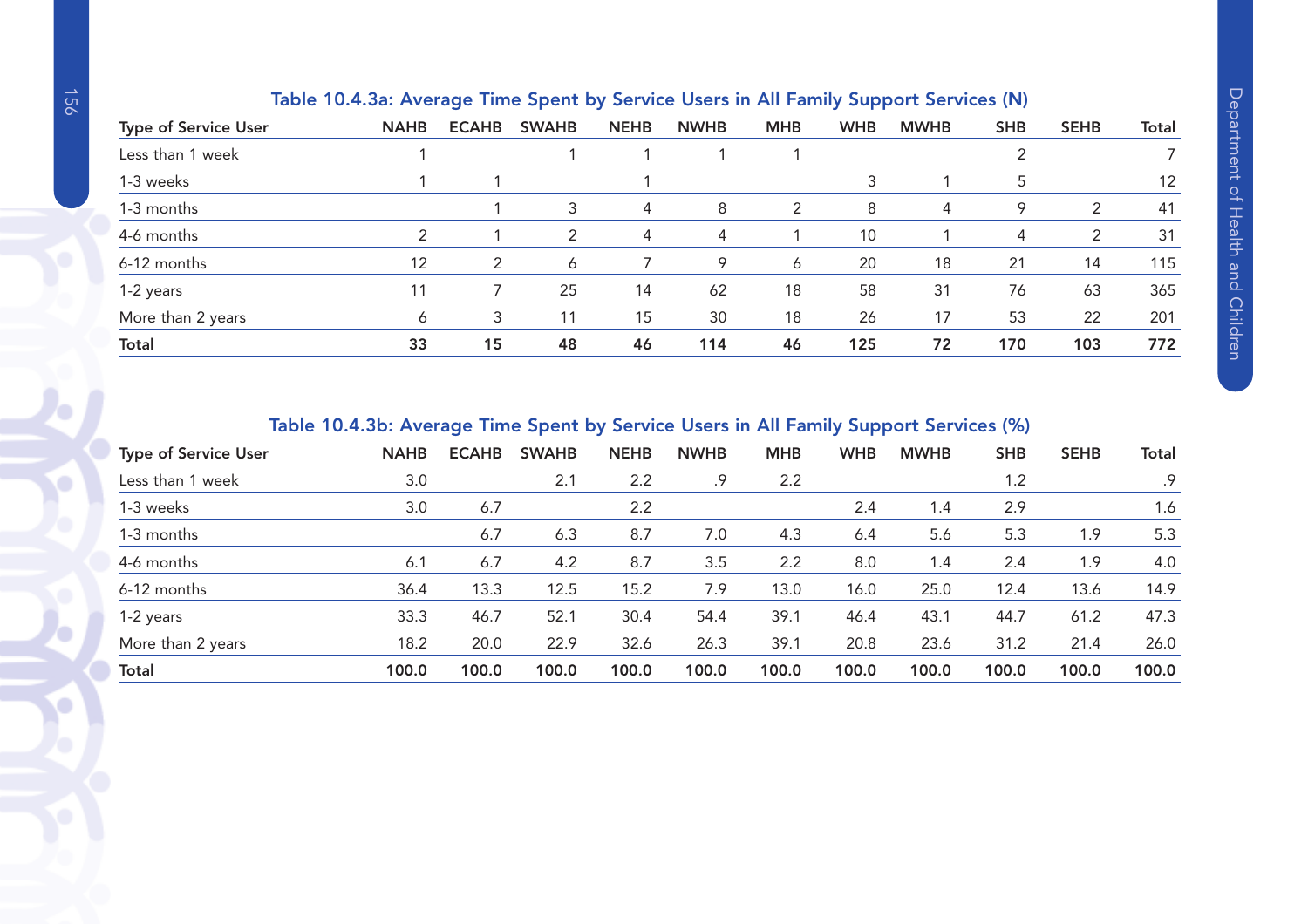|                             | $10000$ . The contract solution speciality supports and the solution setting $\pm \sqrt{2}$ |              |              |             |             |            |            |             |            |             |              |
|-----------------------------|---------------------------------------------------------------------------------------------|--------------|--------------|-------------|-------------|------------|------------|-------------|------------|-------------|--------------|
| <b>Type of Service User</b> | <b>NAHB</b>                                                                                 | <b>ECAHB</b> | <b>SWAHB</b> | <b>NEHB</b> | <b>NWHB</b> | <b>MHB</b> | <b>WHB</b> | <b>MWHB</b> | <b>SHB</b> | <b>SEHB</b> | <b>Total</b> |
| Parents                     | 3,578                                                                                       | 248          | 1.631        | 1,729       | 4,277       | ,697       | 3,521      | 2.064       | 20,105     | 2.516       | 41,366       |
| Children                    | 2.681                                                                                       | 456          | 2,374        | 2,282       | 9,080       | 2,327      | 8,088      | 2,836       | 8.249      | 2,053       | 40,426       |
| Others                      | 977                                                                                         | 406          | 319          | 116         | 2.696       | 440        | 471        | .359        | 13,916     | 1,970       | 22,670       |
| Total                       | 7.236                                                                                       | .110         | 4,324        | 4.127       | 16,053      | 4,464      | 12,080     | 6,259       | 42,270     | 6,539       | 104,462      |

#### Table 10.5.1a: New Service Users in General Family Support Services During 2002 (N)

# Table 10.5.1b: New Service Users in General Family Support Services During 2002 (%)

| <b>Type of Service User</b> | <b>NAHB</b> | <b>ECAHB</b> | <b>SWAHB</b> | <b>NEHB</b> | <b>NWHB</b> | <b>MHB</b> | <b>WHB</b> | <b>MWHB</b> | <b>SHB</b> | <b>SEHB</b> | <b>Total</b> |
|-----------------------------|-------------|--------------|--------------|-------------|-------------|------------|------------|-------------|------------|-------------|--------------|
| Parents                     | 49          | 22           | 38           | 42          | 27          | 38         | 29         | 33          | 48         | 38          | 40           |
| Children                    | 37          | 41           | 55           | 55          | 57          | 52         | 67         | 45          | 20         | 31          | 39           |
| Others                      | 14          | 37           |              |             | 17          | 10         | 4          | 22          | 33         | 30          | 22           |
| Total                       | 100         | 100          | 100          | 100         | 100         | 100        | 100        | 100         | 100        | 100         | 100          |

## Table 10.5.2a: New Service Users in Childcare Family Support Services During 2002 (N)

| <b>Type of Service User</b> | <b>NAHB</b> | <b>ECAHB</b> | <b>SWAHB</b> | <b>NEHB</b> | <b>NWHB</b> | <b>MHB</b> | <b>WHB</b> | <b>MWHB</b> | <b>SHB</b> | <b>SEHB</b> | <b>Total</b> |
|-----------------------------|-------------|--------------|--------------|-------------|-------------|------------|------------|-------------|------------|-------------|--------------|
| Parents                     | 25          |              | 145          | 110         | 967         | 175        | 718        | 346         | .155       | 943         | 4,584        |
| Children                    | 240         | 51           | 442          | 80          | 1.036       | 186        | 1.546      | 770         | .518       | 1,205       | 7,074        |
| Others                      | 15          |              | 0            | 20          | 93          | 104        | 112        | 13          | 125        | 518         | 1,000        |
| <b>Total</b>                | 280         | 51           | 587          | 210         | 2,096       | 465        | 2,376      | 1,129       | 2,798      | 2,666       | 12,658       |

G

G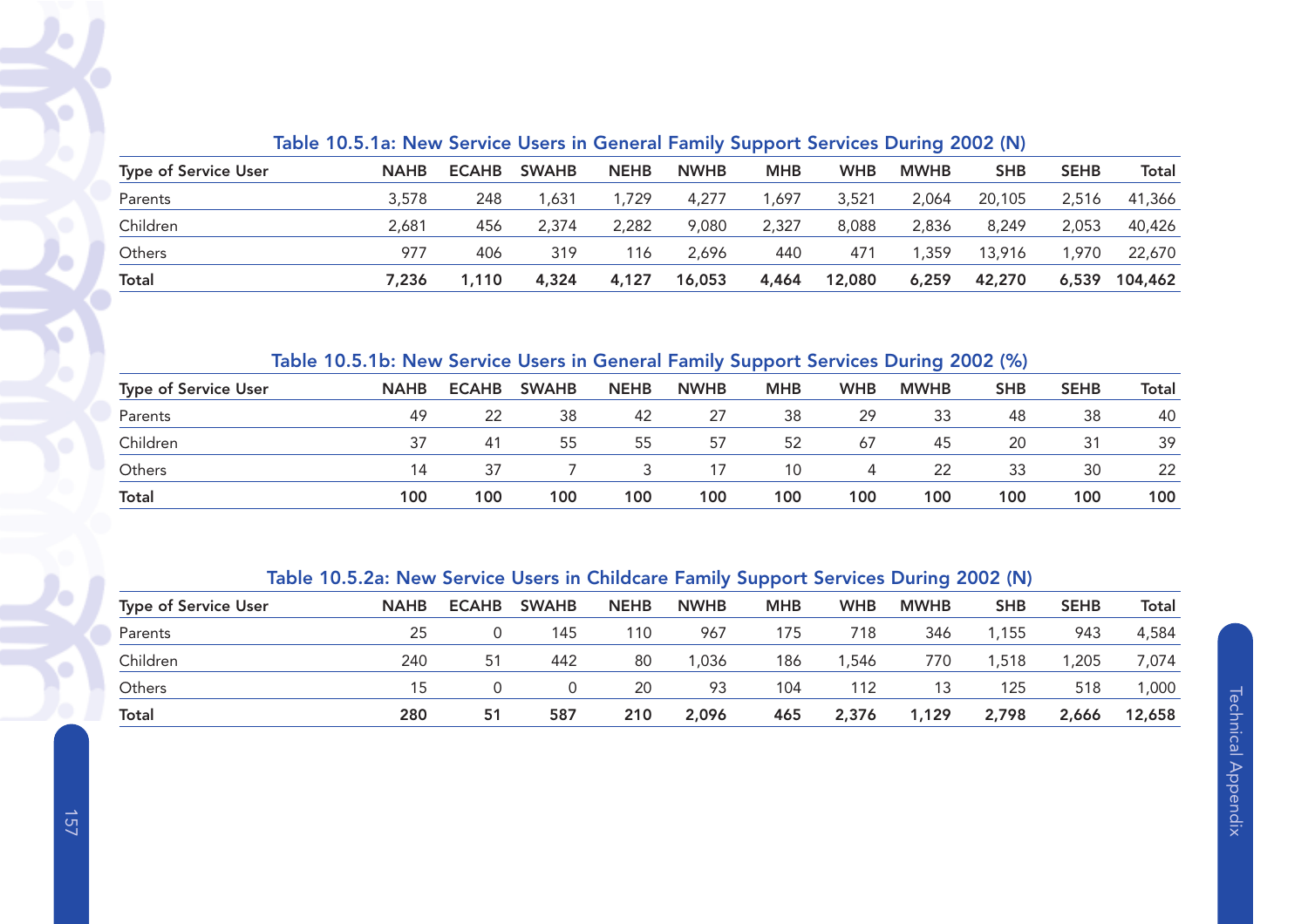|                             | <u>ROME TOWN. HEW JEFVICE OSED IN CHILDCALE FAMILY JUPPOLE JEFVICES DURING ZOOZ (70)</u> |              |              |             |             |            |            |             |            |             |       |
|-----------------------------|------------------------------------------------------------------------------------------|--------------|--------------|-------------|-------------|------------|------------|-------------|------------|-------------|-------|
| <b>Type of Service User</b> | <b>NAHB</b>                                                                              | <b>ECAHB</b> | <b>SWAHB</b> | <b>NEHB</b> | <b>NWHB</b> | <b>MHB</b> | <b>WHB</b> | <b>MWHB</b> | <b>SHB</b> | <b>SEHB</b> | Total |
| Parents                     |                                                                                          |              | 25           | 52          | 46          | 38         | 30         | 31          | 41         | 35          | 36    |
| Children                    | 86                                                                                       | 100          | 75           | 38          | 49          | 40         | 65         | 68          | -54        | 45          | 56    |
| Others                      |                                                                                          |              | $\Omega$     | 10          | 4           | 22         |            |             |            | 19          |       |
| <b>Total</b>                | 100                                                                                      | 100          | 100          | 100         | 100         | 100        | 100        | 100         | 100        | 100         | 100   |

# Table 10.5.2b: New Service Users in Childcare Family Support Services During 2002 (%)

#### Table 10.5.3a: New Service Users in All Family Support Services During 2002 (N)

| <b>Type of Service User</b> | <b>NAHB</b> | <b>ECAHB</b> | <b>SWAHB</b> | <b>NEHB</b> | <b>NWHB</b> | <b>MHB</b> | <b>WHB</b> | <b>MWHB</b> | <b>SHB</b> | <b>SEHB</b> | Total         |
|-----------------------------|-------------|--------------|--------------|-------------|-------------|------------|------------|-------------|------------|-------------|---------------|
| Parents                     | 3,603       | 248          | 1.776        | .839        | 5,244       | 1.872      | 4,239      | 2,410       | 21,260     | 3.459       | 45,950        |
| Children                    | 2.921       | 507          | 2,816        | 2,362       | 10.116      | 2,513      | 9.634      | 3,606       | 9.767      | 3,258       | 47,500        |
| Others                      | 992         | 406          | 319          | 136         | 2.789       | 544        | 583        | .372        | 14,041     | 2,488       | 23,670        |
| <b>Total</b>                | 7.516       | 1,161        | 4,911        | 4,337       | 18,149      | 4,929      | 14,456     | 7,388       | 45,068     |             | 9,205 117,120 |

# Table 10.5.3b: New Service Users in All Family Support Services During 2002 (%)

| <b>Type of Service User</b> | <b>NAHB</b> | <b>ECAHB</b> | <b>SWAHB</b> | <b>NEHB</b> | <b>NWHB</b> | <b>MHB</b> | <b>WHB</b> | <b>MWHB</b> | <b>SHB</b> | <b>SEHB</b> | Total |
|-----------------------------|-------------|--------------|--------------|-------------|-------------|------------|------------|-------------|------------|-------------|-------|
| Parents                     | 48          | 21           | 36           | 42          | 29          | 38         | 29         | 33          | 47         | 38          | 39    |
| Children                    | 39          | 44           | 57           | 54          | 56          | 51         | 67         | 49          | 22         | 35          | -41   |
| Others                      | 13          | 35           |              |             | 15          | 11         |            | 19          | 31         | 27          | 20    |
| Total                       | 100         | 100          | 100          | 100         | 100         | 100        | 100        | 100         | 100        | 100         | 100   |

O

Ō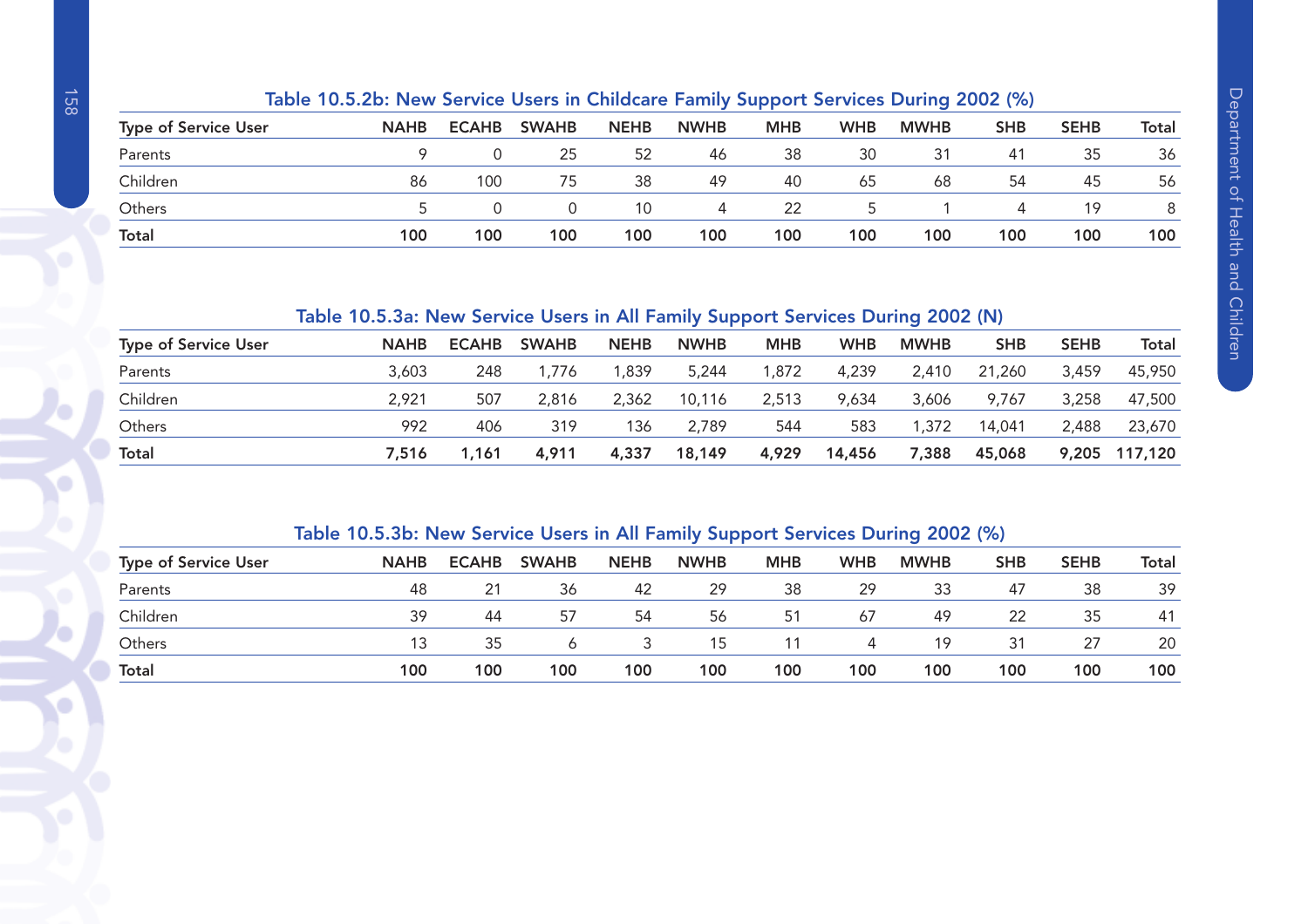# Section Eleven: Survey of Service Users

|                       | <b>Table 11.1: Extent of Survey</b> |              |              |             |             |            |            |             |            |             |       |  |  |
|-----------------------|-------------------------------------|--------------|--------------|-------------|-------------|------------|------------|-------------|------------|-------------|-------|--|--|
| <b>Questionnaires</b> | <b>NAHB</b>                         | <b>ECAHB</b> | <b>SWAHB</b> | <b>NEHB</b> | <b>NWHB</b> | <b>MHB</b> | <b>WHB</b> | <b>MWHB</b> | <b>SHB</b> | <b>SEHB</b> | Total |  |  |
| Forms distributed     | 248                                 | 275          | 108          | 128         | 637         | 108        | 929        | 370         | 1022       | 665         | 4490  |  |  |
| Forms returned        | 36                                  | 14           | 46           | 25          | 181         | 30         | 197        | -87         | 231        | 141         | 988   |  |  |
| Response rate         | 14.5                                | 5.1          | 42.6         | 19.6        | 28.4        | 27.9       | 21.2       | 23.5        | 22.6       | 21.2        | 22.0  |  |  |

# Table 11.2.1a: Type of Service User – General Family Support Services (N)

| <b>Type</b>  | <b>NAHB</b> | <b>ECAHB</b>  | <b>SWAHB</b> | <b>NEHB</b> | <b>NWHB</b> | <b>MHB</b> | <b>WHB</b> | <b>MWHB</b> | <b>SHB</b> | <b>SEHB</b> | Total |
|--------------|-------------|---------------|--------------|-------------|-------------|------------|------------|-------------|------------|-------------|-------|
| Boy          |             | 2             |              |             | 9           | 2          | 12         |             | 14         | 4           | 55    |
| Girl         |             | $\mathcal{P}$ | 3            | 4           | 15          | 4          | 24         | 9           | 12         | 8           | 85    |
| Mother       | 19          | 5             | 19           | 17          | 40          |            | 30         | -26         | 56         | 26          | 245   |
| Father       |             |               |              | 2           | 4           |            |            |             |            |             | 27    |
| Other        |             |               |              |             |             |            |            |             | 14         |             | 30    |
| <b>Total</b> | 27          | 10            | 27           | 24          | 71          | 13         | 79         | 46          | 103        | 42          | 442   |

# Table 11.2.1b: Type of Service User – General Family Support Services (%)

| <b>Type</b>  | <b>NAHB</b> | <b>ECAHB</b> | <b>SWAHB</b> | <b>NEHB</b> | <b>NWHB</b> | <b>MHB</b> | <b>WHB</b> | <b>MWHB</b> | <b>SHB</b> | <b>SEHB</b> | Total |
|--------------|-------------|--------------|--------------|-------------|-------------|------------|------------|-------------|------------|-------------|-------|
| Boy          | 11.1        | 20.0         | 3.7          | 4.2         | 12.7        | 15.4       | 15.2       | 15.2        | 13.6       | 9.5         | 12.4  |
| Girl         | 14.8        | 20.0         | 11.1         | 16.7        | 21.1        | 30.8       | 30.4       | 19.6        | 11.7       | 19.0        | 19.2  |
| Mother       | 70.4        | 50.0         | 70.4         | 70.8        | 56.3        | 53.8       | 38.0       | 56.5        | 54.4       | 61.9        | 55.4  |
| Father       | 3.7         |              | 3.7          | 8.3         | 5.6         |            | 7.6        | 6.5         | 6.8        | 7.1         | 6.1   |
| Other        |             | 10.0         | 11.1         |             | 4.2         |            | 8.9        | 2.2         | 13.6       | 2.4         | 6.8   |
| <b>Total</b> | 100.0       | 100.0        | 100.0        | 100.0       | 100.0       | 100.0      | 100.0      | 100.0       | 100.0      | 100.0       | 100.0 |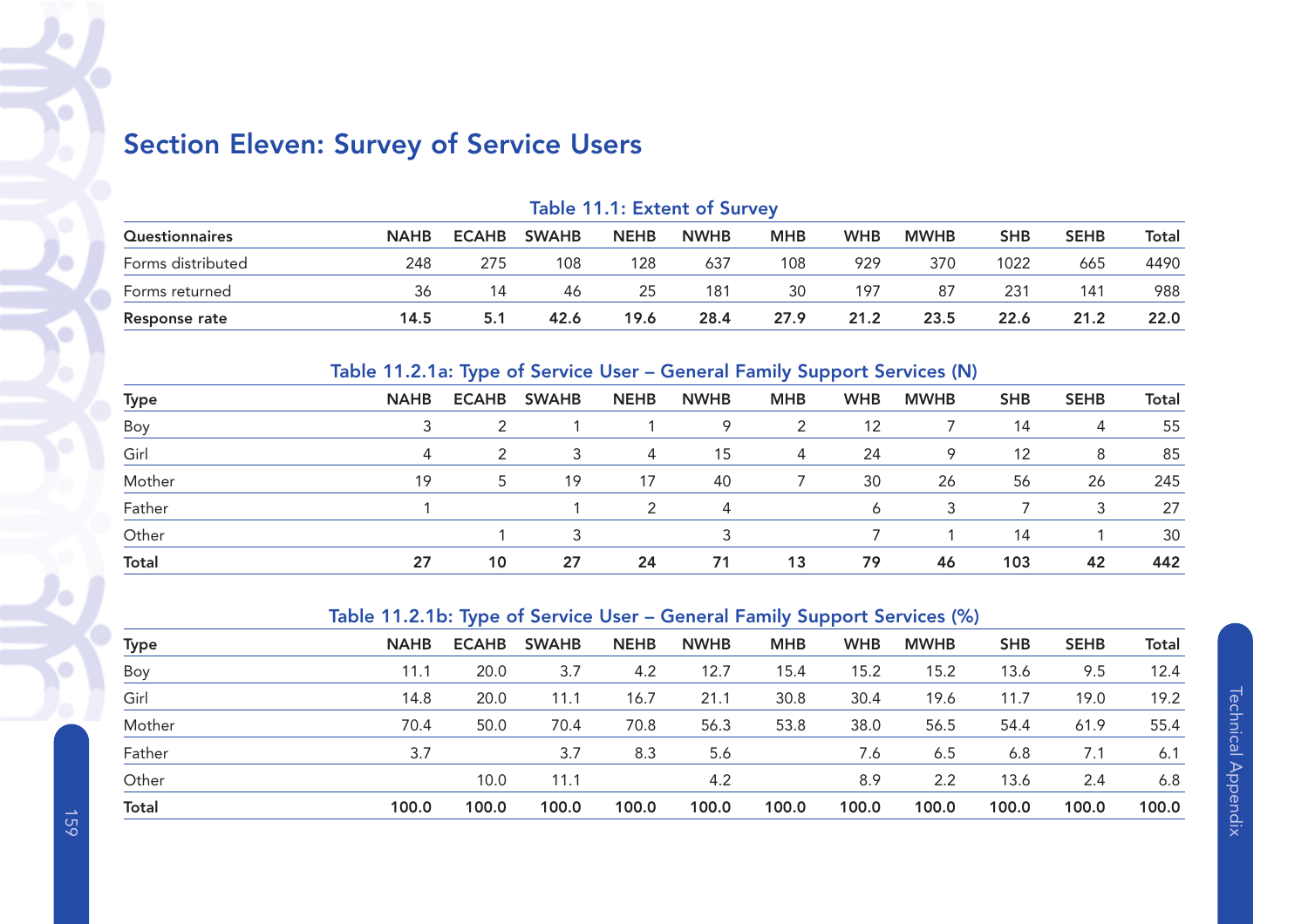|             | Table 11.2.2a: Type of Service User – Childcare Family Support Services (N) |                |              |             |             |            |            |             |            |             |              |  |  |
|-------------|-----------------------------------------------------------------------------|----------------|--------------|-------------|-------------|------------|------------|-------------|------------|-------------|--------------|--|--|
| <b>Type</b> | <b>NAHB</b>                                                                 | <b>ECAHB</b>   | <b>SWAHB</b> | <b>NEHB</b> | <b>NWHB</b> | <b>MHB</b> | <b>WHB</b> | <b>MWHB</b> | <b>SHB</b> | <b>SEHB</b> | <b>Total</b> |  |  |
| Boy         |                                                                             |                |              |             | Ô           |            |            |             |            |             |              |  |  |
| Girl        |                                                                             |                |              |             | 8           |            |            | 4           |            | 3           | 20           |  |  |
| Mother      |                                                                             | $\overline{4}$ | 15           |             | 91          | 13         | 101        | 29          | 113        | 89          | 462          |  |  |
| Father      |                                                                             |                |              |             |             |            | 12         | 5           | 8          | 4           | 33           |  |  |
| Other       |                                                                             |                |              |             |             |            |            |             | 5          | 2           | 10           |  |  |
| Total       |                                                                             | 4              |              |             | 106         | 15         | 118        | 39          | 127        | 98          | 532          |  |  |

# Table 11.2.2b: Type of Service User – Childcare Family Support Services (%)

| <b>Type</b>  | <b>NAHB</b> | <b>ECAHB</b> | <b>SWAHB</b> | <b>NEHB</b> | <b>NWHB</b> | <b>MHB</b> | <b>WHB</b> | <b>MWHB</b> | <b>SHB</b> | <b>SEHB</b> | <b>Total</b> |
|--------------|-------------|--------------|--------------|-------------|-------------|------------|------------|-------------|------------|-------------|--------------|
| Boy          |             |              |              |             | 5.7         |            | .8         |             |            |             | 1.3          |
| Girl         |             |              | 5.9          |             | 7.5         |            | 2.5        | 10.3        | .8         | 3.1         | 3.8          |
| Mother       | 87.5        | 100.0        | 88.2         |             | 85.8        | 86.7       | 85.6       | 74.4        | 89.0       | 90.8        | 86.8         |
| Father       | 12.5        |              | 5.9          |             | .9          | 6.7        | 10.2       | 12.8        | 6.3        | 4.1         | 6.2          |
| Other        |             |              |              |             |             | 6.7        | .8         | 2.6         | 3.9        | 2.0         | 1.9          |
| <b>Total</b> | 100.0       | 100.0        | 100.0        |             | 100.0       | 100.0      | 100.0      | 100.0       | 100.0      | 100.0       | 100.0        |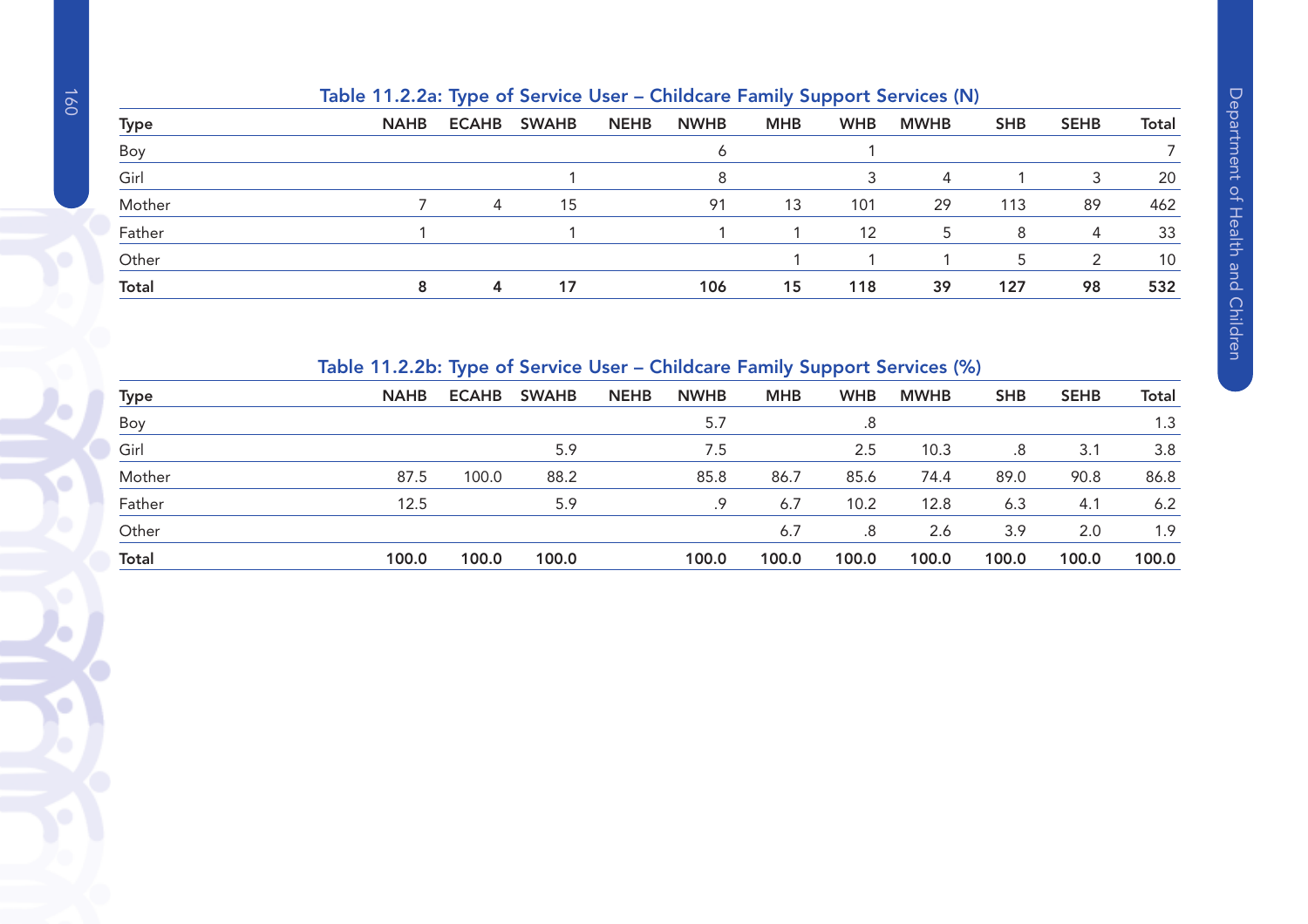|              |             | $10000 + 100000 + 100000 + 100000000$ |               |             |             |            | $\cdots$ . The contract of $\mathbb{Z}$ is the property of $\mathbb{Z}$ . The contract of $\mathbb{Z}$ |               |            |             |       |
|--------------|-------------|---------------------------------------|---------------|-------------|-------------|------------|--------------------------------------------------------------------------------------------------------|---------------|------------|-------------|-------|
| <b>Type</b>  | <b>NAHB</b> | <b>ECAHB</b>                          | <b>SWAHB</b>  | <b>NEHB</b> | <b>NWHB</b> | <b>MHB</b> | <b>WHB</b>                                                                                             | <b>MWHB</b>   | <b>SHB</b> | <b>SEHB</b> | Total |
| Boy          |             | 2                                     |               |             | 15          | 2          | 13                                                                                                     |               | 14         | 4           | 62    |
| Girl         |             | 2                                     | 4             | 4           | 23          | 4          | 27                                                                                                     | 13            | 13         | 11          | 105   |
| Mother       | 26          | 9                                     | 34            | 17          | 131         | 20         | 131                                                                                                    | 55            | 169        | 115         | 707   |
| Father       |             |                                       | $\mathcal{P}$ |             | 5           |            | 18                                                                                                     | 8             | 15         |             | 60    |
| Other        |             |                                       | 3             |             | 3           |            | 8                                                                                                      | $\mathcal{P}$ | 19         | 3           | 40    |
| <b>Total</b> | 35          | 14                                    | 44            | 24          | 177         | 28         | 197                                                                                                    | 85            | 230        | 140         | 974   |

# Table 11.2.3a: Type of Service User – All Family Support Services (N)

Table 11.2.3b: Type of Service User – All Family Support Services (%)

|              |             | . .          |              |             |             | .          |            |             |            |             |              |
|--------------|-------------|--------------|--------------|-------------|-------------|------------|------------|-------------|------------|-------------|--------------|
| <b>Type</b>  | <b>NAHB</b> | <b>ECAHB</b> | <b>SWAHB</b> | <b>NEHB</b> | <b>NWHB</b> | <b>MHB</b> | <b>WHB</b> | <b>MWHB</b> | <b>SHB</b> | <b>SEHB</b> | <b>Total</b> |
| Boy          | 8.6         | 14.3         | 2.3          | 4.2         | 8.5         | 7.1        | 6.6        | 8.2         | 6.1        | 2.9         | 6.4          |
| Girl         | 11.4        | 14.3         | 9.1          | 16.7        | 13.0        | 14.3       | 13.7       | 15.3        | 5.7        | 7.9         | 10.8         |
| Mother       | 74.3        | 64.3         | 77.3         | 70.8        | 74.0        | 71.4       | 66.5       | 64.7        | 73.5       | 82.1        | 72.6         |
| Father       | 5.7         |              | 4.5          | 8.3         | 2.8         | 3.6        | 9.1        | 9.4         | 6.5        | 5.0         | 6.2          |
| Other        |             | 7.1          | 6.8          |             | 1.7         | 3.6        | 4.1        | 2.4         | 8.3        | 2.1         | 4.1          |
| <b>Total</b> | 100.0       | 100.0        | 100.0        | 100.0       | 100.0       | 100.0      | 100.0      | 100.0       | 100.0      | 100.0       | 100.0        |

 $\bullet$ 

O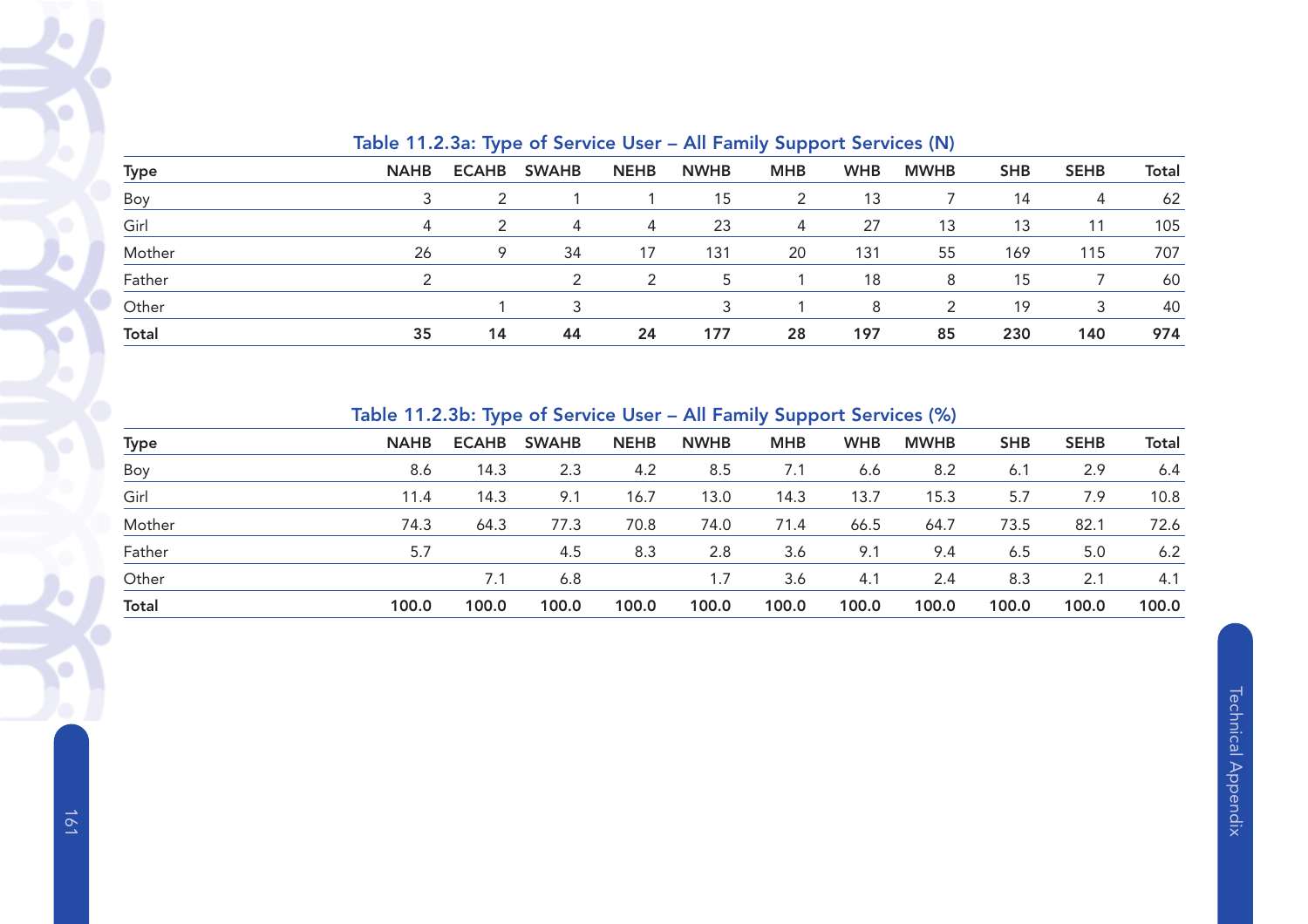|              | $\frac{1}{2}$ |              |              |             |             |            |            |             |            |             |       |
|--------------|---------------|--------------|--------------|-------------|-------------|------------|------------|-------------|------------|-------------|-------|
| Age          | <b>NAHB</b>   | <b>ECAHB</b> | <b>SWAHB</b> | <b>NEHB</b> | <b>NWHB</b> | <b>MHB</b> | <b>WHB</b> | <b>MWHB</b> | <b>SHB</b> | <b>SEHB</b> | Total |
| $11 - 18$    |               |              |              | 4           | 21          | 5.         | 32         | 14          | 23         |             | 123   |
| $19 - 30$    |               |              | 6            | 11          | 12          | 5.         | 18         | 10          | 22         | 9           | 103   |
| $31 - 45$    | 11            |              | 13           | 6           | 33          | 5          | 23         | 16          | 41         | 22          | 173   |
| Over 45      |               |              | 8            | 4           | 6           |            |            |             | 17         |             | 51    |
| <b>Total</b> | 27            | 10           | 29           | 25          | 72          | 15         | 79         | 47          | 103        | 43          | 450   |

#### Table 11.3.1a: Age of Service User – General Family Support Services (N)

# Table 11.3.1b: Age of Service User – General Family Support Services (%)

| Age          | <b>NAHB</b> | <b>ECAHB</b> | <b>SWAHB</b> | <b>NEHB</b> | <b>NWHB</b> | <b>MHB</b> | <b>WHB</b> | <b>MWHB</b> | <b>SHB</b> | <b>SEHB</b> | <b>Total</b> |
|--------------|-------------|--------------|--------------|-------------|-------------|------------|------------|-------------|------------|-------------|--------------|
| $11 - 18$    | 22.2        | 50.0         | 6.9          | 16.0        | 29.2        | 33.3       | 40.5       | 29.8        | 22.3       | 25.6        | 27.3         |
| $19 - 30$    | 33.3        | 10.0         | 20.7         | 44.0        | 16.7        | 33.3       | 22.8       | 21.3        | 21.4       | 20.9        | 22.9         |
| $31 - 45$    | 40.7        | 30.0         | 44.8         | 24.0        | 45.8        | 33.3       | 29.1       | 34.0        | 39.8       | 51.2        | 38.4         |
| Over 45      | 3.7         | 10.0         | 27.6         | 16.0        | 8.3         |            | 7.6        | 14.9        | 16.5       | 2.3         | 11.3         |
| <b>Total</b> | 100.0       | 100.0        | 100.0        | 100.0       | 100.0       | 100.0      | 100.0      | 100.0       | 100.0      | 100.0       | 100.0        |

Note: The instructions at the beginning of the questionnaire state that: "You must be over the age of 11 before you can complete this questionnaire".

# Table 11.3.2a: Age of Service User – Childcare Family Support Services (N)

| Age          | <b>NAHB</b> | <b>ECAHB</b> | <b>SWAHB</b> | <b>NEHB</b> | <b>NWHB</b> | <b>MHB</b> | <b>WHB</b> | <b>MWHB</b> | <b>SHB</b> | <b>SEHB</b>   | <b>Total</b> |
|--------------|-------------|--------------|--------------|-------------|-------------|------------|------------|-------------|------------|---------------|--------------|
| $11 - 18$    |             |              |              |             | 10          |            |            |             |            |               | 18           |
| $19 - 30$    |             |              | 6            |             | 25          | 3          | 24         | 10          | 28         | 33            | 132          |
| $31 - 45$    |             |              |              |             | 71          | 11         | 87         | 26          | 92         | 62            | 366          |
| Over 45      |             |              |              |             |             |            | っ          | 3           |            | $\mathcal{P}$ | 22           |
| <b>Total</b> |             | 4            | 17           |             | 109         | 15         | 118        | 40          | 128        | 98            | 538          |

Ŷ.

O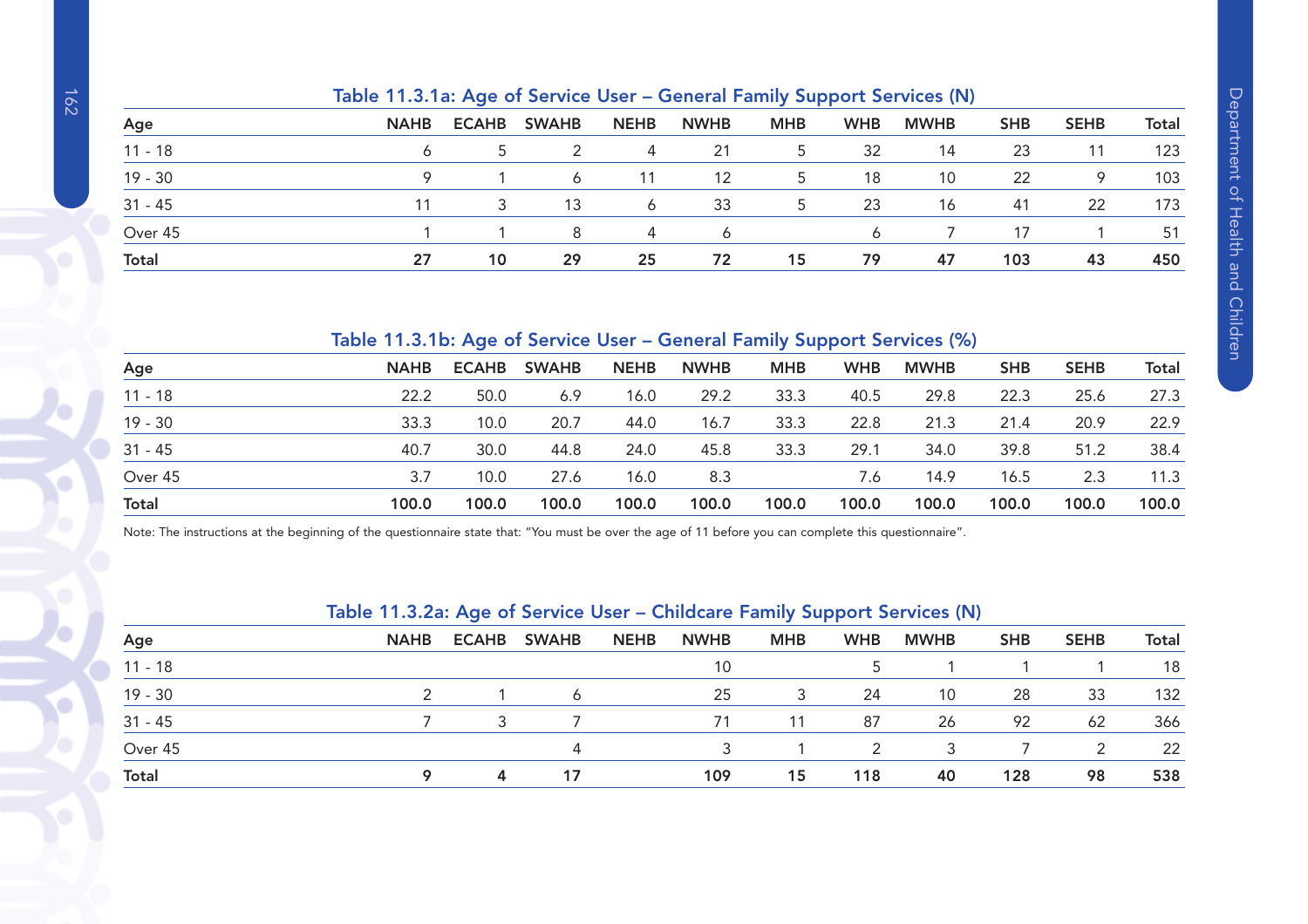| Age          | <b>NAHB</b> | <b>ECAHB</b> | <b>SWAHB</b> | <b>NEHB</b> | <b>NWHB</b> | <b>MHB</b> | <b>WHB</b> | <b>MWHB</b> | <b>SHB</b> | <b>SEHB</b> | <b>Total</b> |  |  |  |
|--------------|-------------|--------------|--------------|-------------|-------------|------------|------------|-------------|------------|-------------|--------------|--|--|--|
| $11 - 18$    |             |              |              |             | 9.2         |            | 4.2        | 2.5         | .8         | 1.0         | 3.3          |  |  |  |
| $19 - 30$    | 22.2        | 25.0         | 35.3         |             | 22.9        | 20.0       | 20.3       | 25.0        | 21.9       | 33.7        | 24.5         |  |  |  |
| $31 - 45$    | 77.8        | 75.0         | 41.2         |             | 65.1        | 73.3       | 73.7       | 65.0        | 71.9       | 63.3        | 68.0         |  |  |  |
| Over 45      |             |              | 23.5         |             | 2.8         | 6.7        | 1.7        | 7.5         | 5.5        | 2.0         | 4.1          |  |  |  |
| <b>Total</b> | 100.0       | 100.0        | 100.0        |             | 100.0       | 100.0      | 100.0      | 100.0       | 100.0      | 100.0       | 100.0        |  |  |  |

#### Table 11.3.2b: Age of Service User – Childcare Family Support Services (%)

Note: The instructions at the beginning of the questionnaire state that: "You must be over the age of 11 before you can complete this questionnaire".

# Table 11.3.3a: Age of Service User – All Family Support Services (N)

| Age          | <b>NAHB</b> | <b>ECAHB</b> | <b>SWAHB</b> | <b>NEHB</b> | <b>NWHB</b> | <b>MHB</b>     | <b>WHB</b> | <b>MWHB</b> | <b>SHB</b> | <b>SEHB</b> | <b>Total</b> |
|--------------|-------------|--------------|--------------|-------------|-------------|----------------|------------|-------------|------------|-------------|--------------|
| $11 - 18$    |             |              |              | 4           | 31          | 5 <sup>1</sup> | 37         | 15          | 24         | 12          | 141          |
| $19 - 30$    |             |              | 12           | 11          | 37          | 8              | 42         | 20          | 50         | 42          | 235          |
| $31 - 45$    | 18          | 6            | 20           | 6           | 104         | 16             | 110        | 42          | 133        | 84          | 539          |
| Over 45      |             |              | 12           | 4           | Q           |                | 8          | 10          | 24         |             | 73           |
| <b>Total</b> | 36          | 14           | 46           | 25          | 181         | 30             | 197        | 87          | 231        | 141         | 988          |

#### Table 11.3.3b: Age of Service User – All Family Support Services (%)

| Age          | <b>NAHB</b> | <b>ECAHB</b> | <b>SWAHB</b> | <b>NEHB</b> | <b>NWHB</b> | <b>MHB</b> | <b>WHB</b> | <b>MWHB</b> | <b>SHB</b> | <b>SEHB</b> | <b>Total</b> |
|--------------|-------------|--------------|--------------|-------------|-------------|------------|------------|-------------|------------|-------------|--------------|
| $11 - 18$    | 16.7        | 35.7         | 4.3          | 16.0        | 17.1        | 16.7       | 18.8       | 17.2        | 10.4       | 8.5         | 14.3         |
| $19 - 30$    | 30.6        | 14.3         | 26.1         | 44.0        | 20.4        | 26.7       | 21.3       | 23.0        | 21.6       | 29.8        | 23.8         |
| $31 - 45$    | 50.0        | 42.9         | 43.5         | 24.0        | 57.5        | 53.3       | 55.8       | 48.3        | 57.6       | 59.6        | 54.6         |
| Over 45      | 2.8         | 7.1          | 26.1         | 16.0        | 5.0         | 3.3        | 4.1        | 11.5        | 10.4       | 2.1         | 7.4          |
| <b>Total</b> | 100.0       | 100.0        | 100.0        | 100.0       | 100.0       | 100.0      | 100.0      | 100.0       | 100.0      | 100.0       | 100.0        |

Note: The instructions at the beginning of the questionnaire state that: "You must be over the age of 11 before you can complete this questionnaire".

 $\bigcirc$ 

Ö

P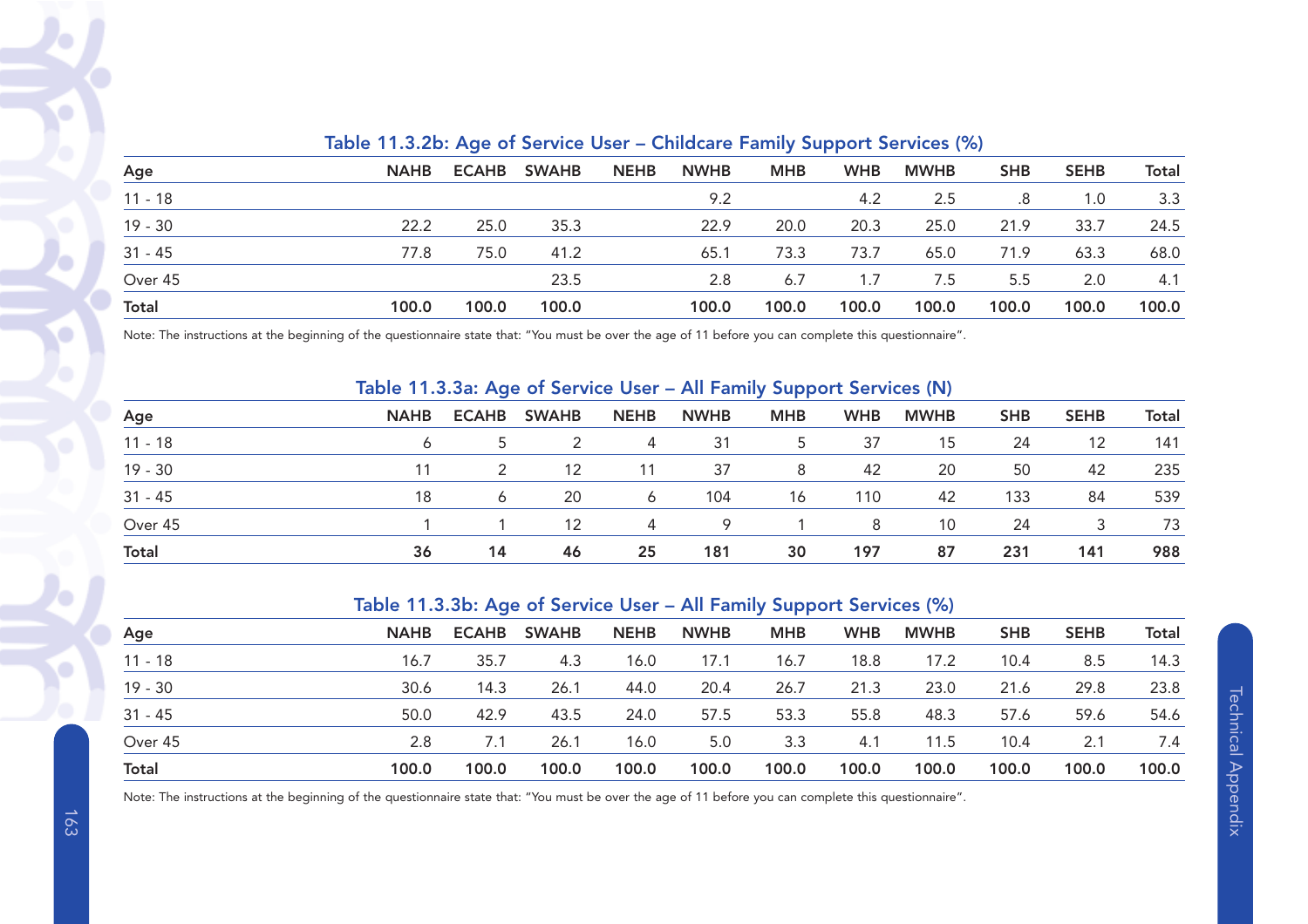# Table 11.4.1a: Time Spent by Service Users in General Family Support Services (N)

|                   |             |              |              |             |             |            | --         |             |            |             |              |
|-------------------|-------------|--------------|--------------|-------------|-------------|------------|------------|-------------|------------|-------------|--------------|
| Time in service   | <b>NAHB</b> | <b>ECAHB</b> | <b>SWAHB</b> | <b>NEHB</b> | <b>NWHB</b> | <b>MHB</b> | <b>WHB</b> | <b>MWHB</b> | <b>SHB</b> | <b>SEHB</b> | <b>Total</b> |
| 1-3 months        |             |              | 6            |             | 8           |            | 13         | Ô           | 23         |             | 70           |
| 4-6 months        |             |              | 2            | 3           | 12          |            | 15         | 4           | 9          | 5           | 60           |
| 7-12 months       |             |              |              | 5           | 10          | 4          | 18         |             | 16         | 10          | 94           |
| 1-2 years         | о           |              | 6            |             | 26          |            | 19         | 10          | 25         | 13          | 118          |
| More than 2 years |             |              | 8            |             | 16          |            | 14         | 16          | 30         | 10          | 108          |
| <b>Total</b>      | 27          | 10           | 29           | 25          | 72          | 15         | 79         | 47          | 103        | 43          | 450          |

# Table 11.4.1b: Time Spent by Service Users in General Family Support Services (%)

| Time in service   | <b>NAHB</b> | <b>ECAHB</b> | <b>SWAHB</b> | <b>NEHB</b> | <b>NWHB</b> | <b>MHB</b> | <b>WHB</b> | <b>MWHB</b> | <b>SHB</b> | <b>SEHB</b> | <b>Total</b> |
|-------------------|-------------|--------------|--------------|-------------|-------------|------------|------------|-------------|------------|-------------|--------------|
| 1-3 months        | 7.4         | 20.0         | 20.7         | 20.0        | 11.1        |            | 16.5       | 12.8        | 22.3       | 11.6        | 15.6         |
| 4-6 months        | 11.1        |              | 6.9          | 12.0        | 16.7        | 46.7       | 19.0       | 8.5         | 8.7        | 11.6        | 13.3         |
| 7-12 months       | 40.7        | 20.0         | 24.1         | 20.0        | 13.9        | 26.7       | 22.8       | 23.4        | 15.5       | 23.3        | 20.9         |
| 1-2 years         | 33.3        | 30.0         | 20.7         | 20.0        | 36.1        | 13.3       | 24.1       | 21.3        | 24.3       | 30.2        | 26.2         |
| More than 2 years | 7.4         | 30.0         | 27.6         | 28.0        | 22.2        | 13.3       | 17.7       | 34.0        | 29.1       | 23.3        | 24.0         |
| <b>Total</b>      | 100.0       | 100.0        | 100.0        | 100.0       | 100.0       | 100.0      | 100.0      | 100.0       | 100.0      | 100.0       | 100.0        |

# Table 11.4.2a: Time Spent by Service Users in Childcare Family Support Services (N)

|                   |             |              | -            |             |             |               | -<br>.     |             |            |             |              |
|-------------------|-------------|--------------|--------------|-------------|-------------|---------------|------------|-------------|------------|-------------|--------------|
| Time in service   | <b>NAHB</b> | <b>ECAHB</b> | <b>SWAHB</b> | <b>NEHB</b> | <b>NWHB</b> | <b>MHB</b>    | <b>WHB</b> | <b>MWHB</b> | <b>SHB</b> | <b>SEHB</b> | <b>Total</b> |
| 1-3 months        |             |              |              |             | 35          |               | 36         | Ô           | 30         | 24          | 136          |
| 4-6 months        |             |              |              |             | 11          | $\mathcal{P}$ | 13         | 4           | 17         | 13          | 63           |
| 7-12 months       |             |              |              |             | 19          |               | 22         | 8           | 31         | 29          | 115          |
| 1-2 years         |             |              | 3            |             | 24          |               | 30         | 8           | 22         | 22          | 123          |
| More than 2 years |             |              | Ô            |             | 20          | 4             | 17         | 14          | 28         | 10          | 101          |
| <b>Total</b>      |             | 4            | 17           |             | 109         | 15            | 118        | 40          | 128        | 98          | 538          |
|                   |             |              |              |             |             |               |            |             |            |             |              |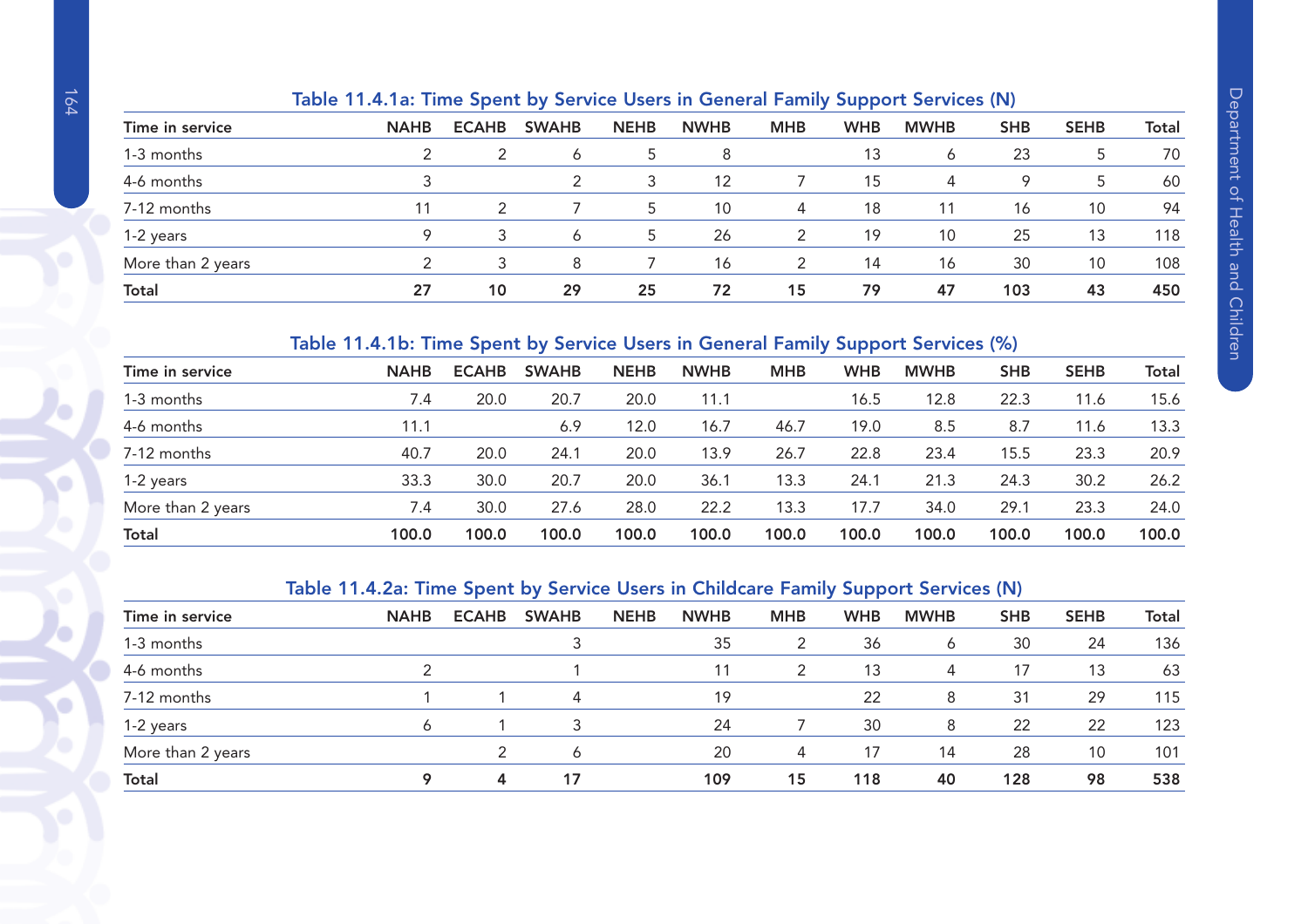| <b>NAHB</b> | <b>ECAHB</b> | <b>SWAHB</b> | <b>NEHB</b> | <b>NWHB</b> | <b>MHB</b> |            |             |            |             |              |
|-------------|--------------|--------------|-------------|-------------|------------|------------|-------------|------------|-------------|--------------|
|             |              |              |             |             |            | <b>WHB</b> | <b>MWHB</b> | <b>SHB</b> | <b>SEHB</b> | <b>Total</b> |
|             |              | 17.6         |             | 32.1        | 13.3       | 30.5       | 15.0        | 23.4       | 24.5        | 25.3         |
| 22.2        |              | 5.9          |             | 10.1        | 13.3       | 11.0       | 10.0        | 13.3       | 13.3        | 11.7         |
| 11.1        | 25.0         | 23.5         |             | 17.4        |            | 18.6       | 20.0        | 24.2       | 29.6        | 21.4         |
| 66.7        | 25.0         | 17.6         |             | 22.0        | 46.7       | 25.4       | 20.0        | 17.2       | 22.4        | 22.9         |
|             | 50.0         | 35.3         |             | 18.3        | 26.7       | 14.4       | 35.0        | 21.9       | 10.2        | 18.8         |
| 100.0       | 100.0        | 100.0        |             | 100.0       | 100.0      | 100.0      | 100.0       | 100.0      | 100.0       | 100.0        |
|             |              |              |             |             |            |            |             |            |             |              |

# Table 11.4.2b: Time Spent by Service Users in Childcare Family Support Services (%)

#### Table 11.4.3a: Time Spent by Service Users in All Family Support Services (N)

| Time in service   | <b>NAHB</b> | <b>ECAHB</b> | <b>SWAHB</b> | <b>NEHB</b> | <b>NWHB</b> | <b>MHB</b> | <b>WHB</b> | <b>MWHB</b> | <b>SHB</b> | <b>SEHB</b> | Total |
|-------------------|-------------|--------------|--------------|-------------|-------------|------------|------------|-------------|------------|-------------|-------|
| 1-3 months        | っ           |              | 9            | 5           | 43          |            | 49         | 12          | 53         | 29          | 206   |
| 4-6 months        |             |              |              |             | 23          | 9          | 28         | 8           | 26         | 18          | 123   |
| 7-12 months       | 12          |              |              |             | 29          | 4          | 40         | 19          | 47         | 39          | 209   |
| 1-2 years         | 15          | 4            | 9            | 5           | 50          | 9          | 49         | 18          | 47         | 35          | 241   |
| More than 2 years |             | 5            | 14           |             | 36          | 6          | 31         | 30          | 58         | 20          | 209   |
| <b>Total</b>      | 36          | 14           | 46           | 25          | 181         | 30         | 197        | 87          | 231        | 141         | 988   |

#### Table 11.4.3b: Time Spent by Service Users in All Family Support Services (%)

| Time in service   | <b>NAHB</b> | <b>ECAHB</b> | <b>SWAHB</b> | <b>NEHB</b> | <b>NWHB</b> | <b>MHB</b> | <b>WHB</b> | <b>MWHB</b> | <b>SHB</b> | <b>SEHB</b> | Total |
|-------------------|-------------|--------------|--------------|-------------|-------------|------------|------------|-------------|------------|-------------|-------|
| 1-3 months        | 5.6         | 14.3         | 19.6         | 20.0        | 23.8        | 6.7        | 24.9       | 13.8        | 22.9       | 20.6        | 20.9  |
| 4-6 months        | 13.9        |              | 6.5          | 12.0        | 12.7        | 30.0       | 14.2       | 9.2         | 11.3       | 12.8        | 12.4  |
| 7-12 months       | 33.3        | 21.4         | 23.9         | 20.0        | 16.0        | 13.3       | 20.3       | 21.8        | 20.3       | 27.7        | 21.2  |
| 1-2 years         | 41.7        | 28.6         | 19.6         | 20.0        | 27.6        | 30.0       | 24.9       | 20.7        | 20.3       | 24.8        | 24.4  |
| More than 2 years | 5.6         | 35.7         | 30.4         | 28.0        | 19.9        | 20.0       | 15.7       | 34.5        | 25.1       | 14.2        | 21.2  |
| <b>Total</b>      | 100.0       | 100.0        | 100.0        | 100.0       | 100.0       | 100.0      | 100.0      | 100.0       | 100.0      | 100.0       | 100.0 |

 $\blacklozenge$ 

£

 $\mathbf C$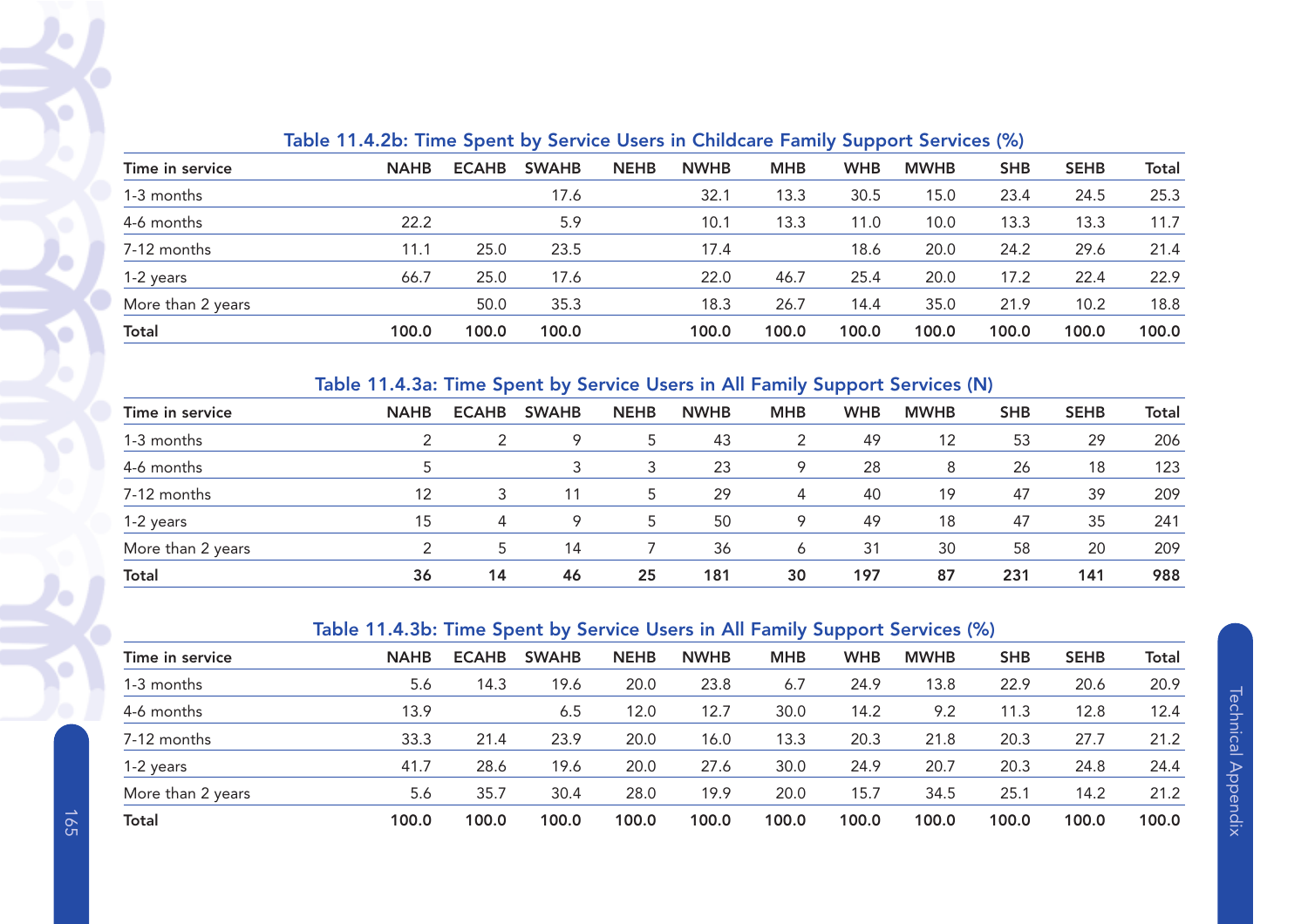| Table 11.5a: Frequency of Response 'Always' or 'Often' to Statement 'I am made to feel welcome by the service' (%) |  |  |
|--------------------------------------------------------------------------------------------------------------------|--|--|
|                                                                                                                    |  |  |

| <b>Service</b>      | <b>NAHB</b> | <b>ECAHB</b> | <b>SWAHB</b> | <b>NEHB</b> | <b>NWHB</b> | <b>MHB</b> | <b>WHB</b> | <b>MWHB</b> | <b>SHB</b> | <b>SEHB</b> | Total |
|---------------------|-------------|--------------|--------------|-------------|-------------|------------|------------|-------------|------------|-------------|-------|
| General             | 100.0       | 100.0        | 100.0        | 100.0       | 100.0       | 100.0      | 98.7       | 97.9        | 96.1       | 95.2        | 98.2  |
| Childcare           | 100.0       | 100.0        | 100.0        |             | 98.2        | 100.0      | 99.2       | 97.5        | 100.0      | 99.0        | 99.1  |
| <b>All Services</b> | 100.0       | 100.0        | 100.0        | 100.0       | 98.9        | 100.0      | 99.0       | 97.7        | 98.3       | 97.9        | 98.7  |

Table 11.5b: Frequency of Response 'Always' or 'Often' to Statement 'I am listened to by the service' (%)

| <b>Service</b>      | <b>NAHB</b> | <b>ECAHB</b> | <b>SWAHB</b> | <b>NEHB</b> | <b>NWHB</b> | <b>MHB</b> | <b>WHB</b> | <b>MWHB</b> | SHB  | <b>SEHB</b> | Total |
|---------------------|-------------|--------------|--------------|-------------|-------------|------------|------------|-------------|------|-------------|-------|
| General             | 96.3        | 80.0         | 100.0        | 100.0       | 95.8        | 93.3       | 98.7       | 97.9        | 96.1 | 90.7        | 96.2  |
| Childcare           | 100.0       | 100.0        | 100.0        |             | 94.3        | 100.0      | 96.6       | 97.5        | 96.9 | 96.9        | 96.6  |
| <b>All Services</b> | 97.2        | 85.7         | 100.0        | 100.0       | 94.9        | 96.7       | 97.4       | 97.7        | 96.5 | 95.0        | 96.4  |

# Table 11.5c: Frequency of Response 'Always' or 'Often' to Statement 'I am understood by the service' (%)

| <b>Service</b>      | <b>NAHB</b> | <b>ECAHB</b> | <b>SWAHB</b> | <b>NEHB</b> | <b>NWHB</b> | <b>MHB</b> | <b>WHB</b> | <b>MWHB</b> | <b>SHB</b> | <b>SEHB</b> | <b>Total</b> |
|---------------------|-------------|--------------|--------------|-------------|-------------|------------|------------|-------------|------------|-------------|--------------|
| General             | 88.9        | 90.0         | 100.0        | 96.0        | 97.2        | 100.0      | 94.8       | 91.5        | 95.1       | 86.0        | 94.2         |
| Childcare           | 100.0       | 100.0        | 100.0        |             | 91.5        | 100.0      | 94.9       | 95.0        | 95.3       | 97.9        | 95.3         |
| <b>All Services</b> | 91.7        | 92.9         | 100.0        | 96.0        | 93.8        | 100.0      | 94.9       | 93.1        | 95.2       | 94.2        | 94.8         |

#### Table 11.5d: Frequency of Response 'Always' or 'Often' to Statement 'I enjoy coming to the service' (%)

| <b>Service</b>      | <b>NAHB</b> | <b>ECAHB</b> | <b>SWAHB</b> | <b>NEHB</b> | <b>NWHB</b> | <b>MHB</b> | <b>WHB</b> | <b>MWHB</b> | <b>SHB</b> | <b>SEHB</b> | <b>Total</b> |
|---------------------|-------------|--------------|--------------|-------------|-------------|------------|------------|-------------|------------|-------------|--------------|
| General             | 92.3        | 100.0        | 96.6         | 88.0        | 89.9        | 92.9       | 96.2       | 93.3        | 93.1       | 87.8        | 92.7         |
| Childcare           | 92.3        | 100.0        | 96.6         | 88.0        | 89.9        | 92.9       | 96.2       | 93.3        | 93.1       | 87.8        | 92.7         |
| <b>All Services</b> | 94.1        | 100.0        | 97.8         | 88.0        | 95.5        | 96.6       | 97.5       | 95.3        | 95.7       | 96.3        | 96.0         |

Ó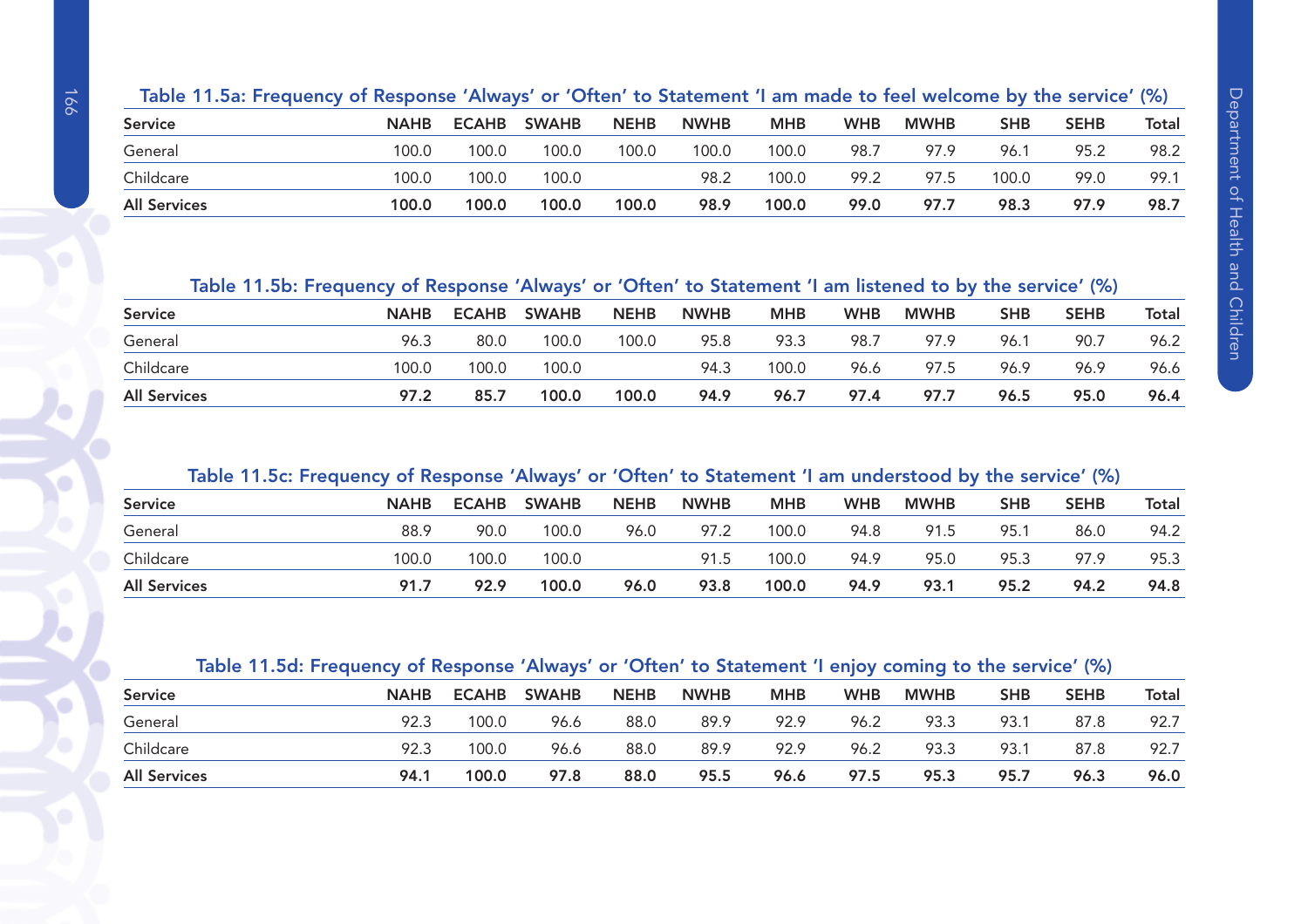| Table 11.5e: Frequency of Response 'Always' or 'Often' to Statement 'The service gives me help just when I need it' (%) |             |       |              |             |             |            |            |             |            |             |       |
|-------------------------------------------------------------------------------------------------------------------------|-------------|-------|--------------|-------------|-------------|------------|------------|-------------|------------|-------------|-------|
| <b>Service</b>                                                                                                          | <b>NAHB</b> | ECAHB | <b>SWAHB</b> | <b>NEHB</b> | <b>NWHB</b> | <b>MHB</b> | <b>WHB</b> | <b>MWHB</b> | <b>SHB</b> | <b>SEHB</b> | Total |
| General                                                                                                                 | 92.6        | 90.0  | 96.6         | 100.0       | 94.4        | 100.0      | 94.9       | 93.6        | 90.3       | 81.4        | 92.7  |
| Childcare                                                                                                               | 100.0       | 100.0 | 100.0        |             | 92.5        | 100.0      | 96.5       | 90.0        | 96.1       | 94.7        | 95.1  |
| <b>All Services</b>                                                                                                     | 94.4        | 92.9  | 97.8         | 100.0       | 93.3        | 100.0      | 95.9       | 92.0        | 93.5       | 90.6        | 94.0  |

#### Table 11.5f: Frequency of Response 'Always' or 'Often' to Statement 'The service is there to support me' (%)

| <b>Service</b>      | <b>NAHB</b> | <b>ECAHB</b> | <b>SWAHB</b> | <b>NEHB</b> | <b>NWHB</b> | <b>MHB</b> | <b>WHB</b> | <b>MWHB</b> | <b>SHB</b> | <b>SEHB</b> | Total |
|---------------------|-------------|--------------|--------------|-------------|-------------|------------|------------|-------------|------------|-------------|-------|
| General             | 100.0       | 88.9         | 100.0        | 100.0       | 93.0        | 100.0      | 97.5       | 91.5        | 94.1       | 93.0        | 95.3  |
| Childcare           | 100.0       | 100.0        | 100.0        |             | 93.4        | 100.0      | 97.4       | 92.3        | 95.2       | 96.8        | 95.8  |
| <b>All Services</b> | 100.0       | 92.3         | 100.0        | 100.0       | 93.2        | 100.0      | 97.4       | 91.9        | 94.7       | 95.7        | 95.6  |

# Table 11.5g: Frequency of Response 'Always' or 'Often' to Statement 'The service is a big help to me' (%)

| <b>Service</b>      | <b>NAHB</b> | <b>ECAHB</b> | <b>SWAHB</b> | <b>NEHB</b> | <b>NWHB</b> | <b>MHB</b> | <b>WHB</b> | <b>MWHB</b> | SHB  | <b>SEHB</b> | Total |
|---------------------|-------------|--------------|--------------|-------------|-------------|------------|------------|-------------|------|-------------|-------|
| General             | 96.3        | 80.0         | 96.6         | 100.0       | 91.4        | 93.3       | 90.9       | 89.4        | 94.2 | 88.4        | 92.4  |
| Childcare           | 100.0       | 100.0        | 100.0        |             | 94.5        | 100.0      | 97.4       | 92.3        | 96.9 | 97.9        | 96.6  |
| <b>All Services</b> | 97.2        | 85.7         | 97.8         | 100.0       | 93.3        | 96.7       | 94.8       | 90.7        | 95.7 | 95.0        | 94.7  |

# Table 11.5h: Frequency of Response 'Always' or 'Often' to Statement 'The service is a big help to my family' (%)

| <b>Service</b>      | <b>NAHB</b> | <b>ECAHB</b> | <b>SWAHB</b> | <b>NEHB</b> | <b>NWHB</b> | <b>MHB</b> | <b>WHB</b> | <b>MWHB</b> | <b>SHB</b> | <b>SEHB</b> | <b>Total</b> |
|---------------------|-------------|--------------|--------------|-------------|-------------|------------|------------|-------------|------------|-------------|--------------|
| General             | 81.5        | 40.0         | 88.9         | 88.0        | 81.2        | 73.3       | 76.7       | 82.2        | 73.2       | 80.5        | 78.3         |
| Childcare           | 88.9        | 100.0        | 100.0        |             | 88.9        | 100.0      | 96.6       | 92.3        | 96.0       | 92.8        | 94.0         |
| <b>All Services</b> | 83.3        | 57.1         | 93.0         | 88.0        | 85.9        | 86.7       | 88.9       | 86.9        | 86.0       | 89.1        | 87.0         |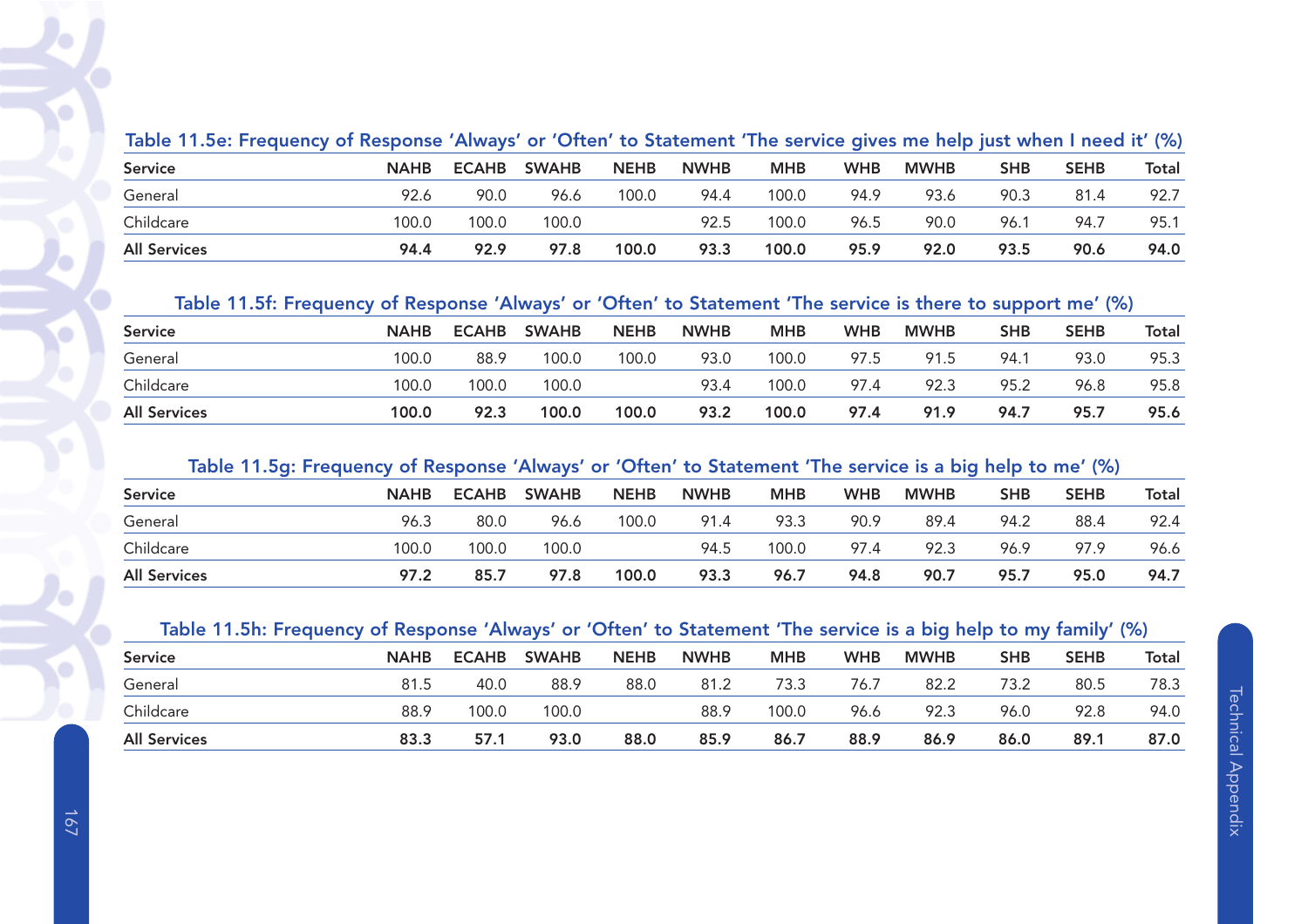| Table 11.5.i: Frequency of Response 'Always' or 'Often' to Statement 'Staff in the service genuinely care about me' (%) |  |  |
|-------------------------------------------------------------------------------------------------------------------------|--|--|
|                                                                                                                         |  |  |

| <b>Service</b>      | <b>NAHB</b> | <b>ECAHB</b> | <b>SWAHB</b> | <b>NEHB</b> | <b>NWHB</b> | <b>MHB</b> | <b>WHB</b> | <b>MWHB</b> | <b>SHB</b> | <b>SEHB</b> | Total |
|---------------------|-------------|--------------|--------------|-------------|-------------|------------|------------|-------------|------------|-------------|-------|
| General             | 96.3        | 88.9         | 96.6         | 96.0        | 95.8        | 100.0      | 94.9       | 93.6        | 94.2       | 93.0        | 94.9  |
| Childcare           | 100.0       | 100.0        | 100.0        |             | 96.3        | 100.0      | 98.3       | 97.5        | 95.3       | 98.0        | 97.2  |
| <b>All Services</b> | 97.2        | 92.3         | 97.8         | 96.0        | 96.1        | 100.0      | 96.9       | 95.4        | 94.8       | 96.5        | 96.1  |

# Table 11.5j: Frequency of Response 'Always' or 'Often' to Statement 'Staff in the service respect me' (%)

| <b>Service</b>      | <b>NAHB</b> | <b>ECAHB</b> | <b>SWAHB</b> | <b>NEHB</b> | <b>NWHB</b> | <b>MHB</b> | <b>WHB</b> | <b>MWHB</b> | <b>SHB</b> | <b>SEHB</b> | Total |
|---------------------|-------------|--------------|--------------|-------------|-------------|------------|------------|-------------|------------|-------------|-------|
| General             | 100.0       | 88.9         | 100.0        | 96.0        | 93.1        | 100.0      | 96.2       | 95.7        | 98.0       | 95.3        | 96.4  |
| Childcare           | 100.0       | 100.0        | 100.0        |             | 98.2        | 100.0      | 99.1       | 97.5        | 97.7       | 96.9        | 98.1  |
| <b>All Services</b> | 100.0       | 92.3         | 100.0        | 96.0        | 96.1        | 100.0      | 97.9       | 96.6        | 97.8       | 96.5        | 97.4  |

# Table 11.5k: Frequency of Response 'Always' or 'Often' to Statement 'Staff in the service are helpful' (%)

| <b>Service</b>      | <b>NAHB</b> | <b>ECAHB</b> | <b>SWAHB</b> | <b>NEHB</b> | <b>NWHB</b> | <b>MHB</b> | <b>WHB</b> | <b>MWHB</b> | <b>SHB</b> | <b>SEHB</b> | <b>Total</b> |
|---------------------|-------------|--------------|--------------|-------------|-------------|------------|------------|-------------|------------|-------------|--------------|
| General             | 96.3        | 90.0         | 100.0        | 100.0       | 97.2        | 100.0      | 97.4       | 95.7        | 98.1       | 97.7        | 97.5         |
| Childcare           | 100.0       | 100.0        | 100.0        |             | 97.2        | 100.0      | 99.2       | 97.5        | 98.4       | 97.9        | 98.3         |
| <b>All Services</b> | 97.2        | 92.9         | 100.0        | 100.0       | 97.2        | 100.0      | 98.5       | 96.6        | 98.3       | 97.9        | 98.0         |

#### Table 11.5l: Frequency of Response 'Always' or 'Often' to Statement 'Staff in the service are fair' (%)

| <b>Service</b>      | <b>NAHB</b> | <b>ECAHB</b> | <b>SWAHB</b> | <b>NEHB</b> | <b>NWHB</b> | <b>MHB</b> | <b>WHB</b> | <b>MWHB</b> | <b>SHB</b> | <b>SEHB</b> | Total |
|---------------------|-------------|--------------|--------------|-------------|-------------|------------|------------|-------------|------------|-------------|-------|
| General             | 100.0       | 100.0        | 100.0        | 100.0       | 97.2        | 100.0      | 96.2       | 95.7        | 95.        | 90.7        | 96.4  |
| Childcare           | 100.0       | 100.0        | 100.0        |             | 97.2        | 100.0      | 98.3       | 97.5        | 98.4       | 96.9        | 97.9  |
| <b>All Services</b> | 100.0       | 100.0        | 100.0        | 100.0       | 97.2        | 100.0      | 97.5       | 96.6        | 97.0       | 95.0        | 97.3  |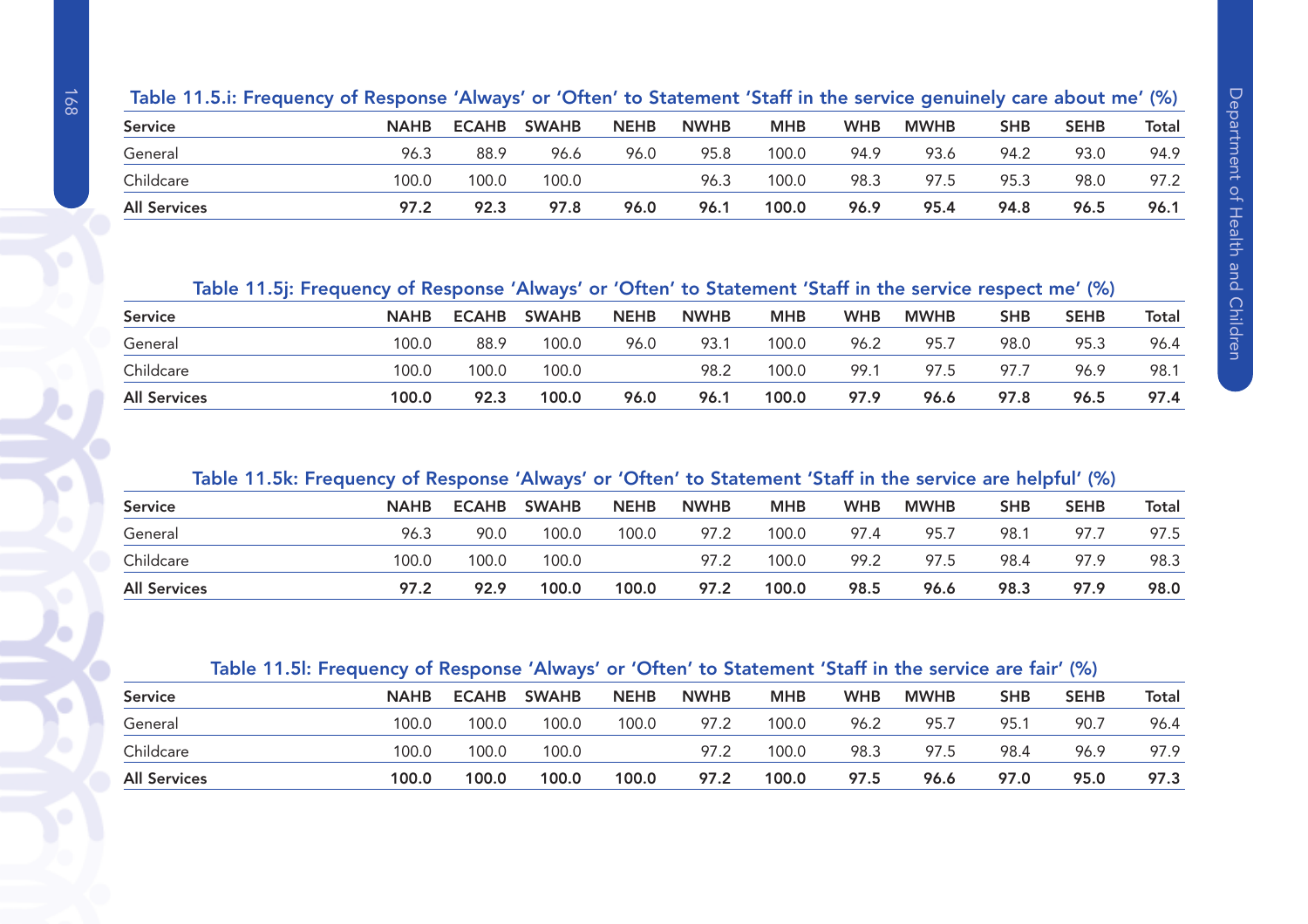# Table 11.5m: Frequency of Response 'Always' or 'Often' to Statement: 'Staff in the service are very good at what they do' (%)

| <b>Service</b>      | <b>NAHB</b> | <b>ECAHB</b> | <b>SWAHB</b> | <b>NEHB</b> | <b>NWHB</b> | <b>MHB</b> | <b>WHB</b> | <b>MWHB</b> | <b>SHB</b> | <b>SEHB</b> | Total |
|---------------------|-------------|--------------|--------------|-------------|-------------|------------|------------|-------------|------------|-------------|-------|
| General             | 00.0        | 100.0        | 100.0        | 100.0       | 95.8        | 100.0      | 97.5       | 97.9        | 98.1       | 97.7        | 98.0  |
| Childcare           | 00.0        | 100.0        | 100.0        |             | 97.2        | 100.0      | 98.3       | 97.5        | 98.4       | 99.0        | 98.3  |
| <b>All Services</b> | 100.0       | 100.0        | 100.0        | 100.0       | 96.7        | 100.0      | 98.0       | 97.7        | 98.3       | 98.6        | 98.2  |

#### Table 11.6.1: Frequency of Response to the Question: 'Overall, how satisfied are you with the service?' General Service Users (%)

| Frequency         | <b>NAHB</b> | <b>ECAHB</b> | <b>SWAHB</b> | <b>NEHB</b> | <b>NWHB</b> | <b>MHB</b> | <b>WHB</b> | <b>MWHB</b> | <b>SHB</b>       | <b>SEHB</b> | <b>Total</b> |
|-------------------|-------------|--------------|--------------|-------------|-------------|------------|------------|-------------|------------------|-------------|--------------|
| Very satisfied    | 88.9        | 80.0         | 75.0         | 92.0        | 87.3        | 93.3       | 70.9       | 80.9        | 82.5             | 71.4        | 80.8         |
| Satisfied         | 11.1        | 20.0         | 21.4         | 8.0         | 11.3        | 6.7        | 29.1       | 17.0        | 15.5             | 23.8        | 17.7         |
| Unsure            |             |              | 3.6          |             | 1.4         |            |            |             | $\overline{0}$ . | 4.8         | 1.1          |
| Dissatisfied      |             |              |              |             |             |            |            |             |                  |             |              |
| Very dissatisfied |             |              |              |             |             |            |            | 2.1         | 1.0              |             | .4           |
| Total             | 100.0       | 100.0        | 100.0        | 100.0       | 100.0       | 100.0      | 100.0      | 100.0       | 100.0            | 100.0       | 100.0        |

#### Table 11.6.2 Frequency of Response to the Question: 'Overall, how satisfied are you with the service?' Childcare Service Users (%)

| <b>NAHB</b> | <b>ECAHB</b> | <b>SWAHB</b> | <b>NEHB</b> | <b>NWHB</b> | <b>MHB</b> | <b>WHB</b> | <b>MWHB</b> | <b>SHB</b> | <b>SEHB</b> | <b>Total</b> |
|-------------|--------------|--------------|-------------|-------------|------------|------------|-------------|------------|-------------|--------------|
| 88.9        | 100.0        | 88.2         |             | 66.7        | 93.3       | 87.3       | 92.5        | 85.2       | 81.6        | 82.3         |
| 11.1        |              | 11.8         |             | 31.5        | 6.7        | 10.2       | 7.5         | 14.8       | 18.4        | 16.8         |
|             |              |              |             | 1.9         |            | 2.5        |             |            |             | .9           |
|             |              |              |             |             |            |            |             |            |             |              |
|             |              |              |             |             |            |            |             |            |             |              |
| 100.0       | 100.0        | 100.0        |             | 100.0       | 100.0      | 100.0      | 100.0       | 100.0      | 100.0       | 100.0        |
|             |              |              |             |             |            |            |             |            |             |              |

Ó

Ö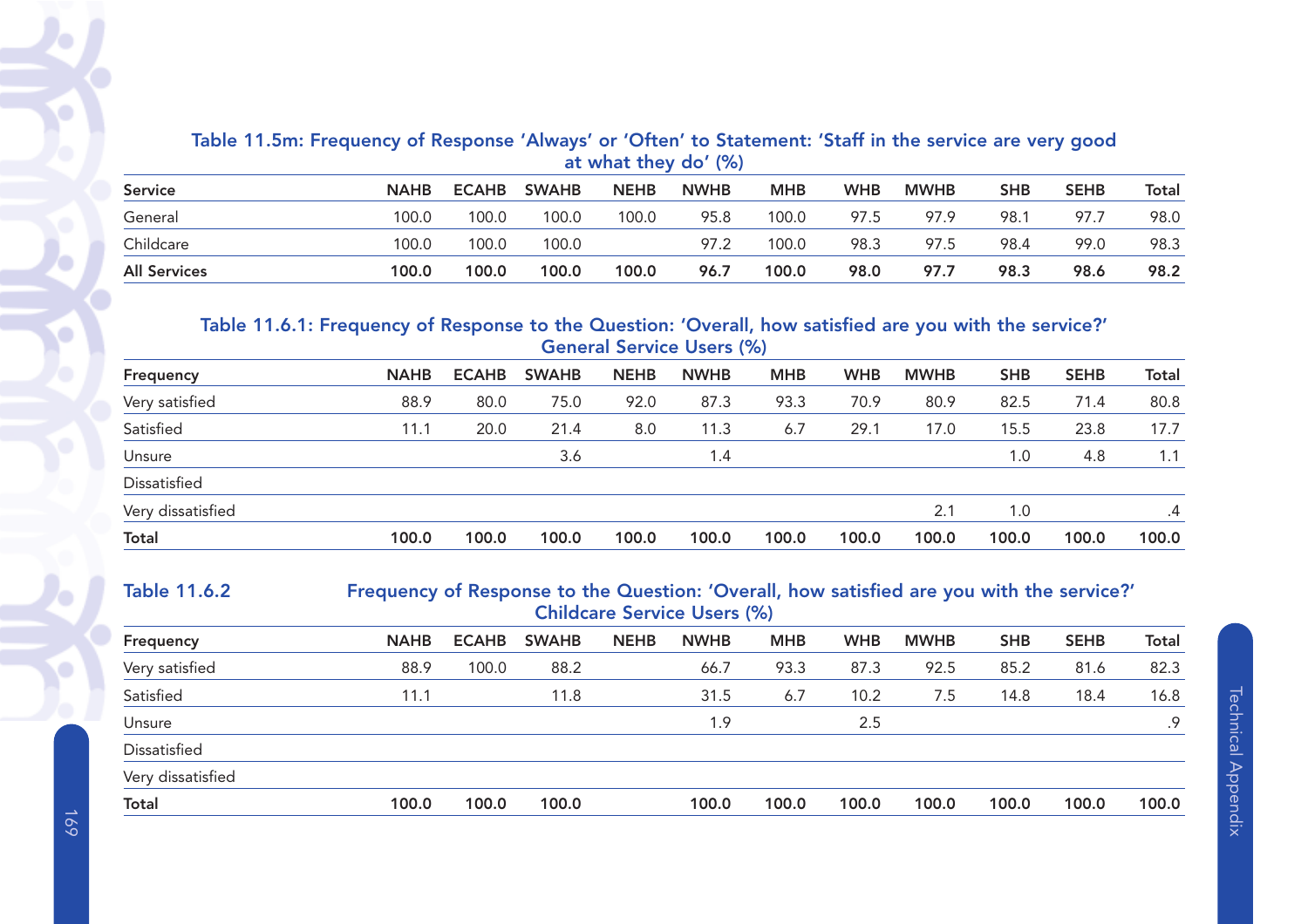# Table 11.6.3: Frequency of Response to the Question: 'Overall, how satisfied are you with the service?' All Service Users (%) Frequency NAHB ECAHB SWAHB NEHB NWHB MHB WHB MWHB SHB SEHB Total

| <b>Total</b>      | 100.0 | 100.0 | 100.0 | 100.0 | 100.0 | 100.0 | 100.0 | 100.0 | 100.0 | 100.0 | 100.0 |
|-------------------|-------|-------|-------|-------|-------|-------|-------|-------|-------|-------|-------|
| Very dissatisfied |       |       |       |       |       |       |       | 1.1   | .4    |       | .2    |
| Dissatisfied      |       |       |       |       |       |       |       |       |       |       |       |
| Unsure            |       |       | 2.2   |       | 1.7   |       | 1.5   |       | .4    | 1.4   | 1.0   |
| Satisfied         | 11.1  | 14.3  | 17.8  | 8.0   | 23.5  | 6.7   | 17.8  | 12.6  | 15.2  | 20.0  | 17.2  |
| Very satisfied    | 88.9  | 85.7  | 80.0  | 92.0  | 74.9  | 93.3  | 80.7  | 86.2  | 84.0  | 78.6  | 81.6  |

#### Table 11.7.1: Frequency of Response to comparison with other services? – General Service Users (%)

| <b>NAHB</b> | <b>ECAHB</b> | <b>SWAHB</b> | <b>NEHB</b> | <b>NWHB</b> | <b>MHB</b> | <b>WHB</b> | <b>MWHB</b> | <b>SHB</b> | <b>SEHB</b> | <b>Total</b> |
|-------------|--------------|--------------|-------------|-------------|------------|------------|-------------|------------|-------------|--------------|
| 66.7        | 70.0         | 66.7         | 60.0        | 49.3        | 73.3       | 62.0       | 51.1        | 52.4       | 45.2        | 56.1         |
| 22.2        | 10.0         | 18.5         | 32.0        | 38.0        | 6.7        | 25.3       | 38.3        | 30.1       | 33.3        | 29.4         |
| 11.1        | 20.0         | 14.8         |             | 12.7        | 20.0       | 12.7       | 10.6        | 16.5       | 21.4        | 13.9         |
|             |              |              | 8.0         |             |            |            |             | 1.0        |             |              |
|             |              |              |             |             |            |            |             |            |             |              |
| 100.0       | 100.0        | 100.0        | 100.0       | 100.0       | 100.0      | 100.0      | 100.0       | 100.0      | 100.0       | 100.0        |
|             |              |              |             |             |            |            |             |            |             |              |

O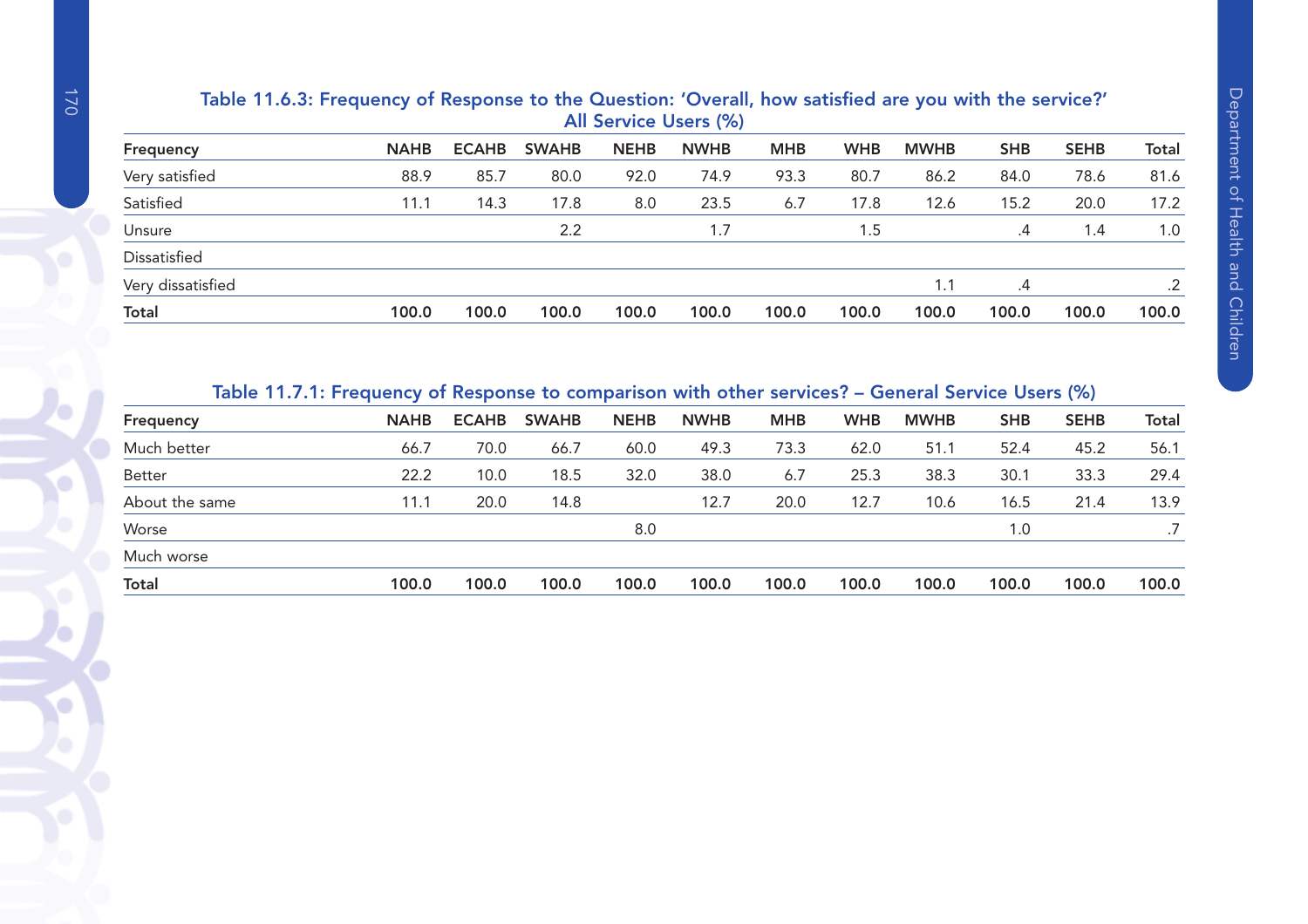|                | $\frac{1}{2}$ . The case is a sequence of the sequence of companions in the sequence of the sequence of $\frac{1}{2}$ |              |              |             |             |            |            |             |            |             |              |
|----------------|-----------------------------------------------------------------------------------------------------------------------|--------------|--------------|-------------|-------------|------------|------------|-------------|------------|-------------|--------------|
| Frequency      | <b>NAHB</b>                                                                                                           | <b>ECAHB</b> | <b>SWAHB</b> | <b>NEHB</b> | <b>NWHB</b> | <b>MHB</b> | <b>WHB</b> | <b>MWHB</b> | <b>SHB</b> | <b>SEHB</b> | <b>Total</b> |
| Much better    | 77.8                                                                                                                  | 100.0        | 58.8         |             | 37.0        | 40.0       | 44.4       | 43.6        | 47.2       | 38.1        | 43.7         |
| Better         | 22.2                                                                                                                  |              | 17.6         |             | 37.0        | 26.7       | 36.8       | 35.9        | 40.2       | 43.3        | 37.3         |
| About the same |                                                                                                                       |              | 23.5         |             | 25.9        | 33.3       | 18.8       | 20.5        | 12.6       | 18.6        | 18.9         |
| Worse          |                                                                                                                       |              |              |             |             |            |            |             |            |             |              |
| Much worse     |                                                                                                                       |              |              |             |             |            |            |             |            |             |              |
| Total          | 100.0                                                                                                                 | 100.0        | 100.0        |             | 100.0       | 100.0      | 100.0      | 100.0       | 100.0      | 100.0       | 100.0        |
|                |                                                                                                                       |              |              |             |             |            |            |             |            |             |              |

# Table 11.7.2: Frequency of Response to comparison with other services? – Childcare Service Users (%)

#### Table 11.7.3: Frequency of Response to comparison with other services? – All Service Users (%)

| Frequency      | <b>NAHB</b> | <b>ECAHB</b> | <b>SWAHB</b> | <b>NEHB</b> | <b>NWHB</b> | <b>MHB</b> | <b>WHB</b> | <b>MWHB</b> | <b>SHB</b>      | <b>SEHB</b> | <b>Total</b>    |
|----------------|-------------|--------------|--------------|-------------|-------------|------------|------------|-------------|-----------------|-------------|-----------------|
| Much better    | 69.4        | 78.6         | 63.6         | 60.0        | 41.9        | 56.7       | 51.5       | 47.7        | 49.6            | 40.3        | 49.3            |
| Better         | 22.2        | 7.1          | 18.2         | 32.0        | 37.4        | 16.7       | 32.1       | 37.2        | 35.7            | 40.3        | 33.7            |
| About the same | 8.3         | 14.3         | 18.2         |             | 20.7        | 26.7       | 16.3       | 15.1        | 14.3            | 19.4        | 16.6            |
| Worse          |             |              |              | 8.0         |             |            |            |             | $.4\phantom{0}$ |             | $.3\phantom{0}$ |
| Much worse     |             |              |              |             |             |            |            |             |                 |             |                 |
| <b>Total</b>   | 100.0       | 100.0        | 100.0        | 100.0       | 100.0       | 100.0      | 100.0      | 100.0       | 100.0           | 100.0       | 100.0           |

Question wording: 'Most people have direct experience of services such as schools, hospitals, GPs, local authorities, etc. How does your experience of this service compare to your experience of these other services?'

╰

o

٠